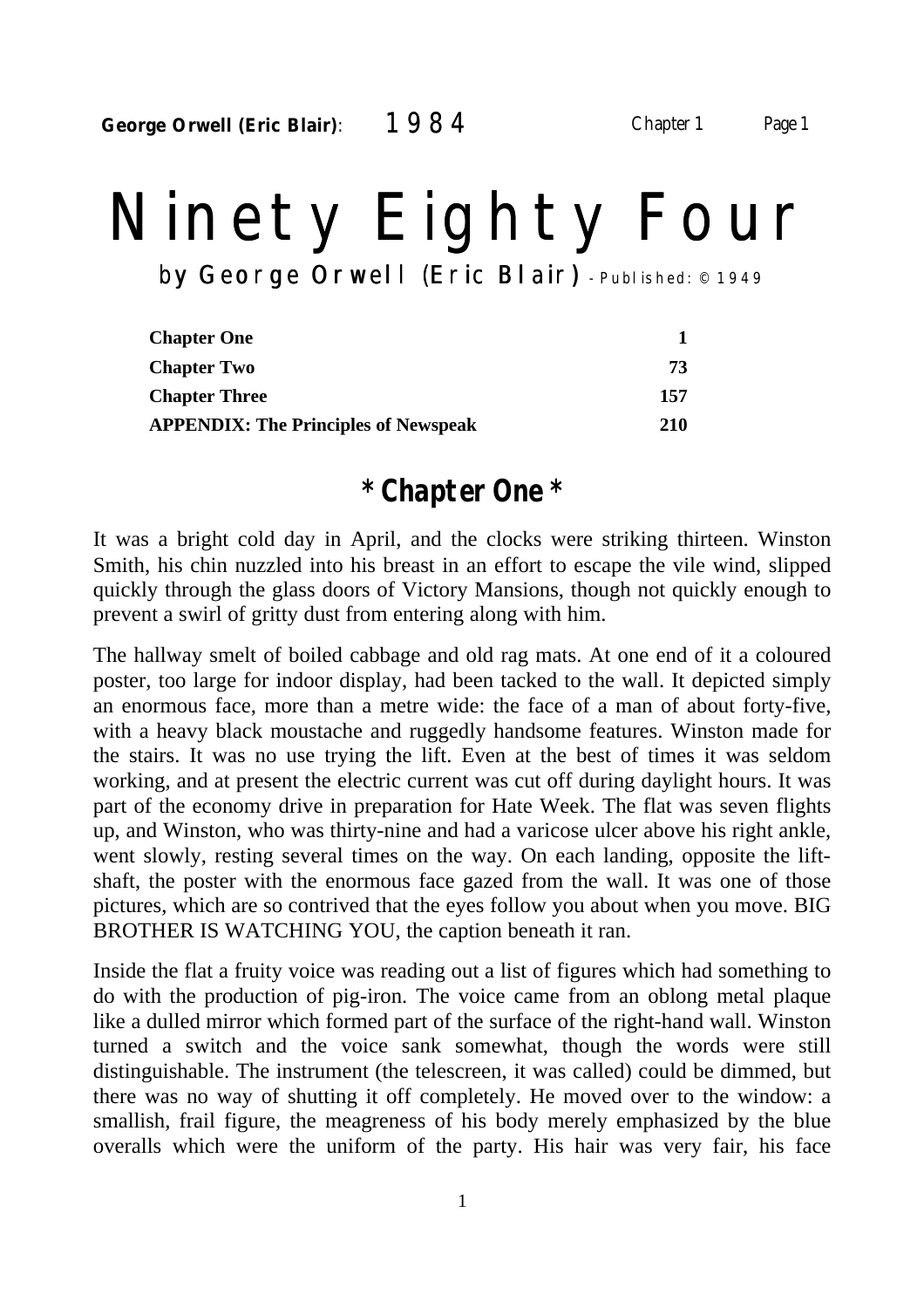naturally sanguine, his skin roughened by coarse soap and blunt razor blades and the cold of the winter that had just ended.

Outside, even through the shut window-pane, the world looked cold. Down in the street little eddies of wind were whirling dust and torn paper into spirals, and though the sun was shining and the sky a harsh blue, there seemed to be no colour in anything, except the posters that were plastered everywhere. The blackmoustachio'd face gazed down from every commanding corner. There was one on the house-front immediately opposite. BIG BROTHER IS WATCHING YOU, the caption said, while the dark eyes looked deep into Winston's own. Down at streetlevel another poster, torn at one corner, flapped fitfully in the wind, alternately covering and uncovering the single word INGSOC. In the far distance a helicopter skimmed down between the roofs, hovered for an instant like a bluebottle, and darted away again with a curving flight. It was the police patrol, snooping into people's windows. The patrols did not matter, however. Only the Thought Police mattered.

Behind Winston's back the voice from the telescreen was still babbling away about pig-iron and the overfulfilment of the Ninth Three-Year Plan. The telescreen received and transmitted simultaneously. Any sound that Winston made, above the level of a very low whisper, would be picked up by it, moreover, so long as he remained within the field of vision which the metal plaque commanded, he could be seen as well as heard. There was of course no way of knowing whether you were being watched at any given moment. How often, or on what system, the Thought Police plugged in on any individual wire was guesswork. It was even conceivable that they watched everybody all the time. But at any rate they could plug in your wire whenever they wanted to. You had to live -- did live, from habit that became instinct -- in the assumption that every sound you made was overheard, and, except in darkness, every movement scrutinized.

Winston kept his back turned to the telescreen. It was safer, though, as he well knew, even a back can be revealing. A kilometre away the Ministry of Truth, his place of work, towered vast and white above the grimy landscape. This, he thought with a sort of vague distaste -- this was London, chief city of Airstrip One, itself the third most populous of the provinces of Oceania. He tried to squeeze out some childhood memory that should tell him whether London had always been quite like this. Were there always these vistas of rotting nineteenth-century houses, their sides shored up with baulks of timber, their windows patched with cardboard and their roofs with corrugated iron, their crazy garden walls sagging in all directions? And the bombed sites where the plaster dust swirled in the air and the willow-herb straggled over the heaps of rubble; and the places where the bombs had cleared a larger patch and there had sprung up sordid colonies of wooden dwellings like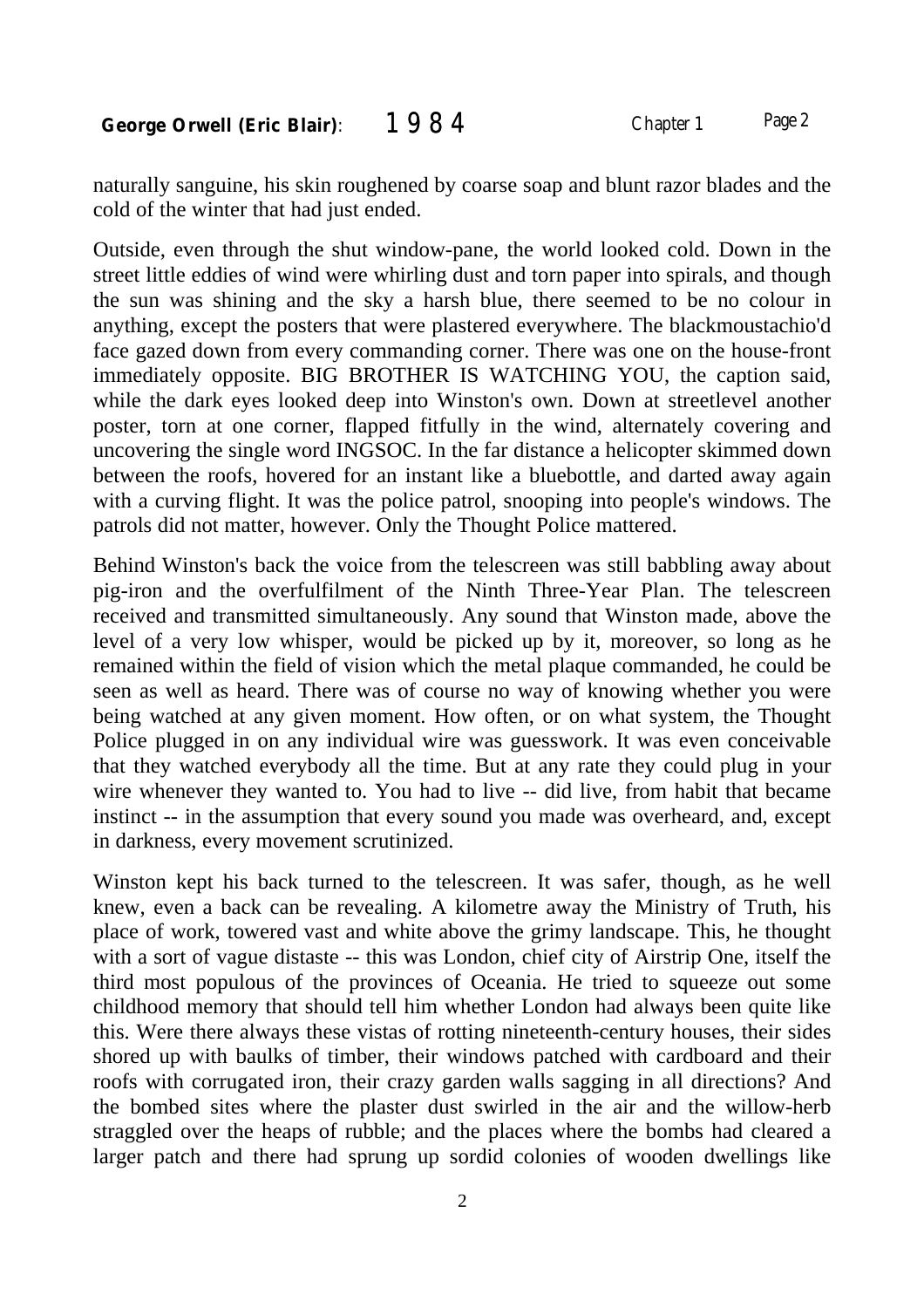chicken-houses? But it was no use, he could not remember: nothing remained of his childhood except a series of bright-lit tableaux occurring against no background and mostly unintelligible.

The Ministry of Truth -- Minitrue, in Newspeak\* -- was startlingly different from any other object in sight. It was an enormous pyramidal structure of glittering white concrete, soaring up, terrace after terrace, 300 metres into the air. From where Winston stood it was just possible to read, picked out on its white face in elegant lettering, the three slogans of the Party:

WAR IS PEACE

FREEDOM IS SLAVERY

#### IGNORANCE IS STRENGTH

The Ministry of Truth contained, it was said, three thousand rooms above ground level, and corresponding ramifications below. Scattered about London there were just three other buildings of similar appearance and size. So completely did they dwarf the surrounding architecture that from the roof of Victory Mansions you could see all four of them simultaneously. They were the homes of the four Ministries between which the entire apparatus of government was divided. The Ministry of Truth, which concerned itself with news, entertainment, education, and the fine arts. The Ministry of Peace, which concerned itself with war. The Ministry of Love, which maintained law and order. And the Ministry of Plenty, which was responsible for economic affairs. Their names, in Newspeak: Minitrue, Minipax, Miniluv, and Miniplenty.

The Ministry of Love was the really frightening one. There were no windows in it at all. Winston had never been inside the Ministry of Love, nor within half a kilometre of it. It was a place impossible to enter except on official business, and then only by penetrating through a maze of barbed-wire entanglements, steel doors, and hidden machine-gun nests. Even the streets leading up to its outer barriers were roamed by gorilla-faced guards in black uniforms, armed with jointed truncheons.

Winston turned round abruptly. He had set his features into the expression of quiet optimism which it was advisable to wear when facing the telescreen. He crossed the room into the tiny kitchen. By leaving the Ministry at this time of day he had sacrificed his lunch in the canteen, and he was aware that there was no food in the kitchen except a hunk of dark-coloured bread which had got to be saved for tomorrow's breakfast. He took down from the shelf a bottle of colourless liquid with a plain white label marked VICTORY GIN. It gave off a sickly, oily smell, as of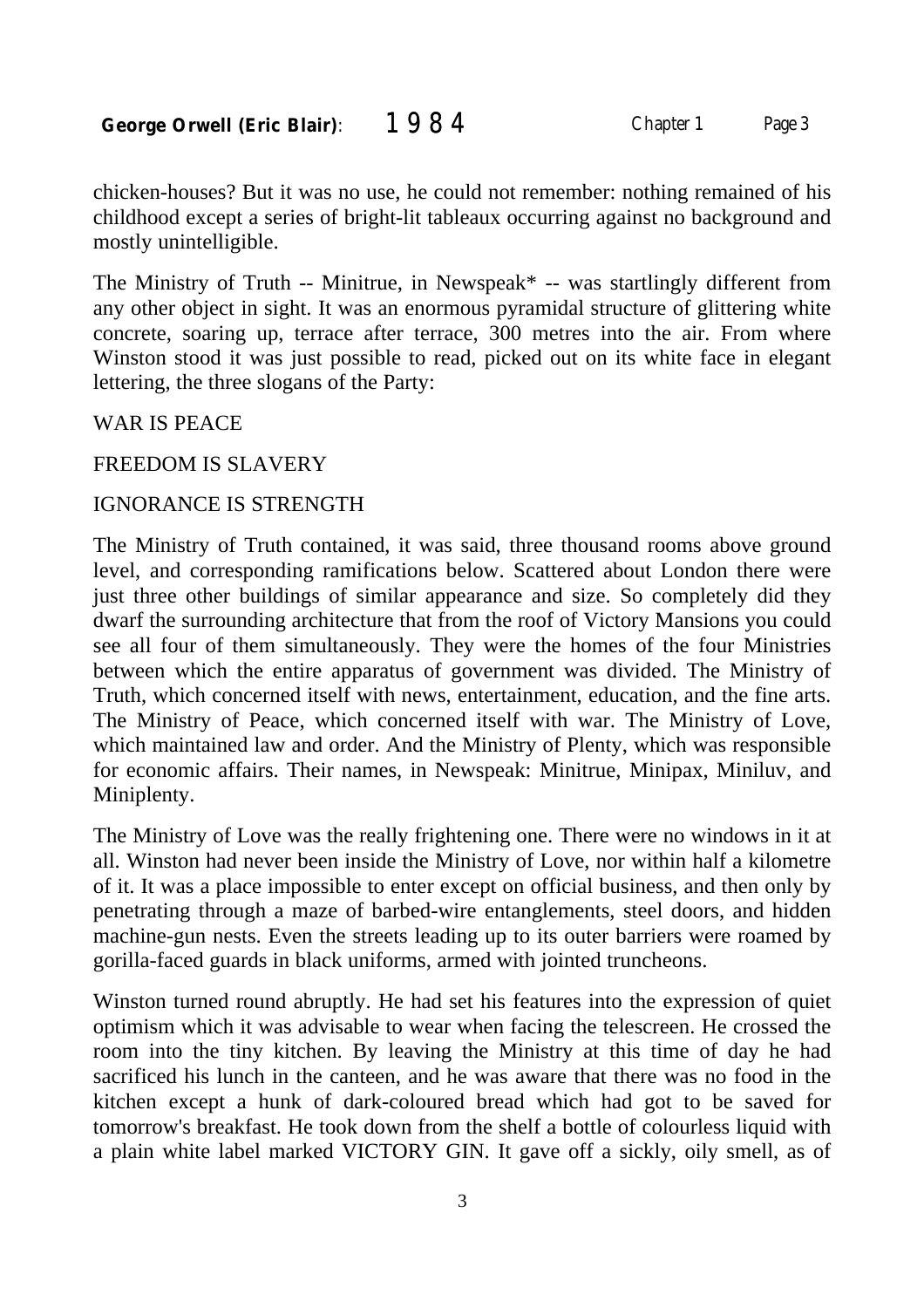Chinese ricespirit. Winston poured out nearly a teacupful, nerved himself for a shock, and gulped it down like a dose of medicine.

Instantly his face turned scarlet and the water ran out of his eyes. The stuff was like nitric acid, and moreover, in swallowing it one had the sensation of being hit on the back of the head with a rubber club. The next moment, however, the burning in his belly died down and the world began to look more cheerful. He took a cigarette from a crumpled packet marked VICTORY CIGARETTES and incautiously held it upright, whereupon the tobacco fell out on to the floor. With the next he was more successful. He went back to the living-room and sat down at a small table that stood to the left of the telescreen. From the table drawer he took out a penholder, a bottle of ink, and a thick, quarto-sized blank book with a red back and a marbled cover.

For some reason the telescreen in the living-room was in an unusual position. Instead of being placed, as was normal, in the end wall, where it could command the whole room, it was in the longer wall, opposite the window. To one side of it there was a shallow alcove in which Winston was now sitting, and which, when the flats were built, had probably been intended to hold bookshelves. By sitting in the alcove, and keeping well back, Winston was able to remain outside the range of the telescreen, so far as sight went. He could be heard, of course, but so long as he stayed in his present position he could not be seen. It was partly the unusual geography of the room that had suggested to him the thing that he was now about to do.

But it had also been suggested by the book that he had just taken out of the drawer. It was a peculiarly beautiful book. Its smooth creamy paper, a little yellowed by age, was of a kind that had not been manufactured for at least forty years past. He could guess, however, that the book was much older than that. He had seen it lying in the window of a frowsy little junk-shop in a slummy quarter of the town (just what quarter he did not now remember) and had been stricken immediately by an overwhelming desire to possess it. Party members were supposed not to go into ordinary shops ('dealing on the free market', it was called), but the rule was not strictly kept, because there were various things, such as shoelaces and razor blades, which it was impossible to get hold of in any other way. He had given a quick glance up and down the street and then had slipped inside and bought the book for two dollars fifty. At the time he was not conscious of wanting it for any particular purpose. He had carried it guiltily home in his briefcase. Even with nothing written in it, it was a compromising possession.

The thing that he was about to do was to open a diary. This was not illegal (nothing was illegal, since there were no longer any laws), but if detected it was reasonably certain that it would be punished by death, or at least by twenty-five years in a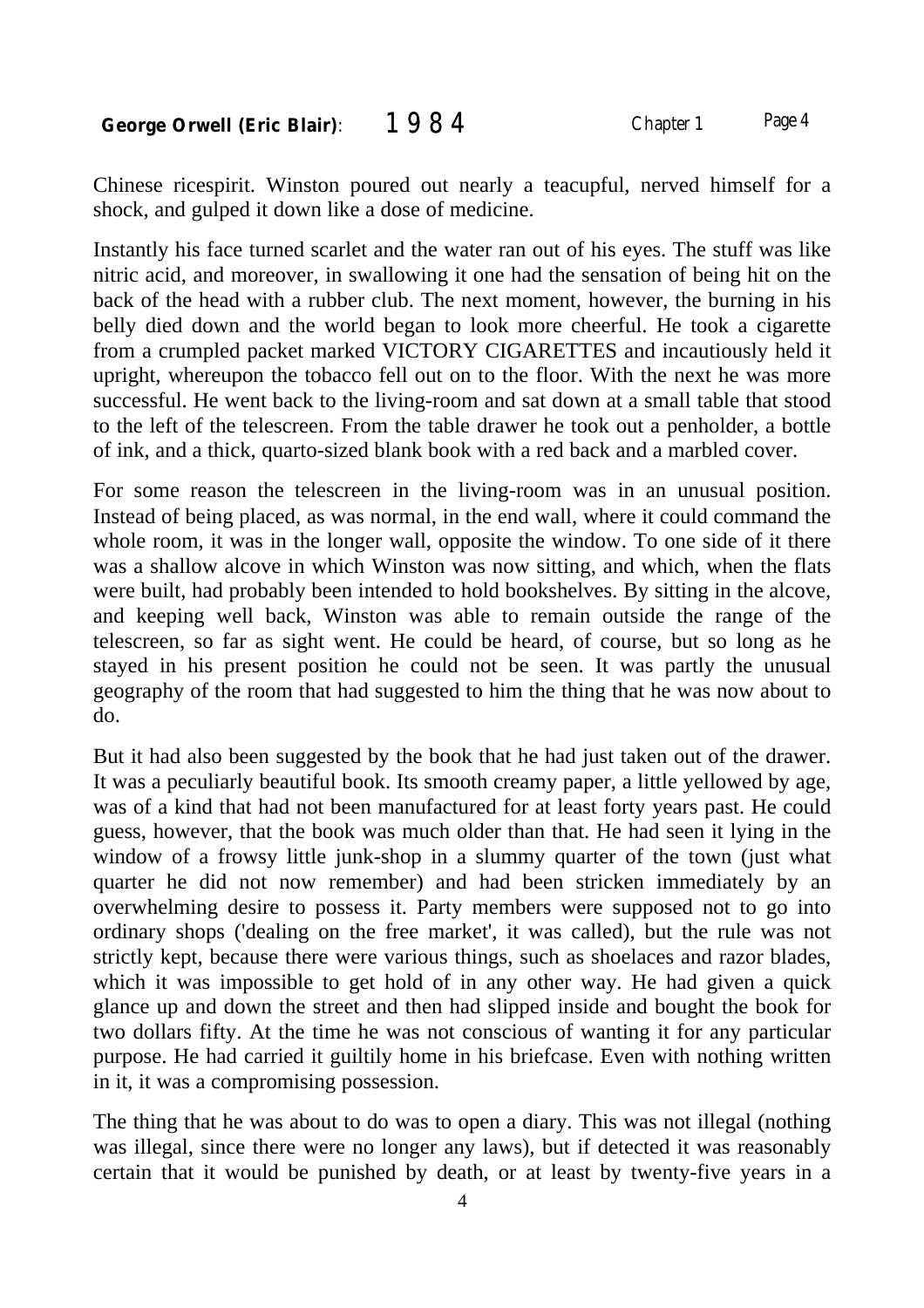forcedlabour camp. Winston fitted a nib into the penholder and sucked it to get the grease off. The pen was an archaic instrument, seldom used even for signatures, and he had procured one, furtively and with some difficulty, simply because of a feeling that the beautiful creamy paper deserved to be written on with a real nib instead of being scratched with an ink-pencil. Actually he was not used to writing by hand. Apart from very short notes, it was usual to dictate everything into the speakwrite which was of course impossible for his present purpose. He dipped the pen into the ink and then faltered for just a second. A tremor had gone through his bowels. To mark the paper was the decisive act. In small clumsy letters he wrote:

#### *April 4th, 1984.*

He sat back. A sense of complete helplessness had descended upon him. To begin with, he did not know with any certainty that this was 1984. It must be round about that date, since he was fairly sure that his age was thirty-nine, and he believed that he had been born in 1944 or 1945; but it was never possible nowadays to pin down any date within a year or two.

For whom, it suddenly occurred to him to wonder, was he writing this diary? For the future, for the unborn. His mind hovered for a moment round the doubtful date on the page, and then fetched up with a bump against the Newspeak word *doublethink.* For the first time the magnitude of what he had undertaken came home to him. How could you communicate with the future? It was of its nature impossible. Either the future would resemble the present, in which case it would not listen to him: or it would be different from it, and his predicament would be meaningless.

For some time he sat gazing stupidly at the paper. The telescreen had changed over to strident military music. It was curious that he seemed not merely to have lost the power of expressing himself, but even to have forgotten what it was that he had originally intended to say. For weeks past he had been making ready for this moment, and it had never crossed his mind that anything would be needed except courage. The actual writing would be easy. All he had to do was to transfer to paper the interminable restless monologue that had been running inside his head, literally for years. At this moment, however, even the monologue had dried up. Moreover his varicose ulcer had begun itching unbearably. He dared not scratch it, because if he did so it always became inflamed. The seconds were ticking by. He was conscious of nothing except the blankness of the page in front of him, the itching of the skin above his ankle, the blaring of the music, and a slight booziness caused by the gin.

Suddenly he began writing in sheer panic, only imperfectly aware of what he was setting down. His small but childish handwriting straggled up and down the page, shedding first its capital letters and finally even its full stops: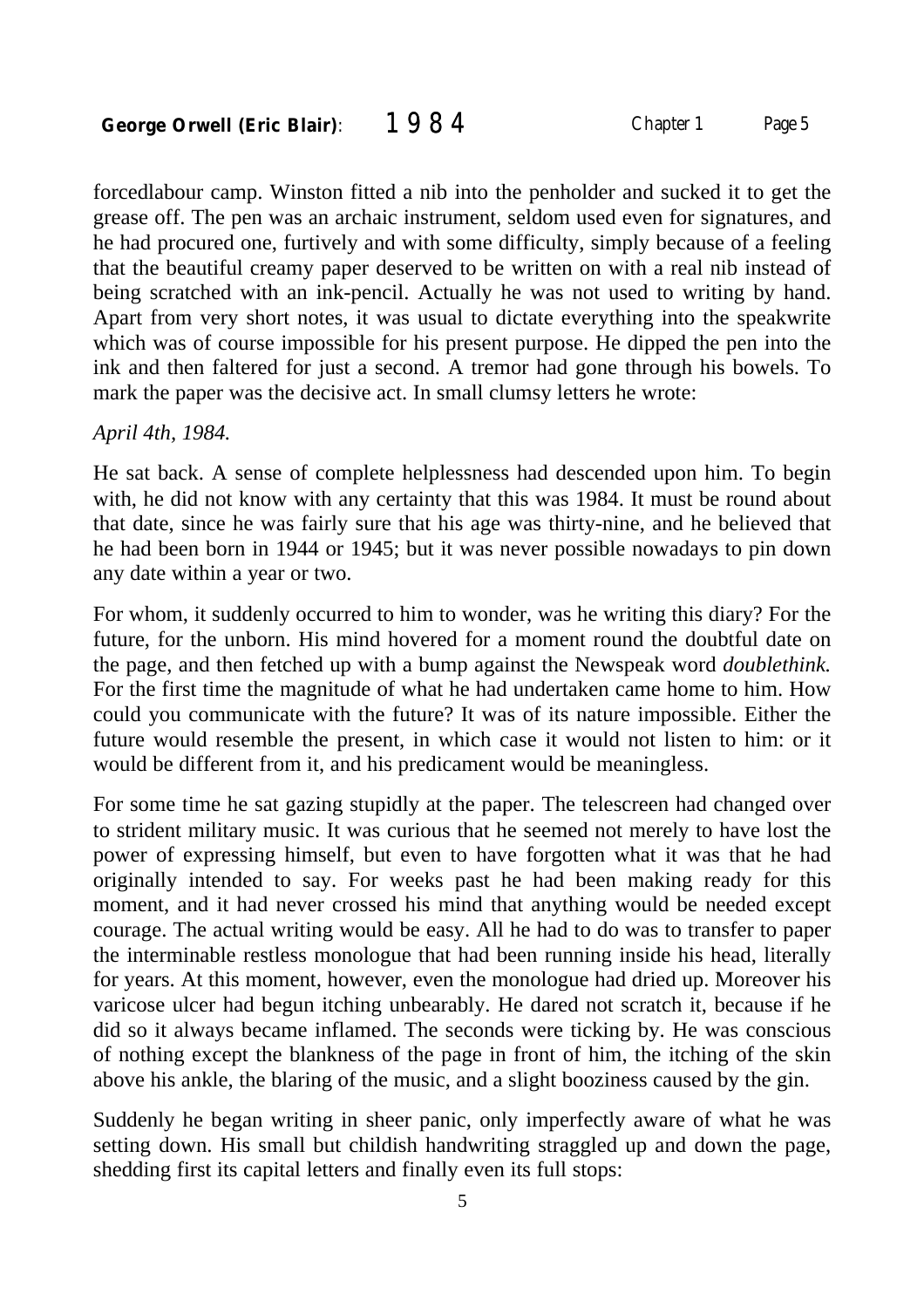*April 4th, 1984. Last night to the flicks. All war films. One very good one of a ship full of refugees being bombed somewhere in the Mediterranean. Audience much amused by shots of a great huge fat man trying to swim away with a helicopter after him, first you saw him wallowing along in the water like a porpoise, then you saw him through the helicopters gunsights, then he was full of holes and the sea round him turned pink and he sank as suddenly as though the holes had let in the water, audience shouting with laughter when he sank. then you saw a lifeboat full of children with a helicopter hovering over it. there was a middle-aged woman might have been a jewess sitting up in the bow with a little boy about three years old in her arms. little boy screaming with fright and hiding his head between her breasts as if he was trying to burrow right into her and the woman putting her arms round him and comforting him although she was blue with fright herself, all the time covering him up as much as possible as if she thought her arms could keep the bullets off him. then the helicopter planted a 20 kilo bomb in among them terrific flash and the boat went all to matchwood. then there was a wonderful shot of a child's arm going up up up right up into the air a helicopter with a camera in its nose must have followed it up and there was a lot of applause from the party seats but a woman down in the prole part of the house suddenly started kicking up a fuss and shouting they didnt oughter of showed it not in front of kids they didnt it aint right not in front of kids it aint until the police turned her turned her out i dont suppose anything happened to her nobody cares what the proles say typical prole reaction they never*

Winston stopped writing, partly because he was suffering from cramp. He did not know what had made him pour out this stream of rubbish. But the curious thing was that while he was doing so a totally different memory had clarified itself in his mind, to the point where he almost felt equal to writing it down. It was, he now realized, because of this other incident that he had suddenly decided to come home and begin the diary today.

It had happened that morning at the Ministry, if anything so nebulous could be said to happen.

It was nearly eleven hundred, and in the Records Department, where Winston worked, they were dragging the chairs out of the cubicles and grouping them in the centre of the hall opposite the big telescreen, in preparation for the Two Minutes Hate. Winston was just taking his place in one of the middle rows when two people whom he knew by sight, but had never spoken to, came unexpectedly into the room. One of them was a girl whom he often passed in the corridors. He did not know her name, but he knew that she worked in the Fiction Department. Presumably -- since he had sometimes seen her with oily hands and carrying a spanner she had some mechanical job on one of the novel-writing machines. She was a bold-looking girl,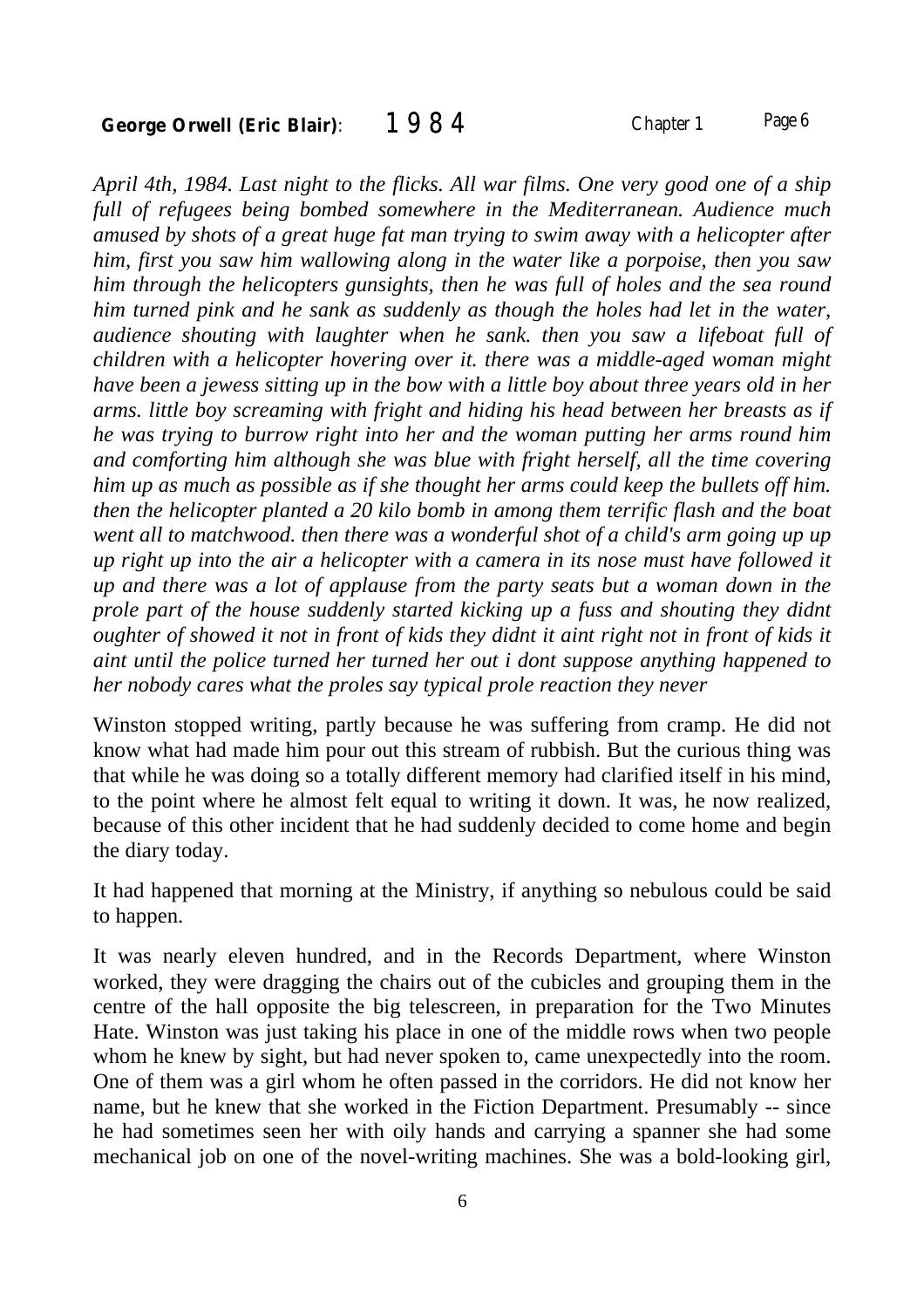of about twenty- seven, with thick hair, a freckled face, and swift, athletic movements. A narrow scarlet sash, emblem of the Junior Anti-Sex League, was wound several times round the waist of her overalls, just tightly enough to bring out the shapeliness of her hips. Winston had disliked her from the very first moment of seeing her. He knew the reason. It was because of the atmosphere of hockey-fields and cold baths and community hikes and general clean- mindedness which she managed to carry about with her. He disliked nearly all women, and especially the young and pretty ones. It was always the women, and above all the young ones, who were the most bigoted adherents of the Party, the swallowers of slogans, the amateur spies and nosers-out of unorthodoxy. But this particular girl gave him the impression of being more dangerous than most. Once when they passed in the corridor she gave him a quick sidelong glance which seemed to pierce right into him and for a moment had filled him with black terror. The idea had even crossed his mind that she might be an agent of the Thought Police. That, it was true, was very unlikely. Still, he continued to feel a peculiar uneasiness, which had fear mixed up in it as well as hostility, whenever she was anywhere near him.

The other person was a man named O'Brien, a member of the Inner Party and holder of some post so important and remote that Winston had only a dim idea of its nature. A momentary hush passed over the group of people round the chairs as they saw the black overalls of an Inner Party member approaching. O'Brien was a large, burly man with a thick neck and a coarse, humorous, brutal face. In spite of his formidable appearance he had a certain charm of manner. He had a trick of resettling his spectacles on his nose which was curiously disarming -- in some indefinable way, curiously civilized. It was a gesture which, if anyone had still thought in such terms, might have recalled an eighteenth-century nobleman offering his snuffbox. Winston had seen O'Brien perhaps a dozen times in almost as many years. He felt deeply drawn to him, and not solely because he was intrigued by the contrast between O'Brien's urbane manner and his prize-fighter's physique. Much more it was because of a secretly held belief -- or perhaps not even a belief, merely a hope -- that O'Brien's political orthodoxy was not perfect. Something in his face suggested it irresistibly. And again, perhaps it was not even unorthodoxy that was written in his face, but simply intelligence. But at any rate he had the appearance of being a person that you could talk to if somehow you could cheat the telescreen and get him alone. Winston had never made the smallest effort to verify this guess: indeed, there was no way of doing so. At this moment O'Brien glanced at his wrist-watch, saw that it was nearly eleven hundred, and evidently decided to stay in the Records Department until the Two Minutes Hate was over. He took a chair in the same row as Winston, a couple of places away. A small, sandy-haired woman who worked in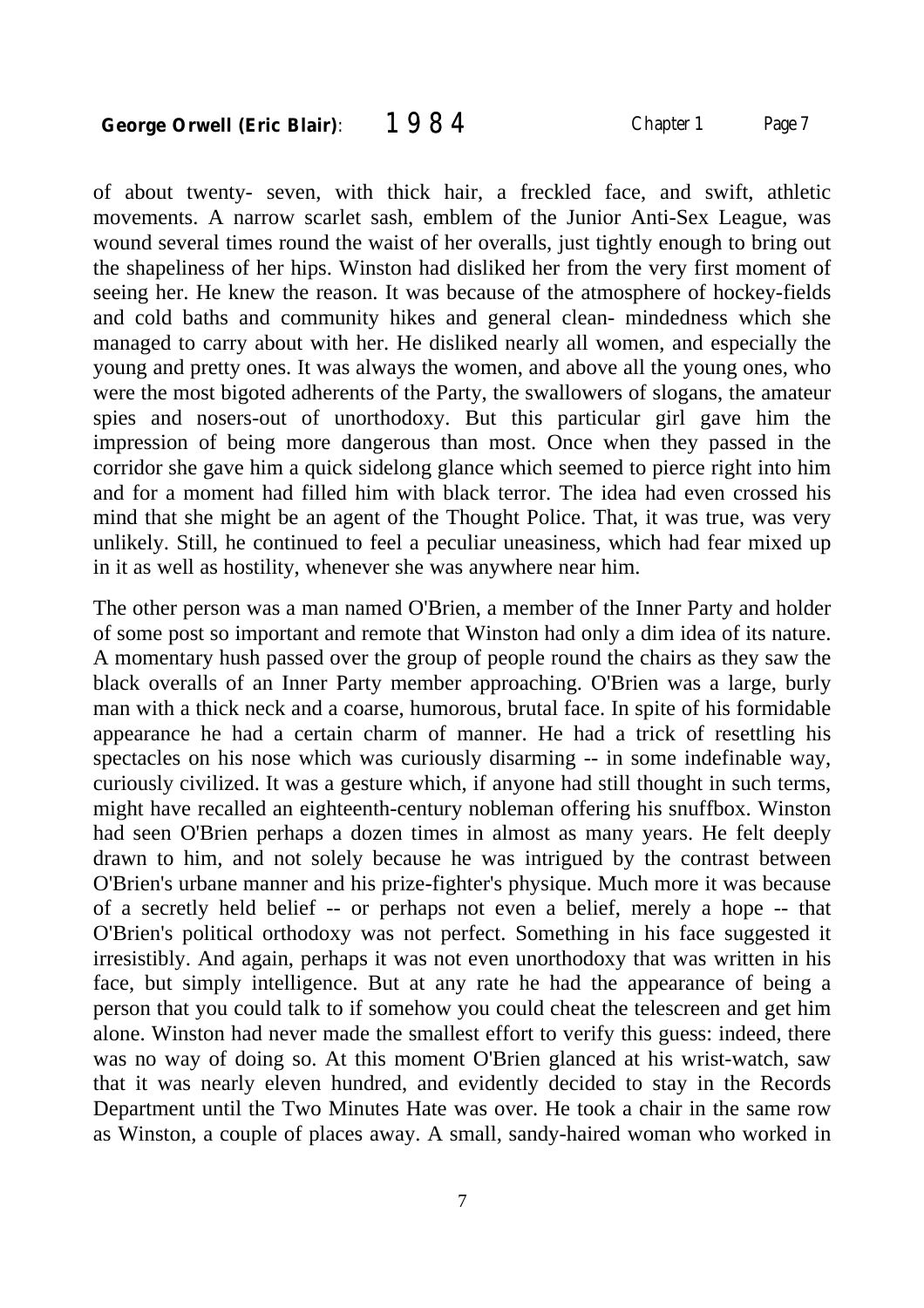the next cubicle to Winston was between them. The girl with dark hair was sitting immediately behind.

The next moment a hideous, grinding speech, as of some monstrous machine running without oil, burst from the big telescreen at the end of the room. It was a noise that set one's teeth on edge and bristled the hair at the back of one's neck. The Hate had started.

As usual, the face of Emmanuel Goldstein, the Enemy of the People, had flashed on to the screen. There were hisses here and there among the audience. The little sandyhaired woman gave a squeak of mingled fear and disgust. Goldstein was the renegade and backslider who once, long ago (how long ago, nobody quite remembered), had been one of the leading figures of the Party, almost on a level with Big Brother himself, and then had engaged in counter-revolutionary activities, had been condemned to death, and had mysteriously escaped and disappeared. The programmes of the Two Minutes Hate varied from day to day, but there was none in which Goldstein was not the principal figure. He was the primal traitor, the earliest defiler of the Party's purity. All subsequent crimes against the Party, all treacheries, acts of sabotage, heresies, deviations, sprang directly out of his teaching. Somewhere or other he was still alive and hatching his conspiracies: perhaps somewhere beyond the sea, under the protection of his foreign paymasters, perhaps even -- so it was occasionally rumoured -- in some hiding-place in Oceania itself.

Winston's diaphragm was constricted. He could never see the face of Goldstein without a painful mixture of emotions. It was a lean Jewish face, with a great fuzzy aureole of white hair and a small goatee beard -- a clever face, and yet somehow inherently despicable, with a kind of senile silliness in the long thin nose, near the end of which a pair of spectacles was perched. It resembled the face of a sheep, and the voice, too, had a sheep-like quality. Goldstein was delivering his usual venomous attack upon the doctrines of the Party -- an attack so exaggerated and perverse that a child should have been able to see through it, and yet just plausible enough to fill one with an alarmed feeling that other people, less level-headed than oneself, might be taken in by it. He was abusing Big Brother, he was denouncing the dictatorship of the Party, he was demanding the immediate conclusion of peace with Eurasia, he was advocating freedom of speech, freedom of the Press, freedom of assembly, freedom of thought, he was crying hysterically that the revolution had been betrayed -- and all this in rapid polysyllabic speech which was a sort of parody of the habitual style of the orators of the Party, and even contained Newspeak words: more Newspeak words, indeed, than any Party member would normally use in real life. And all the while, lest one should be in any doubt as to the reality which Goldstein's specious claptrap covered, behind his head on the telescreen there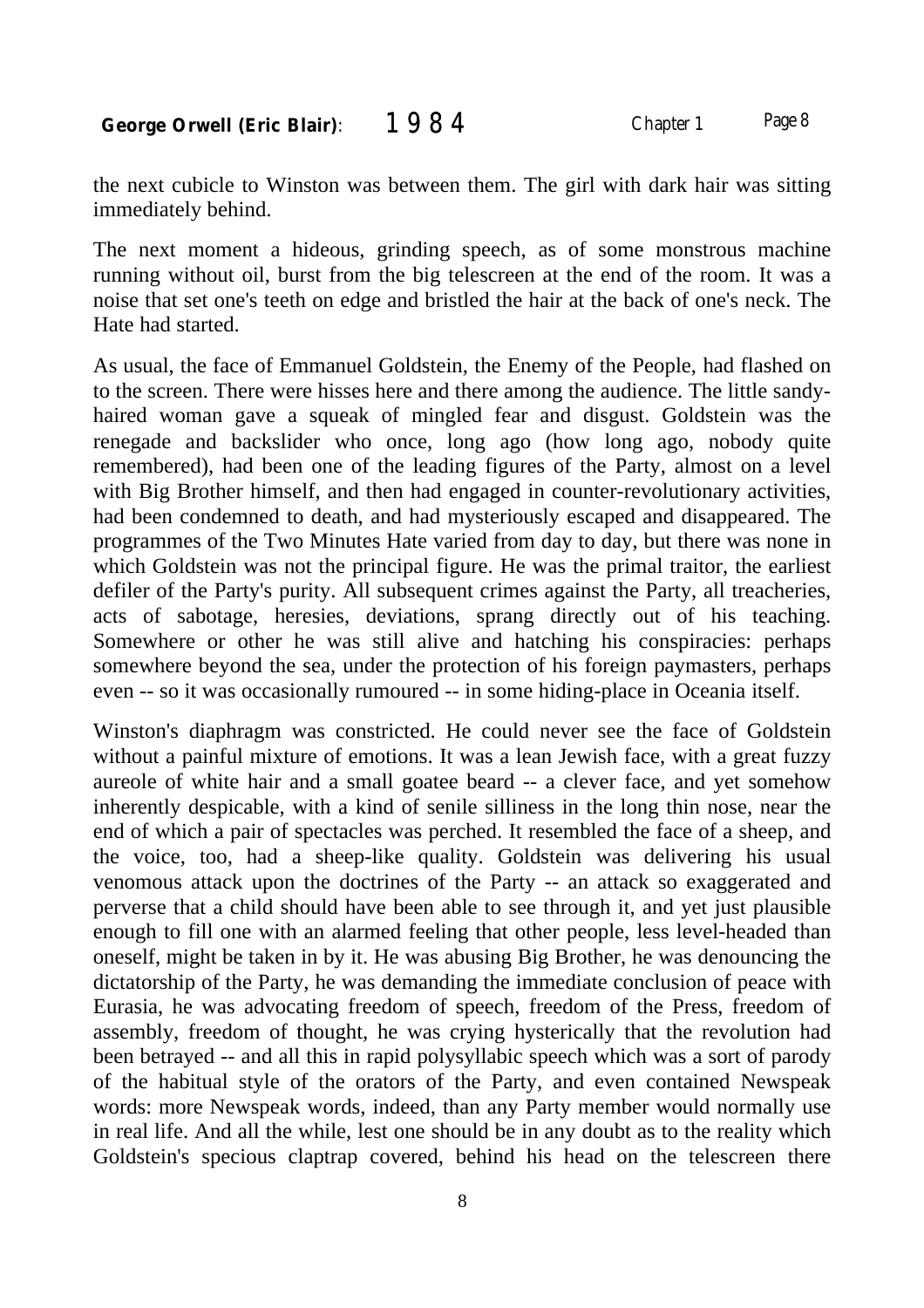marched the endless columns of the Eurasian army -- row after row of solid-looking men with expressionless Asiatic faces, who swam up to the surface of the screen and vanished, to be replaced by others exactly similar. The dull rhythmic tramp of the soldiers' boots formed the background to Goldstein's bleating voice.

Before the Hate had proceeded for thirty seconds, uncontrollable exclamations of rage were breaking out from half the people in the room. The self-satisfied sheeplike face on the screen, and the terrifying power of the Eurasian army behind it, were too much to be borne: besides, the sight or even the thought of Goldstein produced fear and anger automatically. He was an object of hatred more constant than either Eurasia or Eastasia, since when Oceania was at war with one of these Powers it was generally at peace with the other. But what was strange was that although Goldstein was hated and despised by everybody, although every day and a thousand times a day, on platforms, on the telescreen, in newspapers, in books, his theories were refuted, smashed, ridiculed, held up to the general gaze for the pitiful rubbish that they were in spite of all this, his influence never seemed to grow less. Always there were fresh dupes waiting to be seduced by him. A day never passed when spies and saboteurs acting under his directions were not unmasked by the Thought Police. He was the commander of a vast shadowy army, an underground network of conspirators dedicated to the overthrow of the State. The Brotherhood, its name was supposed to be. There were also whispered stories of a terrible book, a compendium of all the heresies, of which Goldstein was the author and which circulated clandestinely here and there. It was a book without a title. People referred to it, if at all, simply as *the book.* But one knew of such things only through vague rumours. Neither the Brotherhood nor *the book* was a subject that any ordinary Party member would mention if there was a way of avoiding it.

In its second minute the Hate rose to a frenzy. People were leaping up and down in their places and shouting at the tops of their voices in an effort to drown the maddening bleating voice that came from the screen. The little sandy- haired woman had turned bright pink, and her mouth was opening and shutting like that of a landed fish. Even O'Brien's heavy face was flushed. He was sitting very straight in his chair, his powerful chest swelling and quivering as though he were standing up to the assault of a wave. The dark-haired girl behind Winston had begun crying out 'Swine! Swine! Swine!' and suddenly she picked up a heavy Newspeak dictionary and flung it at the screen. It struck Goldstein's nose and bounced off; the voice continued inexorably. In a lucid moment Winston found that he was shouting with the others and kicking his heel violently against the rung of his chair. The horrible thing about the Two Minutes Hate was not that one was obliged to act a part, but, on the contrary, that it was impossible to avoid joining in. Within thirty seconds any pretence was always unnecessary. A hideous ecstasy of fear and vindictiveness, a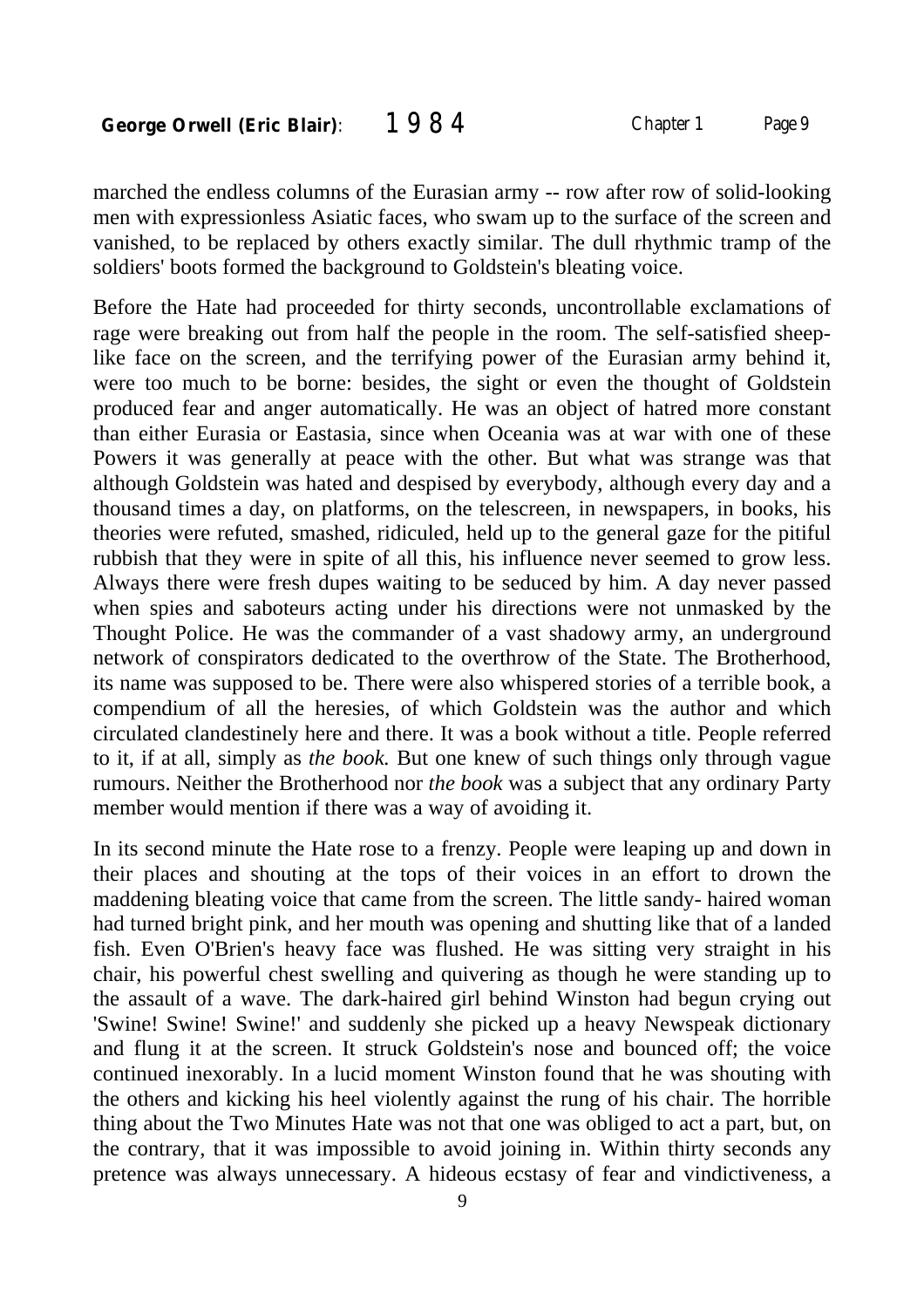desire to kill, to torture, to smash faces in with a sledge-hammer, seemed to flow through the whole group of people like an electric current, turning one even against one's will into a grimacing, screaming lunatic. And yet the rage that one felt was an abstract, undirected emotion which could be switched from one object to another like the flame of a blowlamp. Thus, at one moment Winston's hatred was not turned against Goldstein at all, but, on the contrary, against Big Brother, the Party, and the Thought Police; and at such moments his heart went out to the lonely, derided heretic on the screen, sole guardian of truth and sanity in a world of lies. And yet the very next instant he was at one with the people about him, and all that was said of Goldstein seemed to him to be true. At those moments his secret loathing of Big Brother changed into adoration, and Big Brother seemed to tower up, an invincible, fearless protector, standing like a rock against the hordes of Asia, and Goldstein, in spite of his isolation, his helplessness, and the doubt that hung about his very existence, seemed like some sinister enchanter, capable by the mere power of his voice of wrecking the structure of civilization.

It was even possible, at moments, to switch one's hatred this way or that by a voluntary act. Suddenly, by the sort of violent effort with which one wrenches one's head away from the pillow in a nightmare, Winston succeeded in transferring his hatred from the face on the screen to the dark-haired girl behind him. Vivid, beautiful hallucinations flashed through his mind. He would flog her to death with a rubber truncheon. He would tie her naked to a stake and shoot her full of arrows like Saint Sebastian. He would ravish her and cut her throat at the moment of climax. Better than before, moreover, he realized why it was that he hated her. He hated her because she was young and pretty and sexless, because he wanted to go to bed with her and would never do so, because round her sweet supple waist, which seemed to ask you to encircle it with your arm, there was only the odious scarlet sash, aggressive symbol of chastity.

The Hate rose to its climax. The voice of Goldstein had become an actual sheep's bleat, and for an instant the face changed into that of a sheep. Then the sheep-face melted into the figure of a Eurasian soldier who seemed to be advancing, huge and terrible, his sub-machine gun roaring, and seeming to spring out of the surface of the screen, so that some of the people in the front row actually flinched backwards in their seats. But in the same moment, drawing a deep sigh of relief from everybody, the hostile figure melted into the face of Big Brother, black-haired, blackmoustachio'd, full of power and mysterious calm, and so vast that it almost filled up the screen. Nobody heard what Big Brother was saying. It was merely a few words of encouragement, the sort of words that are uttered in the din of battle, not distinguishable individually but restoring confidence by the fact of being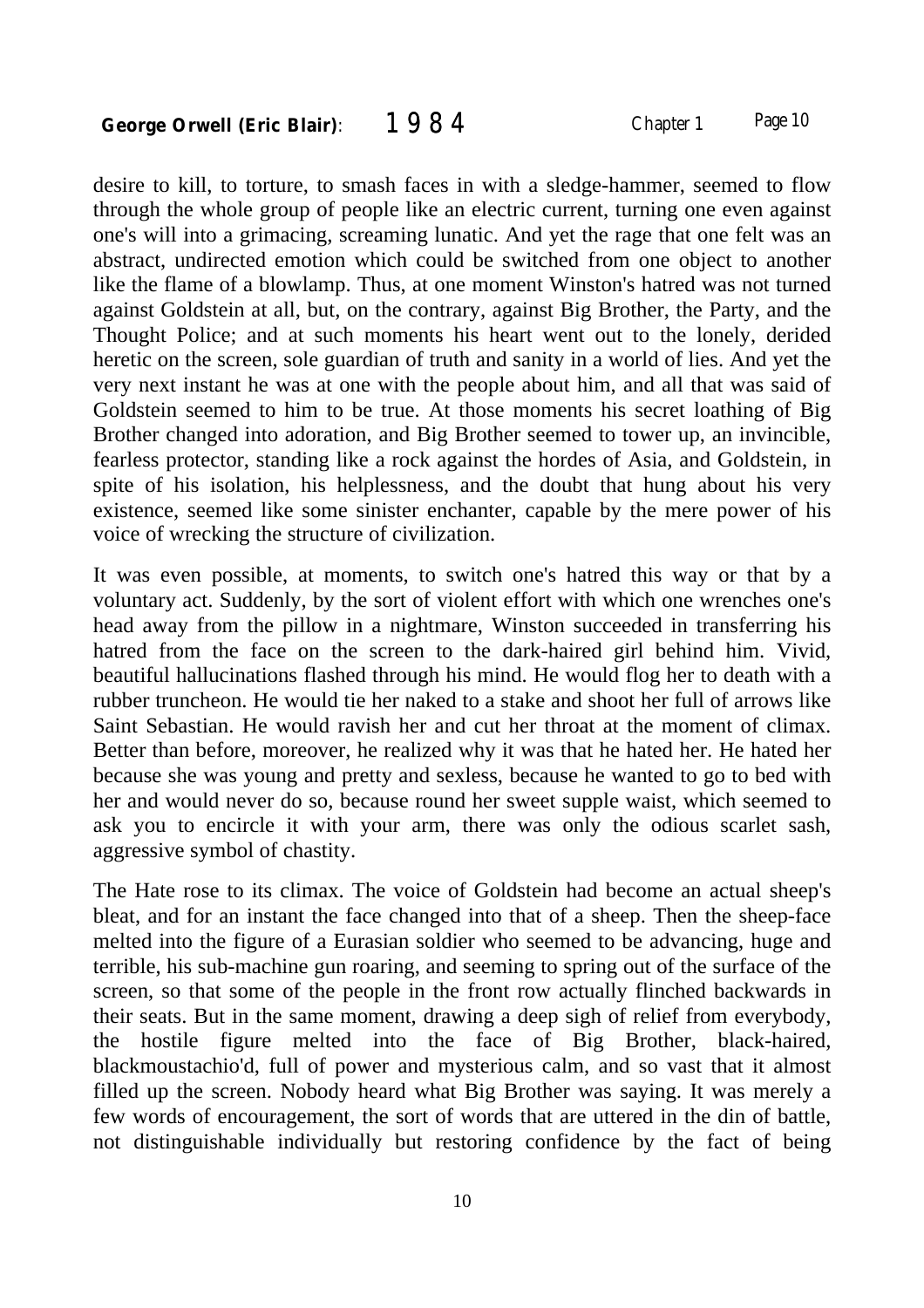spoken. Then the face of Big Brother faded away again, and instead the three slogans of the Party stood out in bold capitals:

#### WAR IS PEACE

#### FREEDOM IS SLAVERY

#### IGNORANCE IS STRENGTH

But the face of Big Brother seemed to persist for several seconds on the screen, as though the impact that it had made on everyone's eyeballs was too vivid to wear off immediately. The little sandyhaired woman had flung herself forward over the back of the chair in front of her. With a tremulous murmur that sounded like 'My Saviour!' she extended her arms towards the screen. Then she buried her face in her hands. It was apparent that she was uttering a prayer.

At this moment the entire group of people broke into a deep, slow, rhythmical chant of 'B-B! . . . B-B!' -- over and over again, very slowly, with a long pause between the first 'B' and the second-a heavy, murmurous sound, somehow curiously savage, in the background of which one seemed to hear the stamp of naked feet and the throbbing of tom-toms. For perhaps as much as thirty seconds they kept it up. It was a refrain that was often heard in moments of overwhelming emotion. Partly it was a sort of hymn to the wisdom and majesty of Big Brother, but still more it was an act of self-hypnosis, a deliberate drowning of consciousness by means of rhythmic noise. Winston's entrails seemed to grow cold. In the Two Minutes Hate he could not help sharing in the general delirium, but this sub-human chanting of 'B- B! . . . B-B !' always filled him with horror. Of course he chanted with the rest: it was impossible to do otherwise. To dissemble your feelings, to control your face, to do what everyone else was doing, was an instinctive reaction. But there was a space of a couple of seconds during which the expression of his eyes might conceivably have betrayed him. And it was exactly at this moment that the significant thing happened -- if, indeed, it did happen.

Momentarily he caught O'Brien's eye. O'Brien had stood up. He had taken off his spectacles and was in the act of resettling them on his nose with his characteristic gesture. But there was a fraction of a second when their eyes met, and for as long as it took to happen Winston knew-yes, he *knew* !-that O'Brien was thinking the same thing as himself. An unmistakable message had passed. It was as though their two minds had opened and the thoughts were flowing from one into the other through their eyes. 'I am with you,' O'Brien seemed to be saying to him. 'I know precisely what you are feeling. I know all about your contempt, your hatred, your disgust. But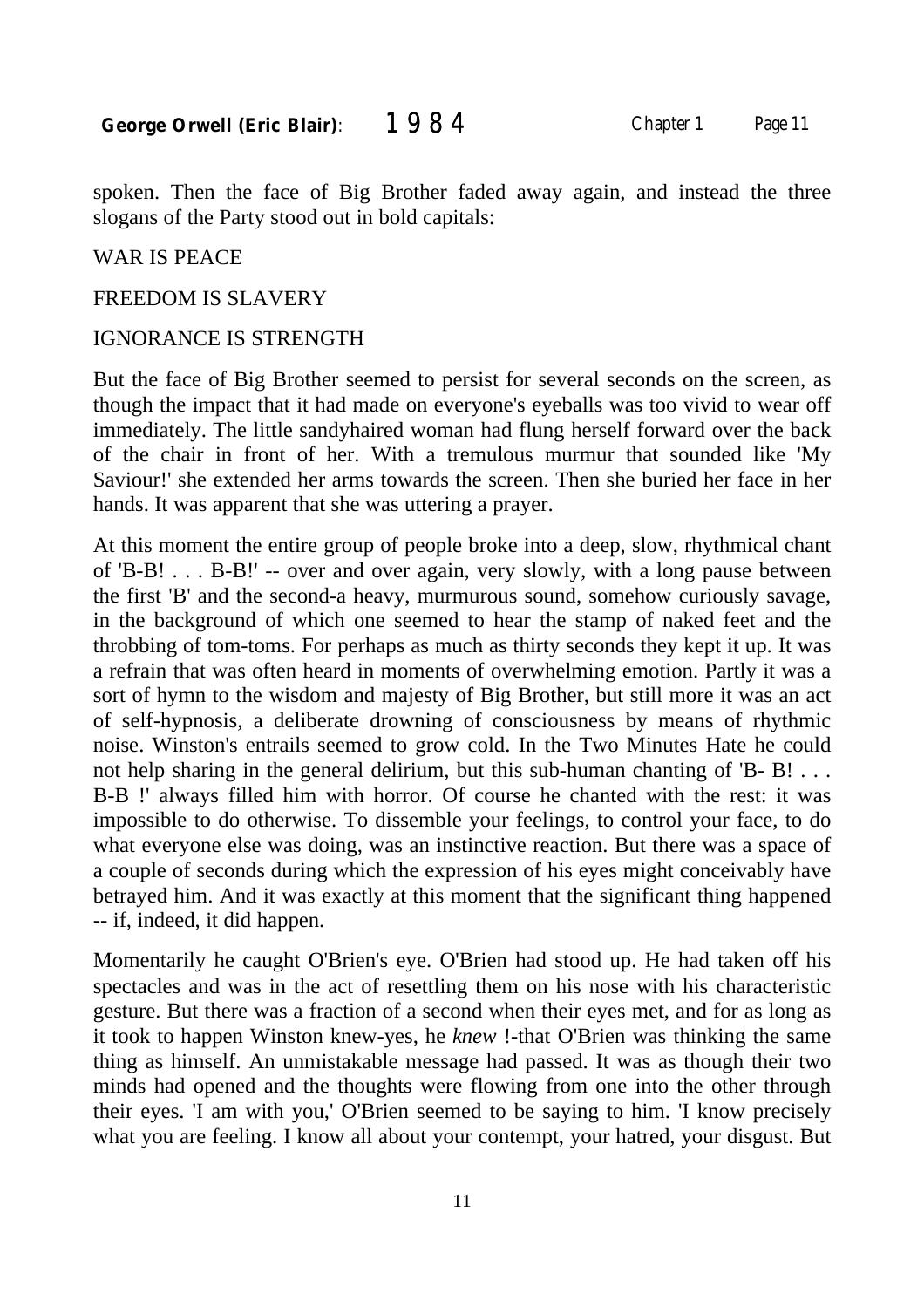don't worry, I am on your side!' And then the flash of intelligence was gone, and O'Brien's face was as inscrutable as everybody else's.

That was all, and he was already uncertain whether it had happened. Such incidents never had any sequel. All that they did was to keep alive in him the belief, or hope, that others besides himself were the enemies of the Party. Perhaps the rumours of vast underground conspiracies were true after all -- perhaps the Brotherhood really existed ! It was impossible, in spite of the endless arrests and confessions and executions, to be sure that the Brotherhood was not simply a myth. Some days he believed in it, some days not. There was no evidence, only fleeting glimpses that might mean anything or nothing: snatches of overheard conversation, faint scribbles on lavatory walls -- once, even, when two strangers met, a small movement of the hand which had looked as though it might be a signal of recognition. It was all guesswork: very likely he had imagined everything. He had gone back to his cubicle without looking at O'Brien again. The idea of following up their momentary contact hardly crossed his mind. It would have been inconceivably dangerous even if he had known how to set about doing it. For a second, two seconds, they had exchanged an equivocal glance, and that was the end of the story. But even that was a memorable event, in the locked loneliness in which one had to live.

Winston roused himself and sat up straighter. He let out a belch. The gin was rising from his stomach.

His eyes re-focused on the page. He discovered that while he sat helplessly musing he had also been writing, as though by automatic action. And it was no longer the same cramped, awkward handwriting as before. His pen had slid voluptuously over the smooth paper, printing in large neat capitals

DOWN WITH BIG BROTHER

DOWN WITH BIG BROTHER

DOWN WITH BIG BROTHER

DOWN WITH BIG BROTHER

#### DOWN WITH BIG BROTHER

over and over again, filling half a page.

He could not help feeling a twinge of panic. It was absurd, since the writing of those particular words was not more dangerous than the initial act of opening the diary, but for a moment he was tempted to tear out the spoiled pages and abandon the enterprise altogether.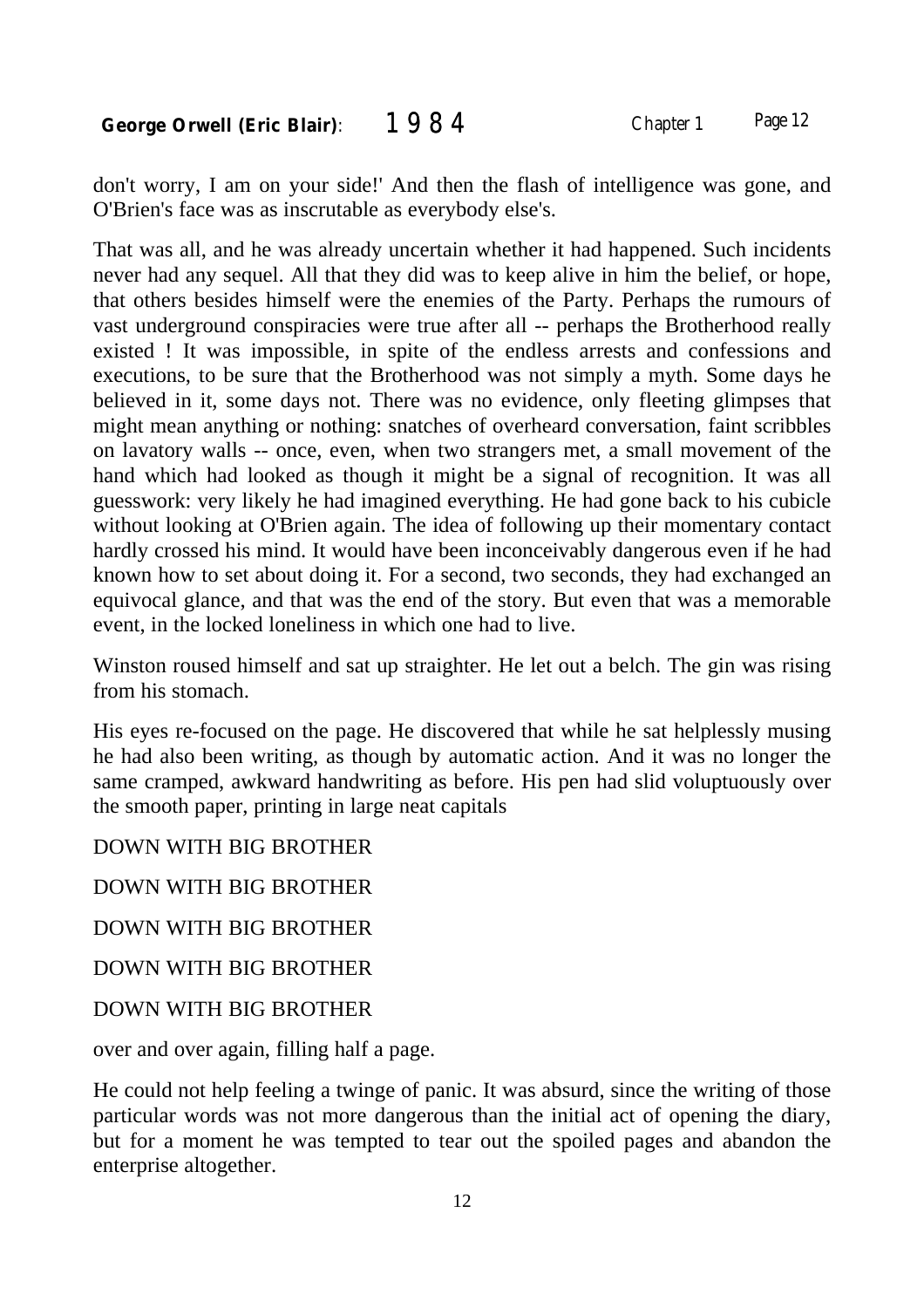He did not do so, however, because he knew that it was useless. Whether he wrote DOWN WITH BIG BROTHER, or whether he refrained from writing it, made no difference. Whether he went on with the diary, or whether he did not go on with it, made no difference. The Thought Police would get him just the same. He had committed -- would still have committed, even if he had never set pen to paper -- the essential crime that contained all others in itself. Thoughtcrime, they called it. Thoughtcrime was not a thing that could be concealed for ever. You might dodge successfully for a while, even for years, but sooner or later they were bound to get you.

It was always at night -- the arrests invariably happened at night. The sudden jerk out of sleep, the rough hand shaking your shoulder, the lights glaring in your eyes, the ring of hard faces round the bed. In the vast majority of cases there was no trial, no report of the arrest. People simply disappeared, always during the night. Your name was removed from the registers, every record of everything you had ever done was wiped out, your one-time existence was denied and then forgotten. You were abolished, annihilated: *vaporized* was the usual word.

For a moment he was seized by a kind of hysteria. He began writing in a hurried untidy scrawl:

*theyll shoot me i don't care theyll shoot me in the back of the neck i dont care down with big brother they always shoot you in the back of the neck i dont care down with big brother*

He sat back in his chair, slightly ashamed of himself, and laid down the pen. The next moment he started violently. There was a knocking at the door.

Already! He sat as still as a mouse, in the futile hope that whoever it was might go away after a single attempt. But no, the knocking was repeated. The worst thing of all would be to delay. His heart was thumping like a drum, but his face, from long habit, was probably expressionless. He got up and moved heavily towards the door.

x x x

As he put his hand to the door-knob Winston saw that he had left the diary open on the table. DOWN WITH BIG BROTHER was written all over it, in letters almost big enough to be legible across the room. It was an inconceivably stupid thing to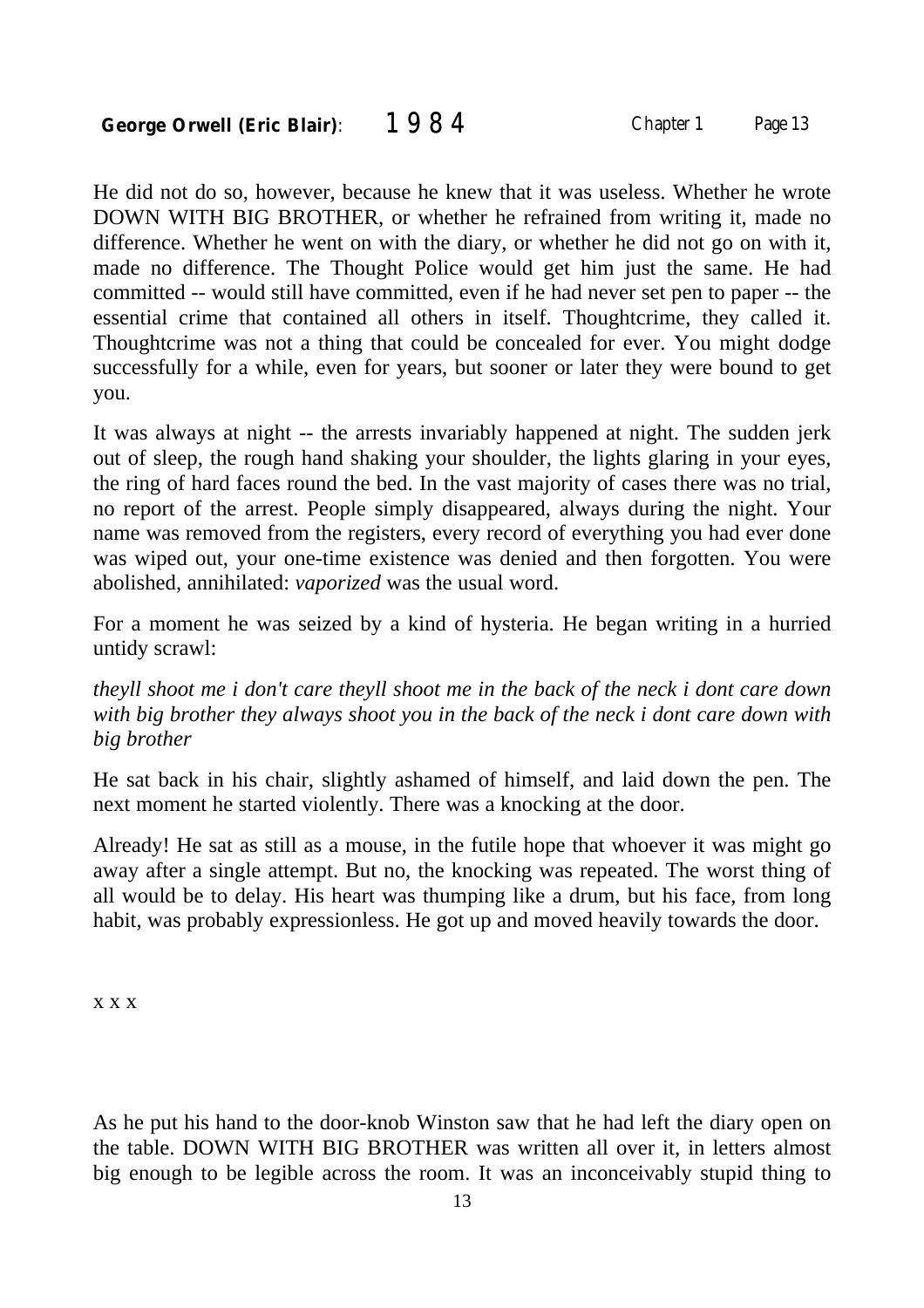have done. But, he realized, even in his panic he had not wanted to smudge the creamy paper by shutting the book while the ink was wet.

He drew in his breath and opened the door. Instantly a warm wave of relief flowed through him. A colourless, crushed-looking woman, with wispy hair and a lined face, was standing outside.

'Oh, comrade,' she began in a dreary, whining sort of voice, 'I thought I heard you come in. Do you think you could come across and have a look at our kitchen sink? It's got blocked up and-'

It was Mrs Parsons, the wife of a neighbour on the same floor. ('Mrs' was a word somewhat discountenanced by the Party -- you were supposed to call everyone 'comrade' -- but with some women one used it instinctively.) She was a woman of about thirty, but looking much older. One had the impression that there was dust in the creases of her face. Winston followed her down the passage. These amateur repair jobs were an almost daily irritation. Victory Mansions were old flats, built in 1930 or thereabouts, and were falling to pieces. The plaster flaked constantly from ceilings and walls, the pipes burst in every hard frost, the roof leaked whenever there was snow, the heating system was usually running at half steam when it was not closed down altogether from motives of economy. Repairs, except what you could do for yourself, had to be sanctioned by remote committees which were liable to hold up even the mending of a window- pane for two years.

'Of course it's only because Tom isn't home,' said Mrs Parsons vaguely.

The Parsons' flat was bigger than Winston's, and dingy in a different way. Everything had a battered, trampled-on look, as though the place had just been visited by some large violent animal. Games impedimenta -- hockey-sticks, boxinggloves. a burst football, a pair of sweaty shorts turned inside out -- lay all over the floor, and on the table there was a litter of dirty dishes and dog-eared exercisebooks. On the walls were scarlet banners of the Youth League and the Spies, and a full-sized poster of Big Brother. There was the usual boiled-cabbage smell, common to the whole building, but it was shot through by a sharper reek of sweat, which-one knew this at the first sniff, though it was hard to say how was the sweat of some person not present at the moment. In another room someone with a comb and a piece of toilet paper was trying to keep tune with the military music which was still issuing from the telescreen.

'It's the children,' said Mrs Parsons, casting a half- apprehensive glance at the door. 'They haven't been out today. And of course-'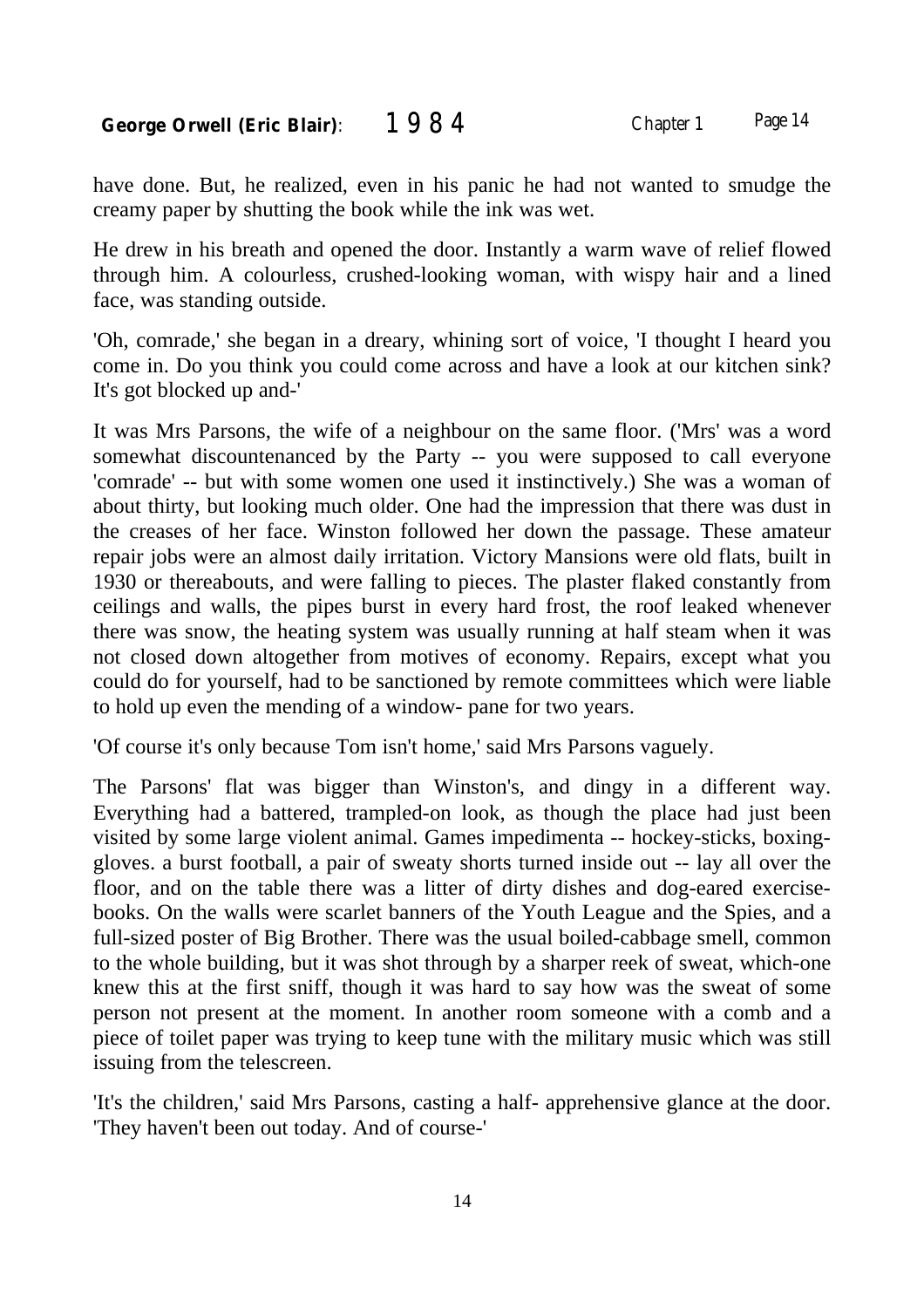She had a habit of breaking off her sentences in the middle. The kitchen sink was full nearly to the brim with filthy greenish water which smelt worse than ever of cabbage. Winston knelt down and examined the angle-joint of the pipe. He hated using his hands, and he hated bending down, which was always liable to start him coughing. Mrs Parsons looked on helplessly.

'Of course if Tom was home he'd put it right in a moment,' she said. 'He loves anything like that. He's ever so good with his hands, Tom is.'

Parsons was Winston's fellow-employee at the Ministry of Truth. He was a fattish but active man of paralysing stupidity, a mass of imbecile enthusiasms -- one of those completely unquestioning, devoted drudges on whom, more even than on the Thought Police, the stability of the Party depended. At thirty-five he had just been unwillingly evicted from the Youth League, and before graduating into the Youth League he had managed to stay on in the Spies for a year beyond the statutory age. At the Ministry he was employed in some subordinate post for which intelligence was not required, but on the other hand he was a leading figure on the Sports Committee and all the other committees engaged in organizing community hikes, spontaneous demonstrations, savings campaigns, and voluntary activities generally. He would inform you with quiet pride, between whiffs of his pipe, that he had put in an appearance at the Community Centre every evening for the past four years. An overpowering smell of sweat, a sort of unconscious testimony to the strenuousness of his life, followed him about wherever he went, and even remained behind him after he had gone.

'Have you got a spanner?-said Winston, fiddling with the nut on the angle-joint.

'A spanner,' said Mrs Parsons, immediately becoming invertebrate. 'I don't know, I'm sure. Perhaps the children -'

There was a trampling of boots and another blast on the comb as the children charged into the living-room. Mrs Parsons brought the spanner. Winston let out the water and disgustedly removed the clot of human hair that had blocked up the pipe. He cleaned his fingers as best he could in the cold water from the tap and went back into the other room.

'Up with your hands!' yelled a savage voice.

A handsome, tough-looking boy of nine had popped up from behind the table and was menacing him with a toy automatic pistol, while his small sister, about two years younger, made the same gesture with a fragment of wood. Both of them were dressed in the blue shorts, grey shirts, and red neckerchiefs which were the uniform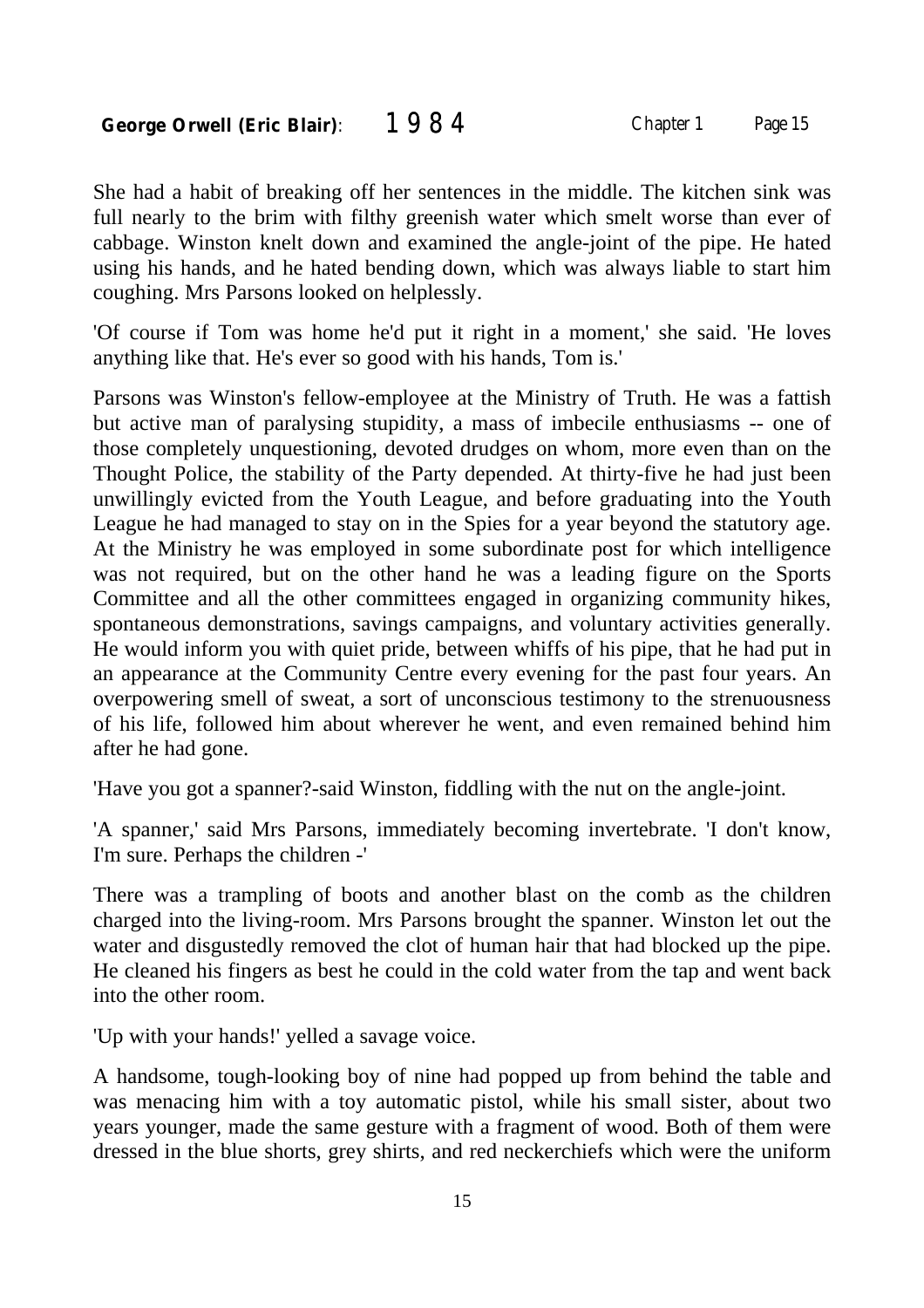of the Spies. Winston raised his hands above his head, but with an uneasy feeling, so vicious was the boy's demeanour, that it was not altogether a game.

'You're a traitor!' yelled the boy. 'You're a thought- criminal! You're a Eurasian spy! I'll shoot you, I'll vaporize you, I'll send you to the salt mines!'

Suddenly they were both leaping round him, shouting 'Traitor!' and 'Thoughtcriminal!' the little girl imitating her brother in every movement. It was somehow slightly frightening, like the gambolling of tiger cubs which will soon grow up into man-eaters. There was a sort of calculating ferocity in the boy's eye, a quite evident desire to hit or kick Winston and a consciousness of being very nearly big enough to do so. It was a good job it was not a real pistol he was holding, Winston thought.

Mrs Parsons' eyes flitted nervously from Winston to the children, and back again. In the better light of the living-room he noticed with interest that there actually *was* dust in the creases of her face.

'They do get so noisy,' she said. 'They're disappointed because they couldn't go to see the hanging, that's what it is. I'm too busy to take them. and Tom won't be back from work in time.'

'Why can't we go and see the hanging?' roared the boy in his huge voice.

'Want to see the hanging ! Want to see the hanging!' chanted the little girl, still capering round.

Some Eurasian prisoners, guilty of war crimes, were to be hanged in the Park that evening, Winston remembered. This happened about once a month, and was a popular spectacle. Children always clamoured to be taken to see it. He took his leave of Mrs Parsons and made for the door. But he had not gone six steps down the passage when something hit the back of his neck an agonizingly painful blow. It was as though a red-hot wire had been jabbed into him. He spun round just in time to see Mrs Parsons dragging her son back into the doorway while the boy pocketed a catapult.

'Goldstein!' bellowed the boy as the door closed on him. But what most struck Winston was the look of helpless fright on the woman's greyish face.

Back in the flat he stepped quickly past the telescreen and sat down at the table again, still rubbing his neck. The music from the telescreen had stopped. Instead, a clipped military voice was reading out, with a sort of brutal relish, a description of the armaments of the new Floating Fortress which had just been anchored between lceland and the Faroe lslands.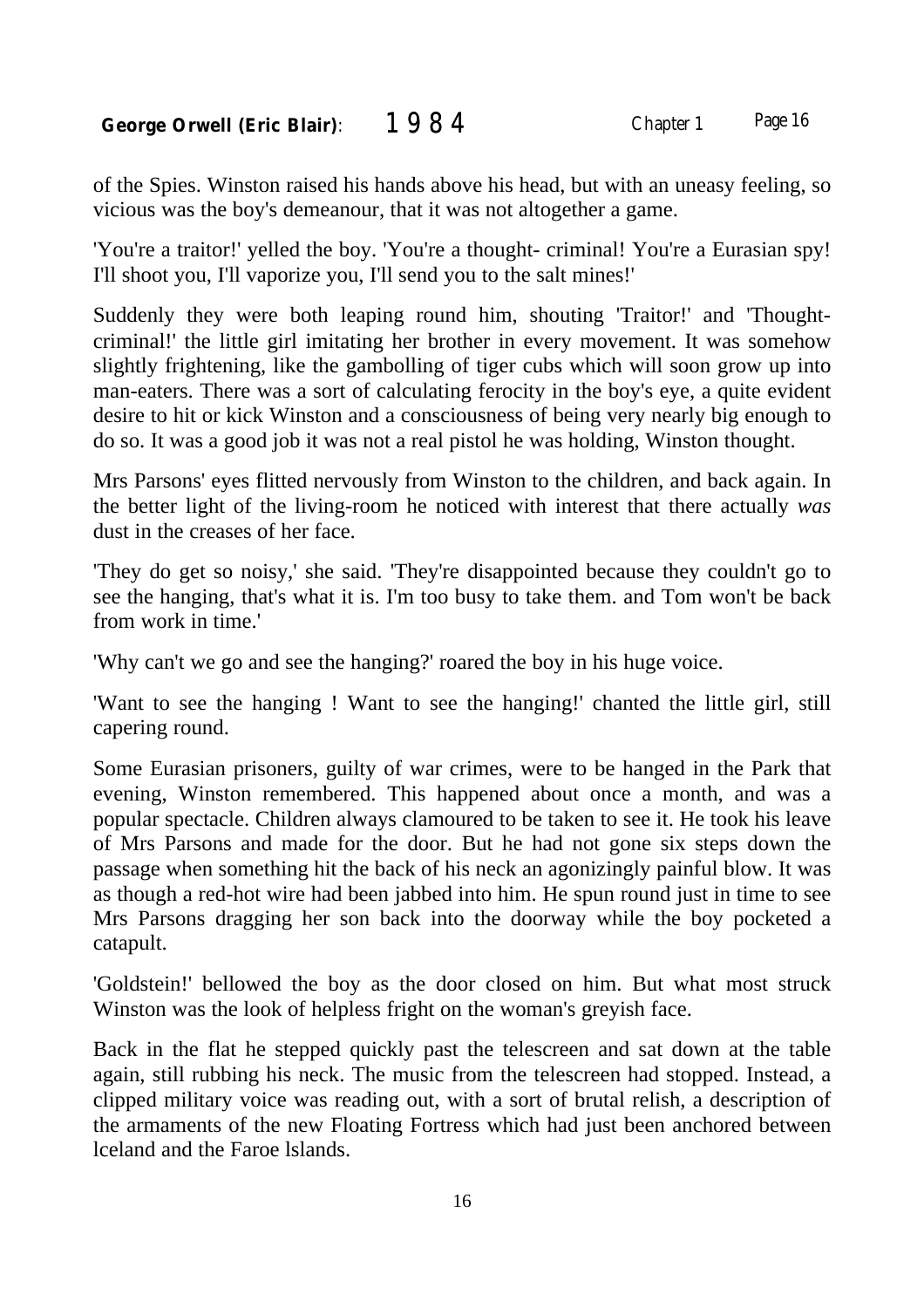With those children, he thought, that wretched woman must lead a life of terror. Another year, two years, and they would be watching her night and day for symptoms of unorthodoxy. Nearly all children nowadays were horrible. What was worst of all was that by means of such organizations as the Spies they were systematically turned into ungovernable little savages, and yet this produced in them no tendency whatever to rebel against the discipline of the Party. On the contrary, they adored the Party and everything connected with it. The songs, the processions, the banners, the hiking, the drilling with dummy rifles, the yelling of slogans, the worship of Big Brother -- it was all a sort of glorious game to them. All their ferocity was turned outwards, against the enemies of the State, against foreigners, traitors, saboteurs, thought-criminals. It was almost normal for people over thirty to be frightened of their own children. And with good reason, for hardly a week passed in which *The Times* did not carry a paragraph describing how some eavesdropping little sneak -- 'child hero' was the phrase generally used -- had overheard some compromising remark and denounced its parents to the Thought Police.

The sting of the catapult bullet had worn off. He picked up his pen half-heartedly, wondering whether he could find something more to write in the diary. Suddenly he began thinking of O'Brien again.

Years ago -- how long was it? Seven years it must be -- he had dreamed that he was walking through a pitch-dark room. And someone sitting to one side of him had said as he passed: 'We shall meet in the place where there is no darkness.' It was said very quietly, almost casually -- a statement, not a command. He had walked on without pausing. What was curious was that at the time, in the dream, the words had not made much impression on him. It was only later and by degrees that they had seemed to take on significance. He could not now remember whether it was before or after having the dream that he had seen O'Brien for the first time, nor could he remember when he had first identified the voice as O'Brien's. But at any rate the identification existed. It was O'Brien who had spoken to him out of the dark.

Winston had never been able to feel sure -- even after this morning's flash of the eyes it was still impossible to be sure whether O'Brien was a friend or an enemy. Nor did it even seem to matter greatly. There was a link of understanding between them, more important than affection or partisanship. 'We shall meet in the place where there is no darkness,' he had said. Winston did not know what it meant, only that in some way or another it would come true.

The voice from the telescreen paused. A trumpet call, clear and beautiful, floated into the stagnant air. The voice continued raspingly: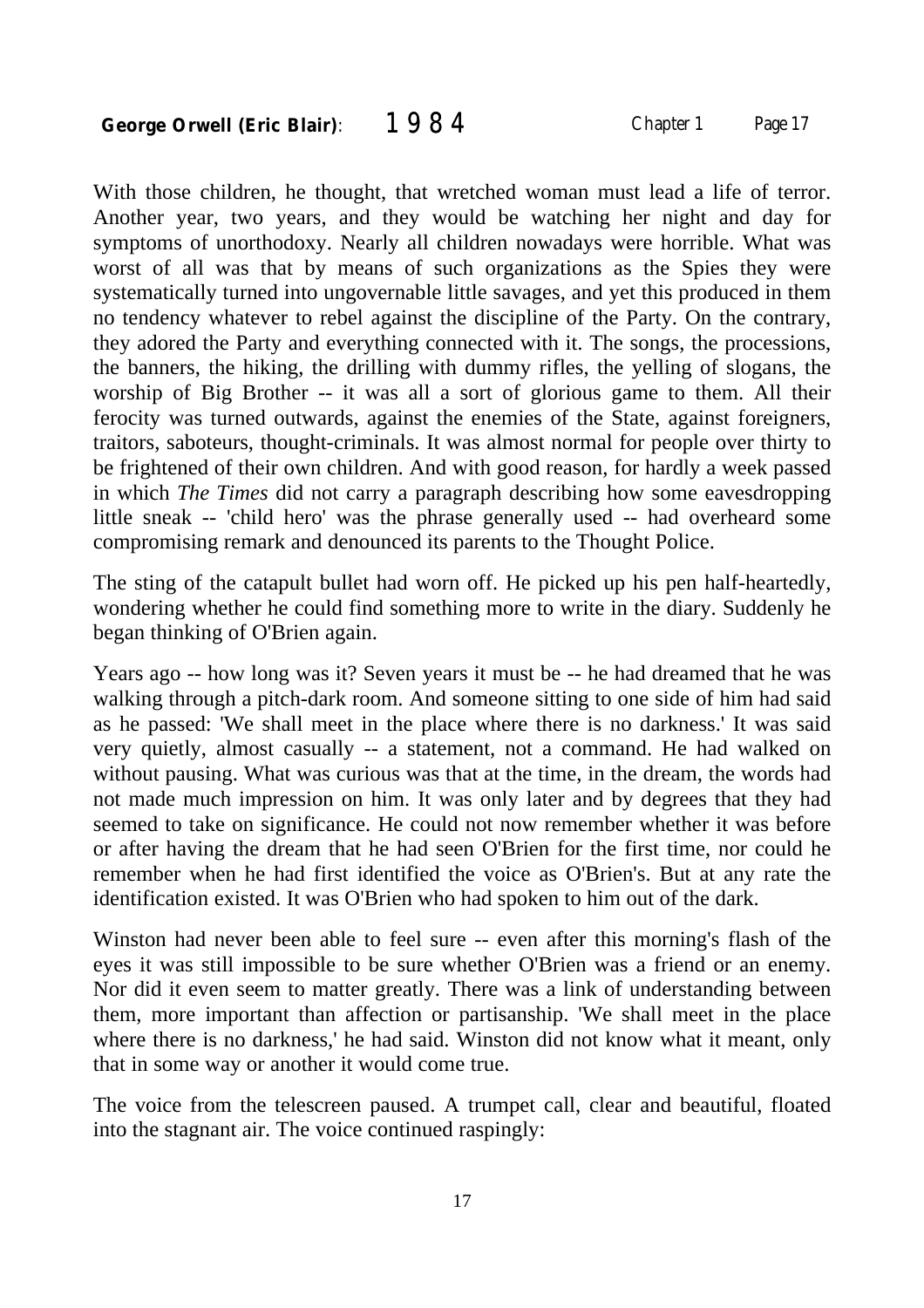'Attention! Your attention, please ! A newsflash has this moment arrived from the Malabar front. Our forces in South India have won a glorious victory. I am authorized to say that the action we are now reporting may well bring the war within measurable distance of its end. Here is the newsflash -'

Bad news coming, thought Winston. And sure enough, following on a gory description of the annihilation of a Eurasian army, with stupendous figures of killed and prisoners, came the announcement that, as from next week, the chocolate ration would be reduced from thirty grammes to twenty.

Winston belched again. The gin was wearing off, leaving a deflated feeling. The telescreen -- perhaps to celebrate the victory, perhaps to drown the memory of the lost chocolate -- crashed into 'Oceania, 'tis for thee'. You were supposed to stand to attention. However, in his present position he was invisible.

'Oceania, 'tis for thee' gave way to lighter music. Winston walked over to the window, keeping his back to the telescreen. The day was still cold and clear. Somewhere far away a rocket bomb exploded with a dull, reverberating roar. About twenty or thirty of them a week were falling on London at present.

Down in the street the wind flapped the torn poster to and fro, and the word INGSOC fitfully appeared and vanished. Ingsoc. The sacred principles of Ingsoc. Newspeak, doublethink, the mutability of the past. He felt as though he were wandering in the forests of the sea bottom, lost in a monstrous world where he himself was the monster. He was alone. The past was dead, the future was unimaginable. What certainty had he that a single human creature now living was on his side? And what way of knowing that the dominion of the Party would not endure *for ever?* Like an answer, the three slogans on the white face of the Ministry of Truth came back to him:

WAR IS PEACE

## FREEDOM IS SLAVERY

#### IGNORANCE IS STRENGTH

He took a twenty-five cent piece out of his pocket. There, too, in tiny clear lettering, the same slogans were inscribed, and on the other face of the coin the head of Big Brother. Even from the coin the eyes pursued you. On coins, on stamps, on the covers of books, on banners, on posters, and on the wrappings of a cigarette Packet - - everywhere. Always the eyes watching you and the voice enveloping you. Asleep or awake, working or eating, indoors or out of doors, in the bath or in bed -- no escape. Nothing was your own except the few cubic centimetres inside your skull.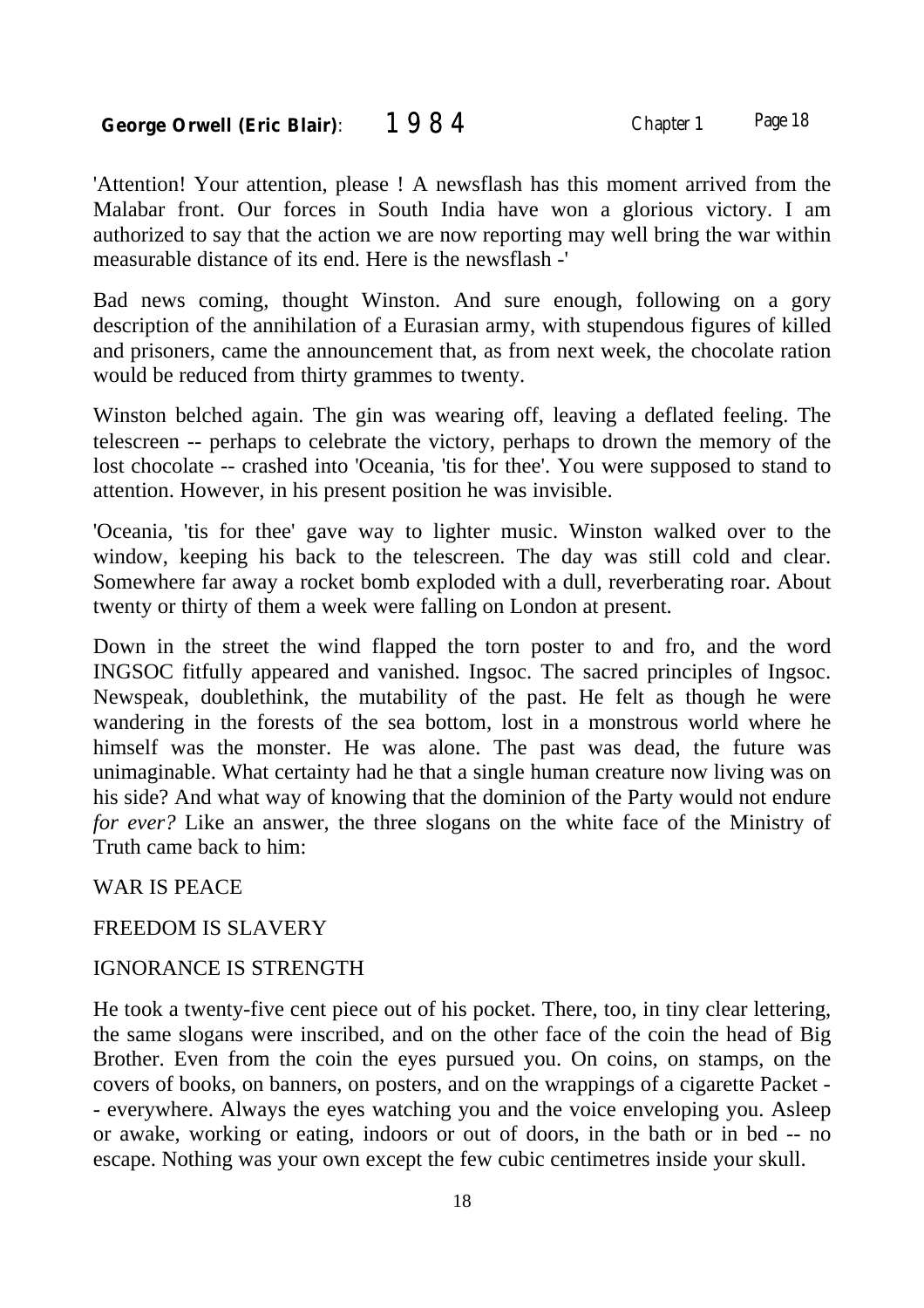The sun had shifted round, and the myriad windows of the Ministry of Truth, with the light no longer shining on them, looked grim as the loopholes of a fortress. His heart quailed before the enormous pyramidal shape. It was too strong, it could not be stormed. A thousand rocket bombs would not batter it down. He wondered again for whom he was writing the diary. For the future, for the past -- for an age that might be imaginary. And in front of him there lay not death but annihilation. The diary would be reduced to ashes and himself to vapour. Only the Thought Police would read what he had written, before they wiped it out of existence and out of memory. How could you make appeal to the future when not a trace of you, not even an anonymous word scribbled on a piece of paper, could physically survive?

The telescreen struck fourteen. He must leave in ten minutes. He had to be back at work by fourteen-thirty.

Curiously, the chiming of the hour seemed to have put new heart into him. He was a lonely ghost uttering a truth that nobody would ever hear. But so long as he uttered it, in some obscure way the continuity was not broken. It was not by making yourself heard but by staying sane that you carried on the human heritage. He went back to the table, dipped his pen, and wrote:

*To the future or to the past, to a time when thought is free, when men are different from one another and do not live alone -- to a time when truth exists and what is done cannot be undone:*

*From the age of uniformity, from the age of solitude, from the age of Big Brother, from the age of doublethink -- greetings !*

He was already dead, he reflected. It seemed to him that it was only now, when he had begun to be able to formulate his thoughts, that he had taken the decisive step. The consequences of every act are included in the act itself. He wrote:

#### *Thoughtcrime does not entail death: thoughtcrime* IS *death.*

Now he had recognized himself as a dead man it became important to stay alive as long as possible. Two fingers of his right hand were inkstained. It was exactly the kind of detail that might betray you. Some nosing zealot in the Ministry (a woman, probably: someone like the little sandy- haired woman or the dark-haired girl from the Fiction Department) might start wondering why he had been writing during the lunch interval, why he had used an oldfashioned pen, *what* he had been writing - and then drop a hint in the appropriate quarter. He went to the bathroom and carefully scrubbed the ink away with the gritty dark-brown soap which rasped your skin like sandpaper and was therefore well adapted for this purpose.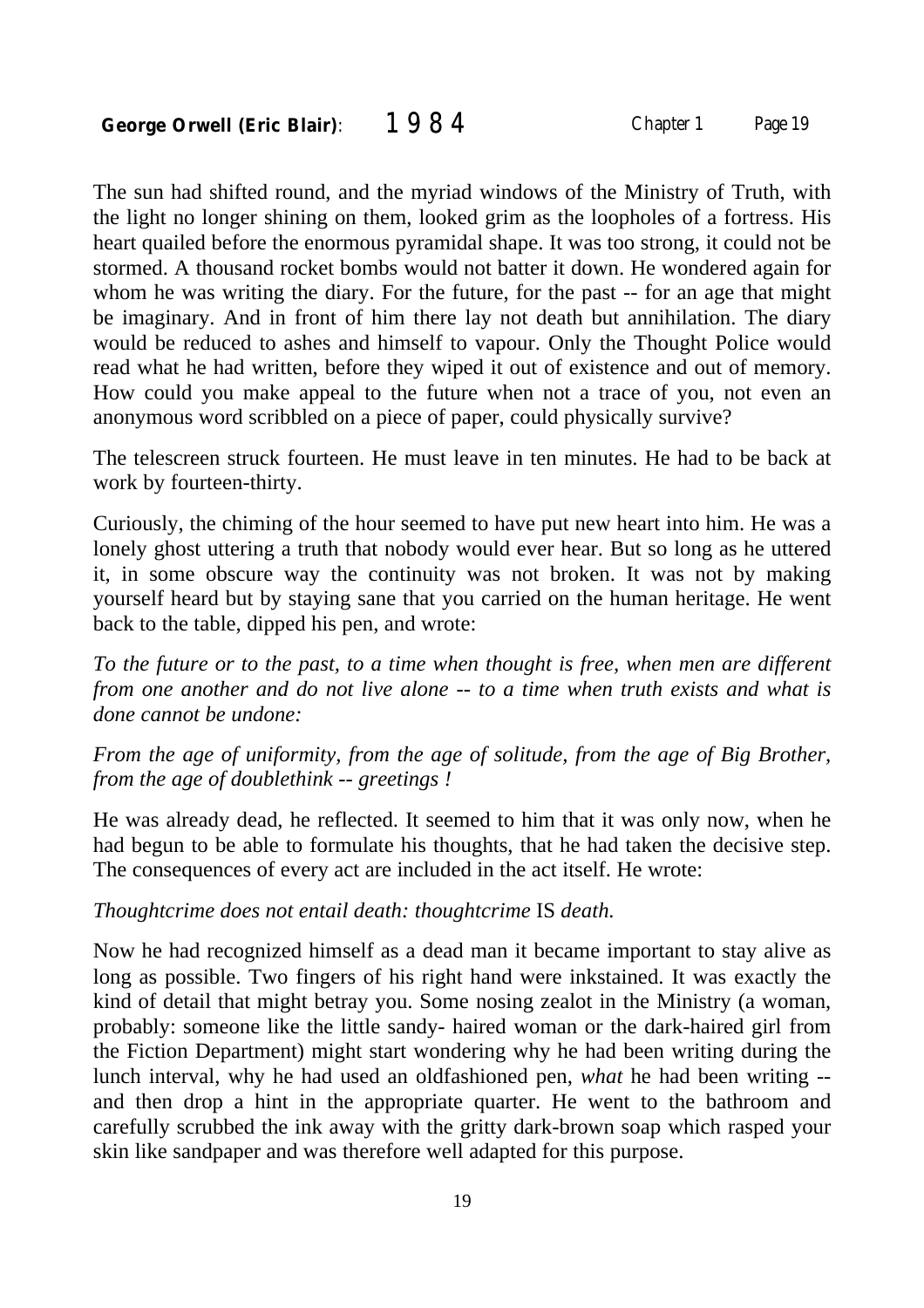## *George Orwell (Eric Blair)*: **1984** Chapter 1 Page 20

He put the diary away in the drawer. It was quite useless to think of hiding it, but he could at least make sure whether or not its existence had been discovered. A hair laid across the page-ends was too obvious. With the tip of his finger he picked up an identifiable grain of whitish dust and deposited it on the corner of the cover, where it was bound to be shaken off if the book was moved.

x x x

Winston was dreaming of his mother.

He must, he thought, have been ten or eleven years old when his mother had disappeared. She was a tall, statuesque, rather silent woman with slow movements and magnificent fair hair. His father he remembered more vaguely as dark and thin, dressed always in neat dark clothes (Winston remembered especially the very thin soles of his father's shoes) and wearing spectacles. The two of them must evidently have been swallowed up in one of the first great purges of the fifties.

At this moment his mother was sitting in some place deep down beneath him, with his young sister in her arms. He did not remember his sister at all, except as a tiny, feeble baby, always silent, with large, watchful eyes. Both of them were looking up at him. They were down in some subterranean place -- the bottom of a well, for instance, or a very deep grave -- but it was a place which, already far below him, was itself moving downwards. They were in the saloon of a sinking ship, looking up at him through the darkening water. There was still air in the saloon, they could still see him and he them, but all the while they were sinking down, down into the green waters which in another moment must hide them from sight for ever. He was out in the light and air while they were being sucked down to death, and they were down there *because* he was up here. He knew it and they knew it, and he could see the knowledge in their faces. There was no reproach either in their faces or in their hearts, only the knowledge that they must die in order that he might remain alive, and that this was part of the unavoidable order of things.

He could not remember what had happened, but he knew in his dream that in some way the lives of his mother and his sister had been sacrificed to his own. It was one of those dreams which, while retaining the characteristic dream scenery, are a continuation of one's intellectual life, and in which one becomes aware of facts and ideas which still seem new and valuable after one is awake. The thing that now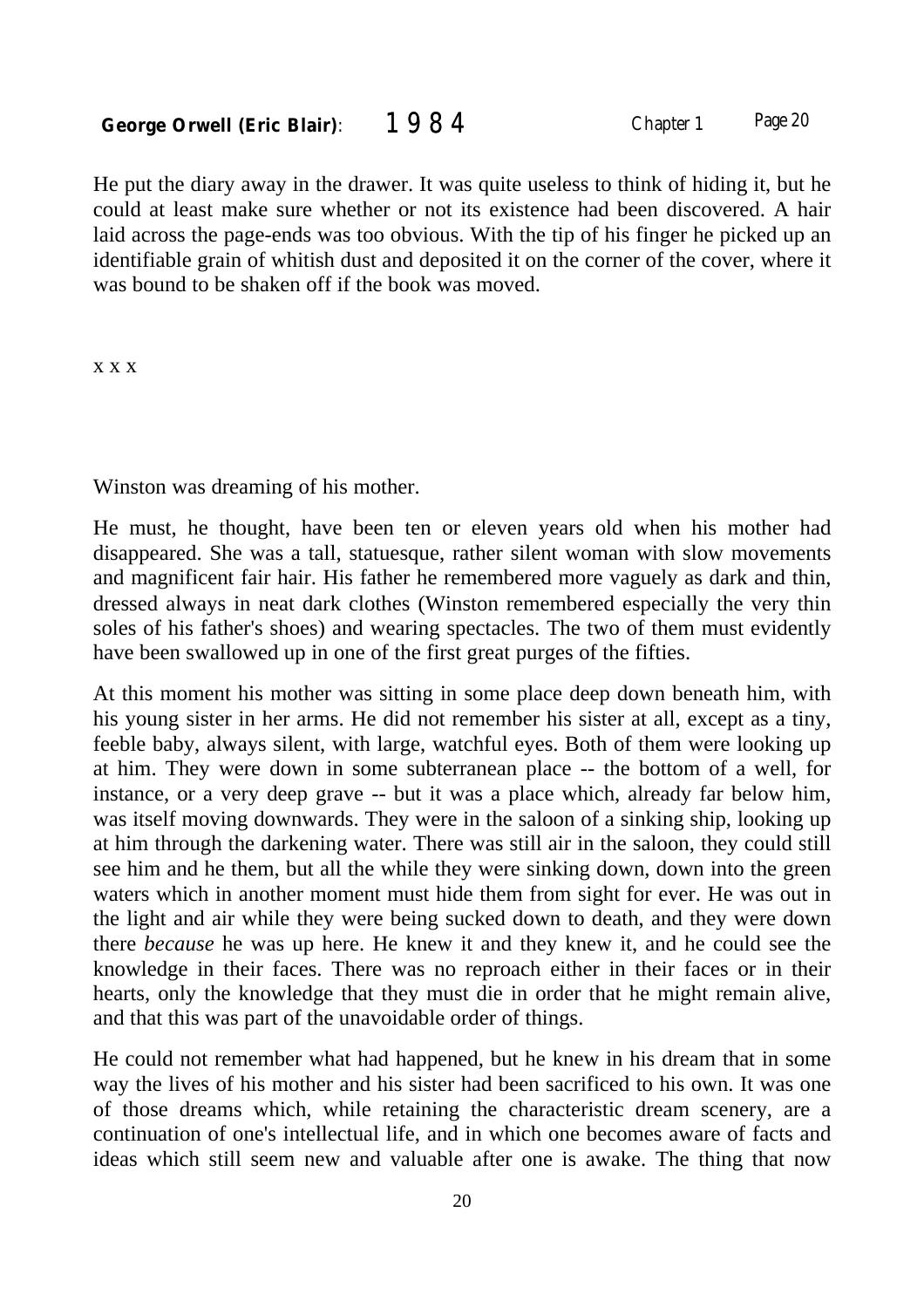suddenly struck Winston was that his mother's death, nearly thirty years ago, had been tragic and sorrowful in a way that was no longer possible. Tragedy, he perceived, belonged to the ancient time, to a time when there was still privacy, love, and friendship, and when the members of a family stood by one another without needing to know the reason. His mother's memory tore at his heart because she had died loving him, when he was too young and selfish to love her in return, and because somehow, he did not remember how, she had sacrificed herself to a conception of loyalty that was private and unalterable. Such things, he saw, could not happen today. Today there were fear, hatred, and pain, but no dignity of emotion, no deep or complex sorrows. All this he seemed to see in the large eyes of his mother and his sister, looking up at him through the green water, hundreds of fathoms down and still sinking.

Suddenly he was standing on short springy turf, on a summer evening when the slanting rays of the sun gilded the ground. The landscape that he was looking at recurred so often in his dreams that he was never fully certain whether or not he had seen it in the real world. In his waking thoughts he called it the Golden Country. It was an old, rabbit-bitten pasture, with a foot-track wandering across it and a molehill here and there. In the ragged hedge on the opposite side of the field the boughs of the elm trees were swaying very faintly in the breeze, their leaves just stirring in dense masses like women's hair. Somewhere near at hand, though out of sight, there was a clear, slow-moving stream where dace were swimming in the pools under the willow trees.

The girl with dark hair was coming towards them across the field. With what seemed a single movement she tore off her clothes and flung them disdainfully aside. Her body was white and smooth, but it aroused no desire in him, indeed he barely looked at it. What overwhelmed him in that instant was admiration for the gesture with which she had thrown her clothes aside. With its grace and carelessness it seemed to annihilate a whole culture, a whole system of thought, as though Big Brother and the Party and the Thought Police could all be swept into nothingness by a single splendid movement of the arm. That too was a gesture belonging to the ancient time. Winston woke up with the word 'Shakespeare' on his lips.

The telescreen was giving forth an ear-splitting whistle which continued on the same note for thirty seconds. It was nought seven fifteen, getting-up time for office workers. Winston wrenched his body out of bed -- naked, for a member of the Outer Party received only 3,000 clothing coupons annually, and a suit of pyjamas was 600 -- and seized a dingy singlet and a pair of shorts that were lying across a chair. The Physical Jerks would begin in three minutes. The next moment he was doubled up by a violent coughing fit which nearly always attacked him soon after waking up. It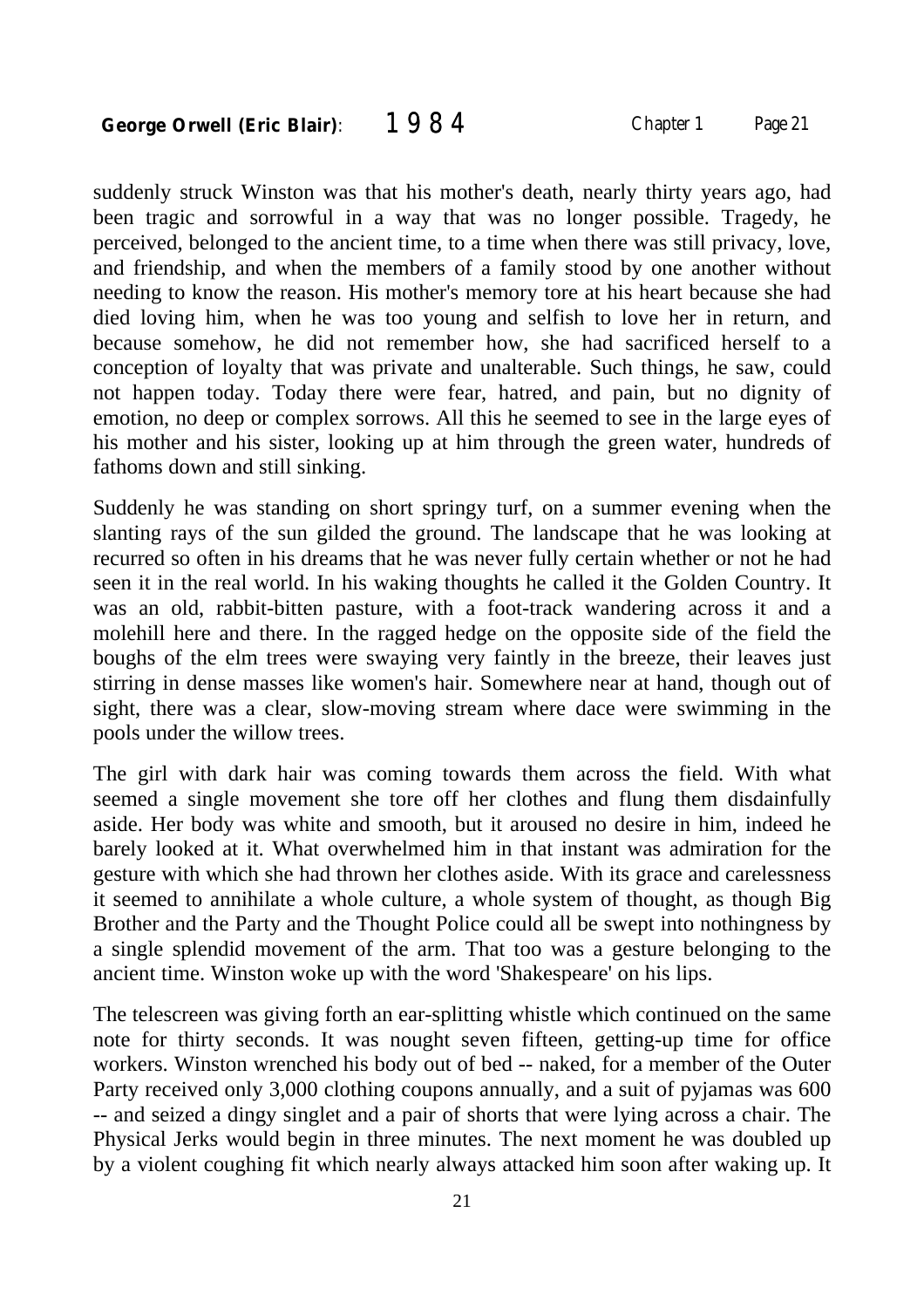emptied his lungs so completely that he could only begin breathing again by lying on his back and taking a series of deep gasps. His veins had swelled with the effort of the cough, and the varicose ulcer had started itching.

'Thirty to forty group!' yapped a piercing female voice. ' Thirty to forty group! Take your places, please. Thirties to forties!'

Winston sprang to attention in front of the telescreen, upon which the image of a youngish woman, scrawny but muscular, dressed in tunic and gym-shoes, had already appeared.

'Arms bending and stretching!' she rapped out. 'Take your time by me. *One,* two, three, four! *One,* two, three, four! Come on, comrades, put a bit of life into it! *One,* two, three four! *One* two, three, four! . . .'

The pain of the coughing fit had not quite driven out of Winston's mind the impression made by his dream, and the rhythmic movements of the exercise restored it somewhat. As he mechanically shot his arms back and forth, wearing on his face the look of grim enjoyment which was considered proper during the Physical Jerks, he was struggling to think his way backward into the dim period of his early childhood. It was extraordinarily difficult. Beyond the late fifties everything faded. When there were no external records that you could refer to, even the outline of your own life lost its sharpness. You remembered huge events which had quite probably not happened, you remembered the detail of incidents without being able to recapture their atmosphere, and there were long blank periods to which you could assign nothing. Everything had been different then. Even the names of countries, and their shapes on the map, had been different. Airstrip One, for instance, had not been so called in those days: it had been called England or Britain, though London, he felt fairly certain, had always been called London.

Winston could not definitely remember a time when his country had not been at war, but it was evident that there had been a fairly long interval of peace during his childhood, because one of his early memories was of an air raid which appeared to take everyone by surprise. Perhaps it was the time when the atomic bomb had fallen on Colchester. He did not remember the raid itself, but he did remember his father's hand clutching his own as they hurried down, down, down into some place deep in the earth, round and round a spiral staircase which rang under his feet and which finally so wearied his legs that he began whimpering and they had to stop and rest. His mother, in her slow, dreamy way, was following a long way behind them. She was carrying his baby sister -- or perhaps it was only a bundle of blankets that she was carrying: he was not certain whether his sister had been born then. Finally they had emerged into a noisy, crowded place which he had realized to be a Tube station.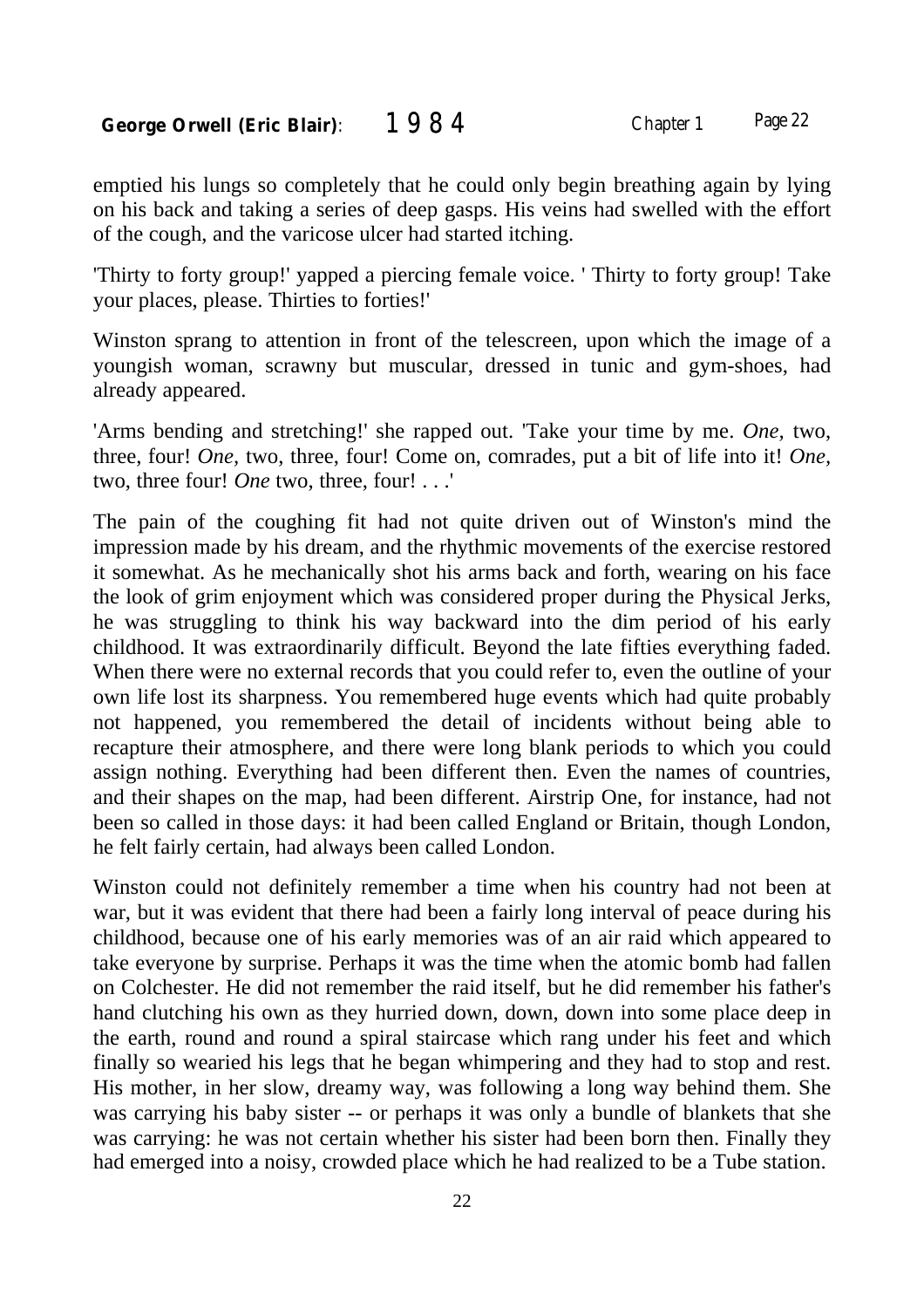There were people sitting all over the stone-flagged floor, and other people, packed tightly together, were sitting on metal bunks, one above the other. Winston and his mother and father found themselves a place on the floor, and near them an old man and an old woman were sitting side by side on a bunk. The old man had on a decent dark suit and a black cloth cap pushed back from very white hair: his face was scarlet and his eyes were blue and full of tears. He reeked of gin. It seemed to breathe out of his skin in place of sweat, and one could have fancied that the tears welling from his eyes were pure gin. But though slightly drunk he was also suffering under some grief that was genuine and unbearable. In his childish way Winston grasped that some terrible thing, something that was beyond forgiveness and could never be remedied, had just happened. It also seemed to him that he knew what it was. Someone whom the old man loved -- a little granddaughter, perhaps had been killed. Every few minutes the old man kept repeating:

'We didn't ought to 'ave trusted 'em. I said so, Ma, didn't I? That's what comes of trusting 'em. I said so all along. We didn't ought to 'ave trusted the buggers.

But which buggers they didn't ought to have trusted Winston could not now remember.

Since about that time, war had been literally continuous, though strictly speaking it had not always been the same war. For several months during his childhood there had been confused street fighting in London itself, some of which he remembered vividly. But to trace out the history of the whole period, to say who was fighting whom at any given moment, would have been utterly impossible, since no written record, and no spoken word, ever made mention of any other alignment than the existing one. At this moment, for example, in 1984 (if it was 1984), Oceania was at war with Eurasia and in alliance with Eastasia. In no public or private utterance was it ever admitted that the three powers had at any time been grouped along different lines. Actually, as Winston well knew, it was only four years since Oceania had been at war with Eastasia and in alliance with Eurasia. But that was merely a piece of furtive knowledge which he happened to possess because his memory was not satisfactorily under control. Officially the change of partners had never happened. Oceania was at war with Eurasia: therefore Oceania had always been at war with Eurasia. The enemy of the moment always represented absolute evil, and it followed that any past or future agreement with him was impossible.

The frightening thing, he reflected for the ten thousandth time as he forced his shoulders painfully backward (with hands on hips, they were gyrating their bodies from the waist, an exercise that was supposed to be good for the back muscles) - the frightening thing was that it might all be true. If the Party could thrust its hand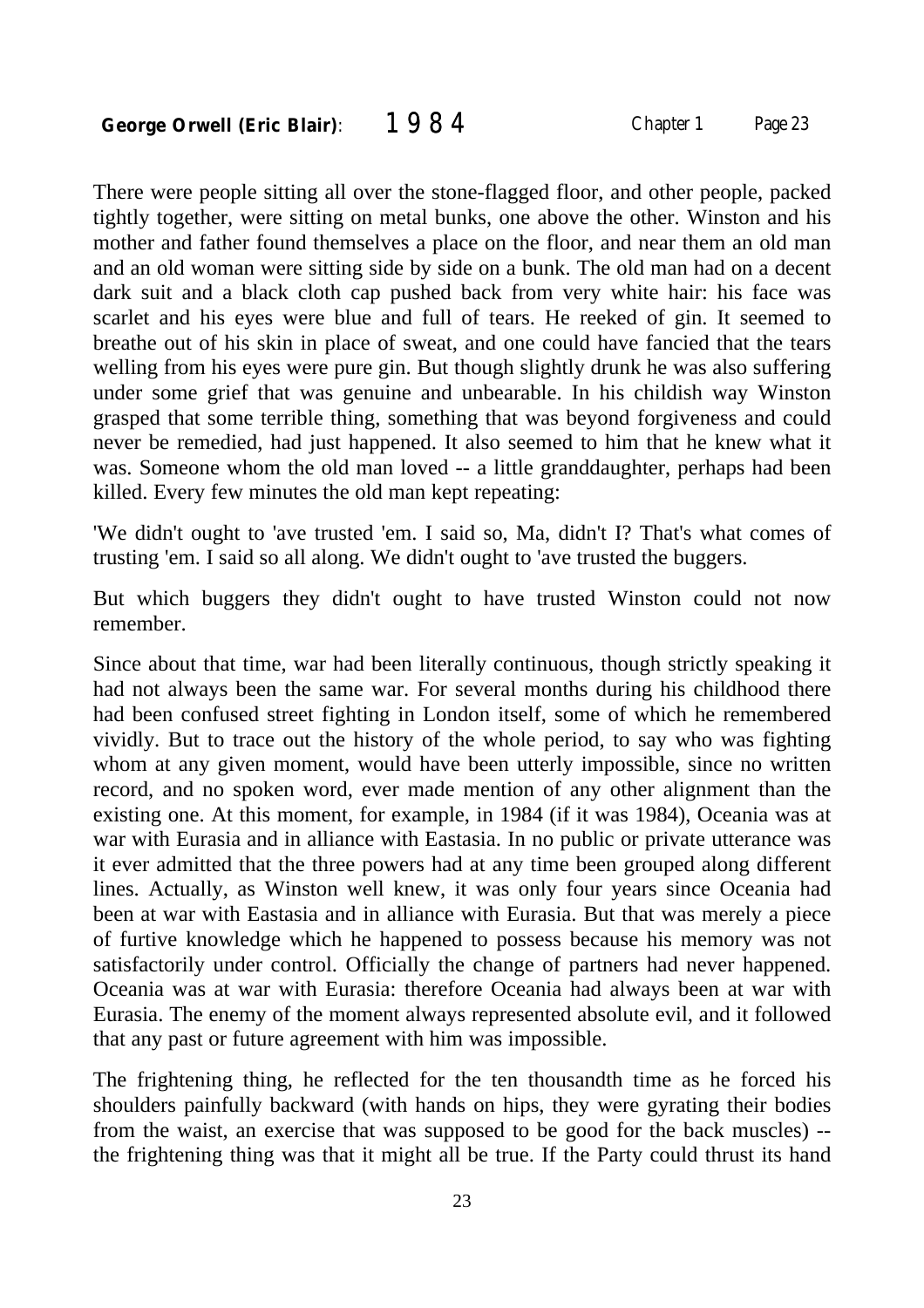into the past and say of this or that event, *it never happened* -- that, surely, was more terrifying than mere torture and death?

The Party said that Oceania had never been in alliance with Eurasia. He, Winston Smith, knew that Oceania had been in alliance with Eurasia as short a time as four years ago. But where did that knowledge exist? Only in his own consciousness, which in any case must soon be annihilated. And if all others accepted the lie which the Party imposed -if all records told the same tale -- then the lie passed into history and became truth. 'Who controls the past,' ran the Party slogan, 'controls the future: who controls the present controls the past.' And yet the past, though of its nature alterable, never had been altered. Whatever was true now was true from everlasting to everlasting. It was quite simple. All that was needed was an unending series of victories over your own memory. 'Reality control', they called it: in Newspeak, 'doublethink'

'Stand easy!' barked the instructress, a little more genially.

Winston sank his arms to his sides and slowly refilled his lungs with air. His mind slid away into the labyrinthine world of doublethink. To know and not to know, to be conscious of complete truthfulness while telling carefully constructed lies, to hold simultaneously two opinions which cancelled out, knowing them to be contradictory and believing in both of them, to use logic against logic, to repudiate morality while laying claim to it, to believe that democracy was impossible and that the Party was the guardian of democracy, to forget whatever it was necessary to forget, then to draw it back into memory again at the moment when it was needed, and then promptly to forget it again: and above all, to apply the same process to the process itself. That was the ultimate subtlety: consciously to induce unconsciousness, and then, once again, to become unconscious of the act of hypnosis you had just performed. Even to understand the word 'doublethink' involved the use of doublethink.

The instructress had called them to attention again. 'And now let's see which of us can touch our toes!' she said enthusiastically. 'Right over from the hips, please, comrades. *One-*two! *One-* two! . . .'

Winston loathed this exercise, which sent shooting pains all the way from his heels to his buttocks and often ended by bringing on another coughing fit. The halfpleasant quality went out of his meditations. The past, he reflected, had not merely been altered, it had been actually destroyed. For how could you establish even the most obvious fact when there existed no record outside your own memory? He tried to remember in what year he had first heard mention of Big Brother. He thought it must have been at some time in the sixties, but it was impossible to be certain. In the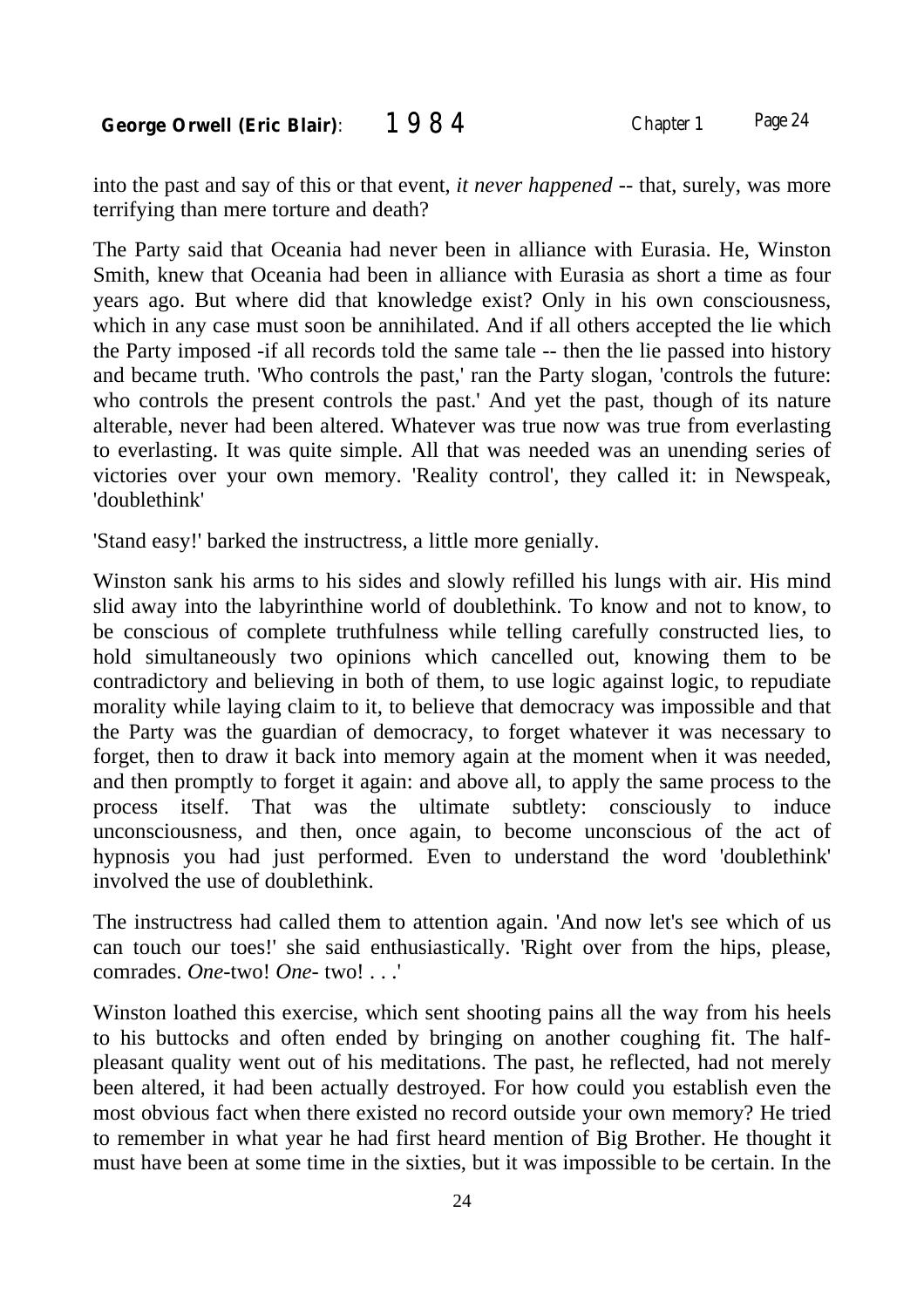Party histories, of course, Big Brother figured as the leader and guardian of the Revolution since its very earliest days. His exploits had been gradually pushed backwards in time until already they extended into the fabulous world of the forties and the thirties, when the capitalists in their strange cylindrical hats still rode through the streets of London in great gleaming motor-cars or horse carriages with glass sides. There was no knowing how much of this legend was true and how much invented. Winston could not even remember at what date the Party itself had come into existence. He did not believe he had ever heard the word Ingsoc before 1960, but it was possible that in its Oldspeak form-'English Socialism', that is to say -- it had been current earlier. Everything melted into mist. Sometimes, indeed, you could put your finger on a definite lie. It was not true, for example, as was claimed in the Party history books, that the Party had invented aeroplanes. He remembered aeroplanes since his earliest childhood. But you could prove nothing. There was never any evidence. Just once in his whole life he had held in his hands unmistakable documentary proof of the falsification of an historical fact. And on that occasion

'Smith !' screamed the shrewish voice from the telescreen. '6079 Smith W.! Yes, *you!* Bend lower, please! You can do better than that. You're not trying. Lower, please! *That's* better, comrade. Now stand at ease, the whole squad, and watch me.'

A sudden hot sweat had broken out all over Winston's body. His face remained completely inscrutable. Never show dismay! Never show resentment! A single flicker of the eyes could give you away. He stood watching while the instructress raised her arms above her head and -- one could not say gracefully, but with remarkable neatness and efficiency -- bent over and tucked the first joint of her fingers under her toes.

*'There,* comrades! *That's* how I want to see you doing it. Watch me again. I'm thirtynine and I've had four children. Now look.' She bent over again. 'You see my knees aren't bent. You can all do it if you want to,' she added as she straightened herself up. 'Anyone under forty- five is perfectly capable of touching his toes. We don't all have the privilege of fighting in the front line, but at least we can all keep fit. Remember our boys on the Malabar front! And the sailors in the Floating Fortresses! Just think what *they* have to put up with. Now try again. That's better, comrade, that's *much* better,' she added encouragingly as Winston, with a violent lunge, succeeded in touching his toes with knees unbent, for the first time in several years.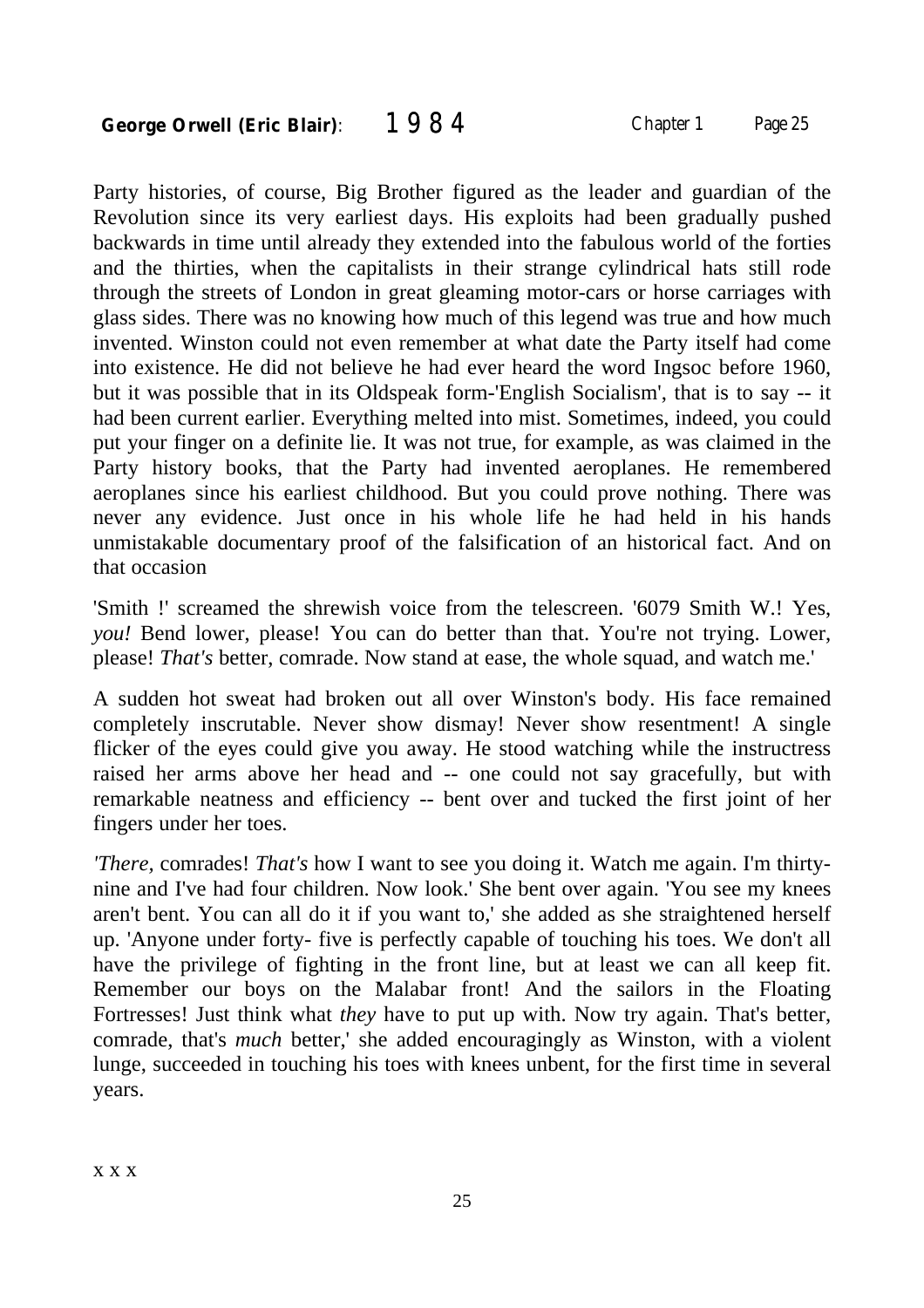With the deep, unconscious sigh which not even the nearness of the telescreen could prevent him from uttering when his day's work started, Winston pulled the speakwrite towards him, blew the dust from its mouthpiece, and put on his spectacles. Then he unrolled and clipped together four small cylinders of paper which had already flopped out of the pneumatic tube on the right-hand side of his desk.

In the walls of the cubicle there were three orifices. To the right of the speakwrite, a small pneumatic tube for written messages, to the left, a larger one for newspapers; and in the side wall, within easy reach of Winston's arm, a large oblong slit protected by a wire grating. This last was for the disposal of waste paper. Similar slits existed in thousands or tens of thousands throughout the building, not only in every room but at short intervals in every corridor. For some reason they were nicknamed memory holes. When one knew that any document was due for destruction, or even when one saw a scrap of waste paper lying about, it was an automatic action to lift the flap of the nearest memory hole and drop it in, whereupon it would be whirled away on a current of warm air to the enormous furnaces which were hidden somewhere in the recesses of the building.

Winston examined the four slips of paper which he had unrolled. Each contained a message of only one or two lines, in the abbreviated jargon -- not actually Newspeak, but consisting largely of Newspeak words -- which was used in the Ministry for internal purposes. They ran:

times 17.3.84 bb speech malreported africa rectify

times 19.12.83 forecasts 3 yp 4th quarter 83 misprints verify current issue

times 14.2.84 miniplenty malquoted chocolate rectify

times 3.12.83 reporting bb dayorder doubleplusungood refs unpersons rewrite fullwise upsub antefiling

With a faint feeling of satisfaction Winston laid the fourth message aside. It was an intricate and responsible job and had better be dealt with last. The other three were routine matters, though the second one would probably mean some tedious wading through lists of figures.

Winston dialled 'back numbers' on the telescreen and called for the appropriate issues of *The Times,* which slid out of the pneumatic tube after only a few minutes'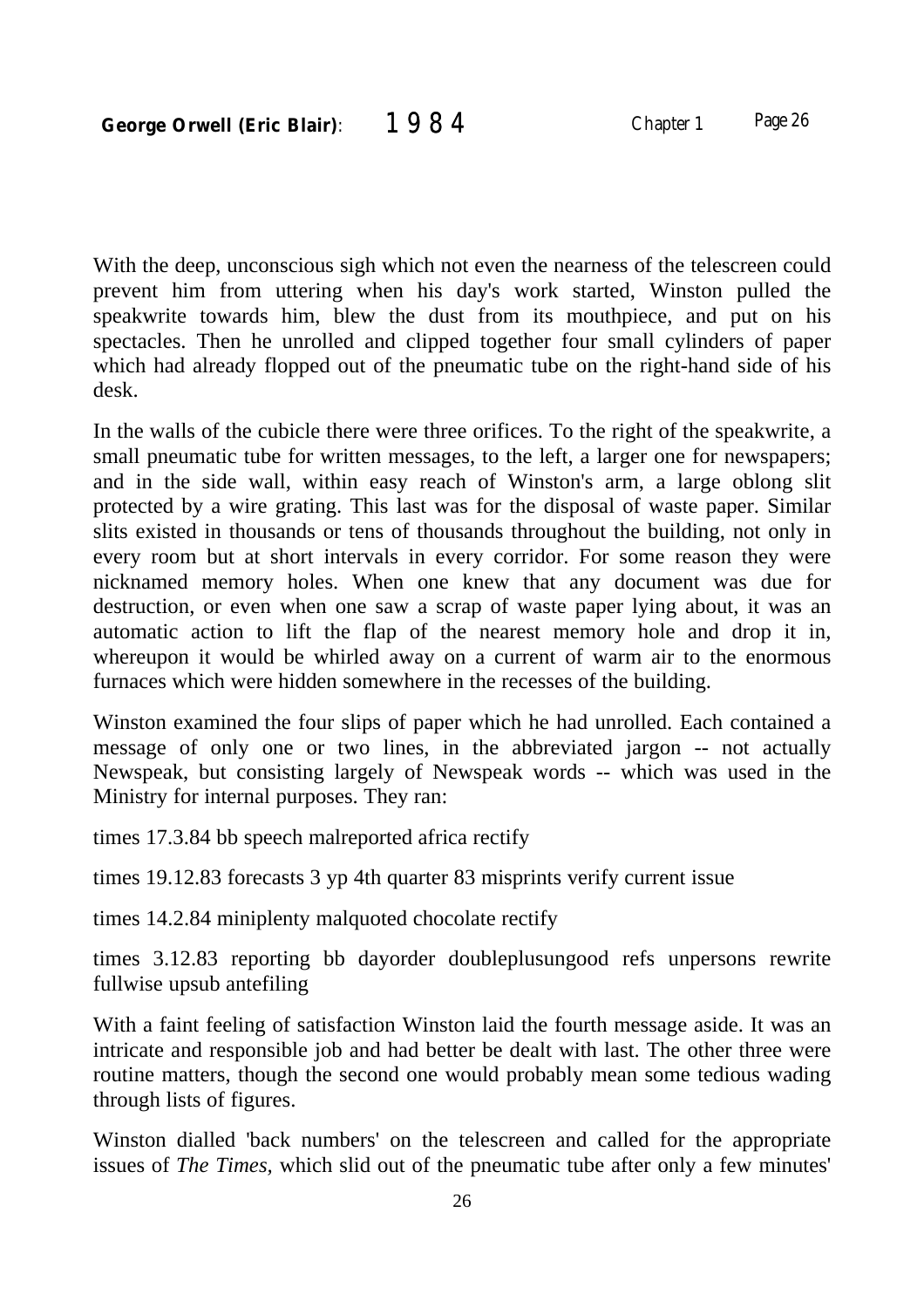delay. The messages he had received referred to articles or news items which for one reason or another it was thought necessary to alter, or, as the official phrase had it, to rectify. For example, it appeared from *The Times* of the seventeenth of March that Big Brother, in his speech of the previous day, had predicted that the South Indian front would remain quiet but that a Eurasian offensive would shortly be launched in North Africa. As it happened, the Eurasian Higher Command had launched its offensive in South India and left North Africa alone. It was therefore necessary to rewrite a paragraph of Big Brother's speech, in such a way as to make him predict the thing that had actually happened. Or again, *The Times* of the nineteenth of December had published the official forecasts of the output of various classes of consumption goods in the fourth quarter of 1983, which was also the sixth quarter of the Ninth Three-Year Plan. Today's issue contained a statement of the actual output, from which it appeared that the forecasts were in every instance grossly wrong. Winston's job was to rectify the original figures by making them agree with the later ones. As for the third message, it referred to a very simple error which could be set right in a couple of minutes. As short a time ago as February, the Ministry of Plenty had issued a promise (a 'categorical pledge' were the official words) that there would be no reduction of the chocolate ration during 1984. Actually, as Winston was aware, the chocolate ration was to be reduced from thirty grammes to twenty at the end of the present week. All that was needed was to substitute for the original promise a warning that it would probably be necessary to reduce the ration at some time in April.

As soon as Winston had dealt with each of the messages, he clipped his speakwritten corrections to the appropriate copy of *The Times* and pushed them into the pneumatic tube. Then, with a movement which was as nearly as possible unconscious, he crumpled up the original message and any notes that he himself had made, and dropped them into the memory hole to be devoured by the flames.

What happened in the unseen labyrinth to which the pneumatic tubes led, he did not know in detail, but he did know in general terms. As soon as all the corrections which happened to be necessary in any particular number of *The Times* had been assembled and collated, that number would be reprinted, the original copy destroyed, and the corrected copy placed on the files in its stead. This process of continuous alteration was applied not only to newspapers, but to books, periodicals, pamphlets, posters, leaflets, films, sound-tracks, cartoons, photographs -- to every kind of literature or documentation which might conceivably hold any political or ideological significance. Day by day and almost minute by minute the past was brought up to date. In this way every prediction made by the Party could be shown by documentary evidence to have been correct, nor was any item of news, or any expression of opinion, which conflicted with the needs of the moment, ever allowed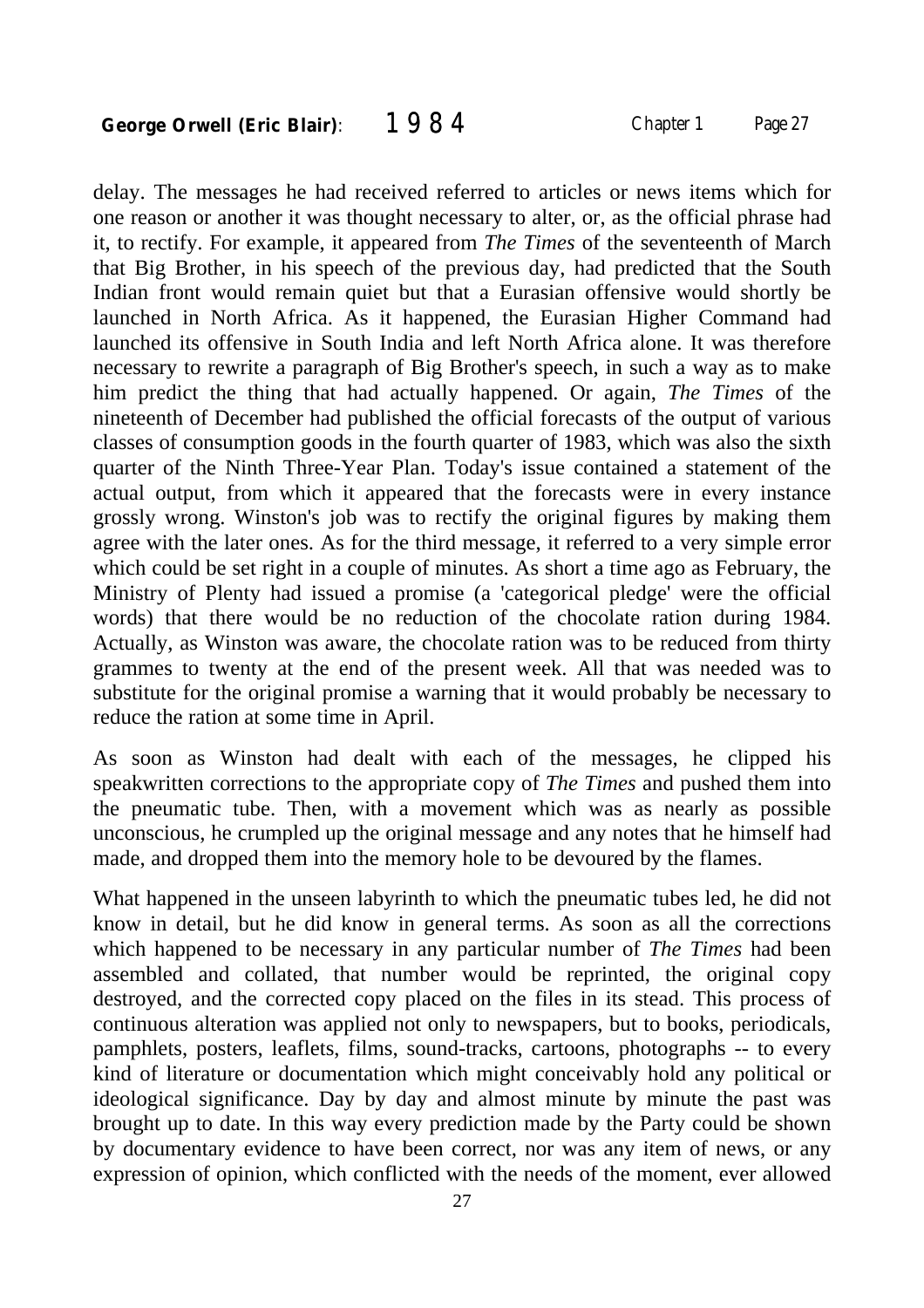to remain on record. All history was a palimpsest, scraped clean and reinscribed exactly as often as was necessary. In no case would it have been possible, once the deed was done, to prove that any falsification had taken place. The largest section of the Records Department, far larger than the one on which Winston worked, consisted simply of persons whose duty it was to track down and collect all copies of books, newspapers, and other documents which had been superseded and were due for destruction. A number of *The Times* which might, because of changes in political alignment, or mistaken prophecies uttered by Big Brother, have been rewritten a dozen times still stood on the files bearing its original date, and no other copy existed to contradict it. Books, also, were recalled and rewritten again and again, and were invariably reissued without any admission that any alteration had been made. Even the written instructions which Winston received, and which he invariably got rid of as soon as he had dealt with them, never stated or implied that an act of forgery was to be committed: always the reference was to slips, errors, misprints, or misquotations which it was necessary to put right in the interests of accuracy.

But actually, he thought as he re-adjusted the Ministry of Plenty's figures, it was not even forgery. It was merely the substitution of one piece of nonsense for another. Most of the material that you were dealing with had no connexion with anything in the real world, not even the kind of connexion that is contained in a direct lie. Statistics were just as much a fantasy in their original version as in their rectified version. A great deal of the time you were expected to make them up out of your head. For example, the Ministry of Plenty's forecast had estimated the output of boots for the quarter at 145 million pairs. The actual output was given as sixty-two millions. Winston, however, in rewriting the forecast, marked the figure down to fifty-seven millions, so as to allow for the usual claim that the quota had been overfulfilled. In any case, sixty-two millions was no nearer the truth than fiftyseven millions, or than 145 millions. Very likely no boots had been produced at all. Likelier still, nobody knew how many had been produced, much less cared. All one knew was that every quarter astronomical numbers of boots were produced on paper, while perhaps half the population of Oceania went barefoot. And so it was with every class of recorded fact, great or small. Everything faded away into a shadow-world in which, finally, even the date of the year had become uncertain.

Winston glanced across the hall. In the corresponding cubicle on the other side a small, precise-looking, dark- chinned man named Tillotson was working steadily away, with a folded newspaper on his knee and his mouth very close to the mouthpiece of the speakwrite. He had the air of trying to keep what he was saying a secret between himself and the telescreen. He looked up, and his spectacles darted a hostile flash in Winston's direction.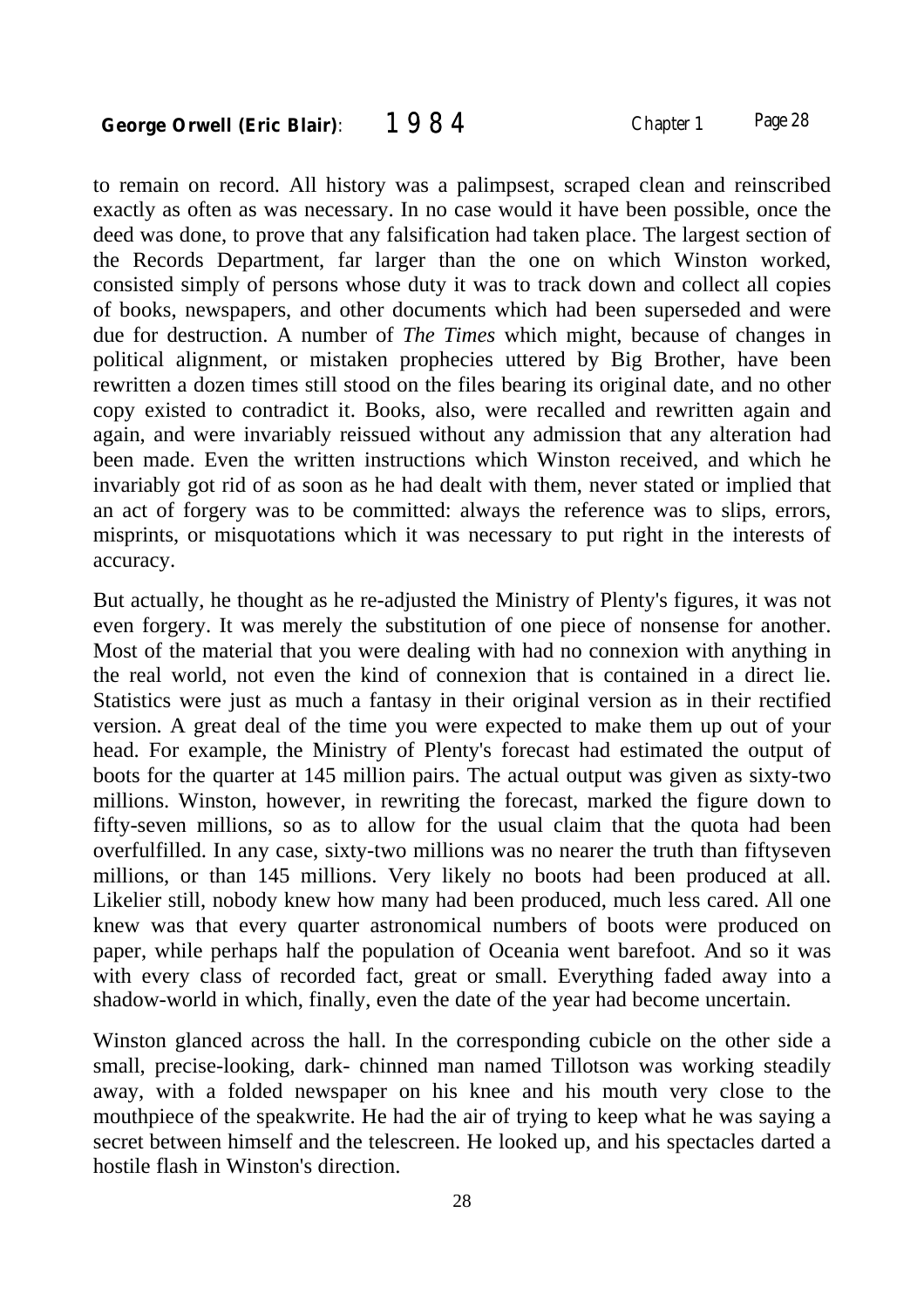Winston hardly knew Tillotson, and had no idea what work he was employed on. People in the Records Department did not readily talk about their jobs. In the long, windowless hall, with its double row of cubicles and its endless rustle of papers and hum of voices murmuring into speakwrites, there were quite a dozen people whom Winston did not even know by name, though he daily saw them hurrying to and fro in the corridors or gesticulating in the Two Minutes Hate. He knew that in the cubicle next to him the little woman with sandy hair toiled day in day out, simply at tracking down and deleting from the Press the names of people who had been vaporized and were therefore considered never to have existed. There was a certain fitness in this, since her own husband had been vaporized a couple of years earlier. And a few cubicles away a mild, ineffectual, dreamy creature named Ampleforth, with very hairy ears and a surprising talent for juggling with rhymes and metres, was engaged in producing garbled versions -- definitive texts, they were called -- of poems which had become ideologically offensive, but which for one reason or another were to be retained in the anthologies. And this hall, with its fifty workers or thereabouts, was only one sub-section, a single cell, as it were, in the huge complexity of the Records Department. Beyond, above, below, were other swarms of workers engaged in an unimaginable multitude of jobs. There were the huge printingshops with their sub-editors, their typography experts, and their elaborately equipped studios for the faking of photographs. There was the tele-programmes section with its engineers, its producers, and its teams of actors specially chosen for their skill in imitating voices. There were the armies of reference clerks whose job was simply to draw up lists of books and periodicals which were due for recall. There were the vast repositories where the corrected documents were stored, and the hidden furnaces where the original copies were destroyed. And somewhere or other, quite anonymous, there were the directing brains who co-ordinated the whole effort and laid down the lines of policy which made it necessary that this fragment of the past should be preserved, that one falsified, and the other rubbed out of existence.

And the Records Department, after all, was itself only a single branch of the Ministry of Truth, whose primary job was not to reconstruct the past but to supply the citizens of Oceania with newspapers, films, textbooks, telescreen programmes, plays, novels -- with every conceivable kind of information, instruction, or entertainment, from a statue to a slogan, from a lyric poem to a biological treatise, and from a child's spelling-book to a Newspeak dictionary. And the Ministry had not only to supply the multifarious needs of the party, but also to repeat the whole operation at a lower level for the benefit of the proletariat. There was a whole chain of separate departments dealing with proletarian literature, music, drama, and entertainment generally. Here were produced rubbishy newspapers containing almost nothing except sport, crime and astrology, sensational five-cent novelettes,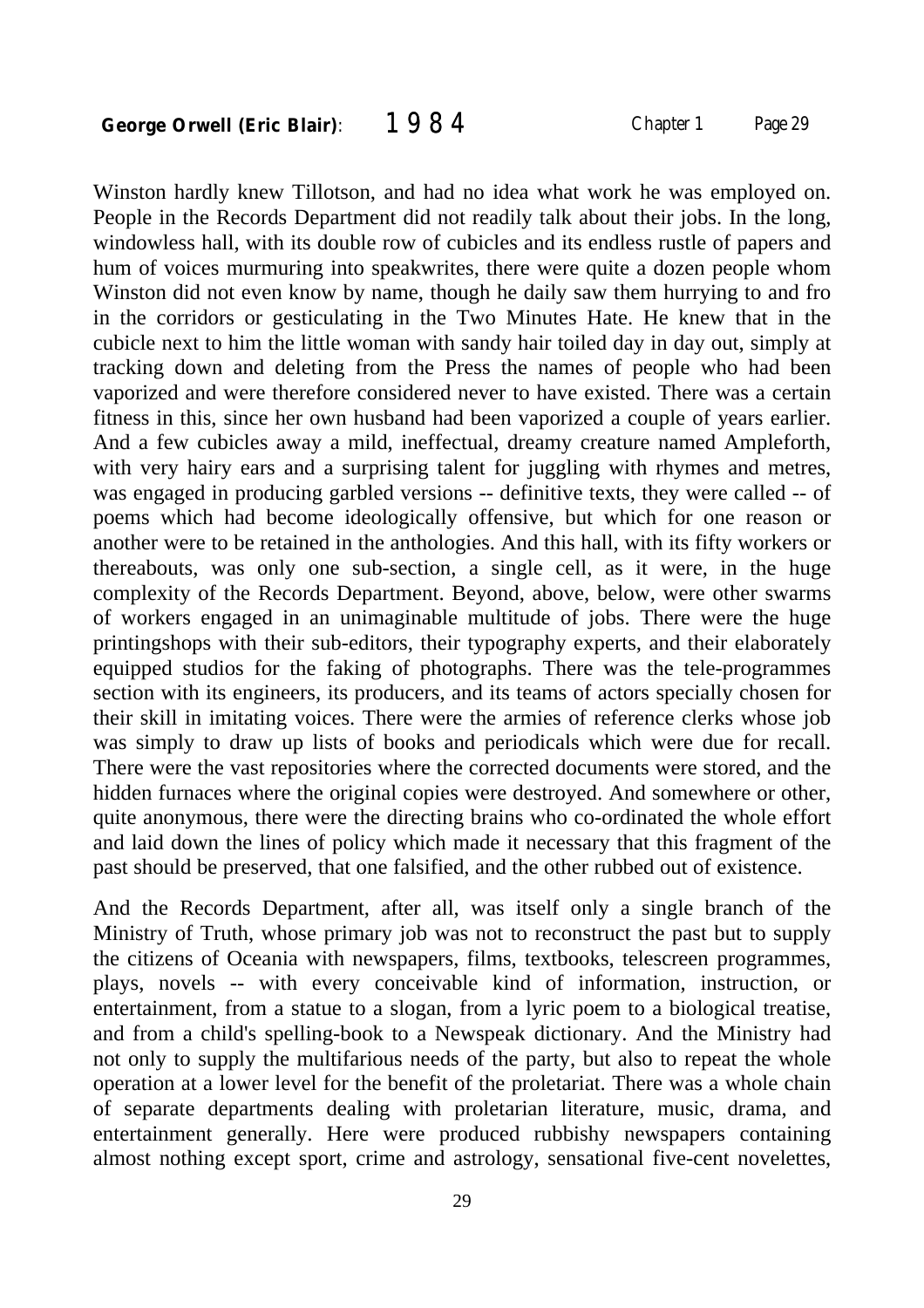films oozing with sex, and sentimental songs which were composed entirely by mechanical means on a special kind of kaleidoscope known as a versificator. There was even a whole sub-section -- *Pornosec*, it was called in Newspeak -- engaged in producing the lowest kind of pornography, which was sent out in sealed packets and which no Party member, other than those who worked on it, was permitted to look at.

Three messages had slid out of the pneumatic tube while Winston was working, but they were simple matters, and he had disposed of them before the Two Minutes Hate interrupted him. When the Hate was over he returned to his cubicle, took the Newspeak dictionary from the shelf, pushed the speakwrite to one side, cleaned his spectacles, and settled down to his main job of the morning.

Winston's greatest pleasure in life was in his work. Most of it was a tedious routine, but included in it there were also jobs so difficult and intricate that you could lose yourself in them as in the depths of a mathematical problem -- delicate pieces of forgery in which you had nothing to guide you except your knowledge of the principles of Ingsoc and your estimate of what the Party wanted you to say. Winston was good at this kind of thing. On occasion he had even been entrusted with the rectification of *The Times* leading articles, which were written entirely in Newspeak. He unrolled the message that he had set aside earlier. It ran:

times 3.12.83 reporting bb dayorder doubleplusungood refs unpersons rewrite fullwise upsub antefiling

In Oldspeak (or standard English) this might be rendered: The reporting of Big Brother's Order for the Day in The Times of December 3rd 1983 is extremely unsatisfactory and makes references to non-existent persons. Rewrite it in full and submit your draft to higher authority before filing.

Winston read through the offending article. Big Brother's Order for the Day, it seemed, had been chiefly devoted to praising the work of an organization known as FFCC, which supplied cigarettes and other comforts to the sailors in the Floating Fortresses. A certain Comrade Withers, a prominent member of the Inner Party, had been singled out for special mention and awarded a decoration, the Order of Conspicuous Merit, Second Class.

Three months later FFCC had suddenly been dissolved with no reasons given. One could assume that Withers and his associates were now in disgrace, but there had been no report of the matter in the Press or on the telescreen. That was to be expected, since it was unusual for political offenders to be put on trial or even publicly denounced. The great purges involving thousands of people, with public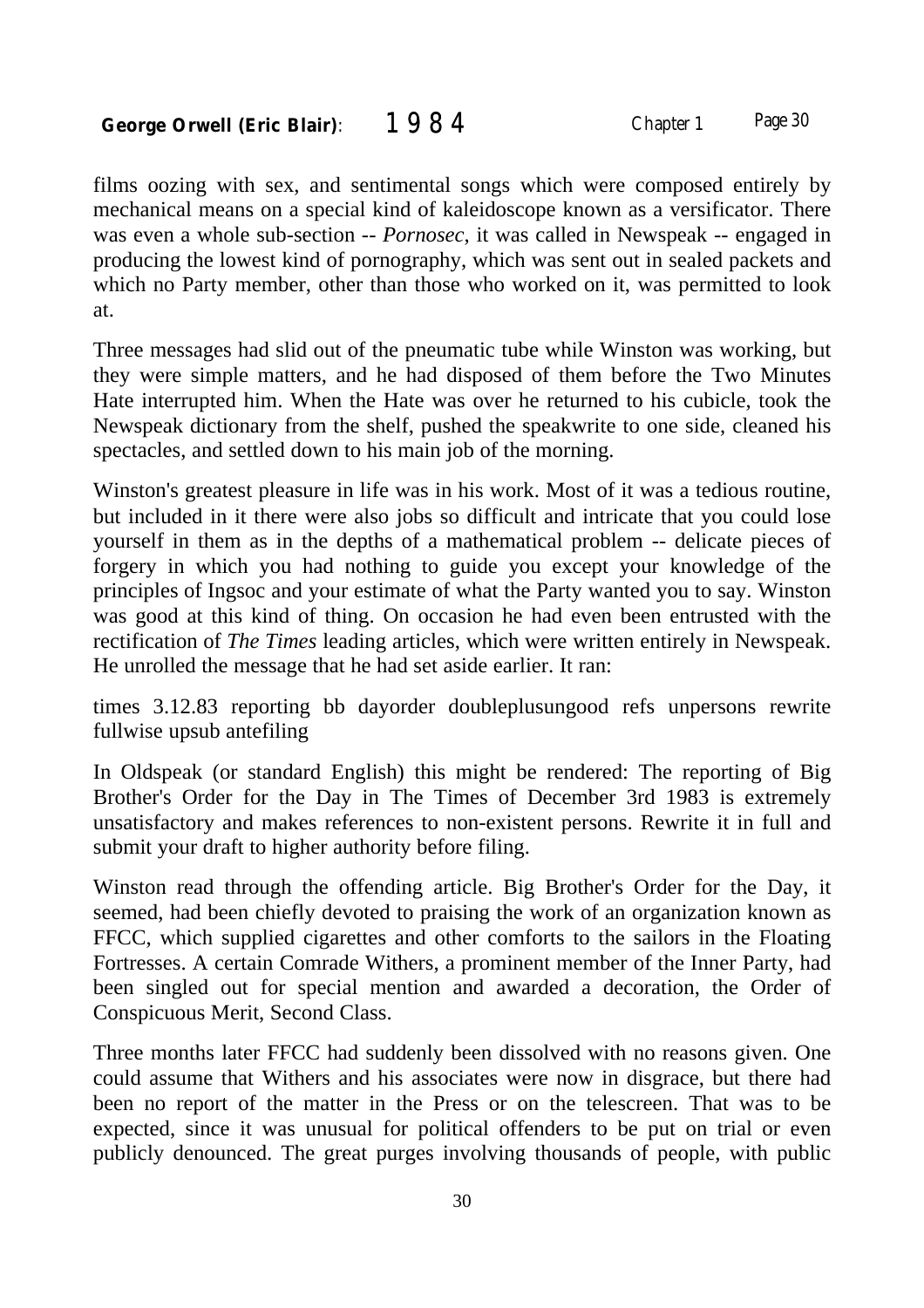trials of traitors and thought-criminals who made abject confession of their crimes and were afterwards executed, were special show-pieces not occurring oftener than once in a couple of years. More commonly, people who had incurred the displeasure of the Party simply disappeared and were never heard of again. One never had the smallest clue as to what had happened to them. In some cases they might not even be dead. Perhaps thirty people personally known to Winston, not counting his parents, had disappeared at one time or another.

Winston stroked his nose gently with a paper-clip. In the cubicle across the way Comrade Tillotson was still crouching secretively over his speakwrite. He raised his head for a moment: again the hostile spectacle-flash. Winston wondered whether Comrade Tillotson was engaged on the same job as himself. It was perfectly possible. So tricky a piece of work would never be entrusted to a single person: on the other hand, to turn it over to a committee would be to admit openly that an act of fabrication was taking place. Very likely as many as a dozen people were now working away on rival versions of what Big Brother had actually said. And presently some master brain in the Inner Party would select this version or that, would re-edit it and set in motion the complex processes of cross-referencing that would be required, and then the chosen lie would pass into the permanent records and become truth.

Winston did not know why Withers had been disgraced. Perhaps it was for corruption or incompetence. Perhaps Big Brother was merely getting rid of a toopopular subordinate. Perhaps Withers or someone close to him had been suspected of heretical tendencies. Or perhaps -- what was likeliest of all -- the thing had simply happened because purges and vaporizations were a necessary part of the mechanics of government. The only real clue lay in the words 'refs unpersons', which indicated that Withers was already dead. You could not invariably assume this to be the case when people were arrested. Sometimes they were released and allowed to remain at liberty for as much as a year or two years before being executed. Very occasionally some person whom you had believed dead long since would make a ghostly reappearance at some public trial where he would implicate hundreds of others by his testimony before vanishing, this time for ever. Withers, however, was already an *unperson.* He did not exist: he had never existed. Winston decided that it would not be enough simply to reverse the tendency of Big Brother's speech. It was better to make it deal with something totally unconnected with its original subject.

He might turn the speech into the usual denunciation of traitors and thoughtcriminals, but that was a little too obvious, while to invent a victory at the front, or some triumph of over-production in the Ninth Three-Year Plan, might complicate the records too much. What was needed was a piece of pure fantasy. Suddenly there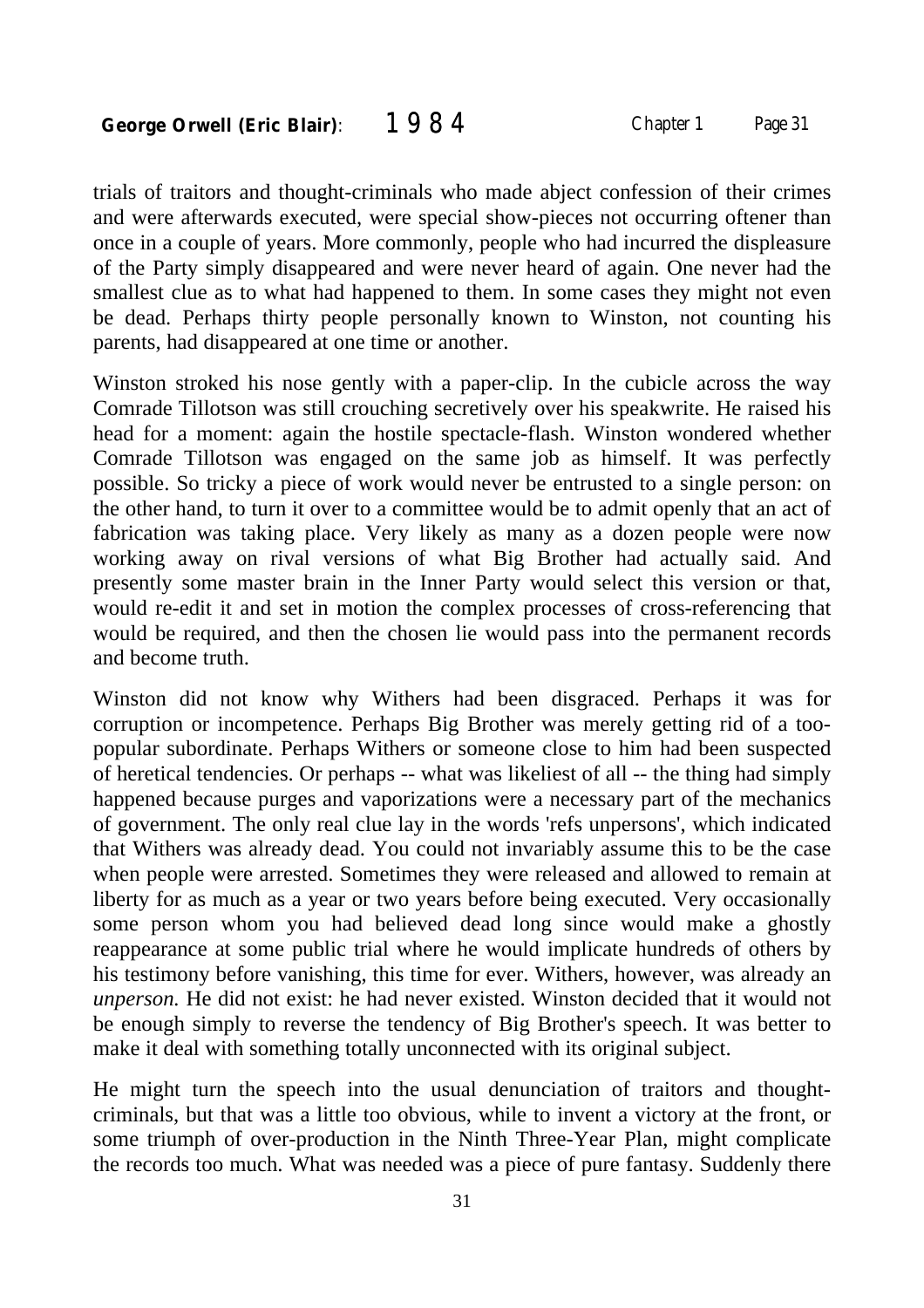sprang into his mind, ready made as it were, the image of a certain Comrade Ogilvy, who had recently died in battle, in heroic circumstances. There were occasions when Big Brother devoted his Order for the Day to commemorating some humble, rankand-file Party member whose life and death he held up as an example worthy to be followed. Today he should commemorate Comrade Ogilvy. It was true that there was no such person as Comrade Ogilvy, but a few lines of print and a couple of faked photographs would soon bring him into existence.

Winston thought for a moment, then pulled the speakwrite towards him and began dictating in Big Brother's familiar style: a style at once military and pedantic, and, because of a trick of asking questions and then promptly answering them ('What lessons do we learn from this fact, comrades ? The lesson -- which is also one of the fundamental principles of Ingsoc -- that,' etc., etc.), easy to imitate.

At the age of three Comrade Ogilvy had refused all toys except a drum, a submachine gun, and a model helicopter. At six -- a year early, by a special relaxation of the rules -- he had joined the Spies, at nine he had been a troop leader. At eleven he had denounced his uncle to the Thought Police after overhearing a conversation which appeared to him to have criminal tendencies. At seventeen he had been a district organizer of the Junior Anti-Sex League. At nine teen he had designed a hand-grenade which had been adopted by the Ministry of Peace and which, at its first trial, had killed thirtyone Eurasian prisoners in one burst. At twenty-three he had perished in action. Pursued by enemy jet planes while flying over the Indian Ocean with important despatches, he had weighted his body with his machine gun and leapt out of the helicopter into deep water, despatches and all -- an end, said Big Brother, which it was impossible to contemplate without feelings of envy. Big Brother added a few remarks on the purity and single-mindedness of Comrade Ogilvy's life. He was a total abstainer and a nonsmoker, had no recreations except a daily hour in the gymnasium, and had taken a vow of celibacy, believing marriage and the care of a family to be incompatible with a twenty-four-hour-a-day devotion to duty. He had no subjects of conversation except the principles of Ingsoc, and no aim in life except the defeat of the Eurasian enemy and the hunting-down of spies, saboteurs, thoughtcriminals, and traitors generally.

Winston debated with himself whether to award Comrade Ogilvy the Order of Conspicuous Merit: in the end he decided against it because of the unnecessary cross-referencing that it would entail.

Once again he glanced at his rival in the opposite cubicle. Something seemed to tell him with certainty that Tillotson was busy on the same job as himself. There was no way of knowing whose job would finally be adopted, but he felt a profound conviction that it would be his own. Comrade Ogilvy, unimagined an hour ago, was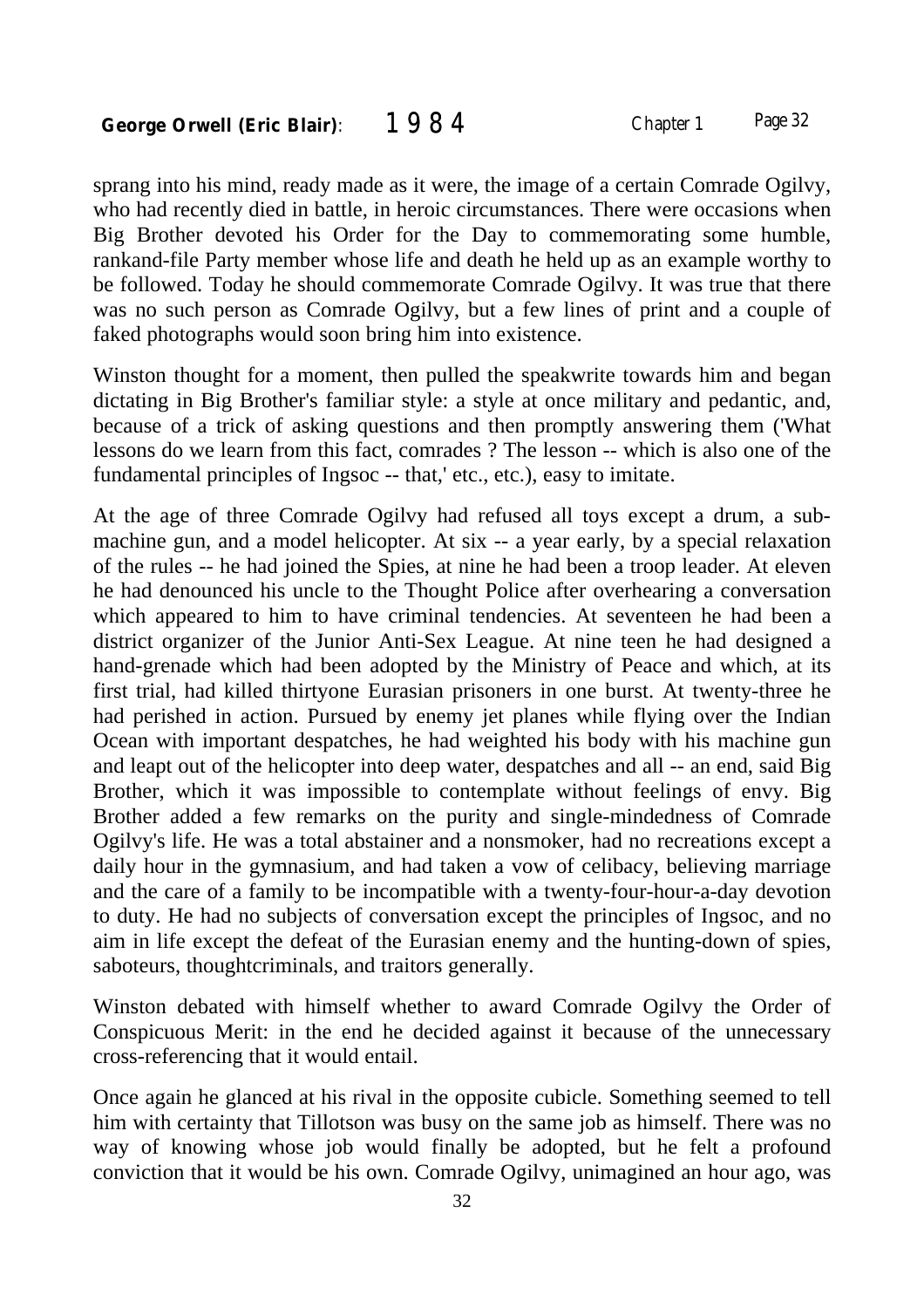now a fact. It struck him as curious that you could create dead men but not living ones. Comrade Ogilvy, who had never existed in the present, now existed in the past, and when once the act of forgery was forgotten, he would exist just as authentically, and upon the same evidence, as Charlemagne or Julius Caesar.

x x x

In the low-ceilinged canteen, deep underground, the lunch queue jerked slowly forward. The room was already very full and deafeningly noisy. From the grille at the counter the steam of stew came pouring forth, with a sour metallic smell which did not quite overcome the fumes of Victory Gin. On the far side of the room there was a small bar, a mere hole in the wall, where gin could be bought at ten cents the large nip.

'Just the man I was looking for,' said a voice at Winston's back.

He turned round. It was his friend Syme, who worked in the Research Department. Perhaps 'friend' was not exactly the right word. You did not have friends nowadays, you had comrades: but there were some comrades whose society was pleasanter than that of others. Syme was a philologist, a specialist in Newspeak. Indeed, he was one of the enormous team of experts now engaged in compiling the Eleventh Edition of the Newspeak Dictionary. He was a tiny creature, smaller than Winston, with dark hair and large, protuberant eyes, at once mournful and derisive, which seemed to search your face closely while he was speaking to you.

'I wanted to ask you whether you'd got any razor blades,' he said.

'Not one!' said Winston with a sort of guilty haste. 'I've tried all over the place. They don't exist any longer.'

Everyone kept asking you for razor blades. Actually he had two unused ones which he was hoarding up. There had been a famine of them for months past. At any given moment there was some necessary article which the Party shops were unable to supply. Sometimes it was buttons, sometimes it was darning wool, sometimes it was shoelaces; at present it was razor blades. You could only get hold of them, if at all, by scrounging more or less furtively on the 'free' market.

'I've been using the same blade for six weeks,' he added untruthfully.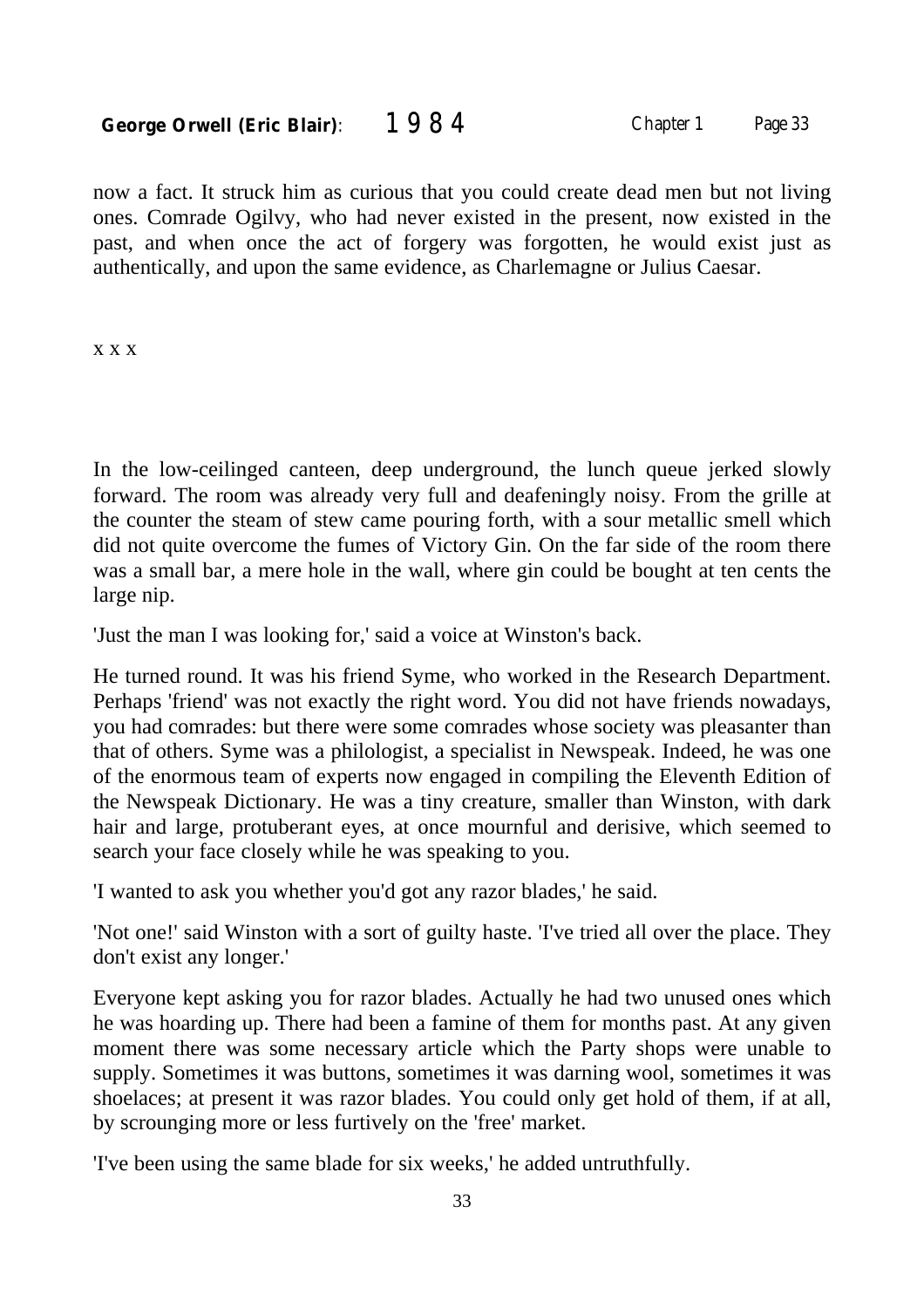# *George Orwell (Eric Blair)*: **1984** Chapter 1 Page 34

The queue gave another jerk forward. As they halted he turned and faced Syme again. Each of them took a greasy metal tray from a pile at the end of the counter.

'Did you go and see the prisoners hanged yesterday?' said Syme.

'I was working,' said Winston indifferently. 'I shall see it on the flicks, I suppose.'

'A very inadequate substitute,' said Syme.

His mocking eyes roved over Winston's face. 'I know you,' the eyes seemed to say, 'I see through you. I know very well why you didn't go to see those prisoners hanged.' In an intellectual way, Syme was venomously orthodox. He would talk with a disagreeable gloating satisfaction of helicopter raids on enemy villages, and trials and confessions of thought-criminals, the executions in the cellars of the Ministry of Love. Talking to him was largely a matter of getting him away from such subjects and entangling him, if possible, in the technicalities of Newspeak, on which he was authoritative and interesting. Winston turned his head a little aside to avoid the scrutiny of the large dark eyes.

'It was a good hanging,' said Syme reminiscently. 'I think it spoils it when they tie their feet together. I like to see them kicking. And above all, at the end, the tongue sticking right out, and blue a quite bright blue. That's the detail that appeals to me.'

'Nex', please!' yelled the white-aproned prole with the ladle.

Winston and Syme pushed their trays beneath the grille. On to each was dumped swiftly the regulation lunch -- a metal pannikin of pinkish-grey stew, a hunk of bread, a cube of cheese, a mug of milkless Victory Coffee, and one saccharine tablet.

'There's a table over there, under that telescreen,' said Syme. 'Let's pick up a gin on the way.'

The gin was served out to them in handleless china mugs. They threaded their way across the crowded room and unpacked their trays on to the metal-topped table, on one corner of which someone had left a pool of stew, a filthy liquid mess that had the appearance of vomit. Winston took up his mug of gin, paused for an instant to collect his nerve, and gulped the oily-tasting stuff down. When he had winked the tears out of his eyes he suddenly discovered that he was hungry. He began swallowing spoonfuls of the stew, which, in among its general sloppiness, had cubes of spongy pinkish stuff which was probably a preparation of meat. Neither of them spoke again till they had emptied their pannikins. From the table at Winston's left, a little behind his back, someone was talking rapidly and continuously, a harsh gabble almost like the quacking of a duck, which pierced the general uproar of the room.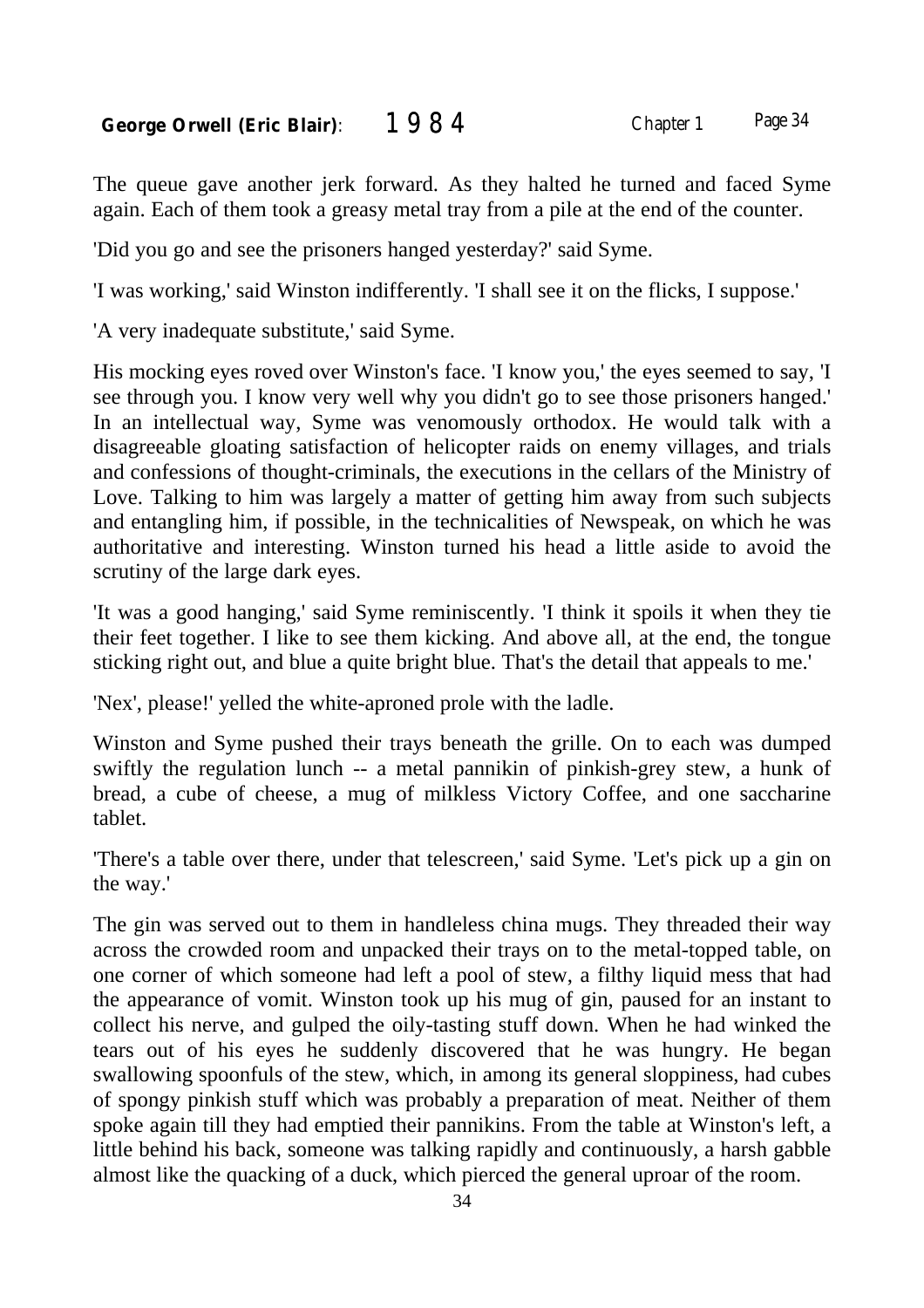'How is the Dictionary getting on?' said Winston, raising his voice to overcome the noise.

'Slowly,' said Syme. 'I'm on the adjectives. It's fascinating.'

He had brightened up immediately at the mention of Newspeak. He pushed his pannikin aside, took up his hunk of bread in one delicate hand and his cheese in the other, and leaned across the table so as to be able to speak without shouting.

'The Eleventh Edition is the definitive edition,' he said. 'We're getting the language into its final shape -- the shape it's going to have when nobody speaks anything else. When we've finished with it, people like you will have to learn it all over again. You think, I dare say, that our chief job is inventing new words. But not a bit of it! We're destroying words -- scores of them, hundreds of them, every day. We're cutting the language down to the bone. The Eleventh Edition won't contain a single word that will become obsolete before the year 2050.'

He bit hungrily into his bread and swallowed a couple of mouthfuls, then continued speaking, with a sort of pedant's passion. His thin dark face had become animated, his eyes had lost their mocking expression and grown almost dreamy.

'It's a beautiful thing, the destruction of words. Of course the great wastage is in the verbs and adjectives, but there are hundreds of nouns that can be got rid of as well. It isn't only the synonyms; there are also the antonyms. After all, what justification is there for a word which is simply the opposite of some other word? A word contains its opposite in itself. Take "good", for instance. If you have a word like "good", what need is there for a word like "bad"? "Ungood" will do just as well - better, because it's an exact opposite, which the other is not. Or again, if you want a stronger version of "good", what sense is there in having a whole string of vague useless words like "excellent" and "splendid" and all the rest of them? "Plusgood" covers the meaning, or " doubleplusgood" if you want something stronger still. Of course we use those forms already. but in the final version of Newspeak there'll be nothing else. In the end the whole notion of goodness and badness will be covered by only six words -- in reality, only one word. Don't you see the beauty of that, Winston? It was B.B.'s idea originally, of course,' he added as an afterthought.

A sort of vapid eagerness flitted across Winston's face at the mention of Big Brother. Nevertheless Syme immediately detected a certain lack of enthusiasm.

'You haven't a real appreciation of Newspeak, Winston,' he said almost sadly. 'Even when you write it you're still thinking in Oldspeak. I've read some of those pieces that you write in *The Times* occasionally. They're good enough, but they're translations. In your heart you'd prefer to stick to Oldspeak, with all its vagueness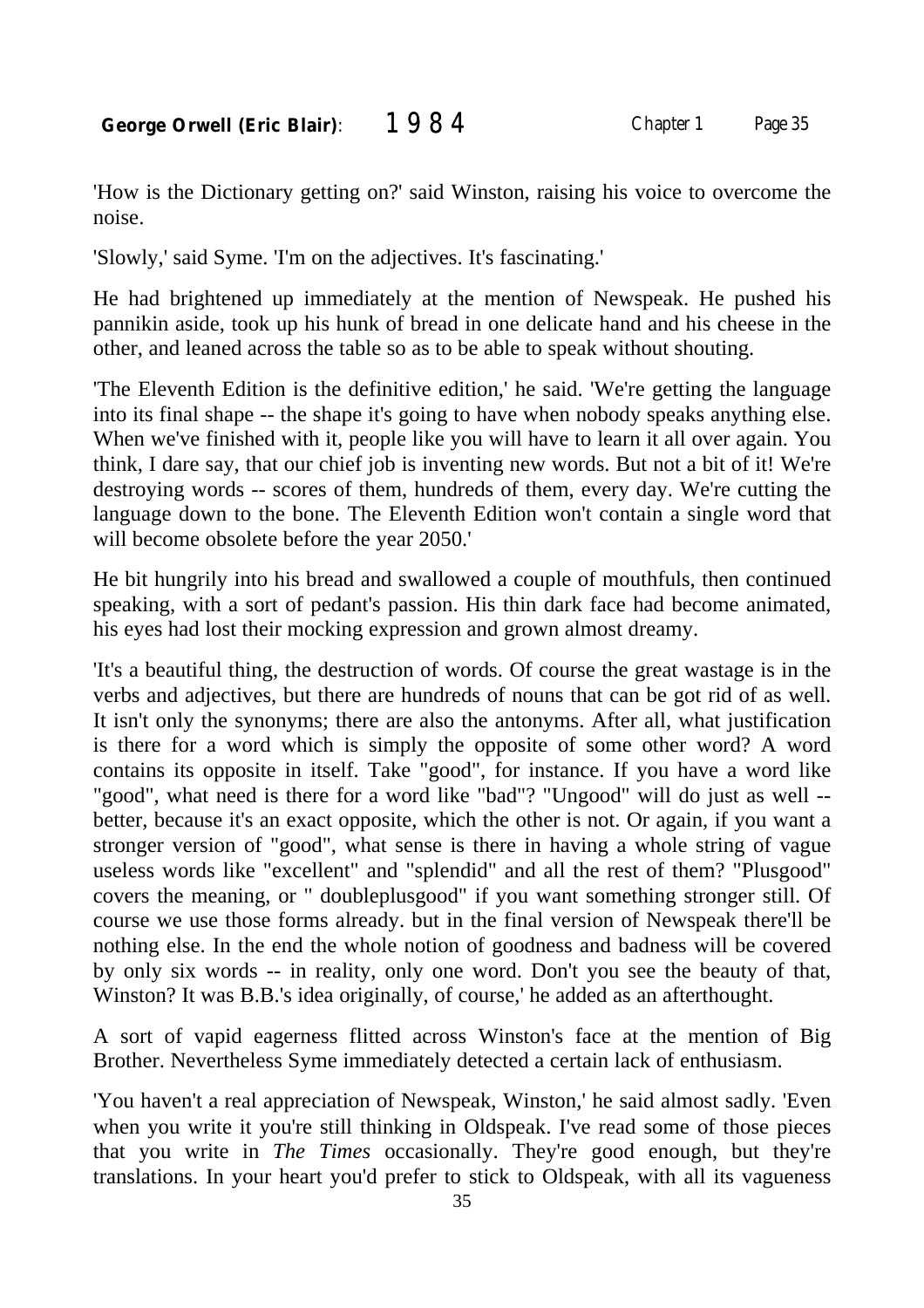# *George Orwell (Eric Blair)*: **1984** Chapter 1 Page 36

and its useless shades of meaning. You don't grasp the beauty of the destruction of words. Do you know that Newspeak is the only language in the world whose vocabulary gets smaller every year?'

Winston did know that, of course. He smiled, sympathetically he hoped, not trusting himself to speak. Syme bit off another fragment of the dark-coloured bread, chewed it briefly, and went on:

'Don't you see that the whole aim of Newspeak is to narrow the range of thought? In the end we shall make thoughtcrime literally impossible, because there will be no words in which to express it. Every concept that can ever be needed, will be expressed by exactly *one* word, with its meaning rigidly defined and all its subsidiary meanings rubbed out and forgotten. Already, in the Eleventh Edition, we're not far from that point. But the process will still be continuing long after you and I are dead. Every year fewer and fewer words, and the range of consciousness always a little smaller. Even now, of course, there's no reason or excuse for committing thoughtcrime. It's merely a question of self-discipline, reality-control. But in the end there won't be any need even for that. The Revolution will be complete when the language is perfect. Newspeak is Ingsoc and Ingsoc is Newspeak,' he added with a sort of mystical satisfaction. 'Has it ever occurred to you, Winston, that by the year 2050, at the very latest, not a single human being will be alive who could understand such a conversation as we are having now?'

'Except-' began Winston doubtfully, and he stopped.

It had been on the tip of his tongue to say 'Except the proles,' but he checked himself, not feeling fully certain that this remark was not in some way unorthodox. Syme, however, had divined what he was about to say.

'The proles are not human beings,' he said carelessly. ' By 2050 earlier, probably - all real knowledge of Oldspeak will have disappeared. The whole literature of the past will have been destroyed. Chaucer, Shakespeare, Milton, Byron -- they'll exist only in Newspeak versions, not merely changed into something different, but actually changed into something contradictory of what they used to be. Even the literature of the Party will change. Even the slogans will change. How could you have a slogan like "freedom is slavery" when the concept of freedom has been abolished? The whole climate of thought will be different. In fact there will *be* no thought, as we understand it now. Orthodoxy means not thinking -- not needing to think. Orthodoxy is unconsciousness.'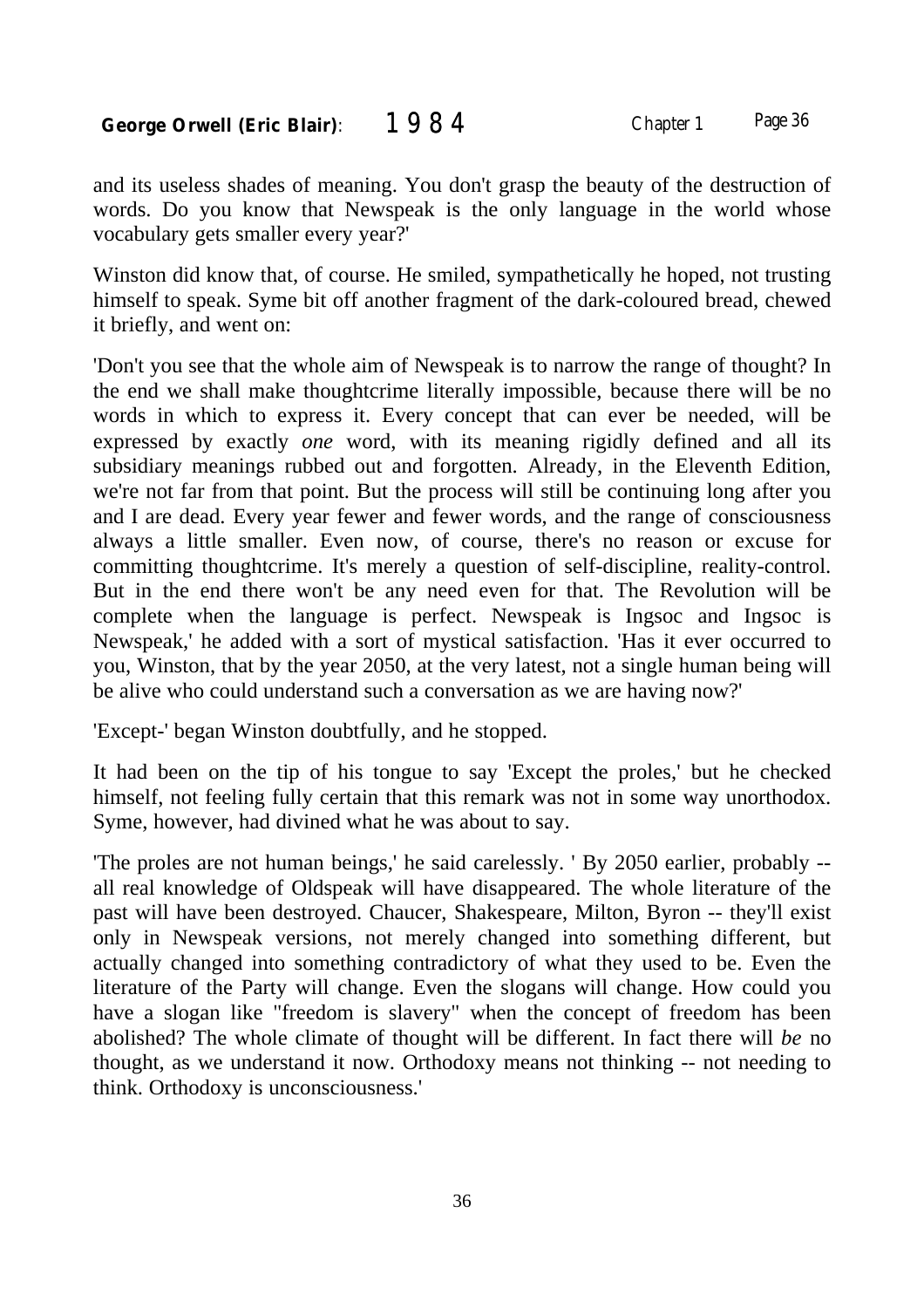One of these days, thought Winston with sudden deep conviction, Syme will be vaporized. He is too intelligent. He sees too clearly and speaks too plainly. The Party does not like such people. One day he will disappear. It is written in his face.

Winston had finished his bread and cheese. He turned a little sideways in his chair to drink his mug of coffee. At the table on his left the man with the strident voice was still talking remorselessly away. A young woman who was perhaps his secretary, and who was sitting with her back to Winston, was listening to him and seemed to be eagerly agreeing with everything that he said. From time to time Winston caught some such remark as 'I think you're *so* right, I do *so* agree with you', uttered in a youthful and rather silly feminine voice. But the other voice never stopped for an instant, even when the girl was speaking. Winston knew the man by sight, though he knew no more about him than that he held some important post in the Fiction Department. He was a man of about thirty, with a muscular throat and a large, mobile mouth. His head was thrown back a little, and because of the angle at which he was sitting, his spectacles caught the light and presented to Winston two blank discs instead of eyes. What was slightly horrible, was that from the stream of sound that poured out of his mouth it was almost impossible to distinguish a single word. Just once Winston caught a phrase-'complete and final elimination of Goldsteinism' jerked out very rapidly and, as it seemed, all in one piece, like a line of type cast solid. For the rest it was just a noise, a quackquack-quacking. And yet, though you could not actually hear what the man was saying, you could not be in any doubt about its general nature. He might be denouncing Goldstein and demanding sterner measures against thought- criminals and saboteurs, he might be fulminating against the atrocities of the Eurasian army, he might be praising Big Brother or the heroes on the Malabar front-it made no difference. Whatever it was, you could be certain that every word of it was pure orthodoxy, pure Ingsoc. As he watched the eyeless face with the jaw moving rapidly up and down, Winston had a curious feeling that this was not a real human being but some kind of dummy. It was not the man's brain that was speaking, it was his larynx. The stuff that was coming out of him consisted of words, but it was not speech in the true sense: it was a noise uttered in unconsciousness, like the quacking of a duck.

Syme had fallen silent for a moment, and with the handle of his spoon was tracing patterns in the puddle of stew. The voice from the other table quacked rapidly on, easily audible in spite of the surrounding din.

'There is a word in Newspeak,' said Syme, 'I don't know whether you know it: *duckspeak,* to quack like a duck. It is one of those interesting words that have two contradictory meanings. Applied to an opponent, it is abuse, applied to someone you agree with, it is praise.'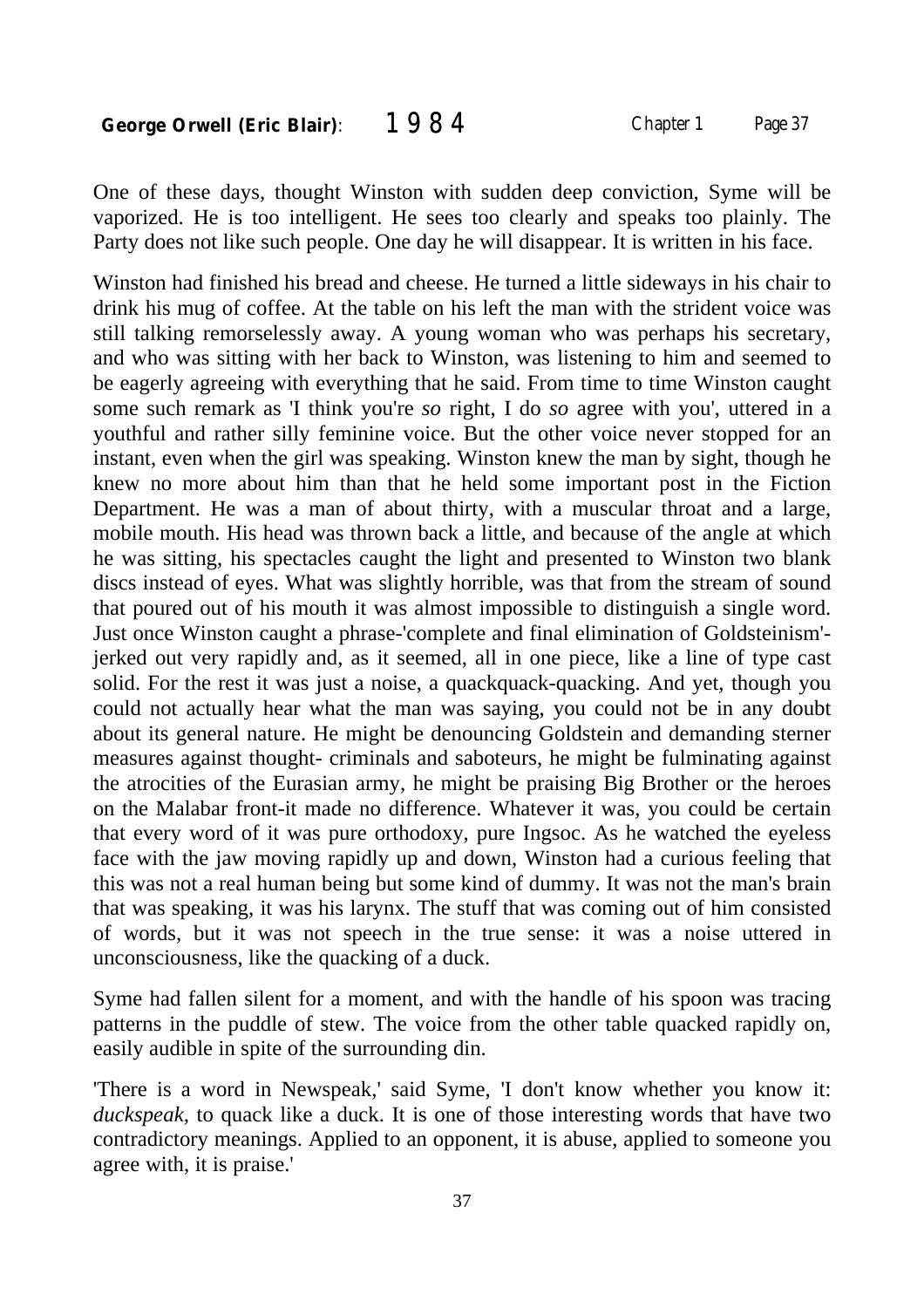Unquestionably Syme will be vaporized, Winston thought again. He thought it with a kind of sadness, although well knowing that Syme despised him and slightly disliked him, and was fully capable of denouncing him as a thought- criminal if he saw any reason for doing so. There was something subtly wrong with Syme. There was something that he lacked: discretion, aloofness, a sort of saving stupidity. You could not say that he was unorthodox. He believed in the principles of Ingsoc, he venerated Big Brother, he rejoiced over victories, he hated heretics, not merely with sincerity but with a sort of restless zeal, an up-to-dateness of information, which the ordinary Party member did not approach. Yet a faint air of disreputability always clung to him. He said things that would have been better unsaid, he had read too many books, he frequented the Chestnut Tree Cafe/, haunt of painters and musicians. There was no law, not even an unwritten law, against frequenting the Chestnut Tree Cafe/, yet the place was somehow ill-omened. The old, discredited leaders of the Party had been used to gather there before they were finally purged. Goldstein himself, it was said, had sometimes been seen there, years and decades ago. Syme's fate was not difficult to foresee. And yet it was a fact that if Syme grasped, even for three seconds, the nature of his, Winston's, secret opinions, he would betray him instantly to the Thought police. So would anybody else, for that matter: but Syme more than most. Zeal was not enough. Orthodoxy was unconsciousness.

Syme looked up. 'Here comes Parsons,' he said.

Something in the tone of his voice seemed to add, 'that bloody fool'. Parsons, Winston's fellow-tenant at Victory Mansions, was in fact threading his way across the room -- a tubby, middle-sized man with fair hair and a froglike face. At thirtyfive he was already putting on rolls of fat at neck and waistline, but his movements were brisk and boyish. His whole appearance was that of a little boy grown large, so much so that although he was wearing the regulation overalls, it was almost impossible not to think of him as being dressed in the blue shorts, grey shirt, and red neckerchief of the Spies. In visualizing him one saw always a picture of dimpled knees and sleeves rolled back from pudgy forearms. Parsons did, indeed, invariably revert to shorts when a community hike or any other physical activity gave him an excuse for doing so. He greeted them both with a cheery 'Hullo, hullo!' and sat down at the table, giving off an intense smell of sweat. Beads of moisture stood out all over his pink face. His powers of sweating were extraordinary. At the Community Centre you could always tell when he had been playing table-tennis by the dampness of the bat handle. Syme had produced a strip of paper on which there was a long column of words, and was studying it with an ink-pencil between his fingers.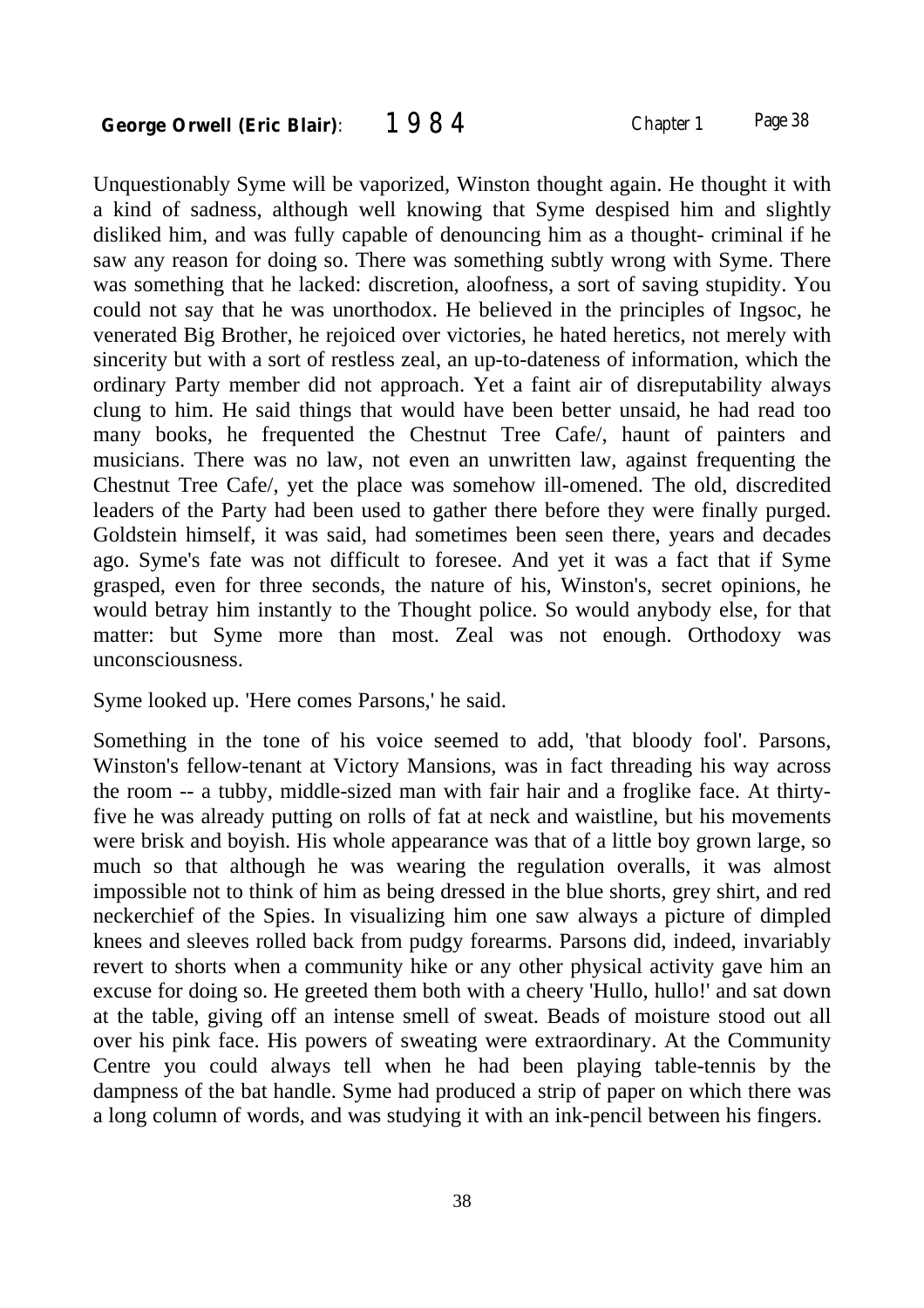'Look at him working away in the lunch hour,' said Parsons, nudging Winston. 'Keenness, eh? What's that you've got there, old boy? Something a bit too brainy for me, I expect. Smith, old boy, I'll tell you why I'm chasing you. It's that sub you forgot to give me.'

'Which sub is that? said Winston, automatically feeling for money. About a quarter of one's salary had to be earmarked for voluntary subscriptions, which were so numerous that it was difficult to keep track of them.

'For Hate Week. You know -- the house-by-house fund. I'm treasurer for our block. We're making an all-out effort -- going to put on a tremendous show. I tell you, it won't be my fault if old Victory Mansions doesn't have the biggest outfit of flags in the whole street. Two dollars you promised me.'

Winston found and handed over two creased and filthy notes, which Parsons entered in a small notebook, in the neat handwriting of the illiterate.

'By the way, old boy,' he said. 'I hear that little beggar of mine let fly at you with his catapult yesterday. I gave him a good dressingdown for it. In fact I told him I'd take the catapult away if he does it again.

'I think he was a little upset at not going to the execution,' said Winston.

' Ah, well -- what I mean to say, shows the right spirit, doesn't it? Mischievous little beggars they are, both of them, but talk about keenness! All they think about is the Spies, and the war, of course. D'you know what that little girl of mine did last Saturday, when her troop was on a hike out Berkhamsted way? She got two other girls to go with her, slipped off from the hike, and spent the whole afternoon following a strange man. They kept on his tail for two hours, right through the woods, and then, when they got into Amersham, handed him over to the patrols.'

'What did they do that for?' said Winston, somewhat taken aback. Parsons went on triumphantly:

'My kid made sure he was some kind of enemy agent -- might have been dropped by parachute, for instance. But here's the point, old boy. What do you think put her on to him in the first place? She spotted he was wearing a funny kind of shoes -- said she'd never seen anyone wearing shoes like that before. So the chances were he was a foreigner. Pretty smart for a nipper of seven, eh?'

'What happened to the man?' said Winston.

'Ah, that I couldn't say, of course. But I wouldn't be altogether surprised if-' Parsons made the motion of aiming a rifle, and clicked his tongue for the explosion.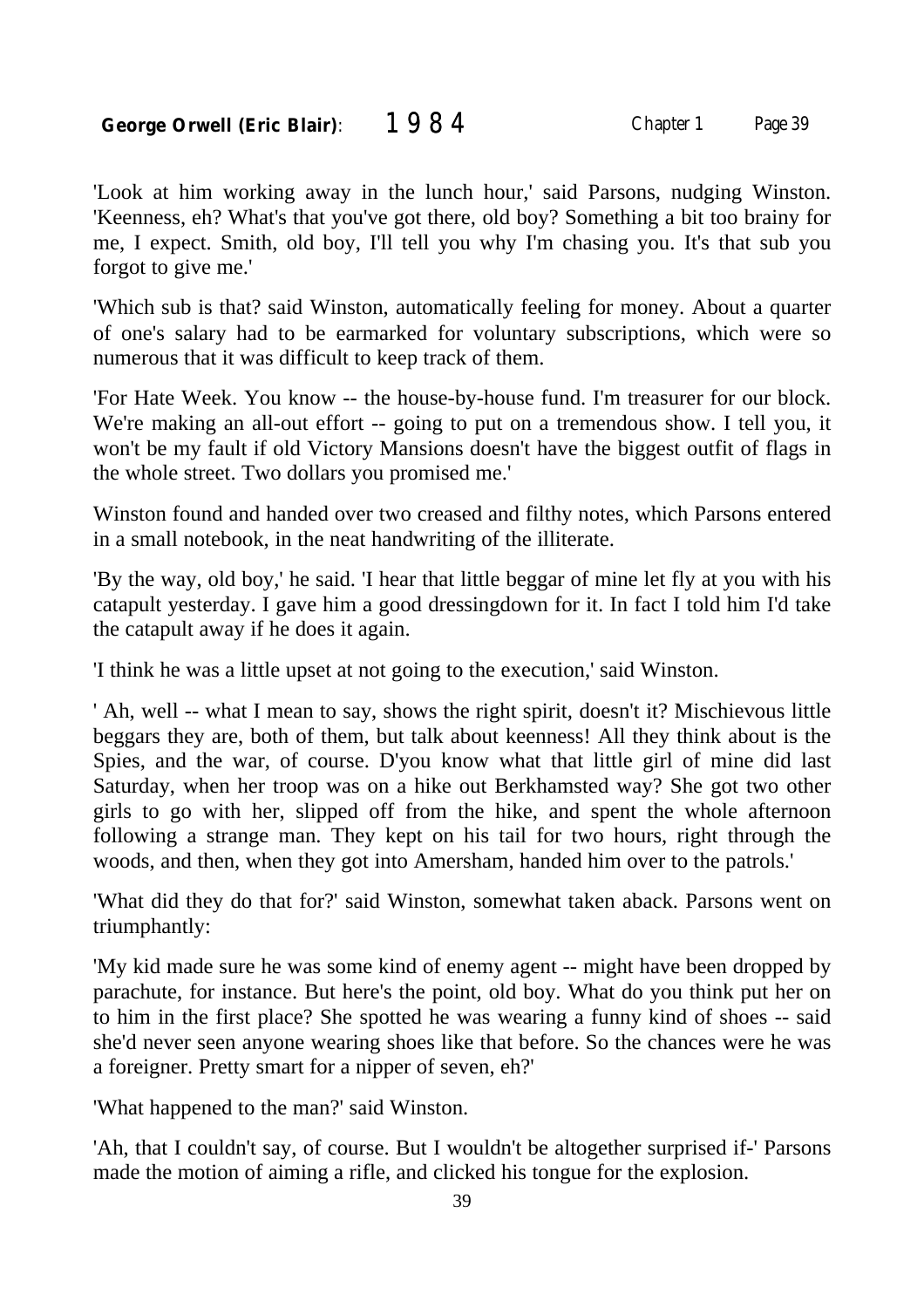'Good,' said Syme abstractedly, without looking up from his strip of paper.

'Of course we can't afford to take chances,' agreed Winston dutifully.

'What I mean to say, there is a war on,' said Parsons.

As though in confirmation of this, a trumpet call floated from the telescreen just above their heads. However, it was not the proclamation of a military victory this time, but merely an announcement from the Ministry of Plenty.

'Comrades!' cried an eager youthful voice. 'Attention, comrades! We have glorious news for you. We have won the battle for production! Returns now completed of the output of all classes of consumption goods show that the standard of living has risen by no less than 20 per cent over the past year. All over Oceania this morning there were irrepressible spontaneous demonstrations when workers marched out of factories and offices and paraded through the streets with banners voicing their gratitude to Big Brother for the new, happy life which his wise leadership has bestowed upon us. Here are some of the completed figures. Foodstuffs-'

The phrase 'our new, happy life' recurred several times. It had been a favourite of late with the Ministry of Plenty. Parsons, his attention caught by the trumpet call, sat listening with a sort of gaping solemnity, a sort of edified boredom. He could not follow the figures, but he was aware that they were in some way a cause for satisfaction. He had lugged out a huge and filthy pipe which was already half full of charred tobacco. With the tobacco ration at 100 grammes a week it was seldom possible to fill a pipe to the top. Winston was smoking a Victory Cigarette which he held carefully horizontal. The new ration did not start till tomorrow and he had only four cigarettes left. For the moment he had shut his ears to the remoter noises and was listening to the stuff that streamed out of the telescreen. It appeared that there had even been demonstrations to thank Big Brother for raising the chocolate ration to twenty grammes a week. And only yesterday, he reflected, it had been announced that the ration was to be *reduced* to twenty grammes a week. Was it possible that they could swallow that, after only twenty-four hours? Yes, they swallowed it. Parsons swallowed it easily, with the stupidity of an animal. The eyeless creature at the other table swallowed it fanatically, passionately, with a furious desire to track down, denounce, and vaporize anyone who should suggest that last week the ration had been thirty grammes. Syme, too-in some more complex way, involving doublethink, Syme swallowed it. Was he, then, *alone* in the possession of a memory?

The fabulous statistics continued to pour out of the telescreen. As compared with last year there was more food, more clothes, more houses, more furniture, more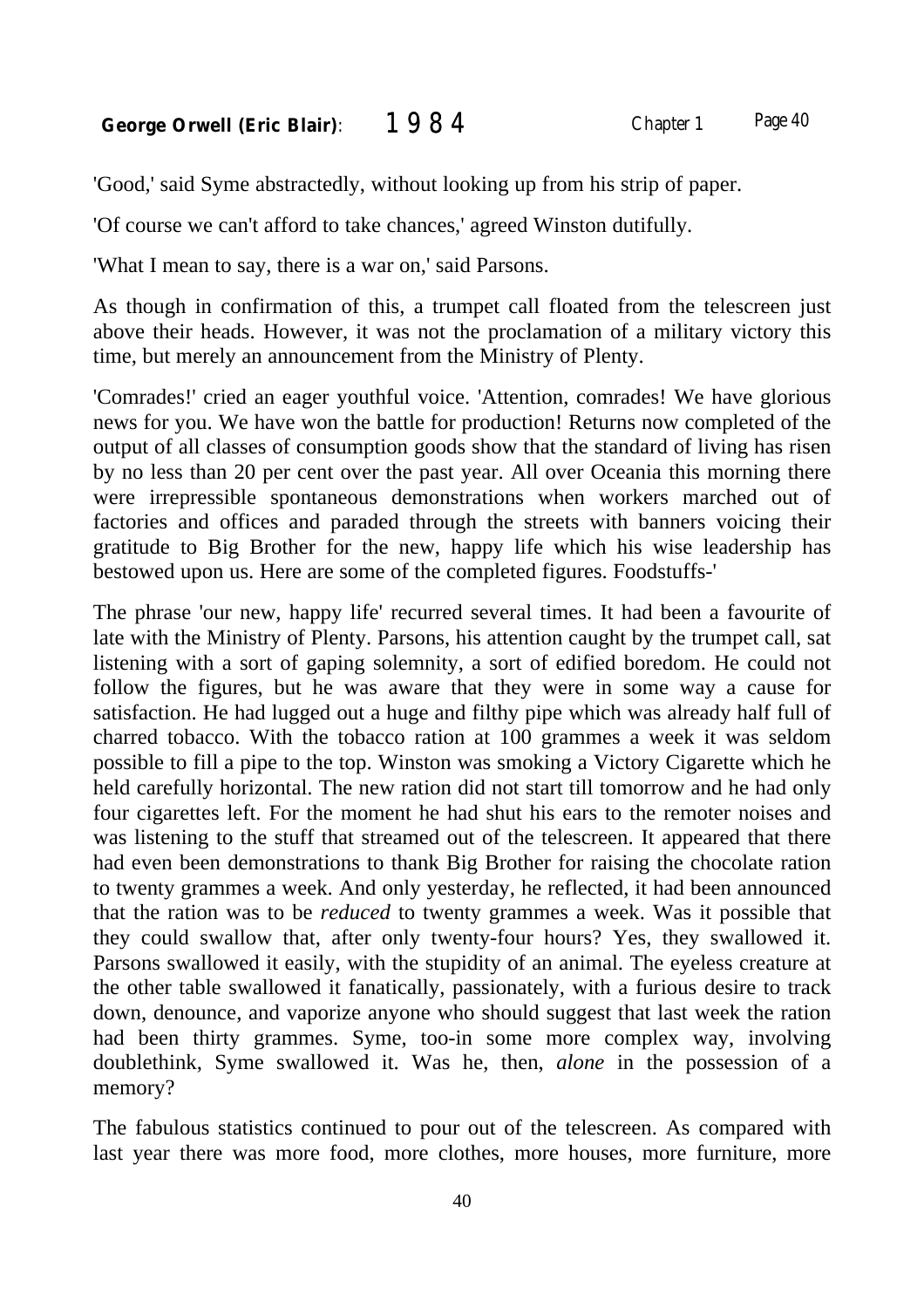cooking- pots, more fuel, more ships, more helicopters, more books, more babies - more of everything except disease, crime, and insanity. Year by year and minute by minute, everybody and everything was whizzing rapidly upwards. As Syme had done earlier Winston had taken up his spoon and was dabbling in the pale-coloured gravy that dribbled across the table, drawing a long streak of it out into a pattern. He meditated resentfully on the physical texture of life. Had it always been like this? Had food always tasted like this? He looked round the canteen. A low-ceilinged, crowded room, its walls grimy from the contact of innumerable bodies; battered metal tables and chairs, placed so close together that you sat with elbows touching; bent spoons, dented trays, coarse white mugs; all surfaces greasy, grime in every crack; and a sourish, composite smell of bad gin and bad coffee and metallic stew and dirty clothes. Always in your stomach and in your skin there was a sort of protest, a feeling that you had been cheated of something that you had a right to. It was true that he had no memories of anything greatly different. In any time that he could accurately remember, there had never been quite enough to eat, one had never had socks or underclothes that were not full of holes, furniture had always been battered and rickety, rooms underheated, tube trains crowded, houses falling to pieces, bread dark- coloured, tea a rarity, coffee filthy-tasting, cigarettes insufficient -- nothing cheap and plentiful except synthetic gin. And though, of course, it grew worse as one's body aged, was it not a sign that this was *not* the natural order of things, if one's heart sickened at the discomfort and dirt and scarcity, the interminable winters, the stickiness of one's socks, the lifts that never worked, the cold water, the gritty soap, the cigarettes that came to pieces, the food with its strange evil tastes? Why should one feel it to be intolerable unless one had some kind of ancestral memory that things had once been different?

He looked round the canteen again. Nearly everyone was ugly, and would still have been ugly even if dressed otherwise than in the uniform blue overalls. On the far side of the room, sitting at a table alone, a small, curiously beetle-like man was drinking a cup of coffee, his little eyes darting suspicious glances from side to side. How easy it was, thought Winston, if you did not look about you, to believe that the physical type set up by the Party as an ideal-tall muscular youths and deep-bosomed maidens, blond-haired, vital, sunburnt, carefree -- existed and even predominated. Actually, so far as he could judge, the majority of people in Airstrip One were small, dark, and ill-favoured. It was curious how that beetle-like type proliferated in the Ministries: little dumpy men, growing stout very early in life, with short legs, swift scuttling movements, and fat inscrutable faces with very small eyes. It was the type that seemed to flourish best under the dominion of the Party.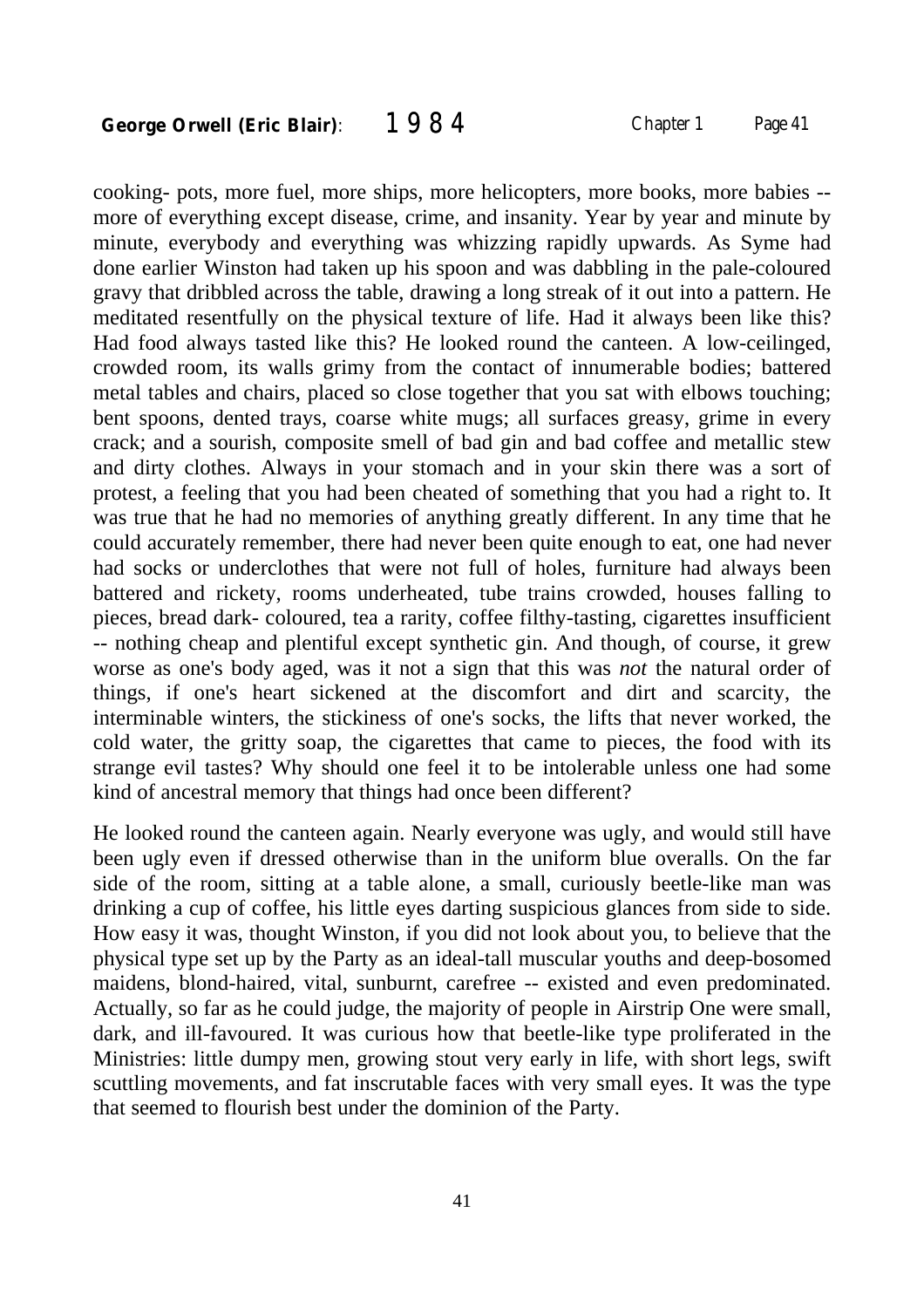The announcement from the Ministry of Plenty ended on another trumpet call and gave way to tinny music. Parsons, stirred to vague enthusiasm by the bombardment of figures, took his pipe out of his mouth.

'The Ministry of Plenty's certainly done a good job this year,' he said with a knowing shake of his head. 'By the way, Smith old boy, I suppose you haven't got any razor blades you can let me have?'

'Not one,' said Winston. 'I've been using the same blade for six weeks myself.'

'Ah, well -- just thought I'd ask you, old boy.'

'Sorry,' said Winston.

The quacking voice from the next table, temporarily silenced during the Ministry's announcement, had started up again, as loud as ever. For some reason Winston suddenly found himself thinking of Mrs Parsons, with her wispy hair and the dust in the creases of her face. Within two years those children would be denouncing her to the Thought Police. Mrs Parsons would be vaporized. Syme would be vaporized. Winston would be vaporized. O'Brien would be vaporized. Parsons, on the other hand, would never be vaporized. The eyeless creature with the quacking voice would never be vaporized. The little beetle-like men who scuttle so nimbly through the labyrinthine corridors of Ministries they, too, would never be vaporized. And the girl with dark hair, the girl from the Fiction Department -- she would never be vaporized either. It seemed to him that he knew instinctively who would survive and who would perish: though just what it was that made for survival, it was not easy to say.

At this moment he was dragged out of his reverie with a violent jerk. The girl at the next table had turned partly round and was looking at him. It was the girl with dark hair. She was looking at him in a sidelong way, but with curious intensity. The instant she caught his eye she looked away again.

The sweat started out on Winston's backbone. A horrible pang of terror went through him. It was gone almost at once, but it left a sort of nagging uneasiness behind. Why was she watching him? Why did she keep following him about? Unfortunately he could not remember whether she had already been at the table when he arrived, or had come there afterwards. But yesterday, at any rate, during the Two Minutes Hate, she had sat immediately behind him when there was no apparent need to do so. Quite likely her real object had been to listen to him and make sure whether he was shouting loudly enough.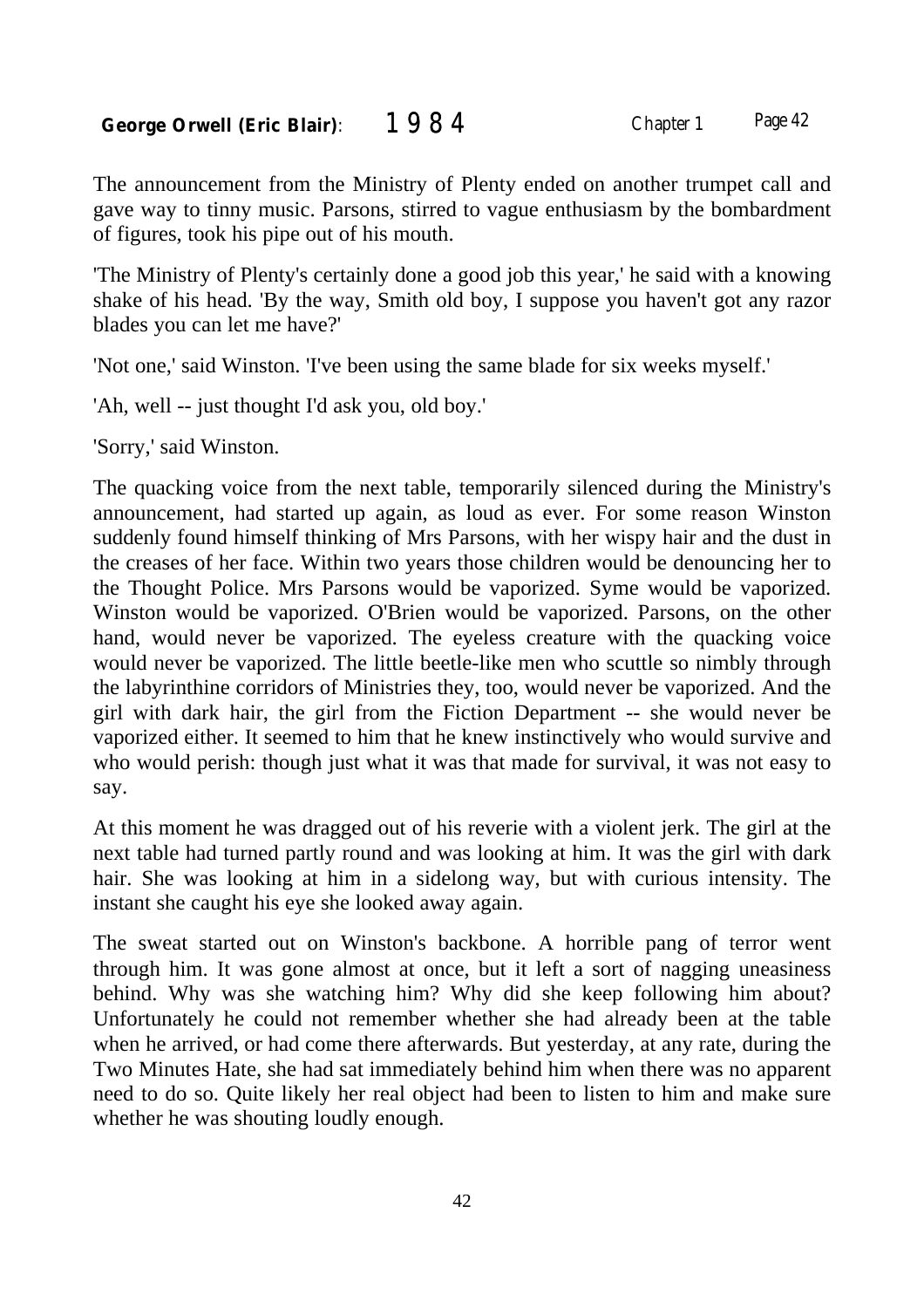His earlier thought returned to him: probably she was not actually a member of the Thought Police, but then it was precisely the amateur spy who was the greatest danger of all. He did not know how long she had been looking at him, but perhaps for as much as five minutes, and it was possible that his features had not been perfectly under control. It was terribly dangerous to let your thoughts wander when you were in any public place or within range of a telescreen. The smallest thing could give you away. A nervous tic, an unconscious look of anxiety, a habit of muttering to yourself -- anything that carried with it the suggestion of abnormality, of having something to hide. In any case, to wear an improper expression on your face (to look incredulous when a victory was announced, for example) was itself a punishable offence. There was even a word for it in Newspeak: *facecrime,* it was called.

The girl had turned her back on him again. Perhaps after all she was not really following him about, perhaps it was coincidence that she had sat so close to him two days running. His cigarette had gone out, and he laid it carefully on the edge of the table. He would finish smoking it after work, if he could keep the tobacco in it. Quite likely the person at the next table was a spy of the Thought Police, and quite likely he would be in the cellars of the Ministry of Love within three days, but a cigarette end must not be wasted. Syme had folded up his strip of paper and stowed it away in his pocket. Parsons had begun talking again.

'Did I ever tell you, old boy,' he said, chuckling round the stem of his pipe, 'about the time when those two nippers of mine set fire to the old market-woman's skirt because they saw her wrapping up sausages in a poster of B.B.? Sneaked up behind her and set fire to it with a box of matches. Burned her quite badly, I believe. Little beggars, eh? But keen as mustard! That's a first-rate training they give them in the Spies nowadays -- better than in my day, even. What d'you think's the latest thing they've served them out with? Ear trumpets for listening through keyholes ! My little girl brought one home the other night -- tried it out on our sitting-room door, and reckoned she could hear twice as much as with her ear to the hole. Of course it's only a toy, mind you. Still, gives 'em the right idea, eh?'

At this moment the telescreen let out a piercing whistle. It was the signal to return to work. All three men sprang to their feet to join in the struggle round the lifts, and the remaining tobacco fell out of Winston's cigarette.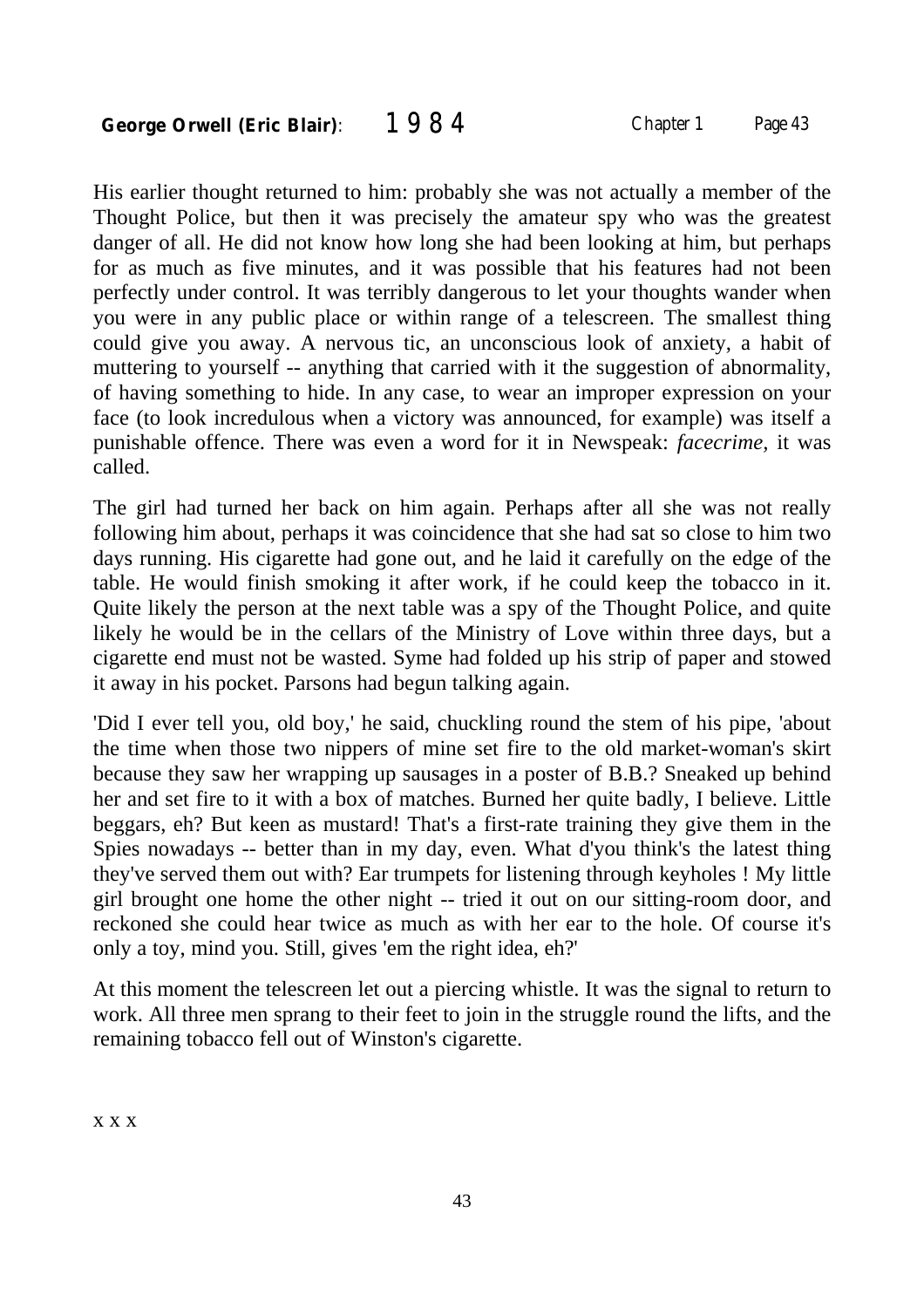Winston was writing in his diary:

*It was three years ago. It was on a dark evening, in a narrow side-street near one of the big railway stations. She was standing near a doorway in the wall, under a street lamp that hardly gave any light. She had a young face, painted very thick. It was really the paint that appealed to me, the whiteness of it, like a mask, and the bright red lips. Party women never paint their faces. There was nobody else in the street, and no telescreens. She said two dollars. I*

For the moment it was too difficult to go on. He shut his eyes and pressed his fingers against them, trying to squeeze out the vision that kept recurring. He had an almost overwhelming temptation to shout a string of filthy words at the top of his voice. Or to bang his head against the wall, to kick over the table, and hurl the inkpot through the window -- to do any violent or noisy or painful thing that might black out the memory that was tormenting him.

Your worst enemy, he reflected, was your own nervous system. At any moment the tension inside you was liable to translate itself into some visible symptom. He thought of a man whom he had passed in the street a few weeks back; a quite ordinary-looking man, a Party member, aged thirty-five to forty, tallish and thin, carrying a brief-case. They were a few metres apart when the left side of the man's face was suddenly contorted by a sort of spasm. It happened again just as they were passing one another: it was only a twitch, a quiver, rapid as the clicking of a camera shutter, but obviously habitual. He remembered thinking at the time: That poor devil is done for. And what was frightening was that the action was quite possibly unconscious. The most deadly danger of all was talking in your sleep. There was no way of guarding against that, so far as he could see.

He drew his breath and went on writing:

*I went with her through the doorway and across a backyard into a basement kitchen. There was a bed against the wall, and a lamp on the table, turned down very low. She*

His teeth were set on edge. He would have liked to spit. Simultaneously with the woman in the basement kitchen he thought of Katharine, his wife. Winston was married -- had been married, at any rate: probably he still was married, so far as he knew his wife was not dead. He seemed to breathe again the warm stuffy odour of the basement kitchen, an odour compounded of bugs and dirty clothes and villainous cheap scent, but nevertheless alluring, because no woman of the Party ever used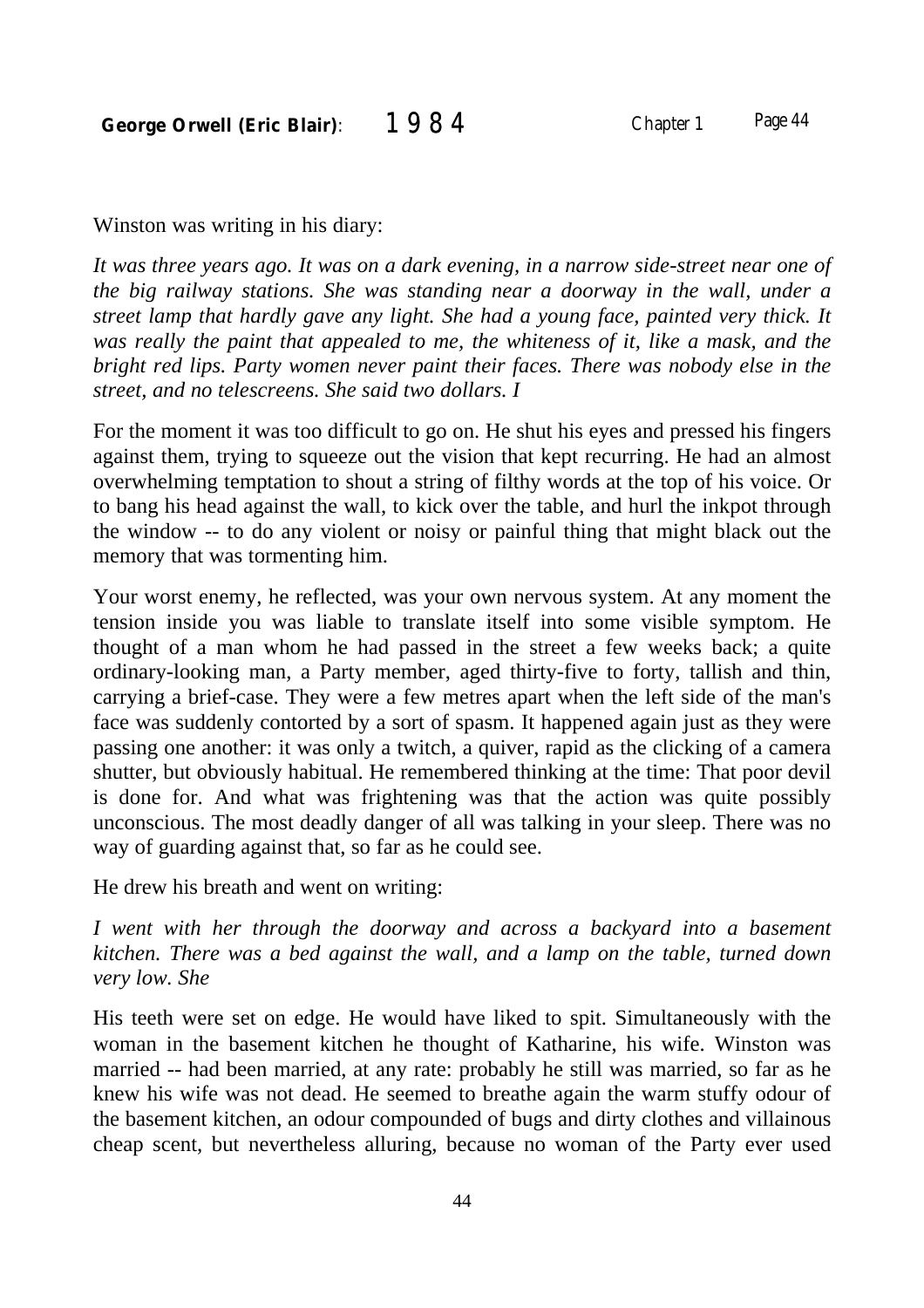scent, or could be imagined as doing so. Only the proles used scent. In his mind the smell of it was inextricably mixed up with fornication.

When he had gone with that woman it had been his first lapse in two years or thereabouts. Consorting with prostitutes was forbidden, of course, but it was one of those rules that you could occasionally nerve yourself to break. It was dangerous, but it was not a life-and-death matter. To be caught with a prostitute might mean five years in a forced-labour camp: not more, if you had committed no other offence. And it was easy enough, provided that you could avoid being caught in the act. The poorer quarters swarmed with women who were ready to sell themselves. Some could even be purchased for a bottle of gin, which the proles were not supposed to drink. Tacitly the Party was even inclined to encourage prostitution, as an outlet for instincts which could not be altogether suppressed. Mere debauchery did not matter very much, so long as it was furtive and joyless and only involved the women of a submerged and despised class. The unforgivable crime was promiscuity between Party members. But -- though this was one of the crimes that the accused in the great purges invariably confessed to -- it was difficult to imagine any such thing actually happening.

The aim of the Party was not merely to prevent men and women from forming loyalties which it might not be able to control. Its real, undeclared purpose was to remove all pleasure from the sexual act. Not love so much as eroticism was the enemy, inside marriage as well as outside it. All marriages between Party members had to be approved by a committee appointed for the purpose, and -- though the principle was never clearly stated -- permission was always refused if the couple concerned gave the impression of being physically attracted to one another. The only recognized purpose of marriage was to beget children for the service of the Party. Sexual intercourse was to be looked on as a slightly disgusting minor operation, like having an enema. This again was never put into plain words, but in an indirect way it was rubbed into every Party member from childhood onwards. There were even organizations such as the Junior Anti-Sex League, which advocated complete celibacy for both sexes. All children were to be begotten by artificial insemination *(artsem,* it was called in Newspeak) and brought up in public institutions. This, Winston was aware, was not meant altogether seriously, but somehow it fitted in with the general ideology of the Party. The Party was trying to kill the sex instinct, or, if it could not be killed, then to distort it and dirty it. He did not know why this was so, but it seemed natural that it should be so. And as far as the women were concerned, the Party's efforts were largely successful.

He thought again of Katharine. It must be nine, ten -- nearly eleven years since they had parted. It was curious how seldom he thought of her. For days at a time he was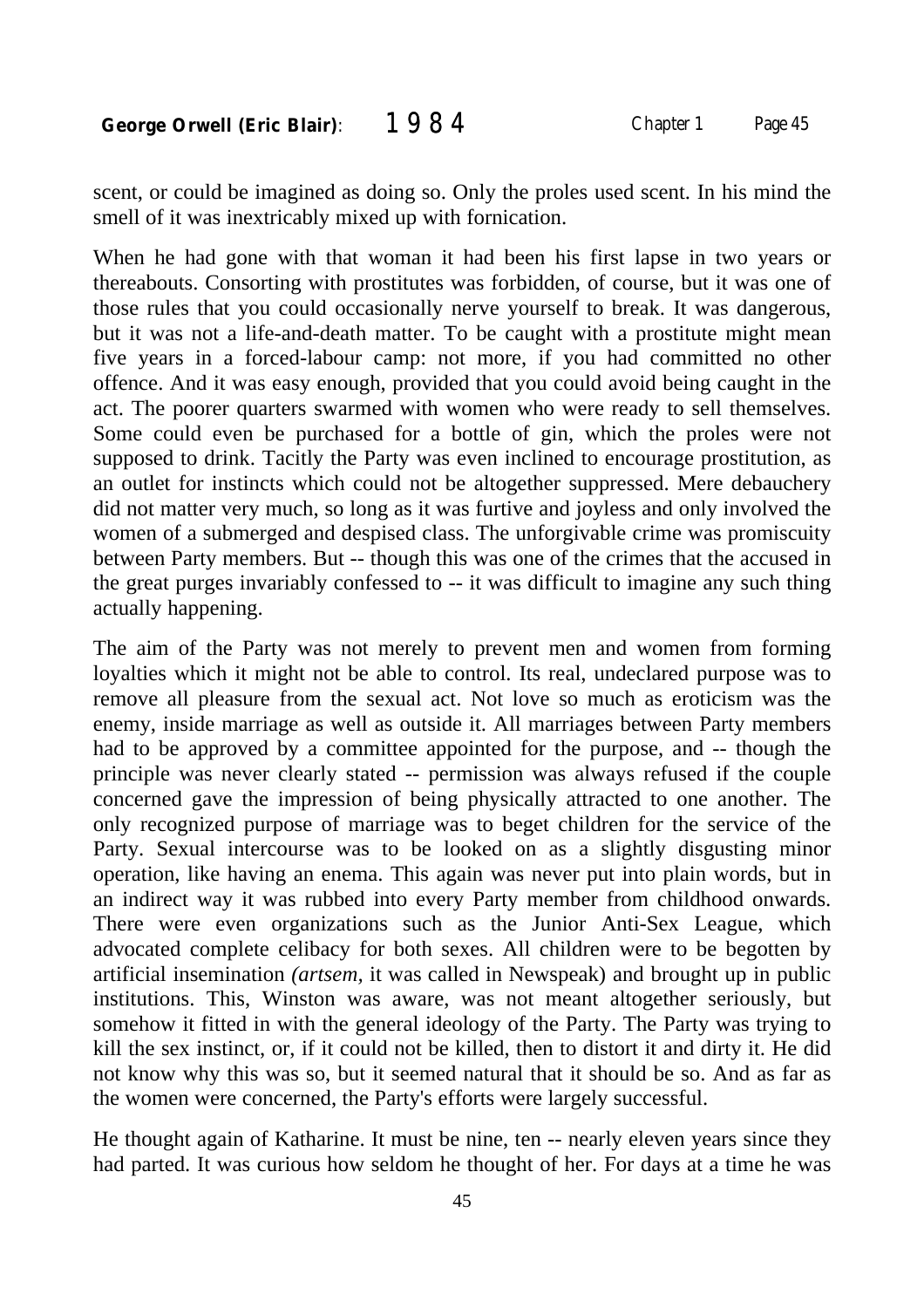capable of forgetting that he had ever been married. They had only been together for about fifteen months. The Party did not permit divorce, but it rather encouraged separation in cases where there were no children.

Katharine was a tall, fair-haired girl, very straight, with splendid movements. She had a bold, aquiline face, a face that one might have called noble until one discovered that there was as nearly as possible nothing behind it. Very early in her married life he had decided -- though perhaps it was only that he knew her more intimately than he knew most people -- that she had without exception the most stupid, vulgar, empty mind that he had ever encountered. She had not a thought in her head that was not a slogan, and there was no imbecility, absolutely none that she was not capable of swallowing if the Party handed it out to her. 'The human soundtrack' he nicknamed her in his own mind. Yet he could have endured living with her if it had not been for just one thing -- sex.

As soon as he touched her she seemed to wince and stiffen. To embrace her was like embracing a jointed wooden image. And what was strange was that even when she was clasping him against her he had the feeling that she was simultaneously pushing him away with all her strength. The rigidlty of her muscles managed to convey that impression. She would lie there with shut eyes, neither resisting nor co-operating but *submitting.* It was extraordinarily embarrassing, and, after a while, horrible. But even then he could have borne living with her if it had been agreed that they should remain celibate. But curiously enough it was Katharine who refused this. They must, she said, produce a child if they could. So the performance continued to happen, once a week quite regulariy, whenever it was not impossible. She even used to remind him of it in the morning, as something which had to be done that evening and which must not be forgotten. She had two names for it. One was 'making a baby', and the other was 'our duty to the Party' (yes, she had actually used that phrase). Quite soon he grew to have a feeling of positive dread when the appointed day came round. But luckily no child appeared, and in the end she agreed to give up trying, and soon afterwards they parted.

Winston sighed inaudibly. He picked up his pen again and wrote:

## *She threw herself down on the bed, and at once, without any kind of preliminary in the most coarse, horrible way you can imagine, pulled up her skirt. I*

He saw himself standing there in the dim lamplight, with the smell of bugs and cheap scent in his nostrils, and in his heart a feeling of defeat and resentment which even at that moment was mixed up with the thought of Katharine's white body, frozen for ever by the hypnotic power of the Party. Why did it always have to be like this? Why could he not have a woman of his own instead of these filthy scuffles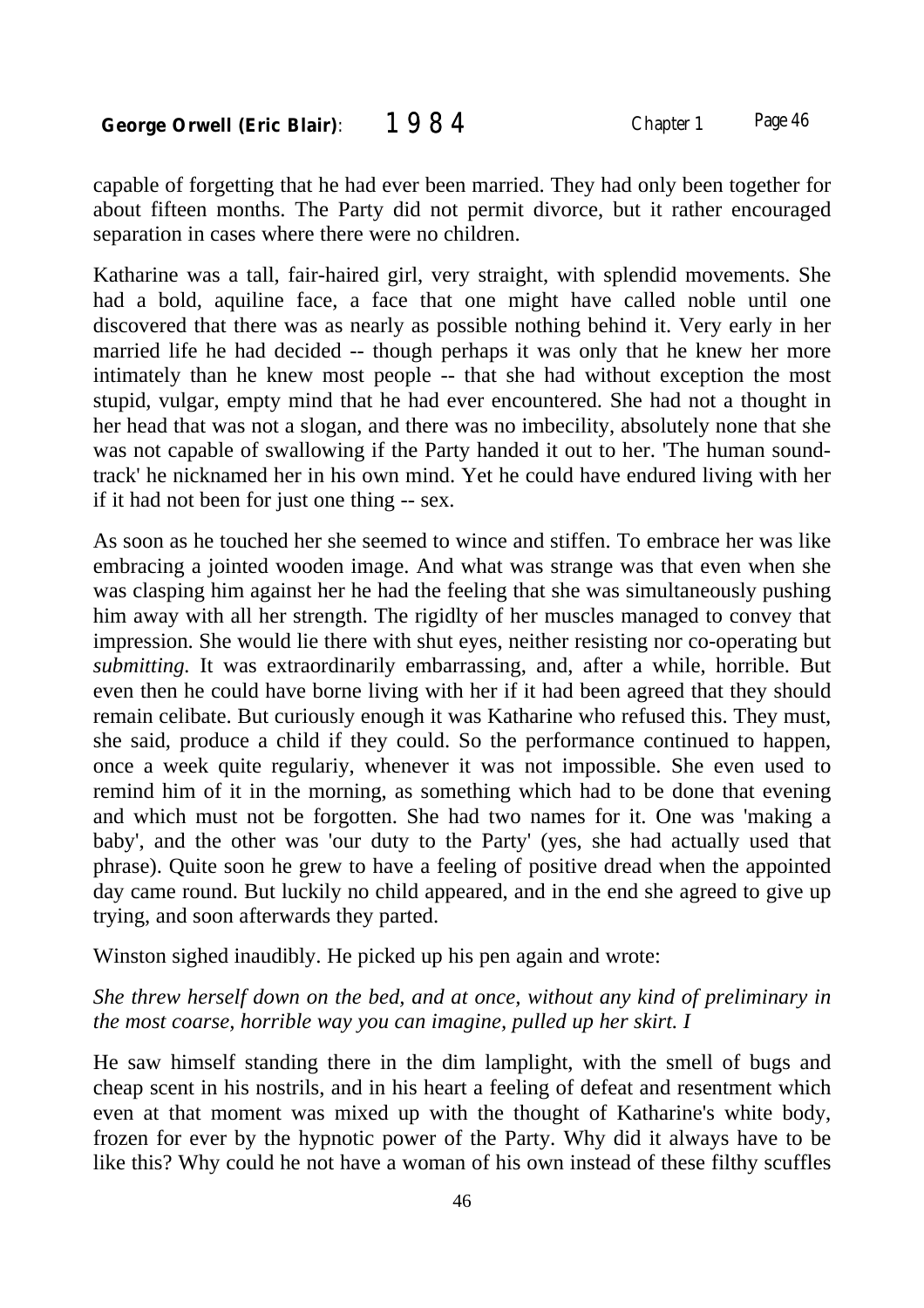at intervals of years? But a real love affair was an almost unthinkable event. The women of the Party were all alike. Chastity was as deep ingrained in them as Party loyalty. By careful early conditioning, by games and cold water, by the rubbish that was dinned into them at school and in the Spies and the Youth League, by lectures, parades, songs, slogans, and martial music, the natural feeling had been driven out of them. His reason told him that there must be exceptions, but his heart did not believe it. They were all impregnable, as the Party intended that they should be. And what he wanted, more even than to be loved, was to break down that wall of virtue, even if it were only once in his whole life. The sexual act, successfully performed, was rebellion. Desire was thoughtcrime. Even to have awakened Katharine, if he could have achieved it, would have been like a seduction, although she was his wife.

But the rest of the story had got to be written down. He wrote:

*I turned up the lamp. When I saw her in the light*

After the darkness the feeble light of the paraffin lamp had seemed very bright. For the first time he could see the woman properly. He had taken a step towards her and then halted, full of lust and terror. He was painfully conscious of the risk he had taken in coming here. It was perfectly possible that the patrols would catch him on the way out: for that matter they might be waiting outside the door at this moment. If he went away without even doing what he had come here to do -- !

It had got to be written down, it had got to be confessed. What he had suddenly seen in the lamplight was that the woman was *old.* The paint was plastered so thick on her face that it looked as though it might crack like a cardboard mask. There were streaks of white in her hair; but the truly dreadful detail was that her mouth had fallen a little open, revealing nothing except a cavernous blackness. She had no teeth at all.

He wrote hurriedly, in scrabbling handwriting:

*When I saw her in the light she was quite an old woman, fifty years old at least. But I went ahead and did it just the same.*

He pressed his fingers against his eyelids again. He had written it down at last, but it made no difference. The therapy had not worked. The urge to shout filthy words at the top of his voice was as strong as ever.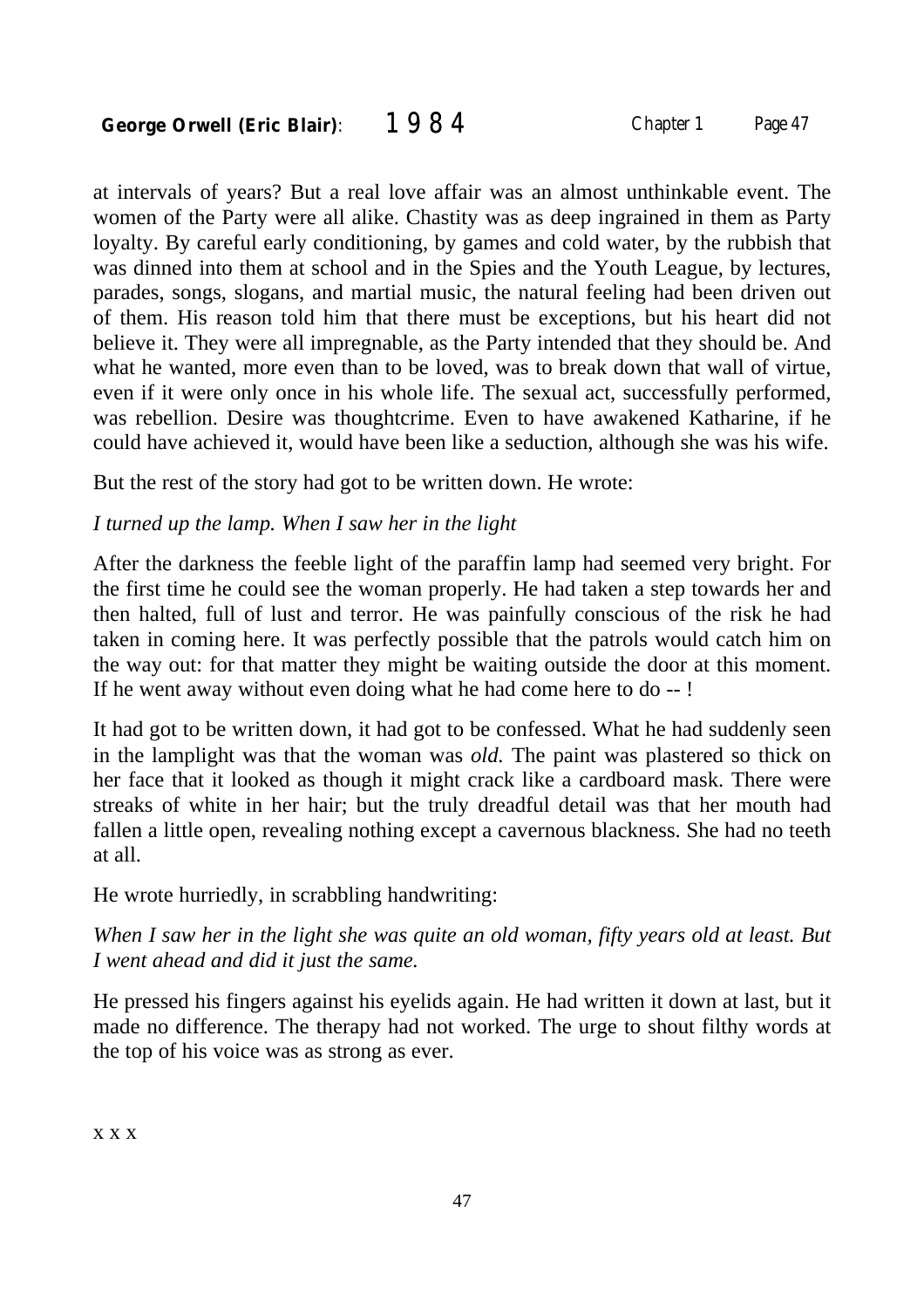#### *If there is hope,* wrote Winston, *it lies in the proles.*

If there was hope, it *must* lie in the proles, because only there in those swarming disregarded masses, 85 per cent of the population of Oceania, could the force to destroy the Party ever be generated. The Party could not be overthrown from within. Its enemies, if it had any enemies, had no way of coming together or even of identifying one another. Even if the legendary Brotherhood existed, as just possibly it might, it was inconceivable that its members could ever assemble in larger numbers than twos and threes. Rebellion meant a look in the eyes, an inflexion of the voice, at the most, an occasional whispered word. But the proles, if only they could somehow become conscious of their own strength. would have no need to conspire. They needed only to rise up and shake themselves like a horse shaking off flies. If they chose they could blow the Party to pieces tomorrow morning. Surely sooner or later it must occur to them to do it? And yet-!

He remembered how once he had been walking down a crowded street when a tremendous shout of hundreds of voices women's voices -- had burst from a sidestreet a little way ahead. It was a great formidable cry of anger and despair, a deep, loud 'Oh-o-o-o-oh!' that went humming on like the reverberation of a bell. His heart had leapt. It's started! he had thought. A riot! The proles are breaking loose at last! When he had reached the spot it was to see a mob of two or three hundred women crowding round the stalls of a street market, with faces as tragic as though they had been the doomed passengers on a sinking ship. But at this moment the general despair broke down into a multitude of individual quarrels. It appeared that one of the stalls had been selling tin saucepans. They were wretched, flimsy things, but cooking-pots of any kind were always difficult to get. Now the supply had unexpectedly given out. The successful women, bumped and jostled by the rest, were trying to make off with their saucepans while dozens of others clamoured round the stall, accusing the stallkeeper of favouritism and of having more saucepans somewhere in reserve. There was a fresh outburst of yells. Two bloated women, one of them with her hair coming down, had got hold of the same saucepan and were trying to tear it out of one another's hands. For a moment they were both tugging, and then the handle came off. Winston watched them disgustedly. And yet, just for a moment, what almost frightening power had sounded in that cry from only a few hundred throats ! Why was it that they could never shout like that about anything that mattered?

He wrote: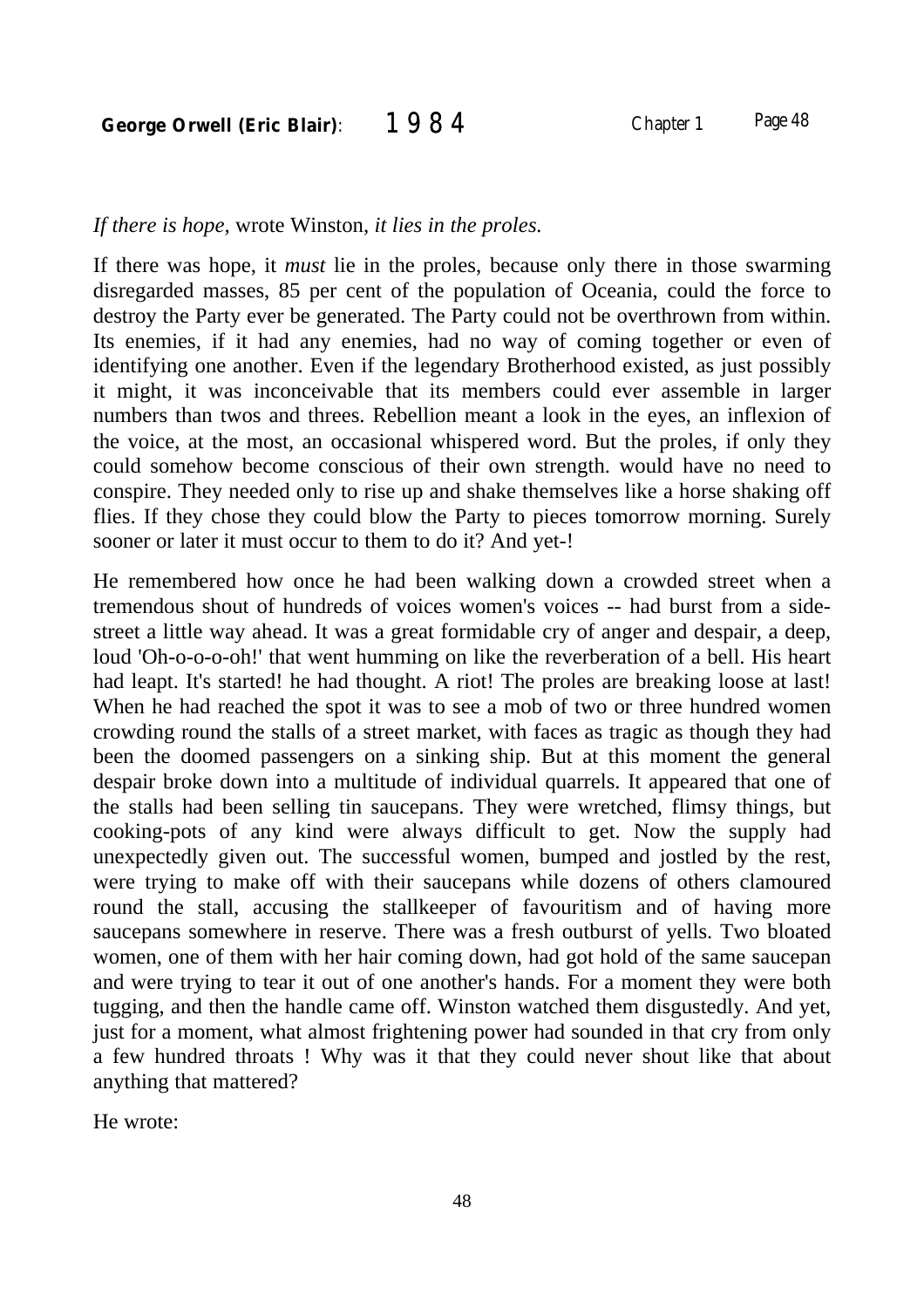## *Until they become conscious they will never rebel, and until after they have rebelled they cannot become conscious.*

That, he reflected, might almost have been a transcription from one of the Party textbooks. The Party claimed, of course, to have liberated the proles from bondage. Before the Revolution they had been hideously oppressed by the capitalists, they had been starved and flogged, women had been forced to work in the coal mines (women still did work in the coal mines, as a matter of fact), children had been sold into the factories at the age of six. But simultaneously, true to the Principles of doublethink, the Party taught that the proles were natural inferiors who must be kept in subjection, like animals, by the application of a few simple rules. In reality very little was known about the proles. It was not necessary to know much. So long as they continued to work and breed, their other activities were without importance. Left to themselves, like cattle turned loose upon the plains of Argentina, they had reverted to a style of life that appeared to be natural to them, a sort of ancestral pattern. They were born, they grew up in the gutters, they went to work at twelve, they passed through a brief blossoming- period of beauty and sexual desire, they married at twenty, they were middle-aged at thirty, they died, for the most part, at sixty. Heavy physical work, the care of home and children, petty quarrels with neighbours, films, football, beer, and above all, gambling, filled up the horizon of their minds. To keep them in control was not difficult. A few agents of the Thought Police moved always among them, spreading false rumours and marking down and eliminating the few individuals who were judged capable of becoming dangerous; but no attempt was made to indoctrinate them with the ideology of the Party. It was not desirable that the proles should have strong political feelings. All that was required of them was a primitive patriotism which could be appealed to whenever it was necessary to make them accept longer working-hours or shorter rations. And even when they became discontented, as they sometimes did, their discontent led nowhere, because being without general ideas, they could only focus it on petty specific grievances. The larger evils invariably escaped their notice. The great majority of proles did not even have telescreens in their homes. Even the civil police interfered with them very little. There was a vast amount of criminality in London, a whole world-within-a-world of thieves, bandits, prostitutes, drug-peddlers, and racketeers of every description; but since it all happened among the proles themselves, it was of no importance. In all questions of morals they were allowed to follow their ancestral code. The sexual puritanism of the Party was not imposed upon them. Promiscuity went unpunished, divorce was permitted. For that matter, even religious worship would have been permitted if the proles had shown any sign of needing or wanting it. They were beneath suspicion. As the Party slogan put it: 'Proles and animals are free.'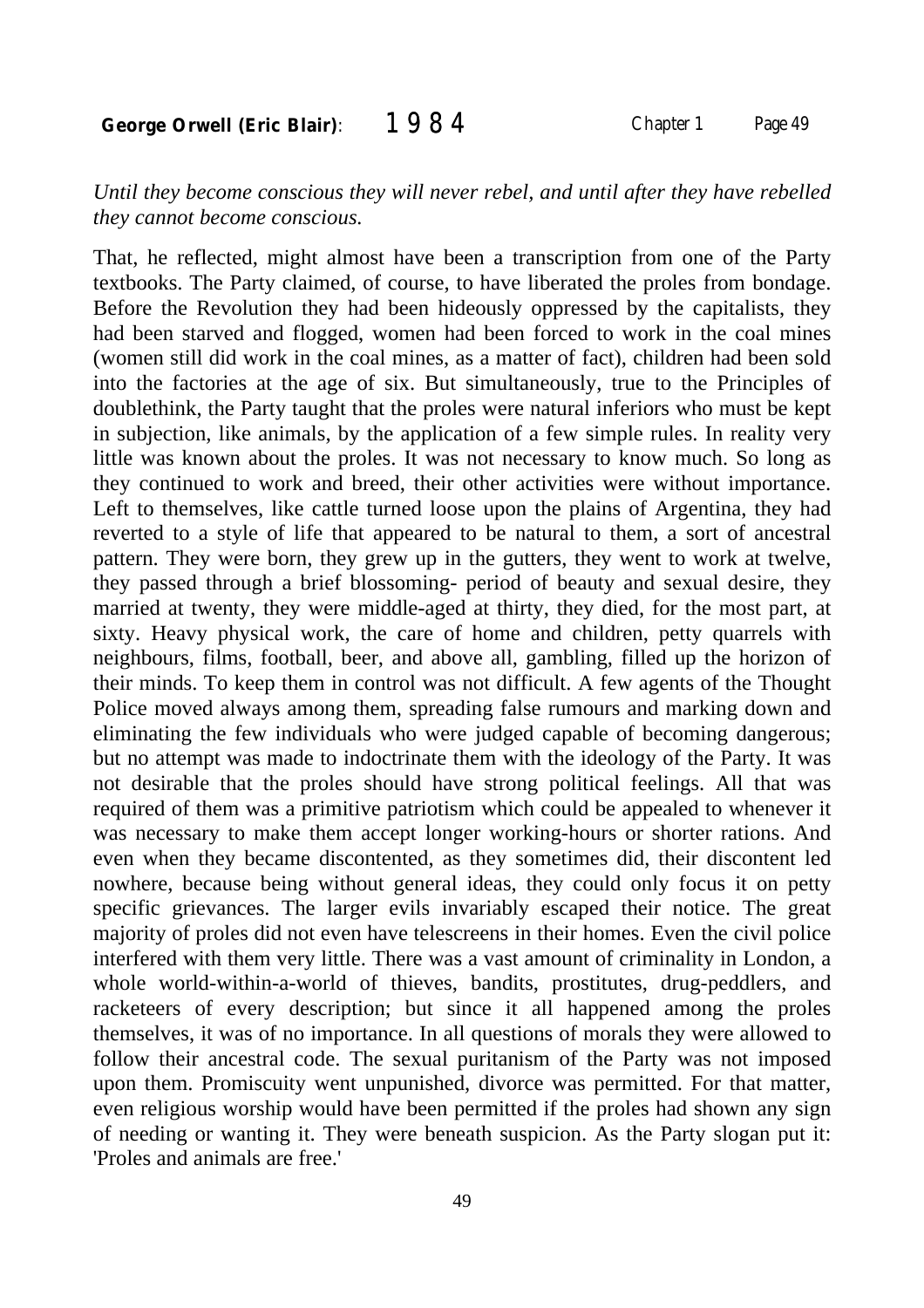Winston reached down and cautiously scratched his varicose ulcer. It had begun itching again. The thing you invariably came back to was the impossibility of knowing what life before the Revolution had really been like. He took out of the drawer a copy of a children's history textbook which he had borrowed from Mrs Parsons, and began copying a passage into the diary:

*In the old days* (it ran), *before the glorious Revolution, London was not the beautiful city that we know today. It was a dark, dirty, miserable place where hardly anybody had enough to eat and where hundreds and thousands of poor people had no boots on their feet and not even a roof to sleep under. Children no older than you had to work twelve hours a day for cruel masters who flogged them with whips if they worked too slowly and fed them on nothing but stale breadcrusts and water.*

*But in among all this terrible poverty there were just a few great big beautiful houses that were lived in by rich men who had as many as thirty servants to look after them. These rich men were called capitalists. They were fat, ugly men with wicked faces, like the one in the picture on the opposite page. You can see that he is dressed in a long black coat which was called a frock coat, and a queer, shiny hat shaped like a stovepipe, which was called a top hat. This was the uniform of the capitalists, and no one else was allowed to wear it. The capitalists owned everything in the world, and everyone else was their slave. They owned all the land, all the houses, all the factories, and all the money. If anyone disobeyed them they could throw them into prison, or they could take his job away and starve him to death. When any ordinary person spoke to a capitalist he had to cringe and bow to him, and take off his cap and address him as 'Sir'. The chief of all the capitalists was called the King. and*

But he knew the rest of the catalogue. There would be mention of the bishops in their lawn sleeves, the judges in their ermine robes, the pillory, the stocks, the treadmill, the cat-o'-nine tails, the Lord Mayor's Banquet, and the practice of kissing the Pope's toe. There was also something called the *jus primae noctis,* which would probably not be mentioned in a textbook for children. It was the law by which every capitalist had the right to sleep with any woman working in one of his factories.

How could you tell how much of it was lies? It *might* be true that the average human being was better off now than he had been before the Revolution. The only evidence to the contrary was the mute protest in your own bones, the instinctive feeling that the conditions you lived in were intolerable and that at some other time they must have been different. It struck him that the truly characteristic thing about modern life was not its cruelty and insecurity, but simply its bareness, its dinginess, its listlessness. Life, if you looked about you, bore no resemblance not only to the lies that streamed out of the telescreens, but even to the ideals that the Party was trying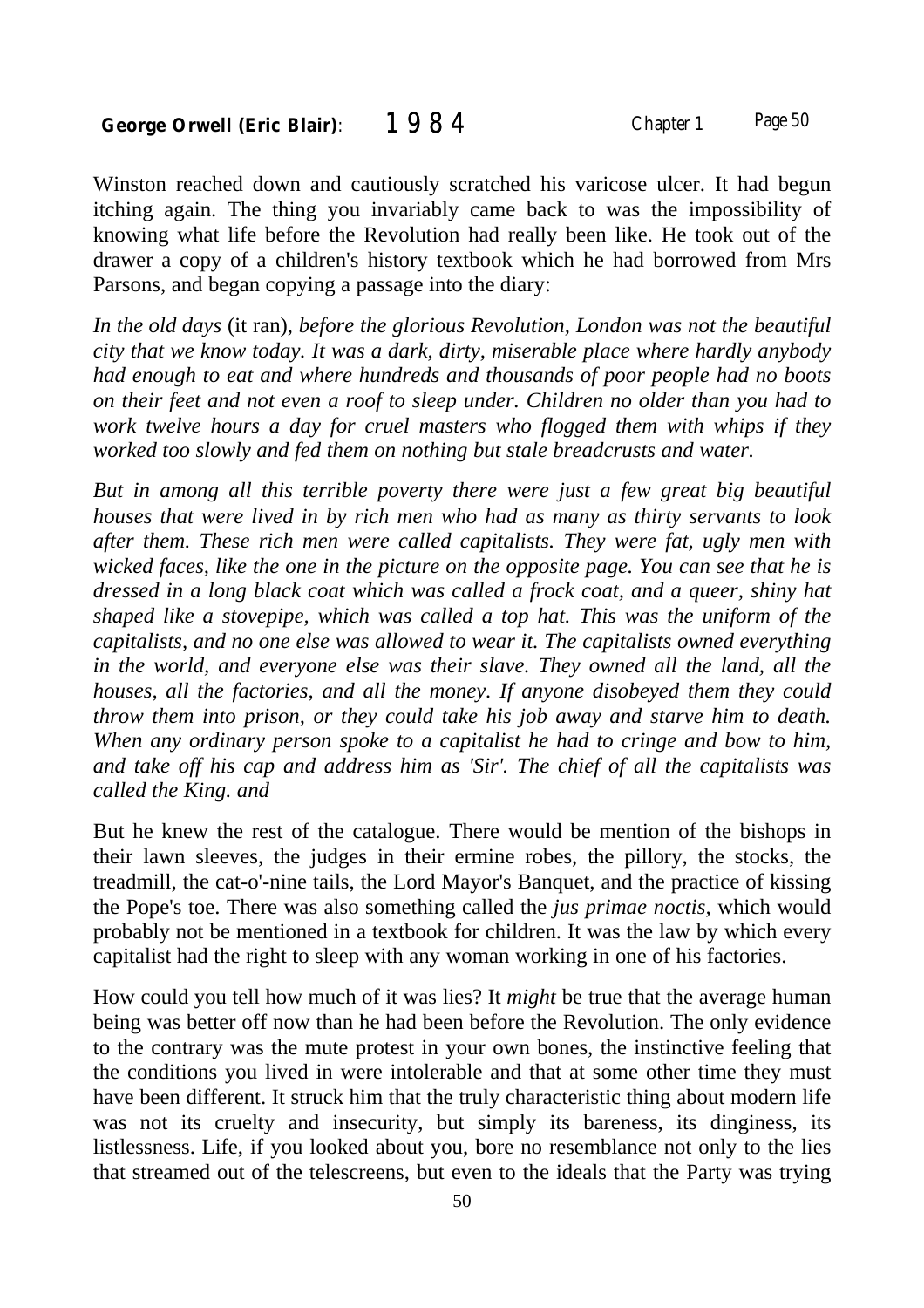to achieve. Great areas of it, even for a Party member, were neutral and nonpolitical, a matter of slogging through dreary jobs, fighting for a place on the Tube, darning a worn-out sock, cadging a saccharine tablet, saving a cigarette end. The ideal set up by the Party was something huge, terrible, and glittering -- a world of steel and concrete, of monstrous machines and terrifying weapons -- a nation of warriors and fanatics, marching forward in perfect unity, all thinking the same thoughts and shouting the same slogans, perpetually working, fighting, triumphing, persecuting -- three hundred million people all with the same face. The reality was decaying, dingy cities where underfed people shuffled to and fro in leaky shoes, in patched-up nineteenth-century houses that smelt always of cabbage and bad lavatories. He seemed to see a vision of London, vast and ruinous, city of a million dustbins, and mixed up with it was a picture of Mrs Parsons, a woman with lined face and wispy hair, fiddling helplessly with a blocked waste-pipe.

He reached down and scratched his ankle again. Day and night the telescreens bruised your ears with statistics proving that people today had more food, more clothes, better houses, better recreations -- that they lived longer, worked shorter hours, were bigger, healthier, stronger, happier, more intelligent, better educated, than the people of fifty years ago. Not a word of it could ever be proved or disproved. The Party claimed, for example, that today 40 per cent of adult proles were literate: before the Revolution, it was said, the number had only been 15 per cent. The Party claimed that the infant mortality rate was now only 160 per thousand, whereas before the Revolution it had been 300 -- and so it went on. It was like a single equation with two unknowns. It might very well be that literally every word in the history books, even the things that one accepted without question, was pure fantasy. For all he knew there might never have been any such law as the *jus primae noctis,* or any such creature as a capitalist, or any such garment as a top hat.

Everything faded into mist. The past was erased, the erasure was forgotten, the lie became truth. Just once in his life he had possessed -- *after* the event: that was what counted -- concrete, unmistakable evidence of an act of falsification. He had held it between his fingers for as long as thirty seconds. In 1973, it must have been -- at any rate, it was at about the time when he and Katharine had parted. But the really relevant date was seven or eight years earlier.

The story really began in the middle sixties, the period of the great purges in which the original leaders of the Revolution were wiped out once and for all. By 1970 none of them was left, except Big Brother himself. All the rest had by that time been exposed as traitors and counter- revolutionaries. Goldstein had fled and was hiding no one knew where, and of the others, a few had simply disappeared, while the majority had been executed after spectacular public trials at which they made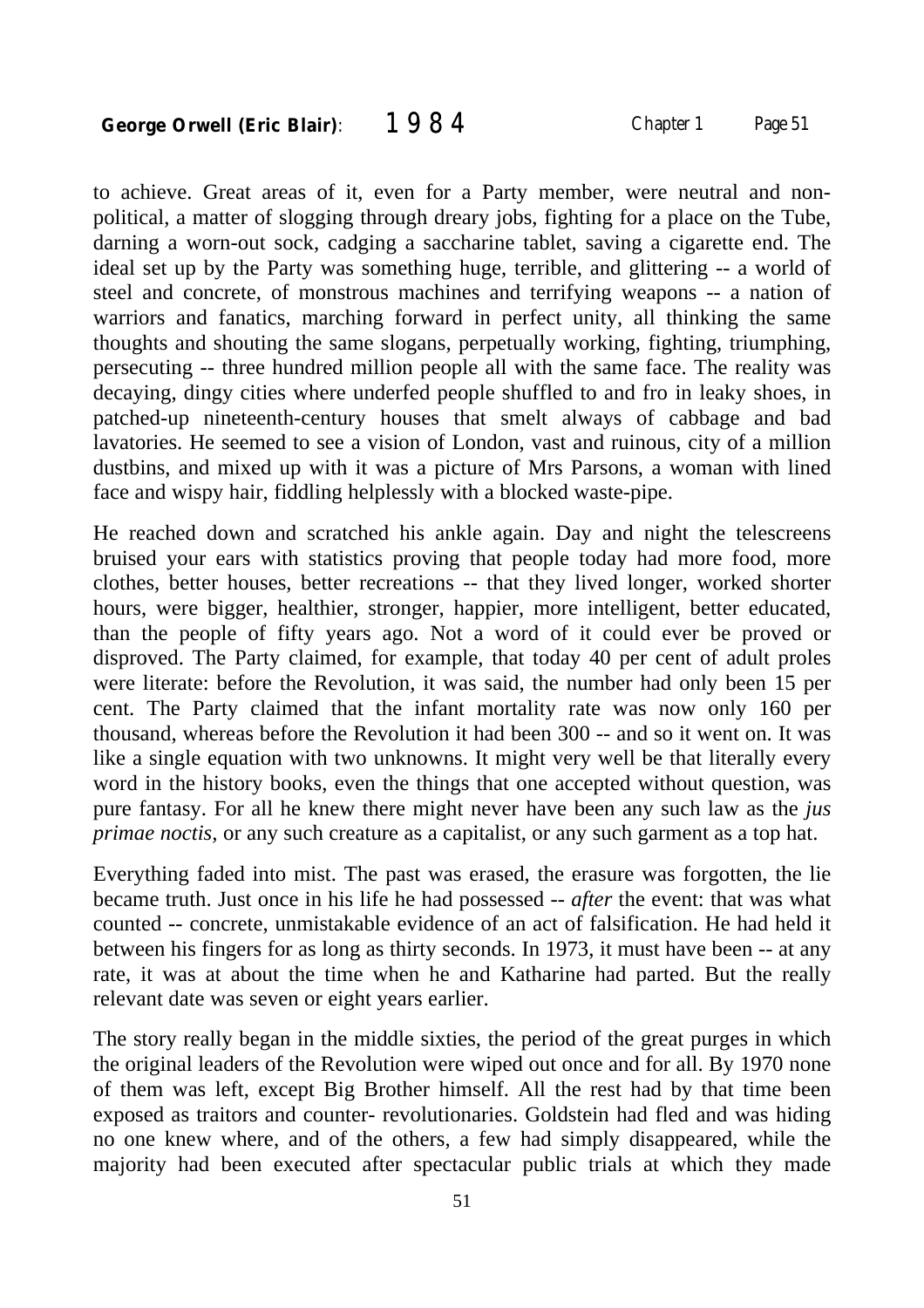confession of their crimes. Among the last survivors were three men named Jones, Aaronson, and Rutherford. It must have been in 1965 that these three had been arrested. As often happened, they had vanished for a year or more, so that one did not know whether they were alive or dead, and then had suddenly been brought forth to incriminate themselves in the usual way. They had confessed to intelligence with the enemy (at that date, too, the enemy was Eurasia), embezzlement of public funds, the murder of various trusted Party members, intrigues against the leadership of Big Brother which had started long before the Revolution happened, and acts of sabotage causing the death of hundreds of thousands of people. After confessing to these things they had been pardoned, reinstated in the Party, and given posts which were in fact sinecures but which sounded important. All three had written long, abject articles in *The Times,* analysing the reasons for their defection and promising to make amends.

Some time after their release Winston had actually seen all three of them in the Chestnut Tree Cafe/. He remembered the sort of terrified fascination with which he had watched them out of the corner of his eye. They were men far older than himself, relics of the ancient world, almost the last great figures left over from the heroic days of the Party. The glamour of the underground struggle and the civil war still faintly clung to them. He had the feeling, though already at that time facts and dates were growing blurry, that he had known their names years earlier than he had known that of Big Brother. But also they were outlaws, enemies, untouchables, doomed with absolute certainty to extinction within a year or two. No one who had once fallen into the hands of the Thought Police ever escaped in the end. They were corpses waiting to be sent back to the grave.

There was no one at any of the tables nearest to them. It was not wise even to be seen in the neighbourhood of such people. They were sitting in silence before glasses of the gin flavoured with cloves which was the speciality of the cafe/. Of the three, it was Rutherford whose appearance had most impressed Winston. Rutherford had once been a famous caricaturist, whose brutal cartoons had helped to inflame popular opinion before and during the Revolution. Even now, at long intervals, his cartoons were appearing in *The Times*. They were simply an imitation of his earlier manner, and curiously lifeless and unconvincing. Always they were a rehashing of the ancient themes -- slum tenements, starving children, street battles, capitalists in top hats -- even on the barricades the capitalists still seemed to cling to their top hats an endless, hopeless effort to get back into the past. He was a monstrous man, with a mane of greasy grey hair, his face pouched and seamed, with thick negroid lips. At one time he must have been immensely strong; now his great body was sagging, sloping, bulging, falling away in every direction. He seemed to be breaking up before one's eyes, like a mountain crumbling.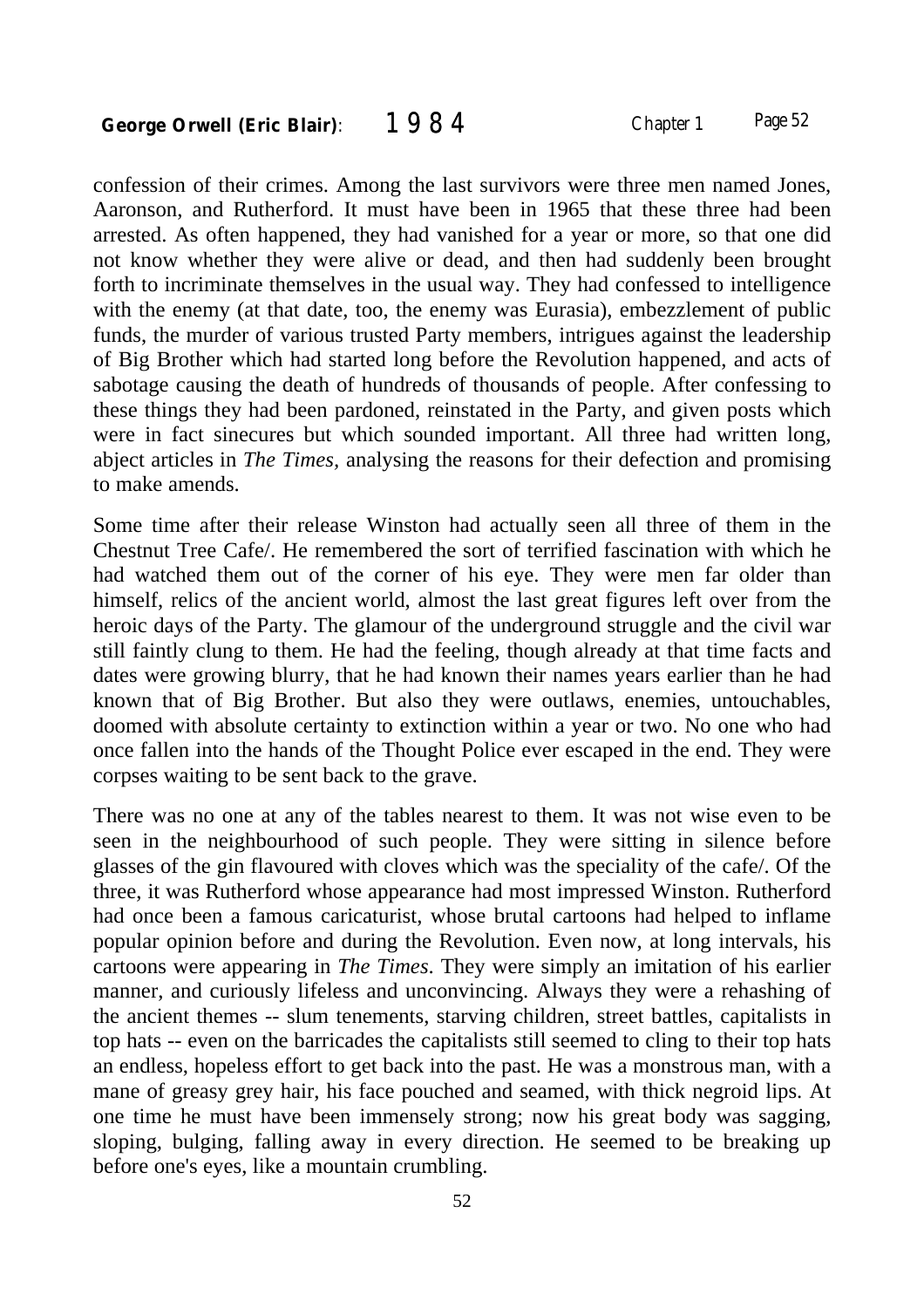It was the lonely hour of fifteen. Winston could not now remember how he had come to be in the cafe/ at such a time. The place was almost empty. A tinny music was trickling from the telescreens. The three men sat in their corner almost motionless, never speaking. Uncommanded, the waiter brought fresh glasses of gin. There was a chessboard on the table beside them, with the pieces set out but no game started. And then, for perhaps half a minute in all, something happened to the telescreens. The tune that they were playing changed, and the tone of the music changed too. There came into it -- but it was something hard to describe. It was a peculiar, cracked, braying, jeering note: in his mind Winston called it a yellow note. And then a voice from the telescreen was singing:

Under the spreading chestnut tree

I sold you and you sold me:

There lie they, and here lie we

Under the spreading chestnut tree.

The three men never stirred. But when Winston glanced again at Rutherford's ruinous face, he saw that his eyes were full of tears. And for the first time he noticed, with a kind of inward shudder, and yet not knowing *at what* he shuddered, that both Aaronson and Rutherford had broken noses.

A little later all three were re-arrested. It appeared that they had engaged in fresh conspiracies from the very moment of their release. At their second trial they confessed to all their old crimes over again, with a whole string of new ones. They were executed, and their fate was recorded in the Party histories, a warning to posterity. About five years after this, in 1973, Winston was unrolling a wad of documents which had just flopped out of the pneumatic tube on to his desk when he came on a fragment of paper which had evidently been slipped in among the others and then forgotten. The instant he had flattened it out he saw its significance. It was a half-page torn out of *The Times* of about ten years earlier -- the top half of the page, so that it included the date -- and it contained a photograph of the delegates at some Party function in New York. Prominent in the middle of the group were Jones, Aaronson, and Rutherford. There was no mistaking them, in any case their names were in the caption at the bottom.

The point was that at both trials all three men had confessed that on that date they had been on Eurasian soil. They had flown from a secret airfield in Canada to a rendezvous somewhere in Siberia, and had conferred with members of the Eurasian General Staff, to whom they had betrayed important military secrets. The date had stuck in Winston's memory because it chanced to be midsummer day; but the whole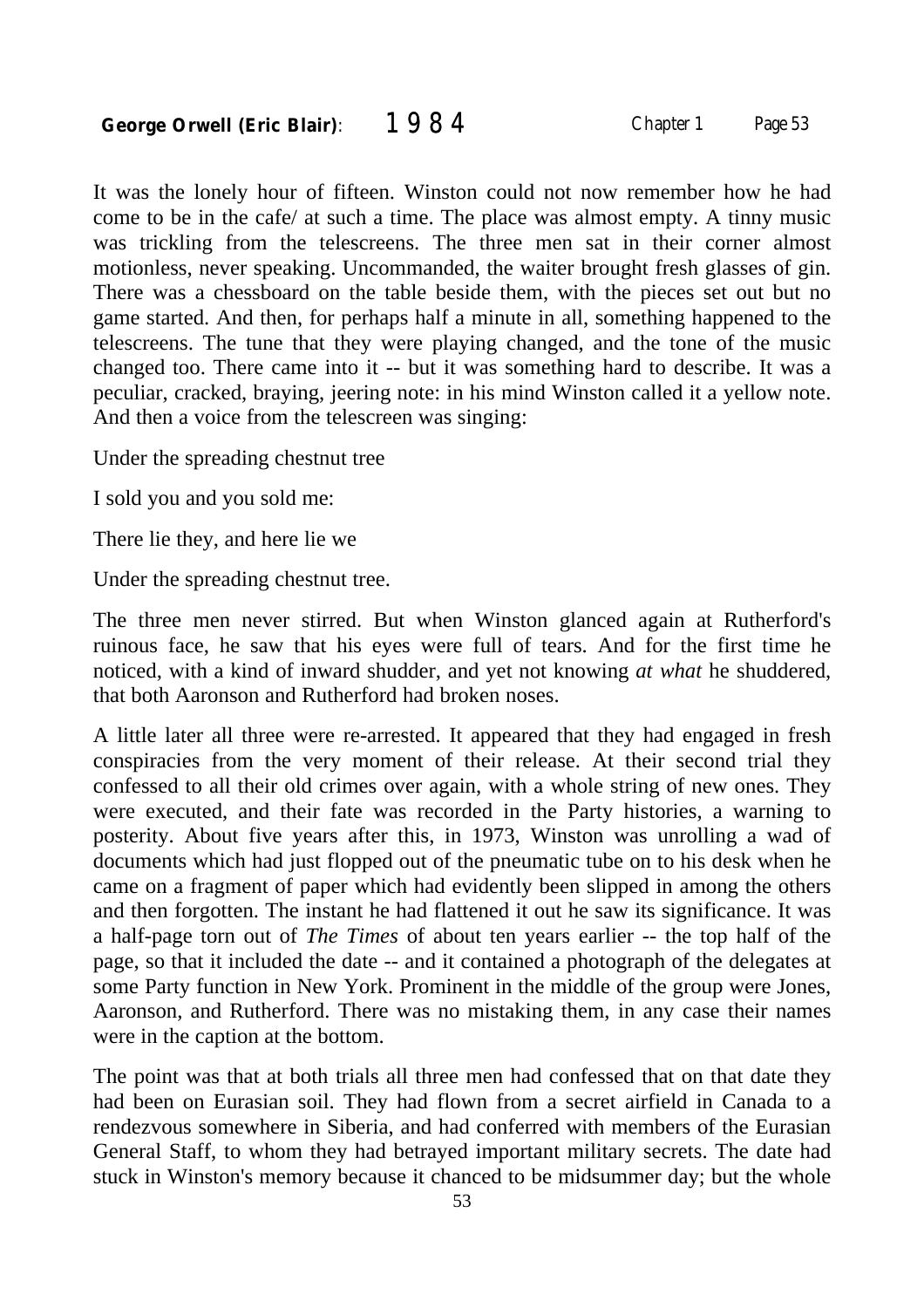story must be on record in countless other places as well. There was only one possible conclusion: the confessions were lies.

Of course, this was not in itself a discovery. Even at that time Winston had not imagined that the people who were wiped out in the purges had actually committed the crimes that they were accused of. But this was concrete evidence; it was a fragment of the abolished past, like a fossil bone which turns up in the wrong stratum and destroys a geological theory. It was enough to blow the Party to atoms, if in some way it could have been published to the world and its significance made known.

He had gone straight on working. As soon as he saw what the photograph was, and what it meant, he had covered it up with another sheet of paper. Luckily, when he unrolled it, it had been upside-down from the point of view of the telescreen.

He took his scribbling pad on his knee and pushed back his chair so as to get as far away from the telescreen as possible. To keep your face expressionless was not difficult, and even your breathing could be controlled, with an effort: but you could not control the beating of your heart, and the telescreen was quite delicate enough to pick it up. He let what he judged to be ten minutes go by, tormented all the while by the fear that some accident -- a sudden draught blowing across his desk, for instance -- would betray him. Then, without uncovering it again, he dropped the photograph into the memory hole, along with some other waste papers. Within another minute, perhaps, it would have crumbled into ashes.

That was ten -- eleven years ago. Today, probably, he would have kept that photograph. It was curious that the fact of having held it in his fingers seemed to him to make a difference even now, when the photograph itself, as well as the event it recorded, was only memory. Was the Party's hold upon the past less strong, he wondered, because a piece of evidence which existed no longer *had once* existed?

But today, supposing that it could be somehow resurrected from its ashes, the photograph might not even be evidence. Already, at the time when he made his discovery, Oceania was no longer at war with Eurasia, and it must have been to the agents of Eastasia that the three dead men had betrayed their country. Since then there had been other changes -- two, three, he could not remember how many. Very likely the confessions had been rewritten and rewritten until the original facts and dates no longer had the smallest significance. The past not only changed, but changed continuously. What most afflicted him with the sense of nightmare was that he had never clearly understood why the huge imposture was undertaken. The immediate advantages of falsifying the past were obvious, but the ultimate motive was mysterious. He took up his pen again and wrote: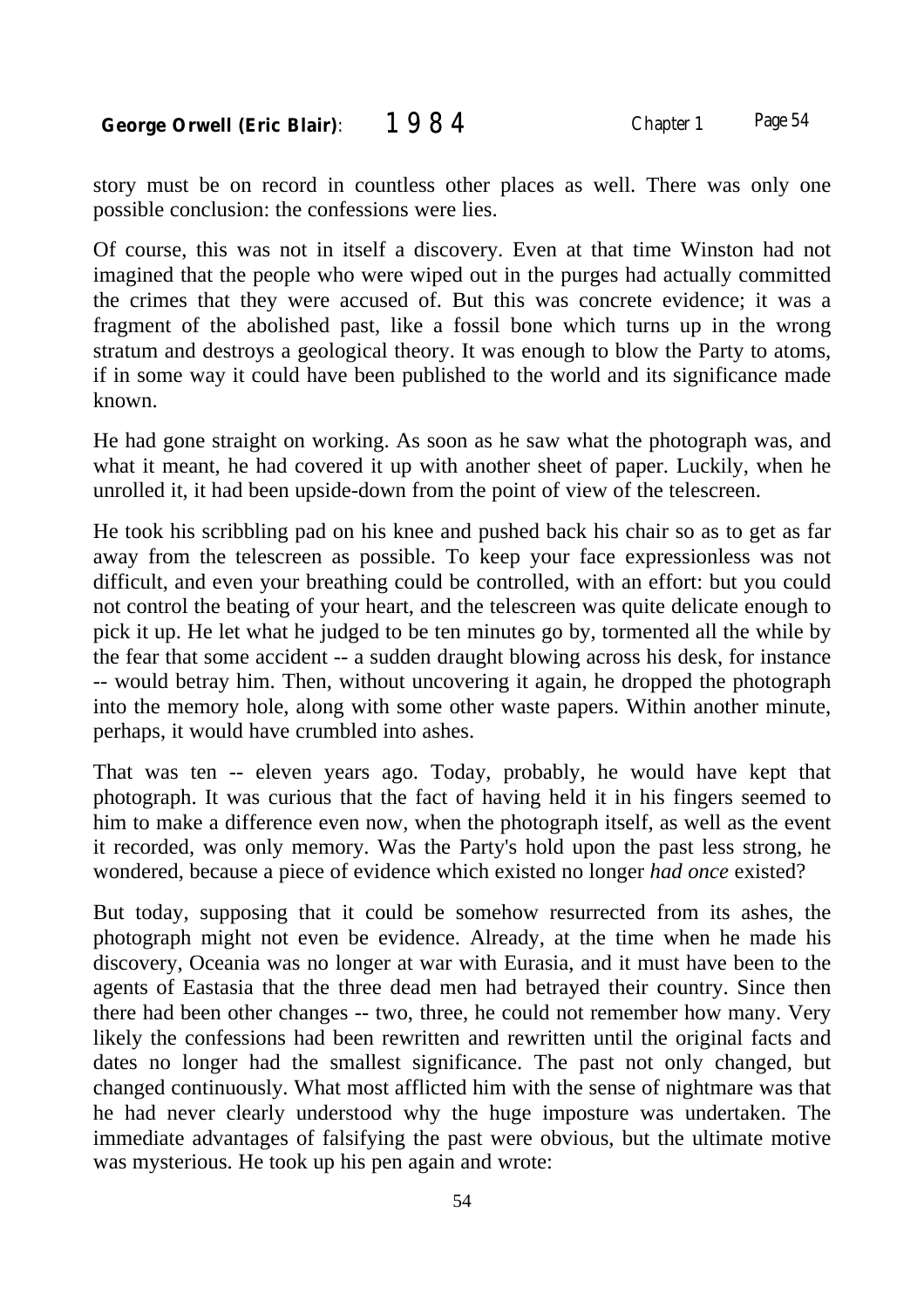#### *I understand* HOW: *I do not understand* WHY.

He wondered, as he had many times wondered before, whether he himself was a lunatic. Perhaps a lunatic was simply a minority of one. At one time it had been a sign of madness to believe that the earth goes round the sun; today, to believe that the past is inalterable. He might be *alone* in holding that belief, and if alone, then a lunatic. But the thought of being a lunatic did not greatly trouble him: the horror was that he might also be wrong.

He picked up the children's history book and looked at the portrait of Big Brother which formed its frontispiece. The hypnotic eyes gazed into his own. It was as though some huge force were pressing down upon you -- something that penetrated inside your skull, battering against your brain, frightening you out of your beliefs, persuading you, almost, to deny the evidence of your senses. In the end the Party would announce that two and two made five, and you would have to believe it. It was inevitable that they should make that claim sooner or later: the logic of their position demanded it. Not merely the validity of experience, but the very existence of external reality, was tacitly denied by their philosophy. The heresy of heresies was common sense. And what was terrifying was not that they would kill you for thinking otherwise, but that they might be right. For, after all, how do we know that two and two make four? Or that the force of gravity works? Or that the past is unchangeable? If both the past and the external world exist only in the mind, and if the mind itself is controllable what then?

But no! His courage seemed suddenly to stiffen of its own accord. The face of O'Brien, not called up by any obvious association, had floated into his mind. He knew, with more certainty than before, that O'Brien was on his side. He was writing the diary for O'Brien -- *to* O'Brien: it was like an interminable letter which no one would ever read, but which was addressed to a particular person and took its colour from that fact.

The Party told you to reject the evidence of your eyes and ears. It was their final, most essential command. His heart sank as he thought of the enormous power arrayed against him, the ease with which any Party intellectual would overthrow him in debate, the subtle arguments which he would not be able to understand, much less answer. And yet he was in the right! They were wrong and he was right. The obvious, the silly, and the true had got to be defended. Truisms are true, hold on to that! The solid world exists, its laws do not change. Stones are hard, water is wet, objects unsupported fall towards the earth's centre. With the feeling that he was speaking to O'Brien, and also that he was setting forth an important axiom, he wrote: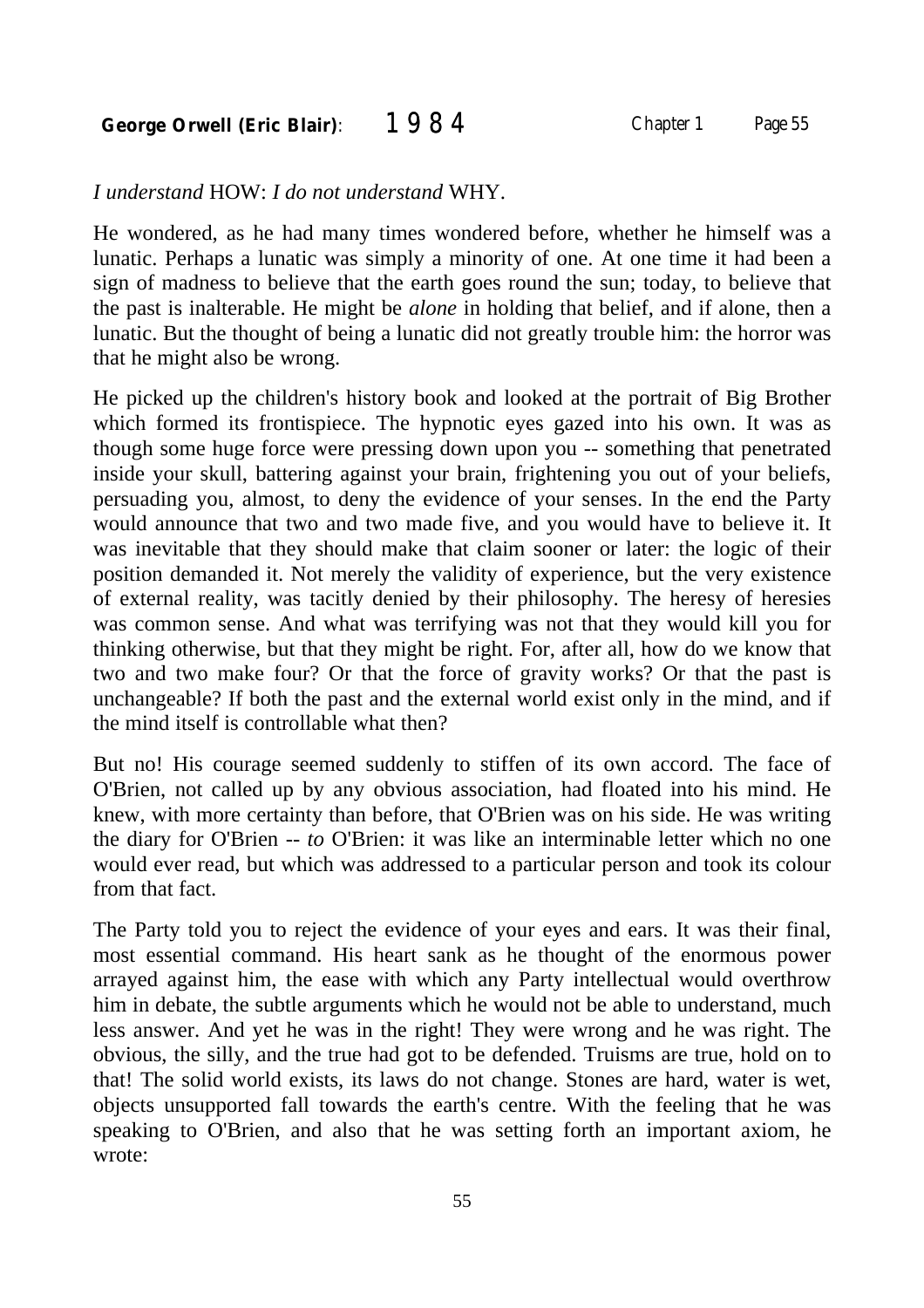*Freedom is the freedom to say that two plus two make four. If that is granted, all else follows.*

x x x

From somewhere at the bottom of a passage the smell of roasting coffee -- real coffee, not Victory Coffee -- came floating out into the street. Winston paused involuntarily. For perhaps two seconds he was back in the half-forgotten world of his childhood. Then a door banged, seeming to cut off the smell as abruptly as though it had been a sound.

He had walked several kilometres over pavements, and his varicose ulcer was throbbing. This was the second time in three weeks that he had missed an evening at the Community Centre: a rash act, since you could be certain that the number of your attendances at the Centre was carefully checked. In principle a Party member had no spare time, and was never alone except in bed. It was assumed that when he was not working, eating, or sleeping he would be taking part in some kind of communal recreation: to do anything that suggested a taste for solitude, even to go for a walk by yourself, was always slightly dangerous. There was a word for it in Newspeak: *ownlife,* it was called, meaning individualism and eccentricity. But this evening as he came out of the Ministry the balminess of the April air had tempted him. The sky was a warmer blue than he had seen it that year, and suddenly the long, noisy evening at the Centre, the boring, exhausting games, the lectures, the creaking camaraderie oiled by gin, had seemed intolerable. On impulse he had turned away from the bus-stop and wandered off into the labyrinth of London, first south, then east, then north again, losing himself among unknown streets and hardly bothering in which direction he was going.

'If there is hope,' he had written in the diary, 'it lies in the proles.' The words kept coming back to him, statement of a mystical truth and a palpable absurdity. He was somewhere in the vague, brown-coloured slums to the north and east of what had once been Saint Pancras Station. He was walking up a cobbled street of little twostorey houses with battered doorways which gave straight on the pavement and which were somehow curiously suggestive of ratholes. There were puddles of filthy water here and there among the cobbles. In and out of the dark doorways, and down narrow alley-ways that branched off on either side, people swarmed in astonishing numbers -- girls in full bloom, with crudely lipsticked mouths, and youths who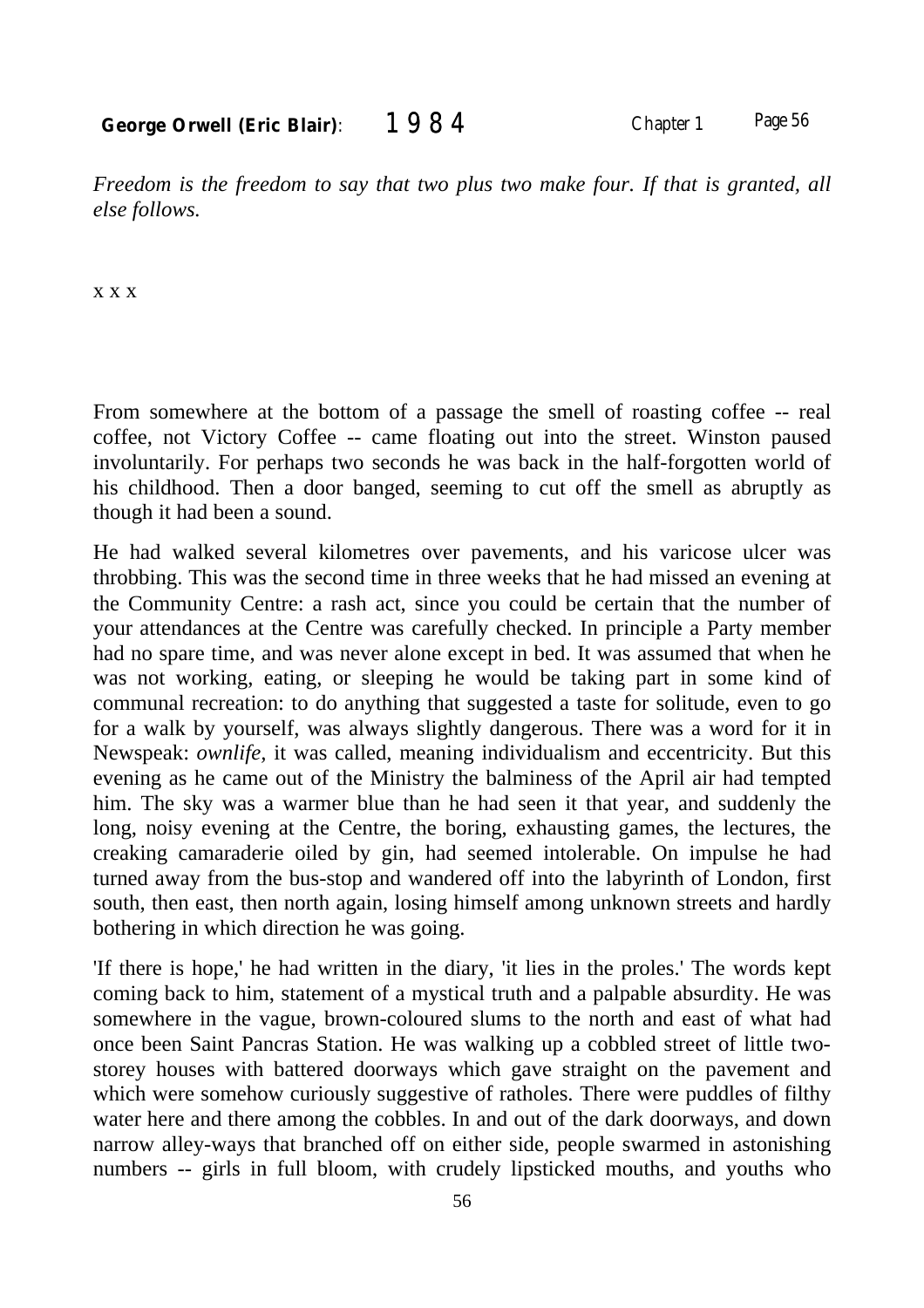chased the girls, and swollen waddling women who showed you what the girls would be like in ten years' time, and old bent creatures shuffling along on splayed feet, and ragged barefooted children who played in the puddles and then scattered at angry yells from their mothers. Perhaps a quarter of the windows in the street were broken and boarded up. Most of the people paid no attention to Winston; a few eyed him with a sort of guarded curiosity. Two monstrous women with brick-red forearms folded across thelr aprons were talking outside a doorway. Winston caught scraps of conversation as he approached.

' "Yes," I says to 'er, "that's all very well," I says. "But if you'd of been in my place you'd of done the same as what I done. It's easy to criticize," I says, "but you ain't got the same problems as what I got." '

'Ah,' said the other, 'that's jest it. That's jest where it is.'

The strident voices stopped abruptly. The women studied him in hostile silence as he went past. But it was not hostility, exactly; merely a kind of wariness, a momentary stiffening, as at the passing of some unfamiliar animal. The blue overalls of the Party could not be a common sight in a street like this. Indeed, it was unwise to be seen in such places, unless you had definite business there. The patrols might stop you if you happened to run into them. 'May I see your papers, comrade? What are you doing here? What time did you leave work? Is this your usual way home?' - and so on and so forth. Not that there was any rule against walking home by an unusual route: but it was enough to draw attention to you if the Thought Police heard about it.

Suddenly the whole street was in commotion. There were yells of warning from all sides. People were shooting into the doorways like rabbits. A young woman leapt out of a doorway a little ahead of Winston, grabbed up a tiny child playing in a puddle, whipped her apron round it, and leapt back again, all in one movement. At the same instant a man in a concertina-like black suit, who had emerged from a side alley, ran towards Winston, pointing excitedly to the sky.

'Steamer!' he yelled. 'Look out, guv'nor! Bang over'ead! Lay down quick!'

'Steamer' was a nickname which, for some reason, the proles applied to rocket bombs. Winston promptly flung himself on his face. The proles were nearly always right when they gave you a warning of this kind. They seemed to possess some kind of instinct which told them several seconds in advance when a rocket was coming, although the rockets supposedly travelled faster than sound. Winston clasped his forearms above his head. There was a roar that seemed to make the pavement heave;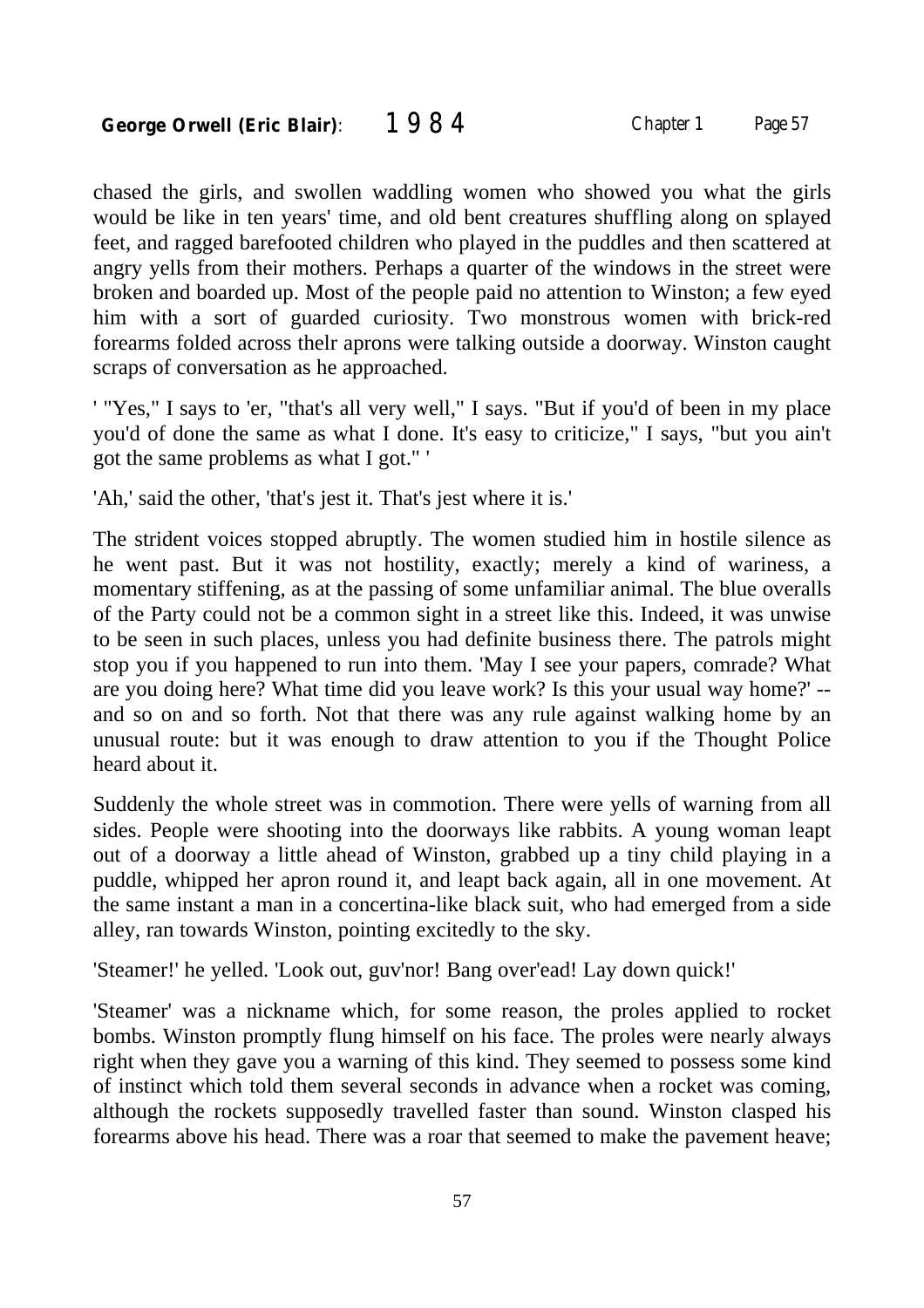a shower of light objects pattered on to his back. When he stood up he found that he was covered with fragments of glass from the nearest window.

He walked on. The bomb had demolished a group of houses 200 metres up the street. A black plume of smoke hung in the sky, and below it a cloud of plaster dust in which a crowd was already forming around the ruins. There was a little pile of plaster lying on the pavement ahead of him, and in the middle of it he could see a bright red streak. When he got up to it he saw that it was a human hand severed at the wrist. Apart from the bloody stump, the hand was so completely whitened as to resemble a plaster cast.

He kicked the thing into the gutter, and then, to avoid the crowd, turned down a side-street to the right. Within three or four minutes he was out of the area which the bomb had affected, and the sordid swarming life of the streets was going on as though nothing had happened. It was nearly twenty hours, and the drinking-shops which the proles frequented ('pubs', they called them) were choked with customers. From their grimy swing doors, endlessly opening and shutting, there came forth a smell of urine, sawdust, and sour beer. In an angle formed by a projecting housefront three men were standing very close together, the middle one of them holding a folded-up newspaper which the other two were studying over his shoulder. Even before he was near enough to make out the expression on their faces, Winston could see absorption in every line of their bodies. It was obviously some serious piece of news that they were reading. He was a few paces away from them when suddenly the group broke up and two of the men were in violent altercation. For a moment they seemed almost on the point of blows.

'Can't you bleeding well listen to what I say? I tell you no number ending in seven ain't won for over fourteen months!'

'Yes, it 'as, then!'

'No, it 'as not! Back 'ome I got the 'ole lot of 'em for over two years wrote down on a piece of paper. I takes 'em down reg'lar as the clock. An' I tell you, no number ending in seven-'

'Yes, a seven *'as* won! I could pretty near tell you the bleeding number. Four oh seven, it ended in. It were in February -- second week in February.'

'February your grandmother! I got it all down in black and white. An' I tell you, no number-'

'Oh, pack it in!' said the third man.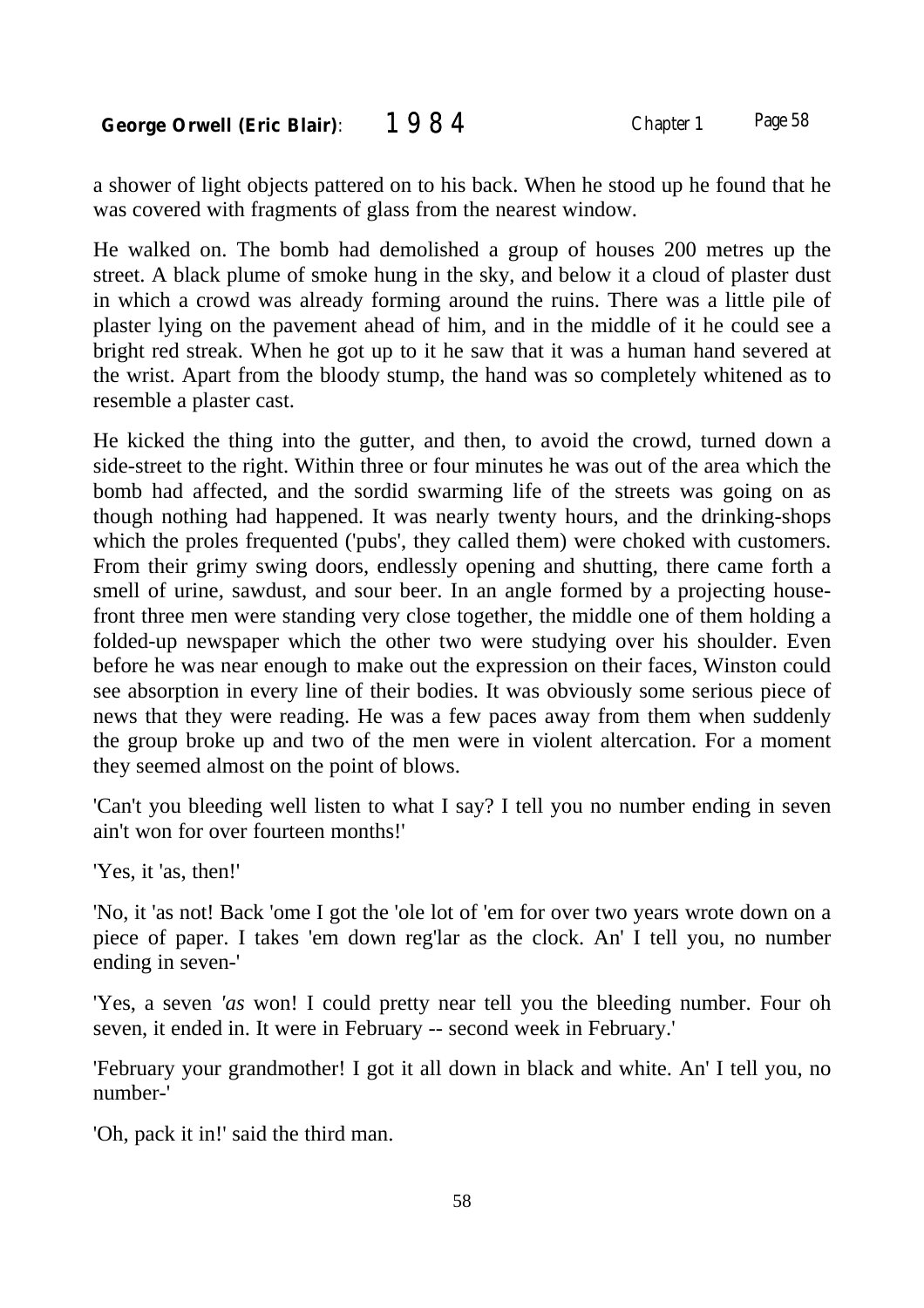They were talking about the Lottery. Winston looked back when he had gone thirty metres. They were still arguing, with vivid, passionate faces. The Lottery, with its weekly pay-out of enormous prizes, was the one public event to which the proles paid serious attention. It was probable that there were some millions of proles for whom the Lottery was the principal if not the only reason for remaining alive. It was their delight, their folly, their anodyne, their intellectual stimulant. Where the Lottery was concerned, even people who could barely read and write seemed capable of intricate calculations and staggering feats of memory. There was a whole tribe of men who made a living simply by selling systems, forecasts, and lucky amulets. Winston had nothing to do with the running of the Lottery, which was managed by the Ministry of Plenty, but he was aware (indeed everyone in the party was aware) that the prizes were largely imaginary. Only small sums were actually paid out, the winners of the big prizes being non-existent persons. In the absence of any real intercommunication between one part of Oceania and another, this was not difficult to arrange.

But if there was hope, it lay in the proles. You had to cling on to that. When you put it in words it sounded reasonable: it was when you looked at the human beings passing you on the pavement that it became an act of faith. The street into which he had turned ran downhill. He had a feeling that he had been in this neighbourhood before, and that there was a main thoroughfare not far away. From somewhere ahead there came a din of shouting voices. The street took a sharp turn and then ended in a flight of steps which led down into a sunken alley where a few stallkeepers were selling tired-looking vegetables. At this moment Winston remembered where he was. The alley led out into the main street, and down the next turning, not five minutes away, was the junk-shop where he had bought the blank book which was now his diary. And in a small stationer's shop not far away he had bought his penholder and his bottle of ink.

He paused for a moment at the top of the steps. On the opposite side of the alley there was a dingy little pub whose windows appeared to be frosted over but in reality were merely coated with dust. A very old man, bent but active, with white moustaches that bristled forward like those of a prawn, pushed open the swing door and went in. As Winston stood watching, it occurred to him that the old man, who must be eighty at the least, had already been middle- aged when the Revolution happened. He and a few others like him were the last links that now existed with the vanished world of capitalism. In the Party itself there were not many people left whose ideas had been formed before the Revolution. The older generation had mostly been wiped out in the great purges of the fifties and sixties, and the few who survived had long ago been terrified into complete intellectual surrender. If there was any one still alive who could give you a truthful account of conditions in the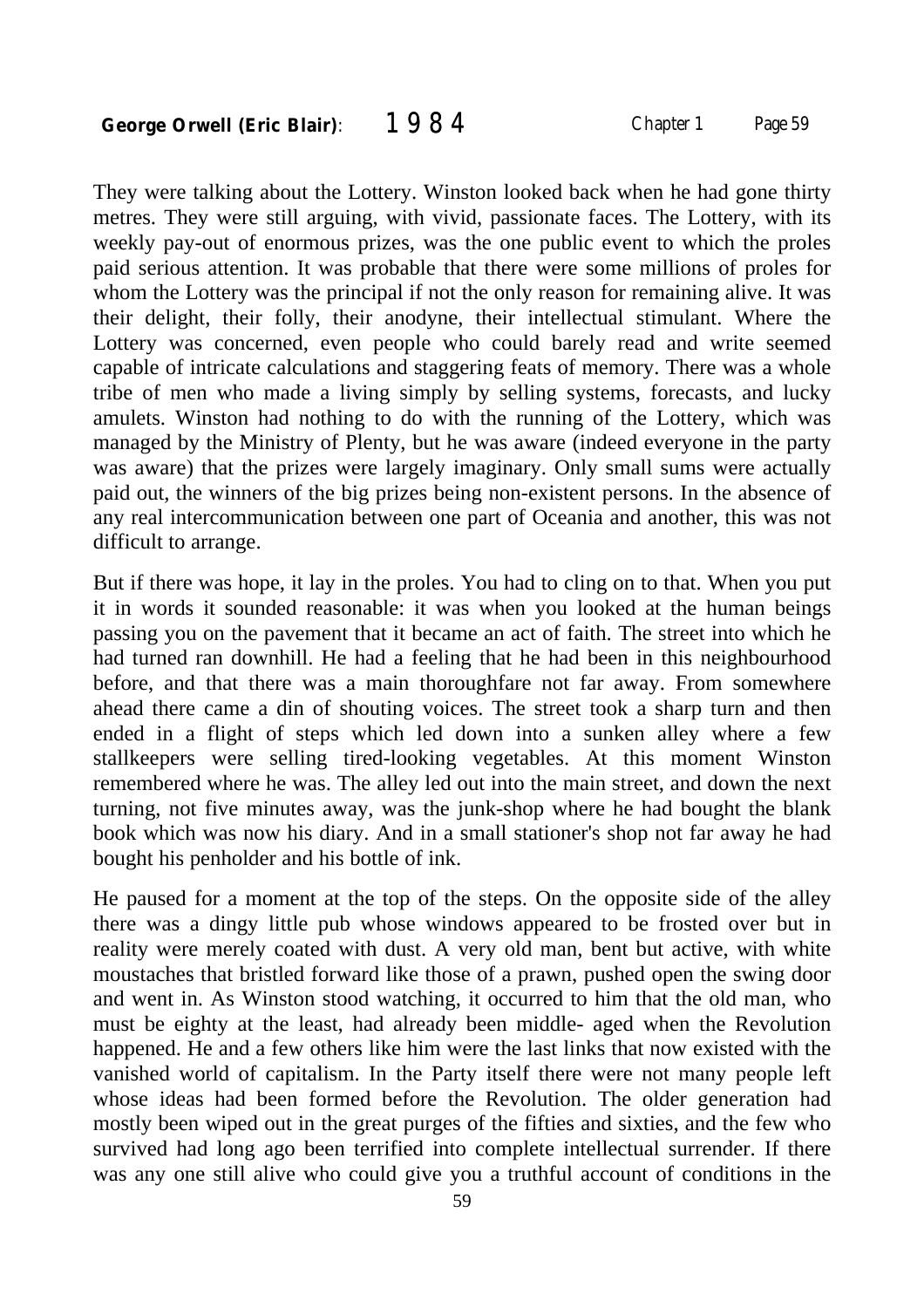early part of the century, it could only be a prole. Suddenly the passage from the history book that he had copied into his diary came back into Winston's mind, and a lunatic impulse took hold of him. He would go into the pub, he would scrape acquaintance with that old man and question him. He would say to him: 'Tell me about your life when you were a boy. What was it like in those days? Were things better than they are now, or were they worse?'

Hurriedly, lest he should have time to become frightened, he descended the steps and crossed the narrow street. It was madness of course. As usual, there was no definite rule against talking to proles and frequenting their pubs, but it was far too unusual an action to pass unnoticed. If the patrols appeared he might plead an attack of faintness, but it was not likely that they would believe him. He pushed open the door, and a hideous cheesy smell of sour beer hit him in the face. As he entered the din of voices dropped to about half its volume. Behind his back he could feel everyone eyeing his blue overalls. A game of darts which was going on at the other end of the room interrupted itself for perhaps as much as thirty seconds. The old man whom he had followed was standing at the bar, having some kind of altercation with the barman, a large, stout, hook-nosed young man with enormous forearms. A knot of others, standing round with glasses in their hands, were watching the scene.

'I arst you civil enough, didn't I?' said the old man, straightening his shoulders pugnaciously. 'You telling me you ain't got a pint mug in the 'ole bleeding boozer?'

'And what in hell's name is a pint?' said the barman, leaning forward with the tips of his fingers on the counter.

'Ark at 'im ! Calls 'isself a barman and don't know what a pint is! Why, a pint's the 'alf of a quart, and there's four quarts to the gallon. 'Ave to teach you the A, B, C next.'

'Never heard of 'em,' said the barman shortly. 'Litre and half litre -- that's all we serve. There's the glasses on the shelf in front of you.

'I likes a pint,' persisted the old man. 'You could 'a drawed me off a pint easy enough. We didn't 'ave these bleeding litres when I was a young man.'

'When you were a young man we were all living in the treetops,' said the barman, with a glance at the other customers.

There was a shout of laughter, and the uneasiness caused by Winston's entry seemed to disappear. The old man's whitestubbled face had flushed pink. He turned away, muttering to himself, and bumped into Winston. Winston caught him gently by the arm.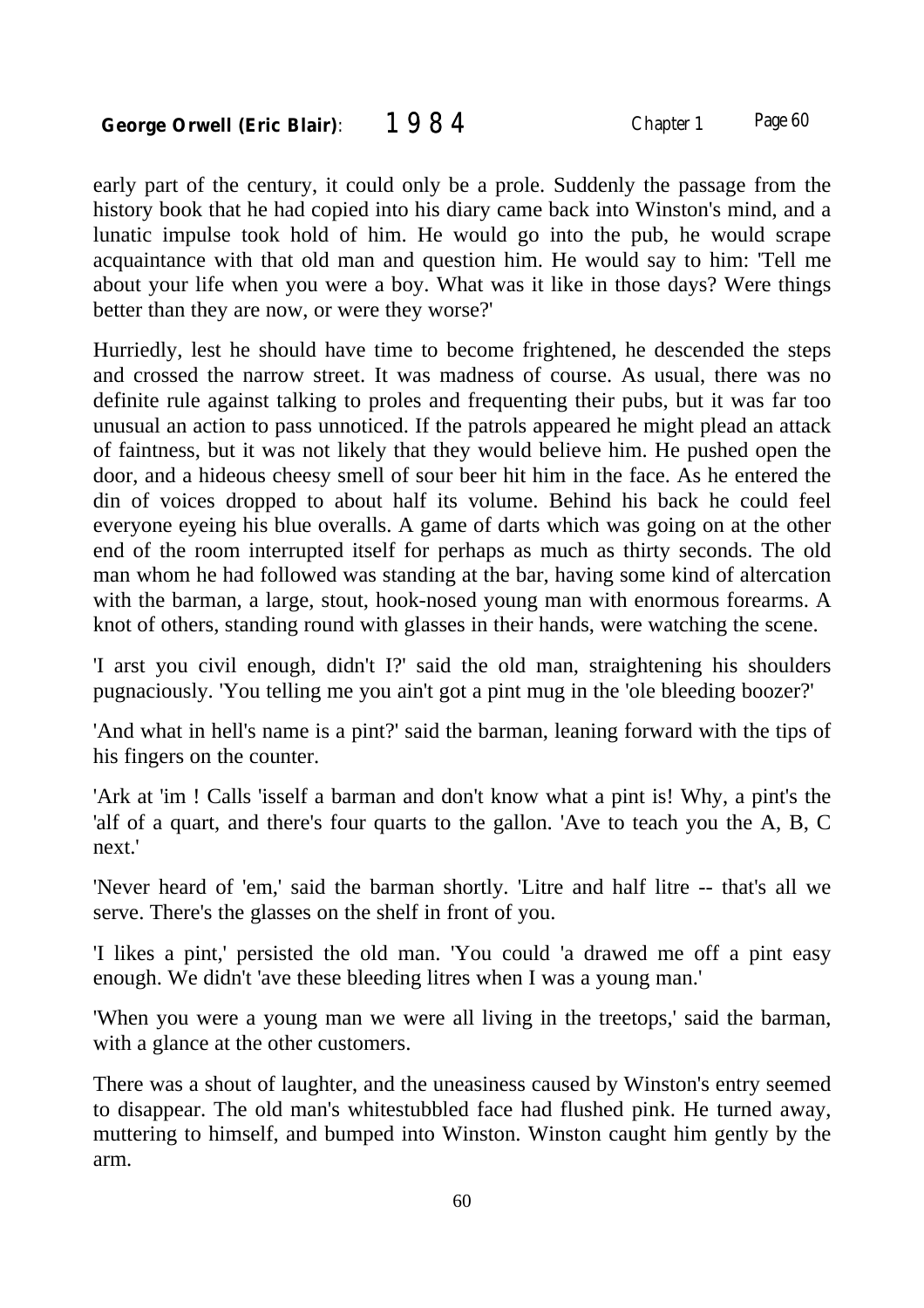'May I offer you a drink?' he said.

'You're a gent,' said the other, straightening his shoulders again. He appeared not to have noticed Winston's blue overalls. 'Pint!' he added aggressively to the barman. 'Pint of wallop.'

The barman swished two half-litres of dark-brown beer into thick glasses which he had rinsed in a bucket under the counter. Beer was the only drink you could get in prole pubs. The proles were supposed not to drink gin, though in practice they could get hold of it easily enough. The game of darts was in full swing again, and the knot of men at the bar had begun talking about lottery tickets. Winston's presence was forgotten for a moment. There was a deal table under the window where he and the old man could talk without fear of being overheard. It was horribly dangerous, but at any rate there was no telescreen in the room, a point he had made sure of as soon as he came in.

"E could 'a drawed me off a pint,' grumbled the old man as he settled down behind a glass. 'A 'alf litre ain't enough. It don't satisfy. And a 'ole litre's too much. It starts my bladder running. Let alone the price.'

'You must have seen great changes since you were a young man,' said Winston tentatively.

The old man's pale blue eyes moved from the darts board to the bar, and from the bar to the door of the Gents, as though it were in the bar-room that he expected the changes to have occurred.

'The beer was better,' he said finally. 'And cheaper! When I was a young man, mild beer -- wallop we used to call it -- was fourpence a pint. That was before the war, of course.'

'Which war was that?' said Winston.

'It's all wars,' said the old man vaguely. He took up his glass, and his shoulders straightened again. "Ere's wishing you the very best of 'ealth!'

In his lean throat the sharp-pointed Adam's apple made a surprisingly rapid up-anddown movement, and the beer vanished. Winston went to the bar and came back with two more half-litres. The old man appeared to have forgotten his prejudice against drinking a full litre.

'You are very much older than I am,' said Winston. 'You must have been a grown man before I was born. You can remember what it was like in the old days, before the Revolution. People of my age don't really know anything about those times. We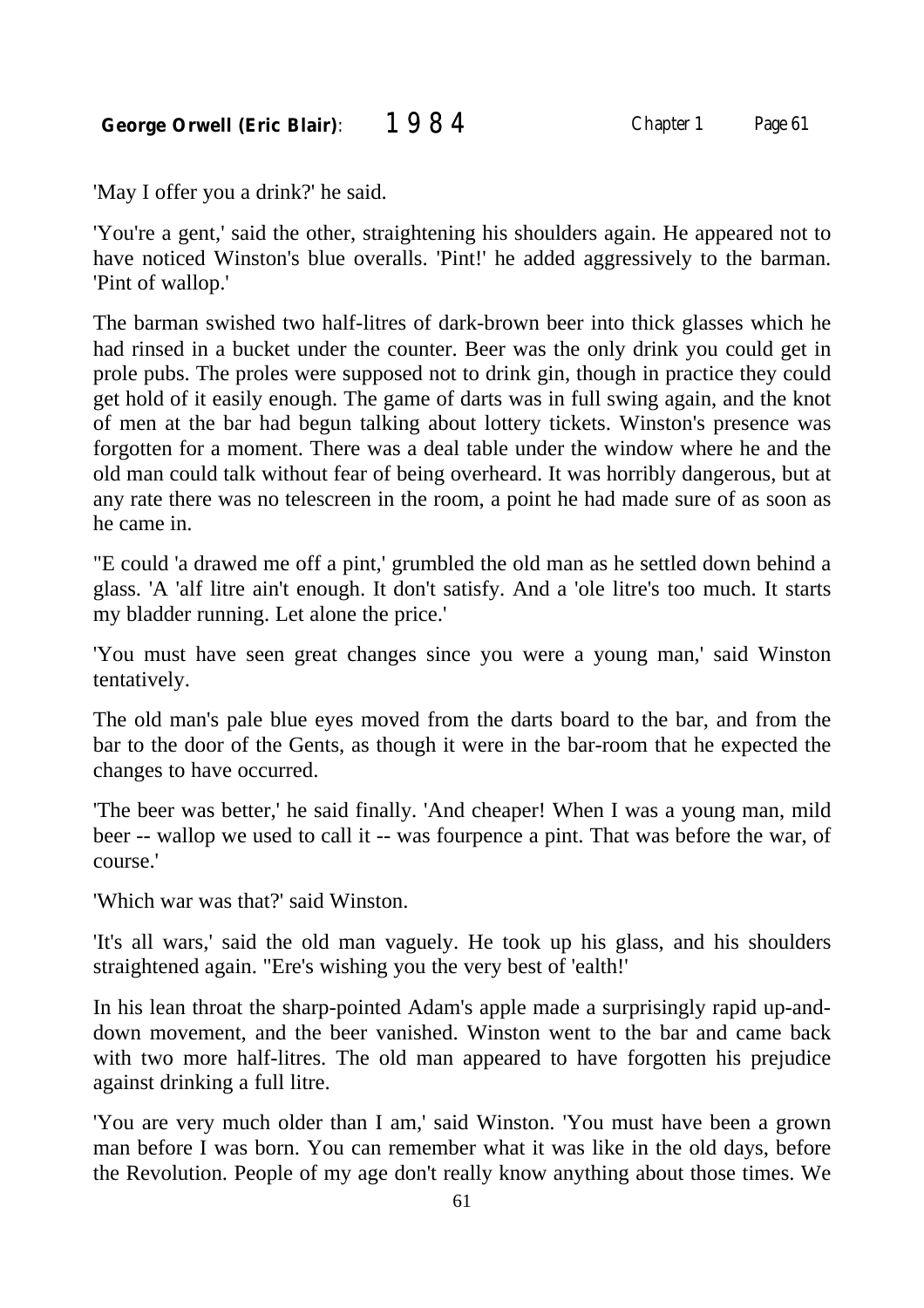can only read about them in books, and what it says in the books may not be true. I should like your opinion on that. The history books say that life before the Revolution was completely different from what it is now. There was the most terrible oppression, injustice, poverty worse than anything we can imagine. Here in London, the great mass of the people never had enough to eat from birth to death. Half of them hadn't even boots on their feet. They worked twelve hours a day, they left school at nine, they slept ten in a room. And at the same time there were a very few people, only a few thousands -- the capitalists, they were called -- who were rich and powerful. They owned everything that there was to own. They lived in great gorgeous houses with thirty servants, they rode about in motor-cars and fourhorse carriages, they drank champagne, they wore top hats-'

The old man brightened suddenly.

'Top 'ats!' he said. 'Funny you should mention 'em. The same thing come into my 'ead only yesterday, I dono why. I was jest thinking, I ain't seen a top 'at in years. Gorn right out, they 'ave. The last time I wore one was at my sister-in-law's funeral. And that was -- well, I couldn't give you the date, but it must'a been fifty years ago. Of course it was only 'ired for the occasion, you understand.'

'It isn't very important about the top hats,' said Winston patiently. 'The point is, these capitalists -- they and a few lawyers and priests and so forth who lived on them - were the lords of the earth. Everything existed for their benefit. You -- the ordinary people, the workers -- were their slaves. They could do what they liked with you. They could ship you off to Canada like cattle. They could sleep with your daughters if they chose. They could order you to be flogged with something called a cat-o' nine tails. You had to take your cap off when you passed them. Every capitalist went about with a gang of lackeys who-'

The old man brightened again.

'Lackeys !' he said. 'Now there's a word I ain't 'eard since ever so long. Lackeys! That reg'lar takes me back, that does. I recollect oh, donkey's years ago -- I used to sometimes go to 'Yde Park of a Sunday afternoon to 'ear the blokes making speeches. Salvation Army, Roman Catholics, Jews, Indians -- all sorts there was. And there was one bloke -- well, I couldn't give you 'is name, but a real powerful speaker 'e was. 'E didn't 'alf give it 'em! "Lackeys!" 'e says, "lackeys of the bourgeoisie! Flunkies of the ruling class!" Parasites -- that was another of them. And 'yenas -- 'e definitely called 'em 'yenas. Of course 'e was referring to the Labour Party, you understand.'

Winston had the feeling that they were talking at crosspurposes.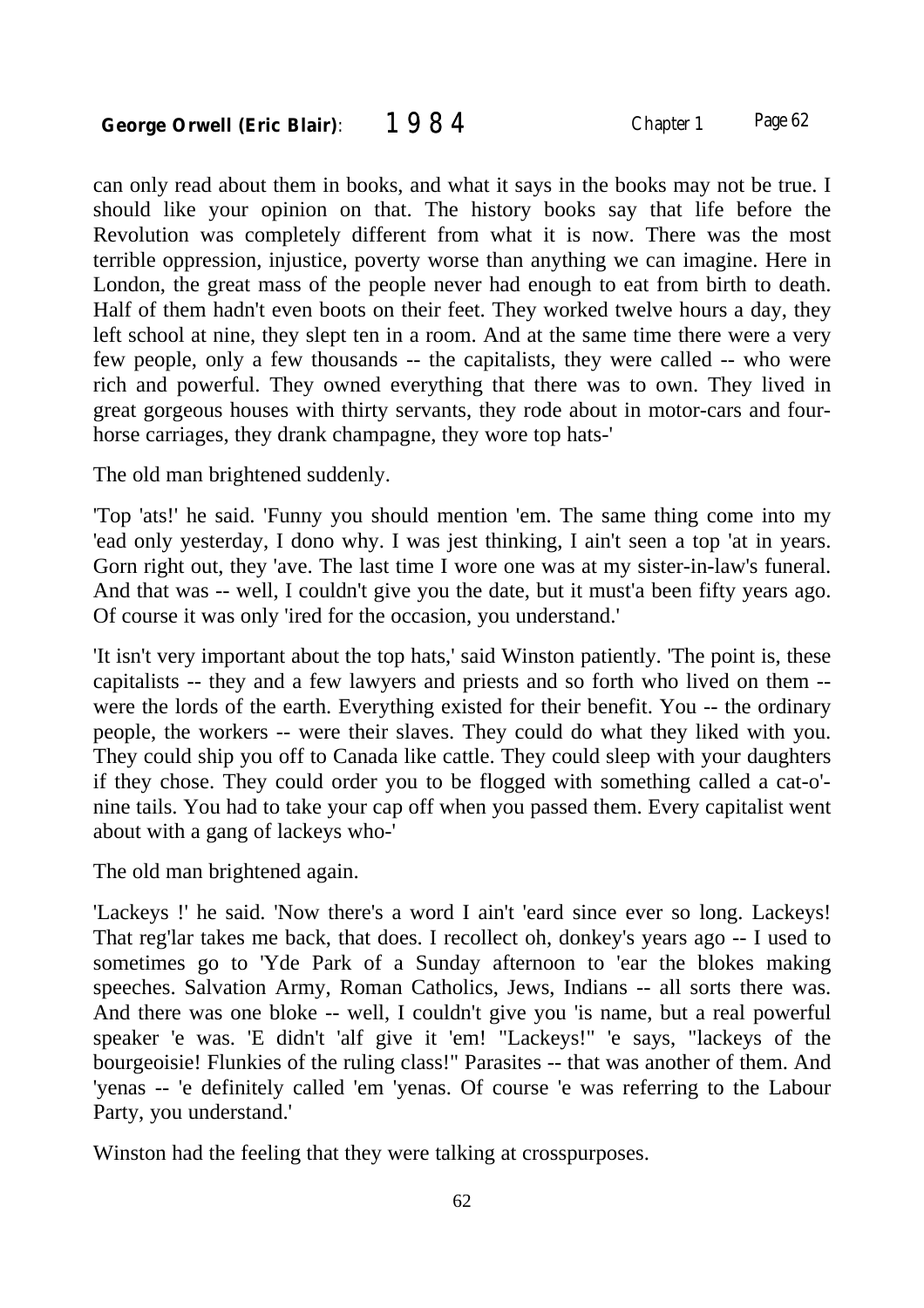'What I really wanted to know was this,' he said. 'Do you feel that you have more freedom now than you had in those days? Are you treated more like a human being? In the old days, the rich people, the people at the top-'

'The 'Ouse of Lords,' put in the old man reminiscently.

'The House of Lords, if you like. What I am asking is, were these people able to treat you as an inferior, simply because they were rich and you were poor? Is it a fact, for instance, that you had to call them "Sir" and take off your cap when you passed them?'

The old man appeared to think deeply. He drank off about a quarter of his beer before answering.

'Yes,' he said. 'They liked you to touch your cap to 'em. It showed respect, like. I didn't agree with it, myself, but I done it often enough. Had to, as you might say.'

'And was it usual -- I'm only quoting what I've read in history books -- was it usual for these people and their servants to push you off the pavement into the gutter?'

'One of 'em pushed me once,' said the old man. 'I recollect it as if it was yesterday. It was Boat Race night -- terribly rowdy they used to get on Boat Race night -- and I bumps into a young bloke on Shaftesbury Avenue. Quite a gent, 'e was -- dress shirt, top 'at, black overcoat. 'E was kind of zig-zagging across the pavement, and I bumps into 'im accidental-like. 'E says, "Why can't you look where you're going?" 'e says. I say, "Ju think you've bought the bleeding pavement?" 'E says, "I'll twist your bloody 'ead off if you get fresh with me." I says, "You're drunk. I'll give you in charge in 'alf a minute," I says. An' if you'll believe me, 'e puts 'is 'and on my chest and gives me a shove as pretty near sent me under the wheels of a bus. Well, I was young in them days, and I was going to 'ave fetched 'im one, only-'

A sense of helplessness took hold of Winston. The old man's memory was nothing but a rubbish-heap of details. One could question him all day without getting any real information. The party histories might still be true, after a fashion: they might even be completely true. He made a last attempt.

'Perhaps I have not made myself clear,' he said. 'What I'm trying to say is this. You have been alive a very long time; you lived half your life before the Revolution. In 1925, for instance, you were already grown up. Would you say from what you can remember, that life in 1925 was better than it is now, or worse? If you could choose, would you prefer to live then or now?'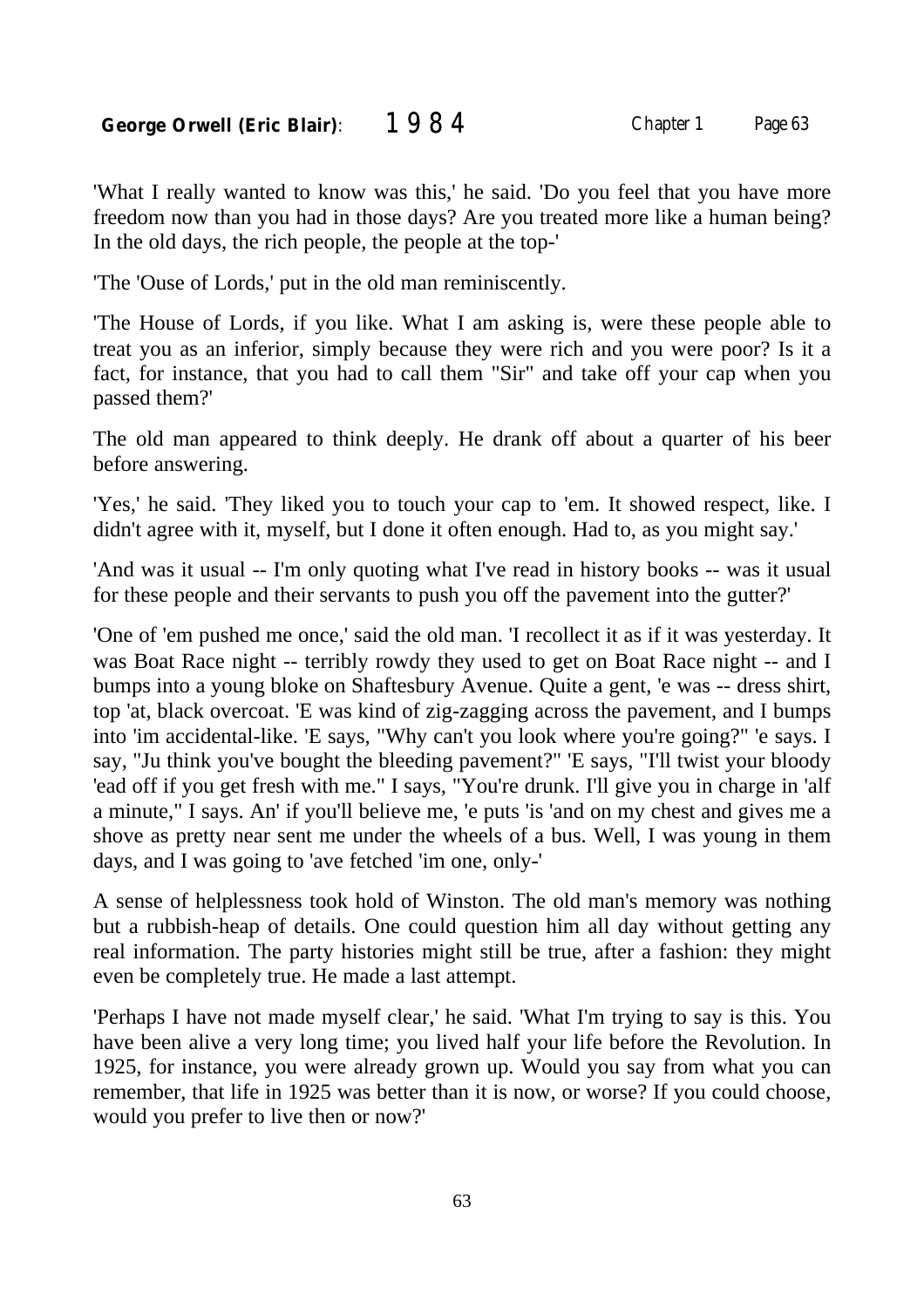The old man looked meditatively at the darts board. He finished up his beer, more slowly than before. When he spoke it was with a tolerant philosophical air, as though the beer had mellowed him.

'I know what you expect me to say,' he said. 'You expect me to say as I'd sooner be young again. Most people'd say they'd sooner be young, if you arst' 'em. You got your 'ealth and strength when you're young. When you get to my time of life you ain't never well. I suffer something wicked from my feet, and my bladder's jest terrible. Six and seven times a night it 'as me out of bed. On the other 'and, there's great advantages in being a old man. You ain't got the same worries. No truck with women, and that's a great thing. I ain't 'ad a woman for near on thirty year, if you'd credit it. Nor wanted to, what's more.'

Winston sat back against the window-sill. It was no use going on. He was about to buy some more beer when the old man suddenly got up and shuffled rapidly into the stinking urinal at the side of the room. The extra half-litre was already working on him. Winston sat for a minute or two gazing at his empty glass, and hardly noticed when his feet carried him out into the street again. Within twenty years at the most, he reflected, the huge and simple question, 'Was life better before the Revolution than it is now?' would have ceased once and for all to be answerable. But in effect it was unanswerable even now, since the few scattered survivors from the ancient world were incapable of comparing one age with another. They remembered a million useless things, a quarrel with a workmate, a hunt for a lost bicycle pump, the expression on a long-dead sister's face, the swirls of dust on a windy morning seventy years ago: but all the relevant facts were outside the range of their vision. They were like the ant, which can see small objects but not large ones. And when memory failed and written records were falsified -- when that happened, the claim of the Party to have improved the conditions of human life had got to be accepted, because there did not exist, and never again could exist, any standard against which it could be tested.

At this moment his train of thought stopped abruptly. He halted and looked up. He was in a narrow street, with a few dark little shops, interspersed among dwellinghouses. Immediately above his head there hung three discoloured metal balls which looked as if they had once been gilded. He seemed to know the place. Of course! He was standing outside the junk-shop where he had bought the diary.

A twinge of fear went through him. It had been a sufficiently rash act to buy the book in the beginning, and he had sworn never to come near the place again. And yet the instant that he allowed his thoughts to wander, his feet had brought him back here of their own accord. It was precisely against suicidal impulses of this kind that he had hoped to guard himself by opening the diary. At the same time he noticed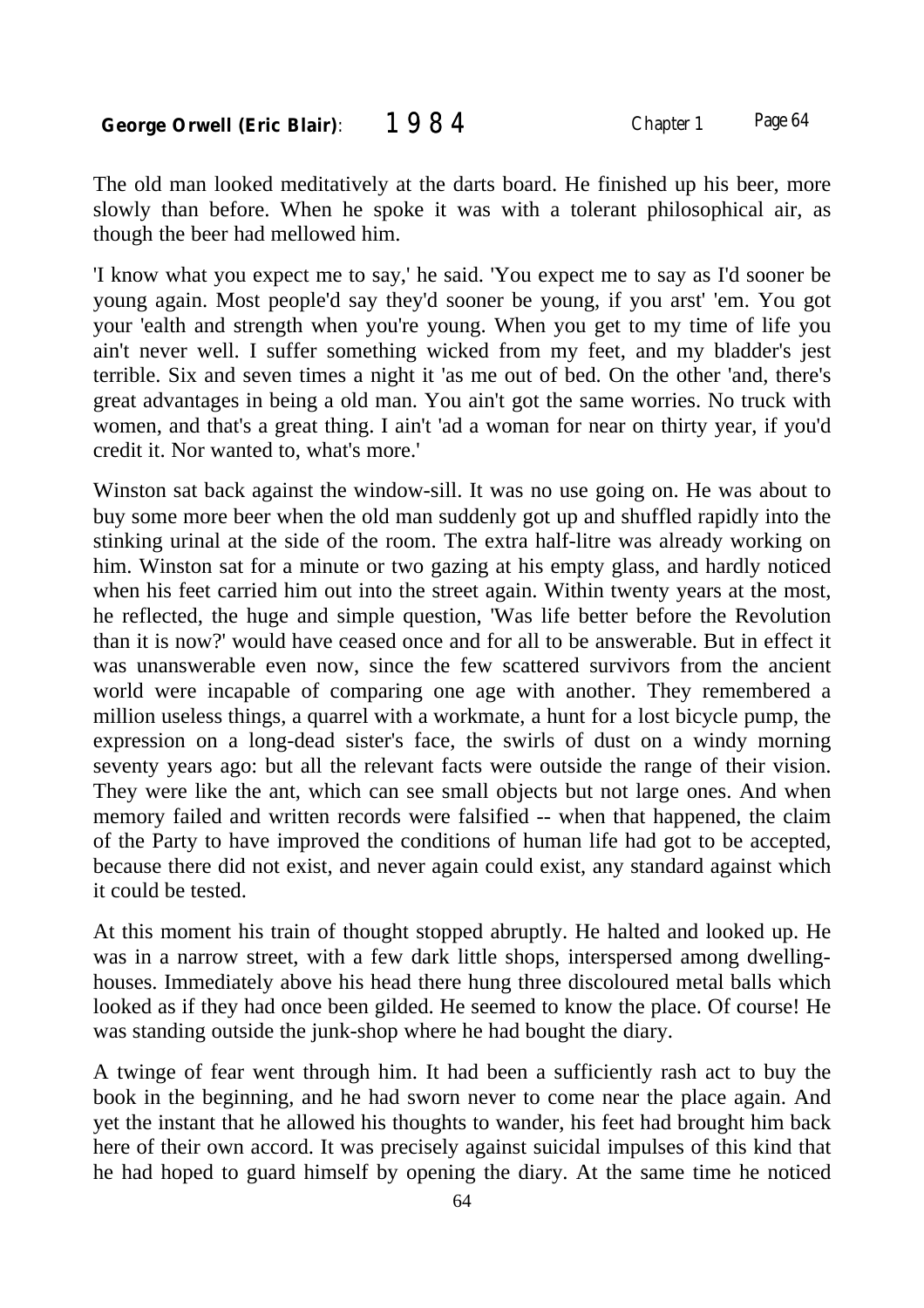that although it was nearly twenty-one hours the shop was still open. With the feeling that he would be less conspicuous inside than hanging about on the pavement, he stepped through the doorway. If questioned, he could plausibly say that he was trying to buy razor blades.

The proprietor had just lighted a hanging oil lamp which gave off an unclean but friendly smell. He was a man of perhaps sixty, frail and bowed, with a long, benevolent nose, and mild eyes distorted by thick spectacles. His hair was almost white, but his eyebrows were bushy and still black. His spectacles, his gentle, fussy movements, and the fact that he was wearing an aged jacket of black velvet, gave him a vague air of intellectuality, as though he had been some kind of literary man, or perhaps a musician. His voice was soft, as though faded, and his accent less debased than that of the majority of proles.

'I recognized you on the pavement,' he said immediately. 'You're the gentleman that bought the young lady's keepsake album. That was a beautiful bit of paper, that was. Cream- laid, it used to be called. There's been no paper like that made for -- oh, I dare say fifty years.' He peered at Winston over the top of his spectacles. 'Is there anything special I can do for you? Or did you just want to look round?'

'I was passing,' said Winston vaguely. 'I just looked in. I don't want anything in particular.'

'It's just as well,' said the other, 'because I don't suppose I could have satisfied you.' He made an apologetic gesture with his softpalmed hand. 'You see how it is; an empty shop, you might say. Between you and me, the antique trade's just about finished. No demand any longer, and no stock either. Furniture, china, glass it's all been broken up by degrees. And of course the metal stuff's mostly been melted down. I haven't seen a brass candlestick in years.'

The tiny interior of the shop was in fact uncomfortably full, but there was almost nothing in it of the slightest value. The floorspace was very restricted, because all round the walls were stacked innumerable dusty picture-frames. In the window there were trays of nuts and bolts, worn-out chisels, penknives with broken blades, tarnished watches that did not even pretend to be in going order, and other miscellaneous rubbish. Only on a small table in the corner was there a litter of odds and ends -- lacquered snuffboxes, agate brooches, and the like -- which looked as though they might include something interesting. As Winston wandered towards the table his eye was caught by a round, smooth thing that gleamed softly in the lamplight, and he picked it up.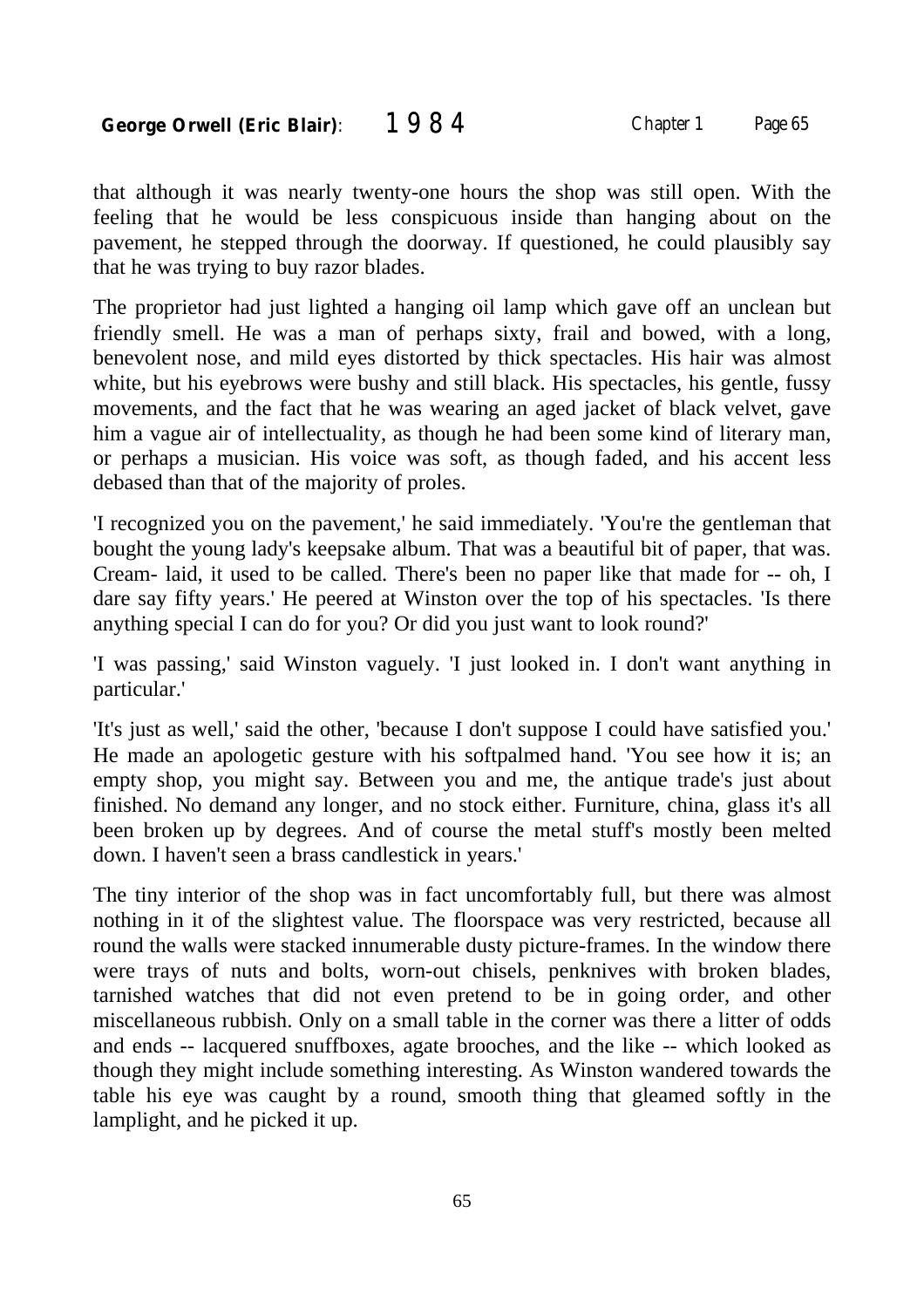It was a heavy lump of glass, curved on one side, flat on the other, making almost a hemisphere. There was a peculiar softness, as of rainwater, in both the colour and the texture of the glass. At the heart of it, magnified by the curved surface, there was a strange, pink, convoluted object that recalled a rose or a sea anemone.

'What is it?' said Winston, fascinated.

'That's coral, that is,' said the old man. 'It must have come from the Indian Ocean. They used to kind of embed it in the glass. That wasn't made less than a hundred years ago. More, by the look of it.'

'It's a beautiful thing,' said Winston.

'It is a beautiful thing,' said the other appreciatively. 'But there's not many that'd say so nowadays.' He coughed. 'Now, if it so happened that you wanted to buy it, that'd cost you four dollars. I can remember when a thing like that would have fetched eight pounds, and eight pounds was -- well, I can't work it out, but it was a lot of money. But who cares about genuine antiques nowadays even the few that's left?'

Winston immediately paid over the four dollars and slid the coveted thing into his pocket. What appealed to him about it was not so much its beauty as the air it seemed to possess of belonging to an age quite different from the present one. The soft, rainwatery glass was not like any glass that he had ever seen. The thing was doubly attractive because of its apparent uselessness, though he could guess that it must once have been intended as a paperweight. It was very heavy in his pocket, but fortunately it did not make much of a bulge. It was a queer thing, even a compromising thing, for a Party member to have in his possession. Anything old, and for that matter anything beautiful, was always vaguely suspect. The old man had grown noticeably more cheerful after receiving the four dollars. Winston realized that he would have accepted three or even two.

'There's another room upstairs that you might care to take a look at,' he said. 'There's not much in it. Just a few pieces. We'll do with a light if we're going upstairs.'

He lit another lamp, and, with bowed back, led the way slowly up the steep and worn stairs and along a tiny passage, into a room which did not give on the street but looked out on a cobbled yard and a forest of chimney-pots. Winston noticed that the furniture was still arranged as though the room were meant to be lived in. There was a strip of carpet on the floor, a picture or two on the walls, and a deep, slatternly arm-chair drawn up to the fireplace. An old-fashioned glass clock with a twelvehour face was ticking away on the mantelpiece. Under the window, and occupying nearly a quarter of the room, was an enormous bed with the mattress still on it.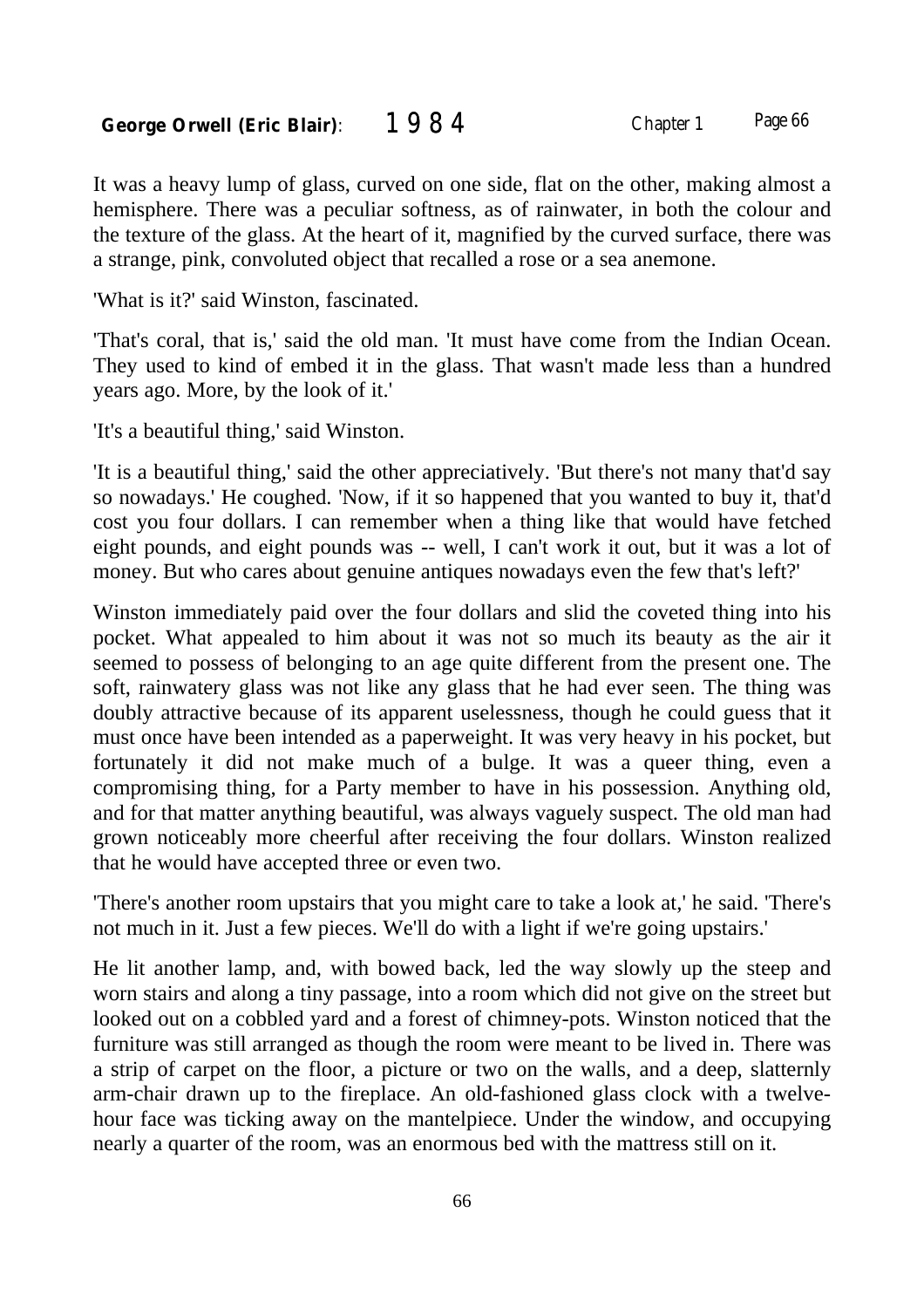'We lived here till my wife died,' said the old man half apologetically. 'I'm selling the furniture off by little and little. Now that's a beautiful mahogany bed, or at least it would be if you could get the bugs out of it. But I dare say you'd find it a little bit cumbersome.

He was holdlng the lamp high up, so as to illuminate the whole room, and in the warm dim light the place looked curiously inviting. The thought flitted through Winston's mind that it would probably be quite easy to rent the room for a few dollars a week, if he dared to take the risk. It was a wild, impossible notion, to be abandoned as soon as thought of; but the room had awakened in him a sort of nostalgia, a sort of ancestral memory. It seemed to him that he knew exactly what it felt like to sit in a room like this, in an arm-chair beside an open fire with your feet in the fender and a kettle on the hob; utterly alone, utterly secure, with nobody watching you, no voice pursuing you, no sound except the singing of the kettle and the friendly ticking of the clock.

'There's no telescreen!' he could not help murmuring.

'Ah,' said the old man, 'I never had one of those things. Too expensive. And I never seemed to feel the need of it, somehow. Now that's a nice gateleg table in the corner there. Though of course you'd have to put new hinges on it if you wanted to use the flaps.'

There was a small bookcase in the other corner, and Winston had already gravitated towards it. It contained nothing but rubbish. The hunting-down and destruction of books had been done with the same thoroughness in the prole quarters as everywhere else. It was very unlikely that there existed anywhere in Oceania a copy of a book printed earlier than 1960. The old man, still carrying the lamp, was standing in front of a picture in a rosewood frame which hung on the other side of the fireplace, opposite the bed.

'Now, if you happen to be interested in old prints at all -' he began delicately.

Winston came across to examine the picture. It was a steel engraving of an oval building with rectangular windows, and a small tower in front. There was a railing running round the building, and at the rear end there was what appeared to be a statue. Winston gazed at it for some moments. It seemed vaguely familiar, though he did not remember the statue.

'The frame's fixed to the wall,' said the old man, 'but I could unscrew it for you, I dare say.'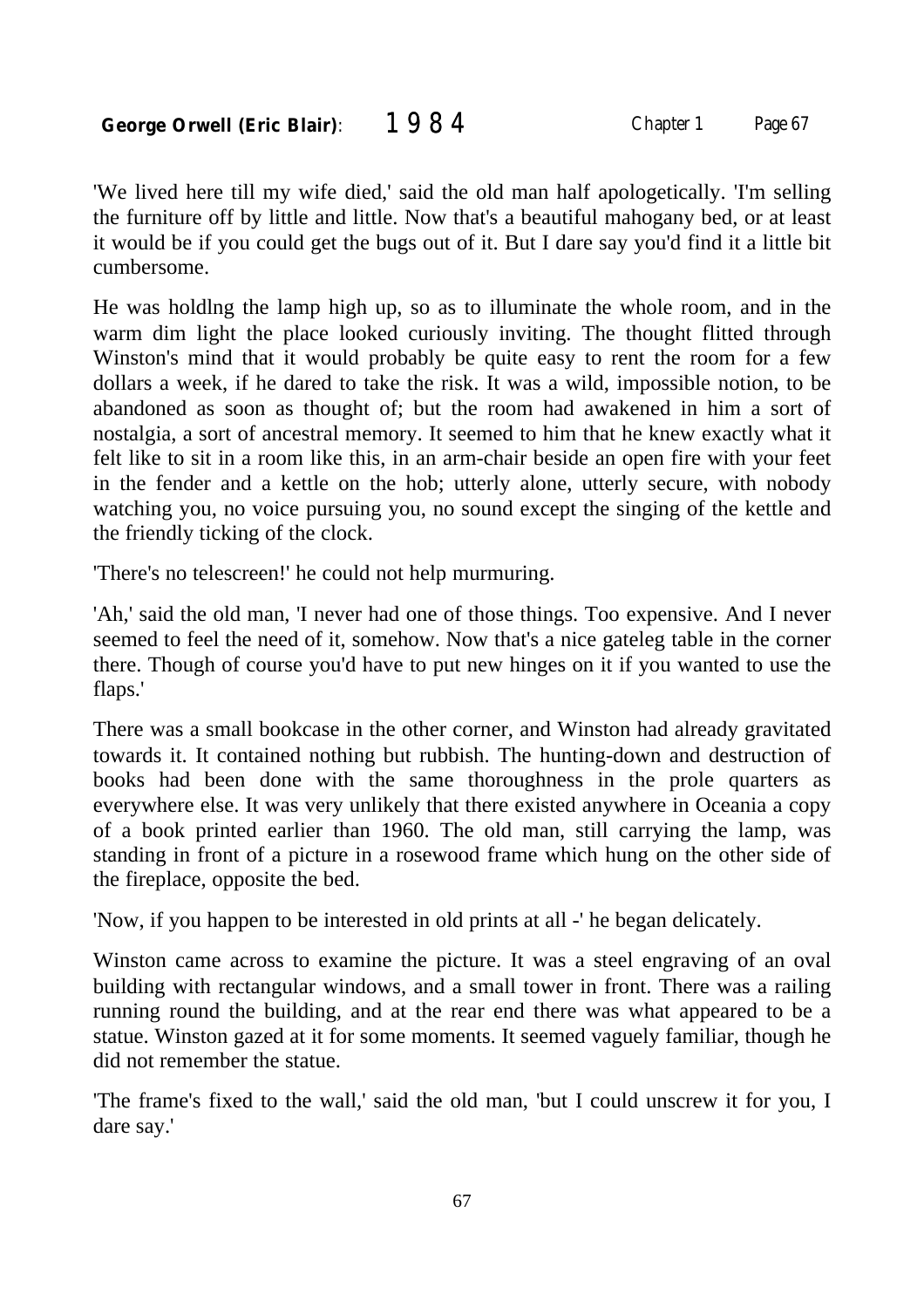'I know that building,' said Winston finally. 'It's a ruin now. It's in the middle of the street outside the Palace of Justice.'

'That's right. Outside the Law Courts. It was bombed in -- oh, many years ago. It was a church at one time, St Clement Danes, its name was.' He smiled apologetically, as though conscious of saying something slightly ridiculous, and added: 'Oranges and lemons, say the bells of St Clement's!'

'What's that?' said Winston.

'Oh-"Oranges and lemons, say the bells of St Clement's." That was a rhyme we had when I was a little boy. How it goes on I don't remember, but I do know it ended up, "Here comes a candle to light you to bed, Here comes a chopper to chop off your head." It was a kind of a dance. They held out their arms for you to pass under, and when they came to "Here comes a chopper to chop off your head" they brought their arms down and caught you. It was just names of churches. All the London churches were in it -- all the principal ones, that is.'

Winston wondered vaguely to what century the church belonged. It was always difficult to determine the age of a London building. Anything large and impressive, if it was reasonably new in appearance, was automatically claimed as having been built since the Revolution, while anything that was obviously of earlier date was ascribed to some dim period called the Middle Ages. The centuries of capitalism were held to have produced nothing of any value. One could not learn history from architecture any more than one could learn it from books. Statues, inscriptions, memorial stones, the names of streets -- anything that might throw light upon the past had been systematically altered.

'I never knew it had been a church,' he said.

'There's a lot of them left, really,' said the old man, 'though they've been put to other uses. Now, how did that rhyme go? Ah! I've got it!

"Oranges and lemons, say the bells of St Clement's,

You owe me three farthings, say the bells of St Martin's

-- "there, now, that's as far as I can get.

A farthing, thatwas a small copper coin,

looked something like a cent.'

'Where was St Martin's?' said Winston.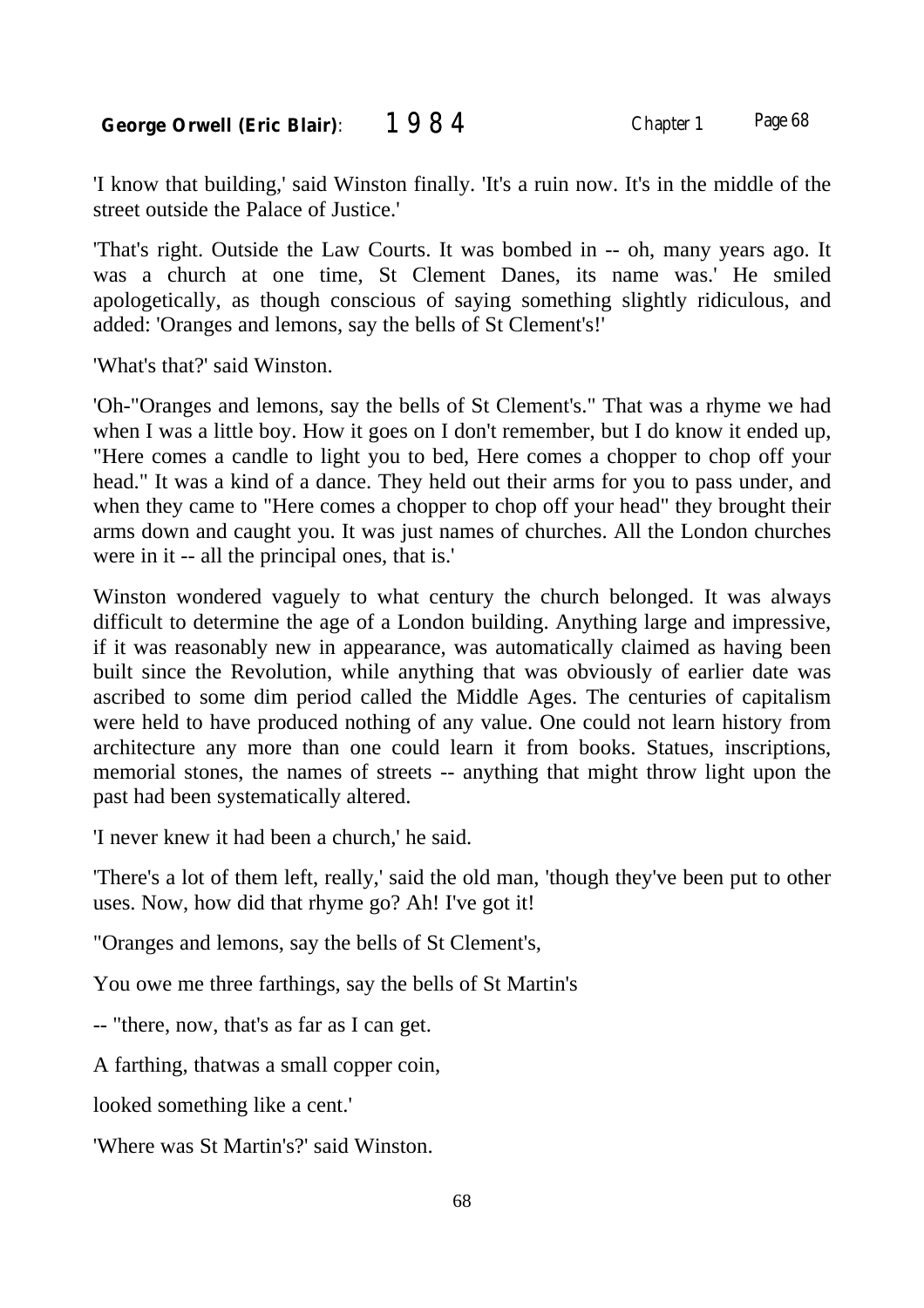'St Martin's ? That's still standing. It's in Victory Square, alongside the picture gallery. A building with a kind of a triangular porch and pillars in front, and a big flight of steps.'

Winston knew the place well. It was a museum used for propaganda displays of various kinds -- scale models of rocket bombs and Floating Fortresses, waxwork tableaux illustrating enemy atrocities, and the like.

'St Martin's-in-the-Fields it used to be called,' supplemented the old man, 'though I don't recollect any fields anywhere in those parts.'

Winston did not buy the picture. It would have been an even more incongruous possession than the glass paperweight, and impossible to carry home, unless it were taken out of its frame. But he lingered for some minutes more, talking to the old man, whose name, he discovered, was not Weeks-as one might have gathered from the inscription over the shop- front -- but Charrington. Mr Charrington, it seemed, was a widower aged sixty-three and had inhabited this shop for thirty years. Throughout that time he had been intending to alter the name over the window, but had never quite got to the point of doing it. All the while that they were talking the half-remembered rhyme kept running through Winston's head. Oranges and lemons say the bells of St Clement's, You owe me three farthings, say the bells of St Martin's ! It was curious, but when you said it to yourself you had the illusion of actually hearing bells, the bells of a lost London that still existed somewhere or other, disguised and forgotten. From one ghostly steeple after another he seemed to hear them pealing forth. Yet so far as he could remember he had never in real life heard church bells ringing.

He got away from Mr Charrington and went down the stairs alone, so as not to let the old man see him reconnoitring the street before stepping out of the door. He had already made up his mind that after a suitable interval -- a month, say -- he would take the risk of visiting the shop again. It was perhaps not more dangerous than shirking an evening at the Centre. The serious piece of folly had been to come back here in the first place, after buying the diary and without knowing whether the proprietor of the shop could be trusted. However-!

Yes, he thought again, he would come back. He would buy further scraps of beautiful rubbish. He would buy the engraving of St Clement Danes, take it out of its frame, and carry it home concealed under the jacket of his overalls. He would drag the rest of that poem out of Mr Charrington's memory. Even the lunatic project of renting the room upstairs flashed momentarily through his mind again. For perhaps five seconds exaltation made him careless, and he stepped out on to the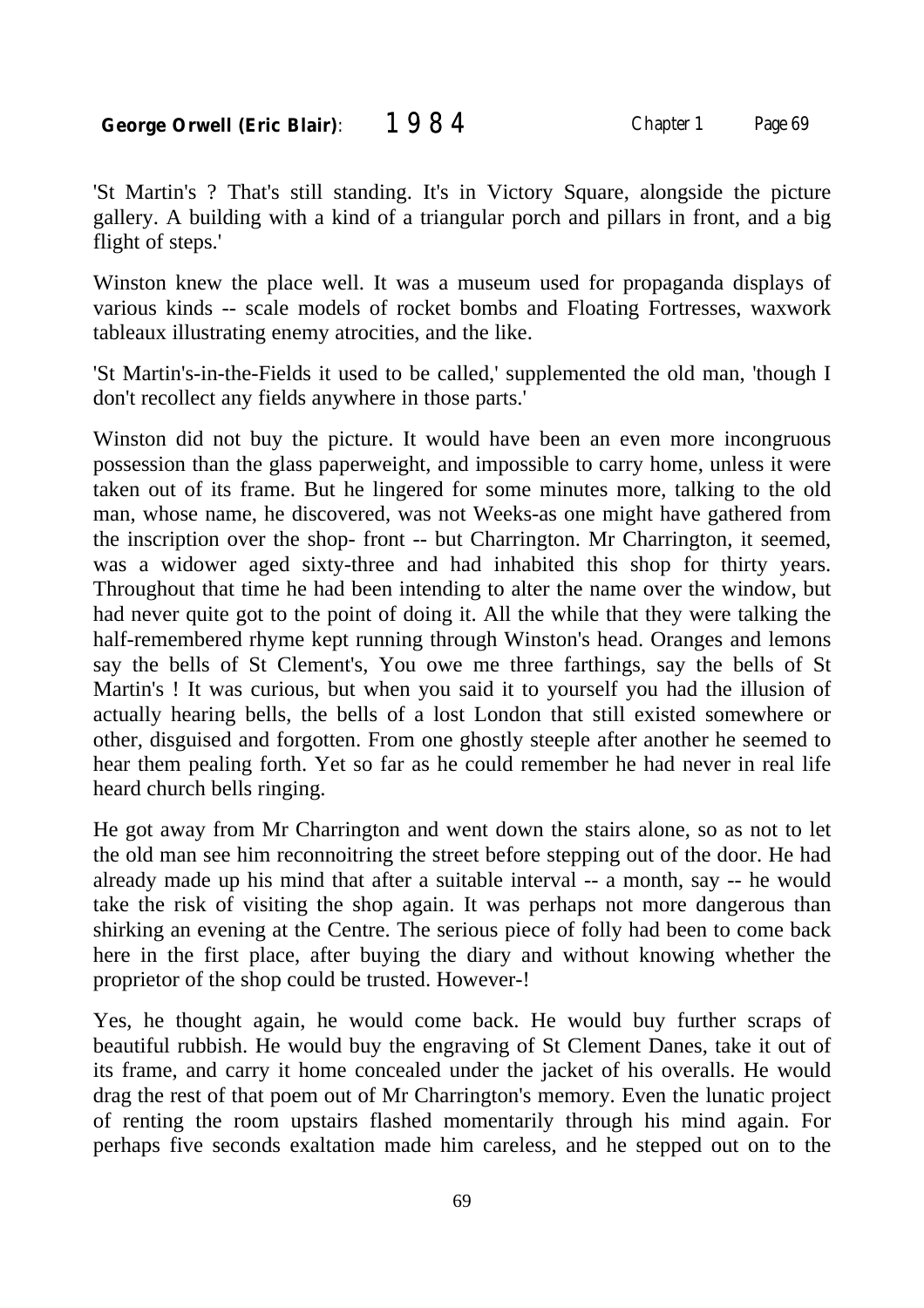pavement without so much as a preliminary glance through the window. He had even started humming to an improvised tune

Oranges and lemons, say the bells of St Clement's,

You owe me three farthings, say the

Suddenly his heart seemed to turn to ice and his bowels to water. A figure in blue overalls was coming down the pavement, not ten metres away. It was the girl from the Fiction Department, the girl with dark hair. The light was failing, but there was no difficulty in recognizing her. She looked him straight in the face, then walked quickly on as though she had not seen him.

For a few seconds Winston was too paralysed to move. Then he turned to the right and walked heavily away, not noticing for the moment that he was going in the wrong direction. At any rate, one question was settled. There was no doubting any longer that the girl was spying on him. She must have followed him here, because it was not credible that by pure chance she should have happened to be walking on the same evening up the same obscure backstreet, kilometres distant from any quarter where Party members lived. It was too great a coincidence. Whether she was really an agent of the Thought Police, or simply an amateur spy actuated by officiousness, hardly mattered. It was enough that she was watching him. Probably she had seen him go into the pub as well.

It was an effort to walk. The lump of glass in his pocket banged against his thigh at each step, and he was half minded to take it out and throw it away. The worst thing was the pain in his belly. For a couple of minutes he had the feeling that he would die if he did not reach a lavatory soon. But there would be no public lavatories in a quarter like this. Then the spasm passed, leaving a dull ache behind.

The street was a blind alley. Winston halted, stood for several seconds wondering vaguely what to do, then turned round and began to retrace his steps. As he turned it occurred to him that the girl had only passed him three minutes ago and that by running he could probably catch up with her. He could keep on her track till they were in some quiet place, and then smash her skull in with a cobblestone. The piece of glass in his pocket would be heavy enough for the job. But he abandoned the idea immediately, because even the thought of making any physical effort was unbearable. He could not run, he could not strike a blow. Besides, she was young and lusty and would defend herself. He thought also of hurrying to the Community Centre and staying there till the place closed, so as to establish a partial alibi for the evening. But that too was impossible. A deadly lassitude had taken hold of him. All he wanted was to get home quickly and then sit down and be quiet.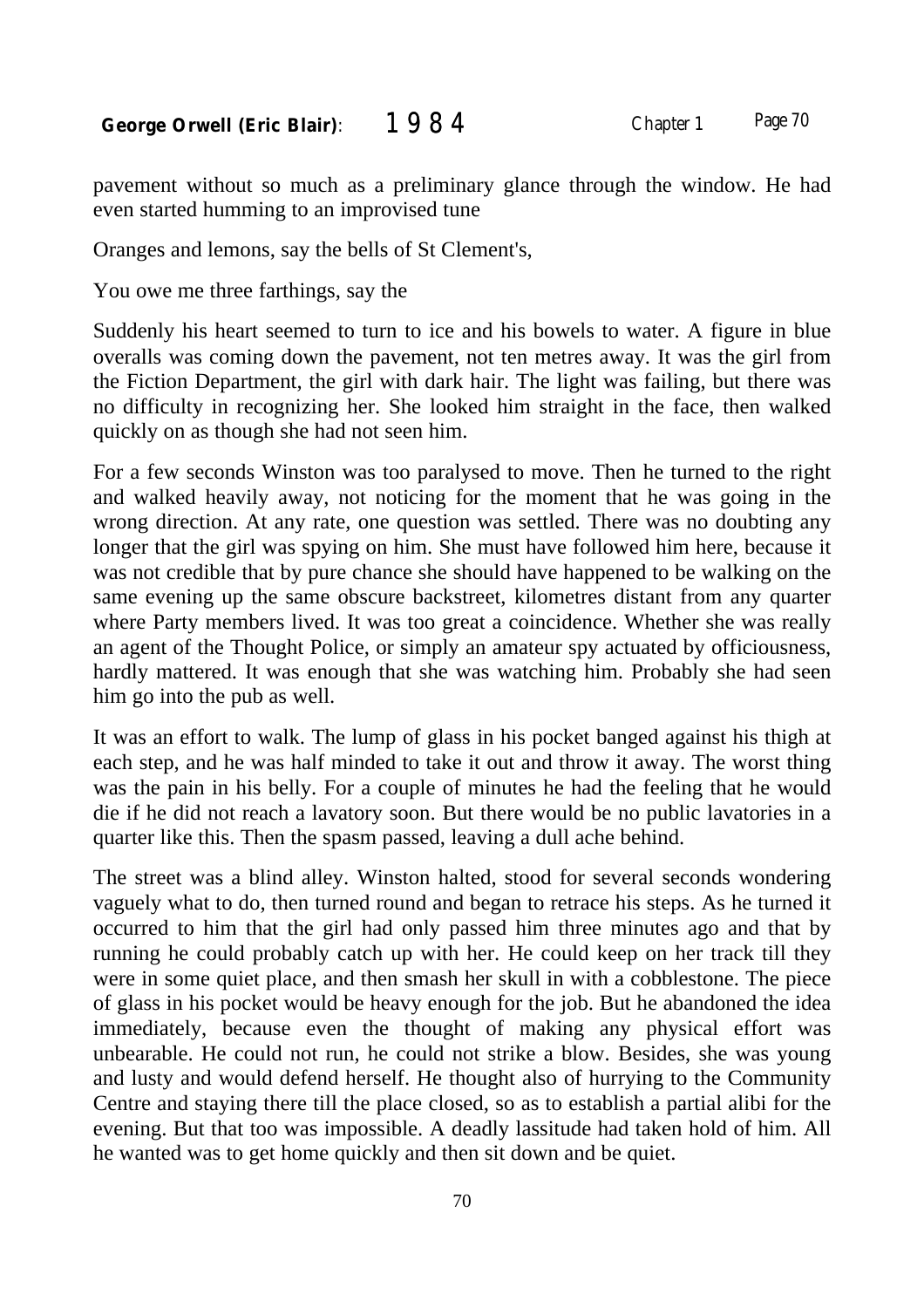It was after twenty-two hours when he got back to the flat. The lights would be switched off at the main at twenty-three thirty. He went into the kitchen and swallowed nearly a teacupful of Victory Gin. Then he went to the table in the alcove, sat down, and took the diary out of the drawer. But he did not open it at once. From the telescreen a brassy female voice was squalling a patriotic song. He sat staring at the marbled cover of the book, trying without success to shut the voice out of his consciousness.

It was at night that they came for you, always at night. The proper thing was to kill yourself before they got you. Undoubtedly some people did so. Many of the disappearances were actually suicides. But it needed desperate courage to kill yourself in a world where firearms, or any quick and certain poison, were completely unprocurable. He thought with a kind of astonishment of the biological uselessness of pain and fear, the treachery of the human body which always freezes into inertia at exactly the moment when a special effort is needed. He might have silenced the dark-haired girl if only he had acted quickly enough: but precisely because of the extremity of his danger he had lost the power to act. It struck him that in moments of crisis one is never fighting against an external enemy, but always against one's own body. Even now, in spite of the gin, the dull ache in his belly made consecutive thought impossible. And it is the same, he perceived, in all seemingly heroic or tragic situations. On the battlefield, in the torture chamber, on a sinking ship, the issues that you are fighting for are always forgotten, because the body swells up until it fills the universe, and even when you are not paralysed by fright or screaming with pain, life is a moment-to-moment struggle against hunger or cold or sleeplessness, against a sour stomach or an aching tooth.

He opened the diary. It was important to write something down. The woman on the telescreen had started a new song. Her voice seemed to stick into his brain like jagged splinters of glass. He tried to think of O'Brien, for whom, or to whom, the diary was written, but instead he began thinking of the things that would happen to him after the Thought Police took him away. It would not matter if they killed you at once. To be killed was what you expected. But before death (nobody spoke of such things, yet everybody knew of them) there was the routine of confession that had to be gone through: the grovelling on the floor and screaming for mercy, the crack of broken bones, the smashed teeth, and bloody clots of hair.

Why did you have to endure it, since the end was always the same? Why was it not possible to cut a few days or weeks out of your life? Nobody ever escaped detection, and nobody ever failed to confess. When once you had succumbed to thoughtcrime it was certain that by a given date you would be dead. Why then did that horror, which altered nothing, have to lie embedded in future time?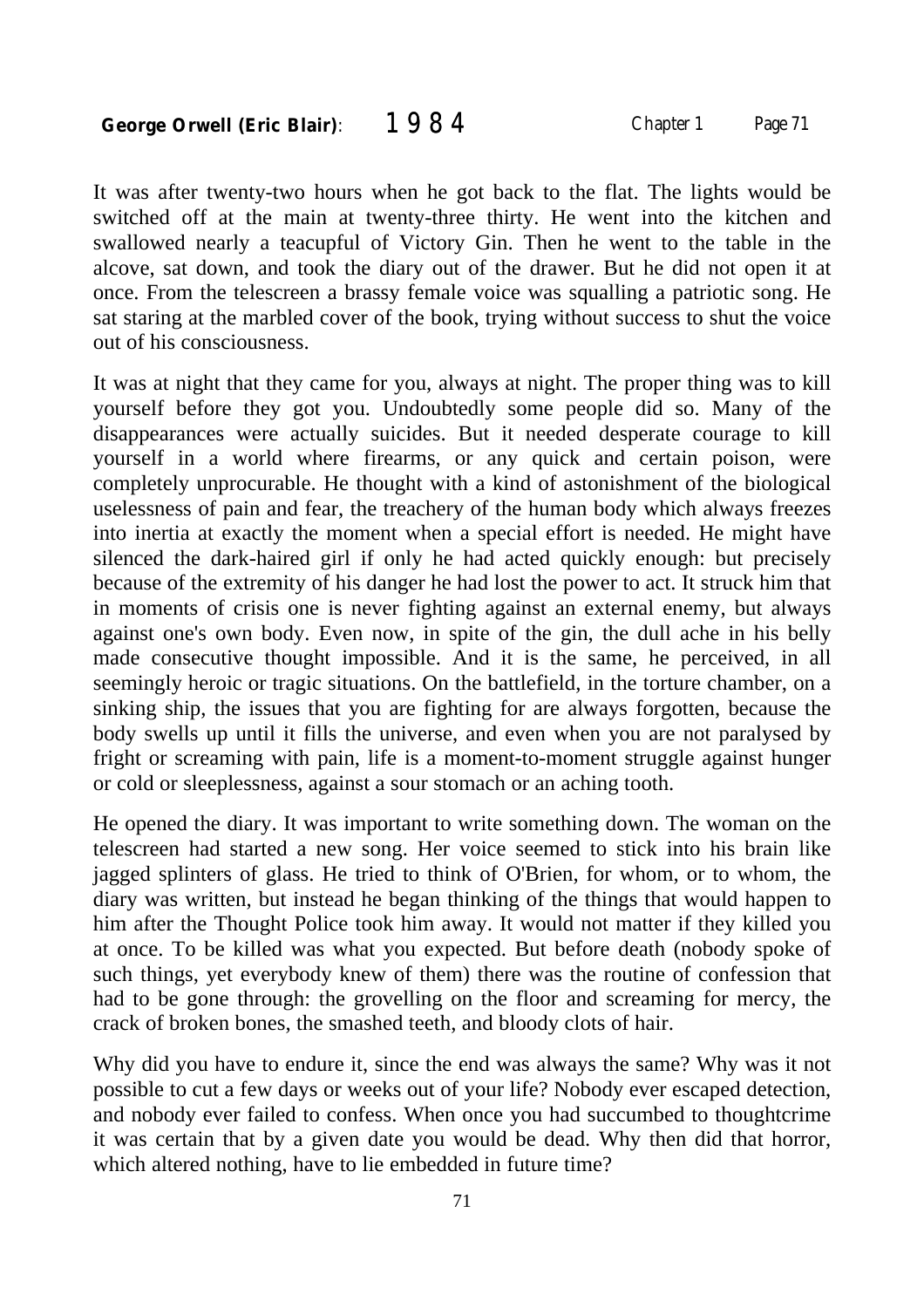He tried with a little more success than before to summon up the image of O'Brien. 'We shall meet in the place where there is no darkness,' O'Brien had said to him. He knew what it meant, or thought he knew. The place where there is no darkness was the imagined future, which one would never see, but which, by foreknowledge, one could mystically share in. But with the voice from the telescreen nagging at his ears he could not follow the train of thought further. He put a cigarette in his mouth. Half the tobacco promptly fell out on to his tongue, a bitter dust which was difficult to spit out again. The face of Big Brother swam into his mind, displacing that of O'Brien. Just as he had done a few days earlier, he slid a coin out of his pocket and looked at it. The face gazed up at him, heavy, calm, protecting: but what kind of smile was hidden beneath the dark moustache? Like a leaden knell the words came back at him:

WAR IS PEACE

FREEDOM IS SLAVERY

IGNORANCE IS STRENGTH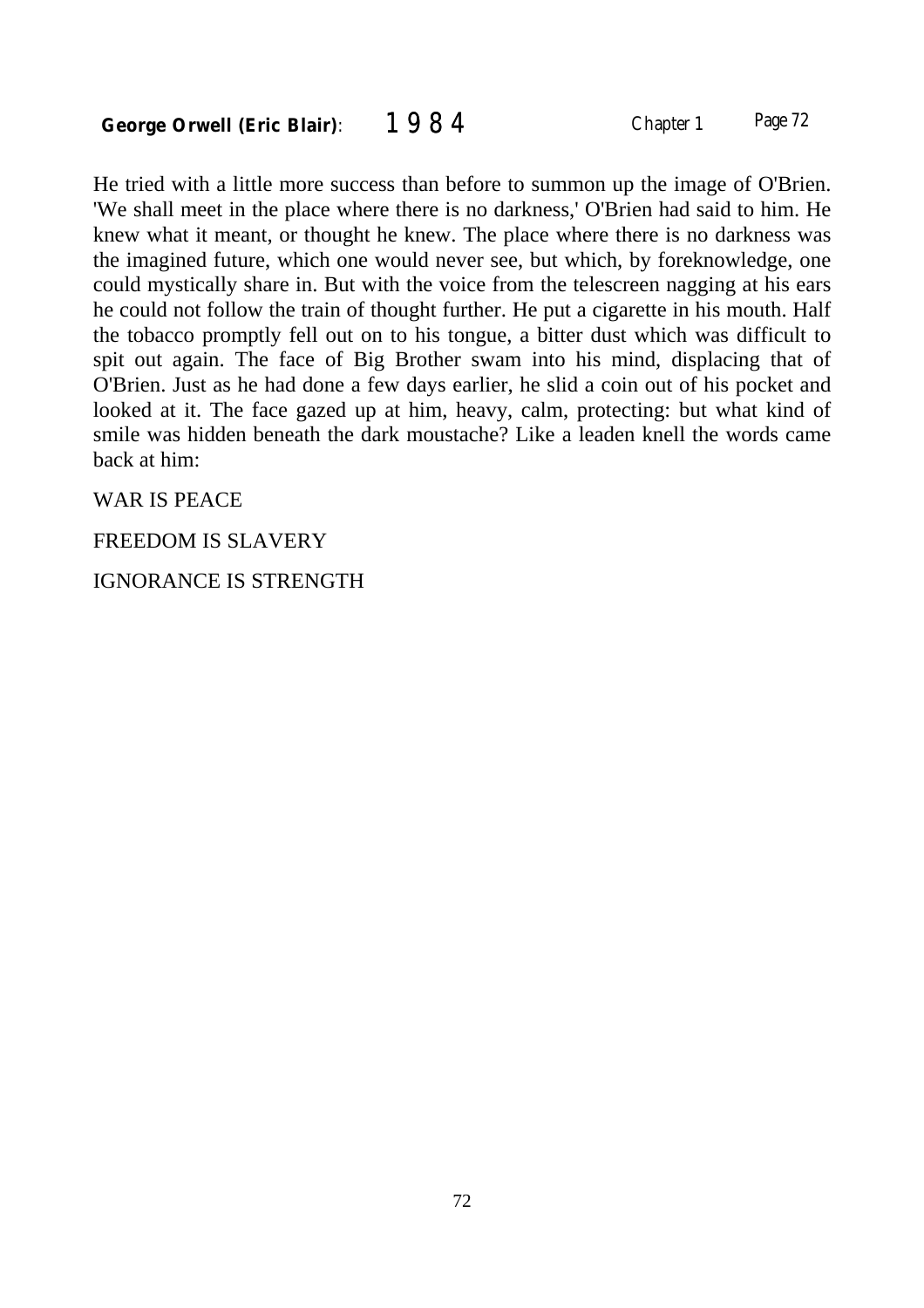# **\* Chapter Two \***

It was the middle of the morning, and Winston had left the cubicle to go to the lavatory. A solitary figure was coming towards him from the other end of the long, brightly-lit corridor. It was the girl with dark hair. Four days had gone past since the evening when he had run into her outside the junk-shop. As she came nearer he saw that her right arm was in a sling, not noticeable at a distance because it was of the same colour as her overalls. Probably she had crushed her hand while swinging round one of the big kaleidoscopes on which the plots of novels were 'roughed in'. It was a common accident in the Fiction Department. They were perhaps four metres apart when the girl stumbled and fell almost flat on her face. A sharp cry of pain was wrung out of her. She must have fallen right on the injured arm. Winston stopped short. The girl had risen to her knees. Her face had turned a milky yellow colour against which her mouth stood out redder than ever. Her eyes were fixed on his, with an appealing expression that looked more like fear than pain. A curious emotion stirred in Winston's heart. In front of him was an enemy who was trying to kill him: in front of him, also, was a human creature, in pain and perhaps with a broken bone. Already he had instinctively started forward to help her. In the moment when he had seen her fall on the bandaged arm, it had been as though he felt the pain in his own body. 'You're hurt?' he said. 'It's nothing. My arm. It'll be all right in a second.' She spoke as though her heart were fluttering. She had certainly turned very pale. 'You haven't broken anything?' 'No, I'm all right. It hurt for a moment, that's all.' She held out her free hand to him, and he helped her up. She had regained some of her colour, and appeared very much better. 'It's nothing,' she repeated shortly. 'I only gave my wrist a bit of a bang. Thanks, comrade!' And with that she walked on in the direction in which she had been going, as briskly as though it had really been nothing. The whole incident could not have taken as much as half a minute. Not to let one's feelings appear in one's face was a habit that had acquired the status of an instinct, and in any case they had been standing straight in front of a telescreen when the thing happened. Nevertheless it had been very difficult not to betray a momentary surprise, for in the two or three seconds while he was helping her up the girl had slipped something into his hand. There was no question that she had done it intentionally. It was something small and flat. As he passed through the lavatory door he transferred it to his pocket and felt it with the tips of his fingers. It was a scrap of paper folded into a square. While he stood at the urinal he managed, with a little more fingering, to get it unfolded. Obviously there must be a message of some kind written on it. For a moment he was tempted to take it into one of the water-closets and read it at once. But that would be shocking folly, as he well knew. There was no place where you could be more certain that the telescreens were watched continuously. He went back to his cubicle, sat down, threw the fragment of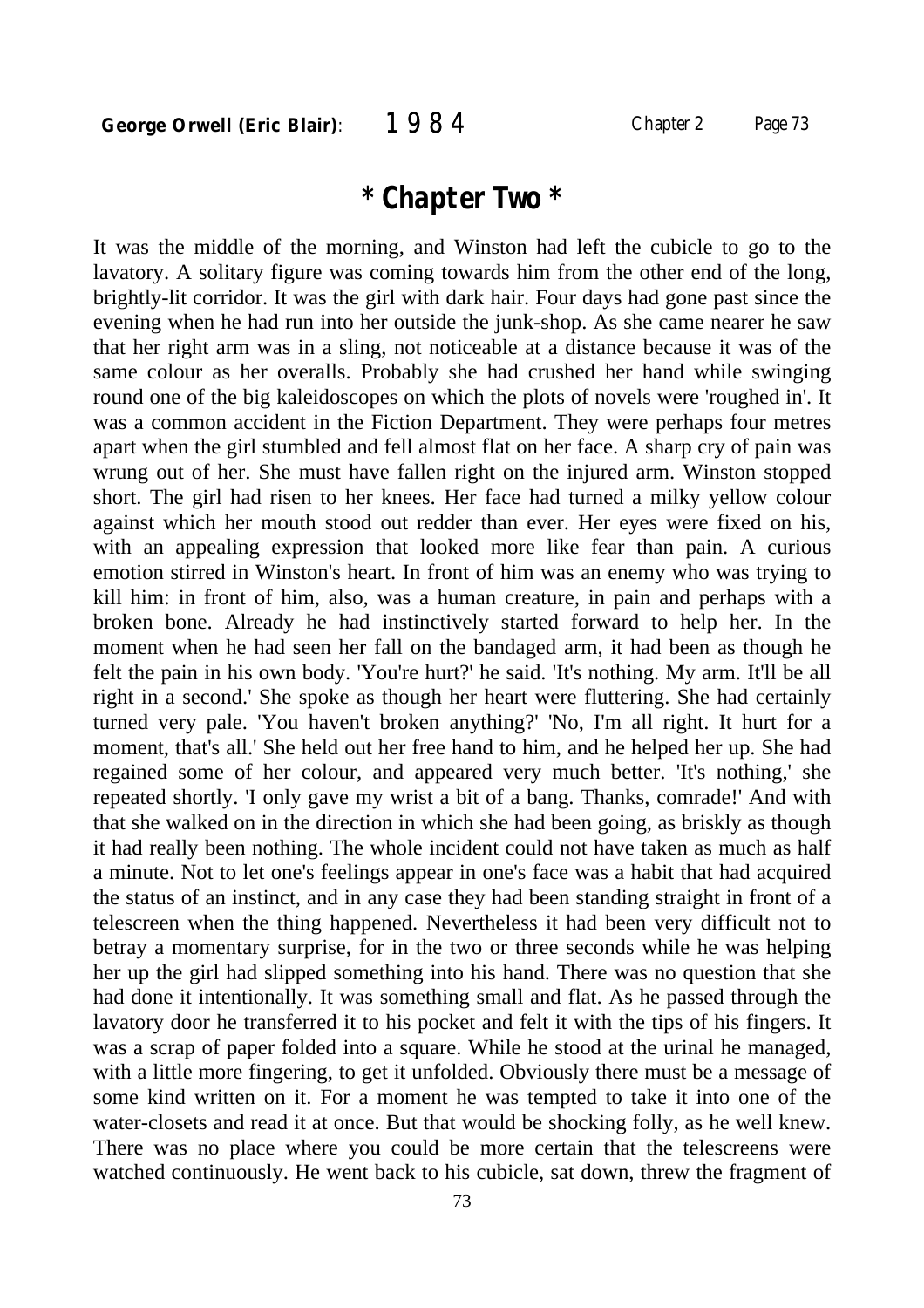paper casually among the other papers on the desk, put on his spectacles and hitched the speakwrite towards him. 'five minutes,' he told himself, 'five minutes at the very least!' His heart bumped in his breast with frightening loudness. Fortunately the piece of work he was engaged on was mere routine, the rectification of a long list of figures, not needing close attention. Whatever was written on the paper, it must have some kind of political meaning. So far as he could see there were two possibilities. One, much the more likely, was that the girl was an agent of the Thought Police, just as he had feared. He did not know why the Thought Police should choose to deliver their messages in such a fashion, but perhaps they had their reasons. The thing that was written on the paper might be a threat, a summons, an order to commit suicide, a trap of some description. But there was another, wilder possibility that kept raising its head, though he tried vainly to suppress it. This was, that the message did not come from the Thought Police at all, but from some kind of underground organization. Perhaps the Brotherhood existed after all! Perhaps the girl was part of it! No doubt the idea was absurd, but it had sprung into his mind in the very instant of feeling the scrap of paper in his hand. It was not till a couple of minutes later that the other, more probable explanation had occurred to him. And even now, though his intellect told him that the message probably meant death -- still, that was not what he believed, and the unreasonable hope persisted, and his heart banged, and it was with difficulty that he kept his voice from trembling as he murmured his figures into the speakwrite. He rolled up the completed bundle of work and slid it into the pneumatic tube. Eight minutes had gone by. He re- adjusted his spectacles on his nose, sighed, and drew the next batch of work towards him, with the scrap of paper on top of it. He flattened it out. On it was written, in a large unformed handwriting: *I love you.*

For several seconds he was too stunned even to throw the incriminating thing into the memory hole. When he did so, although he knew very well the danger of showing too much interest, he could not resist reading it once again, just to make sure that the words were really there.

For the rest of the morning it was very difficult to work. What was even worse than having to focus his mind on a series of niggling jobs was the need to conceal his agitation from the telescreen. He felt as though a fire were burning in his belly. Lunch in the hot, crowded, noise- filled canteen was torment. He had hoped to be alone for a little while during the lunch hour, but as bad luck would have it the imbecile Parsons flopped down beside him, the tang of his sweat almost defeating the tinny smell of stew, and kept up a stream of talk about the preparations for Hate Week. He was particularly enthusiastic about a papier- ma<sup> $\lambda$ </sup>che/ model of Big Brother's head, two metres wide, which was being made for the occasion by his daughter's troop of Spies. The irritating thing was that in the racket of voices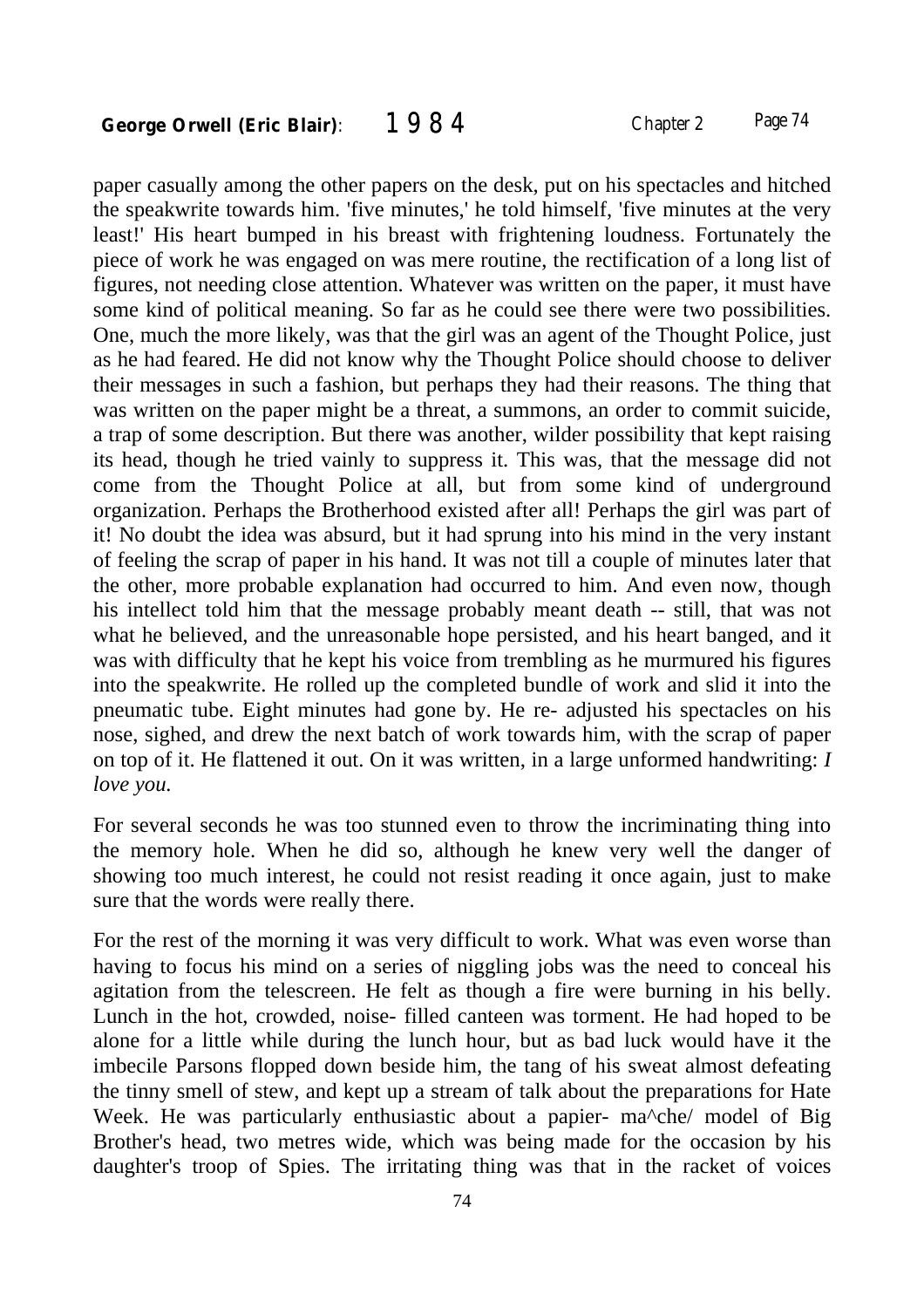Winston could hardly hear what Parsons was saying, and was constantly having to ask for some fatuous remark to be repeated. Just once he caught a glimpse of the girl, at a table with two other girls at the far end of the room. She appeared not to have seen him, and he did not look in that direction again.

The afternoon was more bearable. Immediately after lunch there arrived a delicate, difficult piece of work which would take several hours and necessitated putting everything else aside. It consisted in falsifying a series of production reports of two years ago, in such a way as to cast discredit on a prominent member of the Inner Party, who was now under a cloud. This was the kind of thing that Winston was good at, and for more than two hours he succeeded in shutting the girl out of his mind altogether. Then the memory of her face came back, and with it a raging, intolerable desire to be alone. Until he could be alone it was impossible to think this new development out. Tonight was one of his nights at the Community Centre. He wolfed another tasteless meal in the canteen, hurried off to the Centre, took part in the solemn foolery of a 'discussion group', played two games of table tennis, swallowed several glasses of gin, and sat for half an hour through a lecture entitled 'Ingsoc in relation to chess'. His soul writhed with boredom, but for once he had had no impulse to shirk his evening at the Centre. At the sight of the words *I love you* the desire to stay alive had welled up in him, and the taking of minor risks suddenly seemed stupid. It was not till twenty-three hours, when he was home and in bed -- in the darkness, where you were safe even from the telescreen so long as you kept silent -- that he was able to think continuously.

It was a physical problem that had to be solved: how to get in touch with the girl and arrange a meeting. He did not consider any longer the possibility that she might be laying some kind of trap for him. He knew that it was not so, because of her unmistakable agitation when she handed him the note. Obviously she had been frightened out of her wits, as well she might be. Nor did the idea of refusing her advances even cross his mind. Only five nights ago he had contemplated smashing her skull in with a cobblestone, but that was of no importance. He thought of her naked, youthful body, as he had seen it in his dream. He had imagined her a fool like all the rest of them, her head stuffed with lies and hatred, her belly full of ice. A kind of fever seized him at the thought that he might lose her, the white youthful body might slip away from him! What he feared more than anything else was that she would simply change her mind if he did not get in touch with her quickly. But the physical difficulty of meeting was enormous. It was like trying to make a move at chess when you were already mated. Whichever way you turned, the telescreen faced you. Actually, all the possible ways of communicating with her had occurred to him within five minutes of reading the note; but now, with time to think, he went over them one by one, as though laying out a row of instruments on a table.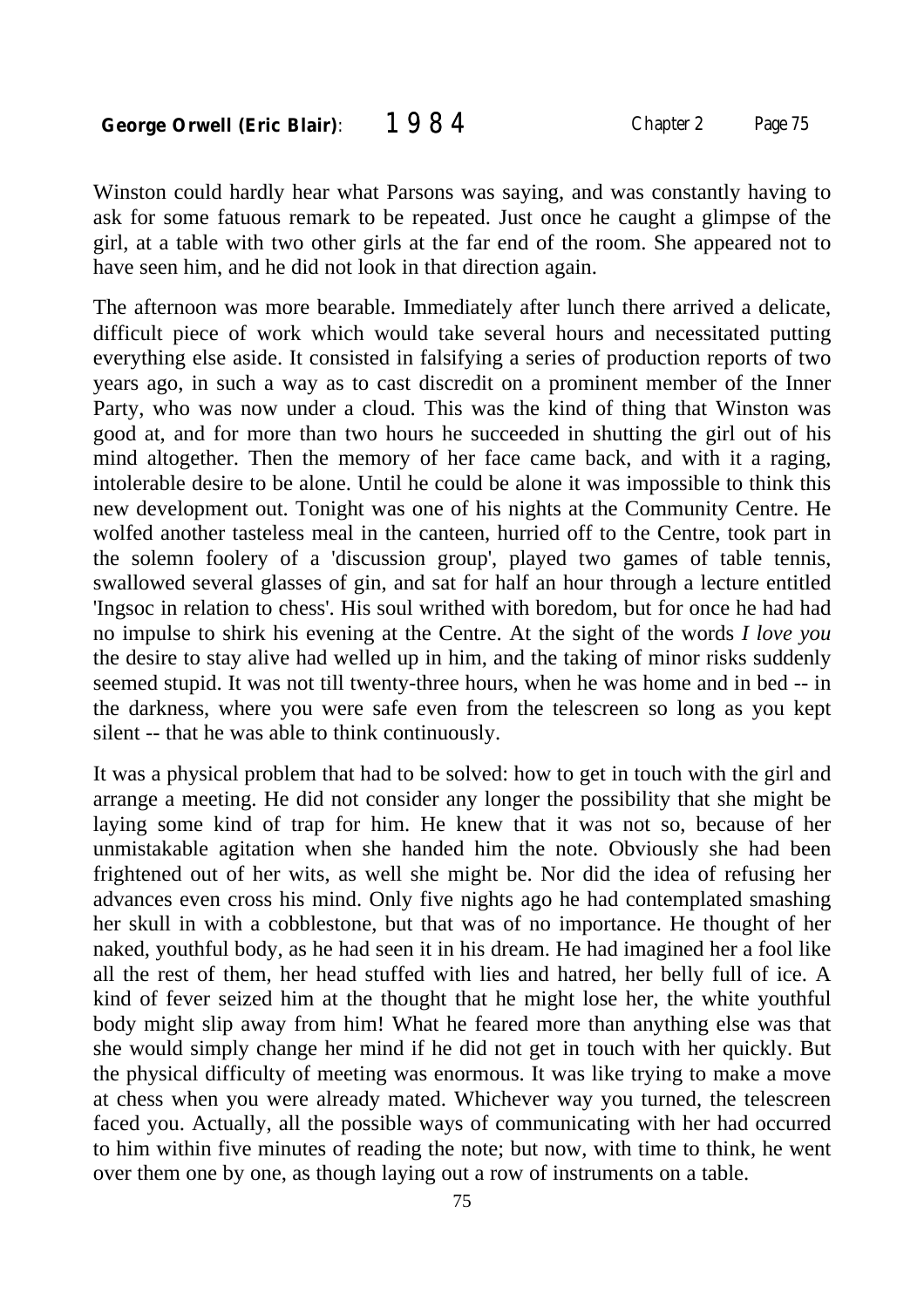Obviously the kind of encounter that had happened this morning could not be repeated. If she had worked in the Records Department it might have been comparatively simple, but he had only a very dim idea whereabouts in the building the Fiction Departrnent lay, and he had no pretext for going there. If he had known where she lived, and at what time she left work, he could have contrived to meet her somewhere on her way home; but to try to follow her home was not safe, because it would mean loitering about outside the Ministry, which was bound to be noticed. As for sending a letter through the mails, it was out of the question. By a routine that was not even secret, all letters were opened in transit. Actually, few people ever wrote letters. For the messages that it was occasionally necessary to send, there were printed postcards with long lists of phrases, and you struck out the ones that were inapplicable. In any case he did not know the girl's name, let alone her address. Finally he decided that the safest place was the canteen. If he could get her at a table by herself, somewhere in the middle of the room, not too near the telescreens, and with a sufficient buzz of conversation all round -- if these conditions endured for, say, thirty seconds, it might be possible to exchange a few words.

For a week after this, life was like a restless dream. On the next day she did not appear in the canteen until he was leaving it, the whistle having already blown. Presumably she had been changed on to a later shift. They passed each other without a glance. On the day after that she was in the canteen at the usual time, but with three other girls and immediately under a telescreen. Then for three dreadful days she did not appear at all. His whole mind and body seemed to be afflicted with an unbearable sensitivity, a sort of transparency, which made every movement, every sound, every contact, every word that he had to speak or listen to, an agony. Even in sleep he could not altogether escape from her image. He did not touch the diary during those days. If there was any relief, it was in his work, in which he could sometimes forget himself for ten minutes at a stretch. He had absolutely no clue as to what had happened to her. There was no enquiry he could make. She might have been vaporized, she might have committed suicide, she might have been transferred to the other end of Oceania: worst and likeliest of all, she might simply have changed her mind and decided to avoid him.

The next day she reappeared. Her arm was out of the sling and she had a band of sticking-plaster round her wrist. The relief of seeing her was so great that he could not resist staring directly at her for several seconds. On the following day he very nearly succeeded in speaking to her. When he came into the canteen she was sitting at a table well out from the wall, and was quite alone. It was early, and the place was not very full. The queue edged forward till Winston was almost at the counter, then was held up for two minutes because someone in front was complaining that he had not received his tablet of saccharine. But the girl was still alone when Winston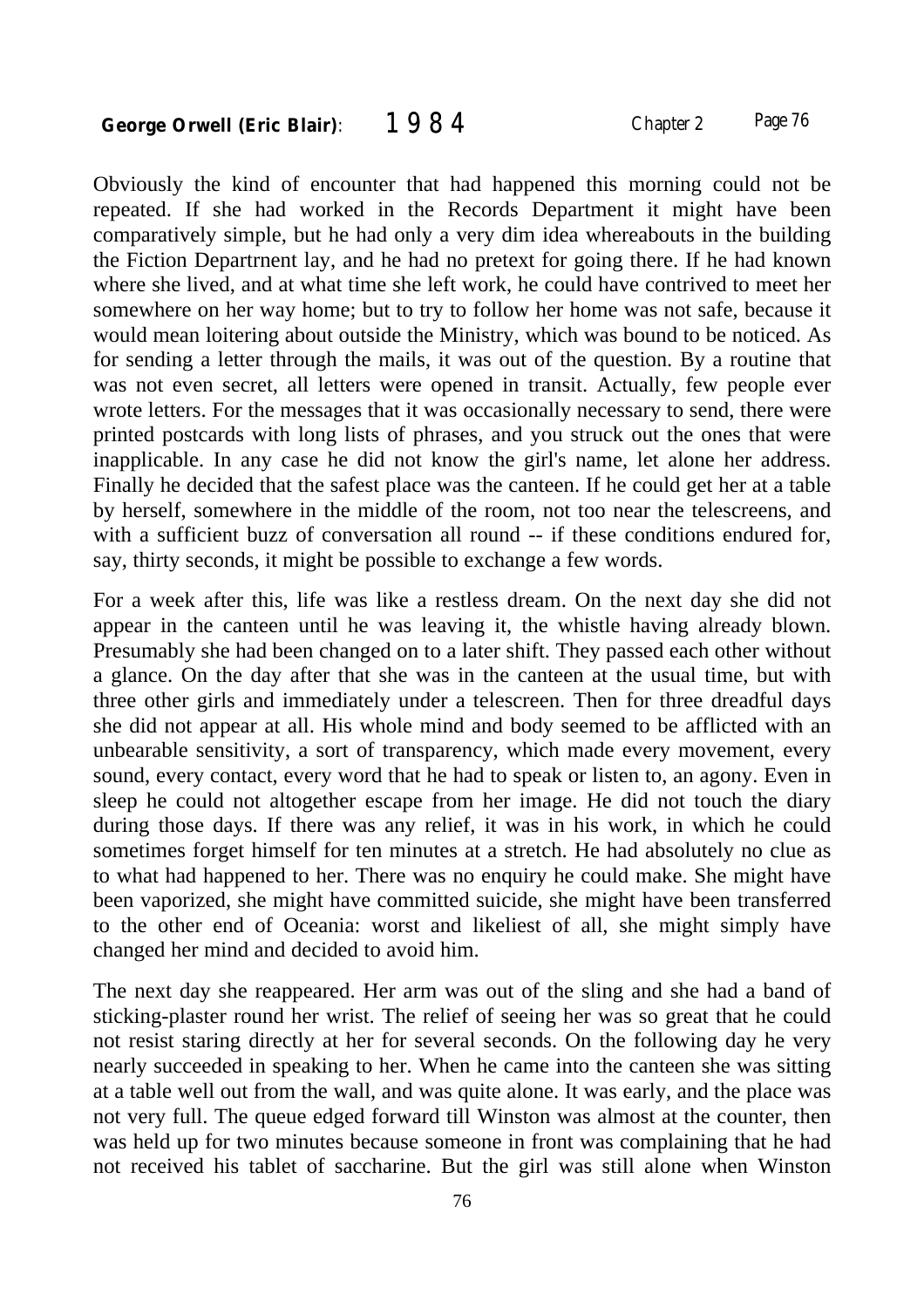secured his tray and began to make for her table. He walked casually towards her, his eyes searching for a place at some table beyond her. She was perhaps three metres away from him. Another two seconds would do it. Then a voice behind him called, 'Smith!' He pretended not to hear. 'Smith !' repeated the voice, more loudly. It was no use. He turned round. A blond-headed, silly-faced young man named Wilsher, whom he barely knew, was inviting him with a smile to a vacant place at his table. It was not safe to refuse. After having been recognized, he could not go and sit at a table with an unattended girl. It was too noticeable. He sat down with a friendly smile. The silly blond face beamed into his. Winston had a hallucination of himself smashing a pick-axe right into the middle of it. The girl's table filled up a few minutes later.

But she must have seen him coming towards her, and perhaps she would take the hint. Next day he took care to arrive early. Surely enough, she was at a table in about the same place, and again alone. The person immediately ahead of him in the queue was a small, swiftly-moving, beetle-like man with a flat face and tiny, suspicious eyes. As Winston turned away from the counter with his tray, he saw that the little man was making straight for the girl's table. His hopes sank again. There was a vacant place at a table further away, but something in the little man's appearance suggested that he would be sufficiently attentive to his own comfort to choose the emptiest table. With ice at his heart Winston followed. It was no use unless he could get the girl alone. At this moment there was a tremendous crash. The little man was sprawling on all fours, his tray had gone flying, two streams of soup and coffee were flowing across the floor. He started to his feet with a malignant glance at Winston, whom he evidently suspected of having tripped him up. But it was all right. Five seconds later, with a thundering heart, Winston was sitting at the girl's table.

He did not look at her. He unpacked his tray and promptly began eating. It was allimportant to speak at once, before anyone else came, but now a terrible fear had taken possession of him. A week had gone by since she had first approached him. She would have changed her mind, she must have changed her mind! It was impossible that this affair should end successfully; such things did not happen in real life. He might have flinched altogether from speaking if at this moment he had not seen Ampleforth, the hairy-eared poet, wandering limply round the room with a tray, looking for a place to sit down. In his vague way Ampleforth was attached to Winston, and would certainly sit down at his table if he caught sight of him. There was perhaps a minute in which to act. Both Winston and the girl were eating steadily. The stuff they were eating was a thin stew, actually a soup, of haricot beans. In a low murmur Winston began speaking. Neither of them looked up;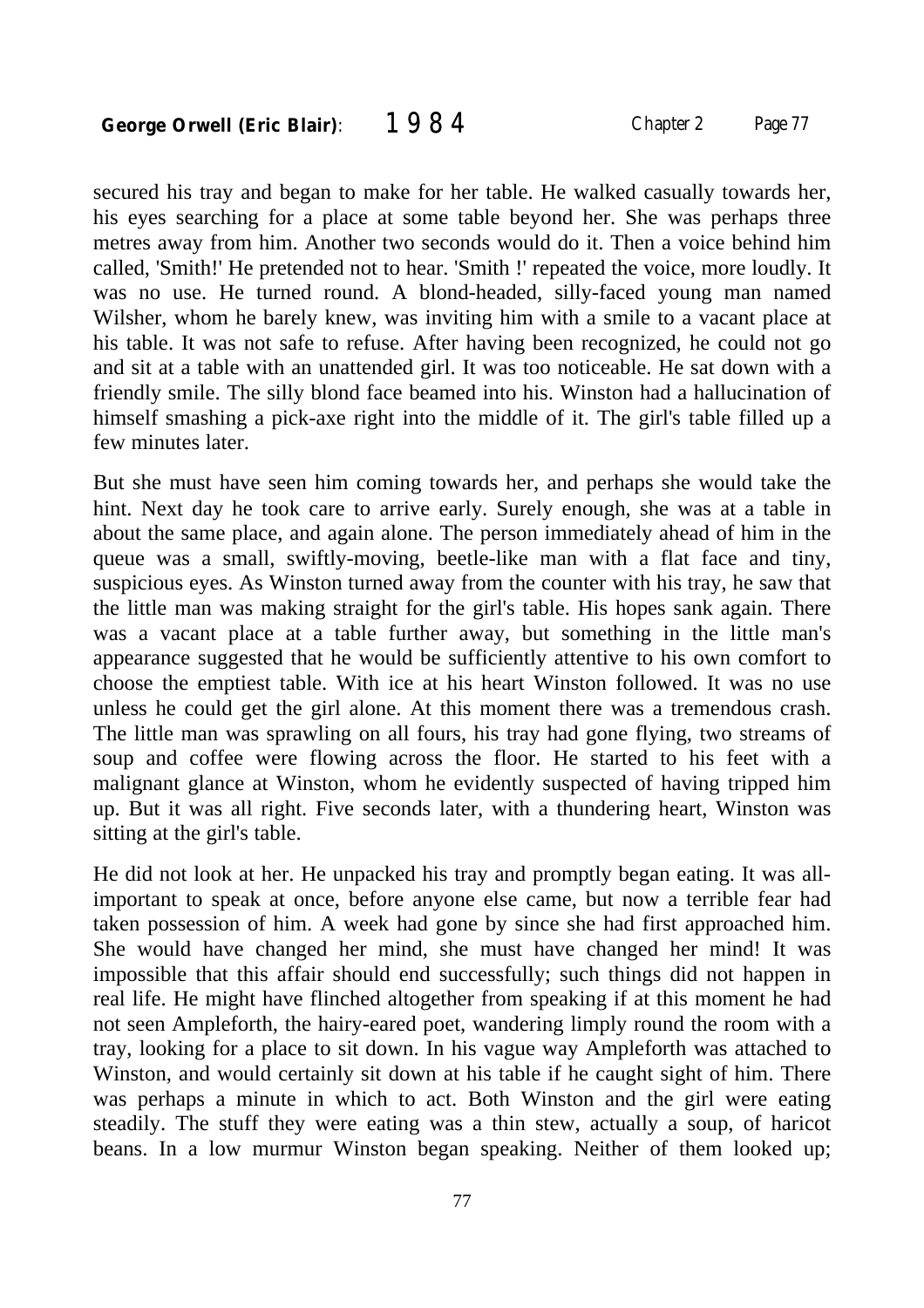# *George Orwell (Eric Blair)*: **1984** Chapter 2 Page 78

steadily they spooned the watery stuff into their mouths, and between spoonfuls exchanged the few necessary words in low expressionless voices.

'What time do you leave work?'

'Eighteen-thirty.'

'Where can we meet?'

'Victory Square, near the monument.

'It's full of telescreens.'

'It doesn't matter if there's a crowd.'

'Any signal?'

'No. Don't come up to me until you see me among a lot of people. And don't look at me. Just keep somewhere near me.'

'What time?'

'Nineteen hours.'

'All right.'

Ampleforth failed to see Winston and sat down at another table. They did not speak again, and, so far as it was possible for two people sitting on opposite sides of the same table, they did not look at one another. The girl finished her lunch quickly and made off, while Winston stayed to smoke a cigarette.

Winston was in Victory Square before the appointed time. He wandered round the base of the enormous fluted column, at the top of which Big Brother's statue gazed southward towards the skies where he had vanquished the Eurasian aeroplanes (the Eastasian aeroplanes, it had been, a few years ago) in the Battle of Airstrip One. In the street in front of it there was a statue of a man on horseback which was supposed to represent Oliver Cromwell. At five minutes past the hour the girl had still not appeared. Again the terrible fear seized upon Winston. She was not coming, she had changed her mind! He walked slowly up to the north side of the square and got a sort of pale-coloured pleasure from identifying St Martin's Church, whose bells, when it had bells, had chimed 'You owe me three farthings.' Then he saw the girl standing at the base of the monument, reading or pretending to read a poster which ran spirally up the column. It was not safe to go near her until some more people had accumulated. There were telescreens all round the pediment. But at this moment there was a din of shouting and a zoom of heavy vehicles from somewhere to the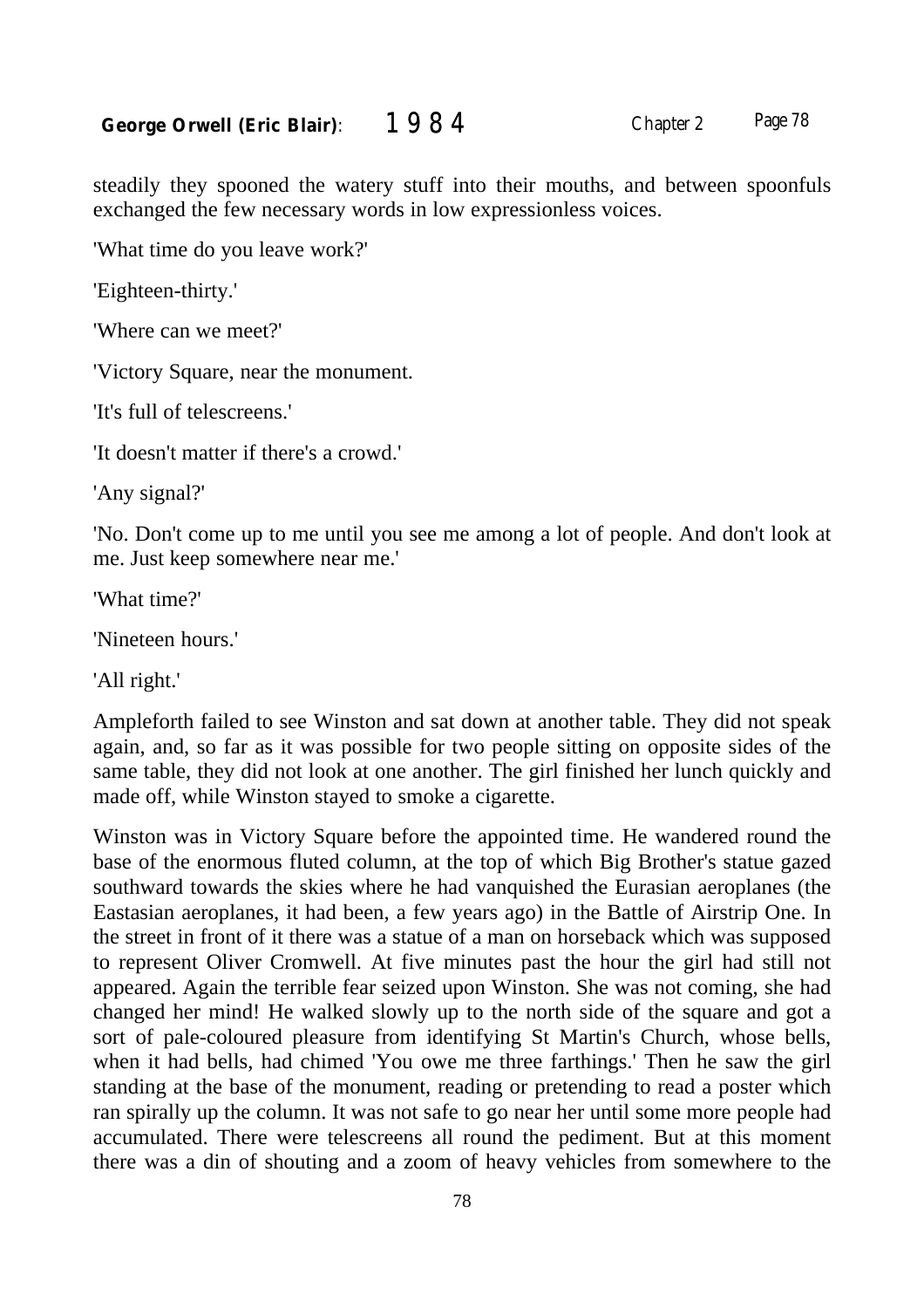left. Suddenly everyone seemed to be running across the square. The girl nipped nimbly round the lions at the base of the monument and joined in the rush. Winston followed. As he ran, he gathered from some shouted remarks that a convoy of Eurasian prisoners was passing.

Already a dense mass of people was blocking the south side of the square. Winston, at normal times the kind of person who gravitates to the outer edge of any kind of scrimmage, shoved, butted, squirmed his way forward into the heart of the crowd. Soon he was within arm's length of the girl, but the way was blocked by an enormous prole and an almost equally enormous woman, presumably his wife, who seemed to form an impenetrable wall of flesh. Winston wriggled himself sideways, and with a violent lunge managed to drive his shoulder between them. For a moment it felt as though his entrails were being ground to pulp between the two muscular hips, then he had broken through, sweating a little. He was next to the girl. They were shoulder to shoulder, both staring fixedly in front of them.

A long line of trucks, with wooden-faced guards armed with sub-machine guns standing upright in each corner, was passing slowly down the street. In the trucks little yellow men in shabby greenish uniforms were squatting, jammed close together. Their sad, Mongolian faces gazed out over the sides of the trucks utterly incurious. Occasionally when a truck jolted there was a clankclank of metal: all the prisoners were wearing leg-irons. Truckload after truck-load of the sad faces passed. Winston knew they were there but he saw them only intermittently. The girl's shoulder, and her arm right down to the elbow, were pressed against his. Her cheek was almost near enough for him to feel its warmth. She had immediately taken charge of the situation, just as she had done in the canteen. She began speaking in the same expressionless voice as before, with lips barely moving, a mere murmur easily drowned by the din of voices and the rumbling of the trucks.

'Can you hear me?'

'Yes.'

'Can you get Sunday afternoon off?'

'Yes.'

'Then listen carefully. You'll have to remember this. Go to Paddington Station-'

With a sort of military precision that astonished him, she outlined the route that he was to follow. A half-hour railway journey; turn left outside the station; two kilometres along the road: a gate with the top bar missing; a path across a field; a grass-grown lane; a track between bushes; a dead tree with moss on it. It was as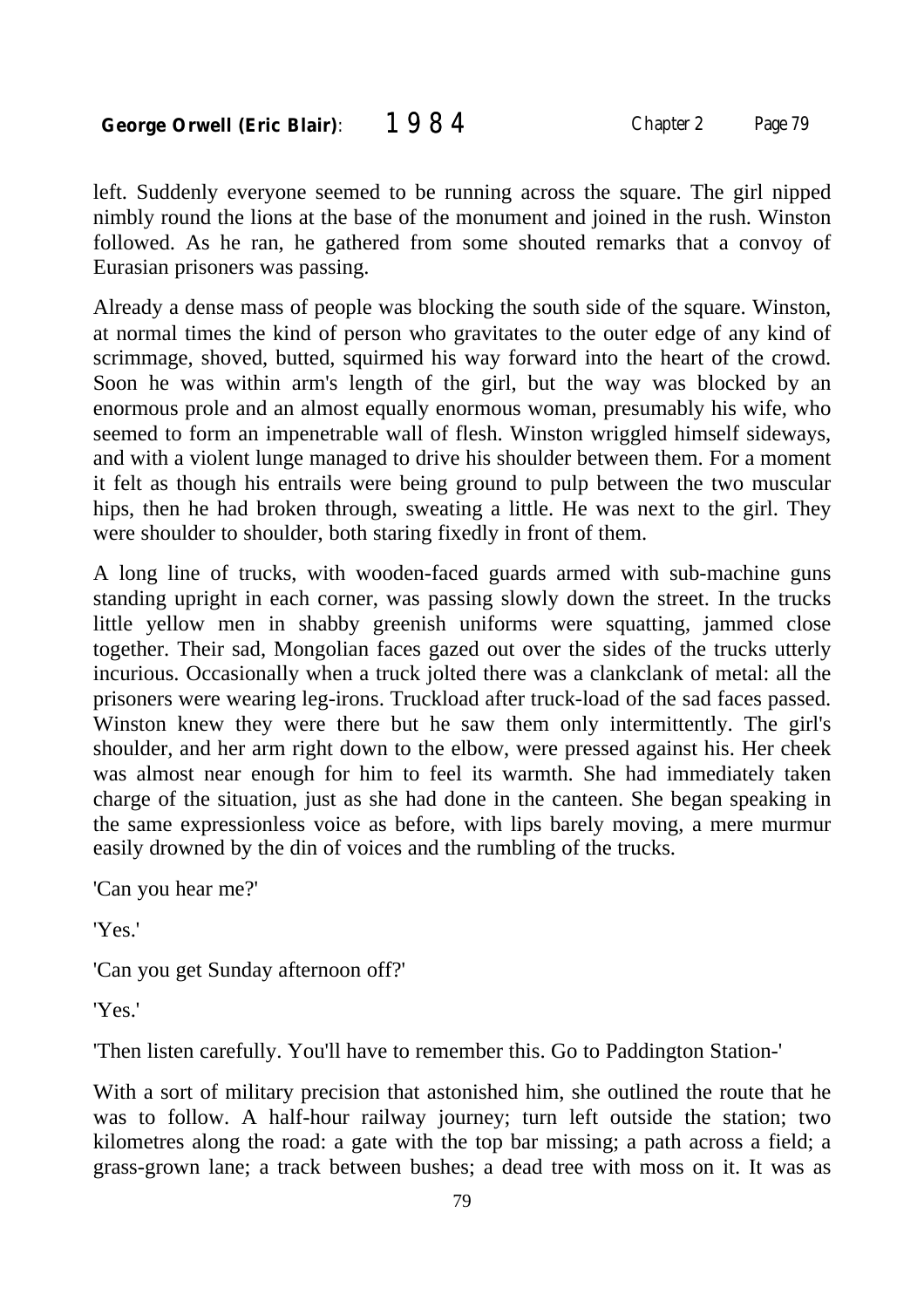though she had a map inside her head. 'Can you remember all that?' she murmured finally.

'Yes.'

'You turn left, then right, then left again. And the gate's got no top bar.'

'Yes. What time?'

'About fifteen. You may have to wait. I'll get there by another way. Are you sure you remember everything?'

'Yes.'

'Then get away from me as quick as you can.'

She need not have told him that. But for the moment they could not extricate themselves from the crowd. The trucks were still filing post, the people still insatiably gaping. At the start there had been a few boos and hisses, but it came only from the Party members among the crowd, and had soon stopped. The prevailing emotion was simply curiosity. Foreigners, whether from Eurasia or from Eastasia, were a kind of strange animal. One literally never saw them except in the guise of prisoners, and even as prisoners one never got more than a momentary glimpse of them. Nor did one know what became of them, apart from the few who were hanged as war-criminals: te others simply vanished, presumably into forced-labour camps. The round Mogol faces had given way to faces of a more European type, dirty, bearded and exhausted. From over scrubby cheekbones eyes looked into Winston's, sometimes with strange intensity, and flashed away again. The convoy was drawing to an end. In the last truck he could see an aged man, his face a mass of grizzled hair, standing upright with wrists crossed in front of him, as though he were used to having them bound together. It was almost time for Winston and the girl to part. But at the last moment, while the crowd still hemmed them in, her hand felt for his and gave it a fleeting squeeze.

It could not have been ten seconds, and yet it seemed a long time that their hands were clasped together. He had time to learn every detail of her hand. He explored the long fingers, the shapely nails, the work-hardened palm with its row of callouses, the smooth flesh under the wrist. Merely from feeling it he would have known it by sight. In the same instant it occurred to him that he did not know what colour the girl's eyes were. They were probably brown, but people with dark hair sometimes had blue eyes. To turn his head and look at her would have been inconceivable folly. With hands locked together, invisible among the press of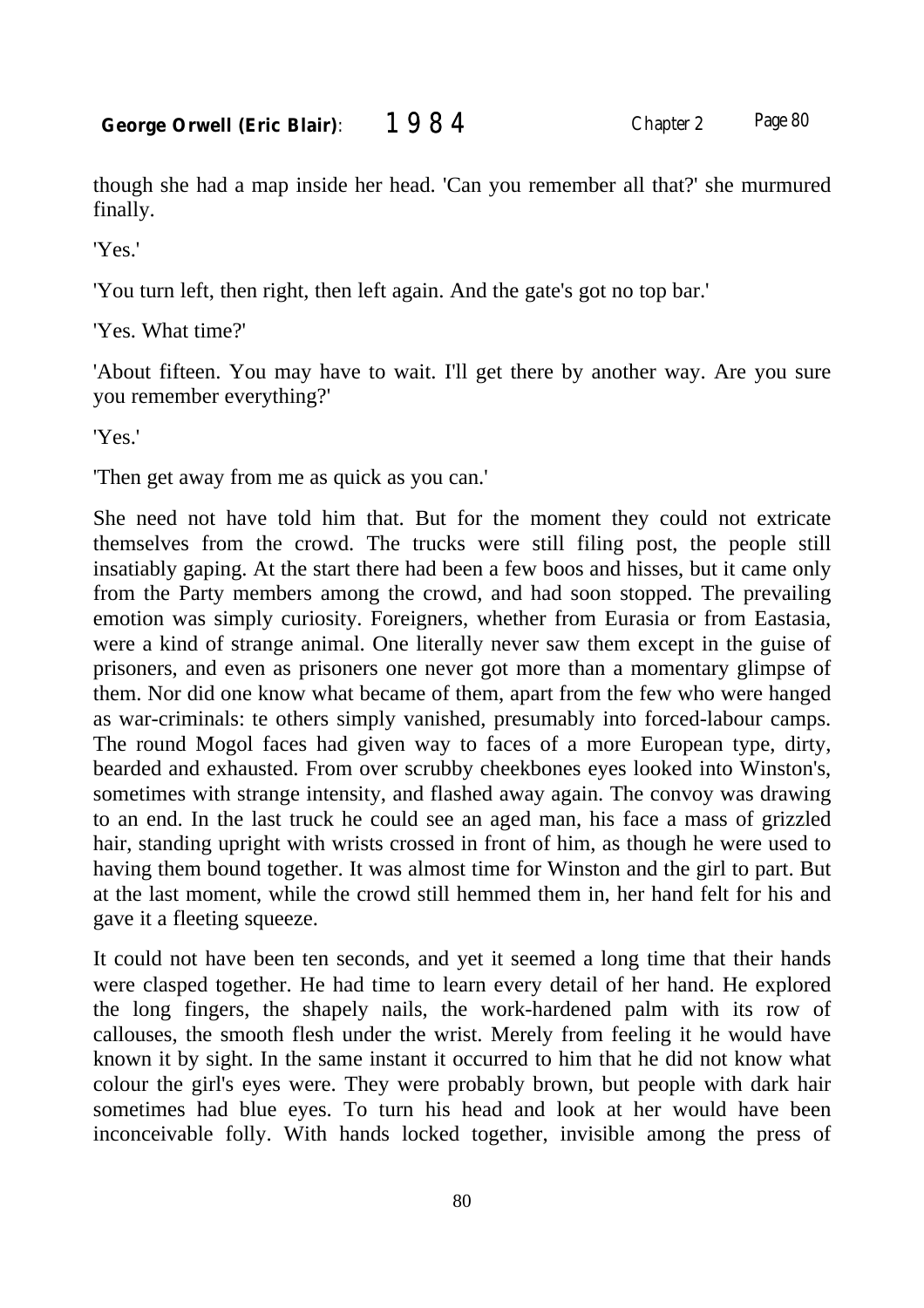bodies, they stared steadily in front of them, and instead of the eyes of the girl, the eyes of the aged prisoner gazed mournfully at Winston out of nests of hair. x x x

Winston picked his way up the lane through dappled light and shade, stepping out into pools of gold wherever the boughs parted. Under the trees to the left of him the ground was misty with bluebells. The air seemed to kiss one's skin. It was the second of May. From somewhere deeper in the heart of the wood came the droning of ring doves.

He was a bit early. There had been no difficulties about the journey, and the girl was so evidently experienced that he was less frightened than he would normally have been. Presumably she could be trusted to find a safe place. In general you could not assume that you were much safer in the country than in London. There were no telescreens, of course, but there was always the danger of concealed microphones by which your voice might be picked up and recognized; besides, it was not easy to make a journey by yourself without attracting attention. For distances of less than 100 kilometres it was not necessary to get your passport endorsed, but sometimes there were patrols hanging about the railway stations, who examined the papers of any Party member they found there and asked awkward questions. However, no patrols had appeared, and on the walk from the station he had made sure by cautious backward glances that he was not being followed. The train was full of proles, in holiday mood because of the summery weather. The wooden- seated carriage in which he travelled was filled to overflowing by a single enormous family. ranging from a toothless great-grandmother to a month-old baby, going out to spend an afternoon with 'in-laws' in the country, and, as they freely explained to Winston, to get hold of a little blackmarket butter.

The lane widened, and in a minute he came to the footpath she had told him of, a mere cattle-track which plunged between the bushes. He had no watch, but it could not be fifteen yet. The bluebells were so thick underfoot that it was impossible not to tread on them. He knelt down and began picking some partly to pass the time away, but also from a vague idea that he would like to have a bunch of flowers to offer to the girl when they met. He had got together a big bunch and was smelling their faint sickly scent when a sound at his back froze him, the unmistakable crackle of a foot on twigs. He went on picking bluebells. It was the best thing to do. It might be the girl, or he might have been followed after all. To look round was to show guilt. He picked another and another. A hand fell lightly on his shoulder.

He looked up. It was the girl. She shook her head, evidently as a warning that he must keep silent, then parted the bushes and quickly led the way along the narrow track into the wood. Obviously she had been that way before, for she dodged the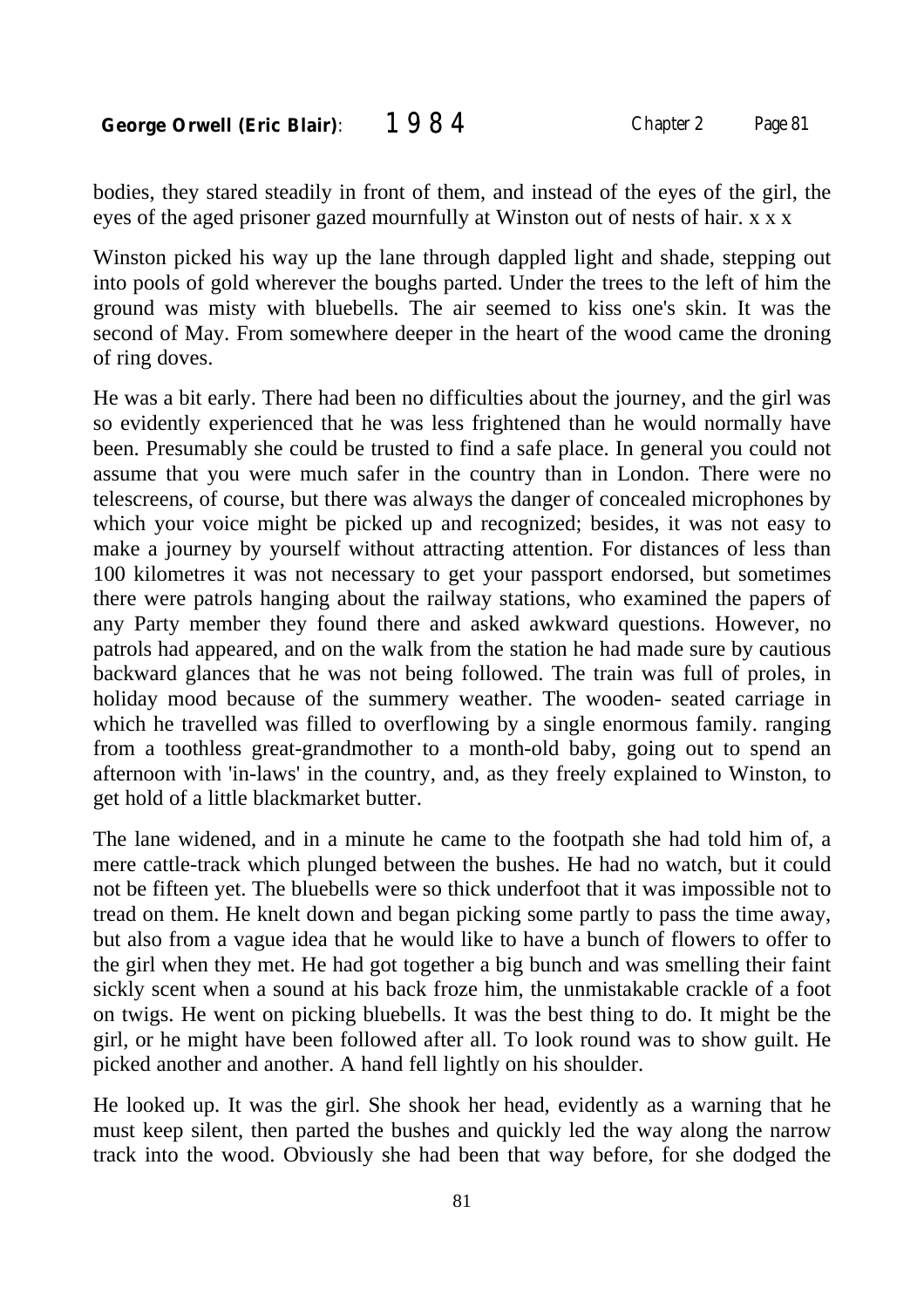boggy bits as though by habit. Winston followed, still clasping his bunch of flowers. His first feeling was relief, but as he watched the strong slender body moving in front of him, with the scarlet sash that was just tight enough to bring out the curve of her hips, the sense of his own inferiority was heavy upon him. Even now it seemed quite likely that when she turned round and looked at him she would draw back after all. The sweetness of the air and the greenness of the leaves daunted him. Already on the walk from the station the May sunshine had made him feel dirty and etiolated, a creature of indoors, with the sooty dust of London in the pores of his skin. It occurred to him that till now she had probably never seen him in broad daylight in the open. They came to the fallen tree that she had spoken of. The girl hopped over and forced apart the bushes, in which there did not seem to be an opening. When Winston followed her, he found that they were in a natural clearing, a tiny grassy knoll surrounded by tall saplings that shut it in completely. The girl stopped and turned.

'Here we are,' she said.

He was facing her at several paces' distance. As yet he did not dare move nearer to her.

'I didn't want to say anything in the lane,' she went on, 'in case there's a mike hidden there. I don't suppose there is, but there could be. There's always the chance of one of those swine recognizing your voice. We're all right here.'

He still had not the courage to approach her. 'We're all right here?' he repeated stupidly.

'Yes. Look at the trees.' They were small ashes, which at some time had been cut down and had sprouted up again into a forest of poles, none of them thicker than one's wrist. 'There's nothing big enough to hide a mike in. Besides, I've been here before.'

They were only making conversation. He had managed to move closer to her now. She stood before him very upright, with a smile on her face that looked faintly ironical, as though she were wondering why he was so slow to act. The bluebells had cascaded on to the ground. They seemed to have fallen of their own accord. He took her hand.

'Would you believe,' he said, 'that till this moment I didn't know what colour your eyes were?' They were brown, he noted, a rather light shade of brown, with dark lashes. 'Now that you've seen what I'm really like, can you still bear to look at me?'

'Yes, easily.'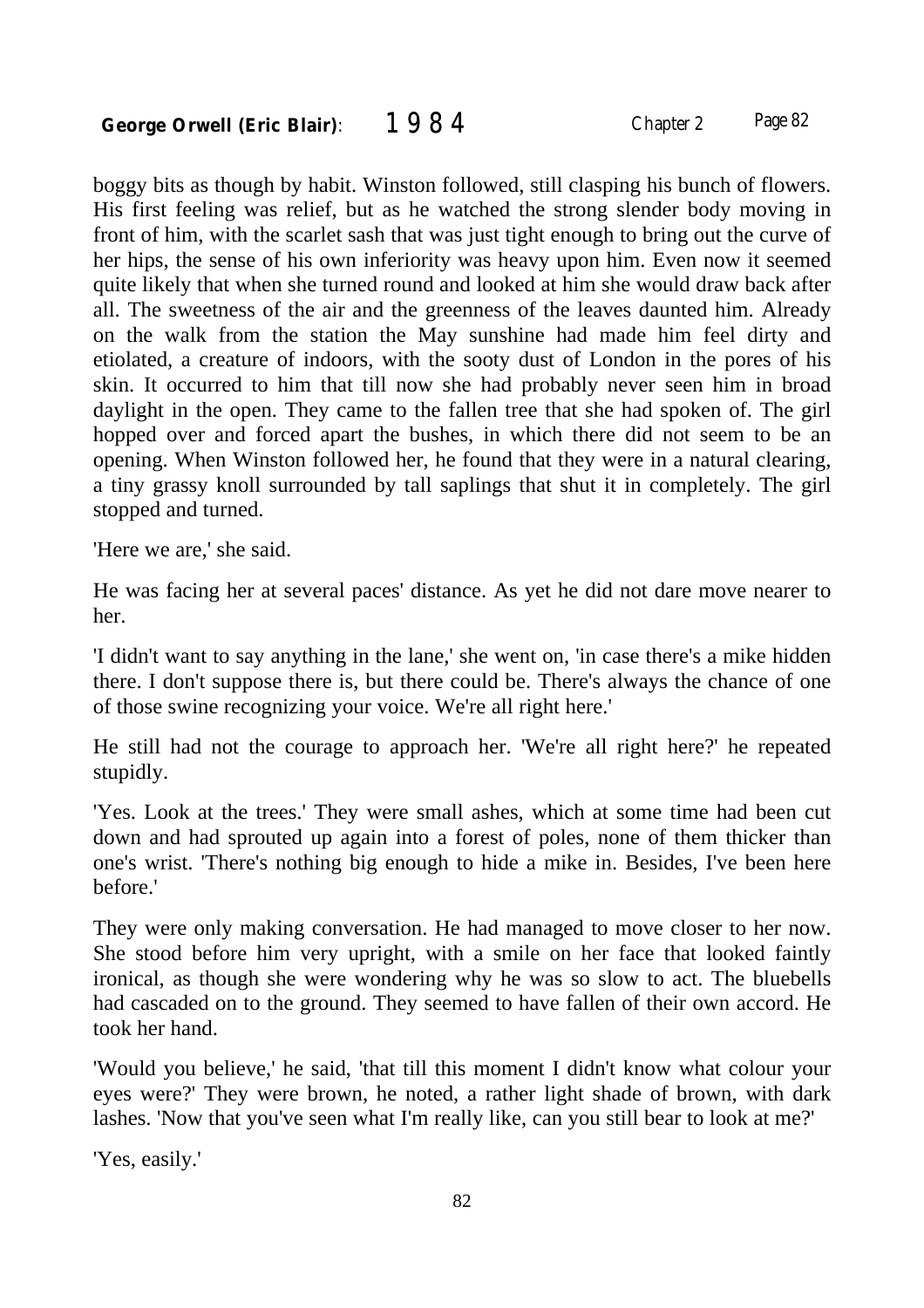## *George Orwell (Eric Blair)*: **1984** Chapter 2 Page 83

'I'm thirty-nine years old. I've got a wife that I can't get rid of. I've got varicose veins. I've got five false teeth.'

'I couldn't care less,' said the girl.

The next moment, it was hard to say by whose act, she was in his his arms. At the beginning he had no feeling except sheer incredulity. The youthful body was strained against his own, the mass of dark hair was against his face, and yes ! actually she had turned her face up and he was kissing the wide red mouth. She had clasped her arms about his neck, she was calling him darling, precious one, loved one. He had pulled her down on to the ground, she was utterly unresisting, he could do what he liked with her. But the truth was that he had no physical sensation, except that of mere contact. All he felt was incredulity and pride. He was glad that this was happening, but he had no physical desire. It was too soon, her youth and prettiness had frightened him, he was too much used to living without women -- he did not know the reason. The girl picked herself up and pulled a bluebell out of her hair. She sat against him, putting her arm round his waist.

'Never mind, dear. There's no hurry. We've got the whole afternoon. Isn't this a splendid hide-out? I found it when I got lost once on a community hike. If anyone was coming you could hear them a hundred metres away.'

'What is your name?' said Winston.

'Julia. I know yours. It's Winston -- Winston Smith.'

'How did you find that out?'

'I expect I'm better at finding things out than you are, dear. Tell me, what did you think of me before that day I gave you the note?'

He did not feel any temptation to tell lies to her. It was even a sort of love-offering to start off by telling the worst.

'I hated the sight of you,' he said. 'I wanted to rape you and then murder you afterwards. Two weeks ago I thought seriously of smashing your head in with a cobblestone. If you really want to know, I imagined that you had something to do with the Thought Police.'

The girl laughed delightedly, evidently taking this as a tribute to the excellence of her disguise.

'Not the Thought Police! You didn't honestly think that?'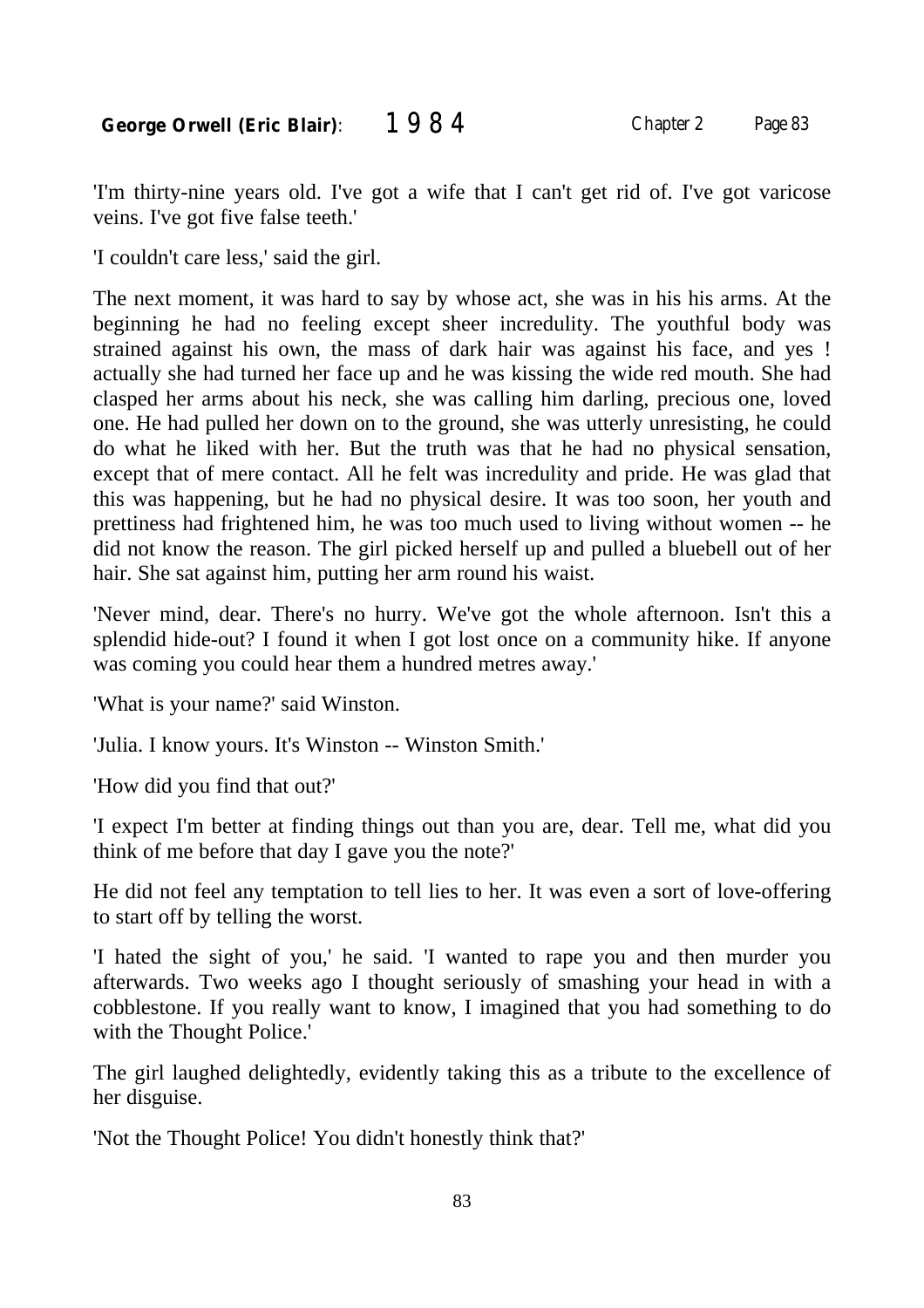'Well, perhaps not exactly that. But from your general appearance -- merely because you're young and fresh and healthy, you understand -- I thought that probably-'

'You thought I was a good Party member. Pure in word and deed. Banners, processions, slogans, games, community hikes all that stuff. And you thought that if I had a quarter of a chance I'd denounce you as a thought-criminal and get you killed off?'

'Yes, something of that kind. A great many young girls are like that, you know.'

'It's this bloody thing that does it,' she said, ripping off the scarlet sash of the Junior Anti-Sex League and flinging it on to a bough. Then, as though touching her waist had reminded her of something, she felt in the pocket of her overalls and produced a small slab of chocolate. She broke it in half and gave one of the pieces to Winston. Even before he had taken it he knew by the smell that it was very unusual chocolate. It was dark and shiny, and was wrapped in silver paper. Chocolate normally was dullbrown crumbly stuff that tasted, as nearly as one could describe it, like the smoke of a rubbish fire. But at some time or another he had tasted chocolate like the piece she had given him. The first whiff of its scent had stirred up some memory which he could not pin down, but which was powerful and troubling.

'Where did you get this stuff?' he said.

'Black market,' she said indifferently. 'Actually I am that sort of girl, to look at. I'm good at games. I was a troop-leader in the Spies. I do voluntary work three evenings a week for the Junior Anti-Sex League. Hours and hours I've spent pasting their bloody rot all over London. I always carry one end of a banner in the processions. I always Iook cheerful and I never shirk anything. Always yell with the crowd, that's what I say. It's the only way to be safe.'

The first fragment of chocolate had meIted on Winston's tongue. The taste was delightful. But there was still that memory moving round the edges of his consciousness, something strongly felt but not reducible to definite shape, like an object seen out of the corner of one's eye. He pushed it away from him, aware only that it was the memory of some action which he would have liked to undo but could not.

'You are very young,' he said. 'You are ten or fifteen years younger than I am. What could you see to attract you in a man like me?'

'It was something in your face. I thought I'd take a chance. I'm good at spotting people who don't belong. As soon as I saw you I knew you were against *them.'*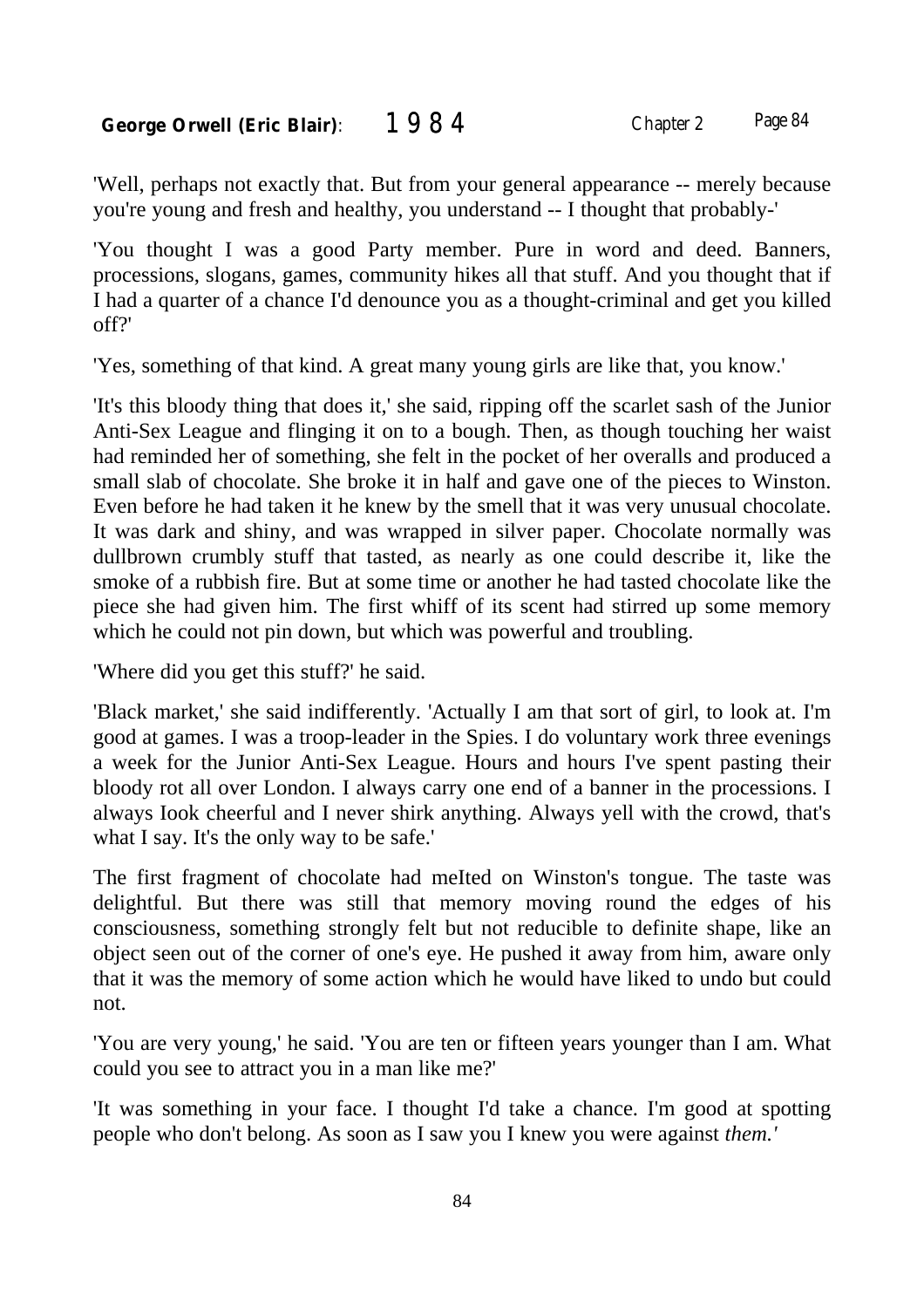*Them,* it appeared, meant the Party, and above all the Inner Party, about whom she talked with an open jeering hatred which made Winston feel uneasy, although he knew that they were safe here if they could be safe anywhere. A thing that astonished him about her was the coarseness of her language. Party members were supposed not to swear, and Winston himself very seldom did swear, aloud, at any rate. Julia, however, seemed unable to mention the Party, and especially the Inner Party, without using the kind of words that you saw chalked up in dripping alleyways. He did not dislike it. It was merely one symptom of her revolt against the Party and all its ways, and somehow it seemed natural and healthy, like the sneeze of a horse that smells bad hay. They had left the clearing and were wandering again through the chequered shade, with their arms round each other's waists whenever it was wide enough to walk two abreast. He noticed how much softer her waist seemed to feel now that the sash was gone. They did not speak above a whisper. Outside the clearing, Julia said, it was better to go quietly. Presently they had reached the edge of the little wood. She stopped him.

'Don't go out into the open. There might be someone watching. We're all right if we keep behind the boughs.'

They were standing in the shade of hazel bushes. The sunlight, filtering through innumerable leaves, was still hot on their faces. Winston looked out into the field beyond, and underwent a curious, slow shock of recognition. He knew it by sight. An old, closebitten pasture, with a footpath wandering across it and a molehill here and there. In the ragged hedge on the opposite side the boughs of the elm trees swayed just perceptibly in the breeze, and their leaves stirred faintly in dense masses like women's hair. Surely somewhere nearby, but out of sight, there must be a stream with green pools where dace were swimming?

'Isn't there a stream somewhere near here?' he whispered.

'That's right, there is a stream. It's at the edge of the next field, actually. There are fish in it, great big ones. You can watch them lying in the pools under the willow trees, waving their tails.'

'It's the Golden Country -- almost,' he murmured.

'The Golden Country?'

'It's nothing, really. A landscape I've seen sometimes in a dream.'

'Look!' whispered Julia.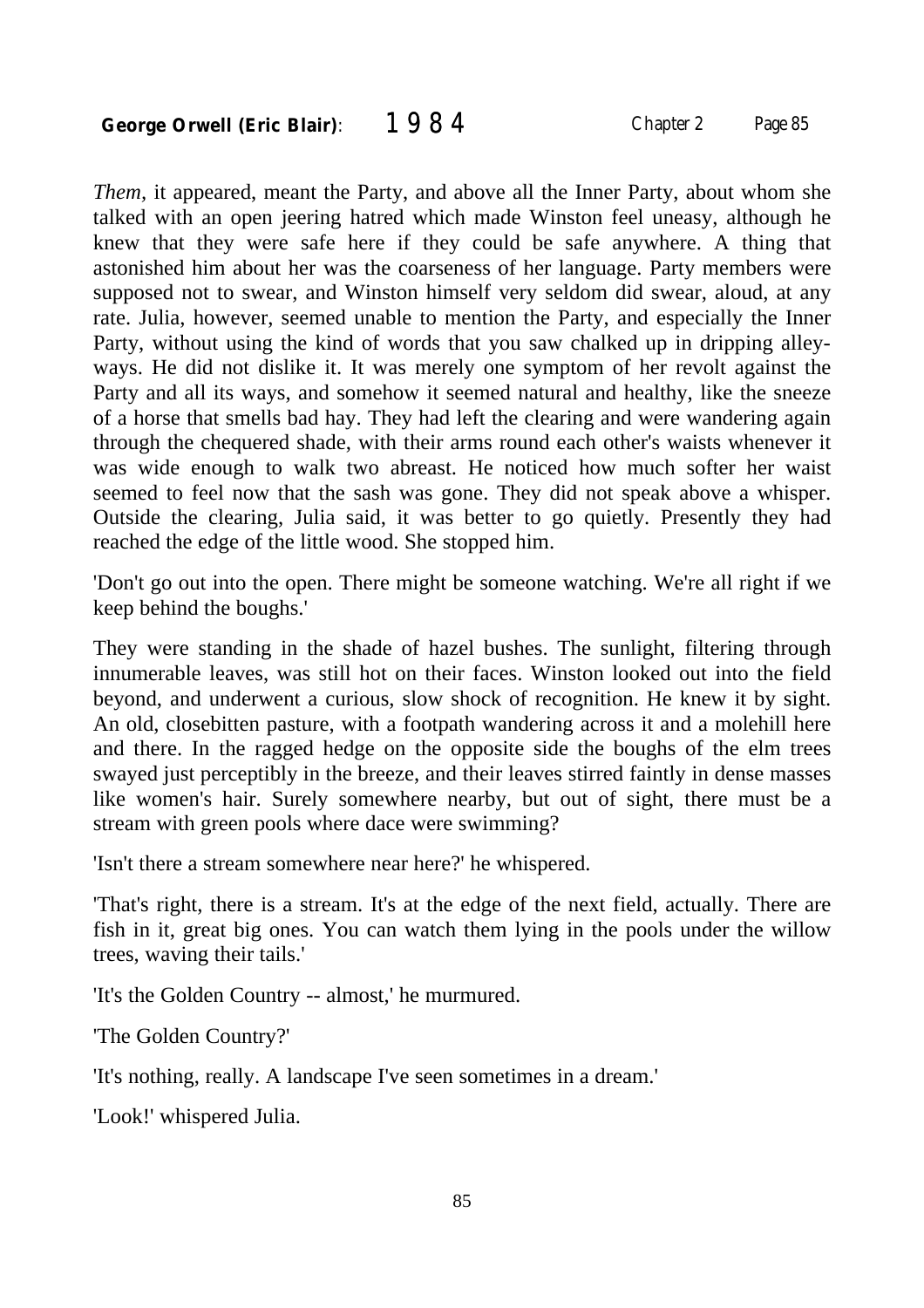A thrush had alighted on a bough not five metres away, almost at the level of their faces. Perhaps it had not seen them. It was in the sun, they in the shade. It spread out its wings, fitted them carefully into place again, ducked its head for a moment, as though making a sort of obeisance to the sun, and then began to pour forth a torrent of song. In the afternoon hush the volume of sound was startling. Winston and Julia clung together, fascinated. The music went on and on, minute after minute, with astonishing variations, never once repeating itself, almost as though the bird were deliberately showing off its virtuosity. Sometimes it stopped for a few seconds, spread out and resettled its wings, then swelled its speckled breast and again burst into song. Winston watched it with a sort of vague reverence. For whom, for what, was that bird singing? No mate, no rival was watching it. What made it sit at the edge of the lonely wood and pour its music into nothingness? He wondered whether after all there was a microphone hidden somewhere near. He and Julia had spoken only in low whispers, and it would not pick up what they had said, but it would pick up the thrush. Perhaps at the other end of the instrument some small, beetle-like man was listening intently -- listening to *that.* But by degrees the flood of music drove all speculations out of his mind. It was as though it were a kind of liquid stuff that poured all over him and got mixed up with the sunlight that filtered through the leaves. He stopped thinking and merely felt. The girl's waist in the bend of his arm was soft and warm. He pulled her round so that they were breast to breast; her body seemed to melt into his. Wherever his hands moved it was all as yielding as water. Their mouths clung together; it was quite different from the hard kisses they had exchanged earlier. When they moved their faces apart again both of them sighed deeply. The bird took fright and fled with a clatter of wings.

Winston put his lips against her ear. *'Now,'* he whispered.

'Not here,' she whispered back. 'Come back to the hide- out. It's safer.'

Quickly, with an occasional crackle of twigs, they threaded their way back to the clearing. When they were once inside the ring of saplings she turned and faced him. They were both breathing fast. but the smile had reappeared round the corners of her mouth. She stood looking at him for an instant, then felt at the zipper of her overalls. And, yes! it was almost as in his dream. Almost as swiftly as he had imagined it, she had torn her clothes off, and when she flung them aside it was with that same magnificent gesture by which a whole civilization seemed to be annihilated. Her body gleamed white in the sun. But for a moment he did not look at her body; his eyes were anchored by the freckled face with its faint, bold smile. He knelt down before her and took her hands in his

'Have you done this before?'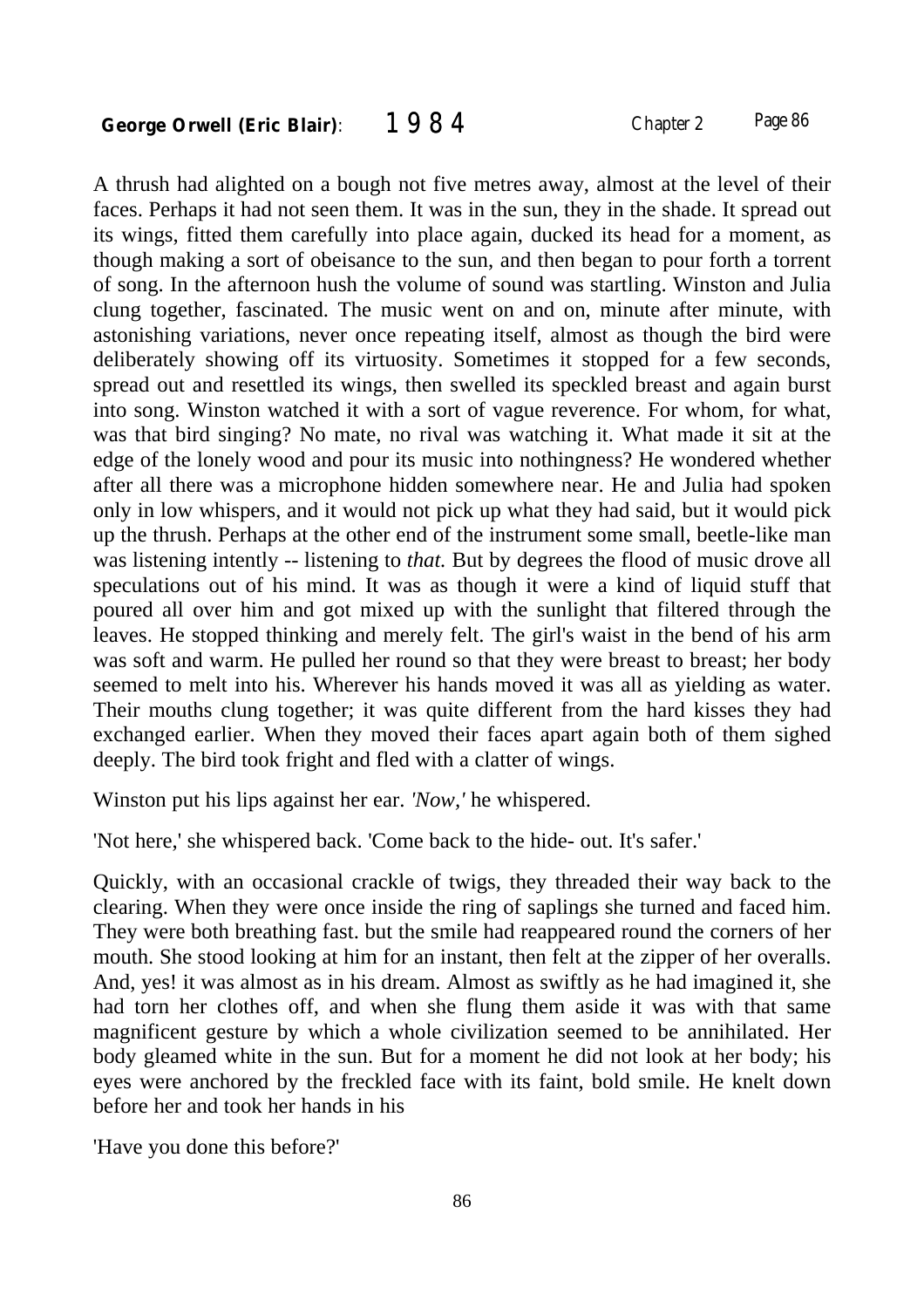'Of course. Hundreds of times -- well scores of times anyway

'With Party members.'

'Yes, always with Party members.'

'With members of the Inner Party?'

'Not with those swine, no. But there's plenty that *would* if they got half a chance. They're not so holy as they make out.'

His heart leapt. Scores of times she had done it: he wished it had been hundreds - thousands. Anything that hinted at corruption always filled him with a wild hope. Who knew, perhaps the Party was rotten under the surface, its cult of strenuousness and selfdenial simply a sham concealing iniquity. If he could have infected the whole lot of them with leprosy or syphilis, how gladly he would have done so! Anything to rot, to weaken, to undermine! He pulled her down so that they were kneeling face to face.

'Listen. The more men you've had, the more I love you. Do you understand that?'

'Yes, perfectly.'

'I hate purity, I hate goodness! I don't want any virtue to exist anywhere. I want everyone to be corrupt to the bones.

'Well then, I ought to suit you, dear. I'm corrupt to the bones.'

'You like doing this? I don't mean simply me: I mean the thing in itself?'

'I adore it.'

That was above all what he wanted to hear. Not merely the love of one person but the animal instinct, the simple undifferentiated desire: that was the force that would tear the Party to pieces. He pressed her down upon the grass, among the fallen bluebells. This time there was no difficulty. Presently the rising and falling of their breasts slowed to normal speed, and in a sort of pleasant helplessness they fell apart. The sun seemed to have grown hotter. They were both sleepy. He reached out for the discarded overalls and pulled them partly over her. Almost immediately they fell asleep and slept for about half an hour.

Winston woke first. He sat up and watched the freckled face, still peacefully asleep, pillowed on the palm of her hand. Except for her mouth, you could not call her beautiful. There was a line or two round the eyes, if you looked closely. The short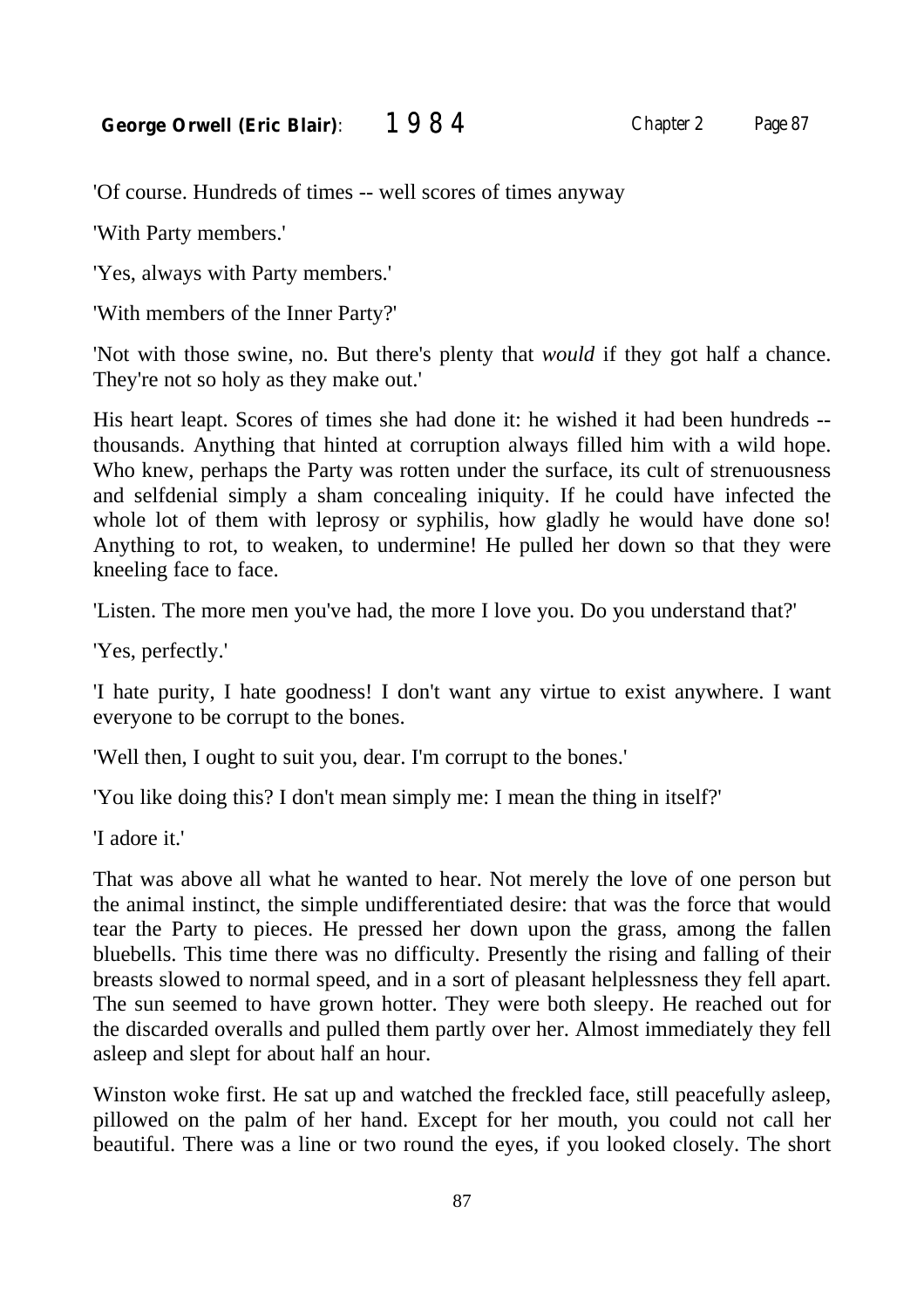dark hair was extraordinarily thick and soft. It occurred to him that he still did not know her surname or where she lived.

The young, strong body, now helpless in sleep, awoke in him a pitying, protecting feeling. But the mindless tenderness that he had felt under the hazel tree, while the thrush was singing, had not quite come back. He pulled the overalls aside and studied her smooth white flank. In the old days, he thought, a man looked at a girl's body and saw that it was desirable, and that was the end of the story. But you could not have pure love or pure lust nowadays. No emotion was pure, because everything was mixed up with fear and hatred. Their embrace had been a battle, the climax a victory. It was a blow struck against the Party. It was a political act. x x x

'We can come here once again,' said Julia. 'It's generally safe to use any hide-out twice. But not for another month or two, of course.'

As soon as she woke up her demeanour had changed. She became alert and business-like, put her clothes on, knotted the scarlet sash about her waist, and began arranging the details of the journey home. It seemed natural to leave this to her. She obviously had a practical cunning which Winston lacked, and she seemed also to have an exhaustive knowledge of the countryside round London, stored away from innumerable community hikes. The route she gave him was quite different from the one by which he had come, and brought him out at a different railway station. 'Never go home the same way as you went out,' she said, as though enunciating an important general principle. She would leave first, and Winston was to wait half an hour before following her.

She had named a place where they could meet after work, four evenings hence. It was a street in one of the poorer quarters, where there was an open market which was generally crowded and noisy. She would be hanging about among the stalls, pretending to be in search of shoelaces or sewing- thread. If she judged that the coast was clear she would blow her nose when he approached; otherwise he was to walk past her without recognition. But with luck, in the middle of the crowd, it would be safe to talk for a quarter of an hour and arrange another meeting.

'And now I must go,' she said as soon as he had mastered his instructions. 'I'm due back at nineteen-thirty. I've got to put in two hours for the Junior Anti-Sex League, handing out leaflets, or something. Isn't it bloody? Give me a brush-down, would you? Have I got any twigs in my hair? Are you sure? Then good-bye, my love, good-bye!'

She flung herself into his arms, kissed him almost violently, and a moment later pushed her way through the saplings and disappeared into the wood with very little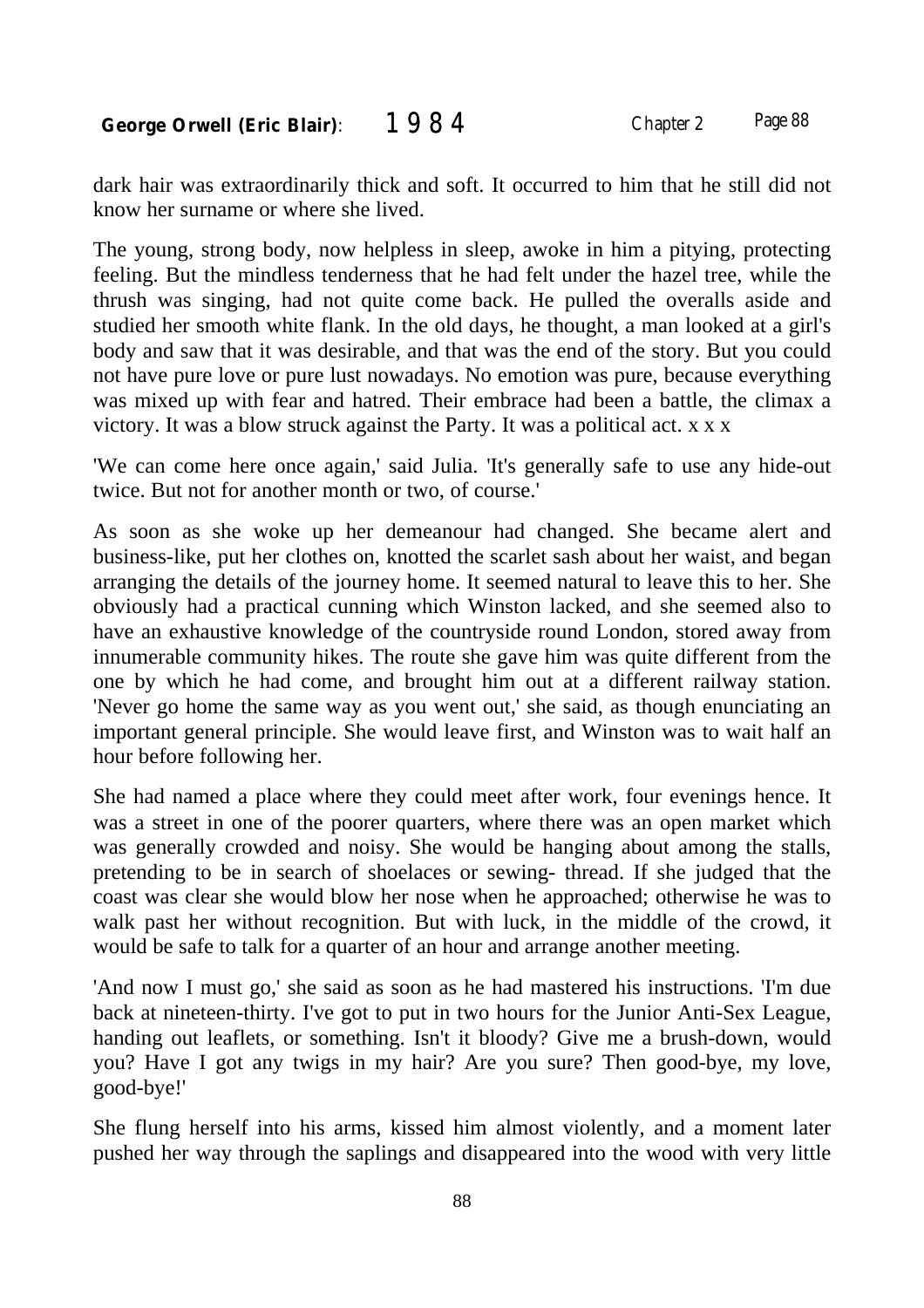noise. Even now he had not found out her surname or her address. However, it made no difference, for it was inconceivable that they could ever meet indoors or exchange any kind of written communication.

As it happened, they never went back to the clearing in the wood. During the month of May there was only one further occasion on which they actually succeeded in making love. That was in another hidlng-place known to Julia, the belfry of a ruinous church in an almost-deserted stretch of country where an atomic bomb had fallen thirty years earlier. It was a good hiding-place when once you got there, but the getting there was very dangerous. For the rest they could meet only in the streets, in a different place every evening and never for more than half an hour at a time. In the street it was usually possible to talk, after a fashion. As they drifted down the crowded pavements, not quite abreast and never looking at one another, they carried on a curious, intermittent conversation which flicked on and off like the beams of a lighthouse, suddenly nipped into silence by the approach of a Party uniform or the proximity of a telescreen, then taken up again minutes later in the middle of a sentence, then abruptly cut short as they parted at the agreed spot, then continued almost without introduction on the following day. Julia appeared to be quite used to this kind of conversation, which she called 'talking by instalments'. She was also surprisingly adept at speaking without moving her lips. Just once in almost a month of nightly meetings they managed to exchange a kiss. They were passing in silence down a side-street (Julia would never speak when they were away from the main streets) when there was a deafening roar, the earth heaved, and the air darkened, and Winston found himself lying on his side, bruised and terrified. A rocket bomb must have dropped quite near at hand. Suddenly he became aware of Julia's face a few centimetres from his own, deathly white, as white as chalk. Even her lips were white. She was dead! He clasped her against him and found that he was kissing a live warm face. But there was some powdery stuff that got in the way of his lips. Both of their faces were thickly coated with plaster.

There were evenings when they reached their rendezvous and then had to walk past one another without a sign, because a patrol had just come round the corner or a helicopter was hovering overhead. Even if it had been less dangerous, it would still have been difficult to find time to meet. Winston's working week was sixty hours, Julia's was even longer, and their free days varied according to the pressure of work and did not often coincide. Julia, in any case, seldom had an evening completely free. She spent an astonishing amount of time in attending lectures and demonstrations, distributing literature for the junior Anti-Sex League, preparing banners for Hate Week, making collections for the savings campaign, and such-like activities. It paid, she said, it was camouflage. If you kept the small rules, you could break the big ones. She even induced Winston to mortgage yet another of his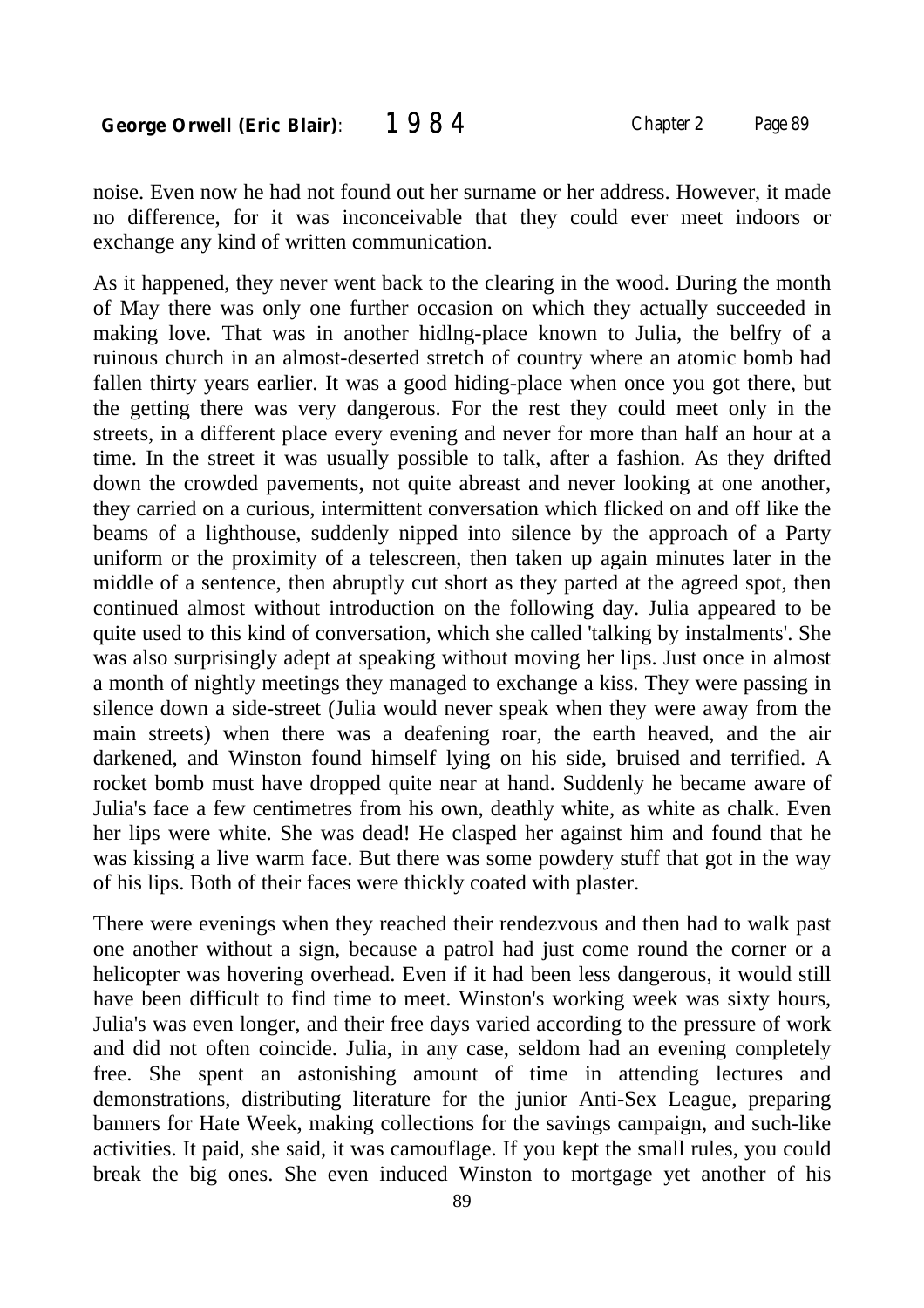evenings by enrolling himself for the part-time munition work which was done voluntarily by zealous Party members. So, one evening every week, Winston spent four hours of paralysing boredom, screwing together small bits of metal which were probably parts of bomb fuses, in a draughty, ill-lit workshop where the knocking of hammers mingled drearily with the music of the telescreens.

When they met in the church tower the gaps in their fragmentary conversation were filled up. It was a blazing afternoon. The air in the little square chamber above the bells was hot and stagnant, and smelt overpoweringly of pigeon dung. They sat talking for hours on the dusty, twig- littered floor, one or other of them getting up from time to time to cast a glance through the arrowslits and make sure that no one was coming.

Julia was twenty-six years old. She lived in a hostel with thirty other girls ('Always in the stink of women! How I hate women!' she said parenthetically), and she worked, as he had guessed, on the novel-writing machines in the Fiction Department. She enjoyed her work, which consisted chiefly in running and servicing a powerful but tricky electric motor. She was 'not clever', but was fond of using her hands and felt at home with machinery. She could describe the whole process of composing a novel, from the general directive issued by the Planning Committee down to the final touching-up by the Rewrite Squad. But she was not interested in the finished product. She 'didn't much care for reading,' she said. Books were just a commodity that had to be produced, like jam or bootlaces.

She had no memories of anything before the early sixties and the only person she had ever known who talked frequently of the days before the Revolution was a grandfather who had disappeared when she was eight. At school she had been captain of the hockey team and had won the gymnastics trophy two years running. She had been a troop-leader in the Spies and a branch secretary in the Youth League before joining the Junior Anti-Sex League. She had always borne an excellent character. She had even (an infallibIe mark of good reputation) been picked out to work in Pornosec, the sub- section of the Fiction Department which turned out cheap pornography for distribution among the proles. It was nicknamed Muck House by the people who worked in it, she remarked. There she had remained for a year, helping to produce booklets in sealed packets with titles like *Spanking Stories* or *One Night in a Girls' School,* to be bought furtively by proletarian youths who were under the impression that they were buying something illegal.

'What are these books like?' said Winston curiously.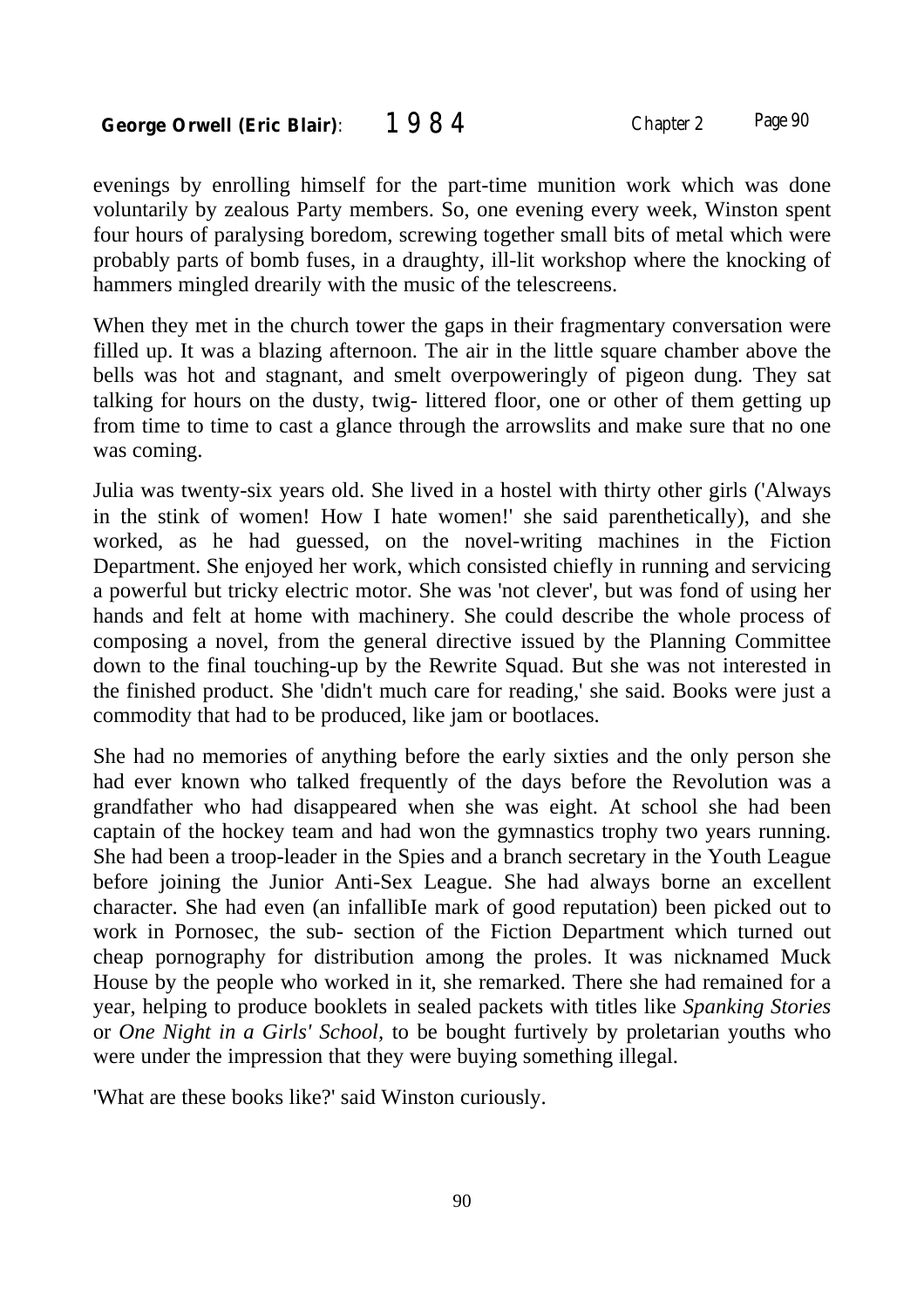'Oh, ghastly rubbish. They're boring, really. They only have six plots, but they swap them round a bit. Of course I was only on the kaleidoscopes. I was never in the Rewrite Squad. I'm not literary, dear -- not even enough for that.'

He learned with astonishment that all the workers in Pornosec, except the heads of the departments, were girls. The theory was that men, whose sex instincts were less controllable than those of women, were in greater danger of being corrupted by the filth they handled.

'They don't even like having married women there,' she added. Girls are always supposed to be so pure. Here's one who isn't, anyway.

She had had her first love-affair when she was sixteen, with a Party member of sixty who later committed suicide to avoid arrest. 'And a good job too,' said Julia, 'otherwise they'd have had my name out of him when he confessed.' Since then there had been various others. Life as she saw it was quite simple. You wanted a good time; 'they', meaning the Party, wanted to stop you having it; you broke the rules as best you couId. She seemed to think it just as natural that 'they' should want to rob you of your pleasures as that you should want to avoid being caught. She hated the Party, and said so in the crudest words, but she made no general criticism of it. Except where it touched upon her own life she had no interest in Party doctrine. He noticed that she never used Newspeak words except the ones that had passed into everyday use. She had never heard of the Brotherhood, and refused to believe in its existence. Any kind of organized revolt against the Party, which was bound to be a failure, struck her as stupid. The clever thing was to break the rules and stay alive all the same. He wondered vaguely how many others like her there might be in the younger generation people who had grown up in the world of the Revolution, knowing nothing else, accepting the Party as something unalterable, like the sky, not rebelling against its authority but simply evading it, as a rabbit dodges a dog.

They did not discuss the possibility of getting married. It was too remote to be worth thinking about. No imaginable committee would ever sanction such a marriage even if Katharine, Winston's wife, could somehow have been got rid of. It was hopeless even as a daydream.

'What was she like, your wife?' said Julia.

'She was -- do you know the Newspeak word *goodthinkful?* Meaning naturally orthodox, incapable of thinking a bad thought?'

'No, I didn't know the word, but I know the kind of person, right enough.'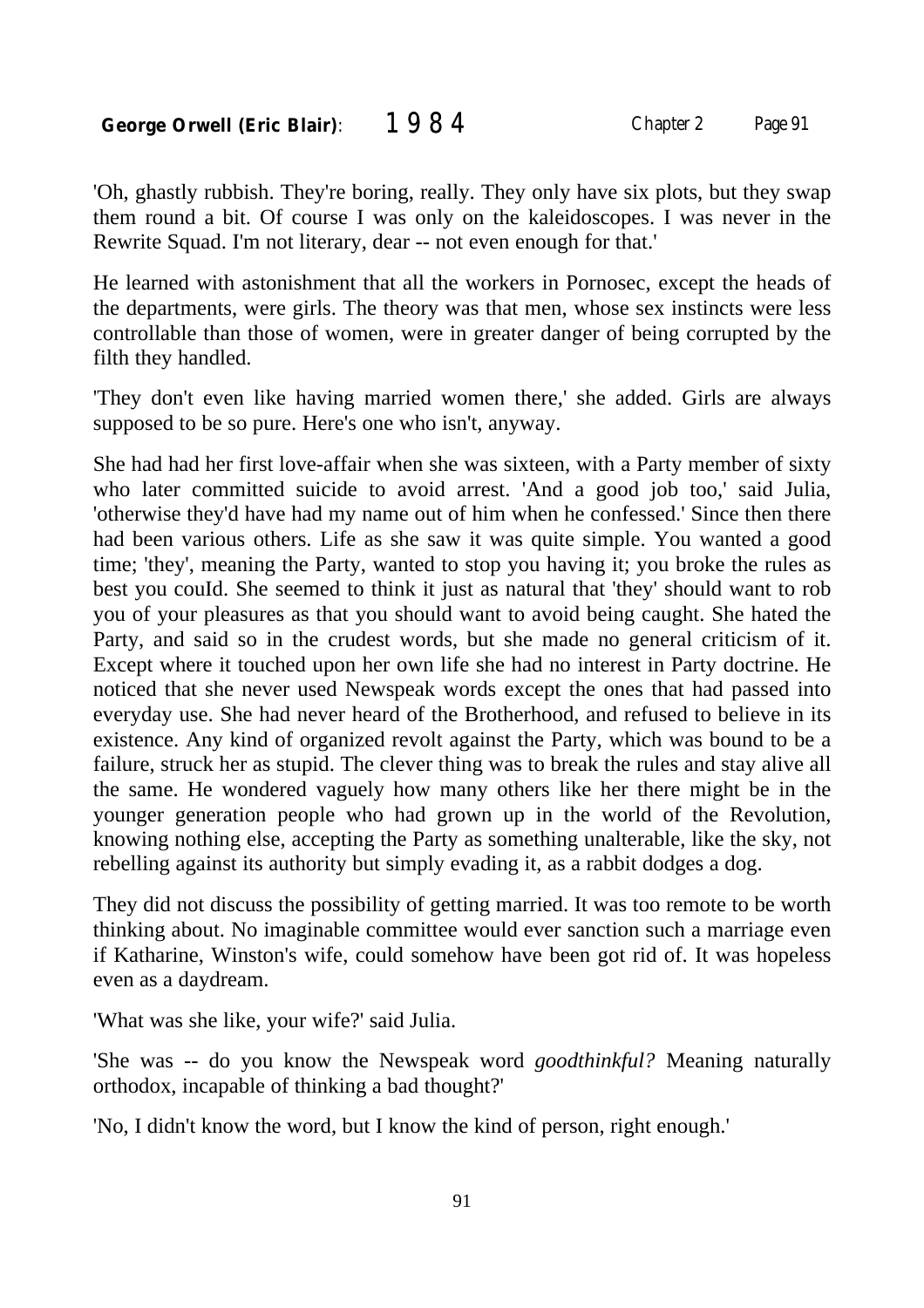He began telling her the story of his married life, but curiousIy enough she appeared to know the essential parts of it already. She described to him, almost as though she had seen or felt it, the stiffening of Katharine's body as soon as he touched her, the way in which she still seemed to be pushing him from her with all her strength, even when her arms were clasped tightly round him. With Julia he felt no difficulty in talking about such things: Katharine, in any case, had long ceased to be a painful memory and became merely a distasteful one.

'I could have stood it if it hadn't been for one thing,' he said. He toId her about the frigid little ceremony that Katharine had forced him to go through on the same night every week. 'She hated it, but nothing would make her stop doing it. She used to call it -- but you'll never guess.'

'Our duty to the Party,' said Julia promptly.

'How did you know that?'

'I've been at school too, dear. Sex talks once a month for the over-sixteens. And in the Youth Movement. They rub it into you for years. I dare say it works in a lot of cases. But of course you can never tell; peopIe are such hypocrites.'

She began to enlarge upon the subject. With Julia, everything came back to her own sexuality. As soon as this was touched upon in any way she was capable of great acuteness. Unlike Winston, she had grasped the inner meaning of the Party's sexual puritanism. It was not merely that the sex instinct created a world of its own which was outside the Party's control and which therefore had to be destroyed if possible. What was more important was that sexual privation induced hysteria, which was desirable because it could be transformed into war-fever and leader-worship. The way she put it was:

'When you make love you're using up energy; and afterwards you feel happy and don't give a damn for anything. They can't bear you to feel like that. They want you to be bursting with energy all the time. All this marching up and down and cheering and waving flags is simpIy sex gone sour. If you're happy inside yourself, why should you get excited about Big Brother and the Three-Year Plans and the Two Minutes Hate and all the rest of their bloody rot?'

That was very true, he thought. There was a direct intimate connexion between chastity and political orthodoxy. For how could the fear, the hatred, and the lunatic credulity which the Party needed in its members be kept at the right pitch, except by bottling down some powerful instinct and using it as a driving force? The sex impulse was dangerous to the Party, and the Party had turned it to account. They had played a similar trick with the instinct of parenthood. The family could not actually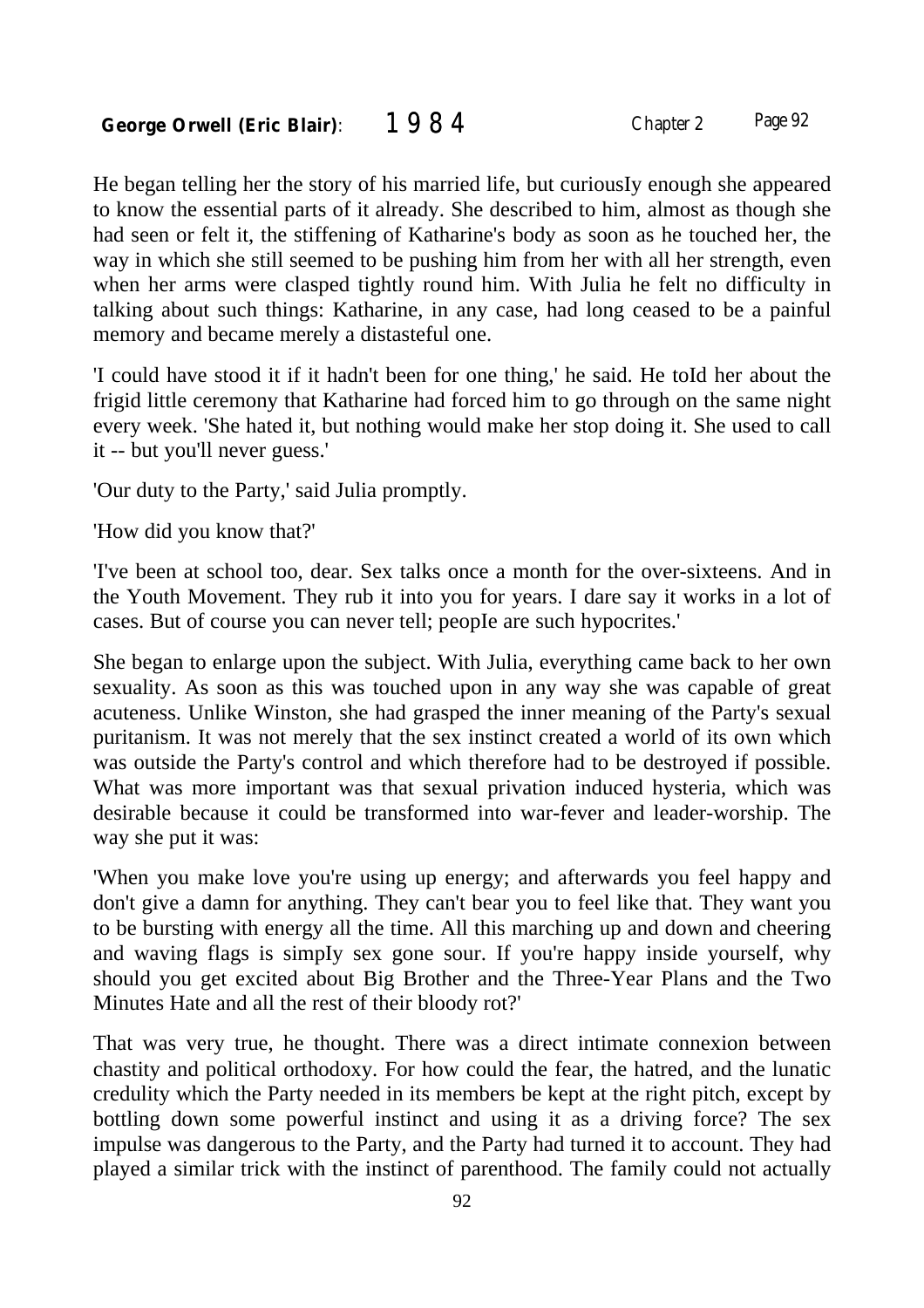be abolished, and, indeed, people were encouraged to be fond of their children, in almost the old-fashioned way. The children, on the other hand, were systematically turned against their parents and taught to spy on them and report their deviations. The family had become in effect an extension of the Thought Police. It was a device by means of which everyone could be surrounded night and day by informers who knew him intimately.

Abruptly his mind went back to Katharine. Katharine would unquestionably have denounced him to the Thought Police if she had not happened to be too stupid to detect the unorthodoxy of his opinions. But what really recalled her to him at this moment was the stifling heat of the afternoon, which had brought the sweat out on his forehead. He began telling Julia of something that had happened, or rather had failed to happen, on another sweltering summer afternoon, eleven years ago.

It was three or four months after they were married. They had lost their way on a community hike somewhere in Kent. They had only lagged behind the others for a couple of minutes, but they took a wrong turning, and presently found themselves pulled up short by the edge of an old chalk quarry. It was a sheer drop of ten or twenty metres, with boulders at the bottom. There was nobody of whom they could ask the way. As soon as she realized that they were lost Katharine became very uneasy. To be away from the noisy mob of hikers even for a moment gave her a feeling of wrong- doing. She wanted to hurry back by the way they had come and start searching in the other direction. But at this moment Winston noticed some tufts of loosestrife growing in the cracks of the cliff beneath them. One tuft was of two colours, magenta and brick-red, apparently growing on the same root. He had never seen anything of the kind before, and he called to Katharine to come and look at it.

'Look, Katharine ! Look at those flowers. That clump down near the bottom. Do you see they're two different colours?'

She had already turned to go, but she did rather fretfully come back for a moment. She even leaned out over the cliff face to see where he was pointing. He was standing a little behind her, and he put his hand on her waist to steady her. At this moment it suddenly occurred to him how completely alone they were. There was not a human creature anywhere, not a leaf stirring, not even a bird awake. In a place like this the danger that there would be a hidden microphone was very small, and even if there was a microphone it would only pick up sounds. It was the hottest sleepiest hour of the afternoon. The sun blazed down upon them, the sweat tickled his face. And the thought struck him . . .

'Why didn't you give her a good shove?' said Julia. 'I would have.'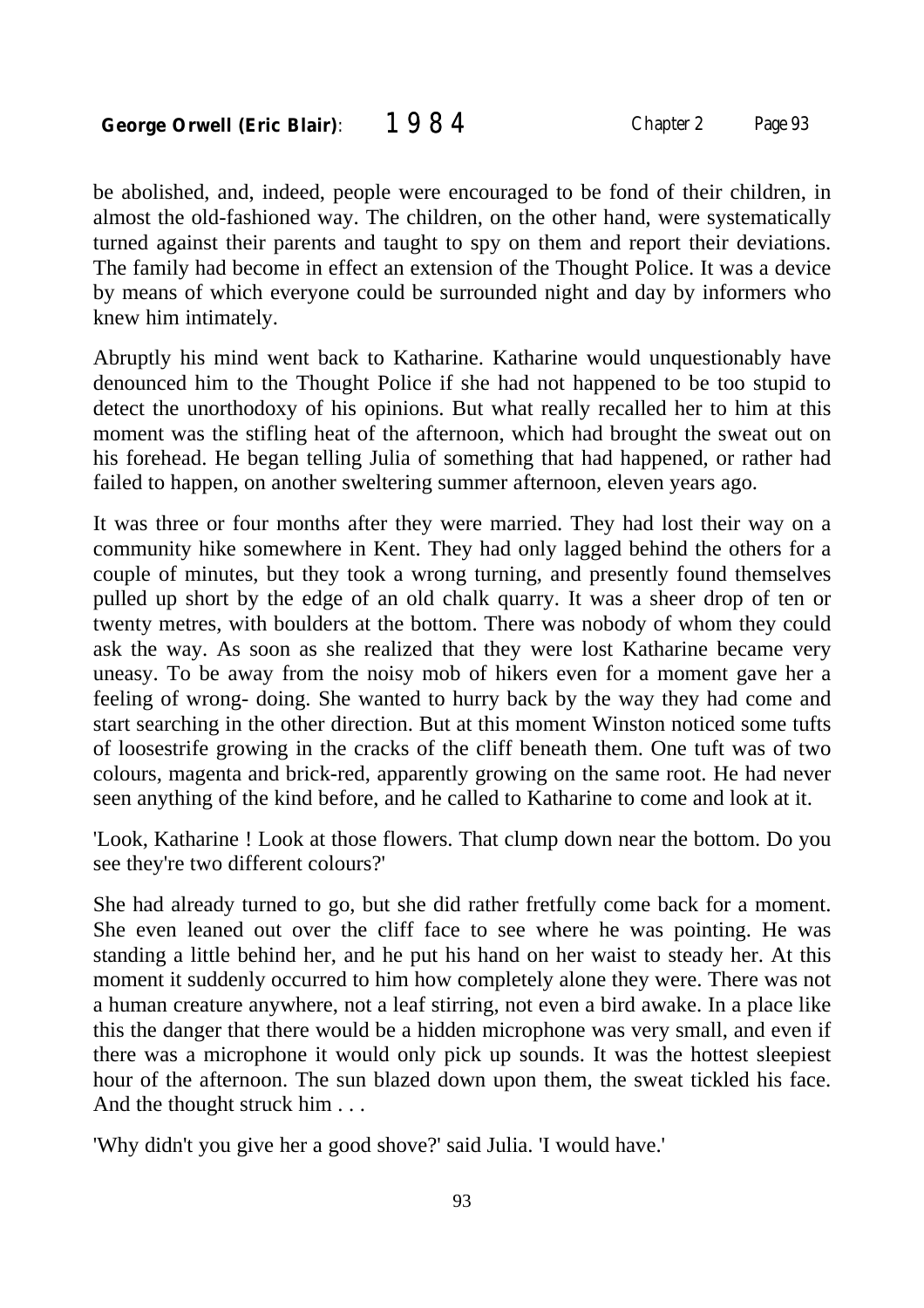# *George Orwell (Eric Blair)*: **1984** Chapter 2 Page 94

'Yes, dear, you would have. I would, if I'd been the same person then as I am now. Or perhaps I would -- I'm not certain.'

'Are you sorry you didn't?'

'Yes. On the whole I'm sorry I didn't.'

They were sitting side by side on the dusty floor. He pulled her closer against him. Her head rested on his shoulder, the pleasant smell of her hair conquering the pigeon dung. She was very young, he thought, she still expected something from life, she did not understand that to push an inconvenient person over a cliff solves nothing.

'Actually it would have made no difference,' he said.

'Then why are you sorry you didn't do it?'

'Only because I prefer a positive to a negative. In this game that we're playing, we can't win. Some kinds of failure are better than other kinds, that's all.'

He felt her shoulders give a wriggle of dissent. She always contradicted him when he said anything of this kind. She would not accept it as a law of nature that the individual is always defeated. In a way she realized that she herself was doomed, that sooner or later the Thought Police would catch her and kill her, but with another part of her mind she believed that it was somehow possible to construct a secret world in which you could live as you chose. All you needed was luck and cunning and boldness. She did not understand that there was no such thing as happiness, that the only victory lay in the far future, long after you were dead, that from the moment of declaring war on the Party it was better to think of yourself as a corpse.

'We are the dead,' he said.

'We're not dead yet,' said Julia prosaically.

'Not physically. Six months, a year -- five years, conceivably. I am afraid of death. You are young, so presumably you're more afraid of it than I am. Obviously we shall put it off as long as we can. But it makes very little difference. So long as human beings stay human, death and life are the same thing.'

'Oh, rubbish! Which would you sooner sleep with, me or a skeleton? Don't you enjoy being alive? Don't you like feeling: This is me, this is my hand, this is my leg, I'm real, I'm solid, I'm alive! Don't you like *this?'*

She twisted herself round and pressed her bosom against him. He could feel her breasts, ripe yet firm, through her overalls. Her body seemed to be pouring some of its youth and vigour into his.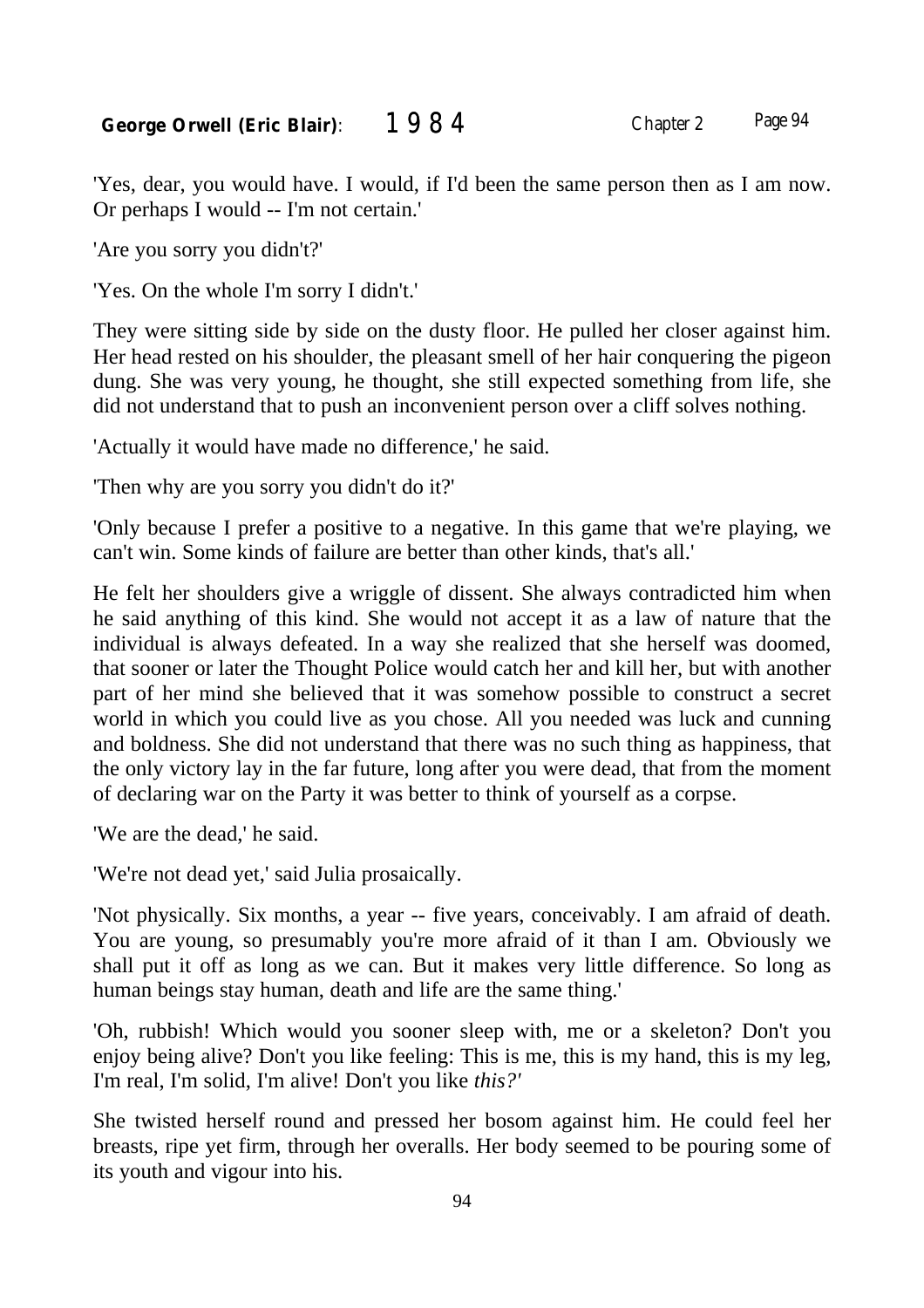'Yes, I like that,' he said.

'Then stop talking about dying. And now listen, dear, we've got to fix up about the next time we meet. We may as well go back to the place in the wood. We've given it a good long rest. But you must get there by a different way this time. I've got it all planned out. You take the train -- but look, I'll draw it out for you.'

And in her practical way she scraped together a small square of dust, and with a twig from a pigeon's nest began drawing a map on the floor. x x x

Winston looked round the shabby little room above Mr Charrington's shop. Beside the window the enormous bed was made up, with ragged blankets and a coverless bolster. The old-fashioned clock with the twelve-hour face was ticking away on the mantelpiece. In the corner, on the gateleg table, the glass paperweight which he had bought on his last visit gleamed softly out of the half-darkness.

In the fender was a battered tin oilstove, a saucepan, and two cups, provided by Mr Charrington. Winston lit the burner and set a pan of water to boil. He had brought an envelope full of Victory Coffee and some saccharine tablets. The clock's hands said seventeen-twenty: it was nineteen- twenty really. She was coming at nineteen-thirty.

Folly, folly, his heart kept saying: conscious, gratuitous, suicidal folly. Of all the crimes that a Party member could commit, this one was the least possible to conceal. Actually the idea had first floated into his head in the form of a vision, of the glass paperweight mirrored by the surface of the gateleg table. As he had foreseen, Mr Charrington had made no difficulty about letting the room. He was obviously glad of the few dollars that it would bring him. Nor did he seem shocked or become offensively knowing when it was made clear that Winston wanted the room for the purpose of a love-affair. Instead he looked into the middle distance and spoke in generalities, with so delicate an air as to give the impression that he had become partly invisible. Privacy, he said, was a very valuable thing. Everyone wanted a place where they could be alone occasionally. And when they had such a place, it was only common courtesy in anyone else who knew of it to keep his knowledge to himself. He even, seeming almost to fade out of existence as he did so, added that there were two entries to the house, one of them through the back yard, which gave on an alley.

Under the window somebody was singing. Winston peeped out, secure in the protection of the muslin curtain. The June sun was still high in the sky, and in the sun-filled court below, a monstrous woman, solid as a Norman pillar, with brawny red forearms and a sacking apron strapped about her middle, was stumping to and fro between a washtub and a clothes line, pegging out a series of square white things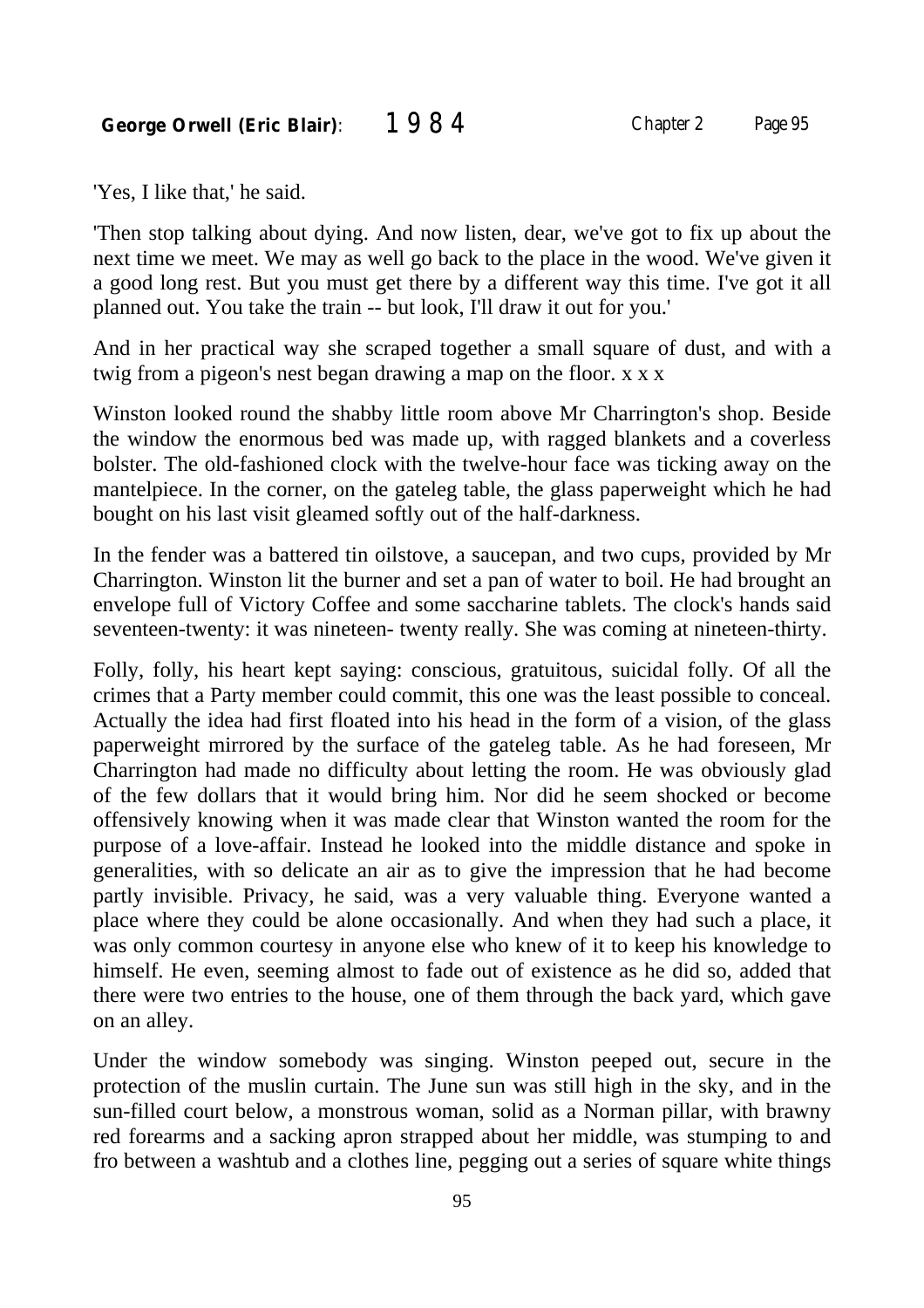which Winston recognized as babies' diapers. Whenever her mouth was not corked with clothes pegs she was singing in a powerful contralto:

It was only an 'opeless fancy.

It passed like an Ipril dye,

But a look an' a word an' the dreams they stirred!

They 'ave stolen my 'eart awye!

The tune had been haunting London for weeks past. It was one of countless similar songs published for the benefit of the proles by a sub-section of the Music Department. The words of these songs were composed without any human intervention whatever on an instrument known as a versificator. But the woman sang so tunefully as to turn the dreadful rubbish into an almost pleasant sound. He could hear the woman singing and the scrape of her shoes on the flagstones, and the cries of the children in the street, and somewhere in the far distance a faint roar of traffic, and yet the room seemed curiously silent, thanks to the absence of a telescreen.

Folly, folly, folly! he thought again. It was inconceivable that they could frequent this place for more than a few weeks without being caught. But the temptation of having a hiding-place that was truly their own, indoors and near at hand, had been too much for both of them. For some time after their visit to the church belfry it had been impossible to arrange meetings. Working hours had been drastically increased in anticipation of Hate Week. It was more than a month distant, but the enormous, complex preparations that it entailed were throwing extra work on to everybody. Finally both of them managed to secure a free afternoon on the same day. They had agreed to go back to the clearing in the wood. On the evening beforehand they met briefly in the street. As usual, Winston hardly looked at Julia as they drifted towards one another in the crowd, but from the short glance he gave her it seemed to him that she was paler than usual.

'It's all off,' she murmured as soon as she judged it safe to speak. 'Tomorrow, I mean.'

'What?'

'Tomorrow afternoon. I can't come.'

'Why not?'

'Oh, the usual reason. It's started early this time.'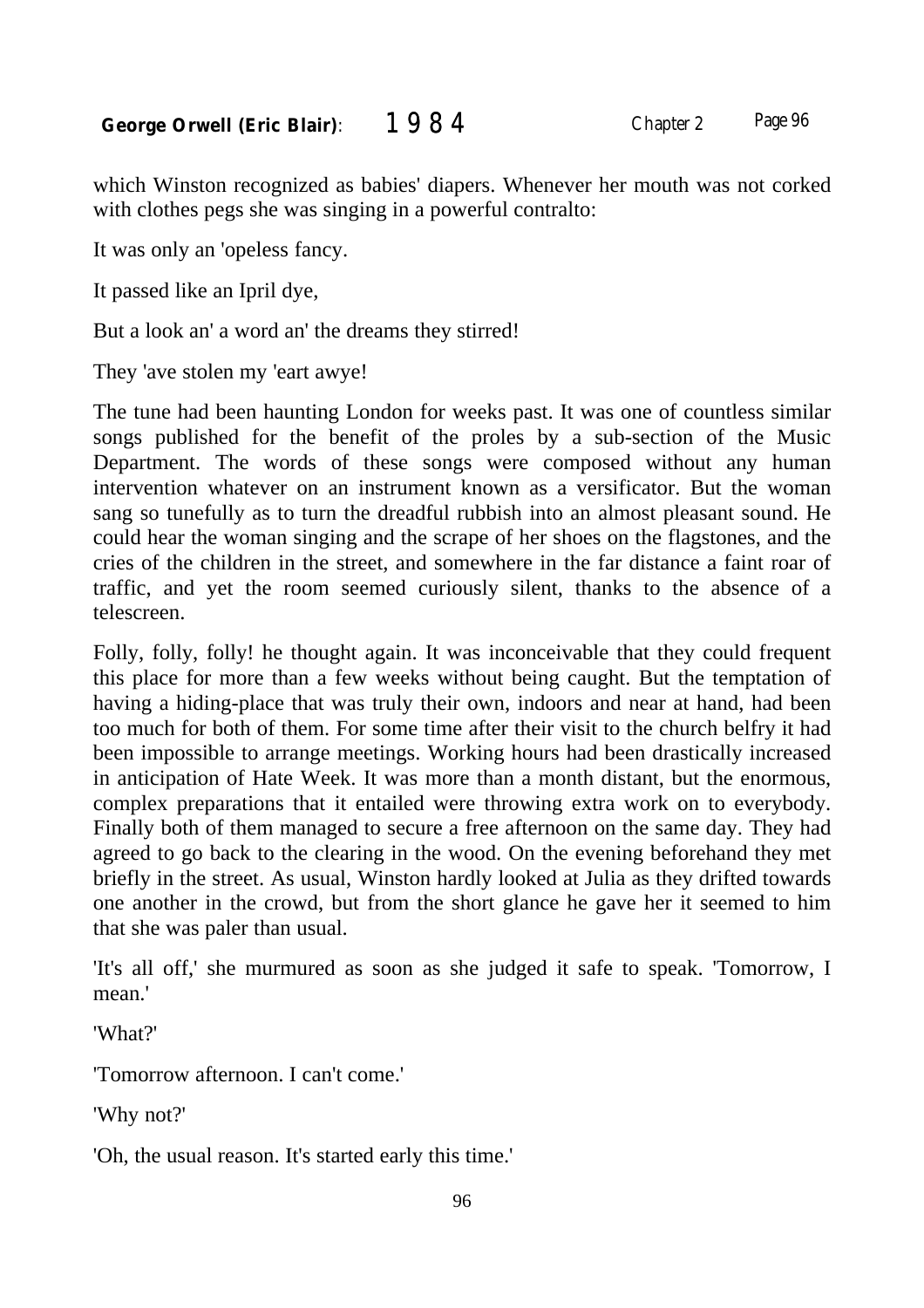For a moment he was violently angry. During the month that he had known her the nature of his desire for her had changed. At the beginning there had been little true sensuality in it. Their first love-making had been simply an act of the will. But after the second time it was different. The smell of her hair, the taste of her mouth, the feeling of her skin seemed to have got inside him, or into the air all round him. She had become a physical necessity, something that he not only wanted but felt that he had a right to. When she said that she could not come, he had the feeling that she was cheating him. But just at this moment the crowd pressed them together and their hands accidentally met. She gave the tips of his fingers a quick squeeze that seemed to invite not desire but affection. It struck him that when one lived with a woman this particular disappointment must be a normal, recurring event; and a deep tenderness, such as he had not felt for her before, suddenly took hold of him. He wished that they were a married couple of ten years' standing. He wished that he were walking through the streets with her just as they were doing now but openly and without fear, talking of trivialities and buying odds and ends for the household. He wished above all that they had some place where they could be alone together without feeling the obligation to make love every time they met. It was not actually at that moment, but at some time on the following day, that the idea of renting Mr Charrington's room had occurred to him. When he suggested it to Julia she had agreed with unexpected readiness. Both of them knew that it was lunacy. It was as though they were intentionally stepping nearer to their graves. As he sat waiting on the edge of the bed he thought again of the cellars of the Ministry of Love. It was curious how that predestined horror moved in and out of one's consciousness. There it lay, fixed in future times, preceding death as surely as 99 precedes 100. One could not avoid it, but one could perhaps postpone it: and yet instead, every now and again, by a conscious, wilful act, one chose to shorten the interval before it happened.

At this moment there was a quick step on the stairs. Julia burst into the room. She was carrying a tool-bag of coarse brown canvas, such as he had sometimes seen her carrying to and fro at the Ministry. He started forward to take her in his arms, but she disengaged herself rather hurriedly, partly because she was still holding the toolbag.

'Half a second,' she said. 'Just let me show you what I've brought. Did you bring some of that filthy Victory Coffee? I thought you would. You can chuck it away again, because we shan't be needing it. Look here.'

She fell on her knees, threw open the bag, and tumbled out some spanners and a screwdriver that filled the top part of it. Underneath were a number of neat paper packets. The first packet that she passed to Winston had a strange and yet vaguely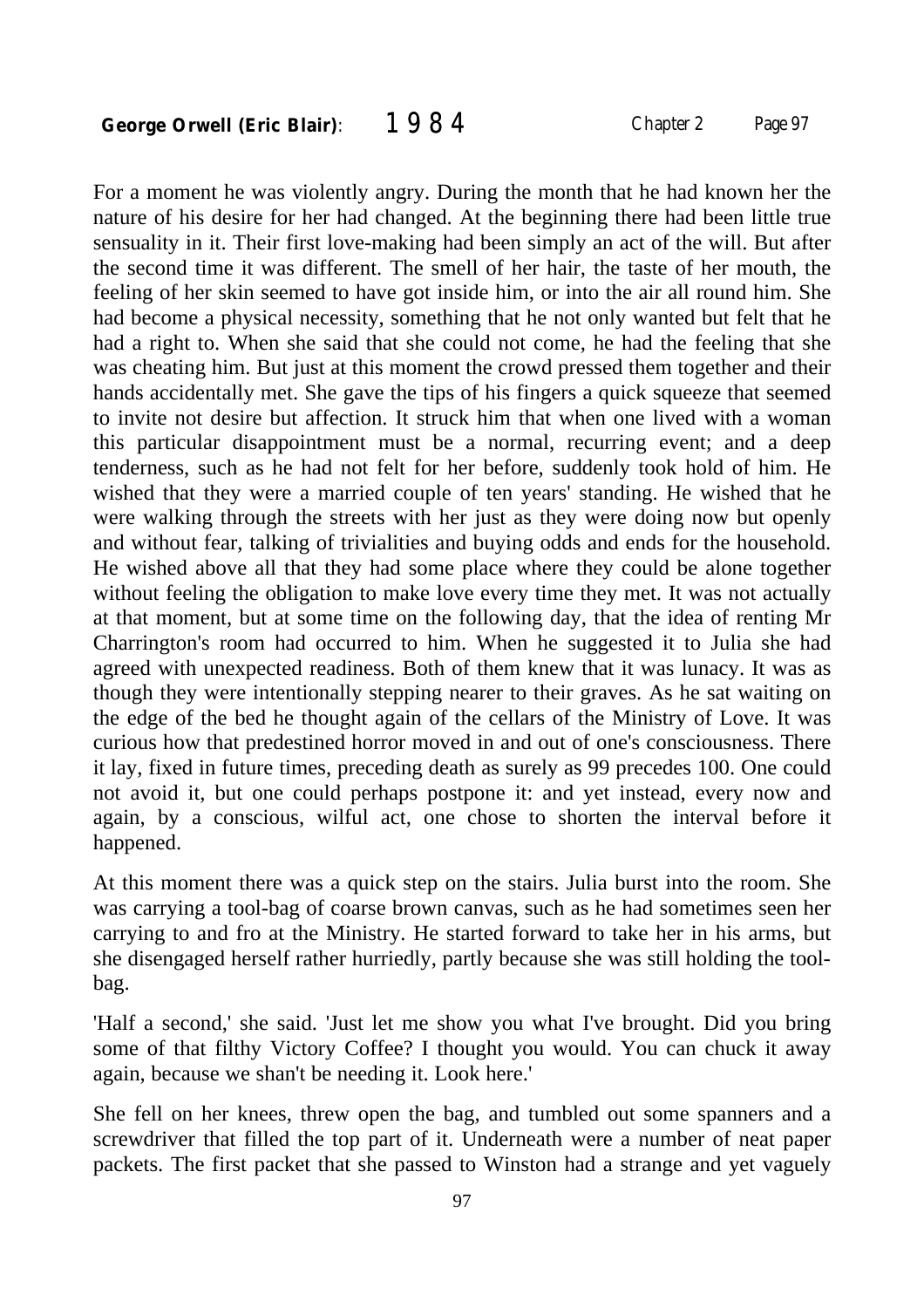## *George Orwell (Eric Blair)*: **1984** Chapter 2 Page 98

familiar feeling. It was filled with some kind of heavy, sand-like stuff which yielded wherever you touched it.

'It isn't sugar?' he said.

'Real sugar. Not saccharine, sugar. And here's a loaf of bread proper white bread, not our bloody stuff -- and a little pot of jam. And here's a tin of milk -- but look! This is the one I'm really proud of. I had to wrap a bit of sacking round it, because-'

But she did not need to tell him why she had wrapped it up. The smell was already filling the room, a rich hot smell which seemed like an emanation from his early childhood, but which one did occasionally meet with even now, blowing down a passage-way before a door slammed, or diffusing itself mysteriously in a crowded street, sniffed for an instant and then lost again.

'It's coffee,' he murmured, 'real coffee.'

'It's Inner Party coffee. There's a whole kilo here, she said.

'How did you manage to get hold of all these things?'

'It's all Inner Party stuff. There's nothing those swine don't have, nothing. But of course waiters and servants and people pinch things, and -- look, I got a little packet of tea as well.'

Winston had squatted down beside her. He tore open a corner of the packet.

'It's real tea. Not blackberry leaves.'

'There's been a lot of tea about lately. They've captured India, or something,' she said vaguely. 'But listen, dear. I want you to turn your back on me for three minutes. Go and sit on the other side of the bed. Don't go too near the window. And don't turn round till I tell you.'

Winston gazed abstractedly through the muslin curtain. Down in the yard the redarmed woman was still marching to and fro between the washtub and the line. She took two more pegs out of her mouth and sang with deep feeling:

They sye that time 'eals all things,

They sye you can always forget;

But the smiles an' the tears acrorss the years

They twist my 'eart-strings yet!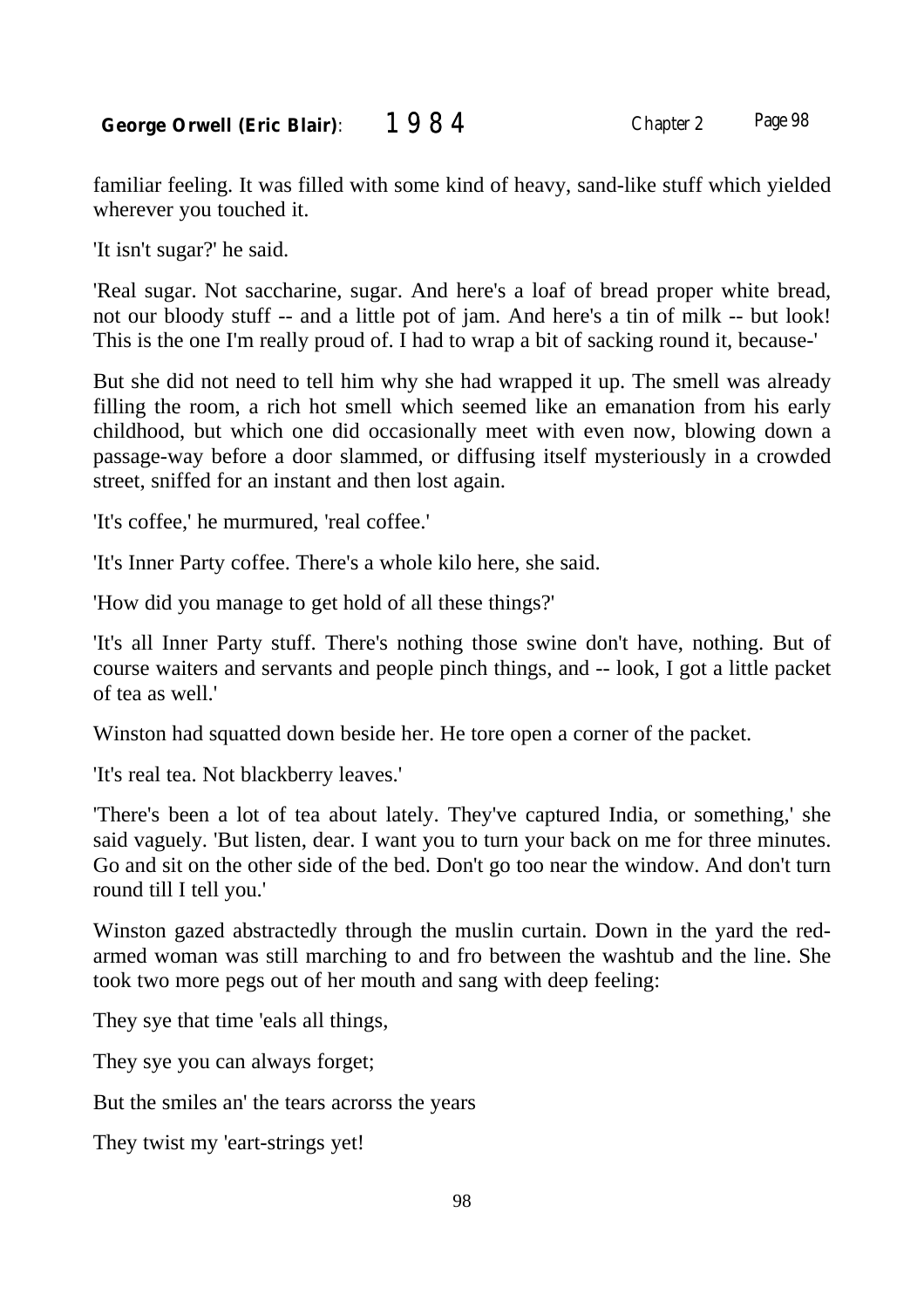She knew the whole drivelling song by heart, it seemed. Her voice floated upward with the sweet summer air, very tuneful, charged with a sort of happy melancholy. One had the feeling that she would have been perfectly content, if the June evening had been endless and the supply of clothes inexhaustible, to remain there for a thousand years, pegging out diapers and singing rubbish. It struck him as a curious fact that he had never heard a member of the Party singing alone and spontaneously. It would even have seemed slightly unorthodox, a dangerous eccentricity, like talking to oneself. Perhaps it was only when people were somewhere near the starvation level that they had anything to sing about.

'You can turn round now,' said Julia.

He turned round, and for a second almost failed to recognize her. What he had actually expected was to see her naked. But she was not naked. The transformation that had happened was much more surprising than that. She had painted her face.

She must have slipped into some shop in the proletarian quarters and bought herself a complete set of make-up materials. Her lips were deeply reddened, her cheeks rouged, her nose powdered; there was even a touch of something under the eyes to make them brighter. It was not very skilfully done, but Winston's standards in such matters were not high. He had never before seen or imagined a woman of the Party with cosmetics on her face. The improvement in her appearance was startling. With just a few dabs of colour in the right places she had become not only very much prettier, but, above all, far more feminine. Her short hair and boyish overalls merely added to the effect. As he took her in his arms a wave of synthetic violets flooded his nostrils. He remem bered the half-darkness of a basement kitchen, and a woman's cavernous mouth. It was the very same scent that she had used; but at the moment it did not seem to matter.

'Scent too!' he said.

'Yes, dear, scent too. And do you know what I'm going to do next? I'm going to get hold of a real woman's frock from somewhere and wear it instead of these bloody trousers. I'll wear silk stockings and high-heeled shoes! In this room I'm going to be a woman, not a Party comrade.'

They flung their clothes off and climbed into the huge mahogany bed. It was the first time that he had stripped himself naked in her presence. Until now he had been too much ashamed of his pale and meagre body, with the varicose veins standing out on his calves and the discoloured patch over his ankle. There were no sheets, but the blanket they lay on was threadbare and smooth, and the size and springiness of the bed astonished both of them. 'It's sure to be full of bugs, but who cares?' said Julia.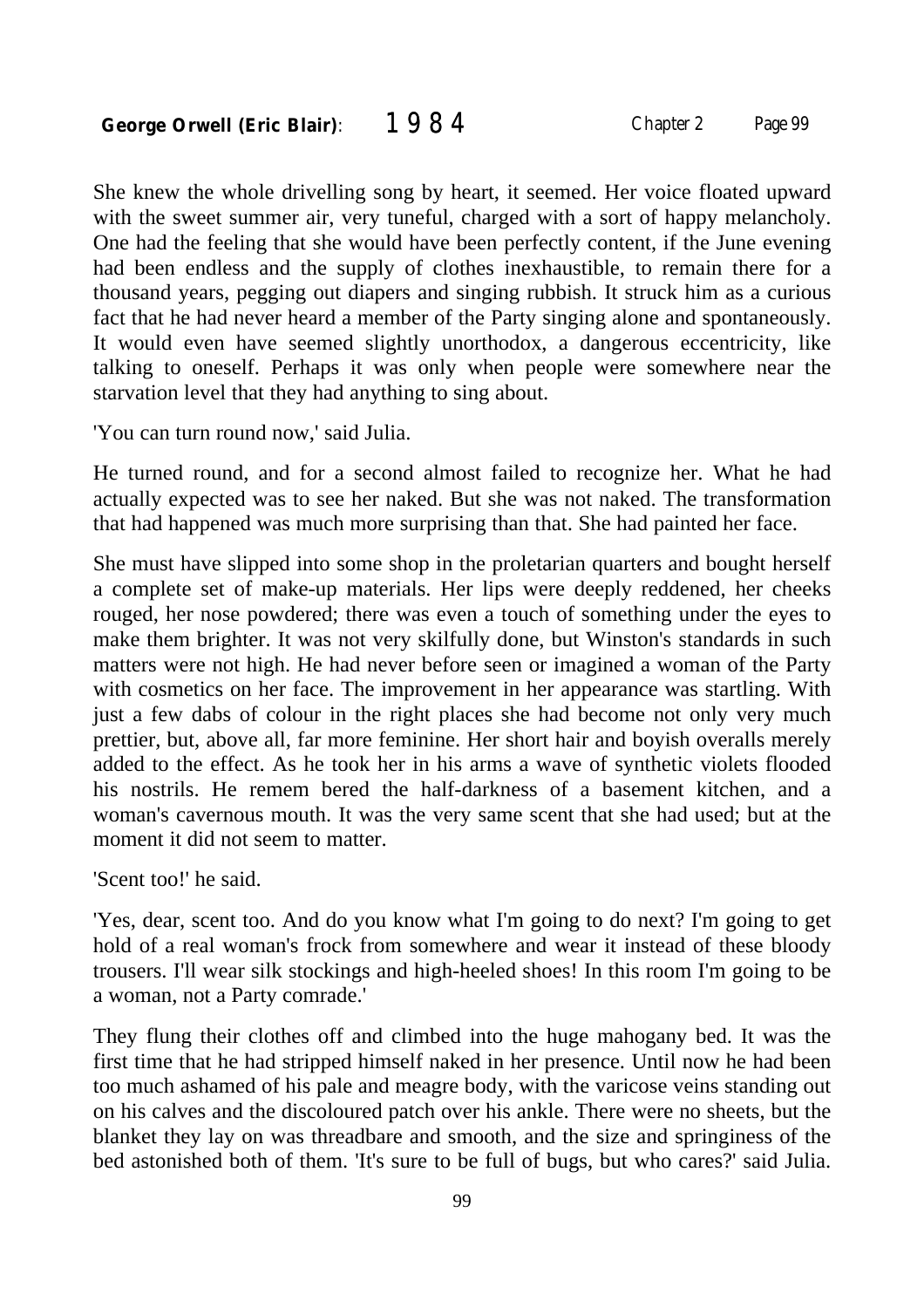One never saw a double bed nowadays, except in the homes of the proles. Winston had occasionally slept in one in his boyhood: Julia had never been in one before, so far as she could remember.

Presently they fell asleep for a little while. When Winston woke up the hands of the clock had crept round to nearly nine. He did not stir, because Julia was sleeping with her head in the crook of his arm. Most of her make-up had transferred itself to his own face or the bolster, but a light stain of rouge still brought out the beauty of her cheekbone. A yellow ray from the sinking sun fell across the foot of the bed and lighted up the fireplace, where the water in the pan was boiling fast. Down in the yard the woman had stopped singing, but the faint shouts of children floated in from the street. He wondered vaguely whether in the abolished past it had been a normal experience to lie in bed like this, in the cool of a summer evening, a man and a woman with no clothes on, making love when they chose, talking of what they chose, not feeling any compulsion to get up, simply lying there and listening to peaceful sounds outside. Surely there could never have been a time when that seemed ordinary? Julia woke up, rubbed her eyes, and raised herself on her elbow to look at the oilstove.

'Half that water's boiled away,' she said. 'I'll get up and make some coffee in another moment. We've got an hour. What time do they cut the lights off at your flats?'

'Twenty-three thirty.'

'It's twenty-three at the hostel. But you have to get in earlier than that, because -- Hi! Get out, you filthy brute!'

She suddenly twisted herself over in the bed, seized a shoe from the floor, and sent it hurtling into the corner with a boyish jerk of her arm, exactly as he had seen her fling the dictionary at Goldstein, that morning during the Two Minutes Hate.

'What was it?' he said in surprise.

'A rat. I saw him stick his beastly nose out of the wainscoting. There's a hole down there. I gave him a good fright, anyway.'

'Rats!' murmured Winston. 'In this room!'

'They're all over the place,' said Julia indifferently as she lay down again. 'We've even got them in the kitchen at the hostel. Some parts of London are swarming with them. Did you know they attack children? Yes, they do. In some of these streets a woman daren't leave a baby alone for two minutes. It's the great huge brown ones that do it. And the nasty thing is that the brutes always-'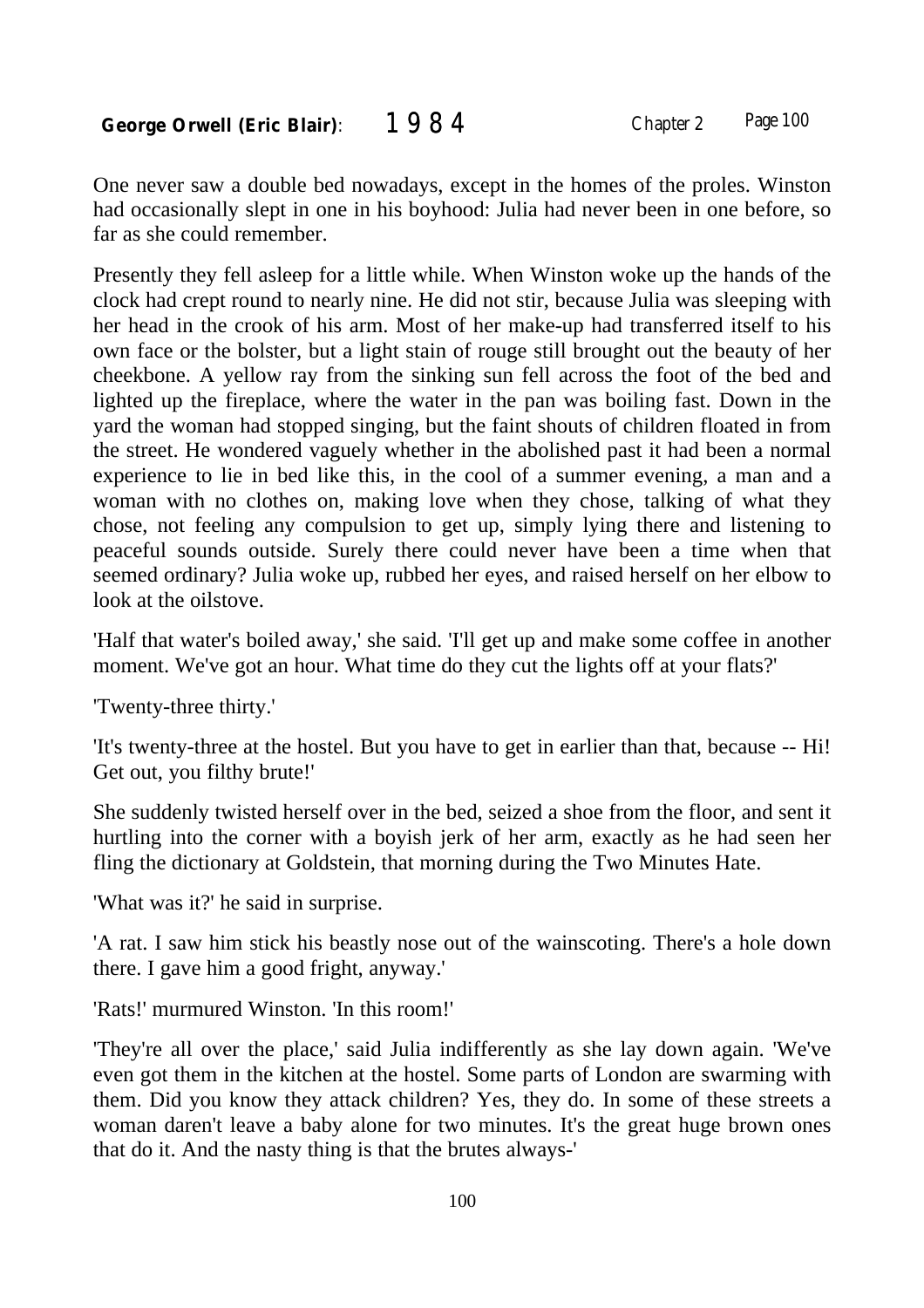#### *George Orwell (Eric Blair)*: **1984** Chapter 2 Page 101

*'Don't go on!'* said Winston, with his eyes tightly shut.

'Dearest! You've gone quite pale. What's the matter? Do they make you feel sick?'

'Of all horrors in the world -- a rat!'

She pressed herself against him and wound her limbs round him, as though to reassure him with the warmth of her body. He did not reopen his eyes immediately. For several moments he had had the feeling of being back in a nightmare which had recurred from time to time throughout his life. It was always very much the same. He was standing in front of a wall of darkness, and on the other side of it there was something unendurable, something too dreadful to be faced. In the dream his deepest feeling was always one of self- deception, because he did in fact know what was behind the wall of darkness. With a deadly effort, like wrenching a piece out of his own brain, he could even have dragged the thing into the open. He always woke up without discovering what it was: but somehow it was connected with what Julia had been saying when he cut her short.

'I'm sorry,' he said, 'it's nothing. I don't like rats, that's all.'

'Don't worry, dear, we're not going to have the filthy brutes in here. I'll stuff the hole with a bit of sacking before we go. And next time we come here I'll bring some plaster and bung it up properly.'

Already the black instant of panic was half-forgotten. Feeling slightly ashamed of himself, he sat up against the bedhead. Julia got out of bed, pulled on her overalls, and made the coffee. The smell that rose from the saucepan was so powerful and exciting that they shut the window lest anybody outside should notice it and become inquisitive. What was even better than the taste of the coffee was the silky texture given to it by the sugar, a thing Winston had almost forgotten after years of saccharine. With one hand in her pocket and a piece of bread and jam in the other, Julia wandered about the room, glancing indifferently at the bookcase, pointing out the best way of repairing the gateleg table, plumping herself down in the ragged arm-chair to see if it was comfortable, and examining the absurd twelve-hour clock with a sort of tolerant amusement. She brought the glass paperweight over to the bed to have a look at it in a better light. He took it out of her hand, fascinated, as always, by the soft, rainwatery appearance of the glass.

'What is it, do you think?' said Julia.

'I don't think it's anything-I mean, I don't think it was ever put to any use. That's what I like about it. It's a little chunk of history that they've forgotten to alter. It's a message from a hundred years ago, if one knew how to read it.'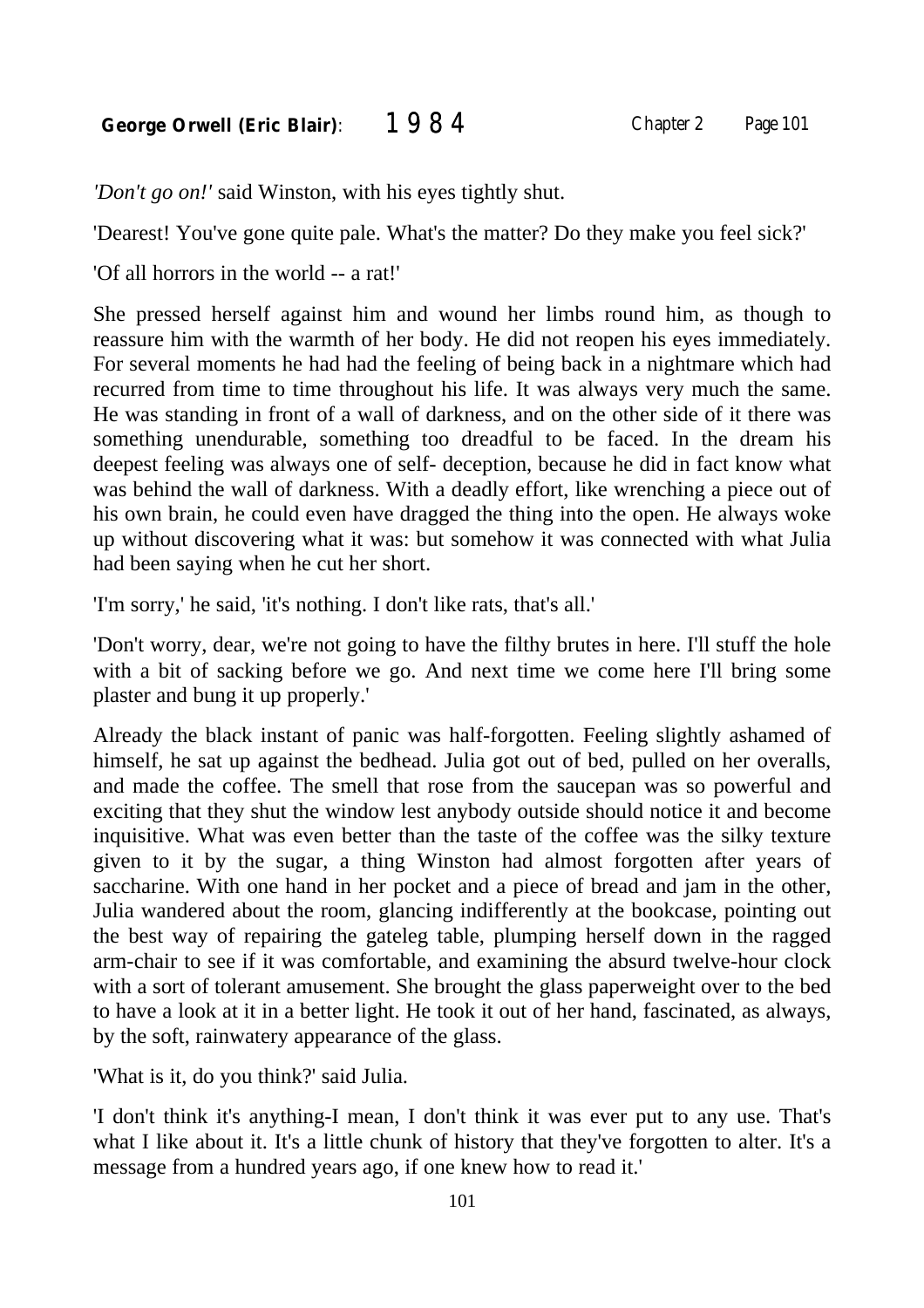#### *George Orwell (Eric Blair)*: **1984** Chapter 2 Page 102

'And that picture over there' -- she nodded at the engraving on the opposite wall- 'would that be a hundred years old?'

'More. Two hundred, I dare say. One can't tell. It's impossible to discover the age of anything nowadays.'

She went over to look at it. 'Here's where that brute stuck his nose out,' she said, kicking the wainscoting immediately below the picture. 'What is this place? I've seen it before somewhere.'

'It's a church, or at least it used to be. St Clement Danes its name was.' The fragment of rhyme that Mr Charrington had taught him came back into his head, and he added half-nostalgically: "Oranges and lemons, say the bells of St Clement's!"

To his astonishment she capped the line:

'You owe me three farthings, say the bells of St Martin's,

When will you pay me? say the bells of Old Bailey -- '

'I can't remember how it goes on after that. But anyway I remember it ends up, "Here comes a candle to light you to bed, here comes a chopper to chop off your head!"

It was like the two halves of a countersign. But there must be another line after 'the bells of Old Bailey'. Perhaps it could be dug out of Mr Charrington's memory, if he were suitably prompted.

'Who taught you that?' he said.

'My grandfather. He used to say it to me when I was a little girl. He was vaporized when I was eight -- at any rate, he disappeared. I wonder what a lemon was,' she added inconsequently. 'I've seen oranges. They're a kind of round yellow fruit with a thick skin.'

'I can remember lemons,' said Winston. 'They were quite common in the fifties. They were so sour that it set your teeth on edge even to smell them.'

'I bet that picture's got bugs behind it,' said Julia. 'I'll take it down and give it a good clean some day. I suppose it's almost time we were leaving. I must start washing this paint off. What a bore! I'll get the lipstick off your face afterwards.'

Winston did not get up for a few minutes more. The room was darkening. He turned over towards the light and lay gazing into the glass paperweight. The inexhaustibly interesting thing was not the fragment of coral but the interior of the glass itself.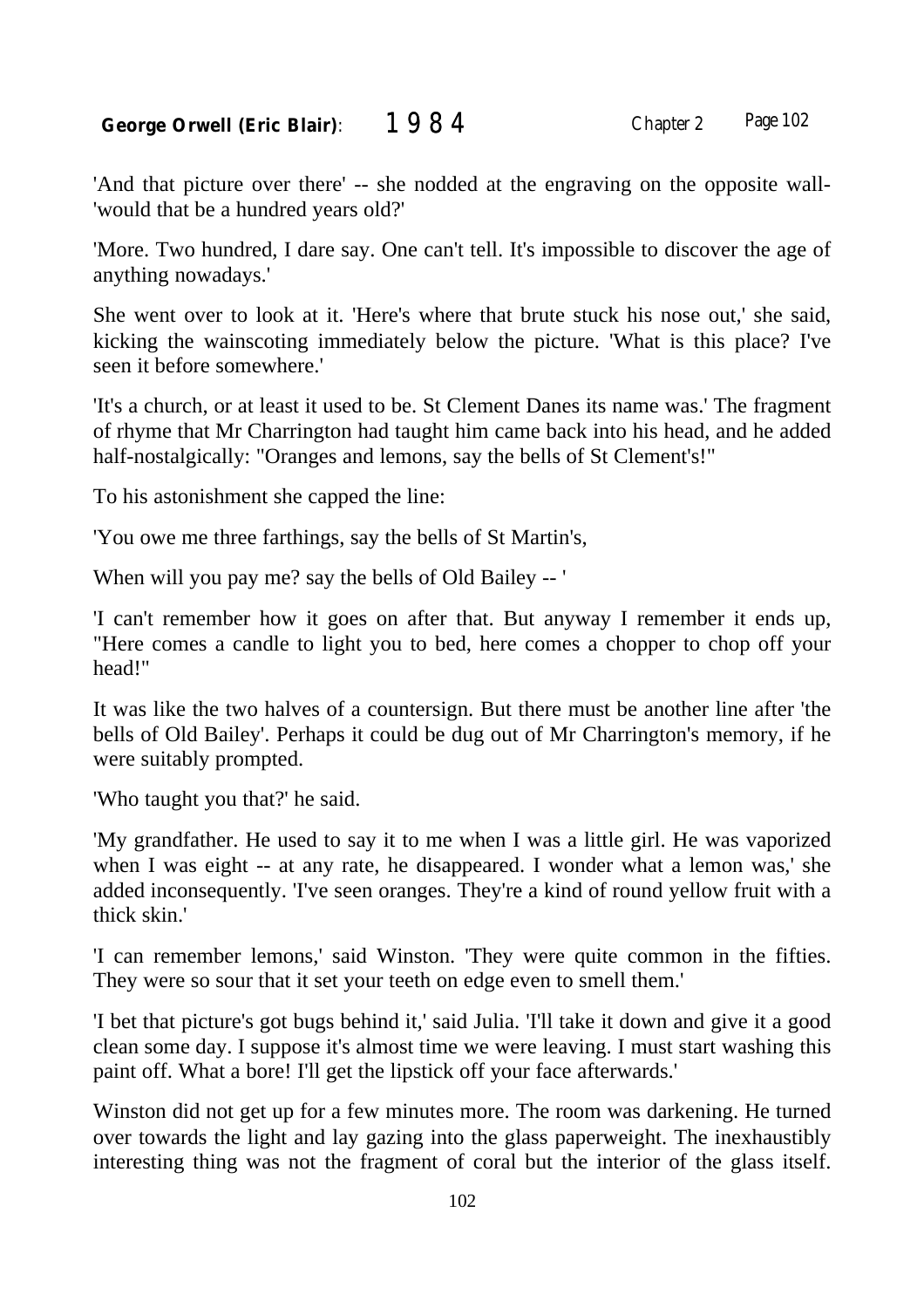There was such a depth of it, and yet it was almost as transparent as air. It was as though the surface of the glass had been the arch of the sky, enclosing a tiny world with its atmosphere complete. He had the feeling that he could get inside it, and that in fact he was inside it, along with the mahogany bed and the gateleg table, and the clock and the steel engraving and the paperweight itself. The paperweight was the room he was in, and the coral was Julia's life and his own, fixed in a sort of eternity at the heart of the crystal. x x x

Syme had vanished. A morning came, and he was missing from work: a few thoughtless people commented on his absence. On the next day nobody mentioned him. On the third day Winston went into the vestibule of the Records Department to look at the notice-board. One of the notices carried a printed list of the members of the Chess Committee, of whom Syme had been one. It looked almost exactly as it had looked before -- nothing had been crossed out -- but it was one name shorter. It was enough. Syme had ceased to exist: he had never existed.

The weather was baking hot. In the labyrinthine Ministry the windowless, airconditioned rooms kept their normal temperature, but outside the pavements scorched one's feet and the stench of the Tubes at the rush hours was a horror. The preparations for Hate Week were in full swing, and the staffs of all the Ministries were working overtime. Processions, meetings, military parades, lectures, waxworks, displays, film shows, telescreen programmes all had to be organized; stands had to be erected, effigies built, slogans coined, songs written, rumours circulated, photographs faked. Julia's unit in the Fiction Department had been taken off the production of novels and was rushing out a series of atrocity pamphlets. Winston, in addition to his regular work, spent long periods every day in going through back files of *The Times* and altering and embellishing news items which were to be quoted in speeches. Late at night, when crowds of rowdy proles roamed the streets, the town had a curiously febrile air. The rocket bombs crashed oftener than ever, and sometimes in the far distance there were enormous explosions which no one could explain and about which there were wild rumours.

The new tune which was to be the theme-song of Hate Week (the Hate Song, it was called) had already been composed and was being endlessly plugged on the telescreens. It had a savage, barking rhythm which could not exactly be called music, but resembled the beating of a drum. Roared out by hundreds of voices to the tramp of marching feet, it was terrifying. The proles had taken a fancy to it, and in the midnight streets it competed with the still- popular 'It was only a hopeless fancy'. The Parsons children played it at all hours of the night and day, unbearably, on a comb and a piece of toilet paper. Winston's evenings were fuller than ever. Squads of volunteers, organized by Parsons, were preparing the street for Hate Week,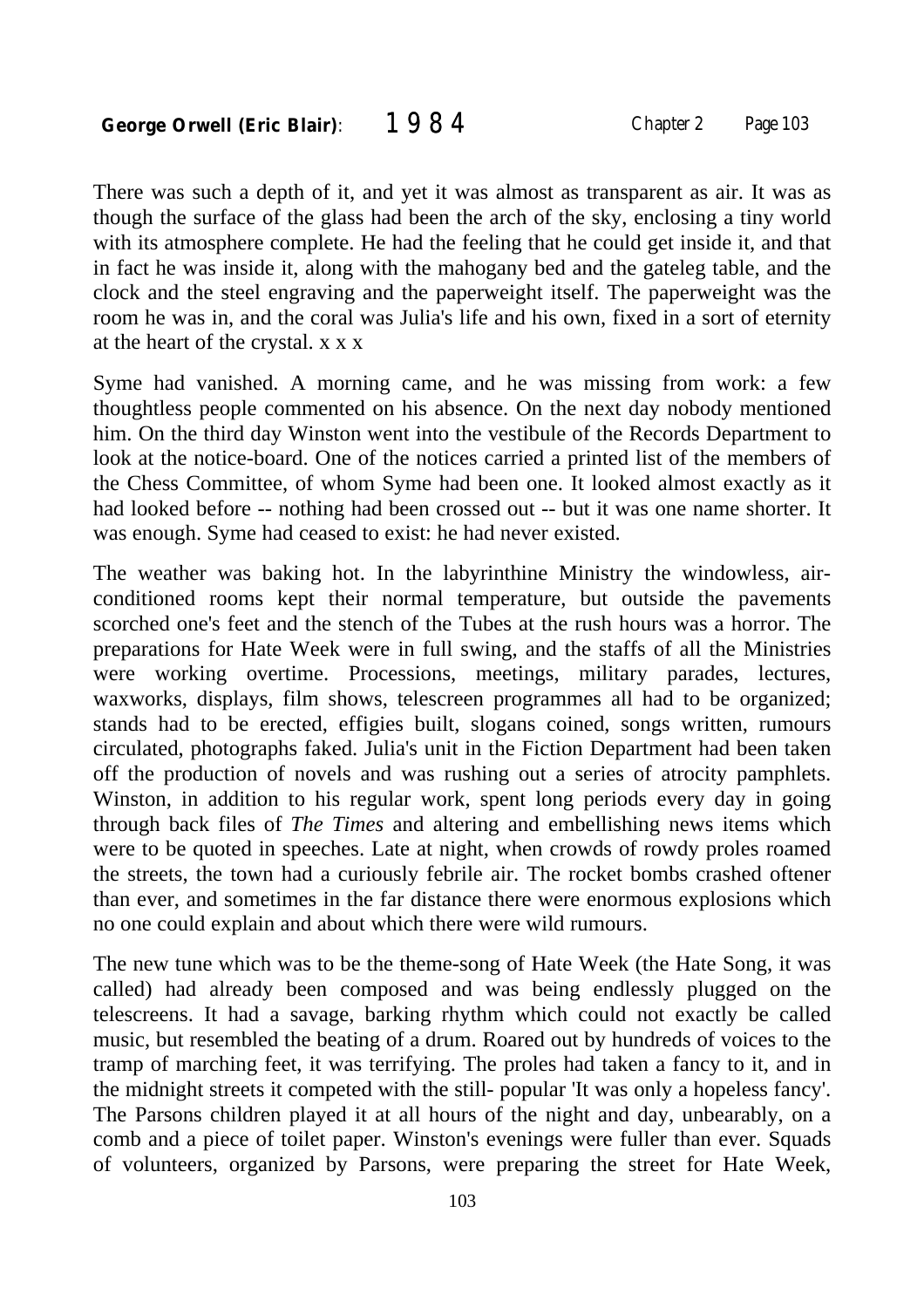stitching banners, painting posters, erecting flagstaffs on the roofs, and perilously slinging wires across the street for the reception of streamers. Parsons boasted that Victory Mansions alone would display four hundred metres of bunting. He was in his native element and as happy as a lark. The heat and the manual work had even given him a pretext for reverting to shorts and an open shirt in the evenings. He was everywhere at once, pushing, pulling, sawing, hammering, improvising, jollying everyone along with comradely exhortations and giving out from every fold of his body what seemed an inexhaustible supply of acrid-smelling sweat.

A new poster had suddenly appeared all over London. It had no caption, and represented simply the monstrous figure of a Eurasian soldier, three or four metres high, striding forward with expressionless Mongolian face and enormous boots, a submachine gun pointed from his hip. From whatever angle you looked at the poster, the muzzle of the gun, magnified by the foreshortening, seemed to be pointed straight at you. The thing had been plastered on every blank space on every wall, even outnumbering the portraits of Big Brother. The proles, normally apathetic about the war, were being lashed into one of their periodical frenzies of patriotism. As though to harmonize with the general mood, the rocket bombs had been killing larger numbers of people than usual. One fell on a crowded film theatre in Stepney, burying several hundred victims among the ruins. The whole population of the neighbourhood turned out for a long, trailing funeral which went on for hours and was in effect an indignation meeting. Another bomb fell on a piece of waste ground which was used as a playground and several dozen children were blown to pieces. There were further angry demonstrations, Goldstein was burned in effigy, hundreds of copies of the poster of the Eurasian soldier were torn down and added to the flames, and a number of shops were looted in the turmoil; then a rumour flew round that spies were directing the rocket bombs by means of wireless waves, and an old couple who were suspected of being of foreign extraction had their house set on fire and perished of suffocation.

In the room over Mr Charrington's shop, when they could get there, Julia and Winston lay side by side on a stripped bed under the open window, naked for the sake of coolness. The rat had never come back, but the bugs had multiplied hideously in the heat. It did not seem to matter. Dirty or clean, the room was paradise. As soon as they arrived they would sprinkle everything with pepper bought on the black market, tear off their clothes, and make love with sweating bodies, then fall asleep and wake to find that the bugs had rallied and were massing for the counter-attack.

Four, five, six -- seven times they met during the month of June. Winston had dropped his habit of drinking gin at all hours. He seemed to have lost the need for it.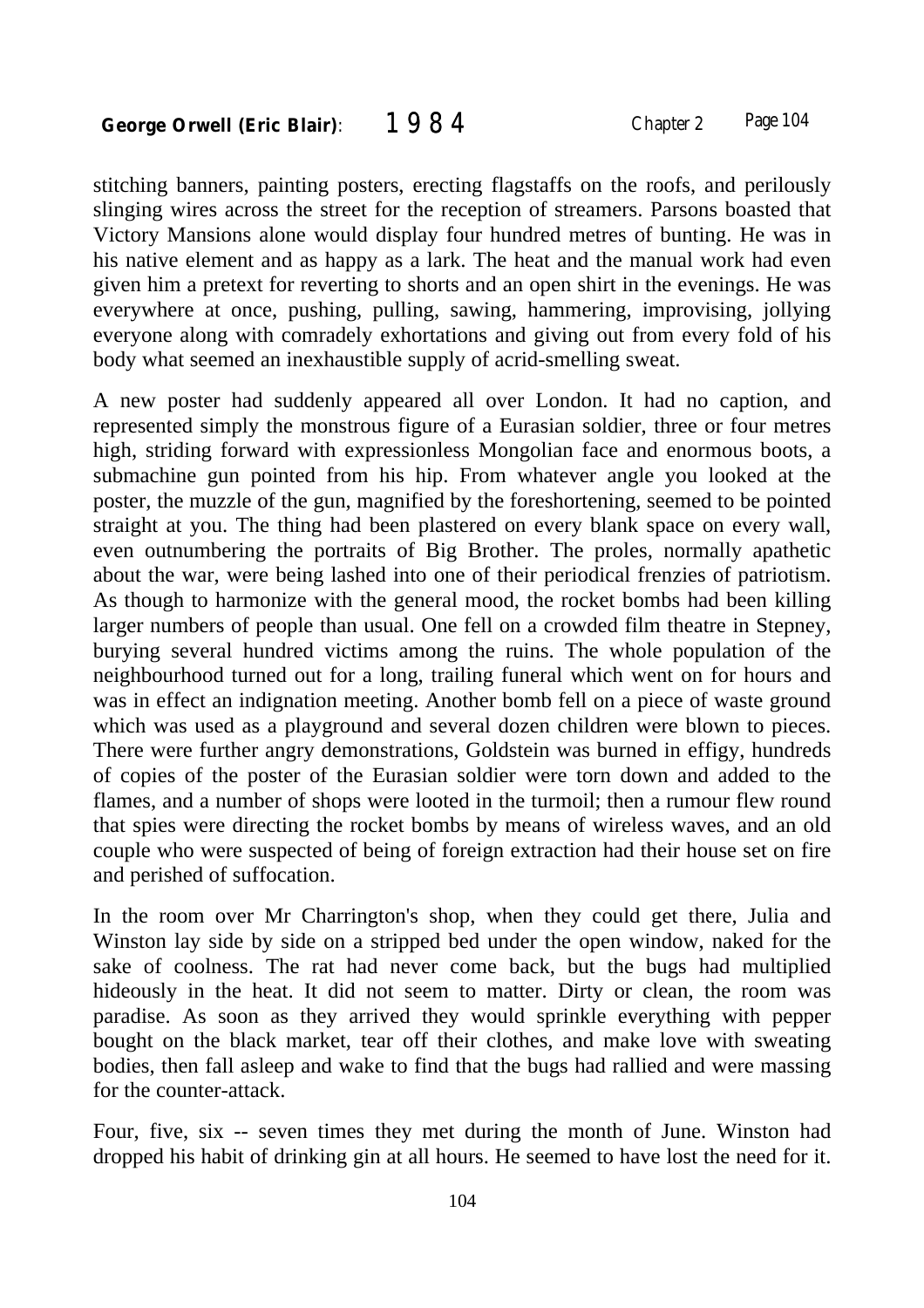He had grown fatter, his varicose ulcer had subsided, leaving only a brown stain on the skin above his ankle, his fits of coughing in the early morning had stopped. The process of life had ceased to be intolerable, he had no longer any impulse to make faces at the telescreen or shout curses at the top of his voice. Now that they had a secure hiding- place, almost a home, it did not even seem a hardship that they could only meet infrequently and for a couple of hours at a time. What mattered was that the room over the junk- shop should exist. To know that it was there, inviolate, was almost the same as being in it. The room was a world, a pocket of the past where extinct animals could walk. Mr Charrington, thought Winston, was another extinct animal. He usually stopped to talk with Mr Charrington for a few minutes on his way upstairs. The old man seemed seldom or never to go out of doors, and on the other hand to have almost no customers. He led a ghostlike existence between the tiny, dark shop, and an even tinier back kitchen where he prepared his meals and which contained, among other things, an unbelievably ancient gramophone with an enormous horn. He seemed glad of the opportunity to talk. Wandering about among his worthless stock, with his long nose and thick spectacles and his bowed shoulders in the velvet jacket, he had always vaguely the air of being a collector rather than a tradesman. With a sort of faded enthusiasm he would finger this scrap of rubbish or that -- a china bottle-stopper, the painted lid of a broken snuffbox, a pinchbeck locket containing a strand of some long-dead baby's hair -- never asking that Winston should buy it, merely that he should admire it. To talk to him was like listening to the tinkling of a worn-out musical-box. He had dragged out from the corners of his memory some more fragments of forgotten rhymes. There was one about four and twenty blackbirds, and another about a cow with a crumpled horn, and another about the death of poor Cock Robin. 'It just occurred to me you might be interested,' he would say with a deprecating little laugh whenever he produced a new fragment. But he could never recall more than a few lines of any one rhyme.

Both of them knew-in a way, it was never out of their minds that what was now happening could not last long. There were times when the fact of impending death seemed as palpable as the bed they lay on, and they would cling together with a sort of despairing sensuality, like a damned soul grasping at his last morsel of pleasure when the clock is within five minutes of striking. But there were also times when they had the illusion not only of safety but of permanence. So long as they were actually in this room, they both felt, no harm could come to them. Getting there was difficult and dangerous, but the room itself was sanctuary. It was as when Winston had gazed into the heart of the paperweight, with the feeling that it would be possible to get inside that glassy world, and that once inside it time could be arrested. Often they gave themselves up to daydreams of escape. Their luck would hold indefinitely, and they would carry on their intrigue, just like this, for the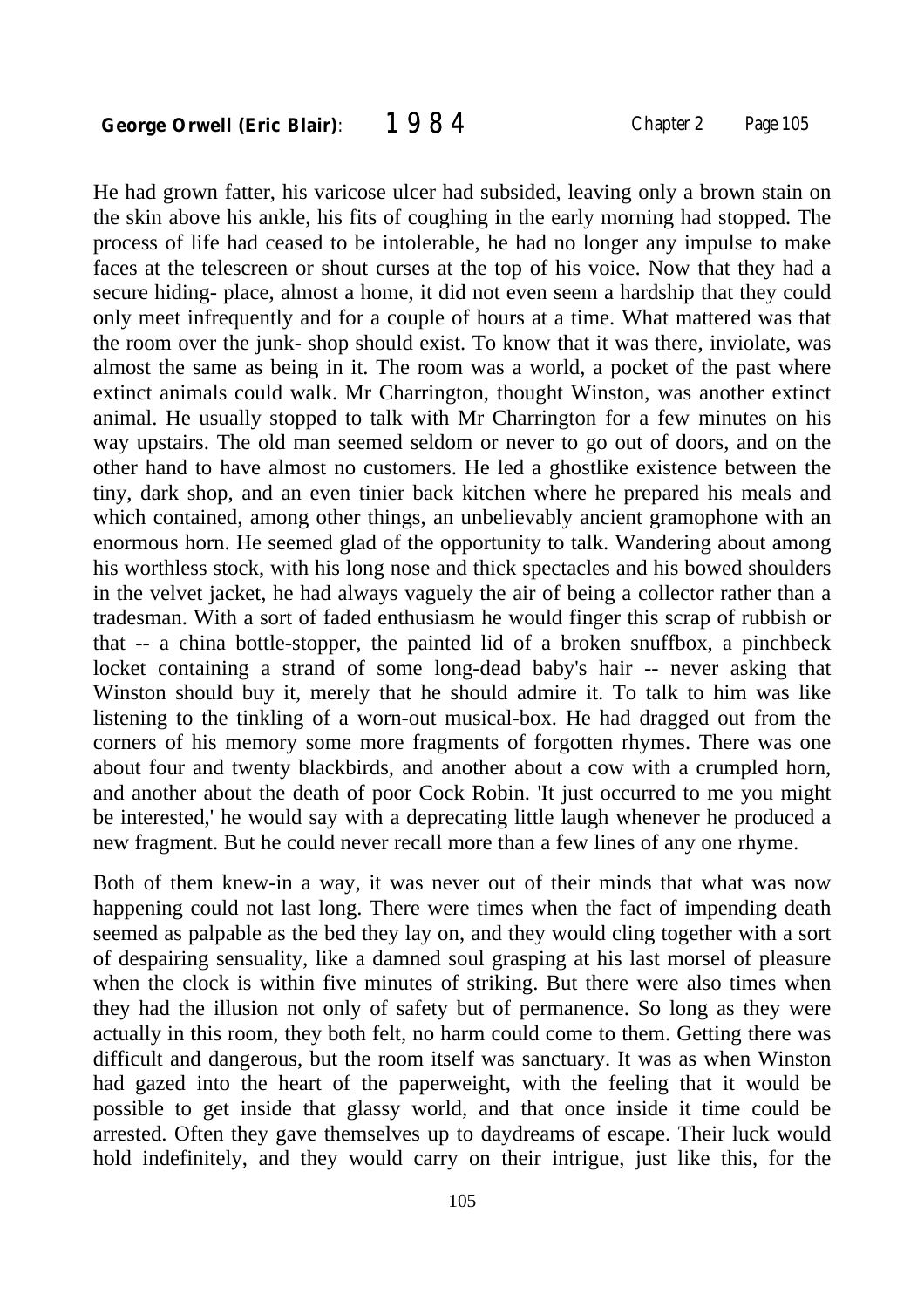remainder of their natural lives. Or Katharine would die, and by subtle manoeuvrings Winston and Julia would succeed in getting married. Or they would commit suicide together. Or they would disappear, alter themselves out of recognition, learn to speak with proletarian accents, get jobs in a factory and live out their lives undetected in a back-street. It was all nonsense, as they both knew. In reality there was no escape. Even the one plan that was practicable, suicide, they had no intention of carrying out. To hang on from day to day and from week to week, spinning out a present that had no future, seemed an unconquerable instinct, just as one's lungs will always draw the next breath so long as there is air available.

Sometimes, too, they talked of engaging in active rebellion against the Party, but with no notion of how to take the first step. Even if the fabulous Brotherhood was a reality, there still remained the difficulty of finding one's way into it. He told her of the strange intimacy that existed, or seemed to exist, between himself and O'Brien, and of the impulse he sometimes felt, simply to walk into O'Brien's presence, announce that he was the enemy of the Party, and demand his help. Curiously enough, this did not strike her as an impossibly rash thing to do. She was used to judging people by their faces, and it seemed natural to her that Winston should believe O'Brien to be trustworthy on the strength of a single flash of the eyes. Moreover she took it for granted that everyone, or nearly everyone, secretly hated the Party and would break the rules if he thought it safe to do so. But she refused to believe that widespread, organized opposition existed or could exist. The tales about Goldstein and his underground army, she said, were simply a lot of rubbish which the Party had invented for its own purposes and which you had to pretend to believe in. Times beyond number, at Party rallies and spontaneous demonstrations, she had shouted at the top of her voice for the execution of people whose names she had never heard and in whose supposed crimes she had not the faintest belief. When public trials were happening she had taken her place in the detachments from the Youth League who surrounded the courts from morning to night, chanting at intervals 'Death to the traitors!' During the Two Minutes Hate she always excelled all others in shouting insults at Goldstein. Yet she had only the dimmest idea of who Goldstein was and what doctrines he was supposed to represent. She had grown up since the Revolution and was too young to remember the ideological battles of the fifties and sixties. Such a thing as an independent political movement was outside her imagination: and in any case the Party was invincible. It would always exist, and it would always be the same. You could only rebel against it by secret disobedience or, at most, by isolated acts of violence such as killing somebody or blowing something up.

In some ways she was far more acute than Winston, and far less susceptible to Party propaganda. Once when he happened in some connexion to mention the war against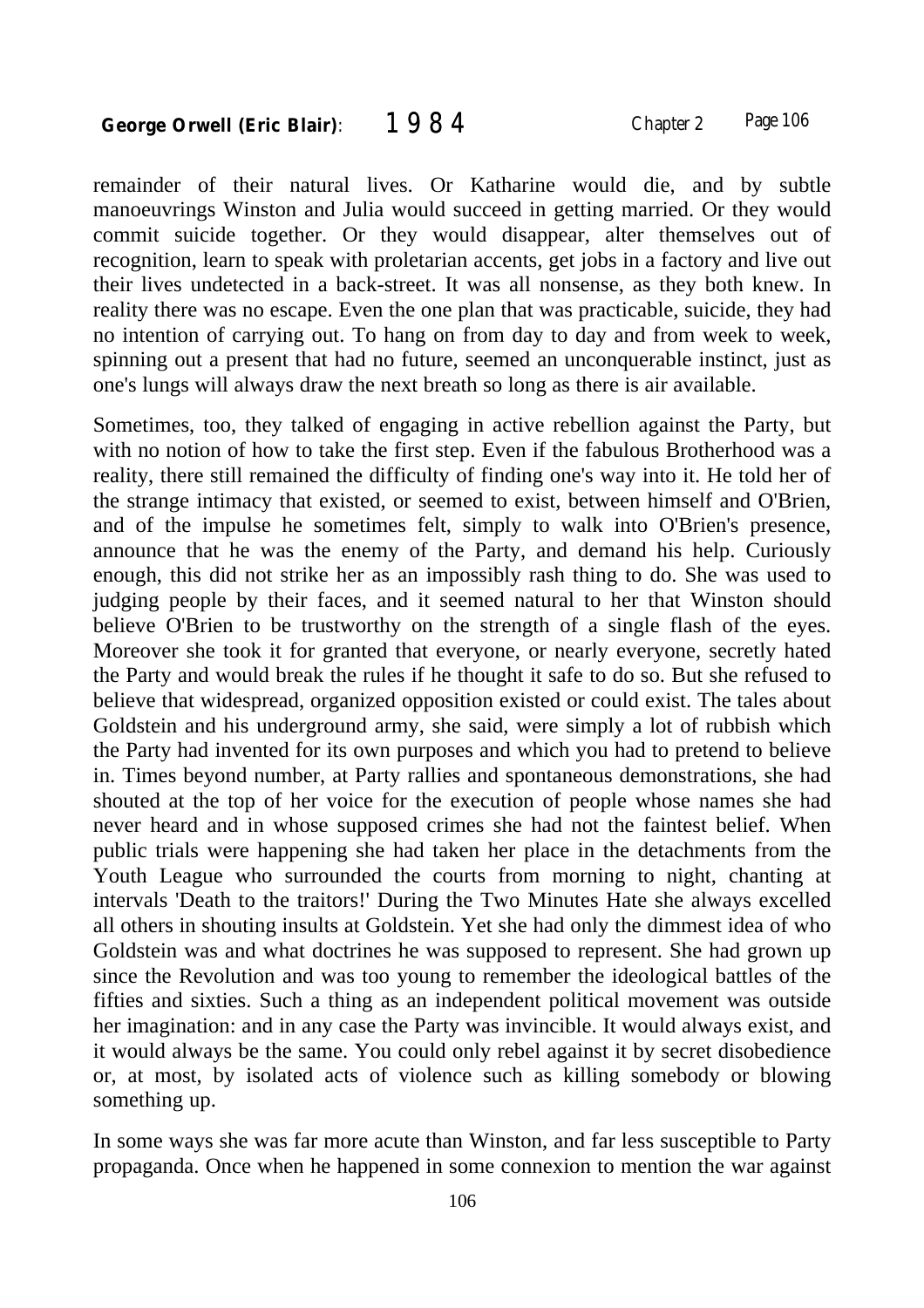Eurasia, she startled him by saying casually that in her opinion the war was not happening. The rocket bombs which fell daily on London were probably fired by the Government of Oceania itself, 'just to keep people frightened'. This was an idea that had literally never occurred to him. She also stirred a sort of envy in him by telling him that during the Two Minutes Hate her great difficulty was to avoid bursting out laughing. But she only questioned the teachings of the Party when they in some way touched upon her own life. Often she was ready to accept the official mythology, simply because the difference between truth and falsehood did not seem important to her. She believed, for instance, having learnt it at school, that the Party had invented aeroplanes. (In his own schooldays, Winston remembered, in the late fifties, it was only the helicopter that the Party claimed to have invented; a dozen years later, when Julia was at school, it was already claiming the aeroplane; one generation more, and it would be claiming the steam engine.) And when he told her that aeroplanes had been in existence before he was born and long before the Revolution, the fact struck her as totally uninteresting. After all, what did it matter who had invented aeroplanes? It was rather more of a shock to him when he discovered from some chance remark that she did not remember that Oceania, four years ago, had been at war with Eastasia and at peace with Eurasia. It was true that she regarded the whole war as a sham: but apparently she had not even noticed that the name of the enemy had changed. 'I thought we'd always been at war with Eurasia,' she said vaguely. It frightened him a little. The invention of aeroplanes dated from long before her birth, but the switchover in the war had happened only four years ago, well after she was grown up. He argued with her about it for perhaps a quarter of an hour. In the end he succeeded in forcing her memory back until she did dimly recall that at one time Eastasia and not Eurasia had been the enemy. But the issue still struck her as unimportant. 'Who cares?' she said impatiently. 'It's always one bloody war after another, and one knows the news is all lies anyway.

Sometimes he talked to her of the Records Department and the impudent forgeries that he committed there. Such things did not appear to horrify her. She did not feel the abyss opening beneath her feet at the thought of lies becoming truths. He told her the story of Jones, Aaronson, and Rutherford and the momentous slip of paper which he had once held between his fingers. It did not make much impression on her. At first, indeed, she failed to grasp the point of the story.

'Were they friends of yours?' she said.

'No, I never knew them. They were Inner Party members. Besides, they were far older men than I was. They belonged to the old days, before the Revolution. I barely knew them by sight.'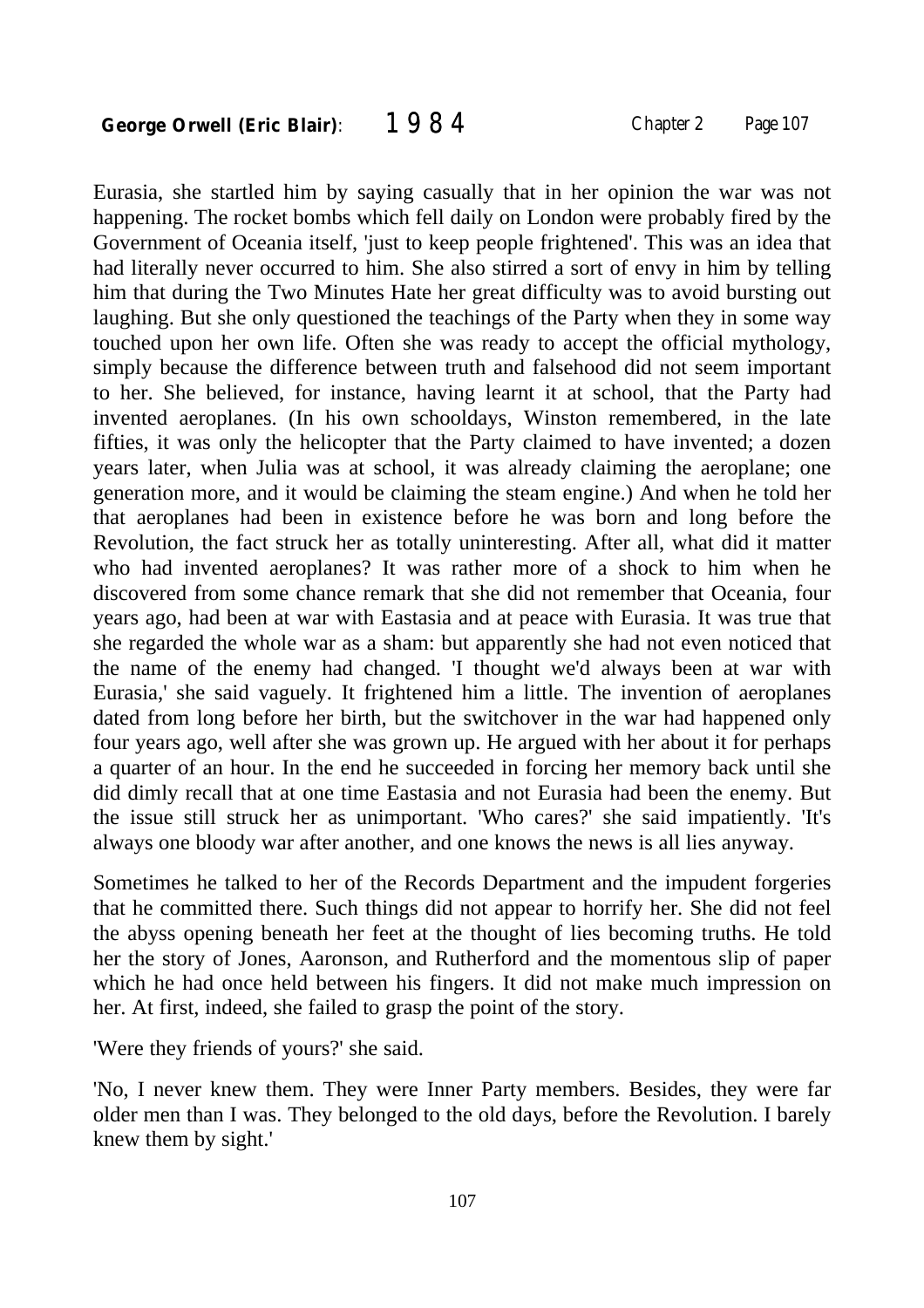'Then what was there to worry about? People are being killed off all the time, aren't they?'

He tried to make her understand. 'This was an exceptional case. It wasn't just a question of somebody being killed. Do you realize that the past, starting from yesterday, has been actually abolished? If it survives anywhere, it's in a few solid objects with no words attached to them, like that lump of glass there. Already we know almost literally nothing about the Revolution and the years before the Revolution. Every record has been destroyed or falsified, every book has been rewritten, every picture has been repainted, every statue and street and building has been renamed, every date has been altered. And that process is continuing day by day and minute by minute. History has stopped. Nothing exists except an endless present in which the Party is always right. I *know,* of course, that the past is falsified, but it would never be possible for me to prove it, even when I did the falsification myself. After the thing is done, no evidence ever remains. The only evidence is inside my own mind, and I don't know with any certainty that any other human being shares my memories. Just in that one instance, in my whole life, I did possess actual concrete evidence *after* the event -- years after it.'

'And what good was that?'

'It was no good, because I threw it away a few minutes later. But if the same thing happened today, I should keep it.'

'Well, I wouldn't!' said Julia. 'I'm quite ready to take risks, but only for something worth while, not for bits of old newspaper. What could you have done with it even if you had kept it?'

'Not much, perhaps. But it was evidence. It might have planted a few doubts here and there, supposing that I'd dared to show it to anybody. I don't imagine that we can alter anything in our own lifetime. But one can imagine little knots of resistance springing up here and there -- small groups of people banding themselves together, and gradually growing, and even leaving a few records behind, so that the next generations can carry on where we leave off.'

'I'm not interested in the next generation, dear. I'm interested in *us*.

'You're only a rebel from the waist downwards,' he told her.

She thought this brilliantly witty and flung her arms round him in delight.

In the ramifications of party doctrine she had not the faintest interest. Whenever he began to talk of the principles of Ingsoc, doublethink, the mutability of the past, and the denial of objective reality, and to use Newspeak words, she became bored and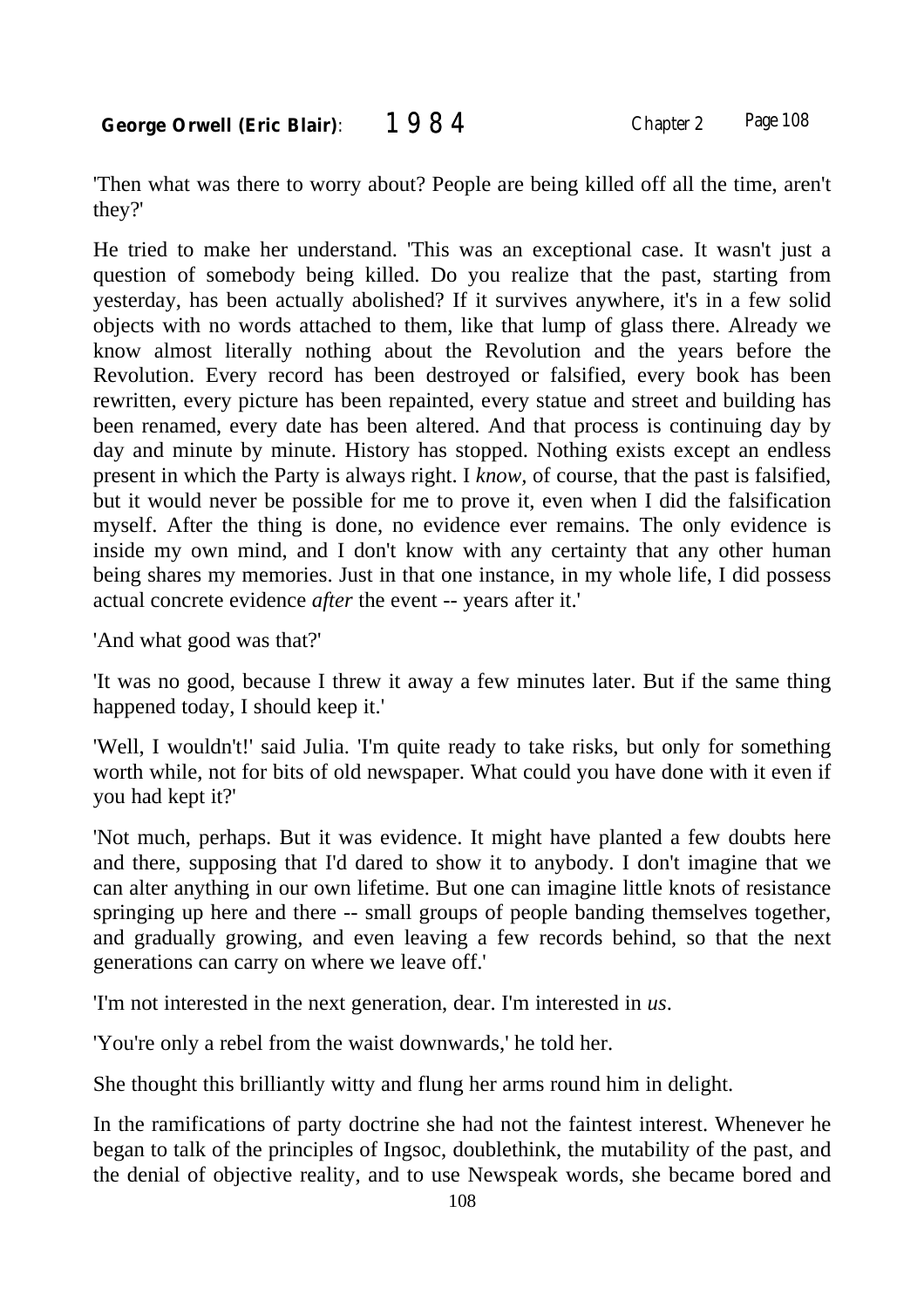confused and said that she never paid any attention to that kind of thing. One knew that it was all rubbish, so why let oneself be worried by it? She knew when to cheer and when to boo, and that was all one needed. If he persisted in talking of such subjects, she had a disconcerting habit of falling asleep. She was one of those people who can go to sleep at any hour and in any position. Talking to her, he realized how easy it was to present an appearance of orthodoxy while having no grasp whatever of what orthodoxy meant. In a way, the world-view of the Party imposed itself most successfully on people incapable of understanding it. They could be made to accept the most flagrant violations of reality, because they never fully grasped the enormity of what was demanded of them, and were not sufficiently interested in public events to notice what was happening. By lack of understanding they remained sane. They simply swallowed everything, and what they swallowed did them no harm, because it left no residue behind, just as a grain of corn will pass undigested through the body of a bird. x x x

It had happened at last. The expected message had come. All his life, it seemed to him, he had been waiting for this to happen.

He was walking down the long corridor at the Ministry and he was almost at the spot where Julia had slipped the note into his hand when he became aware that someone larger than himself was walking just behind him. The person, whoever it was, gave a small cough, evidently as a prelude to speaking. Winston stopped abruptly and turned. It was O'Brien.

At last they were face to face, and it seemed that his only impulse was to run away. His heart bounded violently. He would have been incapable of speaking. O'Brien, however, had continued forward in the same movement, laying a friendly hand for a moment on Winston's arm, so that the two of them were walking side by side. He began speaking with the peculiar grave courtesy that differentiated him from the majority of Inner Party members.

'I had been hoping for an opportunity of talking to you,' he said. 'I was reading one of your Newspeak articles in *The Times* the other day. You take a scholarly interest in Newspeak, I believe?'

Winston had recovered part of his self-possession. 'Hardly scholarly,' he said. 'I'm only an amateur. It's not my subject. I have never had anything to do with the actual construction of the language.'

'But you write it very elegantly,' said O'Brien. 'That is not only my own opinion. I was talking recently to a friend of yours who is certainly an expert. His name has slipped my memory for the moment.'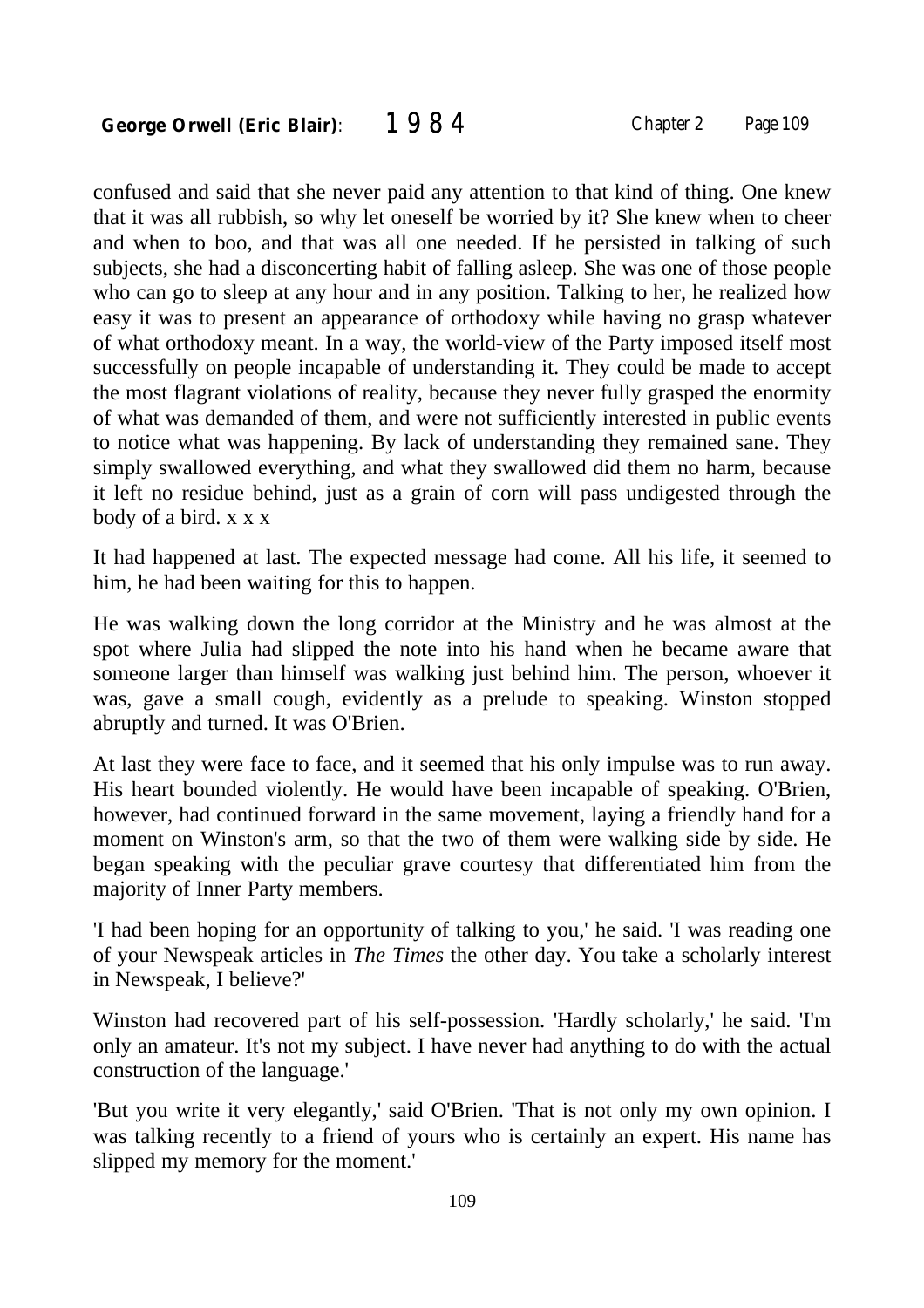Again Winston's heart stirred painfully. It was inconceivable that this was anything other than a reference to Syme. But Syme was not only dead, he was abolished, an *unperson.* Any identifiable reference to him would have been mortally dangerous. O'Brien's remark must obviously have been intended as a signal, a codeword. By sharing a small act of thoughtcrime he had turned the two of them into accomplices. They had continued to stroll slowly down the corridor, but now O'Brien halted. With the curious, disarming friendliness that he always managed to put in to the gesture he resettled his spectacles on his nose. Then he went on:

'What I had really intended to say was that in your article I noticed you had used two words which have become obsolete. But they have only become so very recently. Have you seen the tenth edition of the Newspeak Dictionary?'

'No,' said Winston. 'I didn't think it had been issued yet. We are still using the ninth in the Records Department.'

'The tenth edition is not due to appear for some months, I believe. But a few advance copies have been circulated. I have one myself. It might interest you to look at it, perhaps?'

'Very much so,' said Winston, immediately seeing where this tended.

'Some of the new developments are most ingenious. The reduction in the number of verbs -- that is the point that will appeal to you, I think. Let me see, shall I send a messenger to you with the dictionary? But I am afraid I invariably forget anything of that kind. Perhaps you could pick it up at my flat at some time that suited you? Wait. Let me give you my address.'

They were standing in front of a telescreen. Somewhat absentmindedly O'Brien felt two of his pockets and then produced a small leather-covered notebook and a gold ink- pencil. Immediately beneath the telescreen, in such a position that anyone who was watching at the other end of the instrument could read what he was writing, he scribbled an address, tore out the page and handed it to Winston.

'I am usually at home in the evenings,' he said. 'If not, my servant will give you the dictionary.'

He was gone, leaving Winston holding the scrap of paper, which this time there was no need to conceal. Nevertheless he carefully memorized what was written on it, and some hours later dropped it into the memory hole along with a mass of other papers.

They had been talking to one another for a couple of minutes at the most. There was only one meaning that the episode could possibly have. It had been contrived as a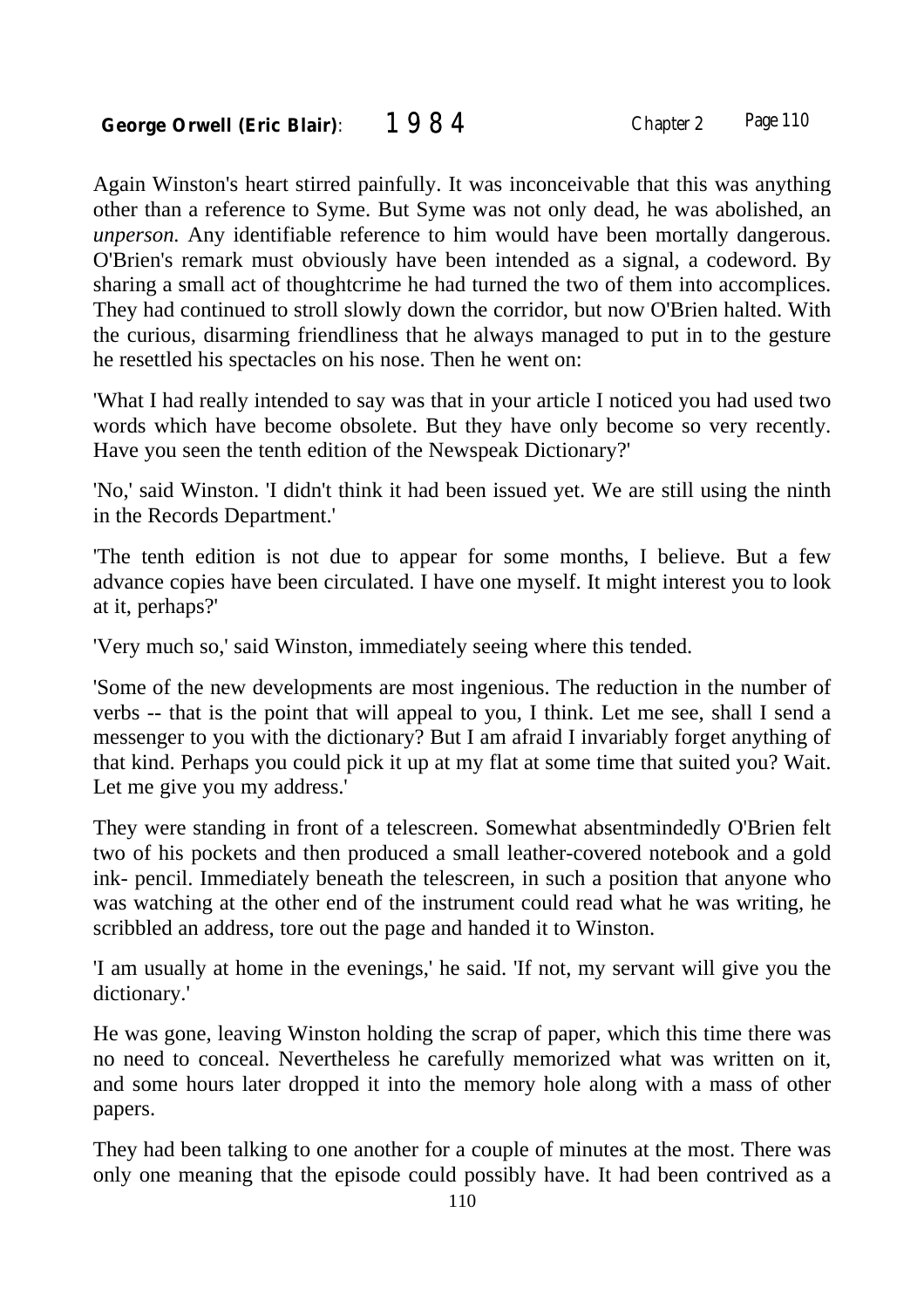way of letting Winston know O'Brien's address. This was necessary, because except by direct enquiry it was never possible to discover where anyone lived. There were no directories of any kind. 'If you ever want to see me, this is where I can be found,' was what O'Brien had been saying to him. Perhaps there would even be a message concealed somewhere in the dictionary. But at any rate, one thing was certain. The conspiracy that he had dreamed of did exist, and he had reached the outer edges of it.

He knew that sooner or later he would obey O'Brien's summons. Perhaps tomorrow, perhaps after a long delay -- he was not certain. What was happening was only the working-out of a process that had started years ago. The first step had been a secret, involuntary thought, the second had been the opening of the diary. He had moved from thoughts to words, and now from words to actions. The last step was something that would happen in the Ministry of Love. He had accepted it. The end was contained in the beginning. But it was frightening: or, more exactly, it was like a foretaste of death, like being a little less alive. Even whiIe he was speaking to O'Brien, when the meaning of the words had sunk in, a chilly shuddering feeling had taken possession of his body. He had the sensation of stepping into the dampness of a grave, and it was not much better because he had always known that the grave was there and waiting for him. x x x

Winston had woken up with his eyes full of tears. Julia rolled sleepily against him, murmuring something that might have been 'What's the matter?'

'I dreamt-' he began, and stopped short. It was too complex to be put into words. There was the dream itself, and there was a memory connected with it that had swum into his mind in the few seconds after waking.

He lay back with his eyes shut, still sodden in the atmosphere of the dream. It was a vast, luminous dream in which his whole life seemed to stretch out before him like a landscape on a summer evening after rain. It had all occurred inside the glass paperweight, but the surface of the glass was the dome of the sky, and inside the dome everything was flooded with clear soft light in which one could see into interminable distances. The dream had also been comprehended by -- indeed, in some sense it had consisted in -- a gesture of the arm made by his mother, and made again thirty years later by the Jewish woman he had seen on the news film, trying to shelter the small boy from the bullets, before the helicopter blew them both to pieces.

'Do you know,' he said, 'that until this moment I believed I had murdered my mother?'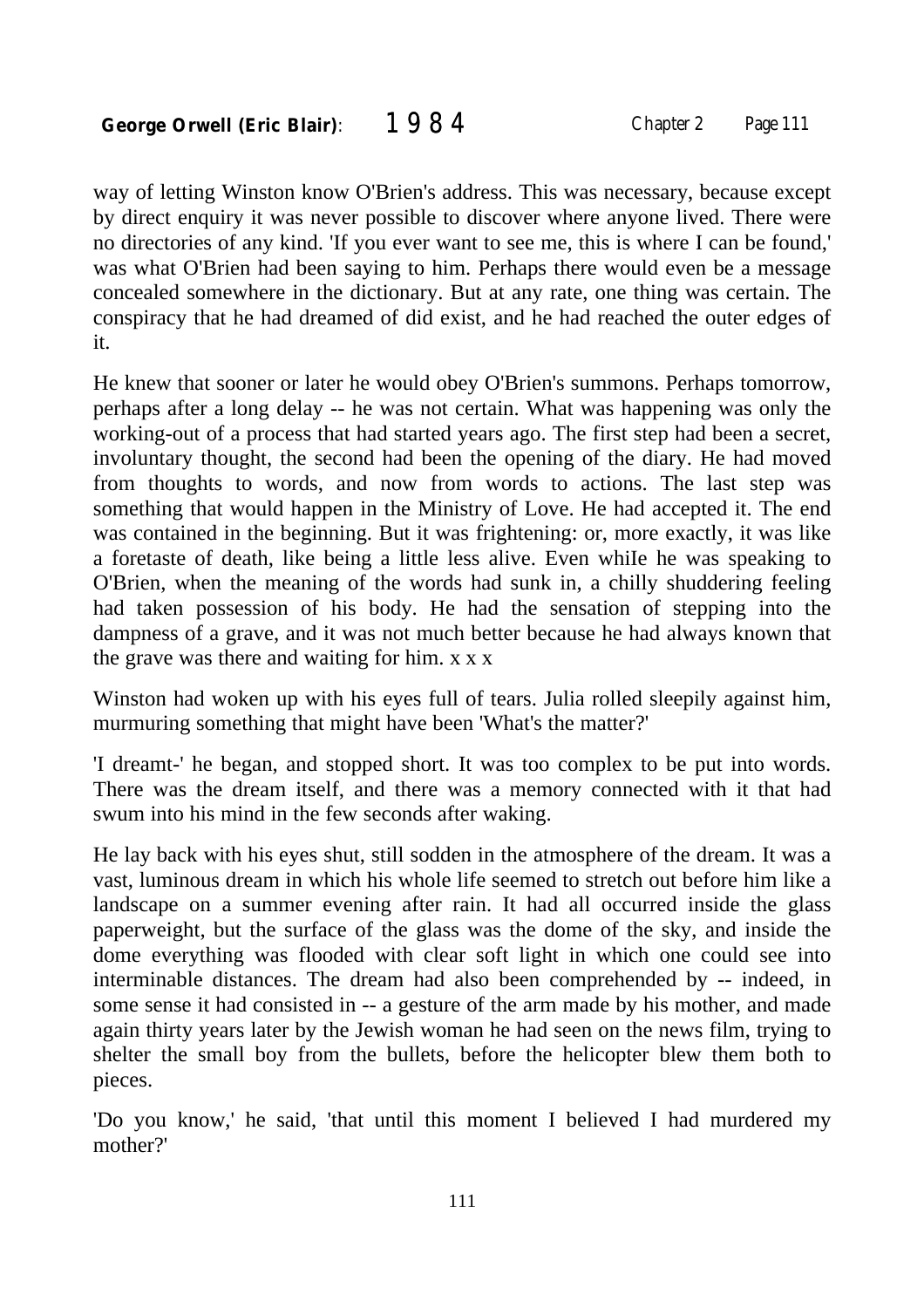# *George Orwell (Eric Blair)*: **1984** Chapter 2 Page 112

'Why did you murder her?' said Julia, almost asleep.

'I didn't murder her. Not physically.'

In the dream he had remembered his last glimpse of his mother, and within a few moments of waking the cluster of small events surrounding it had all come back. It was a memory that he must have deliberately pushed out of his consciousness over many years. He was not certain of the date, but he could not have been less than ten years old, possibly twelve, when it had happened.

His father had disappeared some time earlier, how much earlier he could not remember. He remembered better the rackety, uneasy circumstances of the time: the periodical panics about air-raids and the sheltering in Tube stations, the piles of rubble everywhere, the unintelligible proclamations posted at street corners, the gangs of youths in shirts all the same colour, the enormous queues outside the bakeries, the intermittent machine-gun fire in the distance -- above all, the fact that there was never enough to eat. He remembered long afternoons spent with other boys in scrounging round dustbins and rubbish heaps, picking out the ribs of cabbage leaves, potato peelings, sometimes even scraps of stale breadcrust from which they carefully scraped away the cinders; and also in waiting for the passing of trucks which travelled over a certain route and were known to carry cattle feed, and which, when they jolted over the bad patches in the road, sometimes spilt a few fragments of oil-cake.

When his father disappeared, his mother did not show any surprise or any violent grief, but a sudden change came over her. She seemed to have become completely spiritless. It was evident even to Winston that she was waiting for something that she knew must happen. She did everything that was needed -- cooked, washed, mended, made the bed, swept the floor, dusted the mantelpiece -- always very slowly and with a curious lack of superfluous motion, like an artist's lay- figure moving of its own accord. Her large shapely body seemed to relapse naturally into stillness. For hours at a time she would sit almost immobile on the bed, nursing his young sister, a tiny, ailing, very silent child of two or three, with a face made simian by thinness. Very occasionally she would take Winston in her arms and press him against her for a long time without saying anything. He was aware, in spite of his youthfulness and selfishness, that this was somehow connected with the nevermentioned thing that was about to happen.

He remembered the room where they lived, a dark, closesmelling room that seemed half filled by a bed with a white counterpane. There was a gas ring in the fender, and a shelf where food was kept, and on the landing outside there was a brown earthenware sink, common to several rooms. He remembered his mother's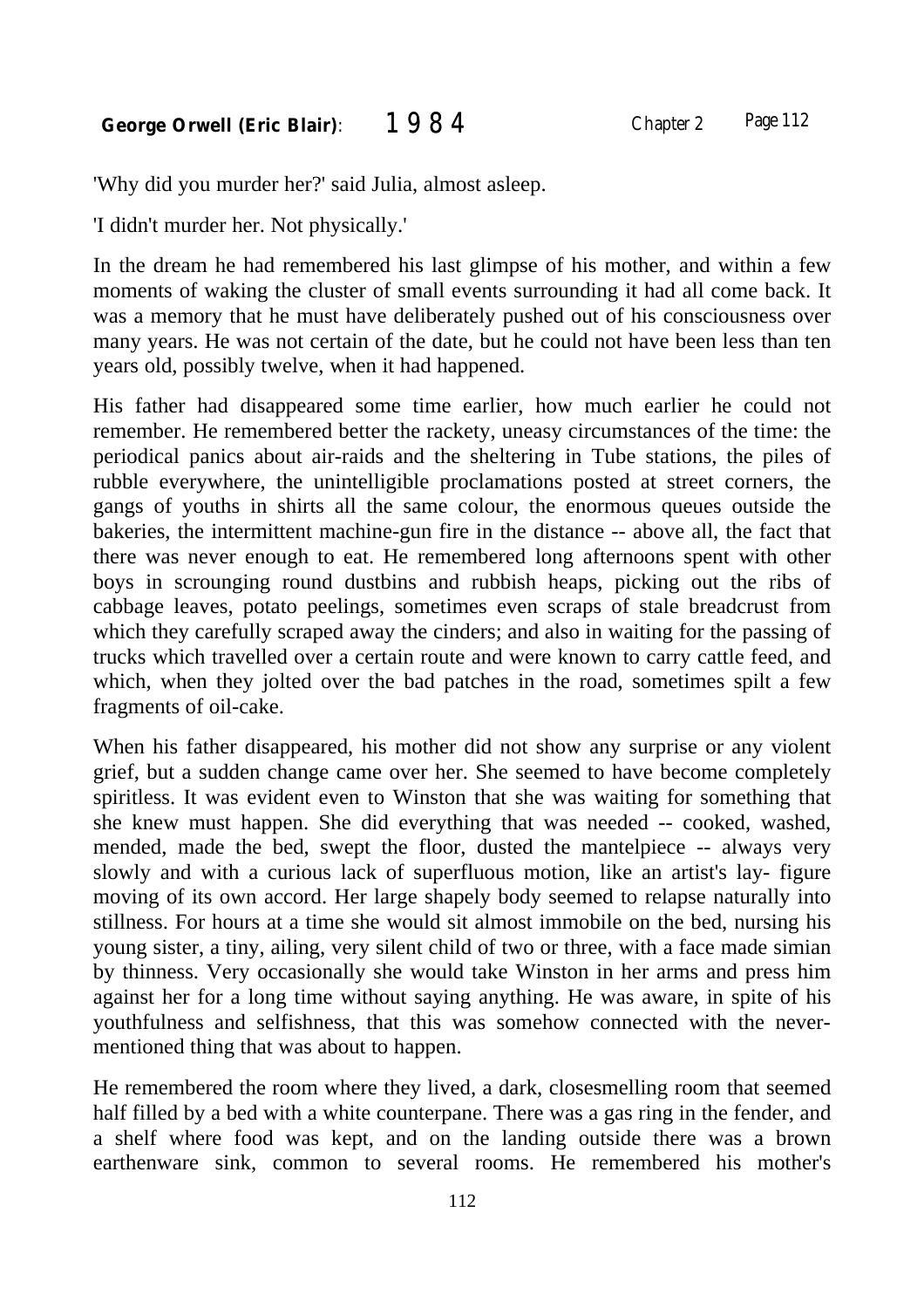statuesque body bending over the gas ring to stir at something in a saucepan. Above all he remembered his continuous hunger, and the fierce sordid battles at mealtimes. He would ask his mother naggingly, over and over again, why there was not more food, he would shout and storm at her (he even remembered the tones of his voice, which was beginning to break prematurely and sometimes boomed in a peculiar way), or he would attempt a snivelling note of pathos in his efforts to get more than his share. His mother was quite ready to give him more than his share. She took it for granted that he, 'the boy', should have the biggest portion; but however much she gave him he invariably demanded more. At every meal she would beseech him not to be selfish and to remember that his little sister was sick and also needed food, but it was no use. He would cry out with rage when she stopped ladling, he would try to wrench the saucepan and spoon out of her hands, he would grab bits from his sister's plate. He knew that he was starving the other two, but he could not help it; he even felt that he had a right to do it. The clamorous hunger in his belly seemed to justify him. Between meals, if his mother did not stand guard, he was constantly pilfering at the wretched store of food on the shelf.

One day a chocolate-ration was issued. There had been no such issue for weeks or months past. He remembered quite clearly that precious little morsel of chocolate. It was a two-ounce slab (they still talked about ounces in those days) between the three of them. It was obvious that it ought to be divided into three equal parts. Suddenly, as though he were listening to somebody else, Winston heard himself demanding in a loud booming voice that he should be given the whole piece. His mother told him not to be greedy. There was a long, nagging argument that went round and round, with shouts, whines, tears, remonstrances, bargainings. His tiny sister, clinging to her mother with both hands, exactly like a baby monkey, sat looking over her shoulder at him with large, mournful eyes. In the end his mother broke off threequarters of the chocolate and gave it to Winston, giving the other quarter to his sister. The little girl took hold of it and looked at it dully, perhaps not knowing what it was. Winston stood watching her for a moment. Then with a sudden swift spring he had snatched the piece of chocolate out of his sister's hand and was fleeing for the door.

'Winston, Winston!' his mother called after him. 'Come back! Give your sister back her chocolate!'

He stopped, but did not come back. His mother's anxious eyes were fixed on his face. Even now he was thinking about the thing, he did not know what it was that was on the point of happening. His sister, conscious of having been robbed of something, had set up a feeble wail. His mother drew her arm round the child and pressed its face against her breast. Something in the gesture told him that his sister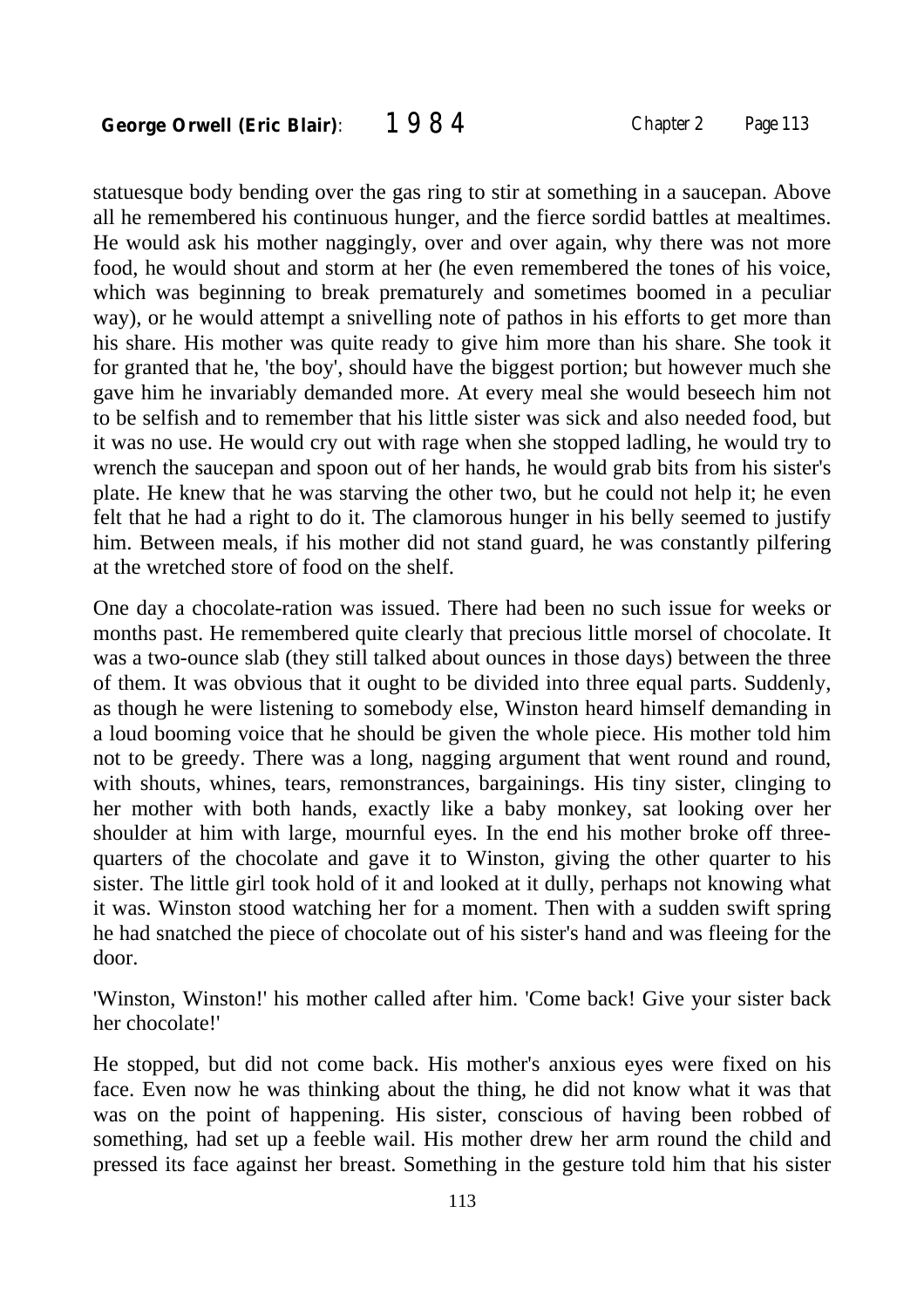was dying. He turned and fled down the stairs. with the chocolate growing sticky in his hand.

He never saw his mother again. After he had devoured the chocolate he felt somewhat ashamed of himself and hung about in the streets for several hours, until hunger drove him home. When he came back his mother had disappeared. This was already becoming normal at that time. Nothing was gone from the room except his mother and his sister. They had not taken any clothes, not even his mother's overcoat. To this day he did not know with any certainty that his mother was dead. It was perfectly possible that she had merely been sent to a forced-labour camp. As for his sister, she might have been removed, like Winston himself, to one of the colonies for homeless children (Reclamation Centres, they were called) which had grown up as a result of the civil war, or she might have been sent to the labour camp along with his mother, or simply left somewhere or other to die.

The dream was still vivid in his mind, especially the enveloping protecting gesture of the arm in which its whole meaning seemed to be contained. His mind went back to another dream of two months ago. Exactly as his mother had sat on the dingy white-quilted bed, with the child clinging to her, so she had sat in the sunken ship, far underneath him, and drowning deeper every minute, but still looking up at him through the darkening water.

He told Julia the story of his mother's disappearance. Without opening her eyes she rolled over and settled herself into a more comfortable position.

'I expect you were a beastly little swine in those days,' she said indistinctly. 'All children are swine.'

'Yes. But the real point of the story-'

From her breathing it was evident that she was going off to sleep again. He would have liked to continue talking about his mother. He did not suppose, from what he could remember of her, that she had been an unusual woman, still less an intelligent one; and yet she had possessed a kind of nobility, a kind of purity, simply because the standards that she obeyed were private ones. Her feelings were her own, and could not be altered from outside. It would not have occurred to her that an action which is ineffectual thereby becomes meaningless. If you loved someone, you loved him, and when you had nothing else to give, you still gave him love. When the last of the chocolate was gone, his mother had clasped the child in her arms. It was no use, it changed nothing, it did not produce more chocolate, it did not avert the child's death or her own; but it seemed natural to her to do it. The refugee woman in the boat had also covered the little boy with her arm, which was no more use against the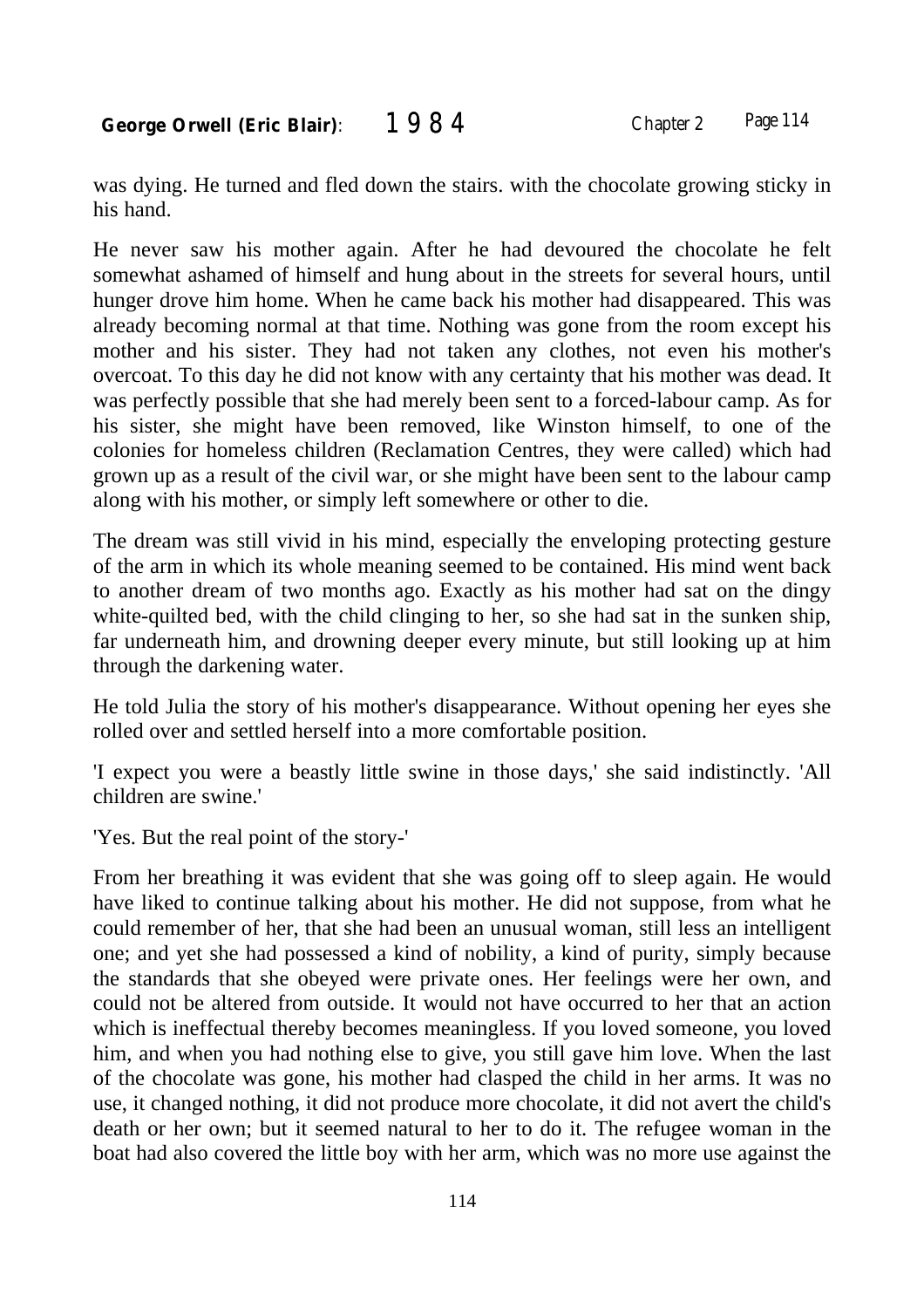bullets than a sheet of paper. The terrible thing that the Party had done was to persuade you that mere impulses, mere feelings, were of no account, while at the same time robbing you of all power over the material world. When once you were in the grip of the Party, what you felt or did not feel, what you did or refrained from doing, made literally no difference. Whatever happened you vanished, and neither you nor your actions were ever heard of again. You were lifted clean out of the stream of history. And yet to the people of only two generations ago this would not have seemed all-important, because they were not attempting to alter history. They were governed by private loyalties which they did not question. What mattered were individual relationships, and a completely helpless gesture, an embrace, a tear, a word spoken to a dying man, could have value in itself. The proles, it suddenly occurred to him, had remained in this condition. They were not loyal to a party or a country or an idea, they were loyal to one another. For the first time in his life he did not despise the proles or think of them merely as an inert force which would one day spring to life and regenerate the world. The proles had stayed human. They had not become hardened inside. They had held on to the primitive emotions which he himself had to re-learn by conscious effort. And in thinking this he remembered, without apparent relevance, how a few weeks ago he had seen a severed hand lying on the pavement and had kicked it into the gutter as though it had been a cabbagestalk.

'The proles are human beings,' he said aloud. 'We are not human.'

'Why not?' said Julia, who had woken up again.

He thought for a little while. 'Has it ever occurred to you. he said, 'that the best thing for us to do would be simply to walk out of here before it's too late, and never see each other again?'

'Yes, dear, it has occurred to me, several times. But I'm not going to do it, all the same.'

'We've been lucky,' he said 'but it can't last much longer. You're young. You look normal and innocent. If you keep clear of people like me, you might stay alive for another fifty years.'

'No. I've thought it all out. What you do, I'm going to do. And don't be too downhearted. I'm rather good at staying alive.'

'We may be together for another six months -- a year -- there's no knowing. At the end we're certain to be apart. Do you realize how utterly alone we shall be? When once they get hold of us there will be nothing, literally nothing, that either of us can do for the other. If I confess, they'll shoot you, and if I refuse to confess, they'll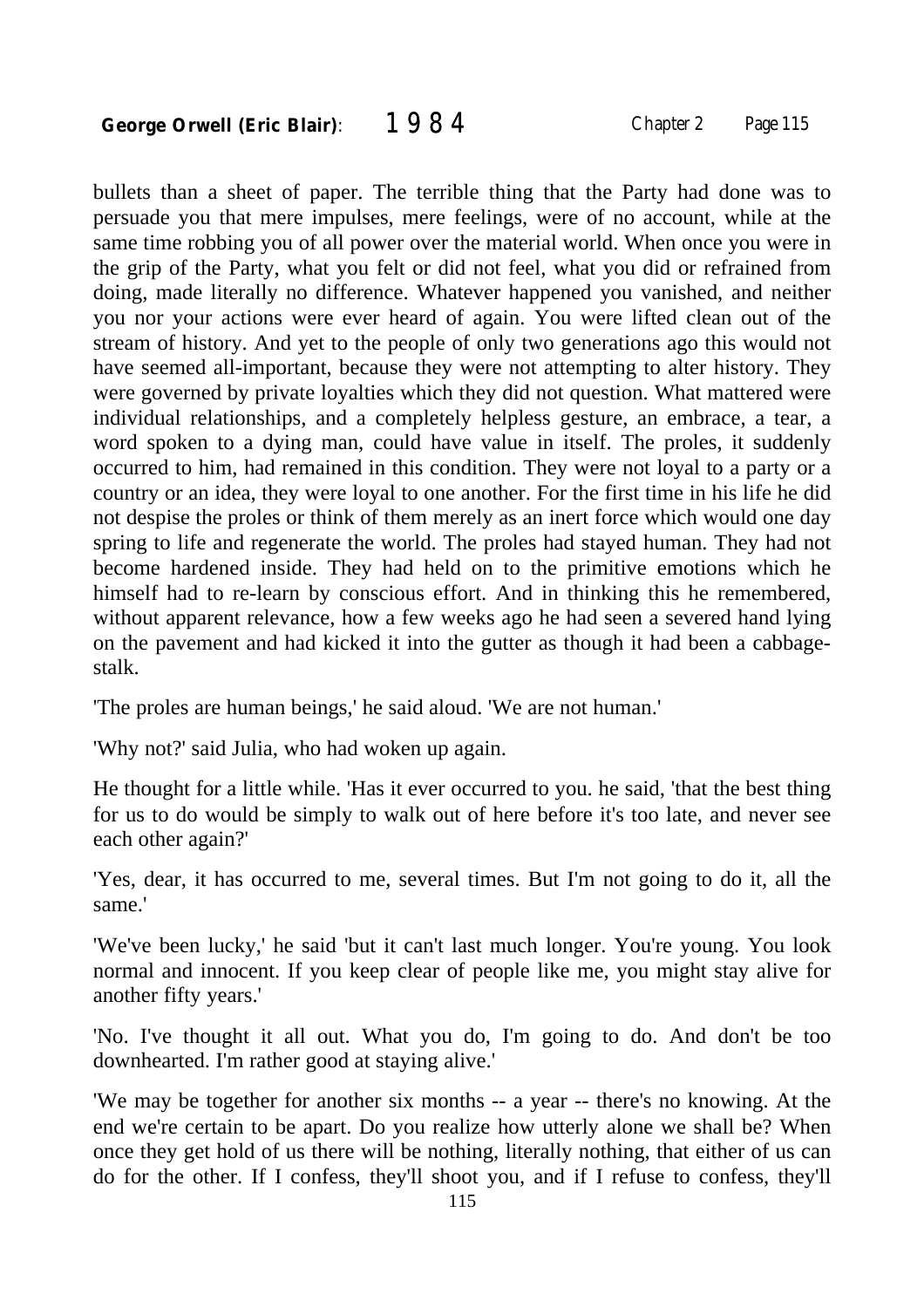shoot you just the same. Nothing that I can do or say, or stop myself from saying, will put off your death for as much as five minutes. Neither of us will even know whether the other is alive or dead. We shall be utterly without power of any kind. The one thing that matters is that we shouldn't betray one another, although even that can't make the slightest difference.'

'If you mean confessing,' she said, 'we shall do that, right enough. Everybody always confesses. You can't help it. They torture you.'

'I don't mean confessing. Confession is not betrayal. What you say or do doesn't matter: only feelings matter. If they could make me stop loving you -- that would be the real betrayal.'

She thought it over. 'They can't do that,' she said finally. 'It's the one thing they can't do. They can make you say anything -- *any- thing* -- but they can't make you believe it. They can't get inside you.'

'No,' he said a little more hopefully, 'no; that's quite true. They can't get inside you. If you can *feel* that staying human is worth while, even when it can't have any result whatever, you've beaten them.'

He thought of the telescreen with its never-sleeping ear. They could spy upon you night and day, but if you kept your head you could still outwit them. With all their cleverness they had never mastered the secret of finding out what another human being was thinking. Perhaps that was less true when you were actually in their hands. One did not know what happened inside the Ministry of Love, but it was possible to guess: tortures, drugs, delicate instruments that registered your nervous reactions, gradual wearing-down by sleeplessness and solitude and persistent questioning. Facts, at any rate, could not be kept hidden. They could be tracked down by enquiry, they could be squeezed out of you by torture. But if the object was not to stay alive but to stay human, what difference did it ultimately make? They could not alter your feelings: for that matter you could not alter them yourself, even if you wanted to. They could lay bare in the utmost detail everything that you had done or said or thought; but the inner heart, whose workings were mysterious even to yourself, remained impregnable. x x x

They had done it, they had done it at last!

The room they were standing in was long-shaped and softly lit. The telescreen was dimmed to a low murmur; the richness of the dark-blue carpet gave one the impression of treading on velvet. At the far end of the room O'Brien was sitting at a table under a green-shaded lamp, with a mass of papers on either side of him. He had not bothered to look up when the servant showed Julia and Winston in.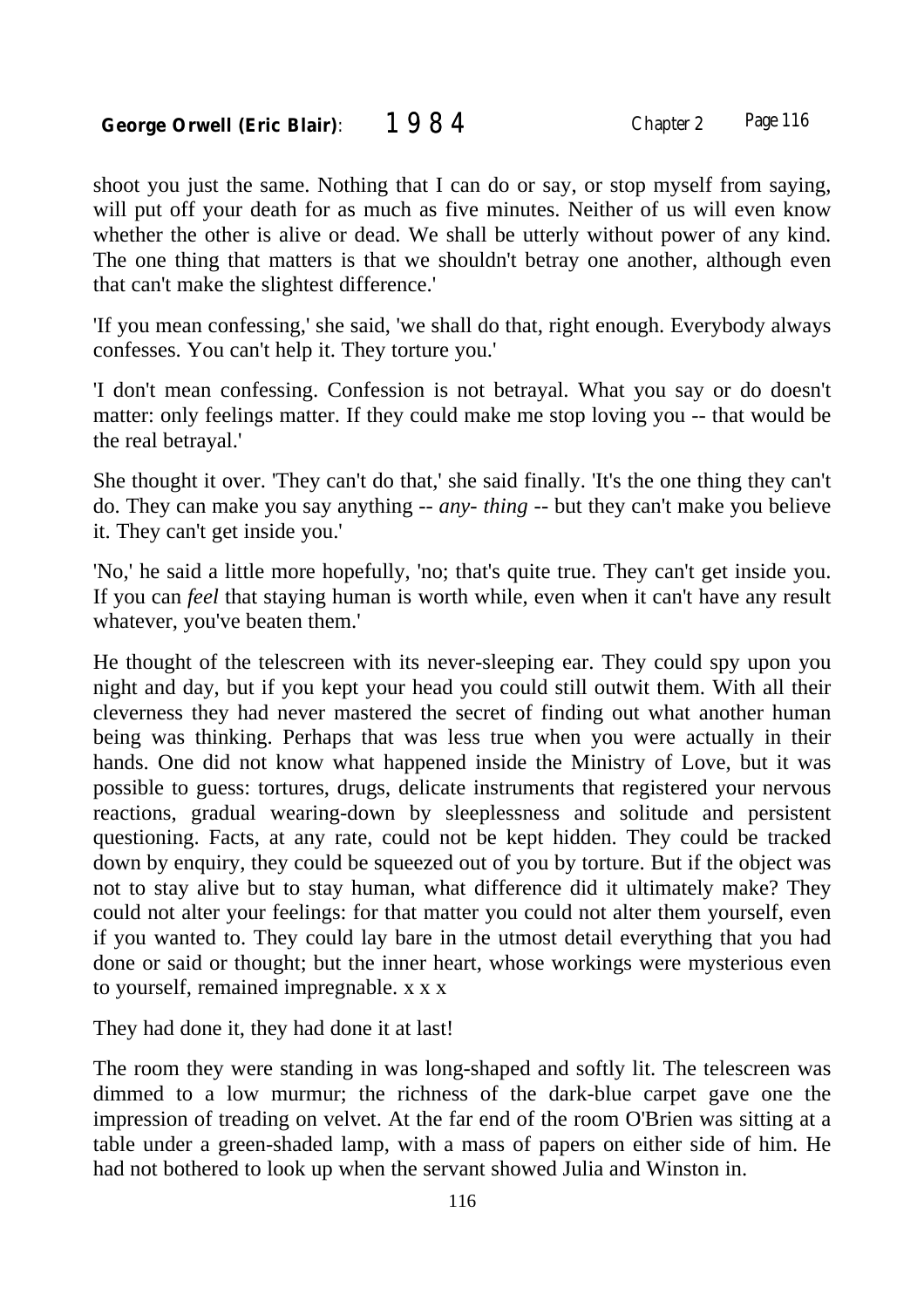Winston's heart was thumping so hard that he doubted whether he would be able to speak. They had done it, they had done it at last, was all he could think. It had been a rash act to come here at all, and sheer folly to arrive together; though it was true that they had come by different routes and only met on O'Brien's doorstep. But merely to walk into such a place needed an effort of the nerve. It was only on very rare occasions that one saw inside the dwelling-places of the Inner Party, or even penetrated into the quarter of the town where they lived. The whole atmosphere of the huge block of flats, the richness and spaciousness of everything, the unfamiliar smells of good food and good tobacco, the silent and incredibly rapid lifts sliding up and down, the white-jacketed servants hurrying to and fro -- everything was intimidating. Although he had a good pretext for coming here, he was haunted at every step by the fear that a black-uniformed guard would suddenly appear from round the corner, demand his papers, and order him to get out. O'Brien's servant, however, had admitted the two of them without demur. He was a small, dark-haired man in a white jacket, with a diamond-shaped, completely expressionless face which might have been that of a Chinese. The passage down which he led them was softly carpeted, with cream-papered walls and white wainscoting, all exquisitely clean. That too was intimidating. Winston could not remember ever to have seen a passageway whose walls were not grimy from the contact of human bodies.

O'Brien had a slip of paper between his fingers and seemed to be studying it intently. His heavy face, bent down so that one could see the line of the nose, looked both formidable and intelligent. For perhaps twenty seconds he sat without stirring. Then he pulled the speakwrite towards him and rapped out a message in the hybrid jargon of the Ministries:

'Items one comma five comma seven approved fullwise stop suggestion contained item six doubleplus ridiculous verging crimethink cancel stop unproceed constructionwise antegetting plusfull estimates machinery overheads stop end message.'

He rose deliberately from his chair and came towards them across the soundless carpet. A little of the official atmosphere seemed to have fallen away from him with the Newspeak words, but his expression was grimmer than usual, as though he were not pleased at being disturbed. The terror that Winston already felt was suddenly shot through by a streak of ordinary embarrassment. It seemed to him quite possible that he had simply made a stupid mistake. For what evidence had he in reality that O'Brien was any kind of political conspirator? Nothing but a flash of the eyes and a single equivocal remark: beyond that, only his own secret imaginings, founded on a dream. He could not even fall back on the pretence that he had come to borrow the dictionary, because in that case Julia's presence was impossible to explain. As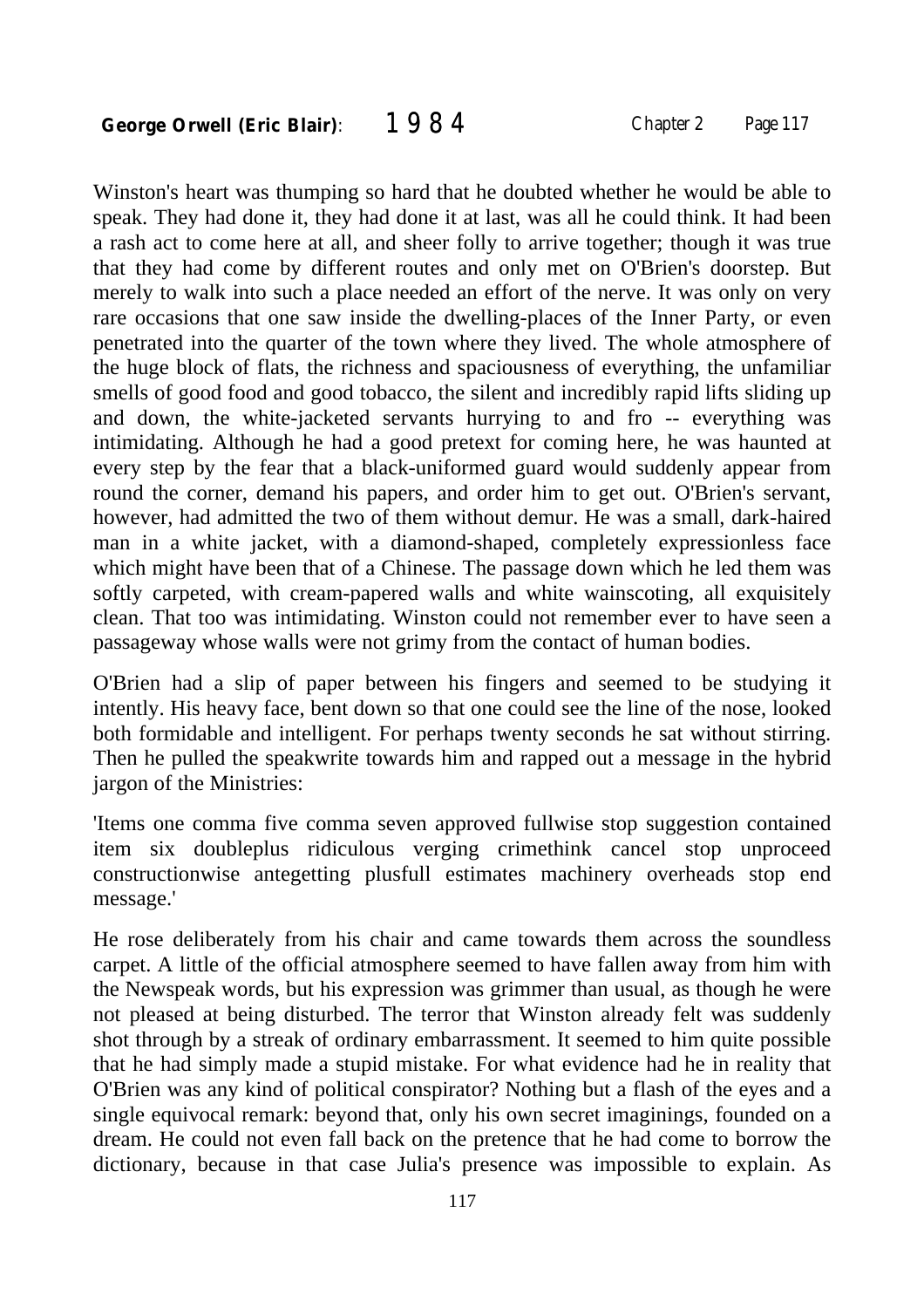### *George Orwell (Eric Blair)*: **1984** Chapter 2 Page 118

O'Brien passed the telescreen a thought seemed to strike him. He stopped, turned aside and pressed a switch on the wall. There was a sharp snap. The voice had stopped.

Julia uttered a tiny sound, a sort of squeak of surprise. Even in the midst of his panic, Winston was too much taken aback to be able to hold his tongue.

'You can turn it off!' he said.

'Yes,' said O'Brien, 'we can turn it off. We have that privilege.'

He was opposite them now. His solid form towered over the pair of them, and the expression on his face was still indecipherable. He was waiting, somewhat sternly, for Winston to speak, but about what? Even now it was quite conceivabIe that he was simply a busy man wondering irritably why he had been interrupted. Nobody spoke. After the stopping of the telescreen the room seemed deadly silent. The seconds marched past, enormous. With difficulty Winston continued to keep his eyes fixed on O'Brien's. Then suddenly the grim face broke down into what might have been the beginnings of a smile. With his characteristic gesture O'Brien resettled his spectacles on his nose.

'Shall I say it, or will you?' he said.

'I will say it,' said Winston promptly. 'That thing is really turned off?'

'Yes, everything is turned off. We are alone.'

'We have come here because-'

He paused, realizing for the first time the vagueness of his own motives. Since he did not in fact know what kind of help he expected from O'Brien, it was not easy to say why he had come here. He went on, conscious that what he was saying must sound both feeble and pretentious:

'We believe that there is some kind of conspiracy, some kind of secret organization working against the Party, and that you are involved in it. We want to join it and work for it. We are enemies of the Party. We disbelieve in the principles of Ingsoc. We are thought-criminals. We are also adulterers. I tell you this because we want to put ourselves at your mercy. If you want us to incriminate ourselves in any other way, we are ready.'

He stopped and glanced over his shoulder, with the feeling that the door had opened. Sure enough, the little yellow-faced servant had come in without knocking. Winston saw that he was carrying a tray with a decanter and glasses.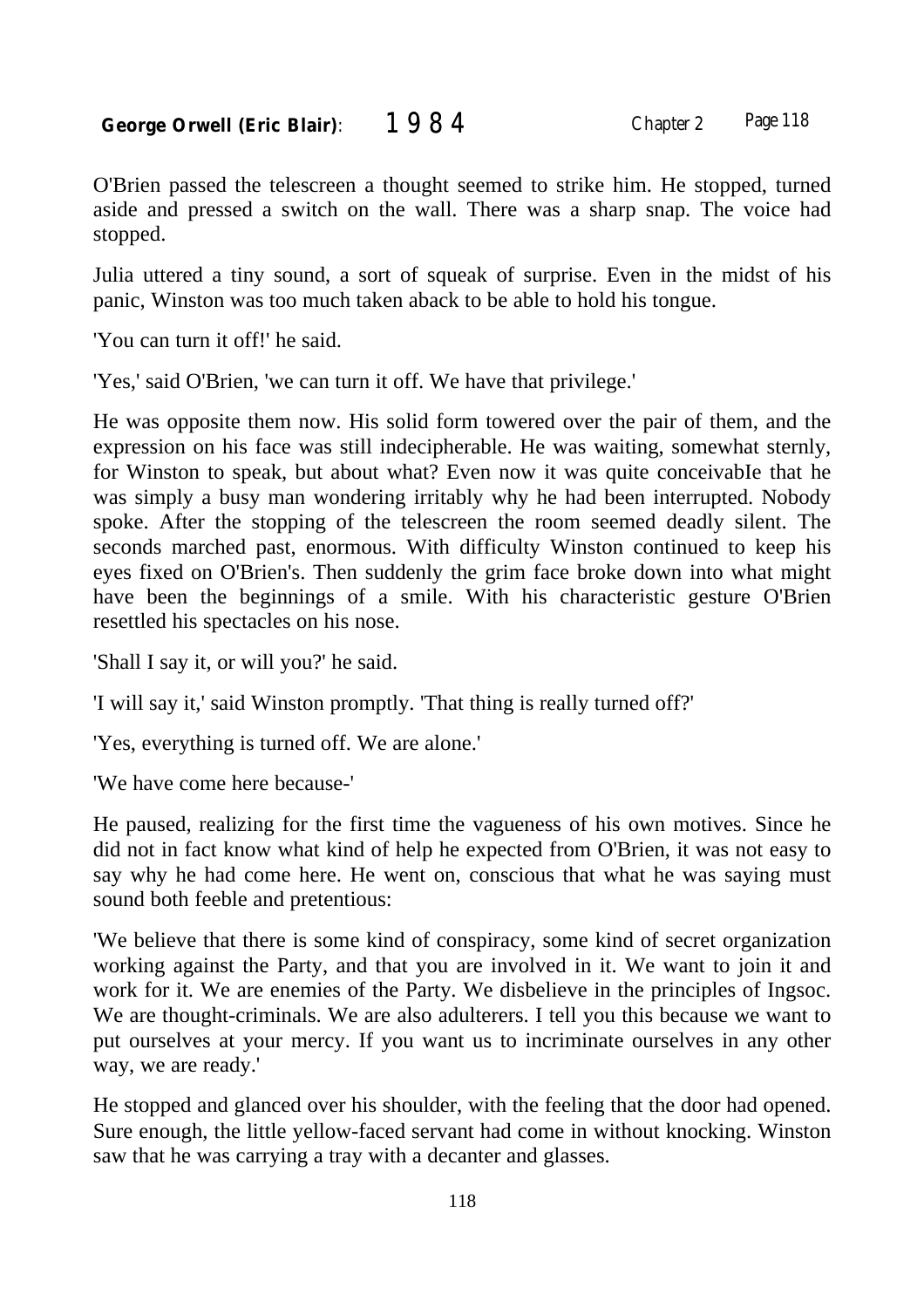'Martin is one of us,' said O'Brien impassively. 'Bring the drinks over here, Martin. Put them on the round table. Have we enough chairs? Then we may as well sit down and talk in comfort. Bring a chair for yourself, Martin. This is business. You can stop being a servant for the next ten minutes.'

The little man sat down, quite at his ease, and yet still with a servant-like air, the air of a valet enjoying a privilege. Winston regarded him out of the corner of his eye. It struck him that the man's whole life was playing a part, and that he felt it to be dangerous to drop his assumed personality even for a moment. O'Brien took the decanter by the neck and filled up the glasses with a dark- red liquid. It aroused in Winston dim memories of something seen long ago on a wall or a hoarding -- a vast bottle composed of electric lights which seemed to move up and down and pour its contents into a glass. Seen from the top the stuff looked almost black, but in the decanter it gleamed like a ruby. It had a sour-sweet smell. He saw Julia pick up her glass and sniff at it with frank curiosity.

'It is called wine,' said O'Brien with a faint smile. 'You will have read about it in books, no doubt. Not much of it gets to the Outer Party, I am afraid.' His face grew solemn again, and he raised his glass: 'I think it is fitting that we should begin by drinking a health. To our Leader: To Emmanuel Goldstein.'

Winston took up his glass with a certain eagerness. Wine was a thing he had read and dreamed about. Like the glass paperweight or Mr Charrington's halfremembered rhymes, it belonged to the vanished, romantic past, the olden time as he liked to call it in his secret thoughts. For some reason he had always thought of wine as having an intensely sweet taste, like that of blackberry jam and an immediate intoxicating effect. Actually, when he came to swallow it, the stuff was distinctly disappointing. The truth was that after years of gin-drinking he could barely taste it. He set down the empty glass.

'Then there is such a person as Goldstein?' he said.

'Yes, there is such a person, and he is alive. Where, I do not know.'

'And the conspiracy -- the organization? Is it real? It is not simply an invention of the Thought Police?'

'No, it is real. The Brotherhood, we call it. You will never learn much more about the Brotherhood than that it exists and that you belong to it. I will come back to that presently.' He looked at his wrist-watch. 'It is unwise even for members of the Inner Party to turn off the telescreen for more than half an hour. You ought not to have come here together, and you will have to leave separately. You, comrade' -- he bowed his head to Julia -- 'will leave first. We have about twenty minutes at our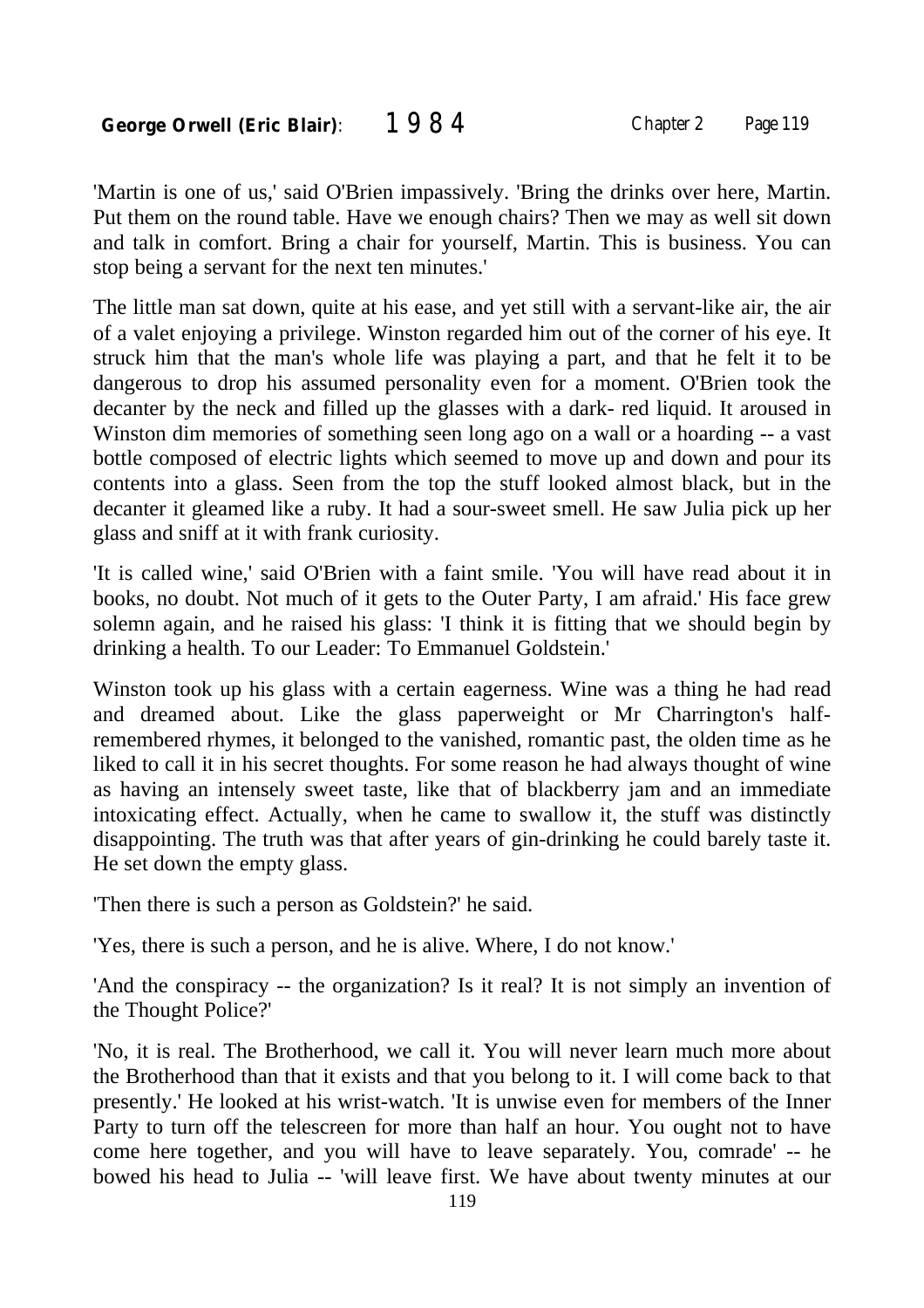# *George Orwell (Eric Blair)*: **1984** Chapter 2 Page 120

disposal. You will understand that I must start by asking you certain questions. In general terms, what are you prepared to do?'

'Anything that we are capable of,' said Winston.

O'Brien had turned himself a little in his chair so that he was facing Winston. He almost ignored Julia, seeming to take it for granted that Winston could speak for her. For a moment the lids flitted down over his eyes. He began asking his questions in a low, expressionless voice, as though this were a routine, a sort of catechism, most of whose answers were known to him already.

'You are prepared to give your lives?'

'Yes.'

'You are prepared to commit murder?'

'Yes.'

'To commit acts of sabotage which may cause the death of hundreds of innocent people?'

'Yes.'

'To betray your country to foreign powers?'

'Yes.'

'You are prepared to cheat, to forge, to blackmail, to corrupt the minds of children, to distribute habit-forming drugs, to encourage prostitution, to disseminate venereal diseases -- to do anything which is likely to cause demoralization and weaken the power of the Party?'

'Yes.'

'If, for example, it would somehow serve our interests to throw sulphuric acid in a child's face -- are you prepared to do that?'

'Yes.'

'You are prepared to lose your identity and live out the rest of your life as a waiter or a dock-worker?'

'Yes.'

'You are prepared to commit suicide, if and when we order you to do so?'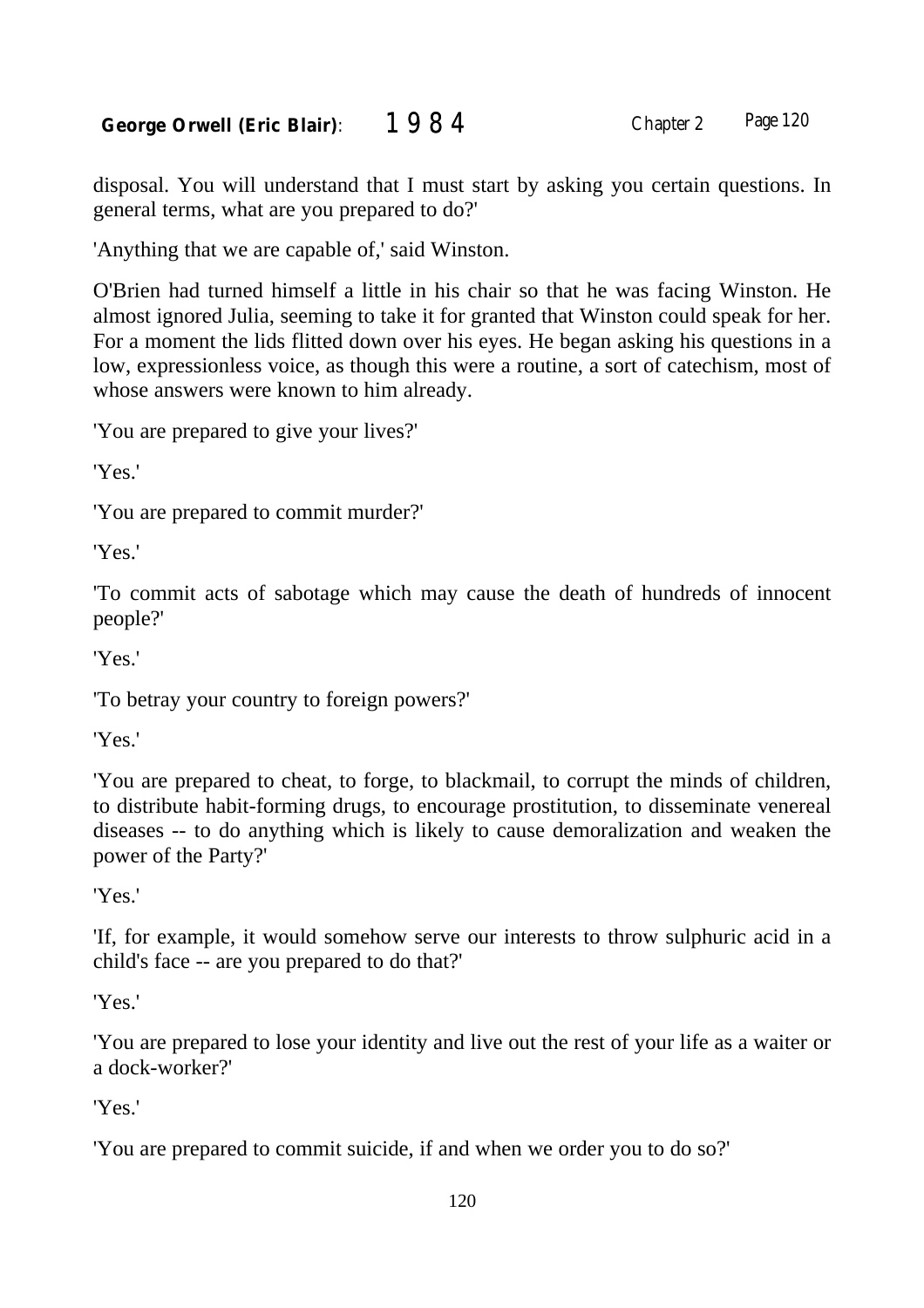'Yes.'

'You are prepared, the two of you, to separate and never see one another again?'

'No!' broke in Julia.

It appeared to Winston that a long time passed before he answered. For a moment he seemed even to have been deprived of the power of speech. His tongue worked soundlessly, forming the opening syllables first of one word, then of the other, over and over again. Until he had said it, he did not know which word he was going to say. 'No,' he said finally.

'You did well to tell me,' said O'Brien. 'It is necessary for us to know everything.'

He turned himself toward Julia and added in a voice with somewhat more expression in it:

'Do you understand that even if he survives, it may be as a different person? We may be obliged to give him a new identity. His face, his movements, the shape of his hands, the colour of his hair -- even his voice would be different. And you yourself might have become a different person. Our surgeons can alter people beyond recognition. Sometimes it is necessary. Sometimes we even amputate a limb.'

Winston could not help snatching another sidelong glance at Martin's Mongolian face. There were no scars that he could see. Julia had turned a shade paler, so that her freckles were showing, but she faced O'Brien boldly. She murmured something that seemed to be assent.

'Good. Then that is settled.'

There was a silver box of cigarettes on the table. With a rather absent-minded air O'Brien pushed them towards the others, took one himself, then stood up and began to pace slowly to and fro, as though he could think better standing. They were very good cigarettes, very thick and well-packed, with an unfamiliar silkiness in the paper. O'Brien looked at his wrist-watch again.

'You had better go back to your Pantry, Martin,' he said. 'I shall switch on in a quarter of an hour. Take a good look at these comrades' faces before you go. You will be seeing them again. I may not.

Exactly as they had done at the front door, the little man's dark eyes flickered over their faces. There was not a trace of friendliness in his manner. He was memorizing their appearance, but he felt no interest in them, or appeared to feel none. It occurred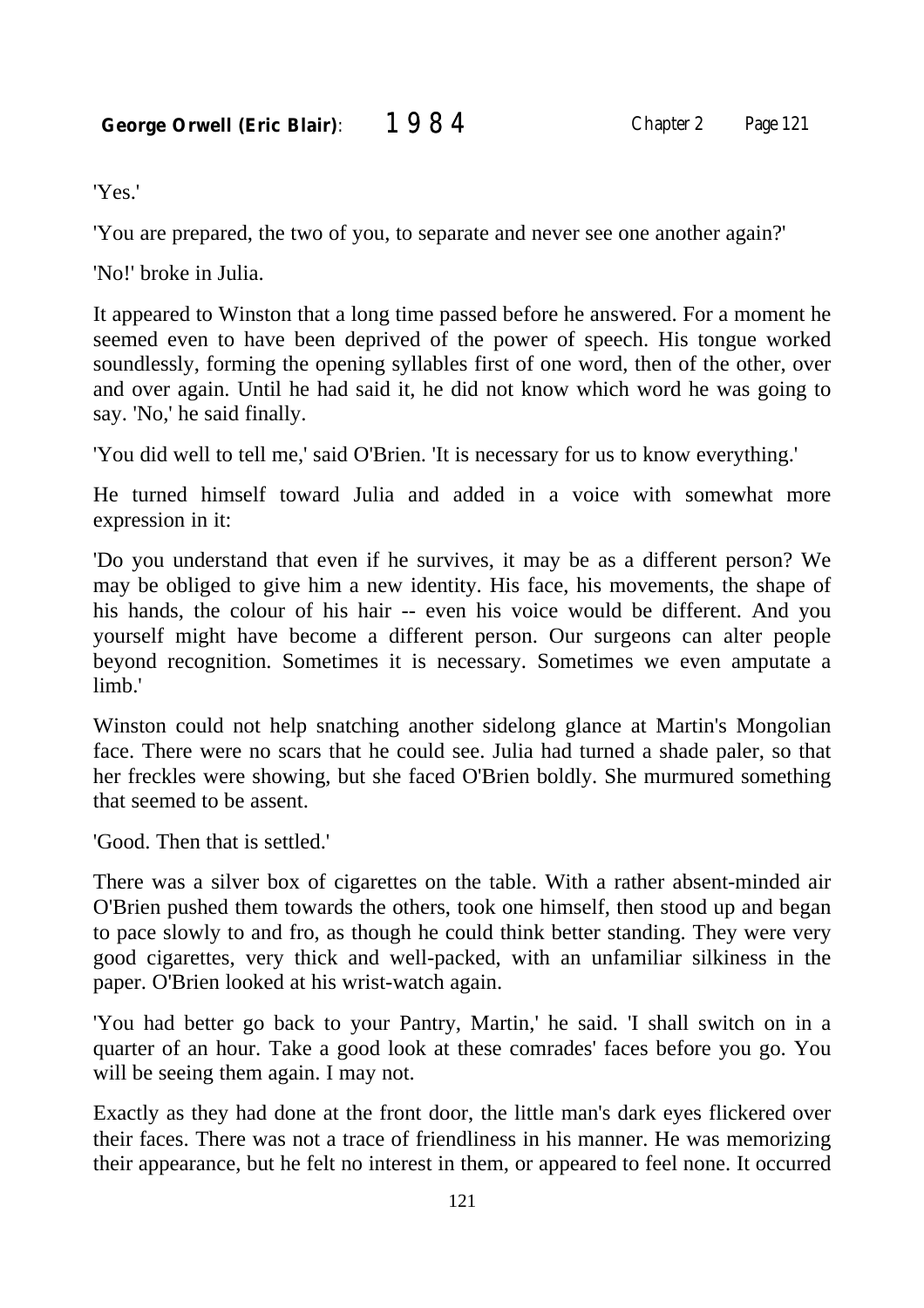to Winston that a synthetic face was perhaps incapable of changing its expression. Without speaking or giving any kind of salutation, Martin went out, closing the door silently behind him. O'Brien was strolling up and down, one hand in the pocket of his black overalls, the other holding his cigarette.

'You understand,' he said, 'that you will be fighting in the dark. You will always be in the dark. You will receive orders and you will obey them, without knowing why. Later I shall send you a book from which you will learn the true nature of the society we live in, and the strategy by which we shall destroy it. When you have read the book, you will be full members of the Brotherhood. But between the general aims that we are fighting for and the immedi ate tasks of the moment, you will never know anything. I tell you that the Brotherhood exists, but I cannot tell you whether it numbers a hundred members, or ten million. From your personal knowledge you will never be able to say that it numbers even as many as a dozen. You will have three or four contacts, who will be renewed from time to time as they disappear. As this was your first contact, it will be preserved. When you receive orders, they will come from me. If we find it necessary to communicate with you, it will be through Martin. When you are finally caught, you will confess. That is unavoidable. But you will have very little to confess, other than your own actions. You will not be able to betray more than a handful of unimportant people. Probably you will not even betray me. By that time I may be dead, or I shall have become a different person, with a different face.'

He continued to move to and fro over the soft carpet. In spite of the bulkiness of his body there was a remarkable grace in his movements. It came out even in the gesture with which he thrust a hand into his pocket, or manipulated a cigarette. More even than of strength, he gave an impression of confidence and of an understanding tinged by irony. However much in earnest he might be, he had nothing of the singlemindedness that belongs to a fanatic. When he spoke of murder, suicide, venereal disease, amputated limbs, and altered faces, it was with a faint air of persiflage. 'This is unavoidable,' his voice seemed to say; 'this is what we have got to do, unflinchingly. But this is not what we shall be doing when life is worth living again.' A wave of admiration, almost of worship, flowed out from Winston towards O'Brien. For the moment he had forgotten the shadowy figure of Goldstein. When you looked at O'Brien's powerful shoulders and his blunt-featured face, so ugly and yet so civilized, it was impossible to believe that he could be defeated. There was no stratagem that he was not equal to, no danger that he could not foresee. Even Julia seemed to be impressed. She had let her cigarette go out and was listening intently. O'Brien went on: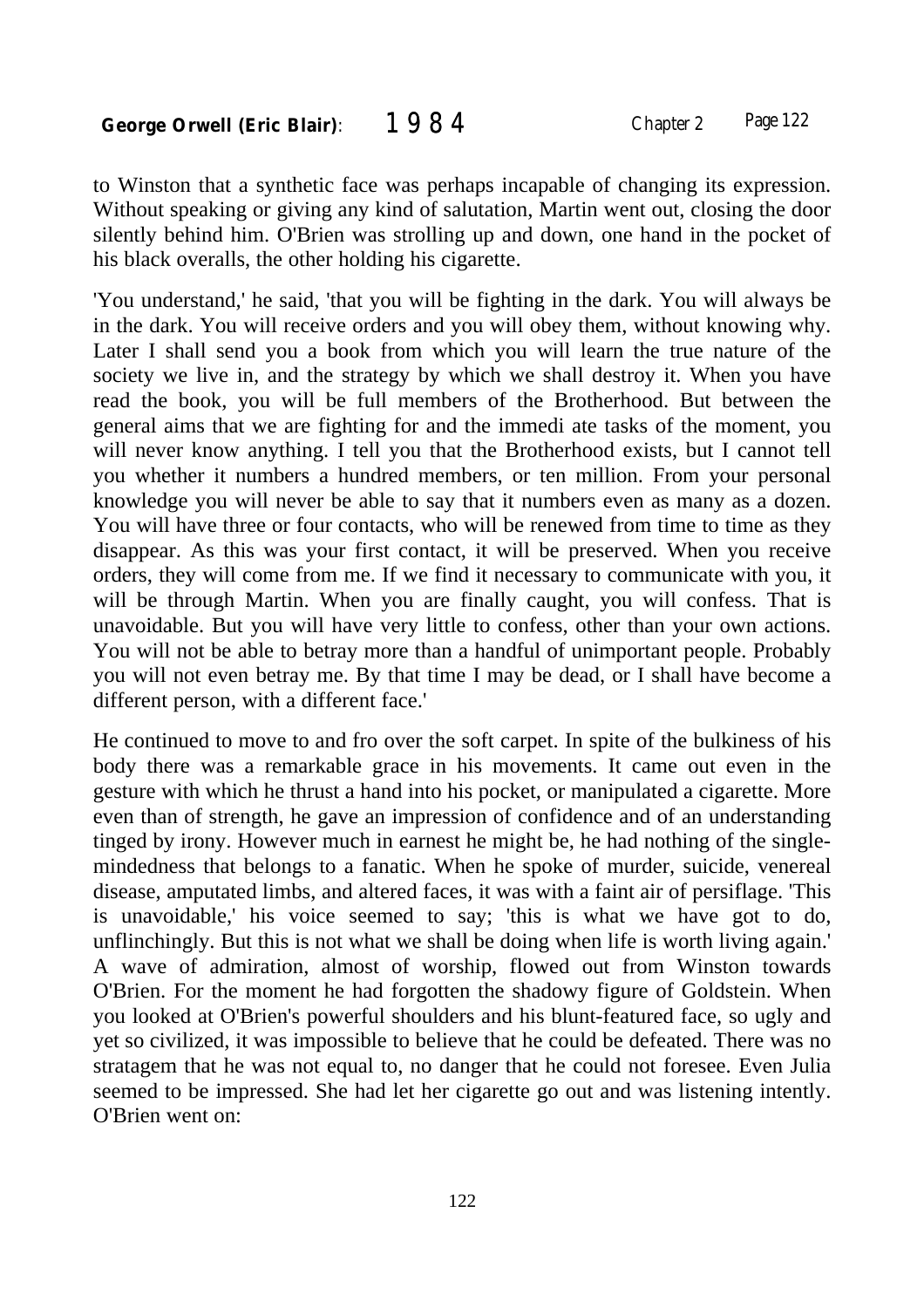'You will have heard rumours of the existence of the Brotherhood. No doubt you have formed your own picture of it. You have imagined, probably, a huge underworld of conspirators, meeting secretly in cellars, scribbling messages on walls, recognizing one another by codewords or by special movements of the hand. Nothing of the kind exists. The members of the Brotherhood have no way of recognizing one another, and it is impossible for any one member to be aware of the identity of more than a few others. Goldstein himself, if he fell into the hands of the Thought Police, could not give them a complete list of members, or any information that would lead them to a complete list. No such list exists. The Brotherhood cannot be wiped out because it is not an organization in the ordinary sense. Nothing holds it together except an idea which is indestructible. You will never have anything to sustain you, except the idea. You will get no comradeship and no encouragement. When finally you are caught, you will get no help. We never help our members. At most, when it is absolutely necessary that someone should be silenced, we are occasionally able to smuggle a razor blade into a prisoner's cell. You will have to get used to living without results and without hope. You will work for a while, you will be caught, you will confess, and then you will die. Those are the only results that you will ever see. There is no possibility that any perceptible change will happen within our own lifetime. We are the dead. Our only true life is in the future. We shall take part in it as handfuls of dust and splinters of bone. But how far away that future may be, there is no knowing. It might be a thousand years. At present nothing is possible except to extend the area of sanity little by little. We cannot act collectively. We can only spread our knowledge outwards from individual to individual, generation after generation. In the face of the Thought Police there is no other way.'

He halted and looked for the third time at his wrist- watch.

'It is almost time for you to leave, comrade,' he said to Julia. 'Wait. The decanter is still half full.'

He filled the glasses and raised his own glass by the stem.

'What shall it be this time?' he said, still with the same faint suggestion of irony. 'To the confusion of the Thought Police? To the death of Big Brother? To humanity? To the future?'

'To the past,' said Winston.

'The past is more important,' agreed O'Brien gravely.

They emptied their glasses, and a moment later Julia stood up to go. O'Brien took a small box from the top of a cabinet and handed her a flat white tablet which he told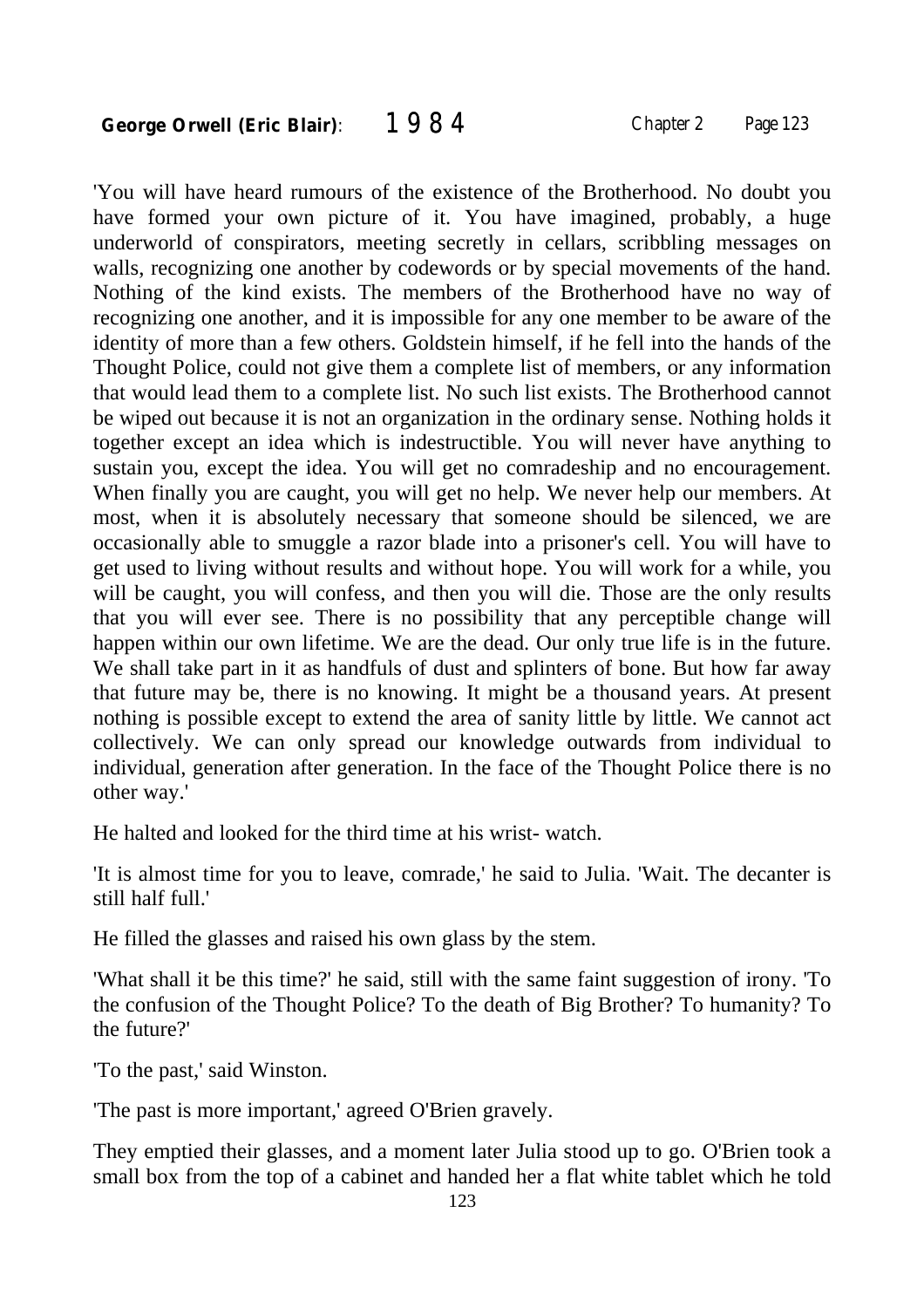### *George Orwell (Eric Blair)*: **1984** Chapter 2 Page 124

her to place on her tongue. It was important, he said, not to go out smelling of wine: the lift attendants were very observant. As soon as the door had shut behind her he appeared to forget her existence. He took another pace or two up and down, then stopped.

'There are details to be settled,' he said. 'I assume that you have a hiding-place of some kind?'

Winston explained about the room over Mr Charrington's shop.

'That will do for the moment. Later we will arrange something else for you. It is important to change one's hiding-place frequently. Meanwhile I shall send you a copy of *the book'* -- even O'Brien, Winston noticed, seemed to pronounce the words as though they were in italics- 'Goldstein's book, you understand, as soon as possible. It may be some days before I can get hold of one. There are not many in existence, as you can imagine. The Thought Police hunt them down and destroy them almost as fast as we can produce them. It makes very little difference. The book is indestructible. If the last copy were gone, we could reproduce it almost word for word. Do you carry a brief-case to work with you?' he added.

'As a rule, yes.'

'What is it like?'

'Black, very shabby. With two straps.'

'Black, two straps, very shabby -- good. One day in the fairly near future-I cannot give a date -- one of the messages among your morning's work will contain a misprinted word, and you will have to ask for a repeat. On the following day you will go to work without your brief-case. At some time during the day, in the street, a man will touch you on the arm and say "I think you have dropped your brief-case." The one he gives you will contain a copy of Goldstein's book. You will return it within fourteen days.'

They were silent for a moment.

'There are a couple of minutes before you need go,' said O'Brien. 'We shall meet again -- if we do meet again-'

Winston looked up at him. 'In the place where there is no darkness?' he said hesitantly.

O'Brien nodded without appearance of surprise. 'In the place where there is no darkness,' he said, as though he had recognized the allusion. 'And in the meantime,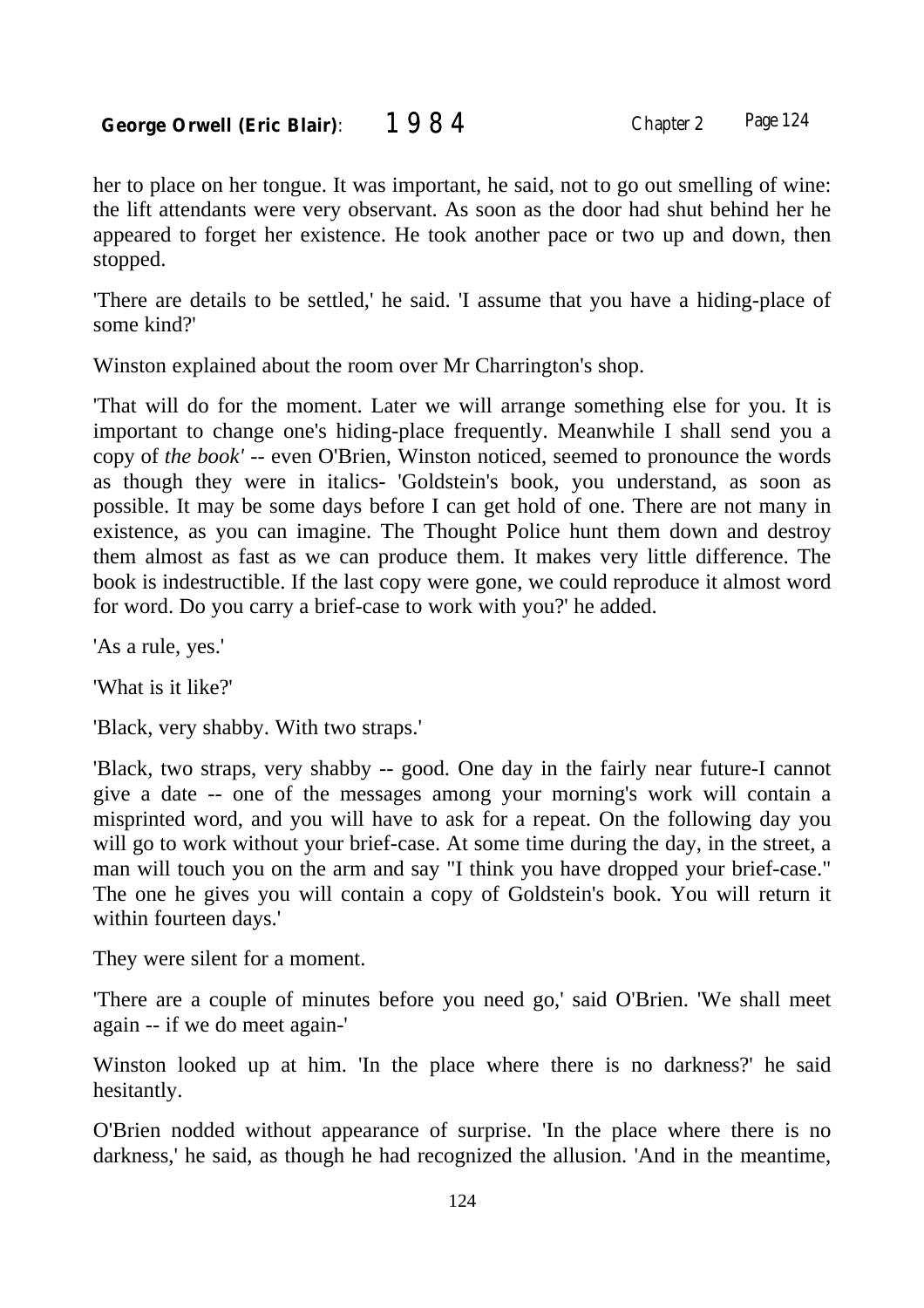### *George Orwell (Eric Blair)*: **1984** Chapter 2 Page 125

is there anything that you wish to say before you leave? Any message? Any question?.'

Winston thought. There did not seem to be any further question that he wanted to ask: still less did he feel any impulse to utter high-sounding generalities. Instead of anything directly connected with O'Brien or the Brotherhood, there came into his mind a sort of composite picture of the dark bedroom where his mother had spent her last days, and the little room over Mr Charrington's shop, and the glass paperweight, and the steel engraving in its rosewood frame. Almost at random he said:

'Did you ever happen to hear an old rhyme that begins "Oranges and lemons, say the bells of St Clement's"?'

Again O'Brien nodded. With a sort of grave courtesy he completed the stanza:

'Oranges and lemons, say the bells of St Clement's,

You owe me three farthings, say the bells of St Martin's,

When will you pay me? say the bells of Old Bailey

When I grow rich, say the bells of Shoreditch.'

'You knew the last line!' said Winston.

'Yes, I knew the last line. And now, I am afraid, it is time for you to go. But wait. You had better let me give you one of these tablets.'

As Winston stood up O'Brien held out a hand. His powerful grip crushed the bones of Winston's palm. At the door Winston looked back, but O'Brien seemed already to be in process of putting him out of mind. He was waiting with his hand on the switch that controlled the telescreen. Beyond him Winston could see the writingtable with its green- shaded lamp and the speakwrite and the wire baskets deepladen with papers. The incident was closed. Within thirty seconds, it occurred to him, O'Brien would be back at his interrupted and important work on behalf of the Party. x x x

Winston was gelatinous with fatigue. Gelatinous was the right word. It had come into his head spontaneously. His body seemed to have not only the weakness of a jelly, but its translucency. He felt that if he held up his hand he would be able to see the light through it. All the blood and lymph had been drained out of him by an enormous debauch of work, leaving only a frail structure of nerves, bones, and skin. All sensations seemed to be magnified. His overalls fretted his shoulders, the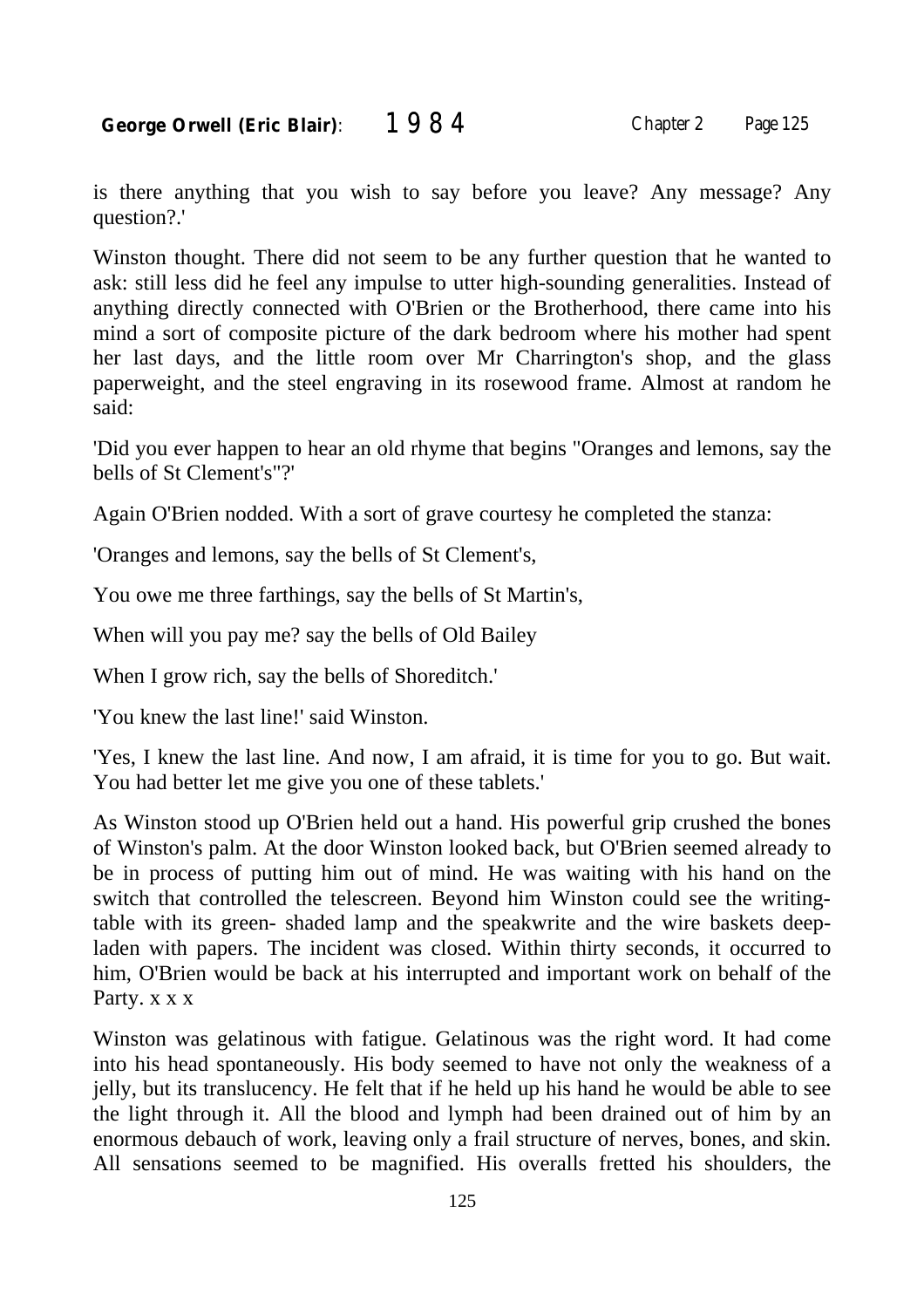pavement tickled his feet, even the opening and closing of a hand was an effort that made his joints creak.

He had worked more than ninety hours in five days. So had everyone else in the Ministry. Now it was all over, and he had literally nothing to do, no Party work of any description, until tomorrow morning. He could spend six hours in the hidingplace and another nine in his own bed. Slowly, in mild afternoon sunshine, he walked up a dingy street in the direction of Mr Charrington's shop, keeping one eye open for the patrols, but irrationally convinced that this afternoon there was no danger of anyone interfering with him. The heavy brief-case that he was carrying bumped against his knee at each step, sending a tingling sensation up and down the skin of his leg. Inside it was *the book,* which he had now had in his possession for six days and had not yet opened, nor even looked at.

On the sixth day of Hate Week, after the processions, the speeches, the shouting, the singing, the banners, the posters, the films, the waxworks, the rolling of drums and squealing of trumpets, the tramp of marching feet, the grinding of the caterpillars of tanks, the roar of massed planes, the booming of guns -- after six days of this, when the great orgasm was quivering to its climax and the general hatred of Eurasia had boiled up into such delirium that if the crowd could have got their hands on the 2,000 Eurasian war-criminals who were to be publicly hanged on the last day of the proceedings, they would unquestionably have torn them to pieces -- at just this moment it had been announced that Oceania was not after all at war with Eurasia. Oceania was at war with Eastasia. Eurasia was an ally.

There was, of course, no admission that any change had taken place. Merely it became known, with extreme suddenness and everywhere at once, that Eastasia and not Eurasia was the enemy. Winston was taking part in a demonstration in one of the central London squares at the moment when it happened. It was night, and the white faces and the scarlet banners were luridly floodlit. The square was packed with several thousand people, including a block of about a thousand schoolchildren in the uniform of the Spies. On a scarlet-draped platform an orator of the Inner Party, a small lean man with disproportionately long arms and a large bald skull over which a few lank locks straggled, was haranguing the crowd. A little Rumpelstiltskin figure, contorted with hatred, he gripped the neck of the microphone with one hand while the other, enormous at the end of a bony arm, clawed the air menacingly above his head. His voice, made metallic by the amplifiers, boomed forth an endless catalogue of atrocities, massacres, deportations, lootings, rapings, torture of prisoners, bombing of civilians, lying propaganda, unjust aggressions, broken treaties. It was almost impossible to listen to him without being first convinced and then maddened. At every few moments the fury of the crowd boiled over and the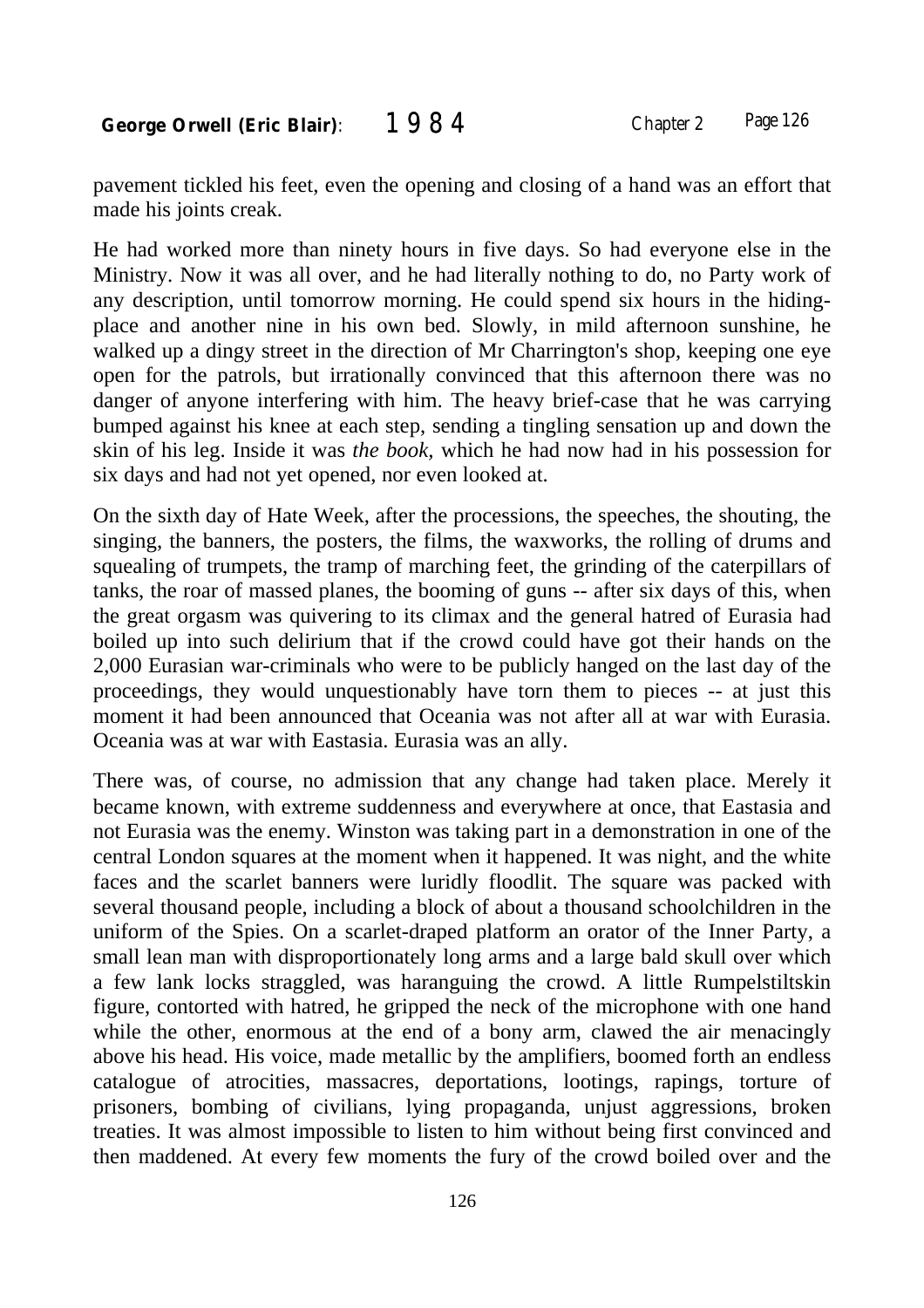voice of the speaker was drowned by a wild beast-like roaring that rose uncontrollably from thousands of throats. The most savage yells of all came from the schoolchildren. The speech had been proceeding for perhaps twenty minutes when a messenger hurried on to the platform and a scrap of paper was slipped into the speaker's hand. He unrolled and read it without pausing in his speech. Nothing altered in his voice or manner, or in the content of what he was saying, but suddenly the names were different. Without words said, a wave of understanding rippled through the crowd. Oceania was at war with Eastasia! The next moment there was a tremendous commotion. The banners and posters with which the square was decorated were all wrong! Quite half of them had the wrong faces on them. It was sabotage! The agents of Goldstein had been at work! There was a riotous interlude while posters were ripped from the walls, banners torn to shreds and trampled underfoot. The Spies performed prodigies of activity in clambering over the rooftops and cutting the streamers that fluttered from the chimneys. But within two or three minutes it was all over. The orator, still gripping the neck of the microphone, his shoulders hunched forward, his free hand clawing at the air, had gone straight on with his speech. One minute more, and the feral roars of rage were again bursting from the crowd. The Hate continued exactly as before, except that the target had been changed.

The thing that impressed Winston in looking back was that the speaker had switched from one line to the other actually in midsentence, not only without a pause, but without even breaking the syntax. But at the moment he had other things to preoccupy him. It was during the moment of disorder while the posters were being torn down that a man whose face he did not see had tapped him on the shoulder and said, 'Excuse me, I think you've dropped your brief-case.' He took the brief-case abstractedly, without speaking. He knew that it would be days before he had an opportunity to look inside it. The instant that the demonstration was over he went straight to the Ministry of Truth, though the time was now nearly twenty-three hours. The entire staff of the Ministry had done likewise. The orders already issuing from the telescreen, recalling them to their posts, were hardly necessary.

Oceania was at war with Eastasia: Oceania had always been at war with Eastasia. A large part of the political literature of five years was now completely obsolete. Reports and records of all kinds, newspapers, books, pamphlets, films, sound-tracks, photographs -- all had to be rectified at lightning speed. Although no directive was ever issued, it was known that the chiefs of the Department intended that within one week no reference to the war with Eurasia, or the alliance with Eastasia, should remain in existence anywhere. The work was overwhelming, all the more so because the processes that it involved could not be called by their true names. Everyone in the Records Department worked eighteen hours in the twenty-four, with two three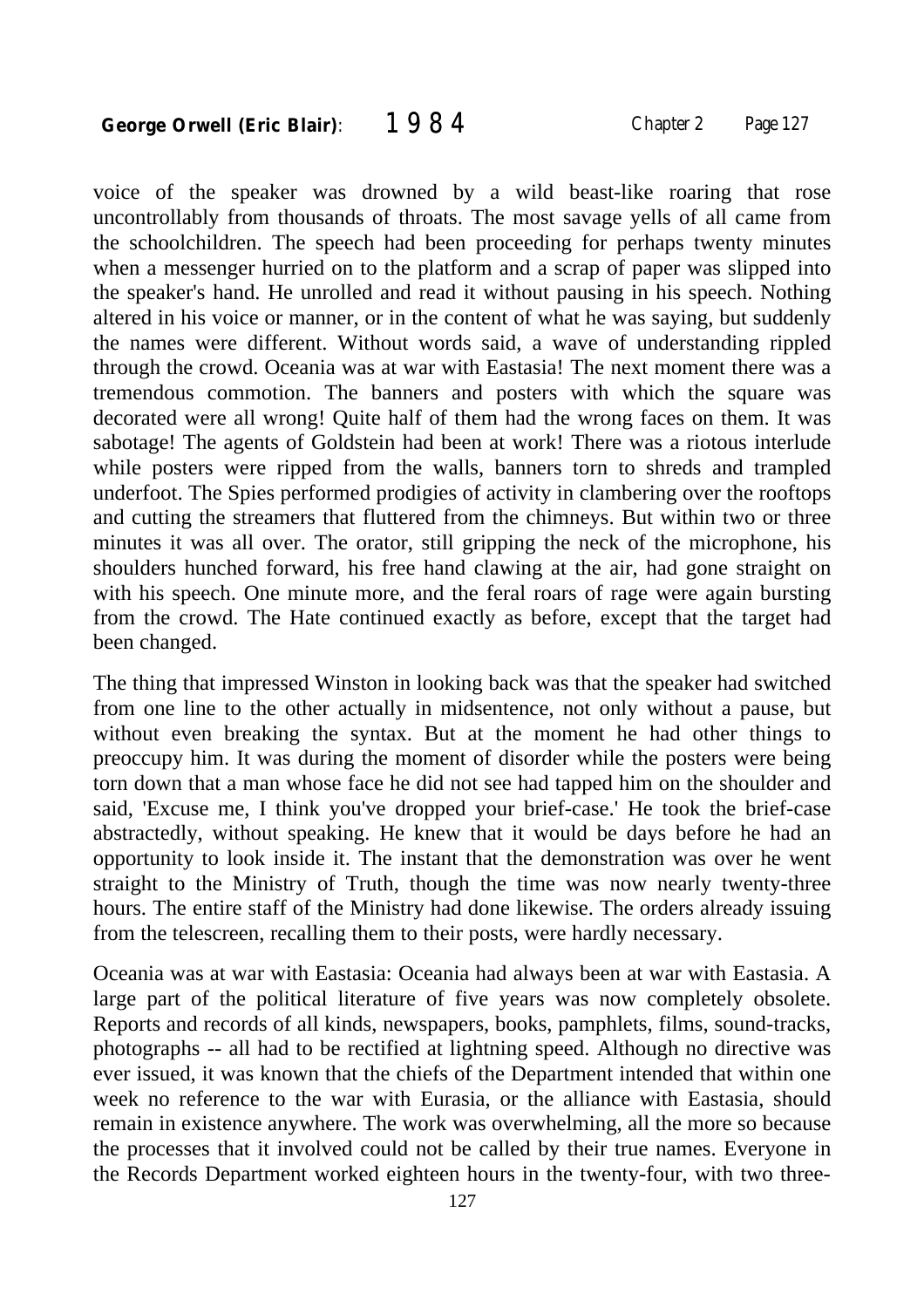hour snatches of sleep. Mattresses were brought up from the cellars and pitched all over the corridors: meals consisted of sandwiches and Victory Coffee wheeled round on trolleys by attendants from the canteen. Each time that Winston broke off for one of his spells of sleep he tried to leave his desk clear of work, and each time that he crawled back sticky-eyed and aching, it was to find that another shower of paper cylinders had covered the desk like a snowdrift, halfburying the speakwrite and overflowing on to the floor, so that the first job was always to stack them into a neat enough pile to give him room to work. What was worst of all was that the work was by no means purely mechanical. Often it was enough merely to substitute one name for another, but any detailed report of events demanded care and imagination. Even the geographical knowledge that one needed in transferring the war from one part of the world to another was considerable.

By the third day his eyes ached unbearably and his spectacles needed wiping every few minutes. It was like struggling with some crushing physical task, something which one had the right to refuse and which one was nevertheless neurotically anxious to accomplish. In so far as he had time to remember it, he was not troubled by the fact that every word he murmured into the speakwrite, every stroke of his ink-pencil, was a deliberate lie. He was as anxious as anyone else in the Department that the forgery should be perfect. On the morning of the sixth day the dribble of cylinders slowed down. For as much as half an hour nothing came out of the tube; then one more cylinder, then nothing. Everywhere at about the same time the work was easing off. A deep and as it were secret sigh went through the Department. A mighty deed, which could never be mentioned, had been achieved. It was now impossible for any human being to prove by documentary evidence that the war with Eurasia had ever happened. At twelve hundred it was unexpectedly announced that all workers in the Ministry were free till tomorrow morning. Winston, still carrying the brief-case containing *the book,* which had remained between his feet while he worked and under his body while he slept, went home, shaved himself, and almost fell asleep in his bath, although the water was barely more than tepid.

With a sort of voluptuous creaking in his joints he climbed the stair above Mr Charrington's shop. He was tired, but not sleepy any longer. He opened the window, lit the dirty little oilstove and put on a pan of water for coffee. Julia would arrive presently: meanwhile there was *the book.* He sat down in the sluttish armchair and undid the straps of the brief-case.

A heavy black volume, amateurishly bound, with no name or title on the cover. The print also looked slightly irregular. The pages were worn at the edges, and fell apart, easily, as though the book had passed through many hands. The inscription on the title-page ran: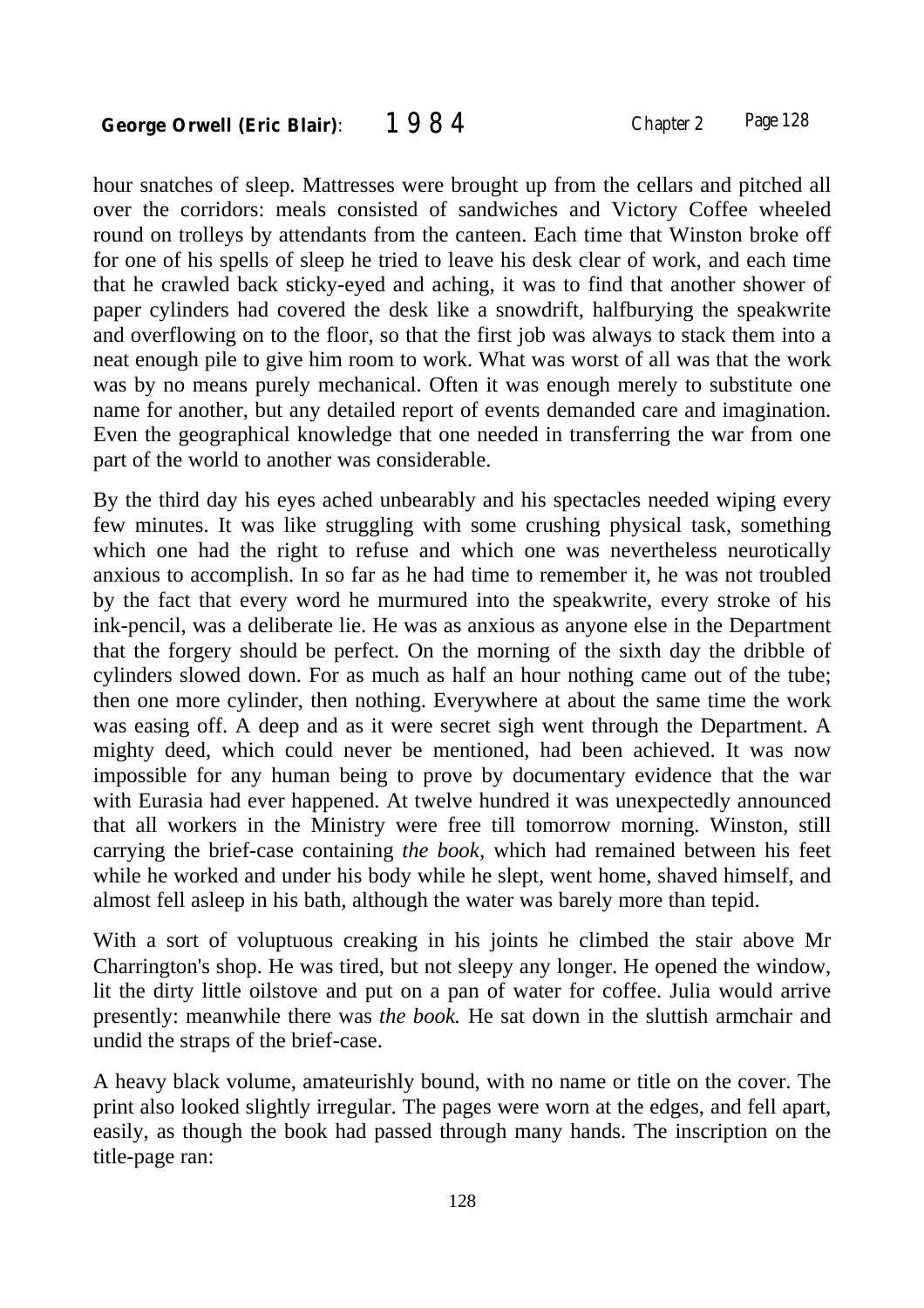### **THE THEORY AND PRACTICE OF**

### **OLIGARCHICAL COLLECTIVISM**

*by*

#### *Emmanuel Goldstein*

Winston began reading:

#### **Chapter I**

#### **Ignorance is Strength**

Throughout recorded time, and probably since the end of the Neolithic Age, there have been three kinds of people in the world, the High, the Middle, and the Low. They have been subdivided in many ways, they have borne countless different names, and their relative numbers, as well as their attitude towards one another, have varied from age to age: but the essential structure of society has never altered. Even after enormous upheavals and seemingly irrevocable changes, the same pattern has always reasserted itself, just as a gyroscope will always return to equilibrium, however far it is pushed one way or the other.

The aims of these groups are entirely irreconcilable...

Winston stopped reading, chiefly in order to appreciate the fact that he *was* reading, in comfort and safety. He was alone: no telescreen, no ear at the keyhole, no nervous impulse to glance over his shoulder or cover the page with his hand. The sweet summer air played against his cheek. From somewhere far away there floated the faint shouts of children: in the room itself there was no sound except the insect voice of the clock. He settled deeper into the arm-chair and put his feet up on the fender. It was bliss, it was etemity. Suddenly, as one sometimes does with a book of which one knows that one will ultimately read and re-read every word, he opened it at a different place and found himself at Chapter III. He went on reading:

### **Chapter III**

#### **War is Peace**

The splitting up of the world into three great super-states was an event which could be and indeed was foreseen before the middle of the twentieth century. With the absorption of Europe by Russia and of the British Empire by the United States, two of the three existing powers, Eurasia and Oceania, were already effectively in being. The third, Eastasia, only emerged as a distinct unit after another decade of confused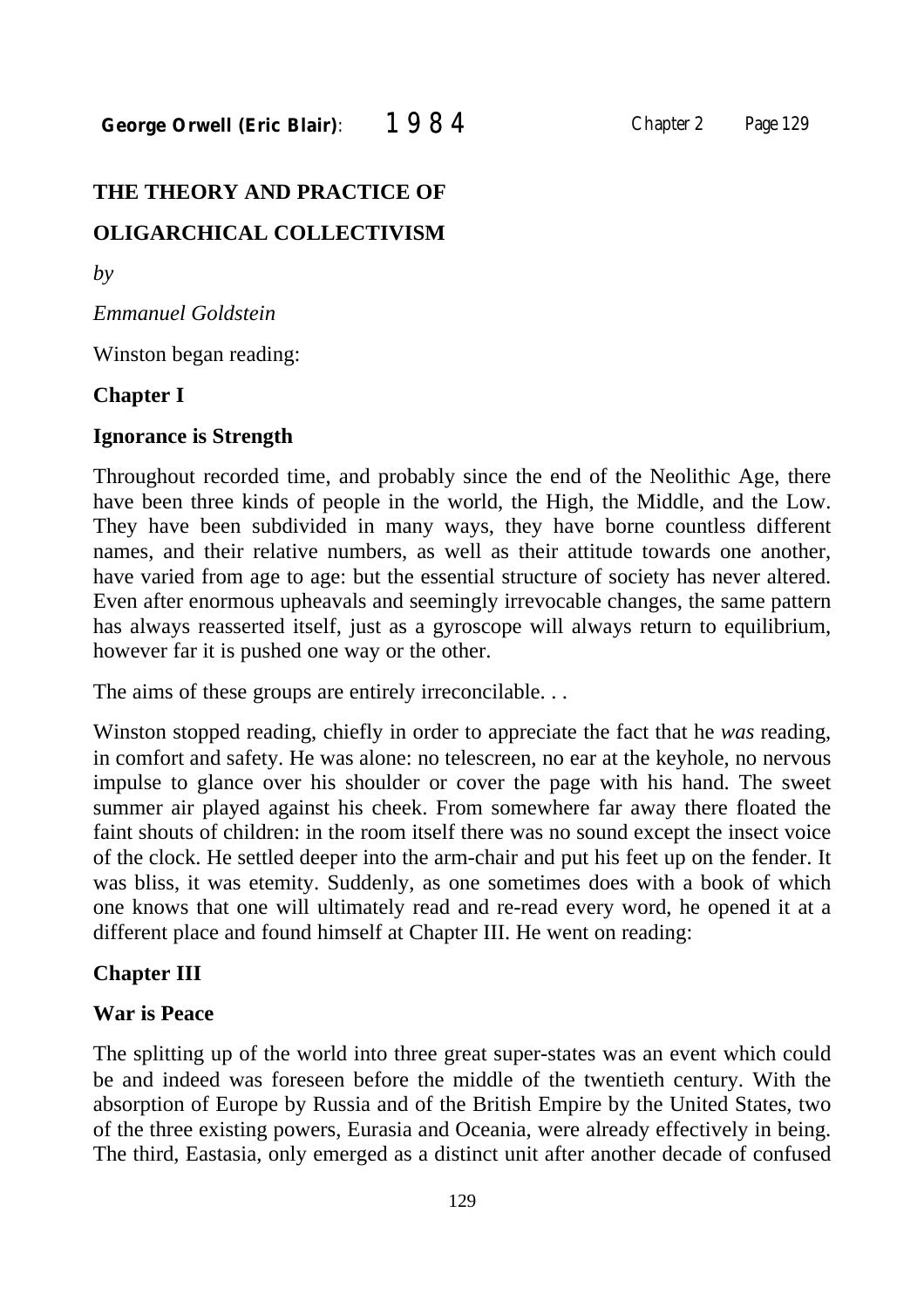fighting. The frontiers between the three super-states are in some places arbitrary, and in others they fluctuate according to the fortunes of war, but in general they follow geographical lines. Eurasia comprises the whole of the northern part of the European and Asiatic land-mass, from Portugal to the Bering Strait. Oceania comprises the Americas, the Atlantic islands including the British Isles, Australasia, and the southern portion of Africa. Eastasia, smaller than the others and with a less definite western frontier, comprises China and the countries to the south of it, the Japanese islands and a large but fluctuating portion of Manchuria, Mongolia, and Tibet.

In one combination or another, these three super-states are permanently at war, and have been so for the past twenty-five years. War, however, is no longer the desperate, annihilating struggle that it was in the early decades of the twentieth centary. It is a warfare of limited aims between combatants who are unable to destroy one another, have no material cause for fighting and are not divided by any genuine ideological difference. This is not to say that either the conduct of war, or the prevailing attitude towards it, has become less bloodthirsty or more chivalrous. On the contrary, war hysteria is continuous and universal in all countries, and such acts as raping, looting, the slaughter of children, the reduction of whole populations to slavery, and reprisals against prisoners which extend even to boiling and burying alive, are looked upon as normal, and, when they are committed by one's own side and not by the enemy, meritorious. But in a physical sense war involves very small numbers of people, mostly highly-trained specialists, and causes comparatively few casualties. The fighting, when there is any, takes place on the vague frontiers whose whereabouts the average man can only guess at, or round the Floating Fortresses which guard strategic spots on the sea lanes. In the centres of civilization war means no more than a continuous shortage of consumption goods, and the occasional crash of a rocket bomb which may cause a few scores of deaths. War has in fact changed its character. More exactly, the reasons for which war is waged have changed in their order of importance. Motives which were already present to some small extent in the great wars of the early twentieth centuary have now become dominant and are consciously recognized and acted upon.

To understand the nature of the present war -- for in spite of the regrouping which occurs every few years, it is always the same war -- one must realize in the first place that it is impossible for it to be decisive. None of the three super-states could be definitively conquered even by the other two in combination. They are too evenly matched, and their natural defences are too formidable. Eurasia is protected by its vast land spaces. Oceania by the width of the Atlantic and the Pacific, Eastasia by the fecundity and indus triousness of its inhabitants. Secondly, there is no longer, in a material sense, anything to fight about. With the establishment of self-contained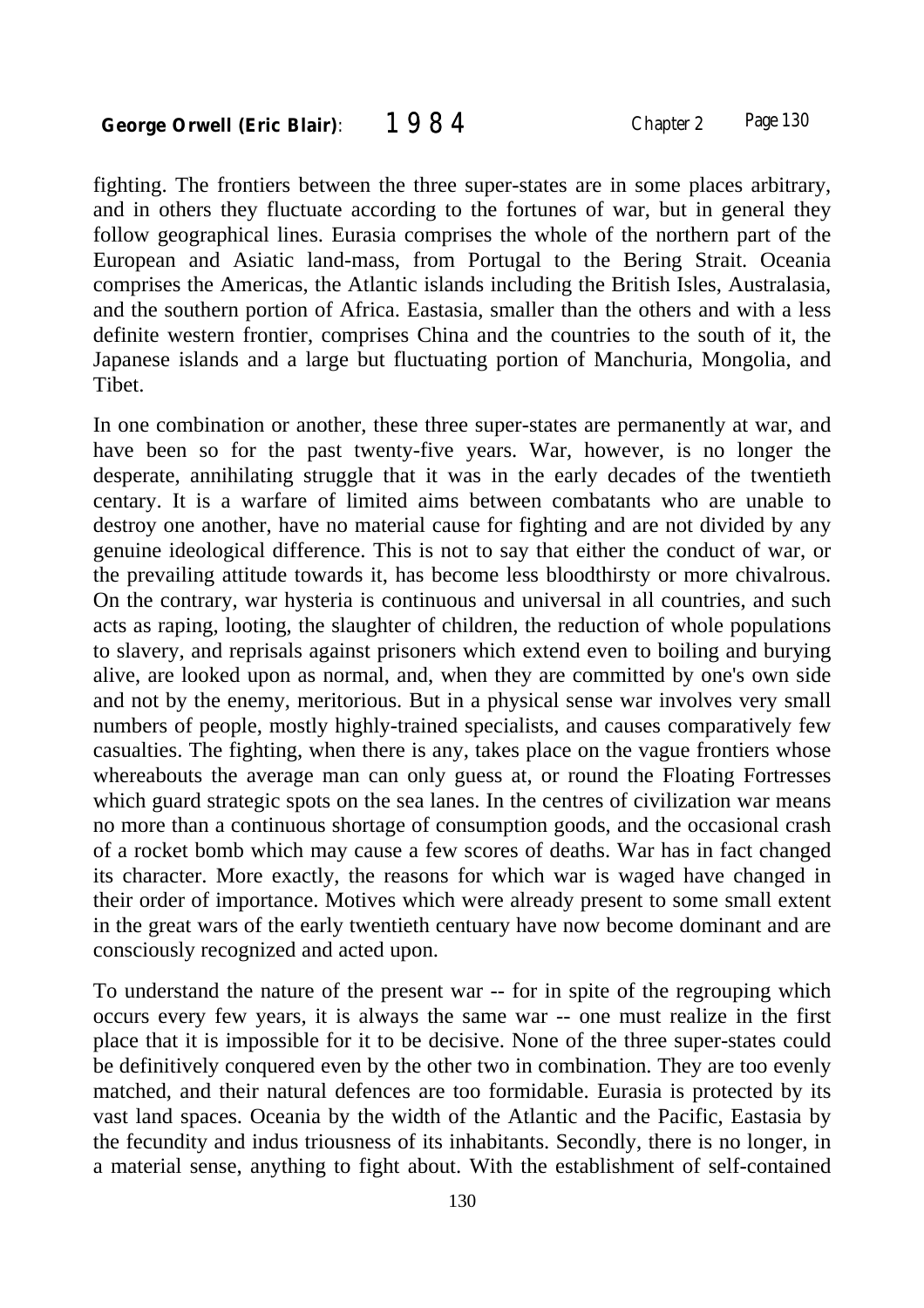economies, in which production and consumption are geared to one another, the scramble for markets which was a main cause of previous wars has come to an end, while the competition for raw materials is no longer a matter of life and death. In any case each of the three super-states is so vast that it can obtain almost all the materials that it needs within its own boundaries. In so far as the war has a direct economic purpose, it is a war for labour power. Between the frontiers of the superstates, and not permanently in the possession of any of them, there lies a rough quadrilateral with its corners at Tangier, Brazzaville, Darwin, and Hong Kong, containing within it about a fifth of the population of the earth. It is for the possession of these thickly-populated regions, and of the northern ice-cap, that the three powers are constantly struggling. In practice no one power ever controls the whole of the disputed area. Portions of it are constantly changing hands, and it is the chance of seizing this or that fragment by a sudden stroke of treachery that dictates the endless changes of alignment.

All of the disputed territories contain valuable minerals, and some of them yield important vegetable products such as rubber which in colder climates it is necessary to synthesize by comparatively expensive methods. But above all they contain a bottomless reserve of cheap labour. Whichever power controls equatorial Africa, or the countries of the Middle East, or Southern India, or the Indonesian Archipelago, disposes also of the bodies of scores or hundreds of millions of ill-paid and hardworking coolies. The inhabitants of these areas, reduced more or less openly to the status of slaves, pass continually from conqueror to conqueror, and are expended like so much coal or oil in the race to turn out more armaments, to capture more territory, to control more labour power, to turn out more armaments, to capture more territory, and so on indefinitely. It should be noted that the fighting never really moves beyond the edges of the disputed areas. The frontiers of Eurasia flow back and forth between the basin of the Congo and the northern shore of the Mediterranean; the islands of the Indian Ocean and the Pacific are constantly being captured and recaptured by Oceania or by Eastasia; in Mongolia the dividing line between Eurasia and Eastasia is never stable; round the Pole all three powers lay claim to enormous territories which in fact are largely unihabited and unexplored: but the balance of power always remains roughly even, and the territory which forms the heartland of each super-state always remains inviolate. Moreover, the labour of the exploited peoples round the Equator is not really necessary to the world's economy. They add nothing to the wealth of the world, since whatever they produce is used for purposes of war, and the object of waging a war is always to be in a better position in which to wage another war. By their labour the slave populations allow the tempo of continuous warfare to be speeded up. But if they did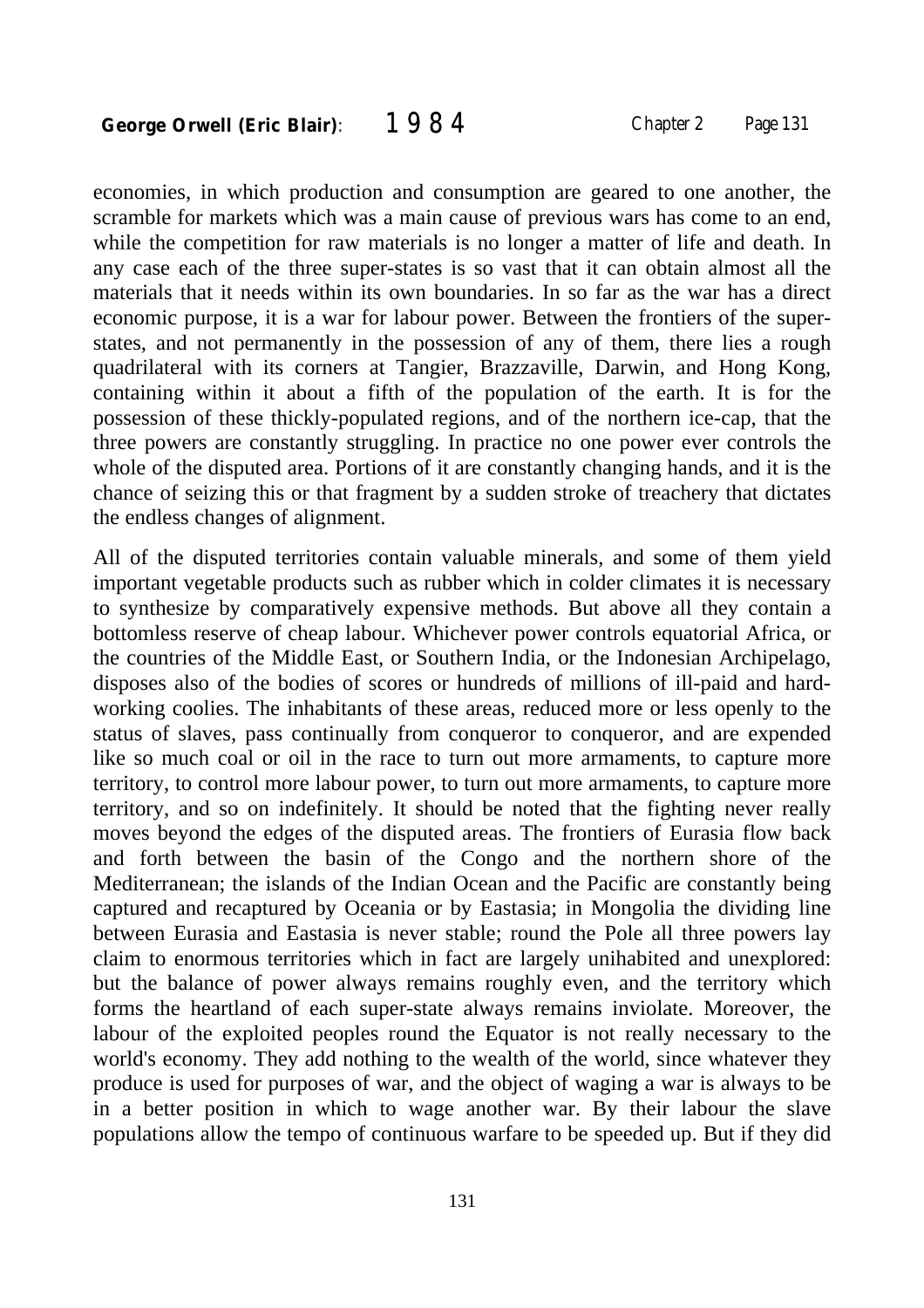not exist, the structure of world society, and the process by which it maintains itself, would not be essentially different.

The primary aim of modern warfare (in accordance with the principles of *doublethink,* this aim is simultaneously recognized and not recognized by the directing brains of the Inner Party) is to use up the products of the machine without raising the general standard of living. Ever since the end of the nineteenth century, the problem of what to do with the surplus of consumption goods has been latent in industrial society. At present, when few human beings even have enough to eat, this problem is obviously not urgent, and it might not have become so, even if no artificial processes of destruction had been at work. The world of today is a bare, hungry, dilapidated place compared with the world that existed before 1914, and still more so if compared with the imaginary future to which the people of that period looked forward. In the early twentieth century, the vision of a future society unbelievably rich, leisured, orderly, and efficient -- a glittering antiseptic world of glass and steel and snow-white concrete -- was part of the consciousness of nearly every literate person. Science and technology were developing at a prodigious speed, and it seemed natural to assume that they would go on developing. This failed to happen, partly because of the impoverishment caused by a long series of wars and revolutions, partly because scientific and technical progress depended on the empirical habit of thought, which could not survive in a strictly regimented society. As a whole the world is more primitive today than it was fifty years ago. Certain backward areas have advanced, and various devices, always in some way connected with warfare and police espionage, have been developed, but experiment and invention have largely stopped, and the ravages of the atomic war of the nineteen- fifties have never been fully repaired. Nevertheless the dangers inherent in the machine are still there. From the moment when the machine first made its appearance it was clear to all thinking people that the need for human drudgery, and therefore to a great extent for human inequality, had disappeared. If the machine were used deliberately for that end, hunger, overwork, dirt, illiteracy, and disease could be eliminated within a few generations. And in fact, without being used for any such purpose, but by a sort of automatic process -- by producing wealth which it was sometimes impossible not to distribute -- the machine did raise the living standards of the average humand being very greatly over a period of about fifty years at the end of the nineteenth and the beginning of the twentieth centuries.

But it was also clear that an all-round increase in wealth threatened the destruction - indeed, in some sense was the destruction -- of a hierarchical society. In a world in which everyone worked short hours, had enough to eat, lived in a house with a bathroom and a refrigerator, and possessed a motor-car or even an aeroplane, the most obvious and perhaps the most important form of inequality would already have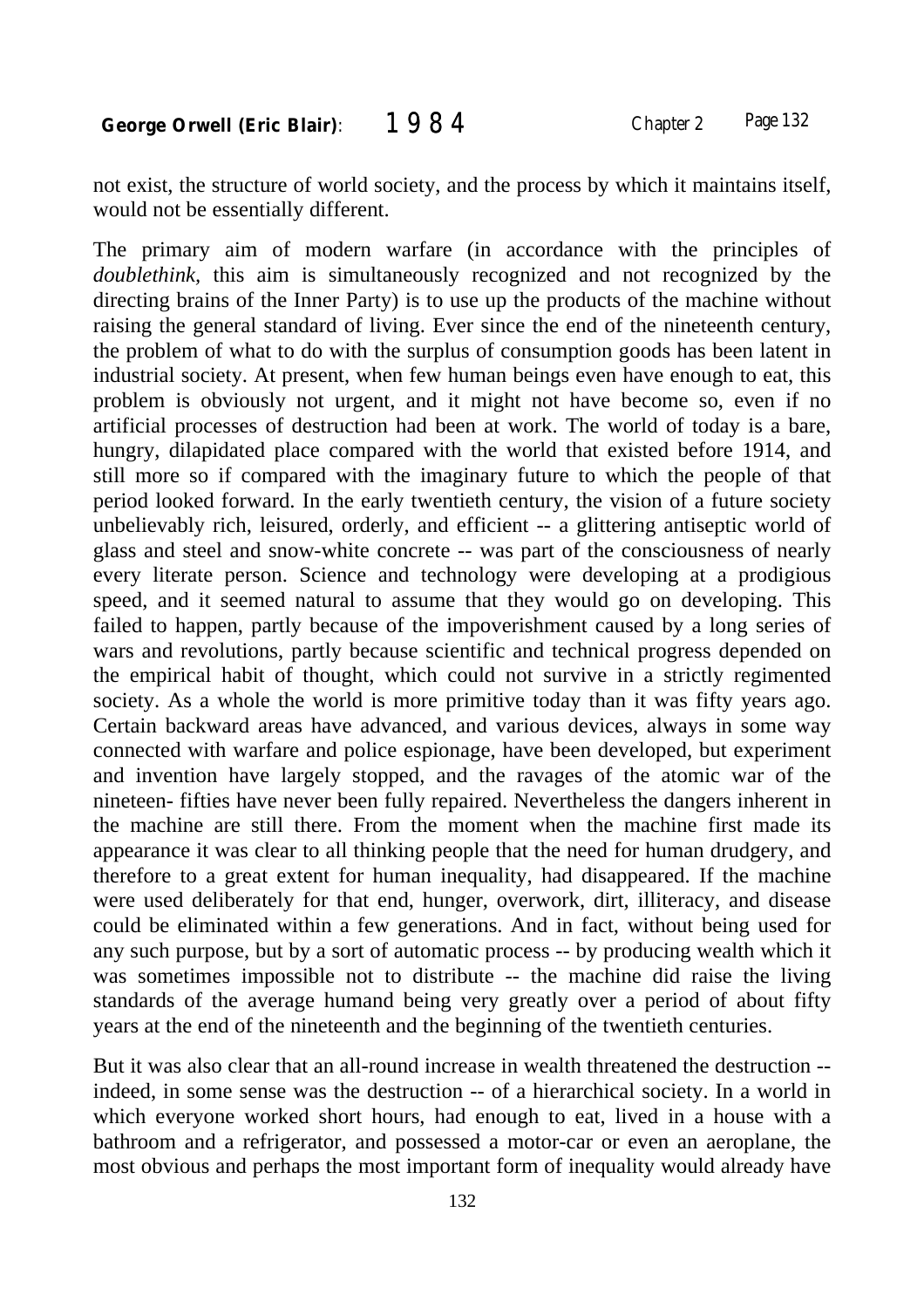disappeared. If it once became general, wealth would confer no distinction. It was possible, no doubt, to imagine a society in which *wealth,* in the sense of personal possessions and luxuries, should be evenly distributed, while *power* remained in the hands of a small privileged caste. But in practice such a society could not long remain stable. For if leisure and security were enjoyed by all alike, the great mass of human beings who are normally stupefied by poverty would become literate and would learn to think for themselves; and when once they had done this, they would sooner or later realize that the privileged minority had no function, and they would sweep it away. In the long run, a hierarchical society was only possible on a basis of poverty and ignorance. To return to the agricultural past, as some thinkers about the beginning of the twentieth century dreamed of doing, was not a practicable solution. It conflicted with the tendency towards mechanization which had become quasiinstinctive throughout almost the whole world, and moreover, any country which remained industrially backward was helpless in a military sense and was bound to be dominated, directly or indirectly, by its more advanced rivals.

Nor was it a satisfactory solution to keep the masses in poverty by restricting the output of goods. This happened to a great extent during the final phase of capitalism, roughly between 1920 and 1940. The economy of many countries was allowed to stagnate, land went out of cultivation, capital equipment was not added to, great blocks of the population were prevented from working and kept half alive by State charity. But this, too, entailed military weakness, and since the privations it inflicted were obviously unnecessary, it made opposition inevitable. The problem was how to keep the wheels of industry turning without increasing the real wealth of the world. Goods must be produced, but they must not be distributed. And in practice the only way of achieving this was by continuous warfare.

The essential act of war is destruction, not necessarily of human lives, but of the products of human labour. War is a way of shattering to pieces, or pouring into the stratosphere, or sinking in the depths of the sea, materials which might otherwise be used to make the masses too comfortable, and hence, in the long run, too intelligent. Even when weapons of war are not actually destroyed, their manufacture is still a convenient way of expending labour power without producing anything that can be consumed. A Floating Fortress, for example, has locked up in it the labour that would build several hundred cargo-ships. Ultimately it is scrapped as obsolete, never having brought any material benefit to anybody, and with further enormous labours another Floating Fortress is built. In principle the war effort is always so planned as to eat up any surplus that might exist after meeting the bare needs of the population. In practice the needs of the population are always underestimated, with the result that there is a chronic shortage of half the necessities of life; but this is looked on as an advantage. It is deliberate policy to keep even the favoured groups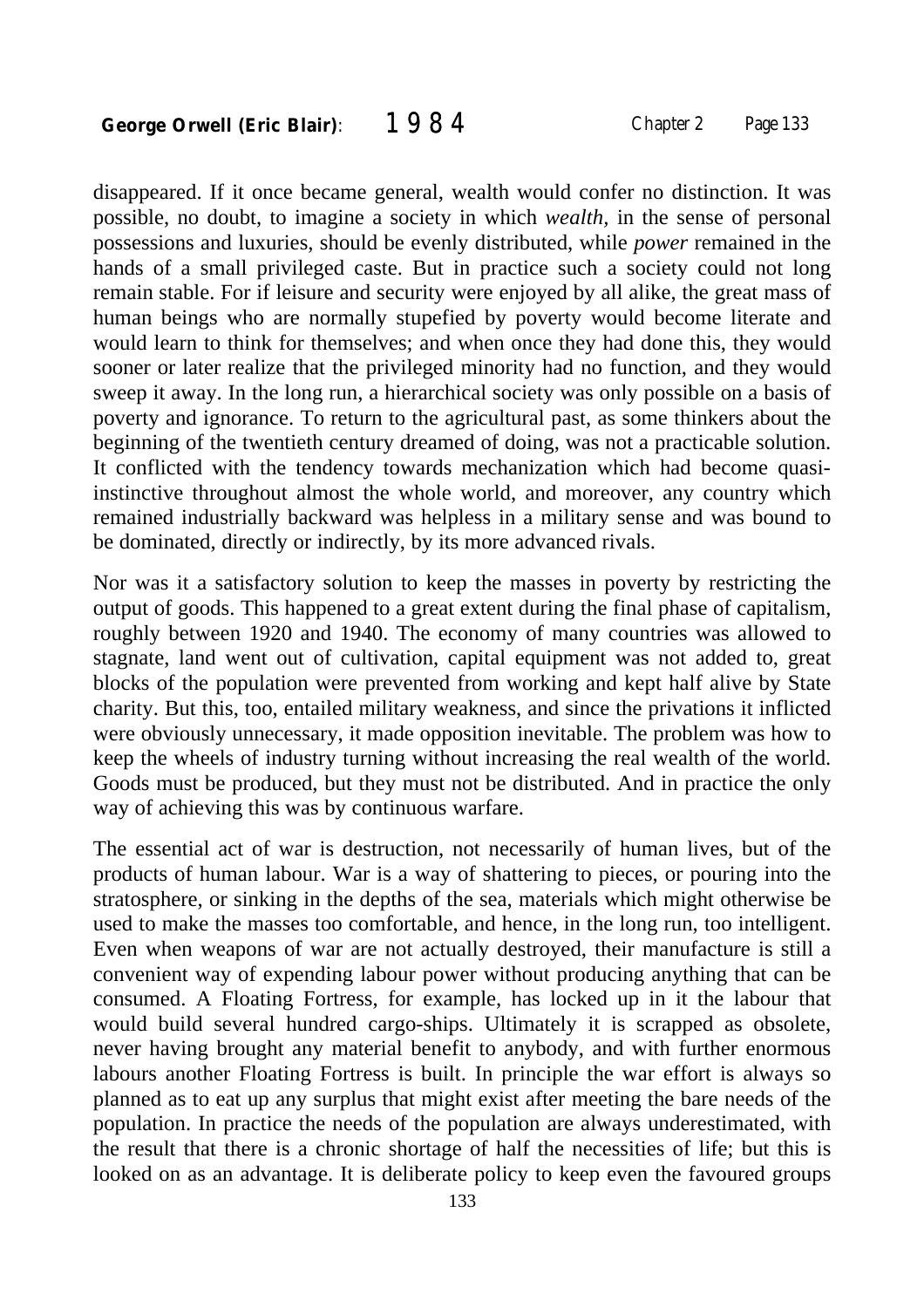somewhere near the brink of hardship, because a general state of scarcity increases the importance of small privileges and thus magnifies the distinction between one group and another. By the standards of the early twentieth century, even a member of the Inner Party lives an austere, laborious kind of life. Nevertheless, the few luxuries that he does enjoy his large, well-appointed flat, the better texture of his clothes, the better quality of his food and drink and tobacco, his two or three servants, his private motor-car or helicopter -- set him in a different world from a member of the Outer Party, and the members of the Outer Party have a similar advantage in comparison with the submerged masses whom we call 'the proles'. The social atmosphere is that of a besieged city, where the possession of a lump of horseflesh makes the difference between wealth and poverty. And at the same time the consciousness of being at war, and therefore in danger, makes the handing-over of all power to a small caste seem the natural, unavoidable condition of survival.

War, it will be seen, accomplishes the necessary destruction, but accomplishes it in a psychologically acceptable way. In principle it would be quite simple to waste the surplus labour of the world by building temples and pyramids, by digging holes and filling them up again, or even by producing vast quantities of goods and then setting fire to them. But this would provide only the economic and not the emotional basis for a hierarchical society. What is concerned here is not the morale of masses, whose attitude is unimportant so long as they are kept steadily at work, but the morale of the Party itself. Even the humblest Party member is expected to be competent, industrious, and even intelligent within narrow limits, but it is also necessary that he should be a credulous and ignorant fanatic whose prevailing moods are fear, hatred, adulation, and orgiastic triumph. In other words it is necessary that he should have the mentality appropriate to a state of war. It does not matter whether the war is actually happening, and, since no decisive victory is possible, it does not matter whether the war is going well or badly. All that is needed is that a state of war should exist. The splitting of the intelligence which the Party requires of its members, and which is more easily achieved in an atmosphere of war, is now almost universal, but the higher up the ranks one goes, the more marked it becomes. It is precisely in the Inner Party that war hysteria and hatred of the enemy are strongest. In his capacity as an administrator, it is often necessary for a member of the Inner Party to know that this or that item of war news is untruthful, and he may often be aware that the entire war is spurious and is either not happening or is being waged for purposes quite other than the declared ones: but such knowledge is easily neutralized by the technique of *doublethink.* Meanwhile no Inner Party member wavers for an instant in his mystical belief that the war *is* real, and that it is bound to end victoriously, with Oceania the undisputed master of the entire world.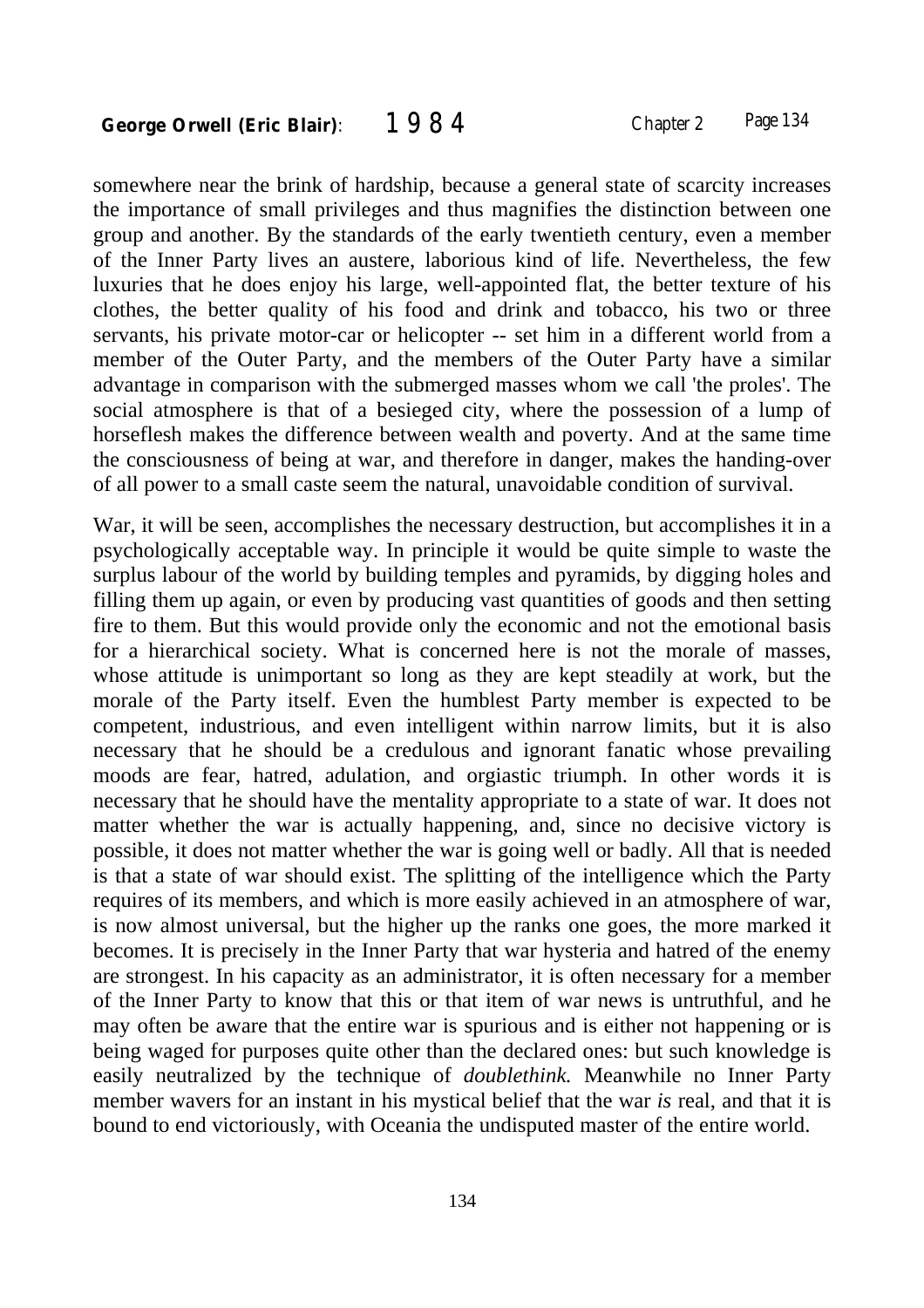All members of the Inner Party believe in this coming conquest as an article of faith. It is to be achieved either by gradually acquiring more and more territory and so building up an overwhelming preponderance of power, or by the discovery of some new and unanswerable weapon. The search for new weapons continues unceasingly, and is one of the very few remaining activities in which the inventive or speculative type of mind can find any outlet. In Oceania at the present day, Science, in the old sense, has almost ceased to exist. In Newspeak there is no word for 'Science'. The empirical method of thought, on which all the scientific achievements of the past were founded, is opposed to the most fundamental principles of Ingsoc. And even technological progress only happens when its products can in some way be used for the diminution of human liberty. In all the useful arts the world is either standing still or going backwards. The fields are cultivated with horse-ploughs while books are written by machinery. But in matters of vital importance -- meaning, in effect, war and police espionage -- the empirical approach is still encouraged, or at least tolerated. The two aims of the Party are to conquer the whole surface of the earth and to extinguish once and for all the possibility of independent thought. There are therefore two great problems which the Party is concerned to solve. One is how to discover, against his will, what another human being is thinking, and the other is how to kill several hundred million people in a few seconds without giving warning beforehand. In so far as scientific research still continues, this is its subject matter. The scientist of today is either a mixture of psychologist and inquisitor, studying with real ordinary minuteness the meaning of facial expressions, gestures, and tones of voice, and testing the truth-producing effects of drugs, shock therapy, hypnosis, and physical torture; or he is chemist, physicist, or biologist concerned only with such branches of his special subject as are relevant to the taking of life. In the vast laboratories of the Ministry of Peace, and in the experimental stations hidden in the Brazilian forests, or in the Australian desert, or on lost islands of the Antarctic, the teams of experts are indefatigably at work. Some are concerned simply with planning the logistics of future wars; others devise larger and larger rocket bombs, more and more powerful explosives, and more and more impenetrable armourplating; others search for new and deadlier gases, or for soluble poisons capable of being produced in such quantities as to destroy the vegetation of whole continents, or for breeds of disease germs immunized against all possible antibodies; others strive to produce a vehicle that shall bore its way under the soil like a submarine under the water, or an aeroplane as independent of its base as a sailing-ship; others explore even remoter possibilities such as focusing the sun's rays through lenses suspended thousands of kilometres away in space, or producing artificial earthquakes and tidal waves by tapping the heat at the earth's centre.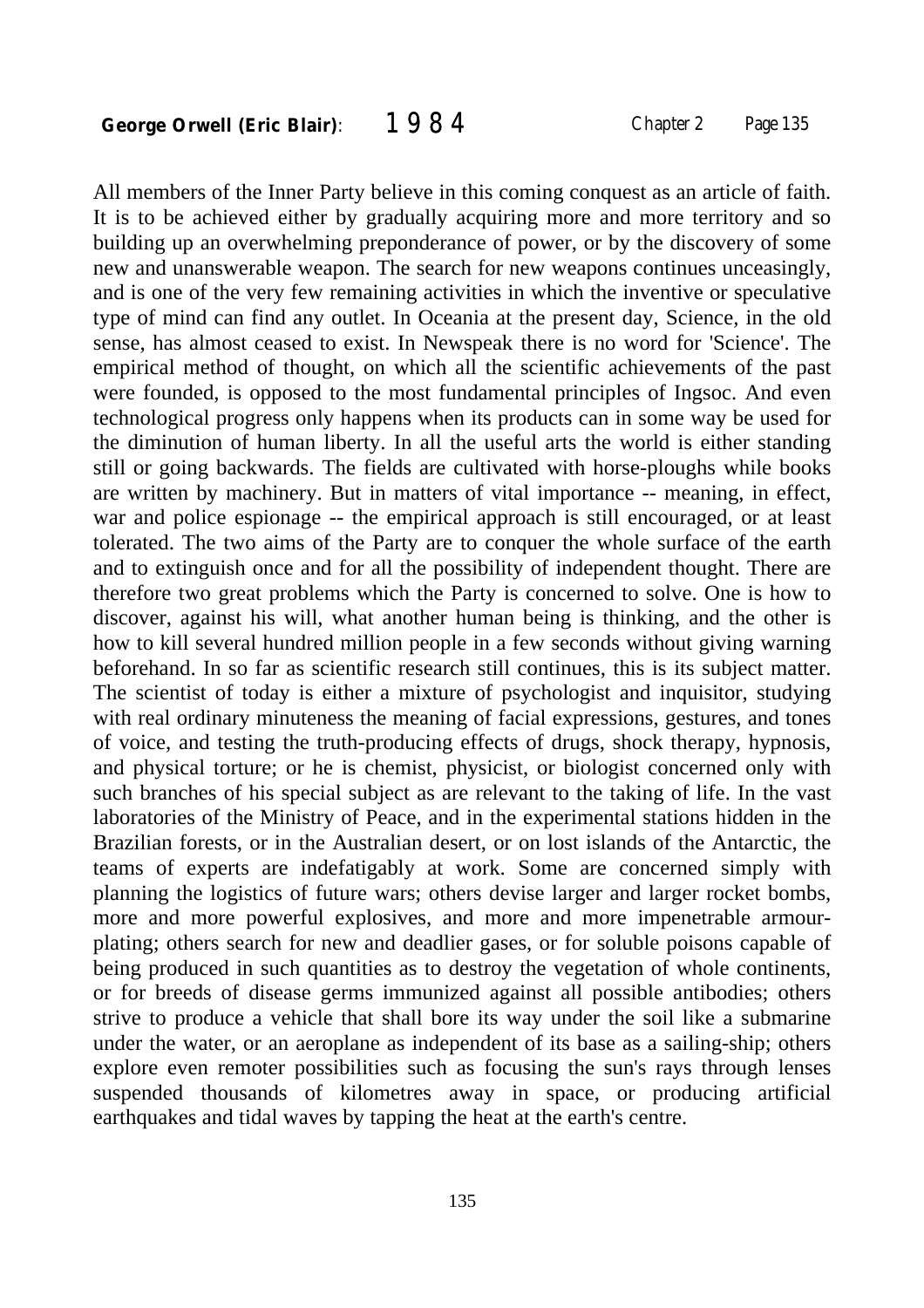But none of these projects ever comes anywhere near realization, and none of the three super-states ever gains a significant lead on the others. What is more remarkable is that all three powers already possess, in the atomic bomb, a weapon far more powerful than any that their present researches are likely to discover. Although the Party, according to its habit, claims the invention for itself, atomic bombs first appeared as early as the nineteen- forties, and were first used on a large scale about ten years later. At that time some hundreds of bombs were dropped on industrial centres, chiefly in European Russia, Western Europe, and North America. The effect was to convince the ruling groups of all countries that a few more atomic bombs would mean the end of organized society, and hence of their own power. Thereafter, although no formal agreement was ever made or hinted at, no more bombs were dropped. All three powers merely continue to produce atomic bombs and store them up against the decisive opportunity which they all believe will come sooner or later. And meanwhile the art of war has remained almost stationary for thirty or forty years. Helicopters are more used than they were formerly, bombing planes have been largely superseded by self-propelled projectiles, and the fragile movable battleship has given way to the almost unsinkable Floating Fortress; but otherwise there has been little development. The tank, the submarine, the torpedo, the machine gun, even the rifle and the hand grenade are still in use. And in spite of the endless slaughters reported in the Press and on the telescreens, the desperate battles of earlier wars, in which hundreds of thousands or even millions of men were often killed in a few weeks, have never been repeated.

None of the three super-states ever attempts any manoeuvre which involves the risk of serious defeat. When any large operation is undertaken, it is usually a surprise attack against an ally. The strategy that all three powers are following, or pretend to themselves that they are following, is the same. The plan is, by a combination of fighting, bargaining, and well-timed strokes of treachery, to acquire a ring of bases completely encircling one or other of the rival states, and then to sign a pact of friendship with that rival and remain on peaceful terms for so many years as to lull suspicion to sleep. During this time rockets loaded with atomic bombs can be assembled at all the strategic spots; finally they will all be fired simultaneously, with effects so devastating as to make retaliation impossible. It will then be time to sign a pact of friendship with the remaining world-power, in preparation for another attack. This scheme, it is hardly necessary to say, is a mere daydream, impossible of realization. Moreover, no fighting ever occurs except in the disputed areas round the Equator and the Pole: no invasion of enemy territory is ever undertaken. This explains the fact that in some places the frontiers between the superstates are arbitrary. Eurasia, for example, could easily conquer the British Isles, which are geographically part of Europe, or on the other hand it would be possible for Oceania to push its frontiers to the Rhine or even to the Vistula. But this would violate the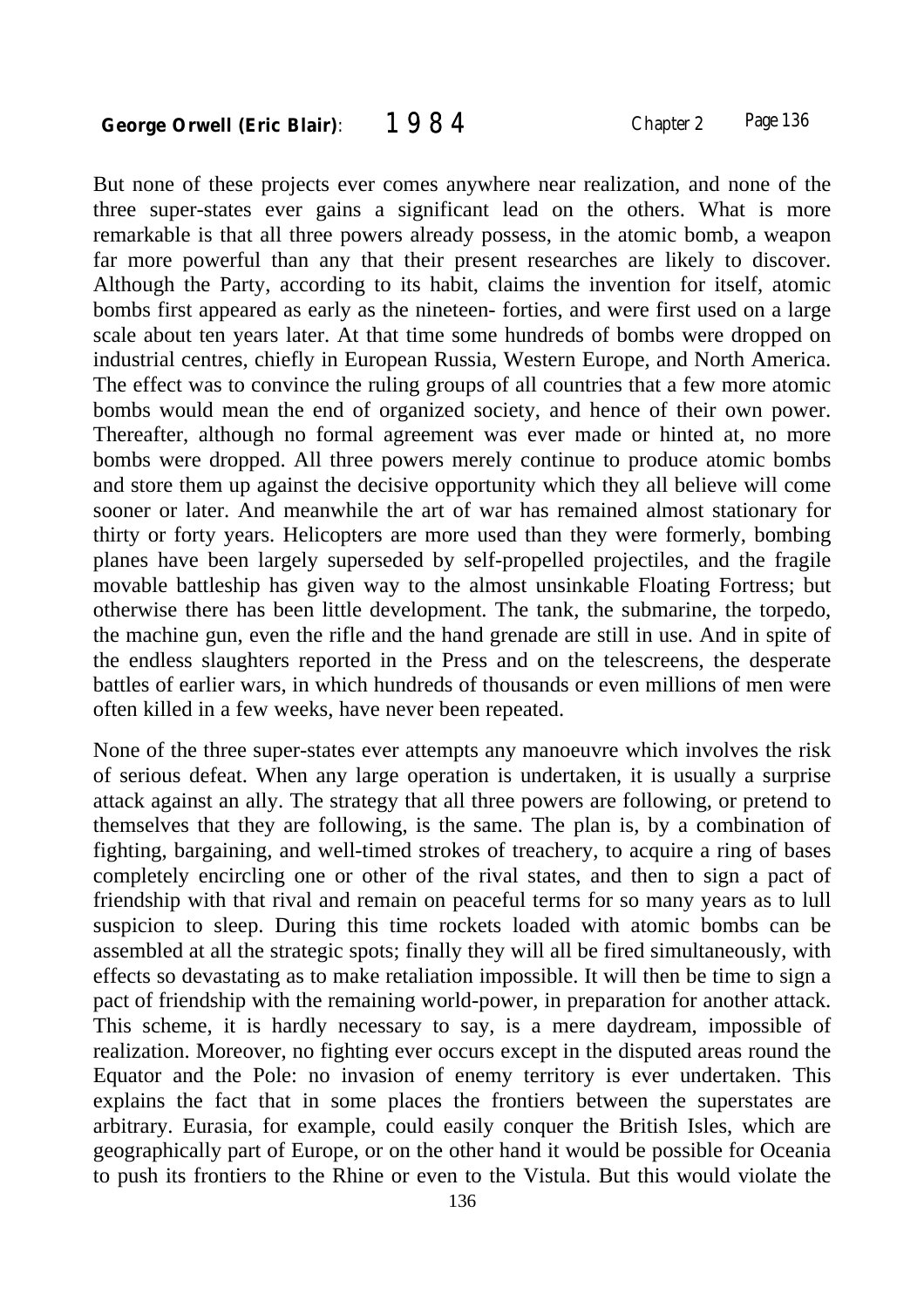principle, followed on all sides though never formulated, of cultural integrity. If Oceania were to conquer the areas that used once to be known as France and Germany, it would be necessary either to exterminate the inhabitants, a task of great physical difficulty, or to assimilate a population of about a hundred million people, who, so far as technical development goes, are roughly on the Oceanic level. The problem is the same for all three super-states. It is absolutely necessary to their structure that there should be no contact with foreigners, except, to a limited extent, with war prisoners and coloured slaves. Even the official ally of the moment is always regarded with the darkest suspicion. War prisoners apart, the average citizen of Oceania never sets eyes on a citizen of either Eurasia or Eastasia, and he is forbidden the knowledge of foreign languages. If he were allowed contact with foreigners he would discover that they are creatures similar to himself and that most of what he has been told about them is lies. The sealed world in which he lives would be broken, and the fear, hatred, and self-righteousness on which his morale depends might evaporate. It is therefore realized on all sides that however often Persia, or Egypt, or Java, or Ceylon may change hands, the main frontiers must never be crossed by anything except bombs.

Under this lies a fact never mentioned aloud, but tacitly understood and acted upon: namely, that the conditions of life in all three super-states are very much the same. In Oceania the prevailing philosophy is called Ingsoc, in Eurasia it is called Neo-Bolshevism, and in Eastasia it is called by a Chinese name usually translated as Death- Worship, but perhaps better rendered as Obliteration of the Self. The citizen of Oceania is not allowed to know anything of the tenets of the other two philosophies, but he is taught to execrate them as barbarous outrages upon morality and common sense. Actually the three philosophies are barely distinguishable, and the social systems which they support are not distinguishable at all. Everywhere there is the same pyramidal structure, the same worship of semi-divine leader, the same economy existing by and for continuous warfare. It follows that the three super-states not only cannot conquer one another, but would gain no advantage by doing so. On the contrary, so long as they remain in conflict they prop one another up, like three sheaves of corn. And, as usual, the ruling groups of all three powers are simultaneously aware and unaware of what they are doing. Their lives are dedicated to world conquest, but they also know that it is necessary that the war should continue everlastingly and without victory. Meanwhile the fact that there *is* no danger of conquest makes possible the denial of reality which is the special feature of Ingsoc and its rival systems of thought. Here it is necessary to repeat what has been said earlier, that by becoming continuous war has fundamentally changed its character.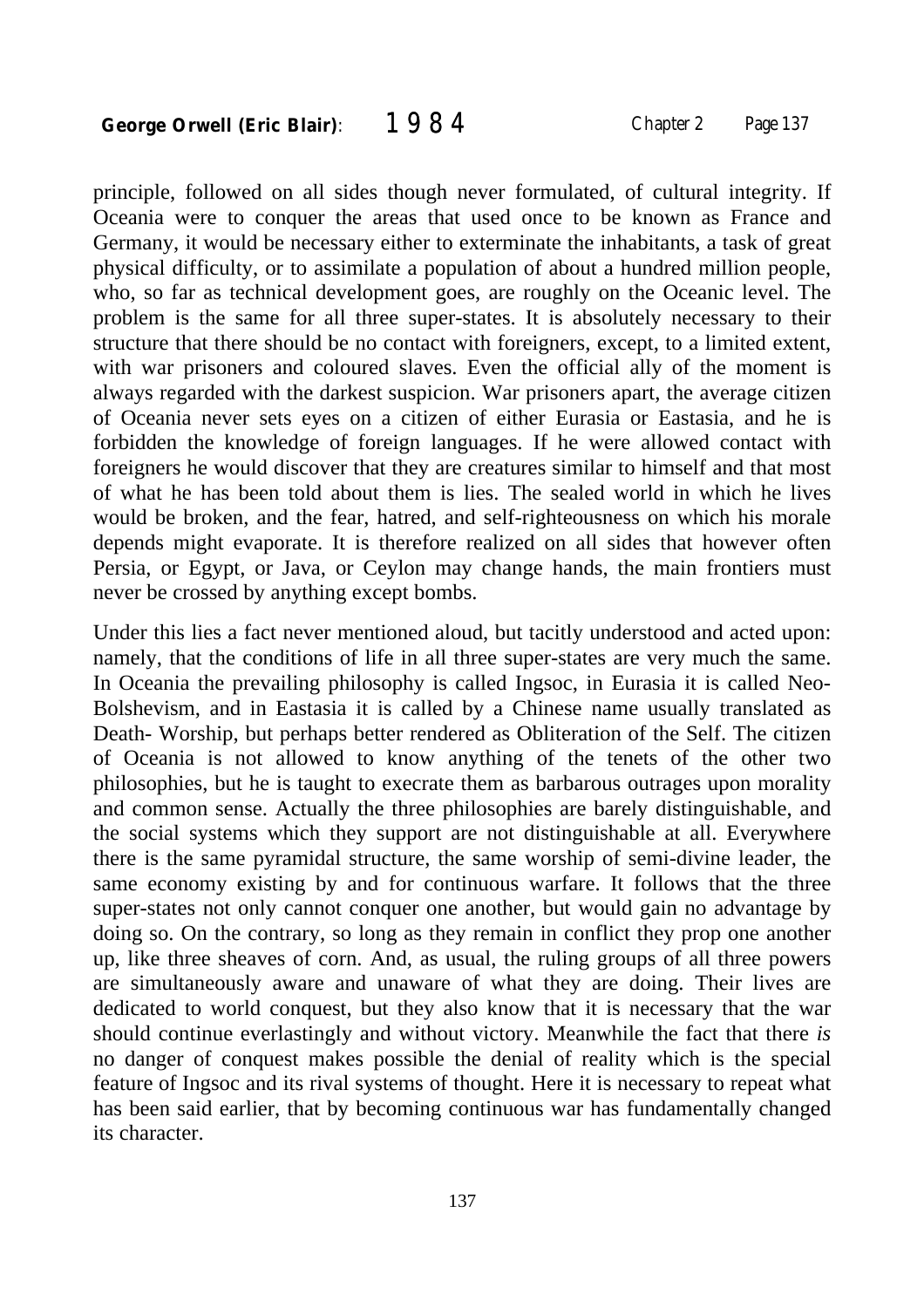In past ages, a war, almost by definition, was something that sooner or later came to an end, usually in unmistakable victory or defeat. In the past, also, war was one of the main instruments by which human societies were kept in touch with physical reality. All rulers in all ages have tried to impose a false view of the world upon their followers, but they could not afford to encourage any illusion that tended to impair military efficiency. So long as defeat meant the loss of independence, or some other result generally held to be undesirable, the precautions against defeat had to be serious. Physical facts could not be ignored. In philosophy, or religion, or ethics, or politics, two and two might make five, but when one was designing a gun or an aeroplane they had to make four. Inefficient nations were always conquered sooner or later, and the struggle for efficiency was inimical to illusions. Moreover, to be efficient it was necessary to be able to learn from the past, which meant having a fairly accurate idea of what had happened in the past. Newspapers and history books were, of course, always coloured and biased, but falsification of the kind that is practised today would have been impossible. War was a sure safeguard of sanity, and so far as the ruling classes were concerned it was probably the most important of all safeguards. While wars could be won or lost, no ruling class could be completely irresponsible.

But when war becomes literally continuous, it also ceases to be dangerous. When war is continuous there is no such thing as military necessity. Technical progress can cease and the most palpable facts can be denied or disregarded. As we have seen, researches that could be called scientific are still carried out for the purposes of war, but they are essentially a kind of daydreaming, and their failure to show results is not important. Efficiency, even military efficiency, is no longer needed. Nothing is efficient in Oceania except the Thought Police. Since each of the three super-states is unconquerable, each is in effect a separate universe within which almost any perversion of thought can be safely practised. Reality only exerts its pressure through the needs of everyday life -- the need to eat and drink, to get shelter and clothing, to avoid swallowing poison or stepping out of top-storey windows, and the like. Between life and death, and between physical pleasure and physical pain, there is still a distinction, but that is all. Cut off from contact with the outer world, and with the past, the citizen of Oceania is like a man in interstellar space, who has no way of knowing which direction is up and which is down. The rulers of such a state are absolute, as the Pharaohs or the Caesars could not be. They are obliged to prevent their followers from starving to death in numbers large enough to be inconvenient, and they are obliged to remain at the same low level of military technique as their rivals; but once that minimum is achieved, they can twist reality into whatever shape they choose.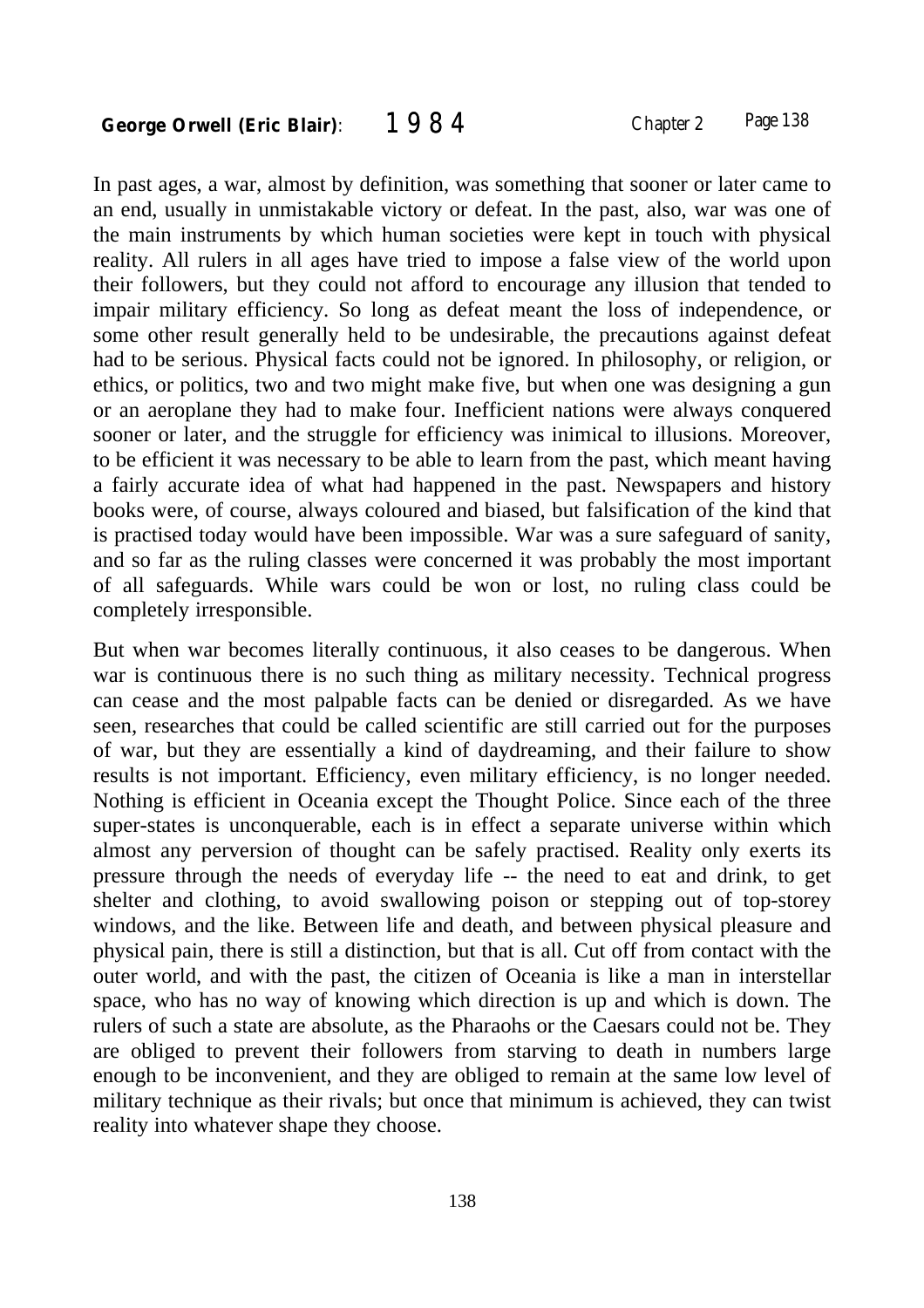The war, therefore, if we judge it by the standards of previous wars, is merely an imposture. It is like the battles between certain ruminant animals whose horns are set at such an angle that they are incapable of hurting one another. But though it is unreal it is not meaningless. It eats up the surplus of consumable goods, and it helps to preserve the special mental atmosphere that a hierarchical society needs. War, it will be seen, is now a purely internal affair. In the past, the ruling groups of all countries, although they might recognize their common interest and therefore limit the destructiveness of war, did fight against one another, and the victor always plundered the vanquished. In our own day they are not fighting against one another at all. The war is waged by each ruling group against its own subjects, and the object of the war is not to make or prevent conquests of territory, but to keep the structure of society intact. The very word 'war', therefore, has become misleading. It would probably be accurate to say that by becoming continuous war has ceased to exist. The peculiar pressure that it exerted on human beings between the Neolithic Age and the early twentieth century has disappeared and been replaced by something quite different. The effect would be much the same if the three super-states, instead of fighting one another, should agree to live in perpetual peace, each inviolate within its own boundaries. For in that case each would still be a self-contained universe, freed for ever from the sobering influence of external danger. A peace that was truly permanent would be the same as a permanent war. This -- although the vast majority of Party members understand it only in a shallower sense -- is the inner meaning of the Party slogan: *War is Peace.*

Winston stopped reading for a moment. Somewhere in remote distance a rocket bomb thundered. The blissful feeling of being alone with the forbidden book, in a room with no telescreen, had not worn off. Solitude and safety were physical sensations, mixed up somehow with the tiredness of his body, the softness of the chair, the touch of the faint breeze from the window that played upon his cheek. The book fascinated him, or more exactly it reassured him. In a sense it told him nothing that was new, but that was part of the attraction. It said what he would have said, if it had been possible for him to set his scattered thoughts in order. It was the product of a mind similar to his own, but enormously more powerful, more systematic, less fear-ridden. The best books, he perceived, are those that tell you what you know already. He had just turned back to Chapter I when he heard Julia's footstep on the stair and started out of his chair to meet her. She dumped her brown tool-bag on the floor and flung herself into his arms. It was more than a week since they had seen one another.

'I've got *the book,'* he said as they disentangled themselves.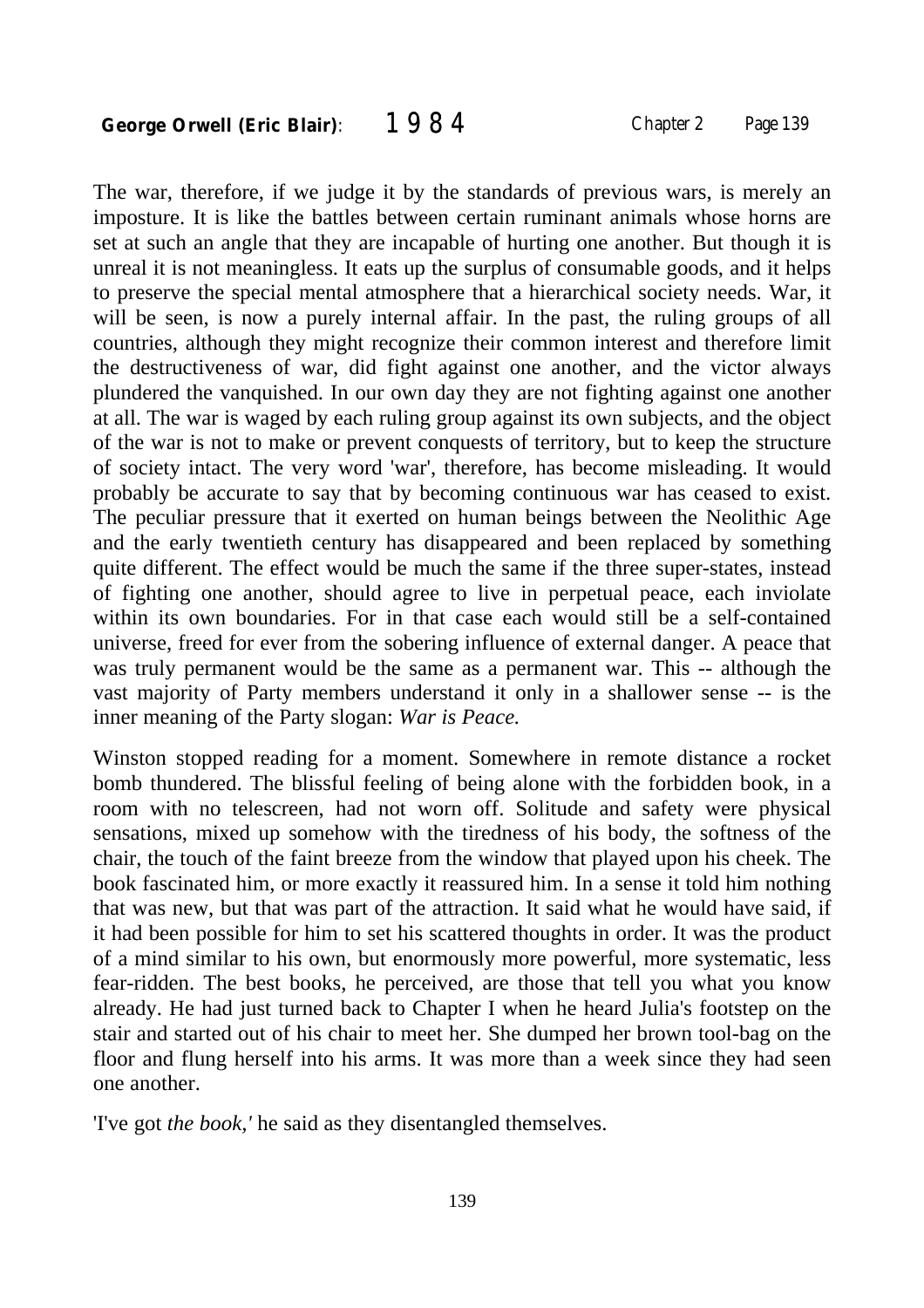'Oh, you've got it? Good,' she said without much interest, and almost immediately knelt down beside the oilstove to make the coffee.

They did not return to the subject until they had been in bed for half an hour. The evening was just cool enough to make it worth while to pull up the counterpane. From below came the familiar sound of singing and the scrape of boots on the flagstones. The brawny red-armed woman whom Winston had seen there on his first visit was almost a fixture in the yard. There seemed to be no hour of daylight when she was not marching to and fro between the washtub and the line, alternately gagging herself with clothes pegs and breaking forth into lusty song. Julia had settled down on her side and seemed to be already on the point of falling asleep. He reached out for the book, which was lying on the floor, and sat up against the bedhead.

'We must read it,' he said. 'You too. All members of the Brotherhood have to read it.'

'You read it,' she said with her eyes shut. 'Read it aloud. That's the best way. Then you can explain it to me as you go.'

The clock's hands said six, meaning eighteen. They had three or four hours ahead of them. He propped the book against his knees and began reading:

# **Chapter I**

# **Ignorance is Strength**

Throughout recorded time, and probably since the end of the Neolithic Age, there have been three kinds of people in the world, the High, the Middle, and the Low. They have been subdivided in many ways, they have borne countless different names, and their relative numbers, as well as their attitude towards one another, have varied from age to age: but the essential structure of society has never altered. Even after enormous upheavals and seemingly irrevocable changes, the same pattern has always reasserted itself, just as a gyroscope will always return to equilibnum, however far it is pushed one way or the other

'Julia, are you awake?' said Winston.

'Yes, my love, I'm listening. Go on. It's marvellous.'

He continued reading:

The aims of these three groups are entirely irreconcilable. The aim of the High is to remain where they are. The aim of the Middle is to change places with the High. The aim of the Low, when they have an aim -- for it is an abiding characteristic of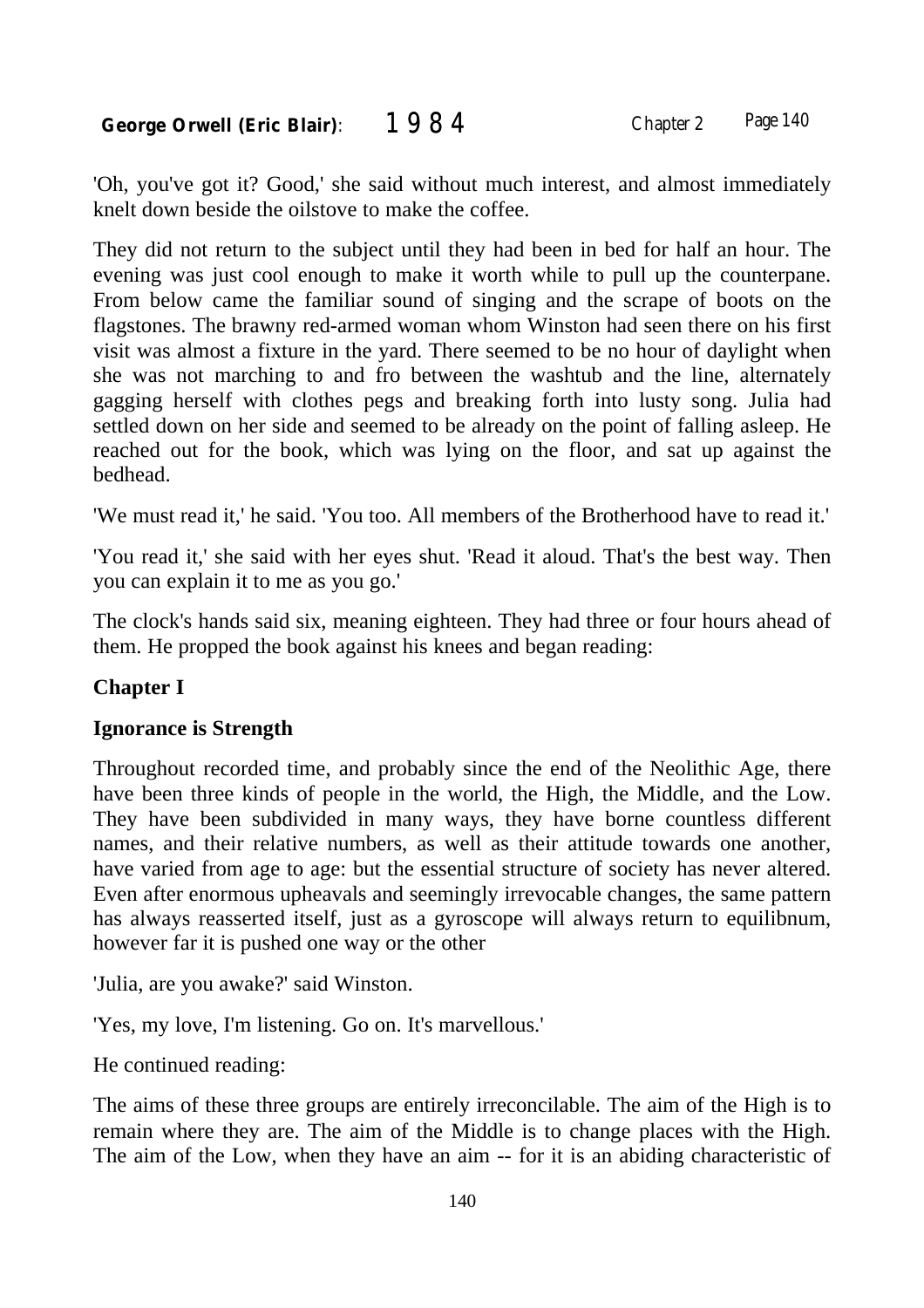the Low that they are too much crushed by drudgery to be more than intermittently conscious of anything outside their daily lives -- is to abolish all distinctions and create a society in which all men shall be equal. Thus throughout history a struggle which is the same in its main outlines recurs over and over again. For long periods the High seem to be securely in power, but sooner or later there always comes a moment when they lose either their belief in themselves or their capacity to govern efficiently, or both. They are then overthrown by the Middle, who enlist the Low on their side by pretending to them that they are fighting for liberty and justice. As soon as they have reached their objective, the Middle thrust the Low back into their old position of servitude, and themselves become the High. Presently a new Middle group splits off from one of the other groups, or from both of them, and the struggle begins over again. Of the three groups, only the Low are never even temporarily successful in achieving their aims. It would be an exaggeration to say that throughout history there has been no progress of a material kind. Even today, in a period of decline, the average human being is physically better off than he was a few centuries ago. But no advance in wealth, no softening of manners, no reform or revolution has ever brought human equality a millimetre nearer. From the point of view of the Low, no historic change has ever meant much more than a change in the name of their masters.

By the late nineteenth century the recurrence of this pattern had become obvious to many observers. There then rose schools of thinkers who interpreted history as a cyclical process and claimed to show that inequality was the unalterable law of human life. This doctrine, of course, had always had its adherents, but in the manner in which it was now put forward there was a significant change. In the past the need for a hierarchical form of society had been the doctrine specifically of the High. It had been preached by kings and aristocrats and by the priests, lawyers, and the like who were parasitical upon them, and it had generally been softened by promises of compensation in an imaginary world beyond the grave. The Middle, so long as it was struggling for power, had always made use of such terms as freedom, justice, and fraternity. Now, however, the concept of human brotherhood began to be assailed by people who were not yet in positions of command, but merely hoped to be so before long. In the past the Middle had made revolutions under the banner of equality, and then had estab lished a fresh tyranny as soon as the old one was overthrown. The new Middle groups in effect proclaimed their tyranny beforehand. Socialism, a theory which appeared in the early nineteenth century and was the last link in a chain of thought stretching back to the slave rebellions of antiquity, was still deeply infected by the Utopianism of past ages. But in each variant of Socialism that appeared from about 1900 onwards the aim of establishing liberty and equality was more and more openly abandoned. The new movements which appeared in the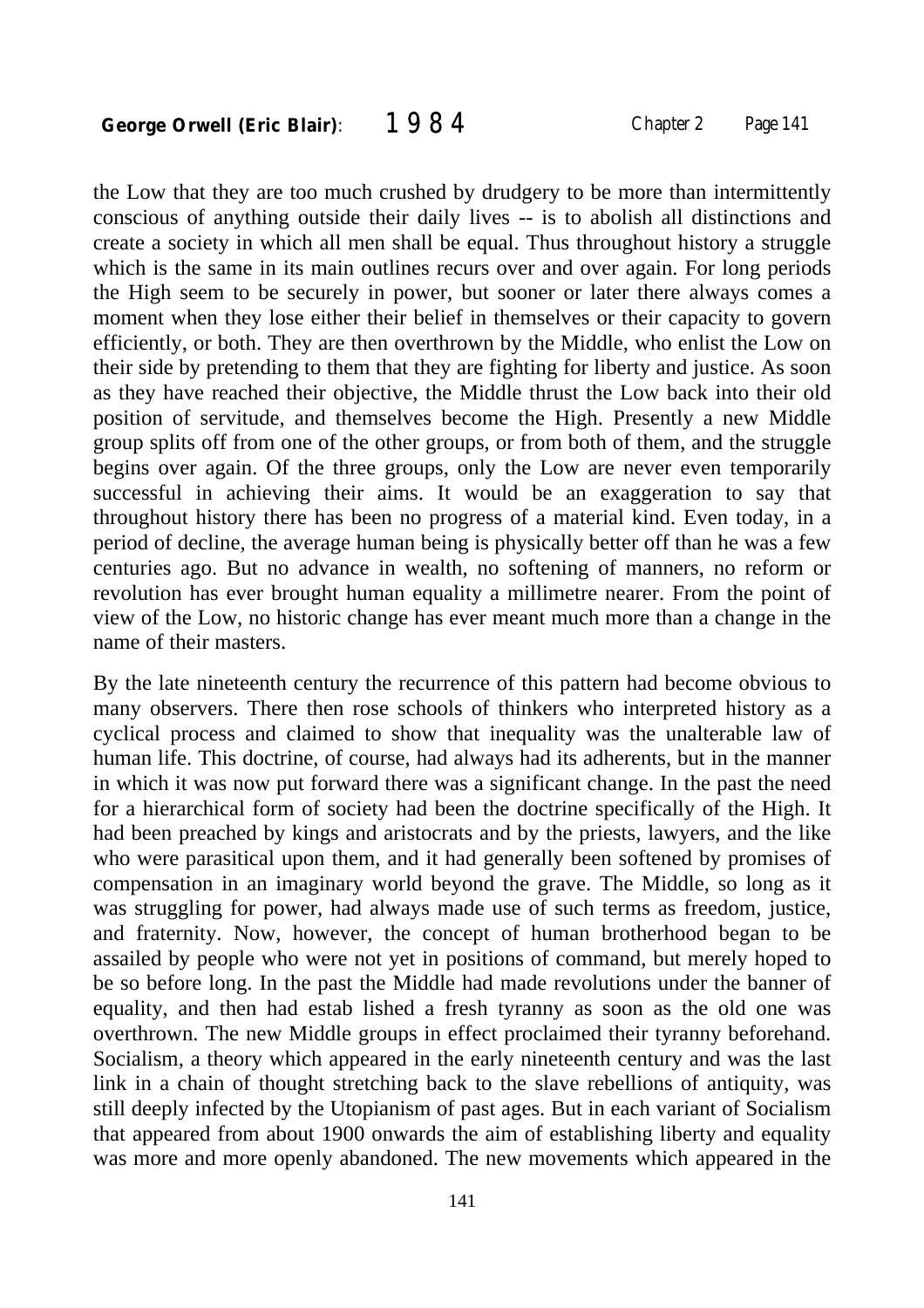middle years of the century, Ingsoc in Oceania, Neo-Bolshevism in Eurasia, Death-Worship, as it is commonly called, in Eastasia, had the conscious aim of perpetuating unfreedom and inequality. These new movements, of course, grew out of the old ones and tended to keep their names and pay lip-service to their ideology. But the purpose of all of them was to arrest progress and freeze history at a chosen moment. The familiar pendulum swing was to happen once more, and then stop. As usual, the High were to be turned out by the Middle, who would then become the High; but this time, by conscious strategy, the High would be able to maintain their position permanently.

The new doctrines arose partly because of the accumulation of historical knowledge, and the growth of the historical sense, which had hardly existed before the nineteenth century. The cyclical movement of history was now intelligible, or appeared to be so; and if it was intelligible, then it was alterable. But the principal, underlying cause was that, as early as the beginning of the twentieth century, human equality had become technically possible. It was still true that men were not equal in their native talents and that functions had to be specialized in ways that favoured some individuals against others; but there was no longer any real need for class distinctions or for large differences of wealth. In earlier ages, class distinctions had been not only inevitable but desirable. Inequality was the price of civilization. With the development of machine production, however, the case was altered. Even if it was still necessary for human beings to do different kinds of work, it was no longer necessary for them to live at different social or economic levels. Therefore, from the point of view of the new groups who were on the point of seizing power, human equality was no longer an ideal to be striven after, but a danger to be averted. In more primitive ages, when a just and peaceful society was in fact not possible, it had been fairly easy to believe it. The idea of an earthly paradise in which men should live together in a state of brotherhood, without laws and without brute labour, had haunted the human imagination for thousands of years. And this vision had had a certain hold even on the groups who actually profited by each historical change. The heirs of the French, English, and American revolutions had partly believed in their own phrases about the rights of man, freedom of speech, equality before the law, and the like, and have even allowed their conduct to be influenced by them to some extent. But by the fourth decade of the twentieth century all the main currents of political thought were authoritarian. The earthly paradise had been discredited at exactly the moment when it became realizable. Every new political theory, by whatever name it called itself, led back to hierarchy and regimentation. And in the general hardening of outlook that set in round about 1930, practices which had been long abandoned, in some cases for hundreds of years -- imprisonment without trial, the use of war prisoners as slaves, public executions, torture to extract confessions, the use of hostages, and the deportation of whole populations-not only became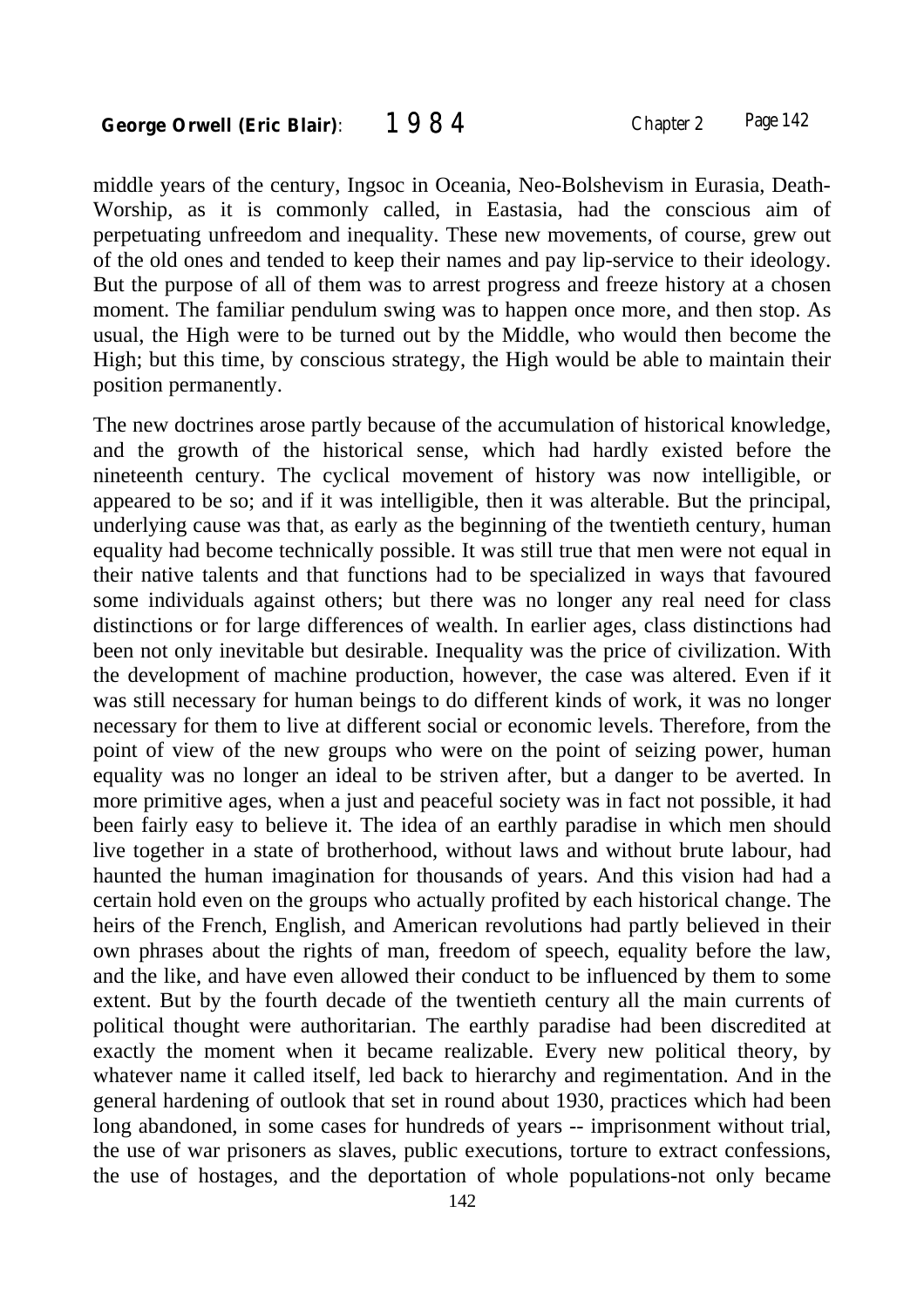common again, but were tolerated and even defended by people who considered themselves enlightened and progressive.

It was only after a decade of national wars, civil wars, revolutions, and counterrevolutions in all parts of the world that Ingsoc and its rivals emerged as fully worked-out political theories. But they had been foreshadowed by the various systems, generally called totalitarian, which had appeared earlier in the century, and the main outlines of the world which would emerge from the prevailing chaos had long been obvious. What kind of people would control this world had been equally obvious. The new aristocracy was made up for the most part of bureaucrats, scientists, technicians, trade-union organizers, publicity experts, sociologists, teachers, journalists, and professional politicians. These people, whose origins lay in the salaried middle class and the upper grades of the working class, had been shaped and brought together by the barren world of monopoly industry and centralized government. As compared with their opposite numbers in past ages, they were less avaricious, less tempted by luxury, hungrier for pure power, and, above all, more conscious of what they were doing and more intent on crushing opposition. This last difference was cardinal. By comparison with that existing today, all the tyrannies of the past were half-hearted and inefficient. The ruling groups were always infected to some extent by liberal ideas, and were content to leave loose ends everywhere, to regard only the overt act and to be uninterested in what their subjects were thinking. Even the Catholic Church of the Middle Ages was tolerant by modern standards. Part of the reason for this was that in the past no government had the power to keep its citizens under constant surveillance. The invention of print, however, made it easier to manipulate public opinion, and the film and the radio carried the process further. With the development of television, and the technical advance which made it possible to receive and transmit simultaneously on the same instrument, private life came to an end. Every citizen, or at least every citizen important enough to be worth watching, could be kept for twentyfour hours a day under the eyes of the police and in the sound of official propaganda, with all other channels of communication closed. The possibility of enforcing not only complete obedience to the will of the State, but complete uniformity of opinion on all subjects, now existed for the first time.

After the revolutionary period of the fifties and sixties, society regrouped itself, as always, into High, Middle, and Low. But the new High group, unlike all its forerunners, did not act upon instinct but knew what was needed to safeguard its position. It had long been realized that the only secure basis for oligarchy is collectivism. Wealth and privilege are most easily defended when they are possessed jointly. The so-called 'abolition of private property' which took place in the middle years of the century meant, in effect, the concentration of property in far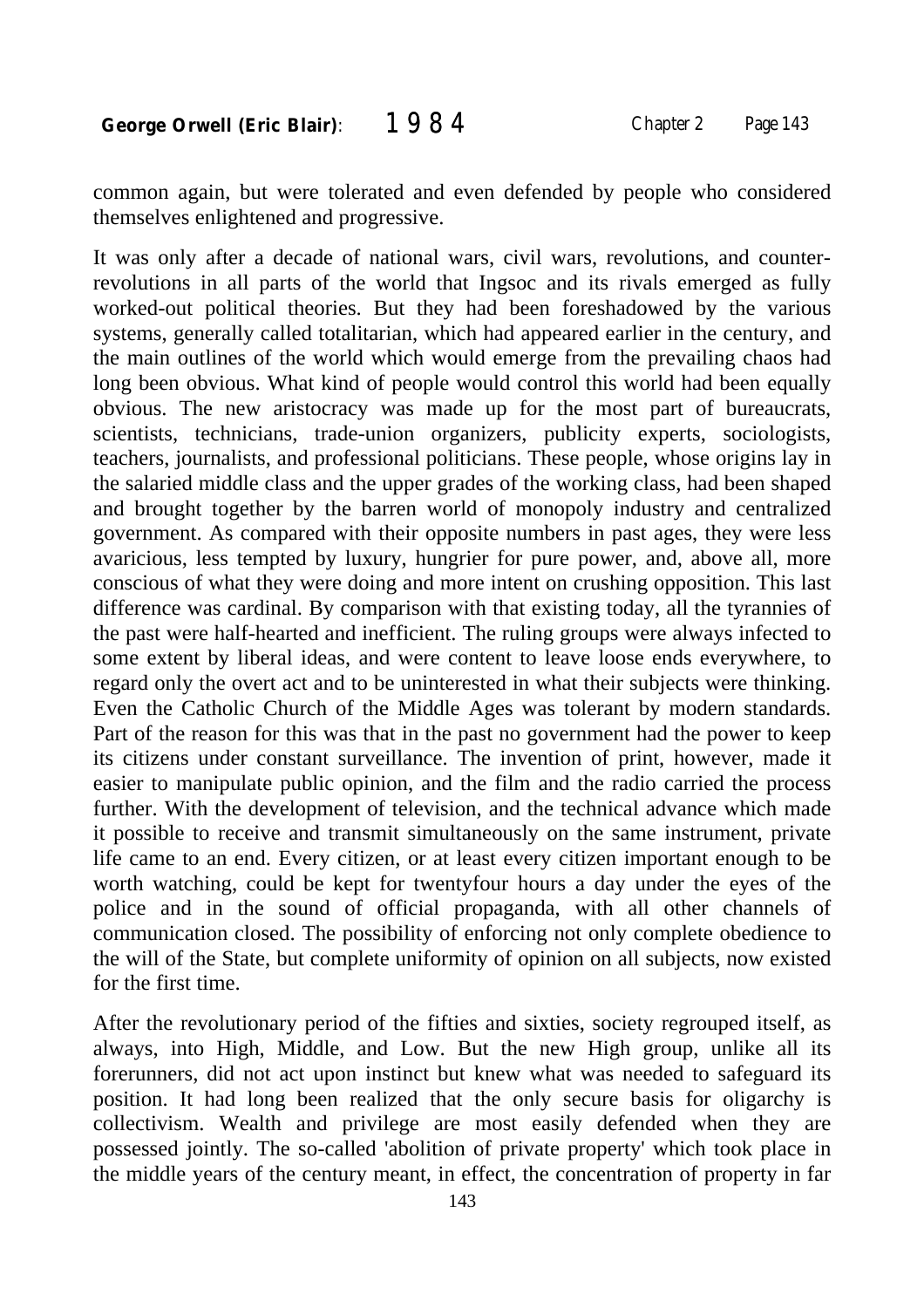fewer hands than before: but with this difference, that the new owners were a group instead of a mass of individuals. Individually, no member of the Party owns anything, except petty personal belongings. Collectively, the Party owns everything in Oceania, because it controls everything, and disposes of the products as it thinks fit. In the years following the Revolution it was able to step into this commanding position almost unopposed, because the whole process was represented as an act of collectivization. It had always been assumed that if the capitalist class were expropriated, Socialism must follow: and unquestionably the capitalists had been expropriated. Factories, mines, land, houses, transport -- everything had been taken away from them: and since these things were no longer private property, it followed that they must be public property. Ingsoc, which grew out of the earlier Socialist movement and inherited its phraseology, has in fact carried out the main item in the Socialist programme; with the result, foreseen and intended beforehand, that economic inequality has been made permanent.

But the problems of perpetuating a hierarchical society go deeper than this. There are only four ways in which a ruling group can fall from power. Either it is conquered from without, or it governs so inefficiently that the masses are stirred to revolt, or it allows a strong and discontented Middle group to come into being, or it loses its own self-confidence and willingness to govern. These causes do not operate singly, and as a rule all four of them are present in some degree. A ruling class which could guard against all of them would remain in power permanently. Ultimately the determining factor is the mental attitude of the ruling class itself.

After the middle of the present century, the first danger had in reality disappeared. Each of the three powers which now divide the world is in fact unconquerable, and could only become conquerable through slow demographic changes which a government with wide powers can easily avert. The second danger, also, is only a theoretical one. The masses never revolt of their own accord, and they never revolt merely because they are oppressed. Indeed, so long as they are not permitted to have standards of comparison, they never even become aware that they are oppressed. The recurrent economic crises of past times were totally unnecessary and are not now permitted to happen, but other and equally large dislocations can and do happen without having political results, because there is no way in which discontent can become articulate. As fcr the problem of overproduction, which has been latent in our society since the development of machine technique, it is solved by the device of continuous warfare (see Chapter III), which is also useful in keying up public morale to the necessary pitch. From the point of view of our present rulers, therefore, the only genuine dangers are the splitting-off of a new group of able, underemployed, power-hungry people, and the growth of liberalism and scepticism in their own ranks. The problem, that is to say, is educational. It is a problem of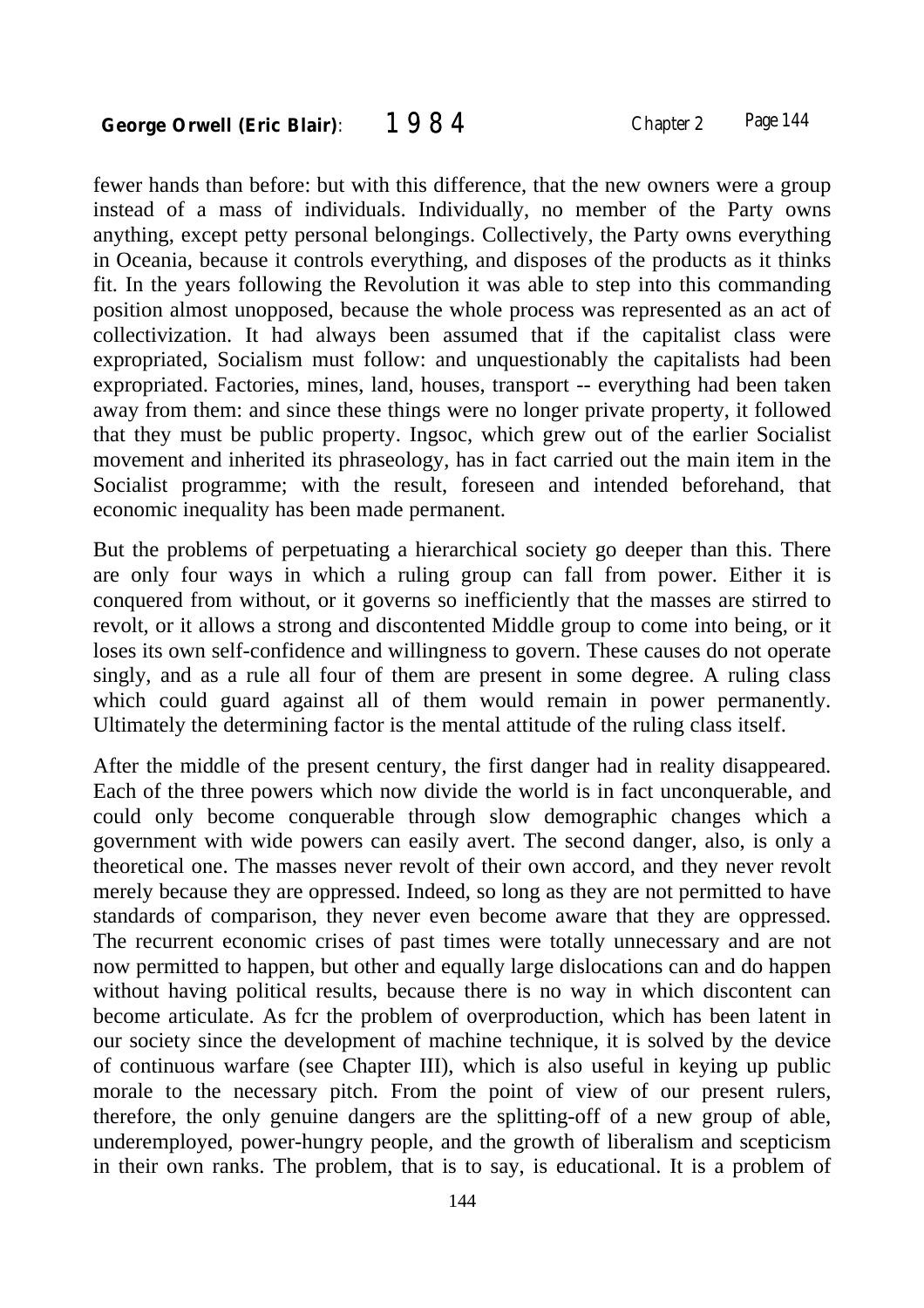continuously moulding the consciousness both of the directing group and of the larger executive group that lies immediately below it. The consciousness of the masses needs only to be influenced in a negative way.

Given this background, one could infer, if one did not know it already, the general structure of Oceanic society. At the apex of the pyramid comes Big Brother. Big Brother is infallible and all-powerful. Every success, every achievement, every victory, every scientific discovery, all knowledge, all wisdom, all happiness, all virtue, are held to issue directly from his leadership and inspiration. Nobody has ever seen Big Brother. He is a face on the hoardings, a voice on the telescreen. We may be reasonably sure that he will never die, and there is already considerable uncertainty as to when he was born. Big Brother is the guise in which the Party chooses to exhibit itself to the world. His function is to act as a focusing point for love, fear, and reverence, emotions which are more easily felt towards an individual than towards an organization. Below Big Brother comes the Inner Party. its numbers limited to six millions, or something less than 2 per cent of the population of Oceania. Below the Inner Party comes the Outer Party, which, if the Inner Party is described as the brain of the State, may be justly likened to the hands. Below that come the dumb masses whom we habitually refer to as 'the proles', numbering perhaps 85 per cent of the population. In the terms of our earlier classification, the proles are the Low: for the slave population of the equatorial lands who pass constantly from conqueror to conqueror, are not a permanent or necessary part of the structure.

In principle, membership of these three groups is not hereditary. The child of Inner Party parents is in theory not born into the Inner Party. Admission to either branch of the Party is by examination, taken at the age of sixteen. Nor is there any racial discrimination, or any marked domination of one province by another. Jews, Negroes, South Americans of pure Indian blood are to be found in the highest ranks of the Party, and the administrators of any area are always drawn from the inhabitants of that area. In no part of Oceania do the inhabitants have the feeling that they are a colonial population ruled from a distant capital. Oceania has no capital, and its titular head is a person whose whereabouts nobody knows. Except that English is its chief *lingua franca* and Newspeak its official language, it is not centralized in any way. Its rulers are not held together by blood-ties but by adherence to a common doctrine. It is true that our society is stratified, and very rigidly stratified, on what at first sight appear to be hereditary lines. There is far less to- and-fro movement between the different groups than happened under capitalism or even in the pre-industrial age. Between the two branches of the Party there is a certain amount of interchange, but only so much as will ensure that weaklings are excluded from the Inner Party and that ambitious members of the Outer Party are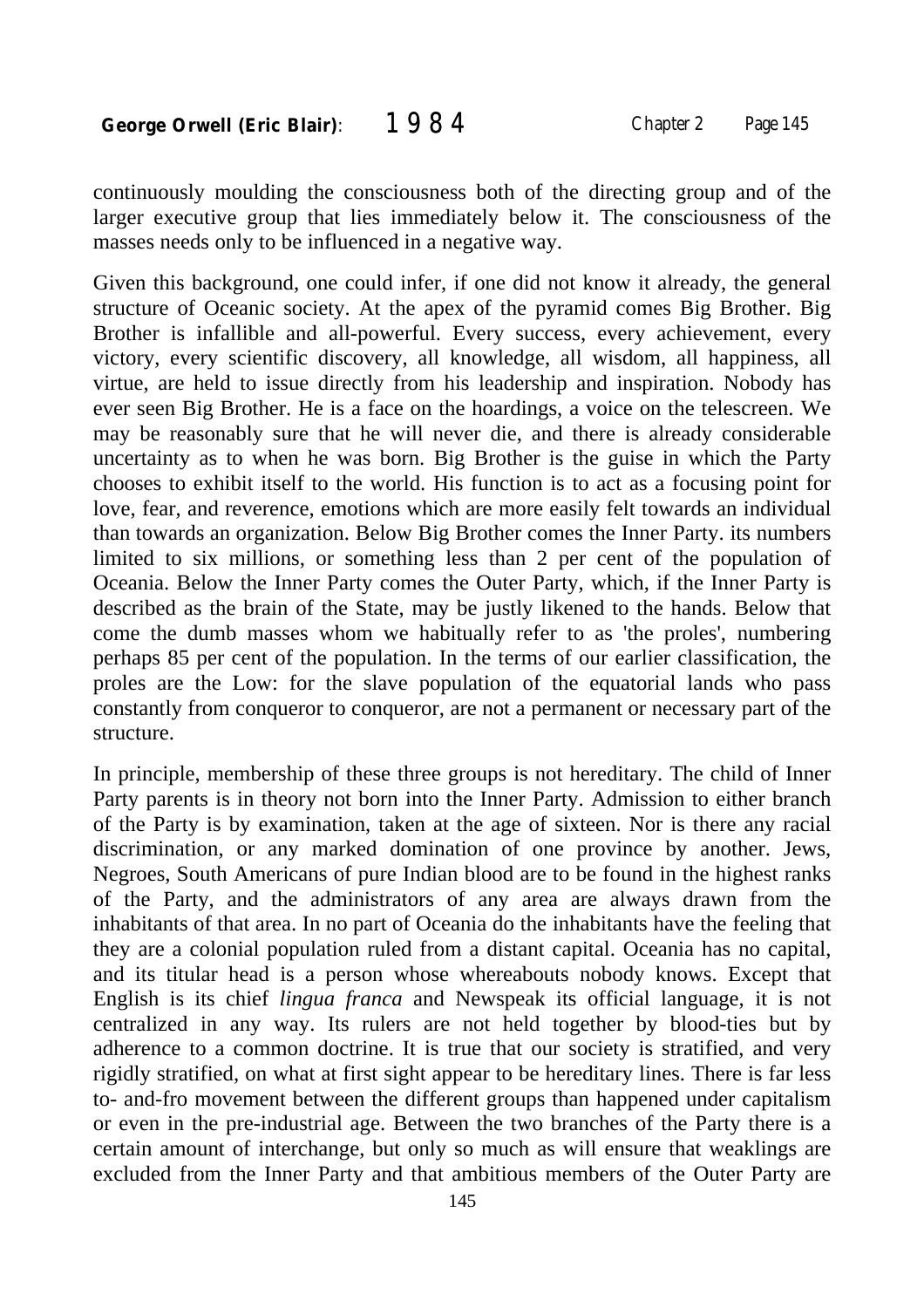made harmless by allowing them to rise. Proletarians, in practice, are not allowed to graduate into the Party. The most gifted among them, who might possibly become nuclei of discontent, are simply marked down by the Thought Police and eliminated. But this state of affairs is not necessarily permanent, nor is it a matter of principle. The Party is not a class in the old sense of the word. It does not aim at transmitting power to its own children, as such; and if there were no other way of keeping the ablest people at the top, it would be perfectly prepared to recruit an entire new generation from the ranks of the proletariat. In the crucial years, the fact that the Party was not a hereditary body did a great deal to neutralize opposition. The older kind of Socialist, who had been trained to fight against something called 'class privilege' assumed that what is not hereditary cannot be permanent. He did not see that the continuity of an oligarchy need not be physical, nor did he pause to reflect that hereditary aristocracies have always been shortlived, whereas adoptive organizations such as the Catholic Church have sometimes lasted for hundreds or thousands of years. The essence of oligarchical rule is not father-to-son inheritance, but the persistence of a certain world-view and a certain way of life, imposed by the dead upon the living. A ruling group is a ruling group so long as it can nominate its successors. The Party is not concerned with perpetuating its blood but with perpetuating itself. *Who* wields power is not important, provided that the hierarchical structure remains always the same.

All the beliefs, habits, tastes, emotions, mental attitudes that characterize our time are really designed to sustain the mystique of the Party and prevent the true nature of present-day society from being perceived. Physical rebellion, or any preliminary move towards rebellion, is at present not possible. From the proletarians nothing is to be feared. Left to themselves, they will continue from generation to generation and from century to century, working, breeding, and dying, not only without any impulse to rebel, but without the power of grasping that the world could be other than it is. They could only become dangerous if the advance of industrial technique made it necessary to educate them more highly; but, since military and commercial rivalry are no longer important, the level of popu lar education is actually declining. What opinions the masses hold, or do not hold, is looked on as a matter of indifference. They can be granted intellectual liberty because they have no intellect. In a Party member, on the other hand, not even the smallest deviation of opinion on the most unimportant subject can be tolerated.

A Party member lives from birth to death under the eye of the Thought Police. Even when he is alone he can never be sure that he is alone. Wherever he may be, asleep or awake, working or resting, in his bath or in bed, he can be inspected without warning and without knowing that he is being inspected. Nothing that he does is indifferent. His friendships, his relaxations, his behaviour towards his wife and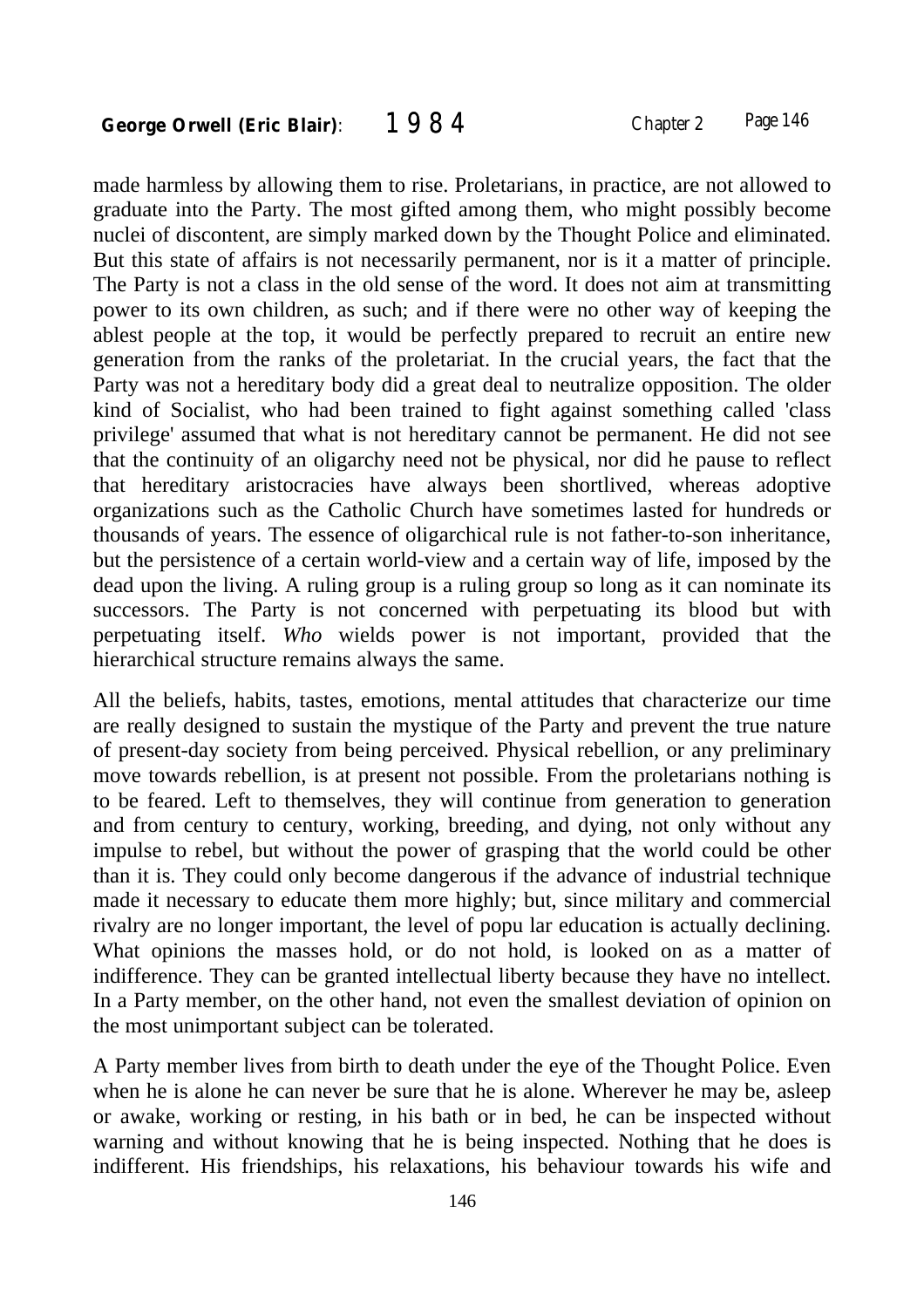children, the expression of his face when he is alone, the words he mutters in sleep, even the characteristic movements of his body, are all jealously scrutinized. Not only any actual misdemeanour, but any eccentricity, however small, any change of habits, any nervous mannerism that could possibly be the symptom of an inner struggle, is certain to be detected. He has no freedom of choice in any direction whatever. On the other hand his actions are not regulated by law or by any clearly formulated code of behaviour. In Oceania there is no law. Thoughts and actions which, when detected, mean certain death are not formally forbidden, and the endless purges, arrests, tortures, imprisonments, and vaporizations are not inflicted as punishment for crimes which have actually been committed, but are merely the wiping-out of persons who might perhaps commit a crime at some time in the future. A Party member is required to have not only the right opinions, but the right instincts. Many of the beliefs and attitudes demanded of him are never plainly stated, and could not be stated without laying bare the contradictions inherent in Ingsoc. If he is a person naturally orthodox (in Newspeak a *goodthinker),* he will in all circumstances know, without taking thought, what is the true belief or the desirable emotion. But in any case an elaborate mental training, undergone in childhood and grouping itself round the Newspeak words *crimestop, blackwhite,* and *doublethink,* makes him unwilling and unable to think too deeply on any subject whatever.

A Party member is expected to have no private emotions and no respites from enthusiasm. He is supposed to live in a continuous frenzy of hatred of foreign enemies and internal traitors, triumph over victories, and selfabasement before the power and wisdom of the Party. The discontents produced by his bare, unsatisfying life are deliberately turned outwards and dissipated by such devices as the Two Minutes Hate, and the speculations which might possibly induce a sceptical or rebellious attitude are killed in advance by his early acquired inner discipline. The first and simplest stage in the discipline, which can be taught even to young children, is called, in Newspeak, *crimestop. Crimestop* means the faculty of stopping short, as though by instinct, at the threshold of any dangerous thought. It includes the power of not grasping analogies, of failing to perceive logical errors, of misunderstanding the simplest arguments if they are inimical to Ingsoc, and of being bored or repelled by any train of thought which is capable of leading in a heretical direction. *Crimestop,* in short, means protective stupidity. But stupidity is not enough. On the contrary, orthodoxy in the full sense demands a control over one's own mental processes as complete as that of a contortionist over his body. Oceanic society rests ultimately on the belief that Big Brother is omnipotent and that the Party is infallible. But since in reality Big Brother is not omnipotent and the party is not infallible, there is need for an unwearying, moment-to-moment flexibility in the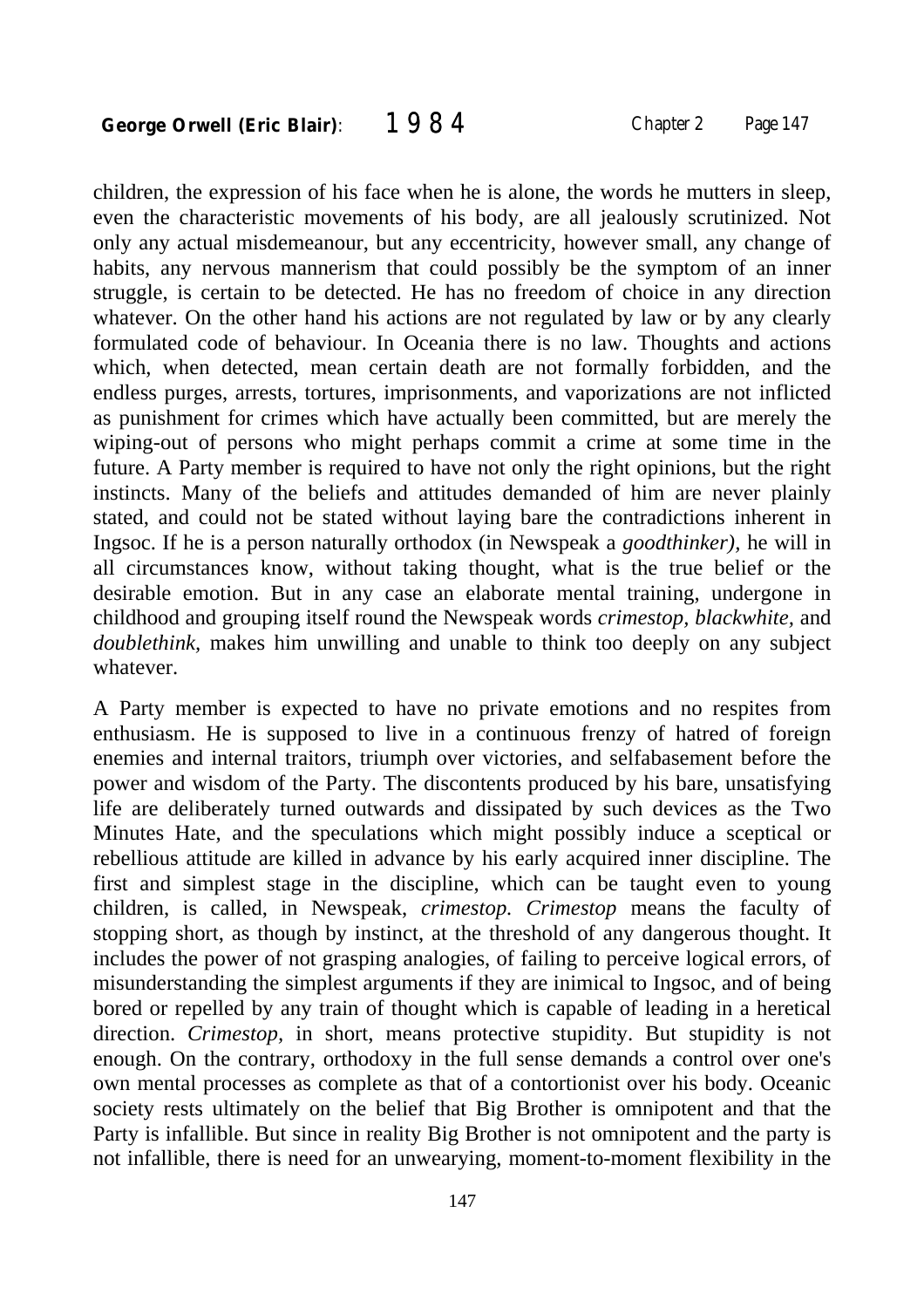treatment of facts. The keyword here is *blackwhite.* Like so many Newspeak words, this word has two mutually contradictory meanings. Applied to an opponent, it means the habit of impudently claiming that black is white, in contradiction of the plain facts. Applied to a Party member, it means a loyal willingness to say that black is white when Party discipline demands this. But it means also the ability to *believe* that black is white, and more, to *know* that black is white, and to forget that one has ever believed the contrary. This demands a continuous alteration of the past, made possible by the system of thought which really embraces all the rest, and which is known in Newspeak as *doublethink.*

The alteration of the past is necessary for two reasons, one of which is subsidiary and, so to speak, precautionary. The subsidiary reason is that the Party member, like the proletarian, tolerates present-day conditions partly because he has no standards of comparison. He must be cut off from the past, just as he must be cut off from foreign countries, because it is necessary for him to believe that he is better off than his ancestors and that the average level of material comfort is constantly rising. But by far the more important reason for the readjustment of the past is the need to safeguard the infallibility of the Party. It is not merely that speeches, statistics, and records of every kind must be constantly brought up to date in order to show that the predictions of the Party were in all cases right. It is also that no change in doctrine or in political alignment can ever be admitted. For to change one's mind, or even one's policy, is a confession of weakness. If, for example, Eurasia or Eastasia (whichever it may be) is the enemy today, then that country must always have been the enemy. And if the facts say otherwise then the facts must be altered. Thus history is continuously rewritten. This day- to-day falsification of the past, carried out by the Ministry of Truth, is as necessary to the stability of the re/gime as the work of repression and espionage carried out by the Ministry of Love.

The mutability of the past is the central tenet of Ingsoc. Past events, it is argued, have no objective existence, but survive only in written records and in human memories. The past is whatever the records and the memories agree upon. And since the Party is in full control of all records and in equally full control of the minds of its members, it follows that the past is whatever the Party chooses to make it. It also follows that though the past is alterable, it never has been altered in any specific instance. For when it has been recreated in whatever shape is needed at the moment, then this new version *is* the past, and no different past can ever have existed. This holds good even when, as often happens, the same event has to be altered out of recognition several times in the course of a year. At all times the Party is in possession of absolute truth, and clearly the absolute can never have been different from what it is now. It will be seen that the control of the past depends above all on the training of memory. To make sure that all written records agree with the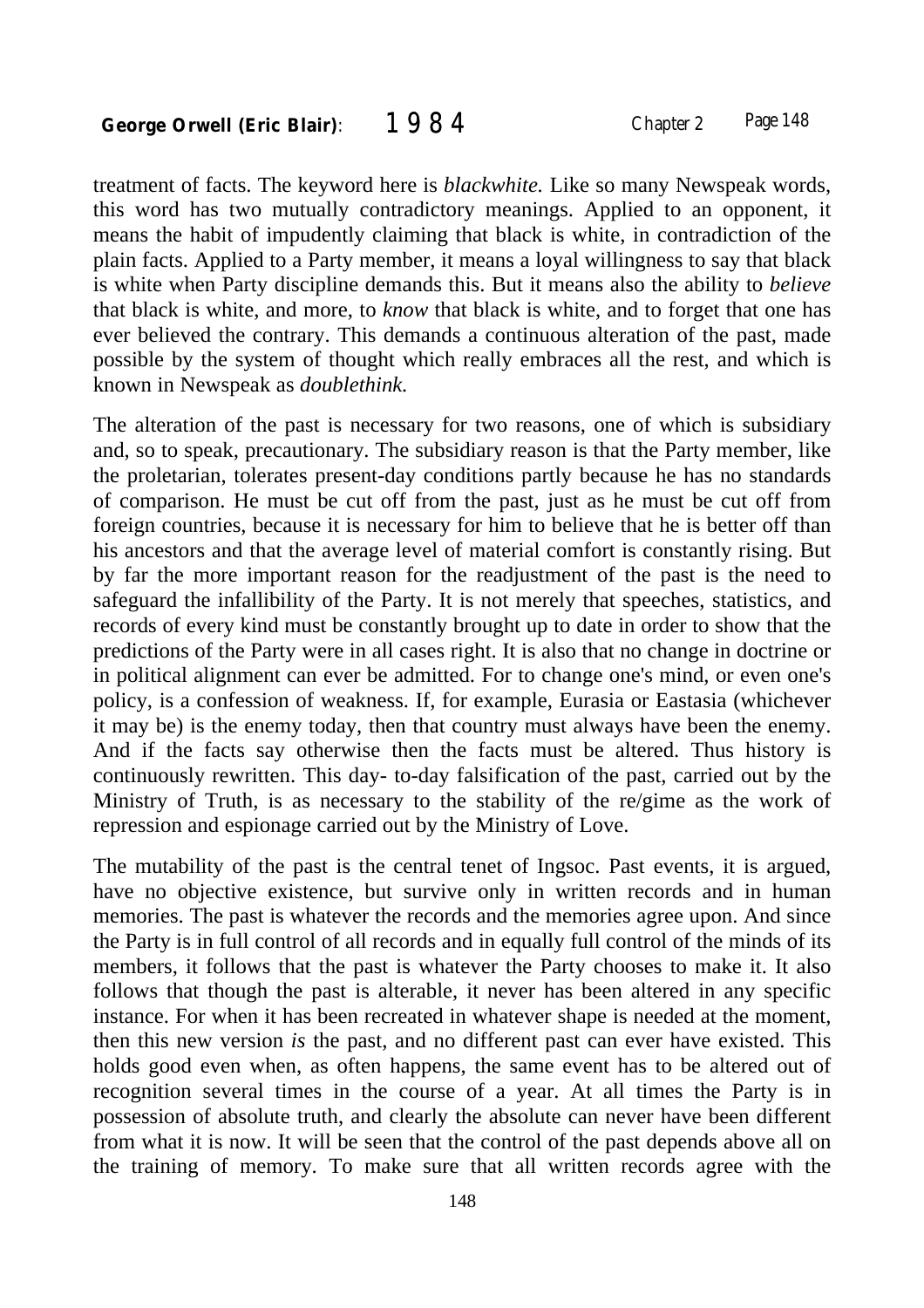orthodoxy of the moment is merely a mechanical act. But it is also necessary to *remember* that events happened in the desired manner. And if it is necessary to rearrange one's memories or to tamper with written records, then it is necessary to *forget* that one has done so. The trick of doing this can be learned like any other mental technique. It *is* learned by the majority of Party members, and certainly by all who are intelligent as well as orthodox. In Oldspeak it is called, quite frankly, 'reality control'. In Newspeak it is called *doublethink,* though *doublethink* comprises much else as well.

*Doublethink* means the power of holding two contradictory beliefs in one's mind simultaneously, and accepting both of them. The Party intellectual knows in which direction his memories must be altered; he therefore knows that he is playing tricks with reality; but by the exercise of *doublethink* he also satisfies himself that reality is not violated. The process has to be conscious, or it would not be carried out with sufficient precision, but it also has to be unconscious, or it would bring with it a feeling of falsity and hence of guilt. *Doublethink* lies at the very heart of Ingsoc, since the essential act of the Party is to use conscious deception while retaining the firmness of purpose that goes with complete honesty. To tell deliberate lies while genuinely believing in them, to forget any fact that has become inconvenient, and then, when it becomes necessary again, to draw it back from oblivion for just so long as it is needed, to deny the existence of objective reality and all the while to take account of the reality which one denies -- all this is indispensably necessary. Even in using the word *doublethink*

it

is necessary to exercise *doublethink.* For by using the word one admits that one is tampering with reality; by a fresh act of *doublethink* one erases this knowledge; and so on indefinitely, with the lie always one leap ahead of the truth. Ultimately it is by means of *doublethink* that the Party has been able -- and may, for all we know, continue to be able for thousands of years -- to arrest the course of history.

All past oligarchies have fallen from power either because they ossified or because they grew soft. Either they became stupid and arrogant, failed to adjust themselves to changing circumstances, and were overthrown; or they became liberal and cowardly, made concessions when they should have used force, and once again were overthrown. They fell, that is to say, either through consciousness or through unconsciousness. It is the achievement of the Party to have produced a system of thought in which both conditions can exist simultaneously. And upon no other intellectual basis could the dominion of the Party be made permanent. If one is to rule, and to continue ruling, one must be able to dislocate the sense of reality. For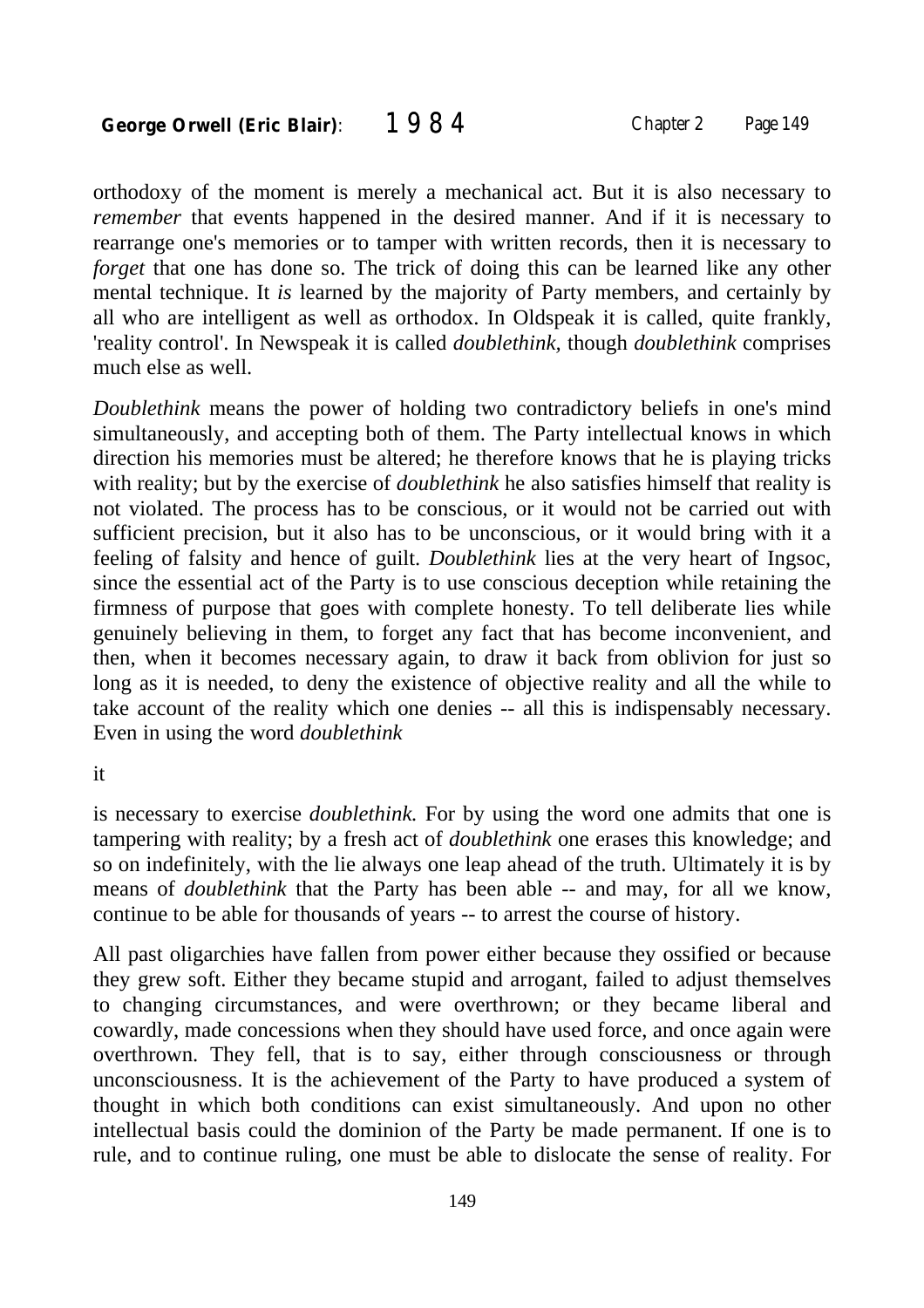the secret of rulership is to combine a belief in one's own infallibility with the Power to learn from past mistakes.

It need hardly be said that the subtlest practitioners of *doublethink* are those who invented *doublethink* and know that it is a vast system of mental cheating. In our society, those who have the best knowledge of what is happening are also those who are furthest from seeing the world as it is. In general, the greater the understanding, the greater the delusion; the more intelligent, the less sane. One clear illustration of this is the fact that war hysteria increases in intensity as one rises in the social scale. Those whose attitude towards the war is most nearly rational are the subject peoples of the disputed territories. To these people the war is simply a continuous calamity which sweeps to and fro over their bodies like a tidal wave. Which side is winning is a matter of complete indifference to them. They are aware that a change of overlordship means simply that they will be doing the same work as before for new masters who treat them in the same manner as the old ones. The slightly more favoured workers whom we call 'the proles' are only intermittently conscious of the war. When it is necessary they can be prodded into frenzies of fear and hatred, but when left to themselves they are capable of forgetting for long periods that the war is happening. It is in the ranks of the Party, and above all of the Inner Party, that the true war enthusiasm is found. World-conquest is believed in most firmly by those who know it to be impossible. This peculiar linking-together of opposites -knowledge with ignorance, cynicism with fanaticism-is one of the chief distinguishing marks of Oceanic society. The official ideology abounds with contradictions even when there is no practical reason for them. Thus, the Party rejects and vilifies every principle for which the Socialist movement originally stood, and it chooses to do this in the name of Socialism. It preaches a contempt for the working class unexampled for centuries past, and it dresses its members in a uniform which was at one time peculiar to manual workers and was adopted for that reason. It systematically undermines the solidarity of the family, and it calls its leader by a name which is a direct appeal to the sentiment of family loyalty. Even the names of the four Ministries by which we are governed exhibit a sort of impudence in their deliberate reversal of the facts. The Ministry of Peace concerns itself with war, the Ministry of Truth with lies, the Ministry of Love with torture and the Ministry of Plenty with starvation. These contradictions are not accidental, nor do they result from ordinary hypocrisy; they are deliberate exercises in *doublethink.* For it is only by reconciling contradictions that power can be retained indefinitely. In no other way could the ancient cycle be broken. If human equality is to be for ever averted -- if the High, as we have called them, are to keep their places permanently -- then the prevailing mental condition must be controlled insanity.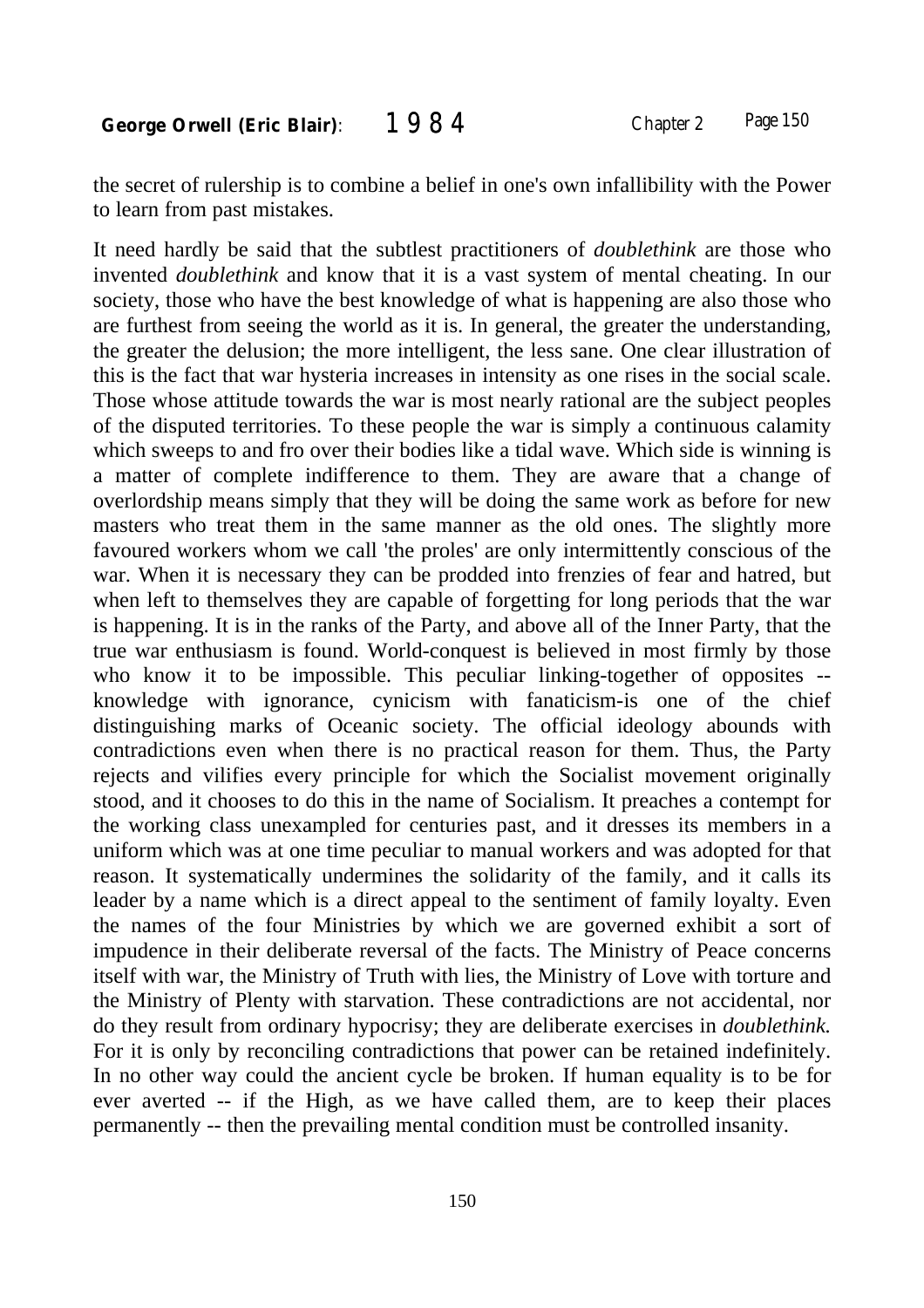But there is one question which until this moment we have almost ignored. It is; *why* should human equality be averted? Supposing that the mechanics of the process have been rightly described, what is the motive for this huge, accurately planned effort to freeze history at a particular moment of time?

Here we reach the central secret. As we have seen. the mystique of the Party, and above all of the Inner Party, depends upon *doublethink.* But deeper than this lies the original motive, the never-questioned instinct that first led to the seizure of power and brought *doublethink,* the Thought Police, continuous warfare, and all the other necessary paraphernalia into existence afterwards. This motive really consists . . . Winston became aware of silence, as one becomes aware of a new sound. It seemed to him that Julia had been very still for some time past. She was lying on her side, naked from the waist upwards, with her cheek pillowed on her hand and one dark lock tumbling across her eyes. Her breast rose and fell slowly and regularly.

'Julia.

No answer.

'Julia, are you awake?'

No answer. She was asleep. He shut the book, put it carefully on the floor, lay down, and pulled the coverlet over both of them.

He had still, he reflected, not learned the ultimate secret. He understood *how;* he did not understand *why*. Chapter I, like Chapter III, had not actually told him anything that he did not know, it had merely systematized the knowledge that he possessed already. But after reading it he knew better than before that he was not mad. Being in a minority, even a minority of one, did not make you mad. There was truth and there was untruth, and if you clung to the truth even against the whole world, you were not mad. A yellow beam from the sinking sun slanted in through the window and fell across the pillow. He shut his eyes. The sun on his face and the girl's smooth body touching his own gave him a strong, sleepy, confident feeling. He was safe, everything was all right. He fell asleep murmuring 'Sanity is not statistical,' with the feeling that this remark contained in it a profound wisdom. When he woke it was with the sensation of having slept for a long time, but a glance at the old-fashioned clock told him that it was only twenty- thirty. He lay dozing for a while; then the usual deep- lunged singing struck up from the yard below;

'It was only an 'opeless fancy,

It passed like an Ipril dye,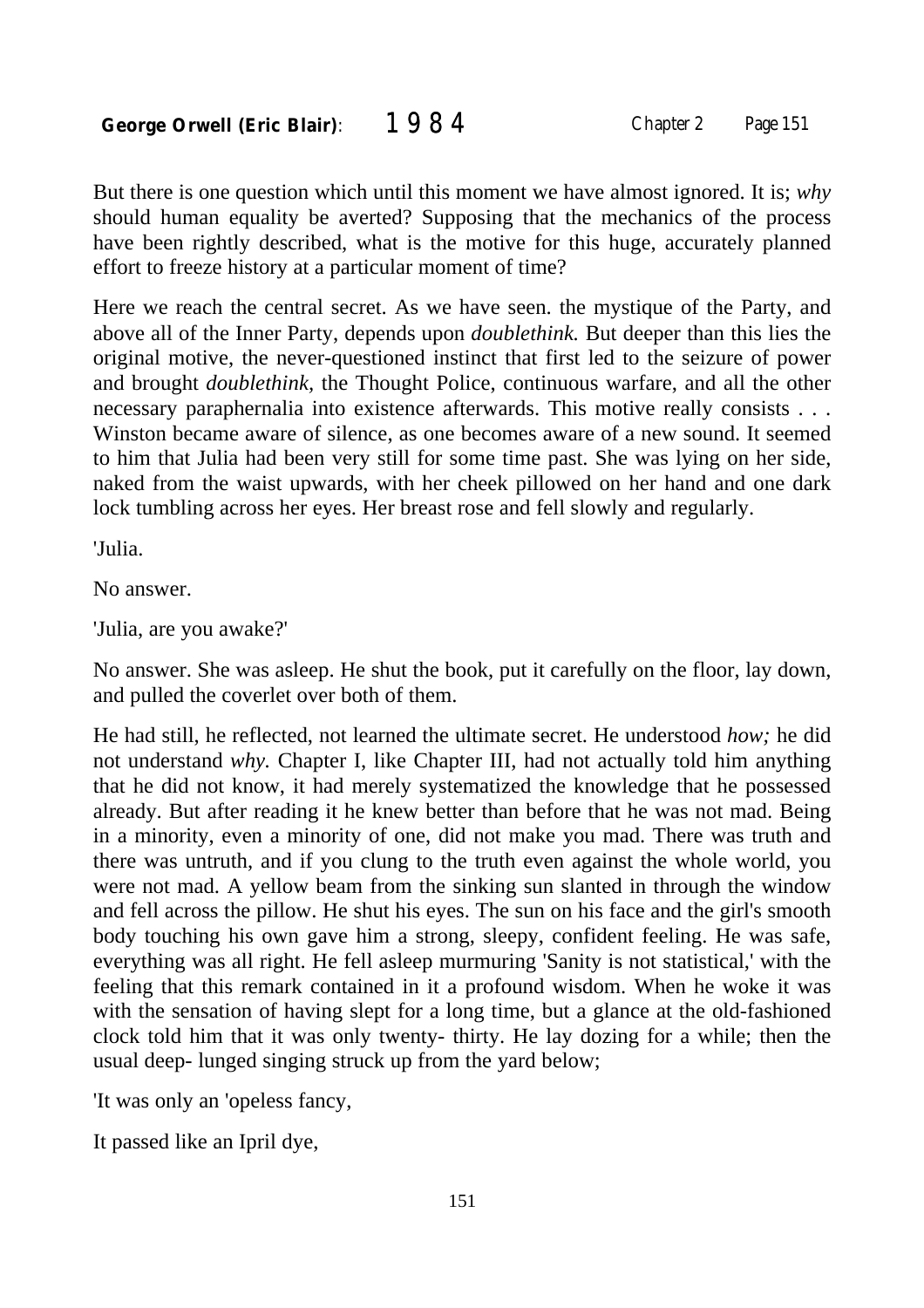But a look an' a word an' the dreams they stirred

They 'ave stolen my 'eart awye!'

The driveling song seemed to have kept its popularity. You still heard it all over the place. It had outlived the Hate Song. Julia woke at the sound, stretched herself luxuriously, and got out of bed.

'I'm hungry,' she said. 'Let's make some more coffee. Damn! The stove's gone out and the water's cold.' She picked the stove up and shook it. 'There's no oil in it.'

'We can get some from old Charrington, I expect.'

'The funny thing is I made sure it was full. I'm going to put my clothes on,' she added. 'It seems to have got colder.'

Winston also got up and dressed himself. The indefatigable voice sang on:

'They sye that time 'eals all things,

They sye you can always forget;

But the smiles an' the tears acrorss the years

They twist my 'eart-strings yet!'

As he fastened the belt of his overalls he strolled across to the window. The sun must have gone down behind the houses; it was not shining into the yard any longer. The flagstones were wet as though they had just been washed, and he had the feeling that the sky had been washed too, so fresh and pale was the blue between the chimney-pots. Tirelessly the woman marched to and fro, corking and uncorking herself, singing and falling silent, and pegging out more diapers, and more and yet more. He wondered whether she took in washing for a living or was merely the slave of twenty or thirty grandchildren. Julia had come across to his side; together they gazed down with a sort of fascination at the sturdy figure below. As he looked at the woman in her characteristic attitude, her thick arms reaching up for the line, her powerful mare-like buttocks protruded, it struck him for the first time that she was beautiful. It had never before occurred to him that the body of a woman of fifty, blown up to monstrous dimensions by childbearing, then hardened, roughened by work till it was coarse in the grain like an over-ripe turnip, could be beautiful. But it was so, and after all, he thought, why not? The solid, contourless body, like a block of granite, and the rasping red skin, bore the same relation to the body of a girl as the rose-hip to the rose. Why should the fruit be held inferior to the flower?

'She's beautiful,' he murmured.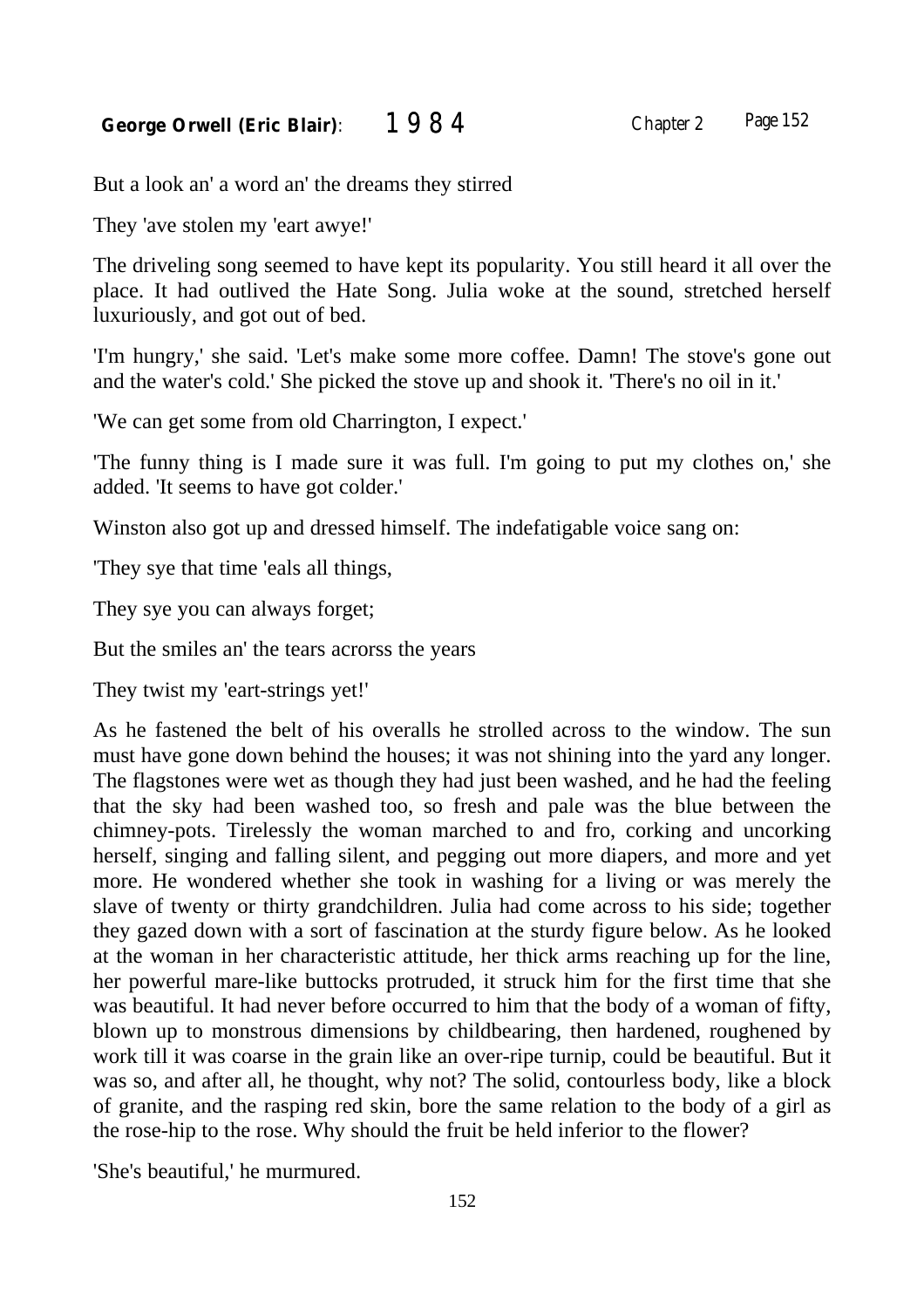'She's a metre across the hips, easily,' said Julia.

'That is her style of beauty,' said Winston.

He held Julia's supple waist easily encircled by his arm. From the hip to the knee her flank was against his. Out of their bodies no child would ever come. That was the one thing they could never do. Only by word of mouth, from mind to mind, could they pass on the secret. The woman down there had no mind, she had only strong arms, a warm heart, and a fertile belly. He wondered how many children she had given birth to. It might easily be fifteen. She had had her momentary flowering, a year, perhaps, of wild-rose beauty and then she had suddenly swollen like a fertilized fruit and grown hard and red and coarse, and then her life had been laundering, scrubbing, darning, cooking, sweeping, polishing, mending, scrubbing, laundering, first for children, then for grandchildren, over thirty unbroken years. At the end of it she was still singing. The mystical reverence that he felt for her was somehow mixed up with the aspect of the pale, cloudless sky, stretching away behind the chimney-pots into interminable distance. It was curious to think that the sky was the same for everybody, in Eurasia or Eastasia as well as here. And the people under the sky were also very much the same -- everywhere, all over the world, hundreds of thousands of millions of people just like this, people ignorant of one another's existence, held apart by walls of hatred and lies, and yet almost exactly the same -- people who had never learned to think but who were storing up in their hearts and bellies and muscles the power that would one day overturn the world. If there was hope, it lay in the proles ! Without having read to the end of *the book,* he knew that that must be Goldstein's final message. The future belonged to the proles. And could he be sure that when their time came the world they constructed would not be just as alien to him, Winston Smith, as the world of the Party? Yes, because at the least it would be a world of sanity. Where there is equality there can be sanity. Sooner or later it would happen, strength would change into consciousness. The proles were immortal, you could not doubt it when you looked at that valiant figure in the yard. In the end their awakening would come. And until that happened, though it might be a thousand years, they would stay alive against all the odds, like birds, passing on from body to body the vitality which the Party did not share and could not kill.

'Do you remember,' he said, 'the thrush that sang to us, that first day, at the edge of the wood?'

'He wasn't singing to us,' said Julia. 'He was singing to please himself. Not even that. He was just singing.'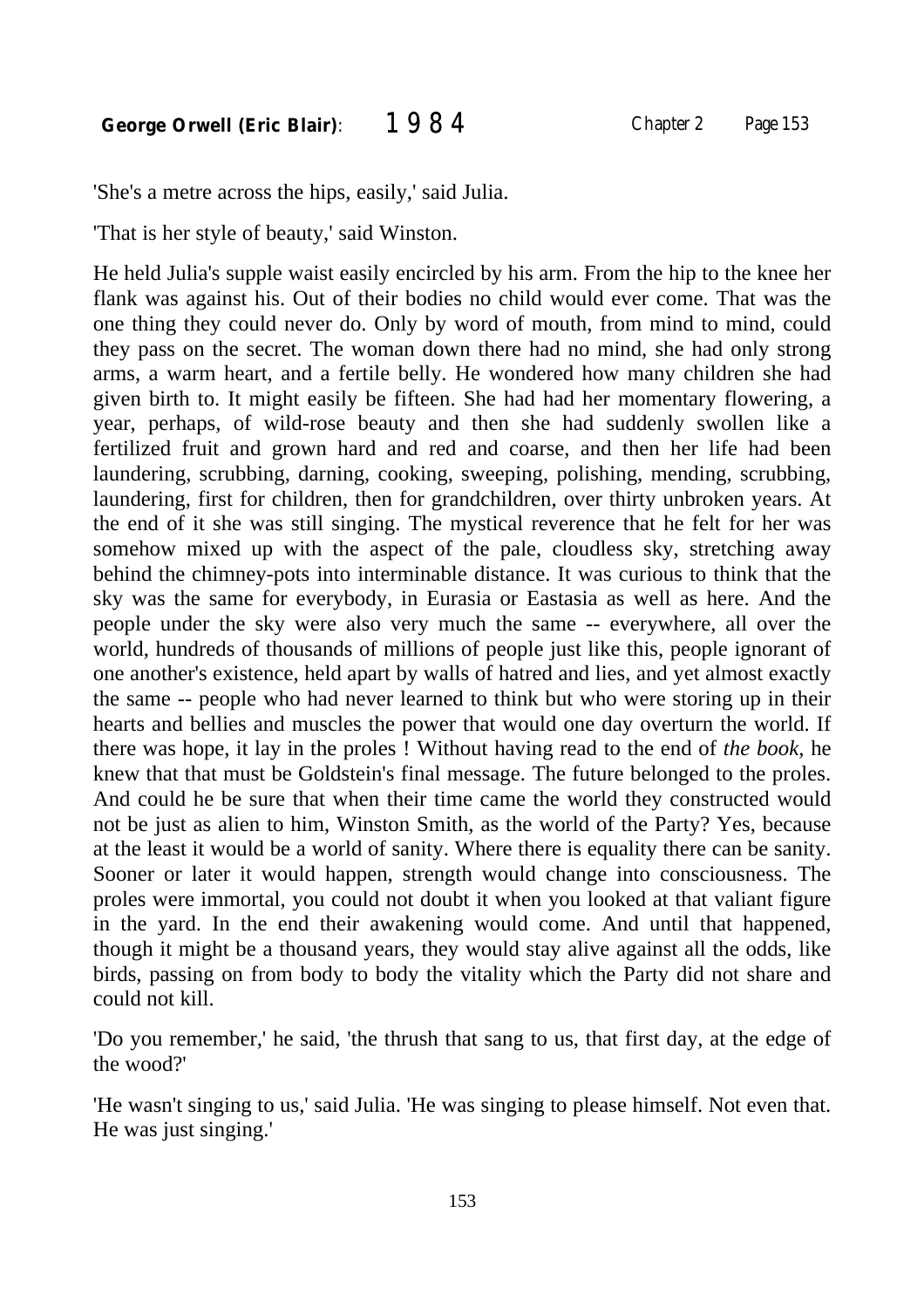The birds sang, the proles sang. the Party did not sing. All round the world, in London and New York, in Africa and Brazil, and in the mysterious, forbidden lands beyond the frontiers, in the streets of Paris and Berlin, in the villages of the endless Russian plain, in the bazaars of China and Japan -- everywhere stood the same solid unconquerable figure, made monstrous by work and childbearing, toiling from birth to death and still singing. Out of those mighty loins a race of conscious beings must one day come. You were the dead, theirs was the future. But you could share in that future if you kept alive the mind as they kept alive the body, and passed on the secret doctrine that two plus two make four.

'We are the dead,' he said.

'We are the dead,' echoed Julia dutifully.

'You are the dead,' said an iron voice behind them.

They sprang apart. Winston's entrails seemed to have turned into ice. He could see the white all round the irises of Julia's eyes. Her face had turned a milky yellow. The smear of rouge that was still on each cheekbone stood out sharply, almost as though unconnected with the skin beneath.

'You are the dead,' repeated the iron voice.

'It was behind the picture,' breathed Julia.

'It was behind the picture,' said the voice. 'Remain exactly where you are. Make no movement until you are ordered.'

It was starting, it was starting at last! They could do nothing except stand gazing into one another's eyes. To run for life, to get out of the house before it was too late - - no such thought occurred to them. Unthinkable to disobey the iron voice from the wall. There was a snap as though a catch had been turned back, and a crash of breaking glass. The picture had fallen to the floor uncovering the telescreen behind it.

'Now they can see us,' said Julia.

' Now we can see you,' said the voice. ' Stand out in the middle of the room. Stand back to back. Clasp your hands behind your heads. Do not touch one another.'

They were not touching, but it seemed to him that he could feel Julia's body shaking. Or perhaps it was merely the shaking of his own. He could just stop his teeth from chattering, but his knees were beyond his control. There was a sound of trampling boots below, inside the house and outside. The yard seemed to be full of men.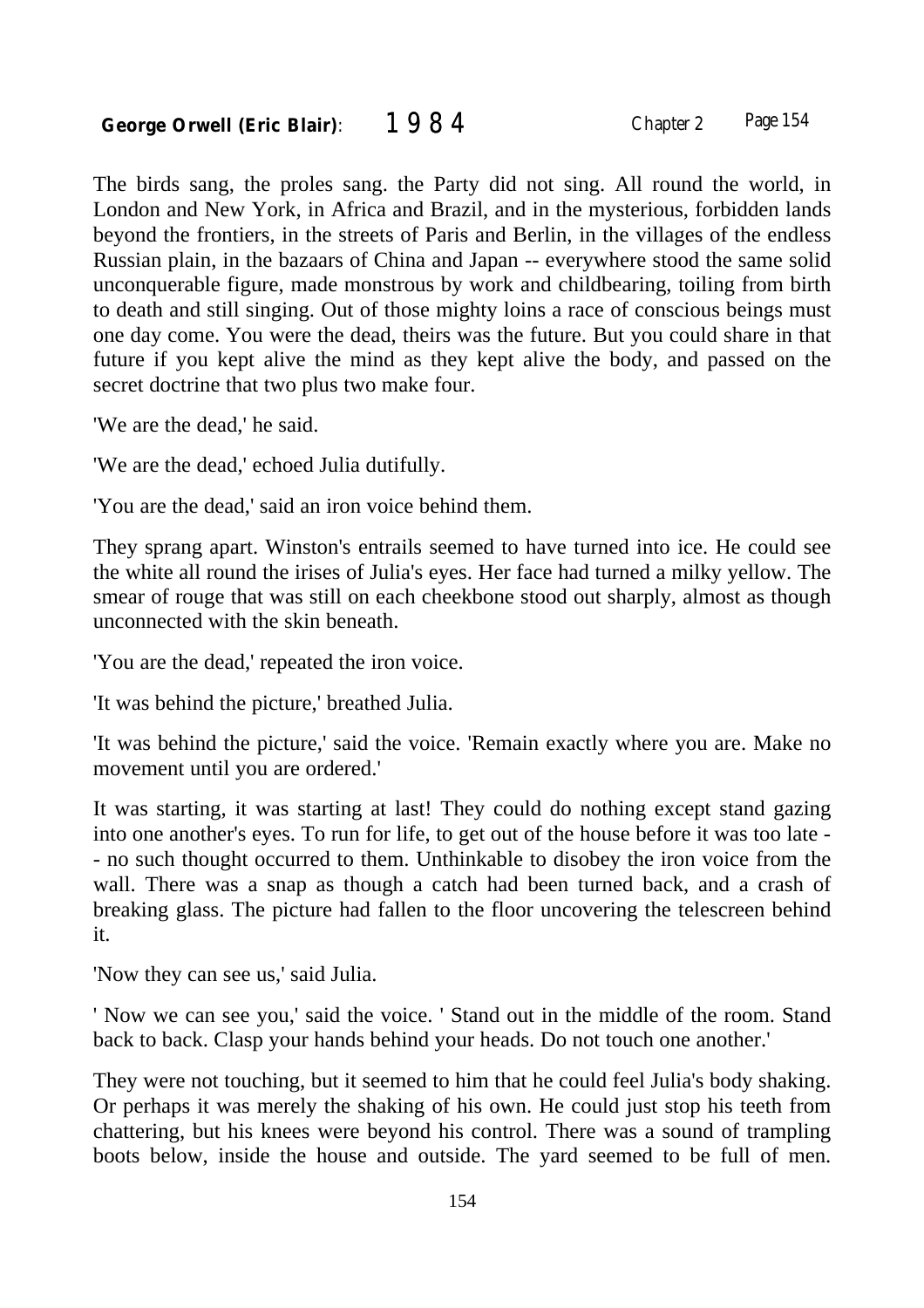Something was being dragged across the stones. The woman's singing had stopped abruptly. There was a long, rolling clang, as though the washtub had been flung across the yard, and then a confusion of angry shouts which ended in a yell of pain.

'The house is surrounded,' said Winston.

'The house is surrounded,' said the voice.

He heard Julia snap her teeth together. 'I suppose we may as well say good-bye,' she said.

'You may as well say good-bye,' said the voice. And then another quite different voice, a thin, cultivated voice which Winston had the impression of having heard before, struck in; 'And by the way, while we are on the subject, "Here comes a candle to light you to bed, here comes a chopper to chop off your head"!'

Something crashed on to the bed behind Winston's back. The head of a ladder had been thrust through the window and had burst in the frame. Someone was climbing through the window. There was a stampede of boots up the stairs. The room was full of solid men in black uniforms, with iron-shod boots on their feet and truncheons in their hands.

Winston was not trembling any longer. Even his eyes he barely moved. One thing alone mattered; to keep still, to keep still and not give them an excuse to hit you ! A man with a smooth prizefighter's jowl in which the mouth was only a slit paused opposite him balancing his truncheon meditatively between thumb and forefinger. Winston met his eyes. The feeling of nakedness, with one's hands behind one's head and one's face and body all exposed, was almost unbearable. The man protruded the tip of a white tongue, licked the place where his lips should have been, and then passed on. There was another crash. Someone had picked up the glass paperweight from the table and smashed it to pieces on the hearth-stone.

The fragment of coral, a tiny crinkle of pink like a sugar rosebud from a cake, rolled across the mat. How small, thought Winston, how small it always was! There was a gasp and a thump behind him, and he received a violent kick on the ankle which nearly flung him off his balance. One of the men had smashed his fist into Julia's solar plexus, doubling her up like a pocket ruler. She was thrashing about on the floor, fighting for breath. Winston dared not turn his head even by a millimetre, but sometimes her livid, gasping face came within the angle of his vision. Even in his terror it was as though he could feel the pain in his own body, the deadly pain which nevertheless was less urgent than the struggle to get back her breath. He knew what it was like; the terrible, agonizing pain which was there all the while but could not be suffered yet, because before all else it was necessary to be able to breathe. Then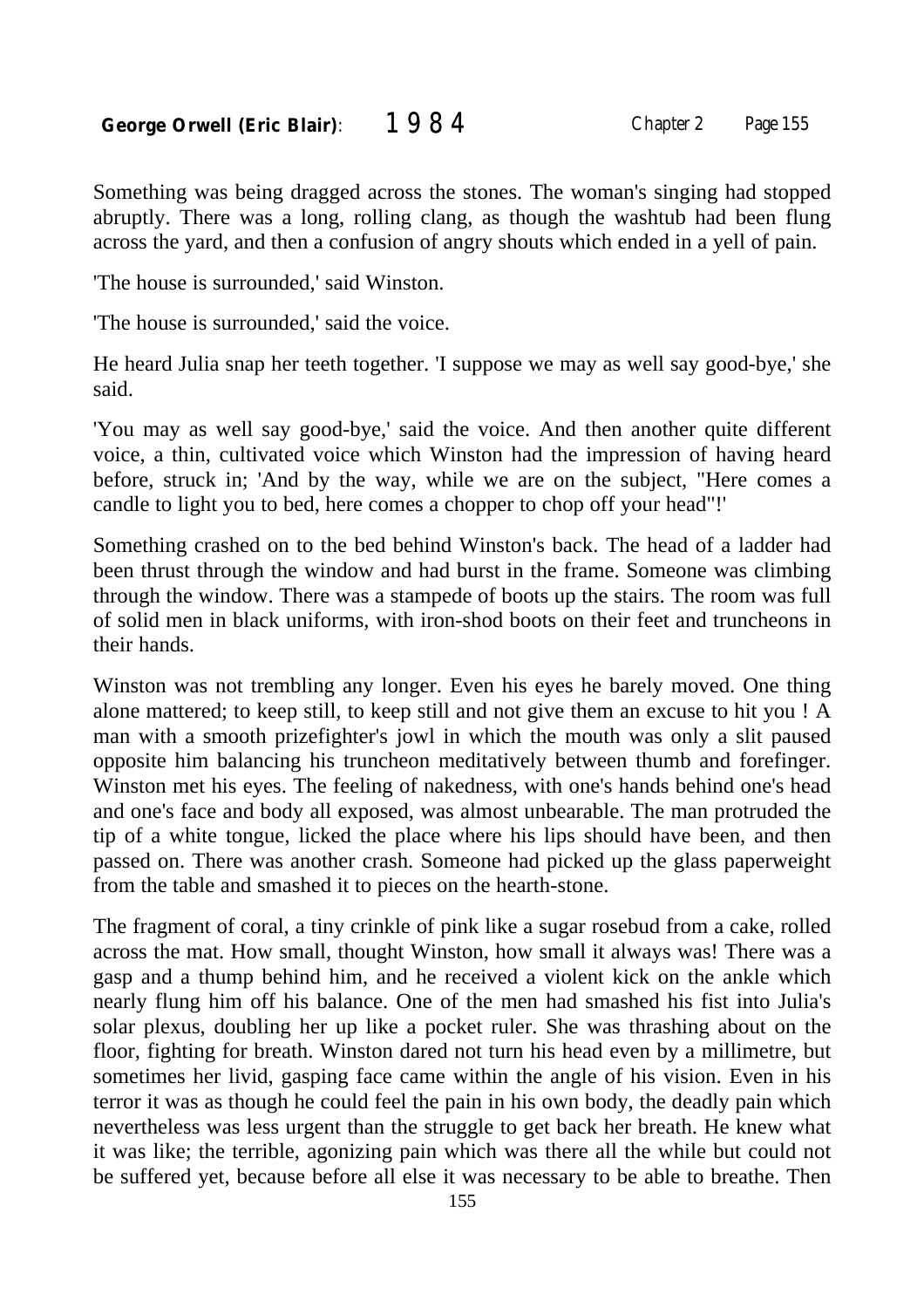two of the men hoisted her up by knees and shoulders, and carried her out of the room like a sack. Winston had a glimpse of her face, upside down, yellow and contorted, with the eyes shut, and still with a smear of rouge on either cheek; and that was the last he saw of her.

He stood dead still. No one had hit him yet. Thoughts which came of their own accord but seemed totally uninteresting began to flit through his mind. He wondered whether they had got Mr Charrington. He wondered what they had done to the woman in the yard. He noticed that he badly wanted to urinate, and felt a faint surprise, because he had done so only two or three hours ago. He noticed that the clock on the mantelpiece said nine, meaning twenty-one. But the light seemed too strong. Would not the light be fading at twenty-one hours on an August evening? He wondered whether after all he and Julia had mistaken the time -- had slept the clock round and thought it was twenty-thirty when really it was nought eight-thirty on the following morning. But he did not pursue the thought further. It was not interesting.

There was another, lighter step in the passage. Mr Charrington came into the room. The demeanour of the black- uniformed men suddenly became more subdued. Something had also changed in Mr Charrington's appearance. His eye fell on the fragments of the glass paperweight.

'Pick up those pieces,' he said sharply.

A man stooped to obey. The cockney accent had disappeared; Winston suddenly realized whose voice it was that he had heard a few moments ago on the telescreen. Mr Charrington was still wearing his old velvet jacket, but his hair, which had been almost white, had turned black. Also he was not wearing his spectacles. He gave Winston a single sharp glance, as though verifying his identity, and then paid no more attention to him. He was still recognizable, but he was not the same person any longer. His body had straightened, and seemed to have grown bigger. His face had undergone only tiny changes that had nevertheless worked a complete transformation. The black eyebrows were less bushy, the wrinkles were gone, the whole lines of the face seemed to have altered; even the nose seemed shorter. It was the alert, cold face of a man of about five-and-thirty. It occurred to Winston that for the first time in his life he was looking, with knowledge, at a member of the Thought Police.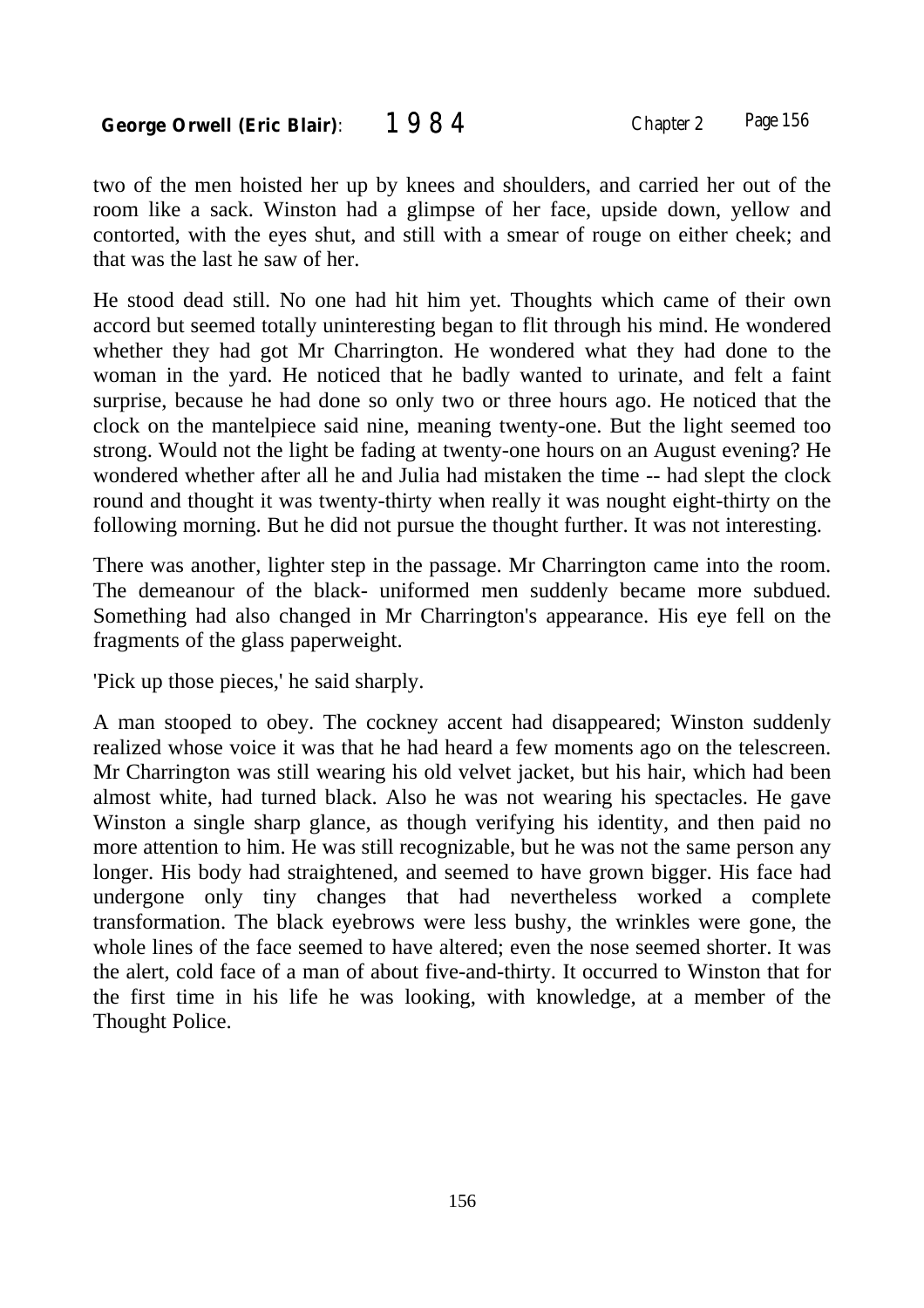# **\* Chapter Three \***

He did not know where he was. Presumably he was in the Ministry of Love, but there was no way of making certain. He was in a high-ceilinged windowless cell with walls of glittering white porcelain. Concealed lamps flooded it with cold light, and there was a low, steady humming sound, which he supposed had something to do with the air supply. A bench, or shelf, just wide enough to sit on ran round the wall, broken only by the door and, at the end opposite the door, a lavatory pan with no wooden seat. There were four telescreens, one in each wall.

There was a dull aching in his belly. It had been there ever since they had bundled him into the closed van and driven him away. But he was also hungry, with a gnawing, unwholesome kind of hunger. It might be twenty-four hours since he had eaten, it might be thirty-six. He still did not know, probably never would know, whether it had been morning or evening when they arrested him. Since he was arrested he had not been fed.

He sat as still as he could on the narrow bench, with his hands crossed on his knee. He had already learned to sit still. If you made unexpected movements they yelled at you from the telescreen. But the craving for food was growing upon him. What he longed for above all was a piece of bread. He had an idea that there were a few breadcrumbs in the pocket of his overalls. It was even possible -- he thought this because from time to time something seemed to tickle his leg -- that there might be a sizeable bit of crust there. In the end the temptation to find out overcame his fear; he slipped a hand into his pocket.

'Smith!' yelled a voice from the telescreen. '6079 Smith W.! Hands out of pockets in the cells!'

He sat still again, his hands crossed on his knee. Before being brought here he had been taken to another place which must have been an ordinary prison or a temporary lock-up used by the patrols. He did not know how long he had been there; some hours at any rate; with no clocks and no daylight it was hard to gauge the time. It was a noisy, evil-smelling place. They had put him into a cell similar to the one he was now in, but filthily dirty and at all times crowded by ten or fifteen people. The majority of them were common criminals, but there were a few political prisoners among them. He had sat silent against the wall, jostled by dirty bodies, too preoccupied by fear and the pain in his belly to take much interest in his surroundings, but still noticing the astonishing difference in demeanour between the Party prisoners and the others. The Party prisoners were always silent and terrified, but the ordinary criminals seemed to care nothing for anybody. They yelled insults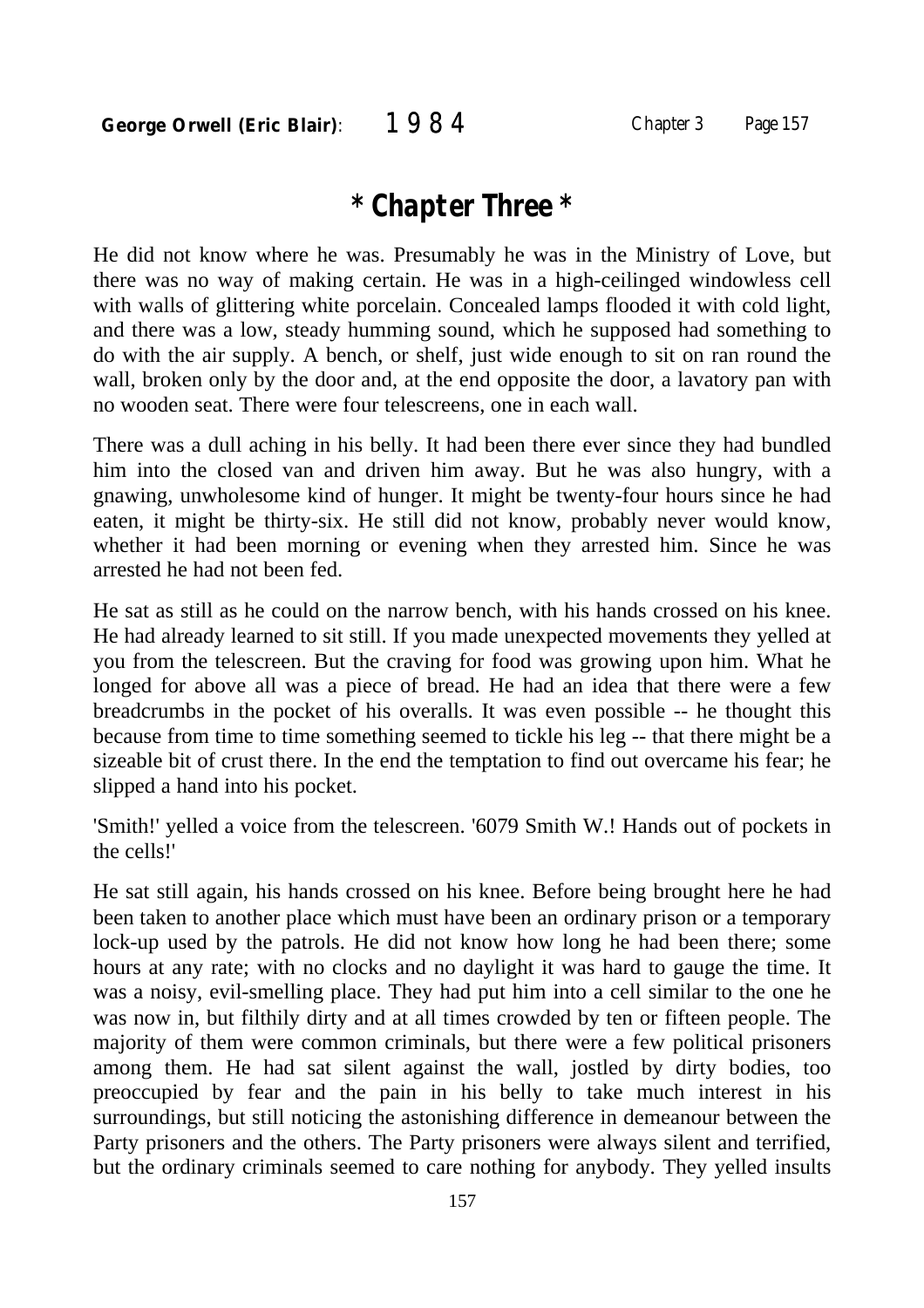at the guards, fought back fiercely when their belongings were impounded, wrote obscene words on the floor, ate smuggled food which they produced from mysterious hiding-places in their clothes, and even shouted down the telescreen when it tried to restore order. On the other hand some of them seemed to be on good terms with the guards, called them by nicknames, and tried to wheedle cigarettes through the spyhole in the door. The guards, too, treated the common criminals with a certain forbearance, even when they had to handle them roughly. There was much talk about the forced-labour camps to which most of the prisoners expected to be sent. It was 'all right' in the camps, he gathered, so long as you had good contacts and knew the ropes. There was bribery, favouritism, and racketeering of every kind, there was homosexuality and prostitution, there was even illicit alcohol distilled from potatoes. The positions of trust were given only to the common criminals, especially the gangsters and the murderers, who formed a sort of aristocracy. All the dirty jobs were done by the politicals.

There was a constant come-and-go of prisoners of every description: drug-peddlers, thieves, bandits, black- marketeers, drunks, prostitutes. Some of the drunks were so violent that the other prisoners had to combine to suppress them. An enormous wreck of a woman, aged about sixty, with great tumbling breasts and thick coils of white hair which had come down in her struggles, was carried in, kicking and shouting, by four guards, who had hold of her one at each corner. They wrenched off the boots with which she had been trying to kick them, and dumped her down across Winston's lap, almost breaking his thigh-bones. The woman hoisted herself upright and followed them out with a yell of 'F -- bastards!' Then, noticing that she was sitting on something uneven, she slid off Winston's knees on to the bench.

'Beg pardon, dearie,' she said. 'I wouldn't 'a sat on you, only the buggers put me there. They dono 'ow to treat a lady, do they?' She paused, patted her breast, and belched. 'Pardon,' she said, 'I ain't meself, quite.'

She leant forward and vomited copiously on the floor.

'Thass better,' she said, leaning back with closed eyes. 'Never keep it down, thass what I say. Get it up while it's fresh on your stomach, like.'

She revived, turned to have another look at Winston and seemed immediately to take a fancy to him. She put a vast arm round his shoulder and drew him towards her, breathing beer and vomit into his face.

'Wass your name, dearie?' she said.

'Smith,' said Winston.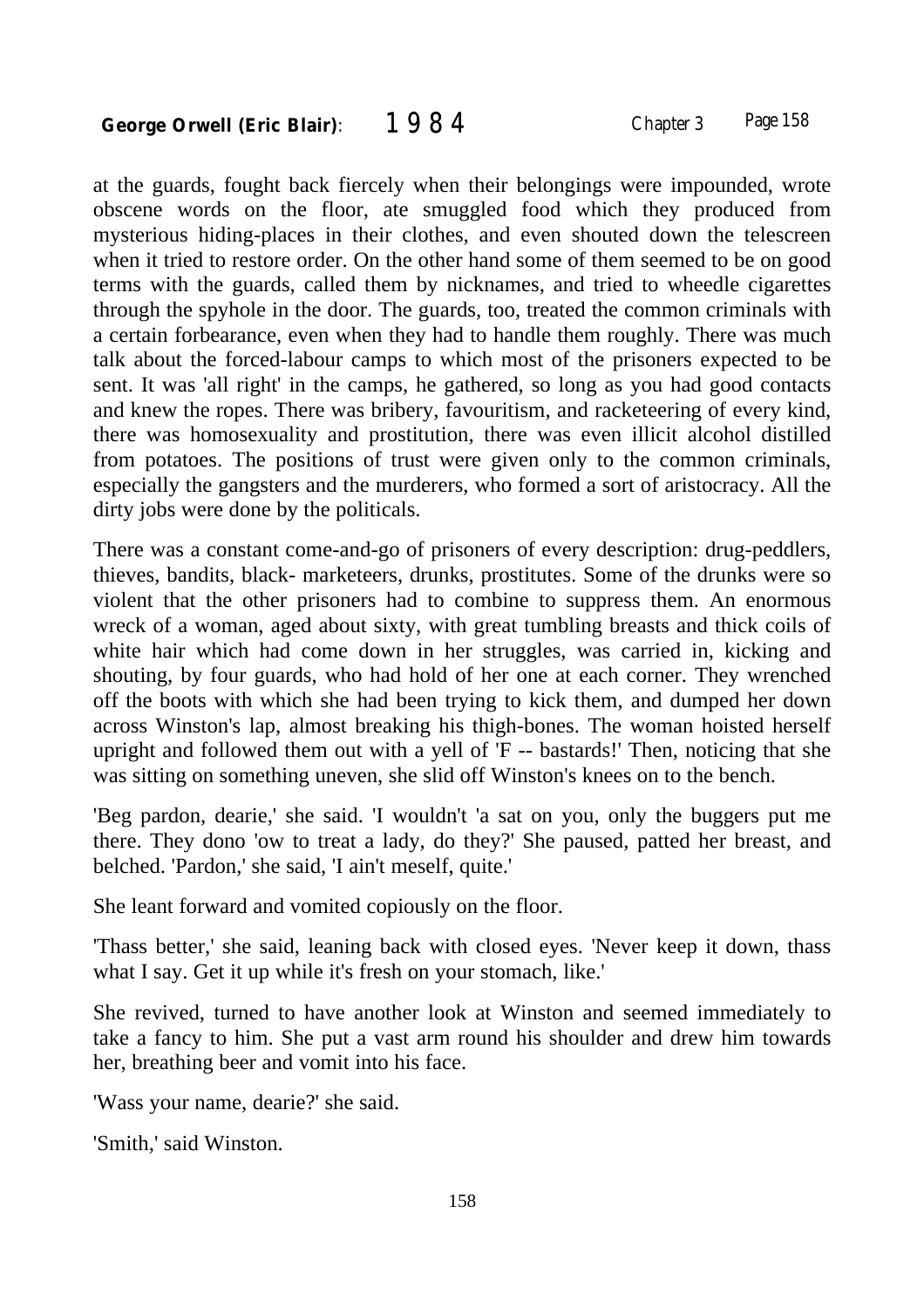'Smith?' said the woman. 'Thass funny. My name's Smith too. Why,' she added sentimentally, 'I might be your mother!'

She might, thought Winston, be his mother. She was about the right age and physique, and it was probable that people changed somewhat after twenty years in a forced-labour camp.

No one else had spoken to him. To a surprising extent the ordinary criminals ignored the Party prisoners. 'The polits,' they called them, with a sort of uninterested contempt. The Party prisoners seemed terrified of speaking to anybody, and above all of speaking to one another. Only once, when two Party members, both women, were pressed close together on the bench, he overheard amid the din of voices a few hurriedly-whispered words; and in particular a reference to something called 'room one-ohone', which he did not understand.

It might be two or three hours ago that they had brought him here. The dull pain in his belly never went away, but sometimes it grew better and sometimes worse, and his thoughts expanded or contracted accordingly. When it grew worse he thought only of the pain itself, and of his desire for food. When it grew better, panic took hold of him. There were moments when he foresaw the things that would happen to him with such actuality that his heart galloped and his breath stopped. He felt the smash of truncheons on his elbows and iron-shod boots on his shins; he saw himself grovelling on the floor, screaming for mercy through broken teeth. He hardly thought of Julia. He could not fix his mind on her. He loved her and would not betray her; but that was only a fact, known as he knew the rules of arithmetic. He felt no love for her, and he hardly even wondered what was happening to her. He thought oftener of O'Brien, with a flickering hope. O'Brien might know that he had been arrested. The Brotherhood, he had said, never tried to save its members. But there was the razor blade; they would send the razor blade if they could. There would be perhaps five seconds before the guard could rush into the cell. The blade would bite into him with a sort of burning coldness, and even the fingers that held it would be cut to the bone. Everything came back to his sick body, which shrank trembling from the smallest pain. He was not certain that he would use the razor blade even if he got the chance. It was more natural to exist from moment to moment, accepting another ten minutes' life even with the certainty that there was torture at the end of it.

Sometimes he tried to calculate the number of porcelain bricks in the walls of the cell. It should have been easy, but he always lost count at some point or another. More often he wondered where he was, and what time of day it was. At one moment he felt certain that it was broad daylight outside, and at the next equally certain that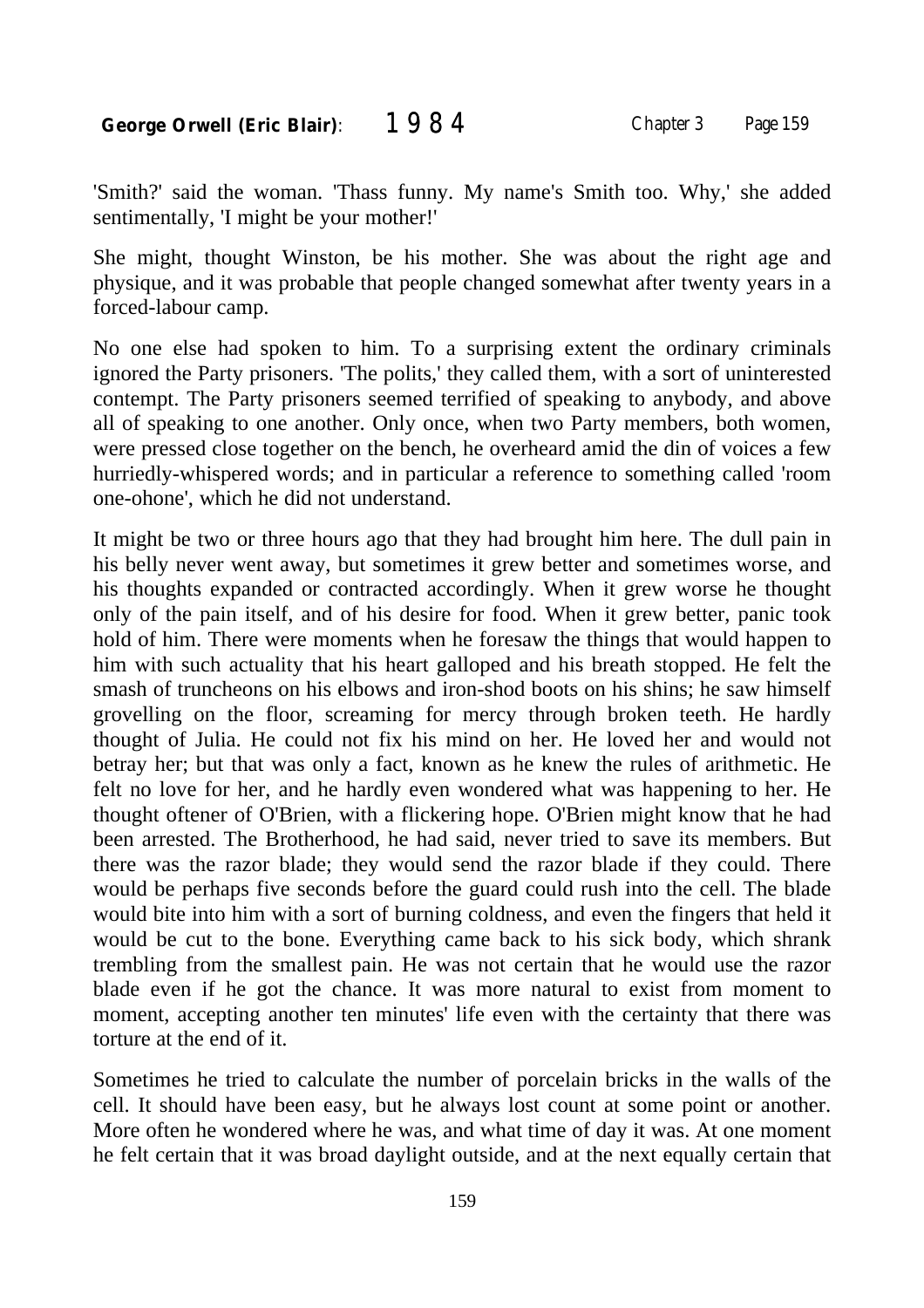it was pitch darkness. In this place, he knew instinctively, the lights would never be turned out. It was the place with no darkness: he saw now why O'Brien had seemed to recognize the allusion. In the Ministry of Love there were no windows. His cell might be at the heart of the building or against its outer wall; it might be ten floors below ground, or thirty above it. He moved himself mentally from place to place, and tried to determine by the feeling of his body whether he was perched high in the air or buried deep underground.

There was a sound of marching boots outside. The steel door opened with a clang. A young officer, a trim black- uniformed figure who seemed to glitter all over with polished leather, and whose pale, straight-featured face was like a wax mask, stepped smartly through the doorway. He motioned to the guards outside to bring in the prisoner they were leading. The poet Ampleforth shambled into the cell. The door clanged shut again.

Ampleforth made one or two uncertain movements from side to side, as though having some idea that there was another door to go out of, and then began to wander up and down the cell. He had not yet noticed Winston's presence. His troubled eyes were gazing at the wall about a metre above the level of Winston's head. He was shoeless; large, dirty toes were sticking out of the holes in his socks. He was also several days away from a shave. A scrubby beard covered his face to the cheekbones, giving him an air of ruffianism that went oddly with his large weak frame and nervous movements.

Winston roused hirnself a little from his lethargy. He must speak to Ampleforth, and risk the yell from the telescreen. It was even conceivable that Ampleforth was the bearer of the razor blade.

'Ampleforth,' he said.

There was no yell from the telescreen. Ampleforth paused, mildly startled. His eyes focused themselves slowly on Winston.

'Ah, Smith!' he said. 'You too!'

'What are you in for?'

'To tell you the truth -- ' He sat down awkwardly on the bench opposite Winston. 'There is only one offence, is there not?' he said.

'And have you committed it?'

'Apparently I have.'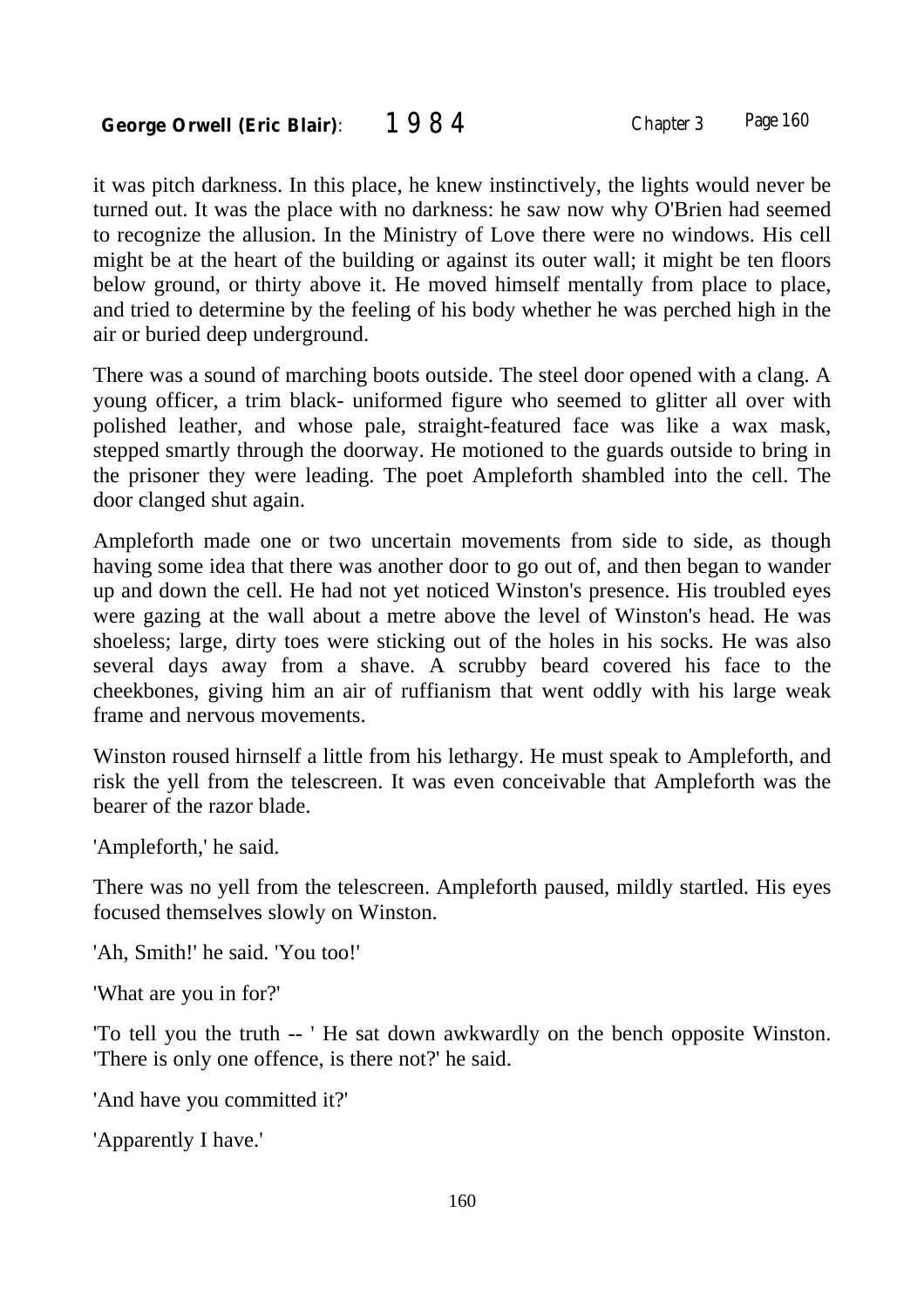He put a hand to his forehead and pressed his temples for a moment, as though trying to remember something.

'These things happen,' he began vaguely. 'I have been able to recall one instance -- a possible instance. It was an indiscretion, undoubtedly. We were producing a definitive edition of the poems of Kipling. I allowed the word "God" to remain at the end of a line. I could not help it!' he added almost indignantly, raising his face to look at Winston. 'It was impossible to change the line. The rhyme was "rod". Do you realize that there are only twelve rhymes to "rod" in the entire language? For days I had racked my brains. There *was* no other rhyme.'

The expression on his face changed. The annoyance passed out of it and for a moment he looked almost pleased. A sort of intellectual warmth, the joy of the pedant who has found out some useless fact, shone through the dirt and scrubby hair.

'Has it ever occurred to you,' he said, 'that the whole history of English poetry has been determined by the fact that the English language lacks rhymes?'

No, that particular thought had never occurred to Winston. Nor, in the circumstances, did it strike him as very important or interesting.

'Do you know what time of day it is?' he said.

Ampleforth looked startled again. 'I had hardly thought about it. They arrested me - it could be two days ago -- perhaps three.' His eyes flitted round the walls, as though he half expected to find a window somewhere. 'There is no difference between night and day in this place. I do not see how one can calculate the time.'

They talked desultorily for some minutes, then, without apparent reason, a yell from the telescreen bade them be silent. Winston sat quietly, his hands crossed. Ampleforth, too large to sit in comfort on the narrow bench, fidgeted from side to side, clasping his lank hands first round one knee, then round the other. The telescreen barked at him to keep still. Time passed. Twenty minutes, an hour -- it was difficult to judge. Once more there was a sound of boots outside. Winston's entrails contracted. Soon, very soon, perhaps in five minutes, perhaps now, the tramp of boots would mean that his own turn had come.

The door opened. The cold-faced young officer stepped into the cell. With a brief movement of the hand he indicated Ampleforth.

'Room 101,' he said.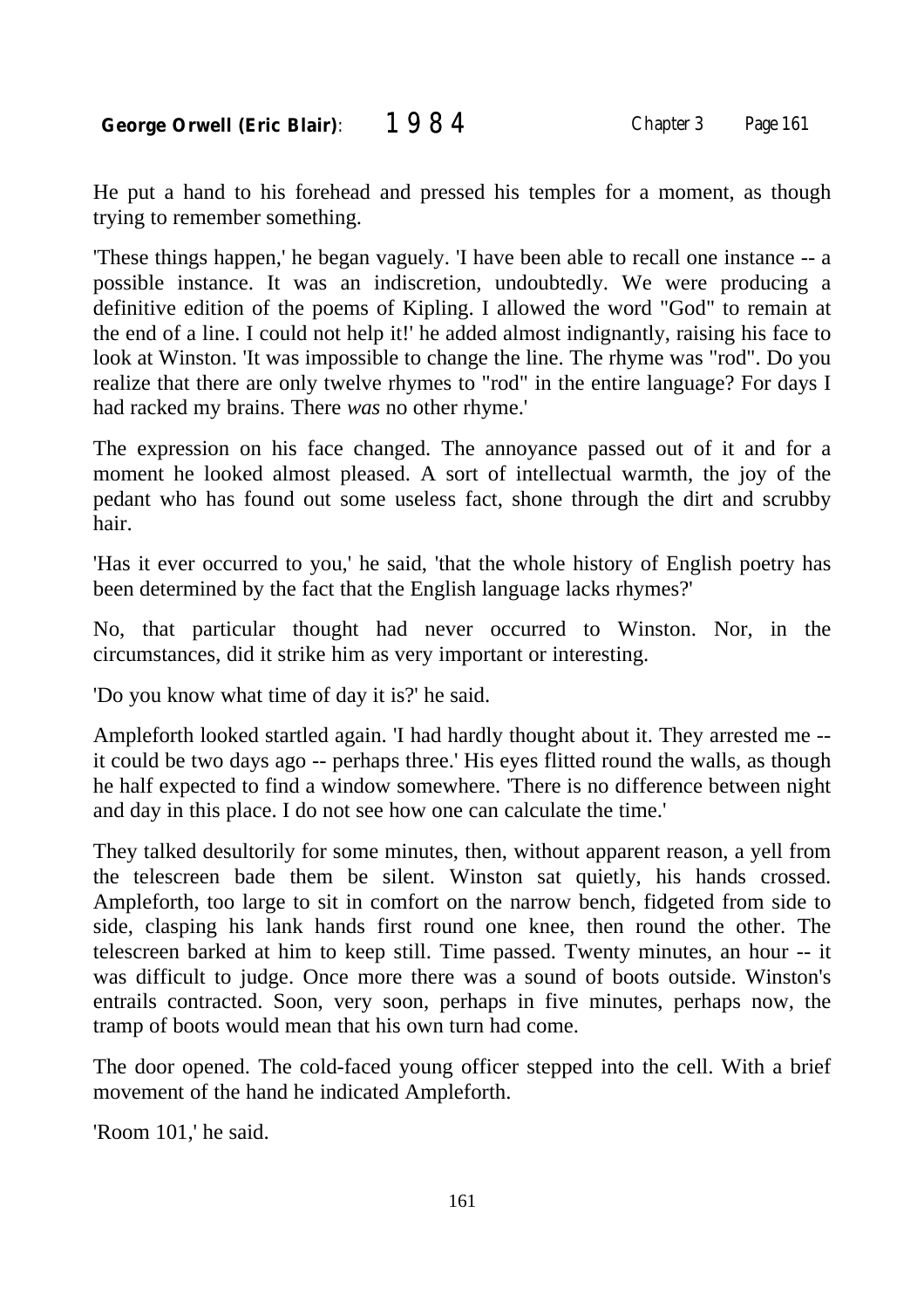Ampleforth marched clumsily out between the guards, his face vaguely perturbed, but uncomprehending.

What seemed like a long time passed. The pain in Winston's belly had revived. His mind sagged round and round on the same trick, like a ball falling again and again into the same series of slots. He had only six thoughts. The pain in his belly; a piece of bread; the blood and the screaming; O'Brien ; Julia; the razor blade. There was another spasm in his entrails, the heavy boots were approaching. As the door opened, the wave of air that it created brought in a powerful smell of cold sweat. Parsons walked into the cell. He was wearing khaki shorts and a sports-shirt.

This time Winston was startled into self-forgetfulness.

*'You* here!' he said.

Parsons gave Winston a glance in which there was neither interest nor surprise, but only misery. He began walking jerkily up and down, evidently unable to keep still. Each time he straightened his pudgy knees it was apparent that they were trembling. His eyes had a wide-open, staring look, as though he could not prevent himself from gazing at something in the middle distance.

'What are you in for?' said Winston.

'Thoughtcrime!' said Parsons, almost blubbering. The tone of his voice implied at once a complete admission of his guilt and a sort of incredulous horror that such a word could be applied to himself. He paused opposite Winston and began eagerly appealing to him: 'You don't think they'll shoot me, do you, old chap? They don't shoot you if you haven't actually done anything -- only thoughts, which you can't help? I know they give you a fair hearing. Oh, I trust them for that! They'll know my record, won't they? You know what kind of chap I was. Not a bad chap in my way. Not brainy, of course, but keen. I tried to do my best for the Party, didn't I? I'll get off with five years, don't you think? Or even ten years? A chap like me could make himself pretty useful in a labour-camp. They wouldn't shoot me for going off the rails just once?'

'Are you guilty?' said Winston.

'Of course I'm guilty !' cried Parsons with a servile glance at the telescreen. 'You don't think the Party would arrest an innocent man, do you?' His frog-like face grew calmer, and even took on a slightly sanctimonious expression. 'Thoughtcrime is a dreadful thing, old man,' he said sententiously. 'It's insidious. It can get hold of you without your even knowing it. Do you know how it got hold of me? In my sleep! Yes, that's a fact. There I was, working away, trying to do my bit -- never knew I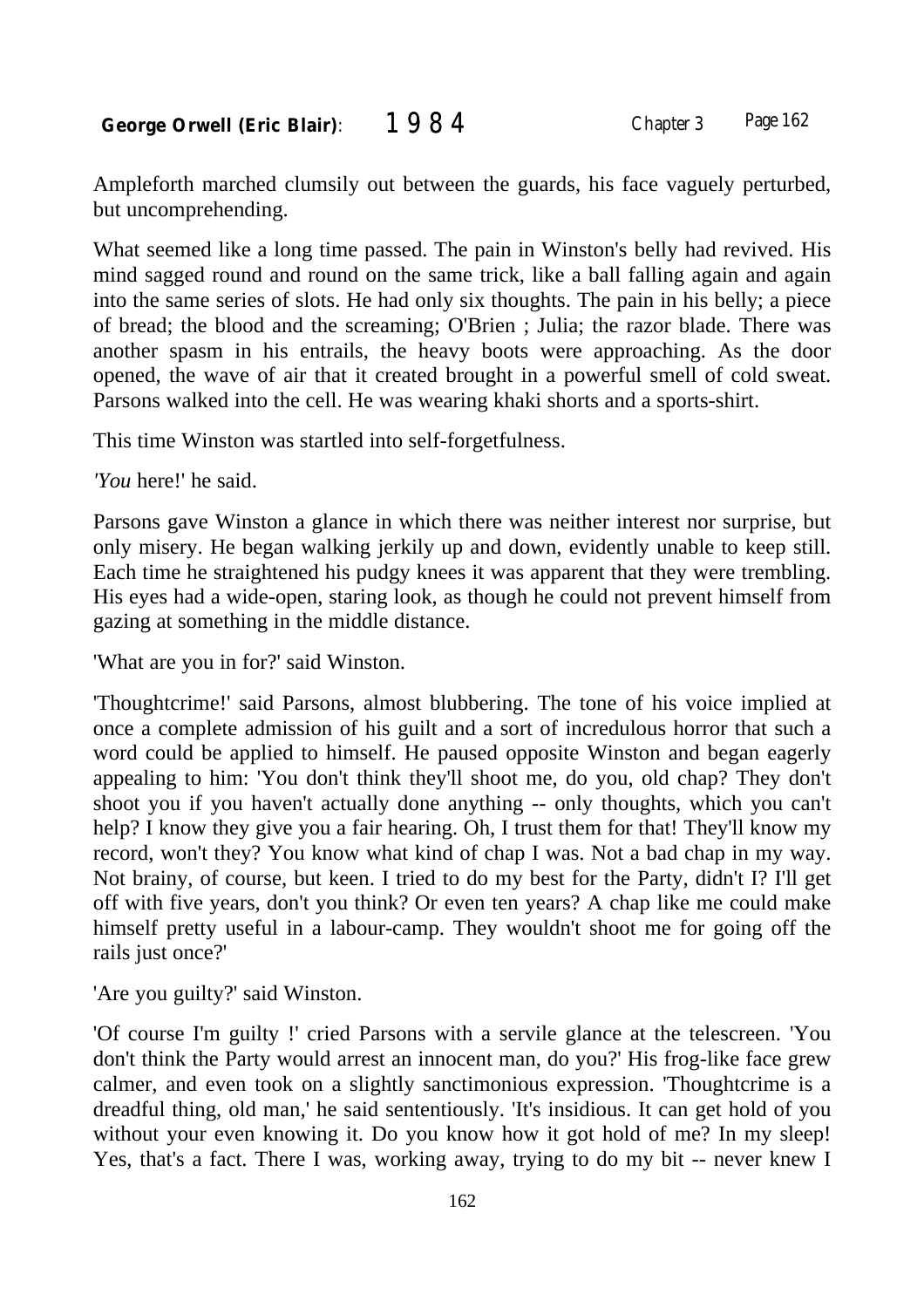had any bad stuff in my mind at all. And then I started talking in my sleep. Do you know what they heard me saying?'

He sank his voice, like someone who is obliged for medical reasons to utter an obscenity.

"Down with Big Brother!" Yes, I said that! Said it over and over again, it seems. Between you and me, old man, I'm glad they got me before it went any further. Do you know what I'm going to say to them when I go up before the tribunal? "Thank you," I'm going to say, "thank you for saving me before it was too late."

'Who denounced you?' said Winston.

'It was my little daughter,' said Parsons with a sort of doleful pride. 'She listened at the keyhole. Heard what I was saying, and nipped off to the patrols the very next day. Pretty smart for a nipper of seven, eh? I don't bear her any grudge for it. In fact I'm proud of her. It shows I brought her up in the right spirit, anyway.'

He made a few more jerky movements up and down, several times, casting a longing glance at the lavatory pan. Then he suddenly ripped down his shorts.

'Excuse me, old man,' he said. 'I can't help it. It's the waiting.'

He plumped his large posterior into the lavatory pan. Winston covered his face with his hands.

'Smith!' yelled the voice from the telescreen. '6079 Smith W! Uncover your face. No faces covered in the cells.'

Winston uncovered his face. Parsons used the lavatory, loudly and abundantly. It then turned out that the plug was defective and the cell stank abominably for hours afterwards.

Parsons was removed. More prisoners came and went, mysteriously. One, a woman, was consigned to 'Room 101', and, Winston noticed, seemed to shrivel and turn a different colour when she heard the words. A time came when, if it had been morning when he was brought here, it would be afternoon; or if it had been afternoon, then it would be midnight. There were six prisoners in the cell, men and women. All sat very still. Opposite Winston there sat a man with a chinless, toothy face exactly like that of some large, harmless rodent. His fat, mottled cheeks were so pouched at the bottom that it was difficult not to believe that he had little stores of food tucked away there. His pale-grey eyes flitted timorously from face to face and turned quickly away again when he caught anyone's eye.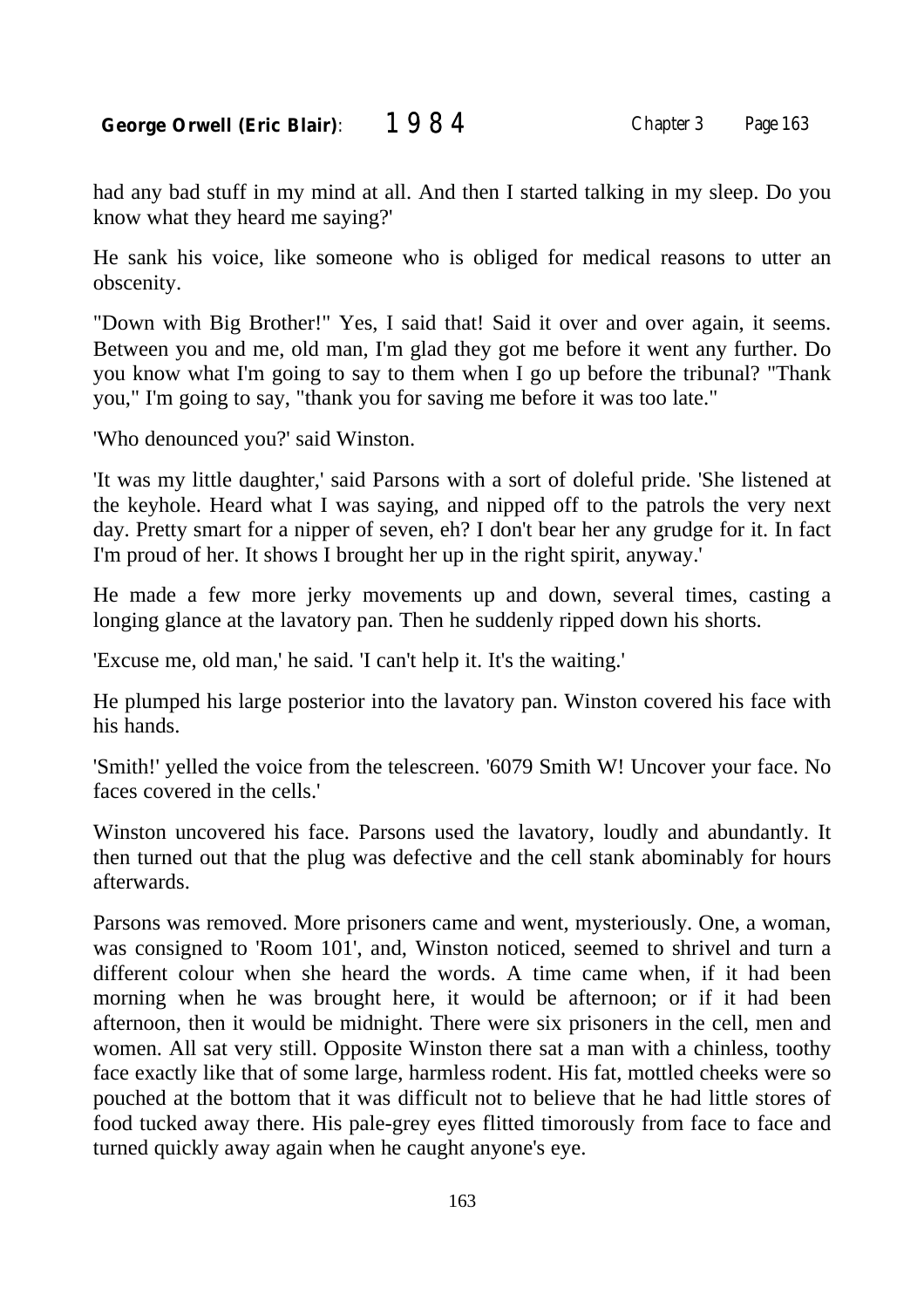The door opened, and another prisoner was brought in whose appearance sent a momentary chill through Winston. He was a commonplace, mean-looking man who might have been an engineer or technician of some kind. But what was startling was the emaciation of his face. It was like a skull. Because of its thinness the mouth and eyes looked disproportionately large, and the eyes seemed filled with a murderous, unappeasable hatred of somebody or something.

The man sat down on the bench at a little distance from Winston. Winston did not look at him again, but the tormented, skull-like face was as vivid in his mind as though it had been straight in front of his eyes. Suddenly he realized what was the matter. The man was dying of starvation. The same thought seemed to occur almost simultaneously to everyone in the cell. There was a very faint stirring all the way round the bench. The eyes of the chinless man kept flitting towards the skull-faced man, then turning guiltily away, then being dragged back by an irresistible attraction. Presently he began to fidget on his seat. At last he stood up, waddled clumsily across the cell, dug down into the pocket of his overalls, and, with an abashed air, held out a grimy piece of bread to the skull- faced man.

There was a furious, deafening roar from the telescreen. The chinless man jumped in his tracks. The skull-faced man had quickly thrust his hands behind his back, as though demonstrating to all the world that he refused the gift.

'Bumstead!' roared the voice. '2713 Bumstead J.! Let fall that piece of bread!'

The chinless man dropped the piece of bread on the floor.

'Remain standing where you are,' said the voice. 'Face the door. Make no movement.'

The chinless man obeyed. His large pouchy cheeks were quivering uncontrollably. The door clanged open. As the young officer entered and stepped aside, there emerged from behind him a short stumpy guard with enormous arms and shoulders. He took his stand opposite the chinless man, and then, at a signal from the officer, let free a frightful blow, with all the weight of his body behind it, full in the chinless man's mouth. The force of it seemed almost to knock him clear of the floor. His body was flung across the cell and fetched up against the base of the lavatory seat. For a moment he lay as though stunned, with dark blood oozing from his mouth and nose. A very faint whimpering or squeaking, which seemed unconscious, came out of him. Then he rolled over and raised himself unsteadily on hands and knees. Amid a stream of blood and saliva, the two halves of a dental plate fell out of his mouth.

The prisoners sat very still, their hands crossed on their knees. The chinless man climbed back into his place. Down one side of his face the flesh was darkening. His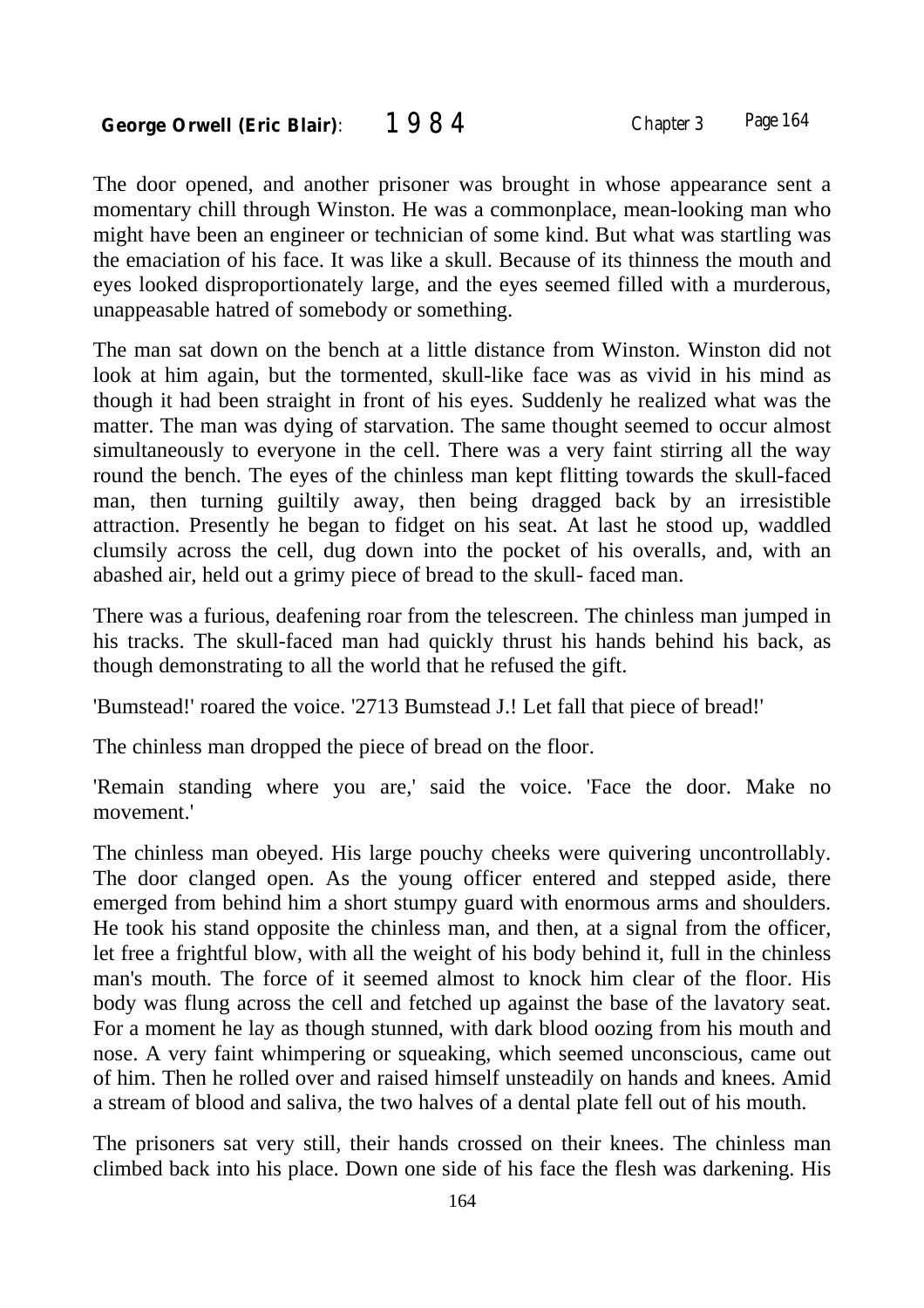mouth had swollen into a shapeless cherry-coloured mass with a black hole in the middle of it.

From time to time a little blood dripped on to the breast of his overalls. His grey eyes still flitted from face to face, more guiltily than ever, as though he were trying to discover how much the others despised him for his humiliation.

The door opened. With a small gesture the officer indicated the skull-faced man.

'Room 101,' he said.

There was a gasp and a flurry at Winston's side. The man had actually flung himself on his knees on the floor, with his hand clasped together.

'Comrade! Officer!' he cried. 'You don't have to take me to that place! Haven't I told you everything already? What else is it you want to know? There's nothing I wouldn't confess, nothing! Just tell me what it is and I'll confess straight off. Write it down and I'll sign it -- anything! Not room 101 !'

'Room 101,' said the officer.

The man's face, already very pale, turned a colour Winston would not have believed possible. It was definitely, unmistakably, a shade of green.

'Do anything to me!' he yelled. 'You've been starving me for weeks. Finish it off and let me die. Shoot me. Hang me. Sentence me to twenty-five years. Is there somebody else you want me to give away? Just say who it is and I'll tell you anything you want. I don't care who it is or what you do to them. I've got a wife and three children. The biggest of them isn't six years old. You can take the whole lot of them and cut their throats in front of my eyes, and I'll stand by and watch it. But not Room 101!'

'Room 101,' said the officer.

The man looked frantically round at the other prisoners, as though with some idea that he could put another victim in his own place. His eyes settled on the smashed face of the chinless man. He flung out a lean arm.

'That's the one you ought to be taking, not me!' he shouted. 'You didn't hear what he was saying after they bashed his face. Give me a chance and I'll tell you every word of it. *He's* the one that's against the Party, not me.' The guards stepped forward. The man's voice rose to a shriek. 'You didn't hear him!' he repeated. 'Something went wrong with the telescreen. *He's* the one you want. Take him, not me!'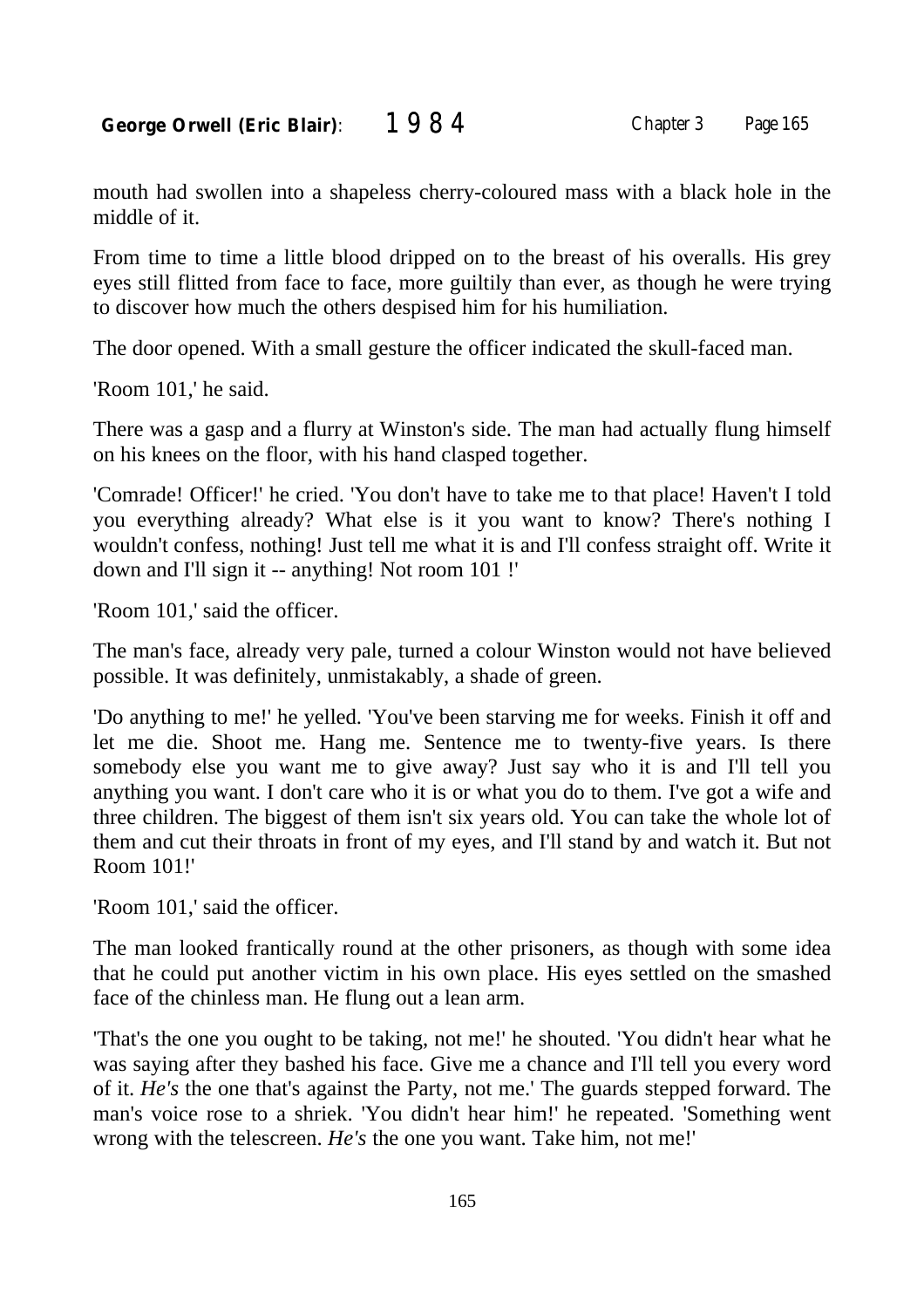The two sturdy guards had stooped to take him by the arms. But just at this moment he flung himself across the floor of the cell and grabbed one of the iron legs that supported the bench. He had set up a wordless howling, like an animal. The guards took hold of him to wrench him loose, but he clung on with astonishing strength. For perhaps twenty seconds they were hauling at him. The prisoners sat quiet, their hands crossed on their knees, looking straight in front of them. The howling stopped; the man had no breath left for anything except hanging on. Then there was a different kind of cry. A kick from a guard's boot had broken the fingers of one of his hands. They dragged him to his feet.

'Room 101,' said the officer.

The man was led out, walking unsteadily, with head sunken, nursing his crushed hand, all the fight had gone out of him.

A long time passed. If it had been midnight when the skull-faced man was taken away, it was morning: if morning, it was afternoon. Winston was alone, and had been alone for hours. The pain of sitting on the narrow bench was such that often he got up and walked about, unreproved by the telescreen. The piece of bread still lay where the chinless man had dropped it. At the beginning it needed a hard effort not to look at it, but presently hunger gave way to thirst. His mouth was sticky and eviltasting. The humming sound and the unvarying white light induced a sort of faintness, an empty feeling inside his head. He would get up because the ache in his bones was no longer bearable, and then would sit down again almost at once because he was too dizzy to make sure of staying on his feet. Whenever his physical sensations were a little under control the terror returned. Sometimes with a fading hope he thought of O'Brien and the razor blade. It was thinkable that the razor blade might arrive concealed in his food, if he were ever fed. More dimly he thought of Julia. Somewhere or other she was suffering perhaps far worse than he. She might be screaming with pain at this moment. He thought: 'If I could save Julia by doubling my own pain, would I do it? Yes, I would.' But that was merely an intellectual decision, taken because he knew that he ought to take it. He did not feel it. In this place you could not feel anything, except pain and foreknowledge of pain. Besides, was it possible, when you were actually suffering it, to wish for any reason that your own pain should increase? But that question was not answerable yet.

The boots were approaching again. The door opened. O'Brien came in.

Winston started to his feet. The shock of the sight had driven all caution out of him. For the first time in many years he forgot the presence of the telescreen.

'They've got you too!' he cried.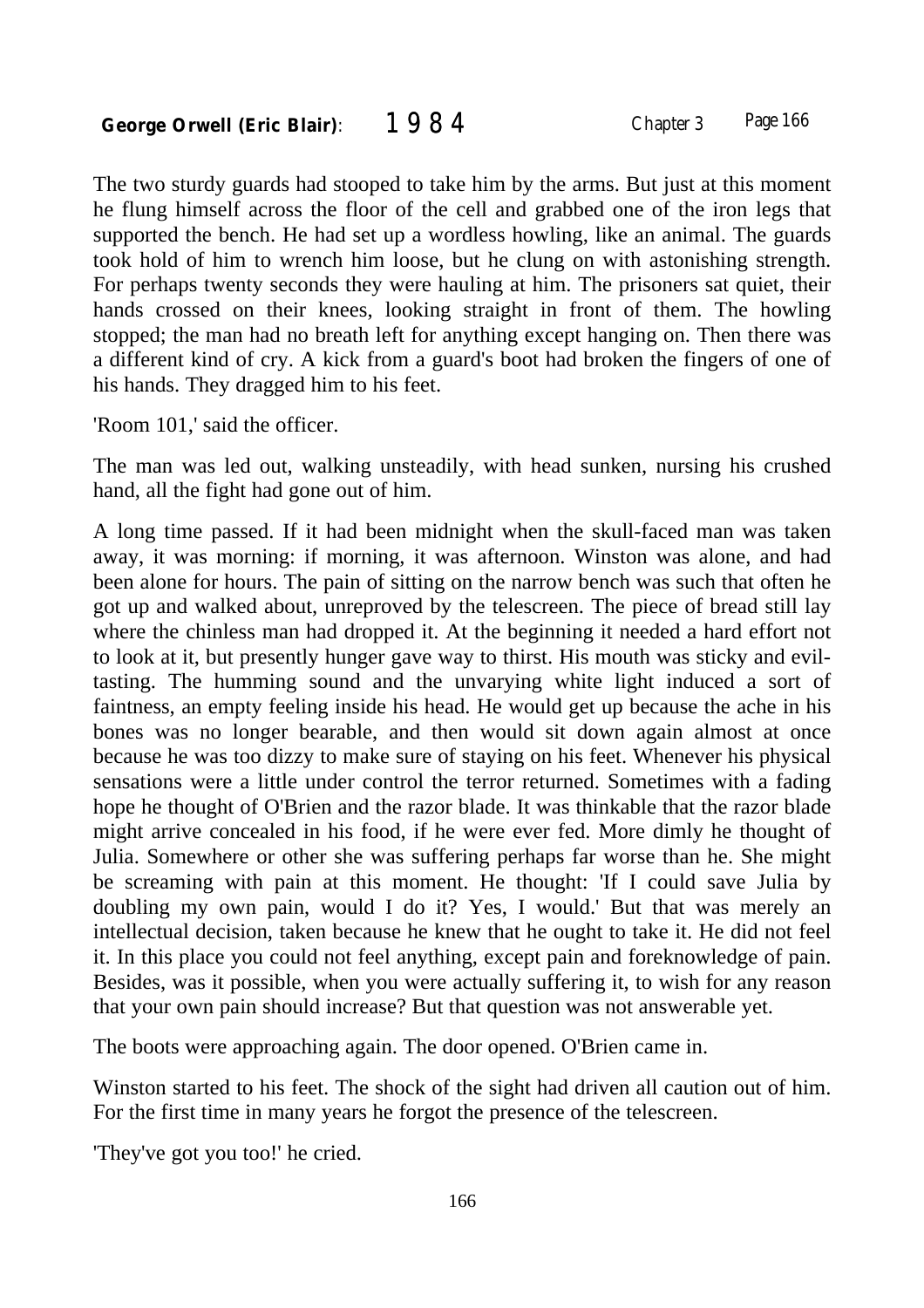'They got me a long time ago,' said O'Brien with a mild, almost regretful irony. He stepped aside. from behind him there emerged a broad-chested guard with a long black truncheon in his hand.

'You know him, Winston,' said O'Brien. 'Don't deceive yourself. You did know it - you have always known it.'

Yes, he saw now, he had always known it. But there was no time to think of that. All he had eyes for was the truncheon in the guard's hand. It might fall anywhere; on the crown, on the tip of the ear, on the upper arm, on the elbow-

The elbow! He had slumped to his knees, almost paralysed, clasping the stricken elbow with his other hand. Everything had exploded into yellow light. Inconceivable, inconceivable that one blow could cause such pain! The light cleared and he could see the other two looking down at him. The guard was laughing at his contortions. One question at any rate was answered. Never, for any reason on earth, could you wish for an increase of pain. Of pain you could wish only one thing: that it should stop. Nothing in the world was so bad as physical pain. In the face of pain there are no heroes, no heroes, he thought over and over as he writhed on the floor, clutching uselessly at his disabled left arm. x x x

He was lying on something that felt like a camp bed, except that it was higher off the ground and that he was fixed down in some way so that he could not move. Light that seemed stronger than usual was falling on his face. O'Brien was standing at his side, looking down at him intently. At the other side of him stood a man in a white coat, holding a hypodermic syringe.

Even after his eyes were open he took in his surroundings only gradually. He had the impression of swimming up into this room from some quite different world, a sort of underwater world far beneath it. How long he had been down there he did not know. Since the moment when they arrested him he had not seen darkness or daylight. Besides, his memories were not continuous. There had been times when consciousness, even the sort of consciousness that one has in sleep, had stopped dead and started again after a blank interval. But whether the intervals were of days or weeks or only seconds, there was no way of knowing.

With that first blow on the elbow the nightmare had started. Later he was to realize that all that then happened was merely a preliminary, a routine interrogation to which nearly all prisoners were subjected. There was a long range of crimes -espionage, sabotage, and the like -- to which everyone had to confess as a matter of course. The confession was a formality, though the torture was real. How many times he had been beaten, how long the beatings had continued, he could not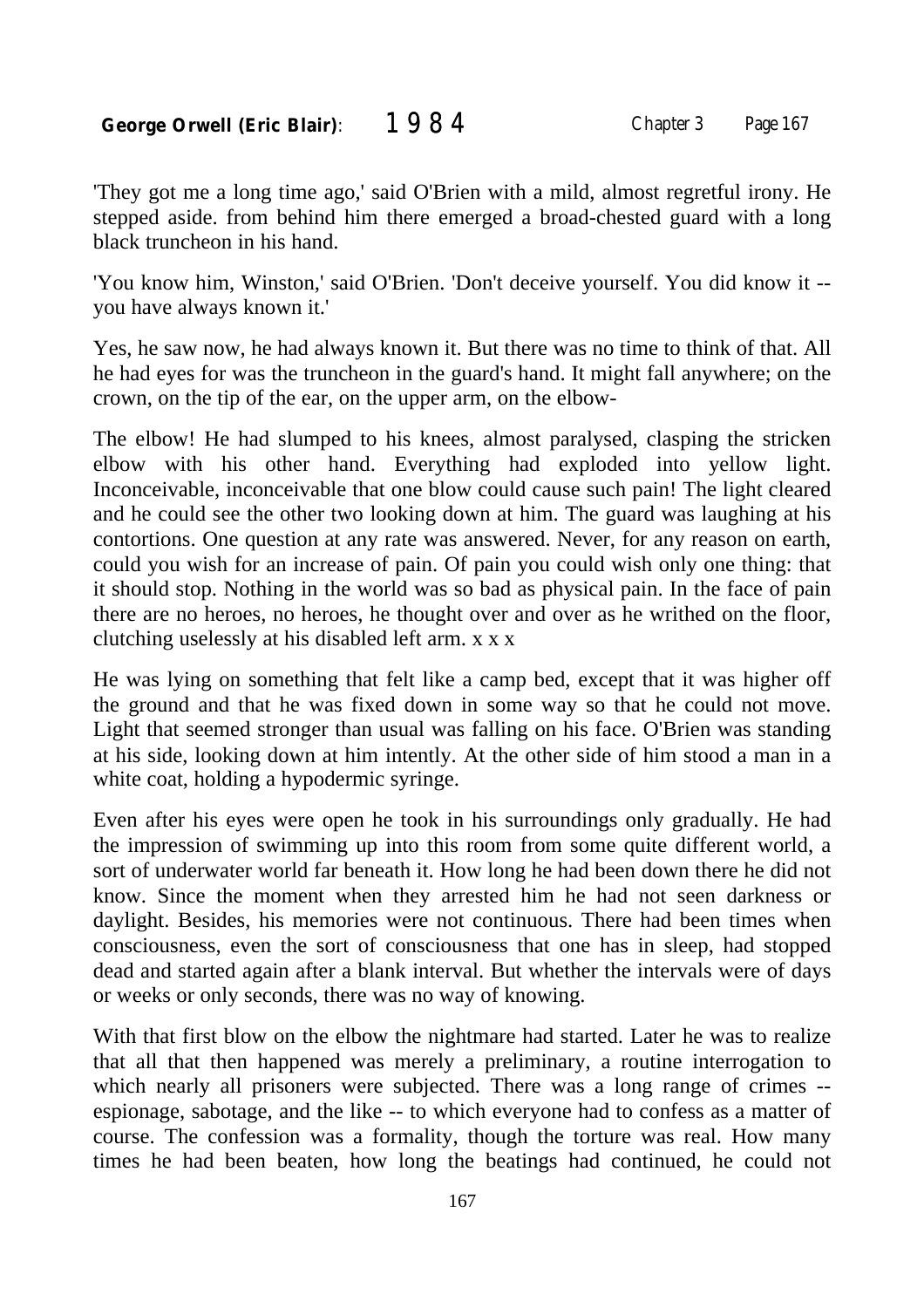remember. Always there were five or six men in black uniforms at him simultaneously. Sometimes it was fists, sometimes it was truncheons, sometimes it was steel rods, sometimes it was boots. There were times when he rolled about the floor, as shameless as an animal, writhing his body this way and that in an endless, hopeless effort to dodge the kicks, and simply inviting more and yet more kicks, in his ribs, in his belly, on his elbows, on his shins, in his groin, in his testicles, on the bone at the base of his spine. There were times when it went on and on until the cruel, wicked, unforgivable thing seemed to him not that the guards continued to beat him but that he could not force hirnself into losing consciousness. There were times when his nerve so forsook him that he began shouting for mercy even before the beating began, when the mere sight of a fist drawn back for a blow was enough to make him pour forth a confession of real and imaginary crimes. There were other times when he started out with the resolve of confessing nothing, when every word had to be forced out of him between gasps of pain, and there were times when he feebly tried to compromise, when he said to himself: 'I will confess, but not yet. I must hold out till the pain becomes unbearable. Three more kicks, two more kicks, and then I will tell them what they want.' Sometimes he was beaten till he could hardly stand, then flung like a sack of potatoes on to the stone floor of a cell, left to recuperate for a few hours, and then taken out and beaten again. There were also longer periods of recovery. He remembered them dimly, because they were spent chiefly in sleep or stupor. He remembered a cell with a plank bed, a sort of shelf sticking out from the wall, and a tin wash-basin, and meals of hot soup and bread and sometimes coffee. He remembered a surly barber arriving to scrape his chin and crop his hair, and businesslike, unsympathetic men in white coats feeling his pulse, tapping his reflexes, turning up his eyelids, running harsh fingers over him in search for broken bones, and shooting needles into his arm to make him sleep.

The beatings grew less frequent, and became mainly a threat, a horror to which he could be sent back at any moment when his answers were unsatisfactory. His questioners now were not ruffians in black uniforms but Party intellectuals, little rotund men with quick movements and flashing spectacles, who worked on him in relays over periods which lasted -- he thought, he could not be sure -- ten or twelve hours at a stretch. These other questioners saw to it that he was in constant slight pain, but it was not chiefly pain that they relied on. They slapped his face, wrung his ears. pulled his hair, made him stand on one leg, refused him leave to urinate, shone glaring lights in his face until his eyes ran with water; but the aim of this was simply to humiliate him and destroy his power of arguing and reasoning. Their real weapon was the merciless questioning that went on and on, hour after hour, tripping him up, laying traps for him, twisting everything that he said, convicting him at every step of lies and self-contradiction until he began weeping as much from shame as from nervous fatigue Sometimes he would weep half a dozen times in a single session.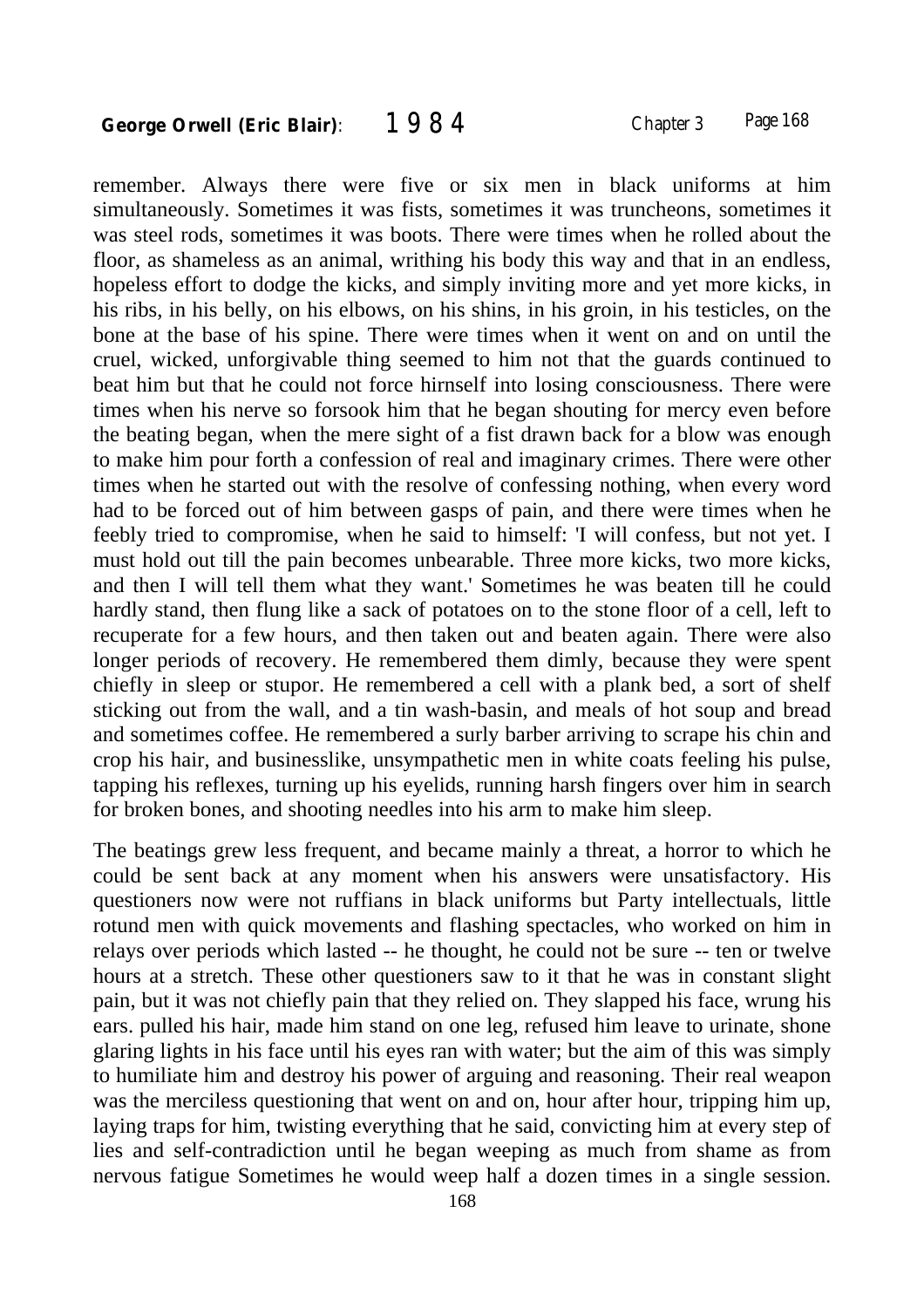Most of the time they screamed abuse at him and threatened at every hesitation to deliver him over to the guards again; but sometimes they would suddenly change their tune, call him comrade, appeal to him in the name of Ingsoc and Big Brother, and ask him sorrowfully whether even now he had not enough loyalty to the Party left to make him wish to undo the evil he had done. When his nerves were in rags after hours of questioning, even this appeal could reduce him to snivelling tears. In the end the nagging voices broke him down more completely than the boots and fists of the guards. He became simply a mouth that uttered, a hand that signed, whatever was demanded of him. His sole concern was to find out what they wanted him to confess, and then confess it quickly, before the bullying started anew. He confessed to the assassination of eminent Party members, the distribution of seditious pamphlets, embezzlement of public funds, sale of military secrets, sabotage of every kind. He confessed that he had been a spy in the pay of the Eastasian government as far back as 1968. He confessed that he was a religious believer, an admirer of capitalism, and a sexual pervert. He confessed that he had murdered his wife, although he knew, and his questioners must have known, that his wife was still alive. He confessed that for years he had been in personal touch with Goldstein and had been a member of an underground organization which had included almost every human being he had ever known. It was easier to confess everything and implicate everybody. Besides, in a sense it was all true. It was true that he had been the enemy of the Party, and in the eyes of the Party there was no distinction between the thought and the deed.

There were also memories of another kind. They stood out in his mind disconnectedly, like pictures with blackness all round them.

He was in a cell which might have been either dark or light, because he could see nothing except a pair of eyes. Near at hand some kind of instrument was ticking slowly and regularly. The eyes grew larger and more luminous. Suddenly he floated out of his seat, dived into the eyes, and was swallowed up.

He was strapped into a chair surrounded by dials, under dazzling lights. A man in a white coat was reading the dials. There was a tramp of heavy boots outside. The door clanged open. The waxed-faced officer marched in, followed by two guards.

'Room 101,' said the officer.

The man in the white coat did not turn round. He did not look at Winston either; he was looking only at the dials.

He was rolling down a mighty corridor, a kilometre wide, full of glorious, golden light, roaring with laughter and shouting out confessions at the top of his voice. He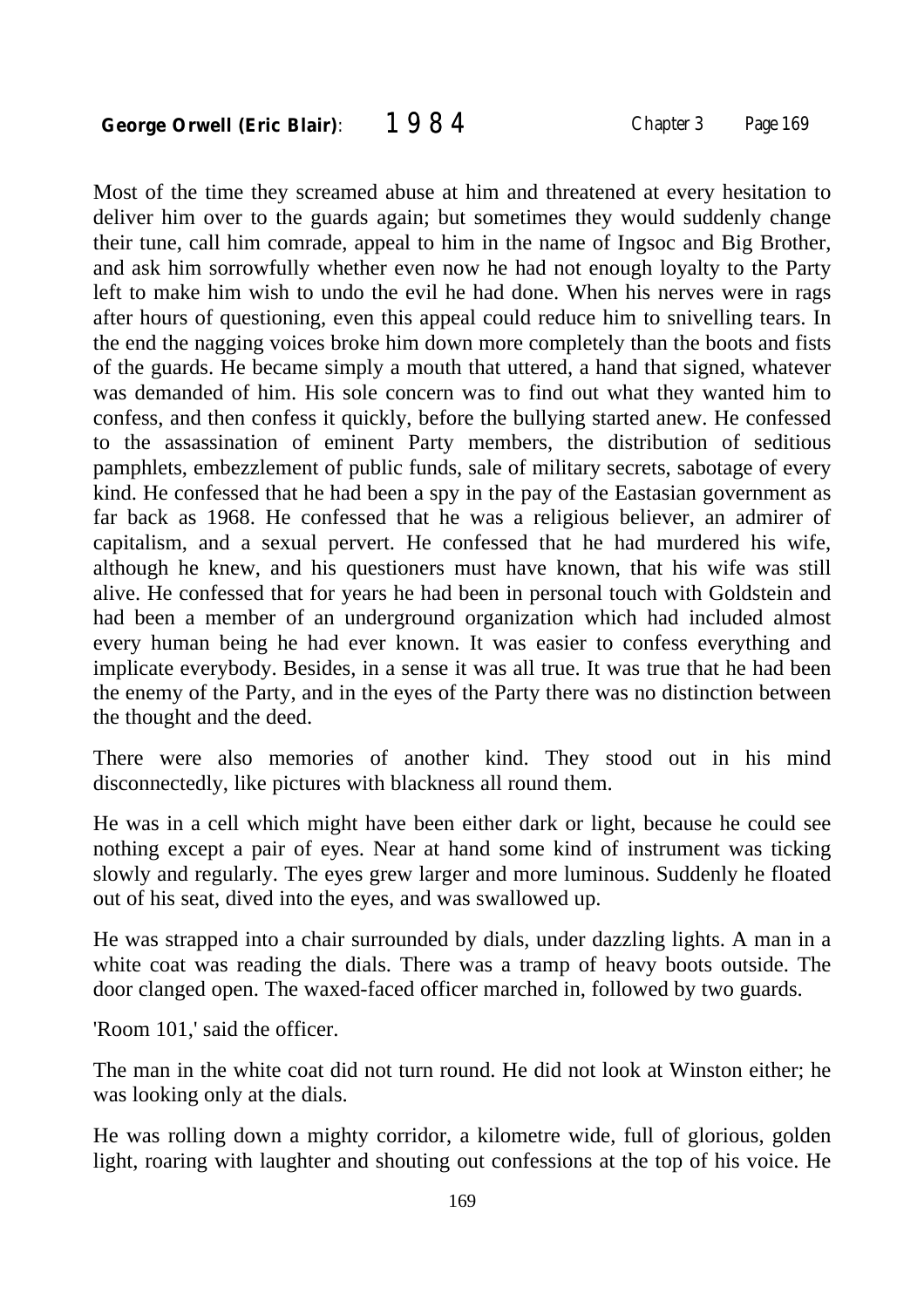was confessing everything, even the things he had succeeded in holding back under the torture. He was relating the entire history of his life to an audience who knew it already. With him were the guards, the other questioners, the men in white coats, O'Brien, Julia, Mr Charrington, all rolling down the corridor together and shouting with laughter. Some dreadful thing which had lain embedded in the future had somehow been skipped over and had not happened. Everything was all right, there was no more pain, the last detail of his life was laid bare, understood, forgiven.

He was starting up from the plank bed in the half- certainty that he had heard O'Brien's voice. All through his interrogation, although he had never seen him, he had had the feeling that O'Brien was at his elbow, just out of sight. It was O'Brien who was directing everything. It was he who set the guards on to Winston and who prevented them from killing him. It was he who decided when Winston should scream with pain, when he should have a respite, when he should be fed, when he should sleep, when the drugs should be pumped into his arm. It was he who asked the questions and suggested the answers. He was the tormentor, he was the protector, he was the inquisitor, he was the friend. And once -- Winston could not remember whether it was in drugged sleep, or in normal sleep, or even in a moment of wakefulness -- a voice murmured in his ear: 'Don't worry, Winston; you are in my keeping. For seven years I have watched over you. Now the turning-point has come. I shall save you, I shall make you perfect.' He was not sure whether it was O'Brien's voice; but it was the same voice that had said to him, 'We shall meet in the place where there is no darkness,' in that other dream, seven years ago.

He did not remember any ending to his interrogation. There was a period of blackness and then the cell, or room, in which he now was had gradually materialized round him. He was almost flat on his back, and unable to move. His body was held down at every essential point. Even the back of his head was gripped in some manner. O'Brien was looking down at him gravely and rather sadly. His face, seen from below, looked coarse and worn, with pouches under the eyes and tired lines from nose to chin. He was older than Winston had thought him; he was perhaps forty-eight or fifty. Under his hand there was a dial with a lever on top and figures running round the face.

'I told you,' said O'Brien, 'that if we met again it would be here.'

'Yes,' said Winston.

Without any warning except a slight movement of O'Brien's hand, a wave of pain flooded his body. It was a frightening pain, because he could not see what was happening, and he had the feeling that some mortal injury was being done to him. He did not know whether the thing was really happening, or whether the effect was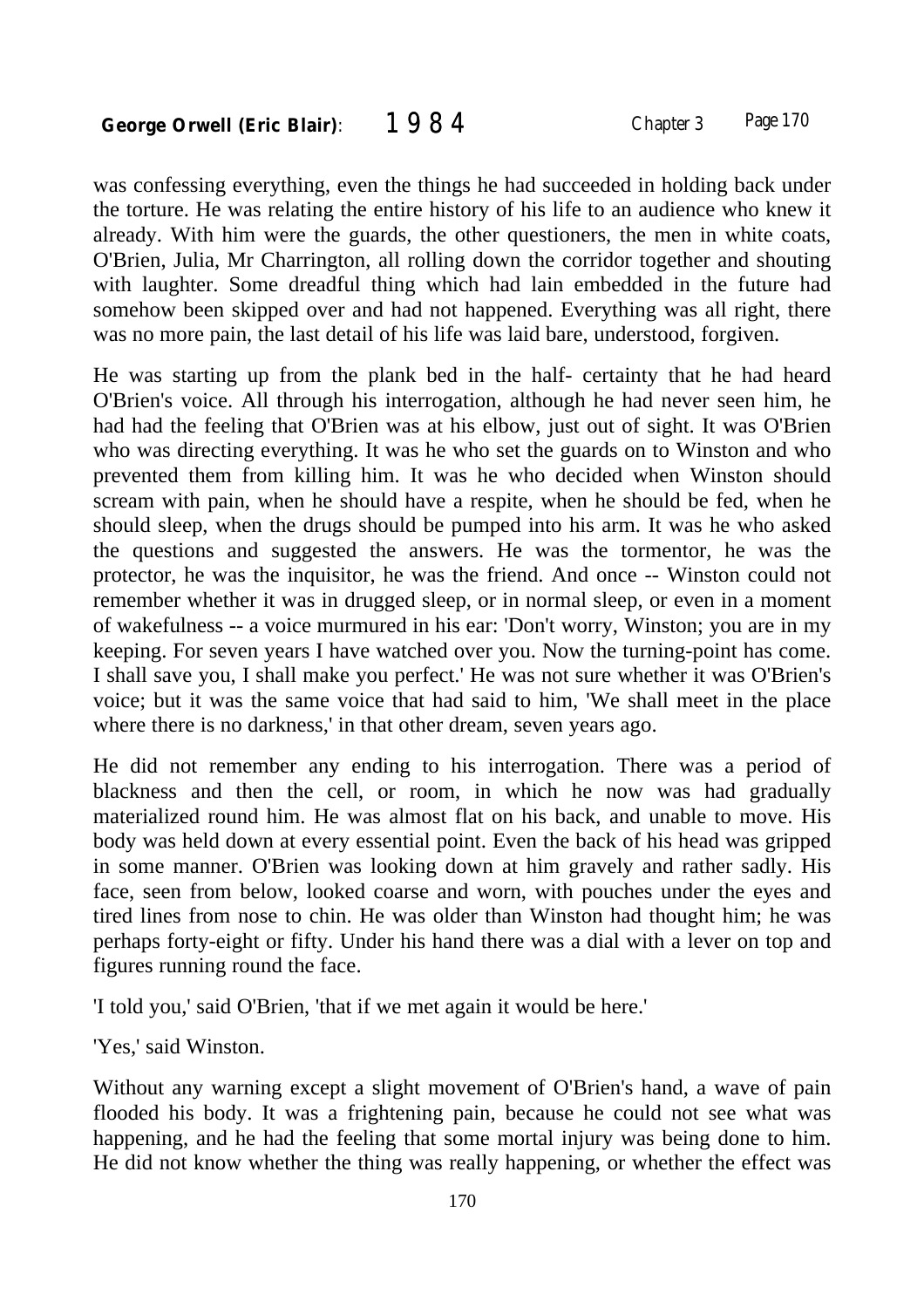electrically produced ; but his body was being wrenched out of shape, the joints were being slowly torn apart. Although the pain had brought the sweat out on his forehead, the worst of all was the fear that his backbone was about to snap. He set his teeth and breathed hard through his nose, trying to keep silent as long as possible.

'You are afraid,' said O'Brien, watching his face, 'that in another moment something is going to break. Your especial fear is that it will be your backbone. You have a vivid mental picture of the vertebrae snapping apart and the spinal fluid dripping out of them. That is what you are thinking, is it not, Winston?'

Winston did not answer. O'Brien drew back the lever on the dial. The wave of pain receded almost as quickly as it had come.

'That was forty,' said O'Brien. 'You can see that the numbers on this dial run up to a hundred. Will you please remember, throughout our conversation, that I have it in my power to inflict pain on you at any moment and to whatever degree I choose? If you tell me any lies, or attempt to prevaricate in any way, or even fall below your usual level of intelligence, you will cry out with pain, instantly. Do you understand that?'

'Yes,' said Winston.

O'Brien's manner became less severe. He resettled his spectacles thoughtfully, and took a pace or two up and down. When he spoke his voice was gentle and patient. He had the air of a doctor, a teacher, even a priest, anxious to explain and persuade rather than to punish.

'I am taking trouble with you, Winston,' he said, 'because you are worth trouble. You know perfectly well what is the matter with you. You have known it for years, though you have fought against the knowledge. You are mentally deranged. You suffer from a defective memory. You are unable to remember real events and you persuade yourself that you remember other events which never happened. Fortunately it is curable. You have never cured yourself of it, because you did not choose to. There was a small effort of the will that you were not ready to make. Even now, I am well aware, you are clinging to your disease under the impression that it is a virtue. Now we will take an example. At this moment, which power is Oceania at war with?'

'When I was arrested, Oceania was at war with Eastasia.

'With Eastasia. Good. And Oceania has always been at war with Eastasia, has it not?'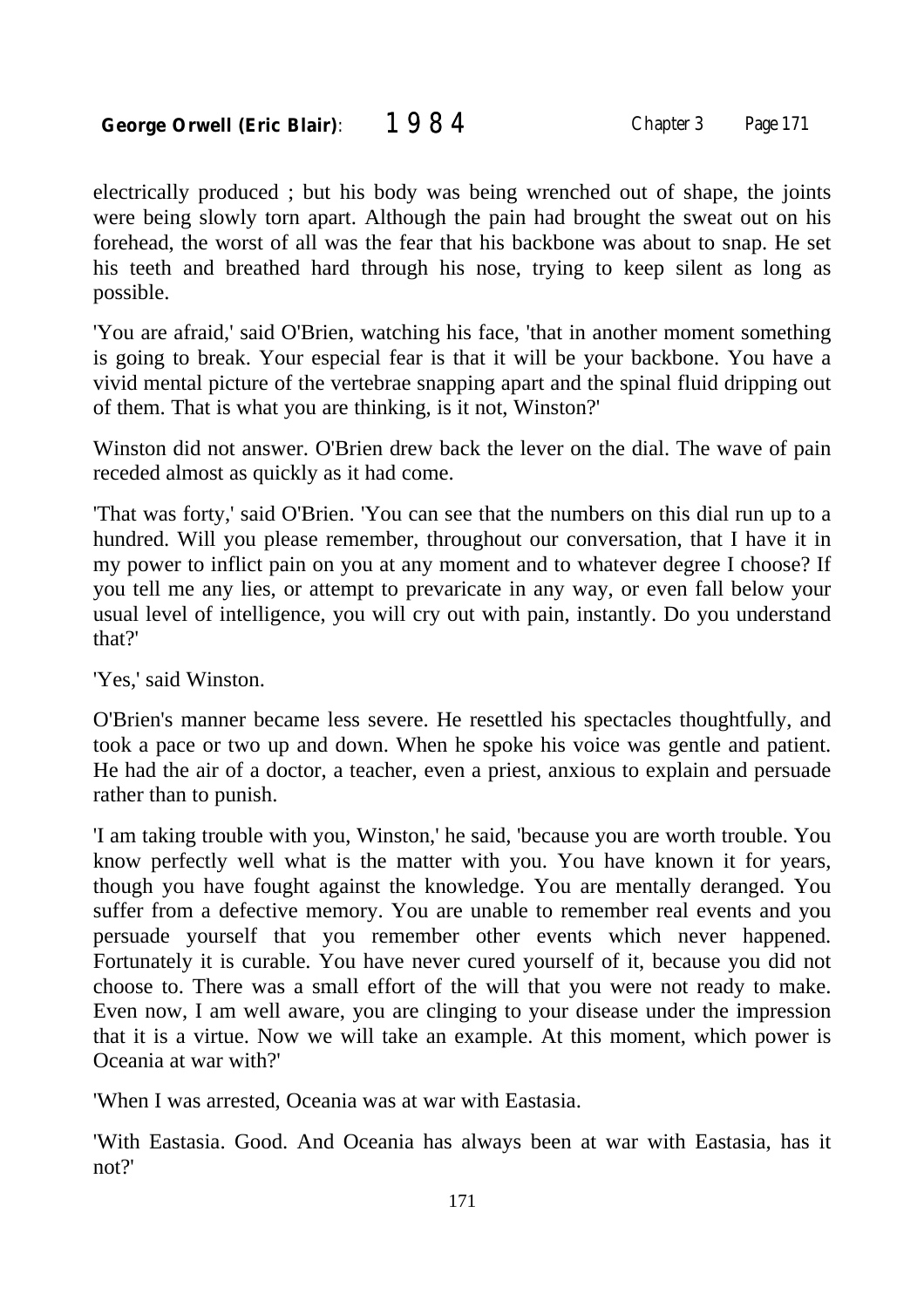Winston drew in his breath. He opened his mouth to speak and then did not speak. He could not take his eyes away from the dial.

'The truth, please, Winston. *Your* truth. Tell me what you think you remember.'

'I remember that until only a week before I was arrested, we were not at war with Eastasia at all. We were in alliance with them. The war was against Eurasia. That had lasted for four years. Before that -- '

O'Brien stopped him with a movement of the hand.

'Another example,' he said. 'Some years ago you had a very serious delusion indeed. You believed that three men, three onetime Party members named Jones, Aaronson, and Rutherford men who were executed for treachery and sabotage after making the fullest possible confession -- were not guilty of the crimes they were charged with. You believed that you had seen unmistakable documentary evidence proving that their confessions were false. There was a certain photograph about which you had a hallucination. You believed that you had actually held it in your hands. It was a photograph something like this.'

An oblong slip of newspaper had appeared between O'Brien's fingers. For perhaps five seconds it was within the angle of Winston's vision. It was a photograph, and there was no question of its identity. It was *the* photograph. It was another copy of the photograph of Jones, Aaronson, and Rutherford at the party function in New York, which he had chanced upon eleven years ago and promptly destroyed. For only an instant it was before his eyes, then it was out of sight again. But he had seen it, unquestionably he had seen it! He made a desperate, agonizing effort to wrench the top half of his body free. It was impossible to move so much as a centimetre in any direction. For the moment he had even forgotten the dial. All he wanted was to hold the photograph in his fingers again, or at least to see it.

'It exists!' he cried.

'No,' said O'Brien.

He stepped across the room. There was a memory hole in the opposite wall. O'Brien lifted the grating. Unseen, the frail slip of paper was whirling away on the current of warm air; it was vanishing in a flash of flame. O'Brien turned away from the wall.

'Ashes,' he said. 'Not even identifiable ashes. Dust. It does not exist. It never existed.'

'But it did exist! It does exist! It exists in memory. I remember it. You remember it.'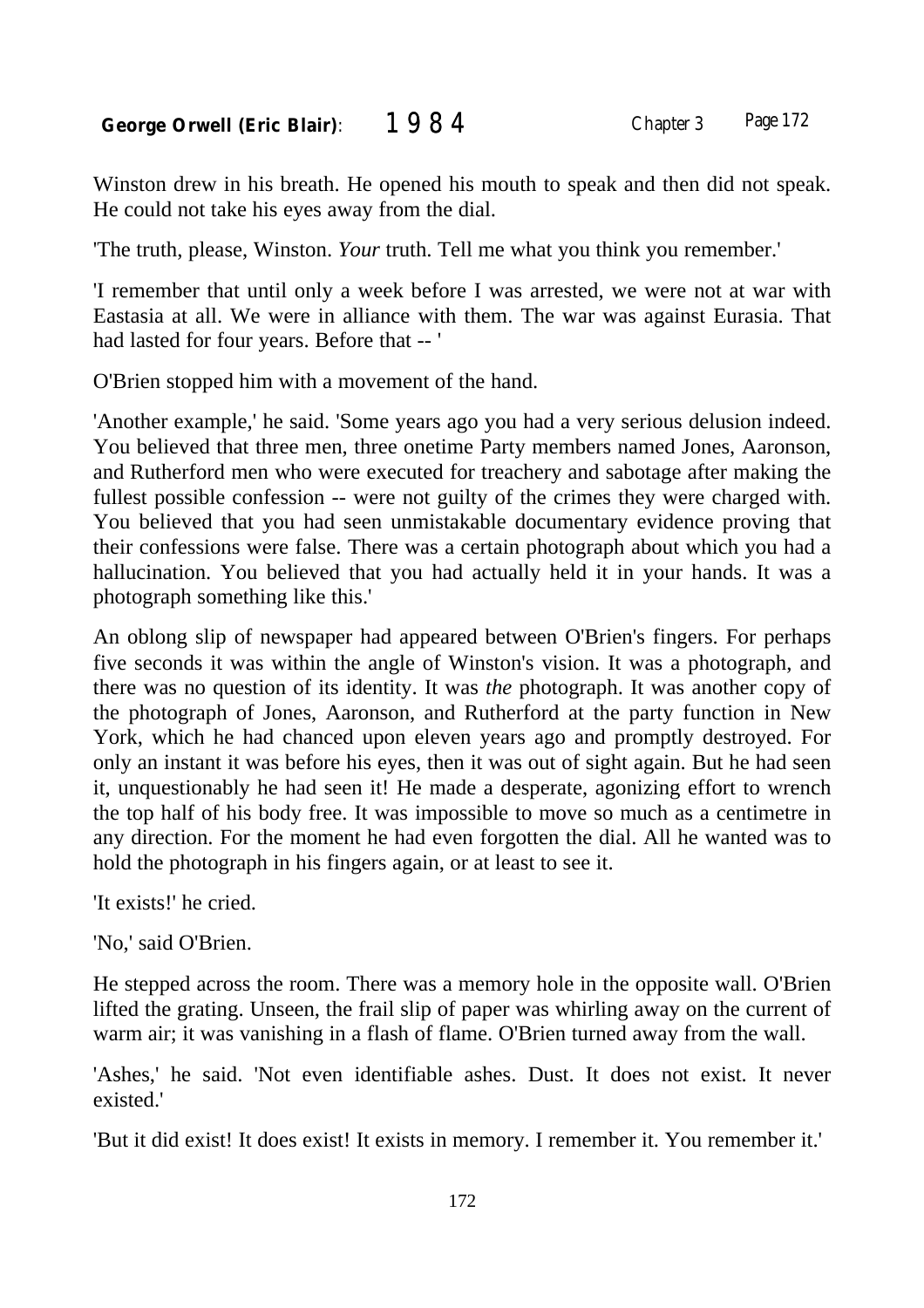'I do not remember it,' said O'Brien.

Winston's heart sank. That was doublethink. He had a feeling of deadly helplessness. If he could have been certain that O'Brien was lying, it would not have seemed to matter. But it was perfectly possible that O'Brien had really forgotten the photograph. And if so, then already he would have forgotten his denial of remembering it, and forgotten the act of forgetting. How could one be sure that it was simple trickery? Perhaps that lunatic dislocation in the mind could really happen: that was the thought that defeated him.

O'Brien was looking down at him speculatively. More than ever he had the air of a teacher taking pains with a wayward but promising child.

'There is a Party slogan dealing with the control of the past,' he said. 'Repeat it, if you please.'

"Who controls the past controls the future: who controls the present controls the past," repeated Winston obediently.

"Who controls the present controls the past," said O'Brien, nodding his head with slow approval. 'Is it your opinion, Winston, that the past has real existence?'

Again the feeling of helplessness descended upon Winston. His eyes flitted towards the dial. He not only did not know whether 'yes' or 'no' was the answer that would save him from pain; he did not even know which answer he believed to be the true one.

O'Brien smiled faintly. 'You are no metaphysician, Winston,' he said. 'Until this moment you had never considered what is meant by existence. I will put it more precisely. Does the past exist concretely, in space? Is there somewhere or other a place, a world of solid objects, where the past is still happening?'

'No.'

'Then where does the past exist, if at all?'

'In records. It is written down.'

'In records. And- ?'

'In the mind. In human memories.

'In memory. Very well, then. We, the Party, control all records, and we control all memories. Then we control the past, do we not?'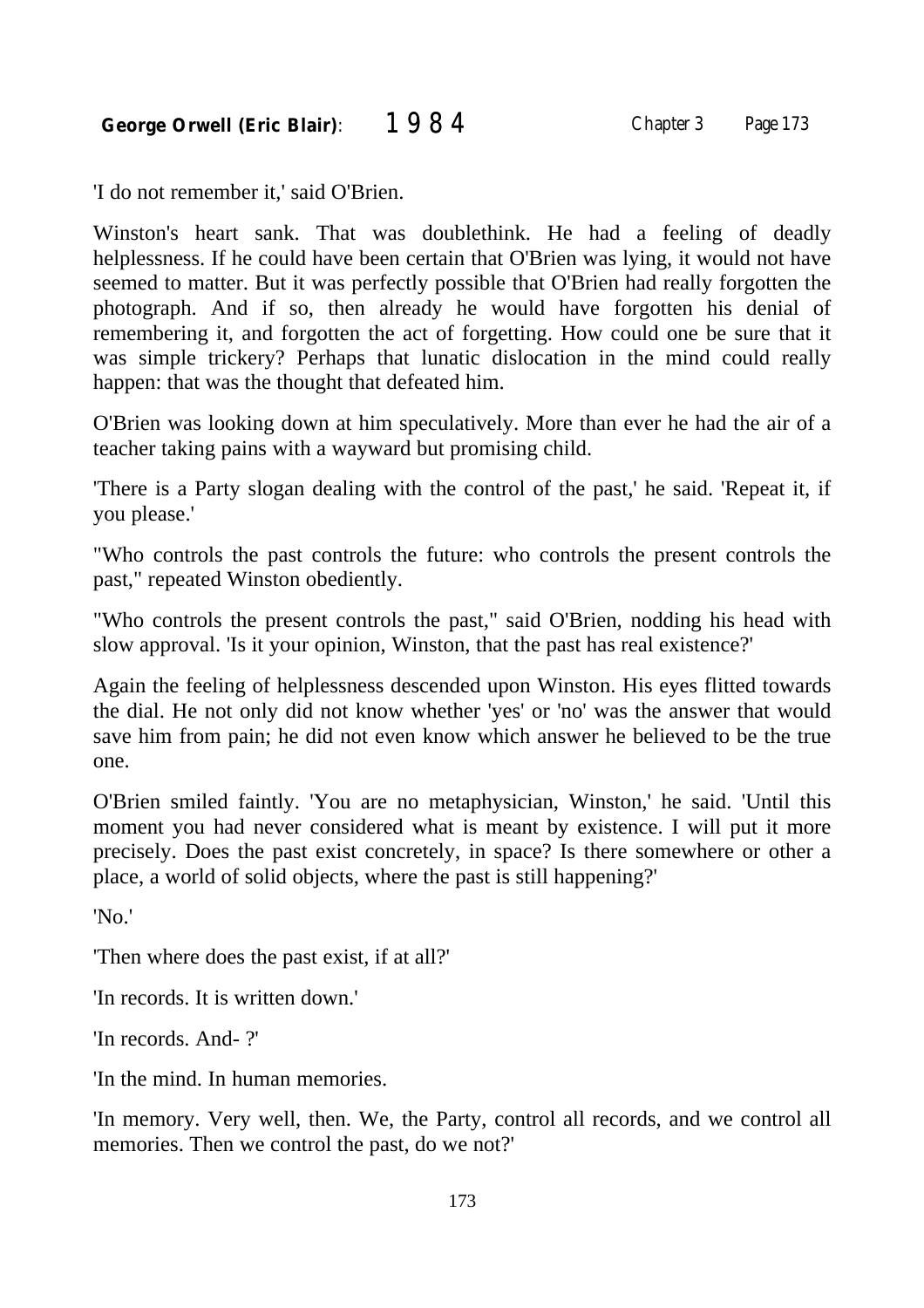'But how can you stop people remembering things?' cried Winston again momentarily forgetting the dial. 'It is involuntary. It is outside oneself. How can you control memory? You have not controlled mine!'

O'Brien's manner grew stern again. He laid his hand on the dial.

'On the contrary,' he said, *'you* have not controlled it. That is what has brought you here. You are here because you have failed in humility, in self- discipline. You would not make the act of submission which is the price of sanity. You preferred to be a lunatic, a minority of one. Only the disciplined mind can see reality, Winston. You believe that reality is something objective, external, existing in its own right. You also believe that the nature of reality is self-evident. When you delude yourself into thinking that you see something, you assume that everyone else sees the same thing as you. But I tell you, Winston, that reality is not external. Reality exists in the human mind, and nowhere else. Not in the individual mind, which can make mistakes, and in any case soon perishes: only in the mind of the Party, which is collective and immortal. Whatever the Party holds to be the truth, *is* truth. It is impossible to see reality except by looking through the eyes of the Party. That is the fact that you have got to relearn, Winston. It needs an act of self- destruction, an effort of the will. You must humble yourself before you can become sane.'

He paused for a few moments, as though to allow what he had been saying to sink in.

'Do you remember,' he went on, ' writing in your diary, "Freedom is the freedom to say that two plus two make four"?'

'Yes,' said Winston.

O'Brien held up his left hand, its back towards Winston, with the thumb hidden and the four fingers extended.

'How many fingers am I holding up, Winston?

'Four.'

'And if the party says that it is not four but five -- then how many?'

'Four.'

The word ended in a gasp of pain. The needle of the dial had shot up to fifty-five. The sweat had sprung out all over Winston's body. The air tore into his lungs and issued again in deep groans which even by clenching his teeth he could not stop.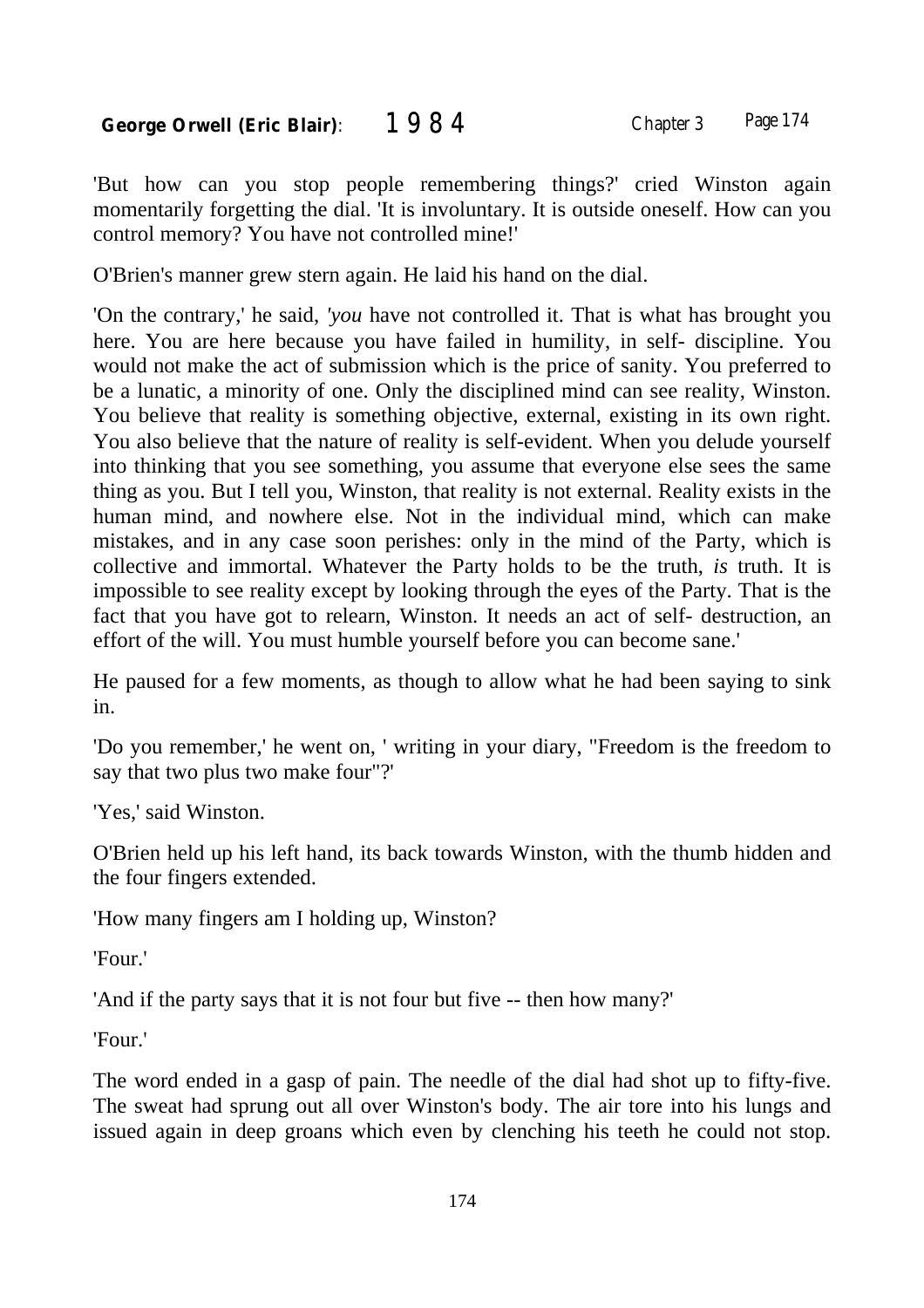O'Brien watched him, the four fingers still extended. He drew back the lever. This time the pain was only slightly eased.

'How many fingers, Winston?'

'Four.'

The needle went up to sixty.

'How many fingers, Winston?'

'Four! Four! What else can I say? Four!'

The needle must have risen again, but he did not look at it. The heavy, stern face and the four fingers filled his vision. The fingers stood up before his eyes like pillars, enormous, blurry, and seeming to vibrate, but unmistakably four.

'How many fingers, Winston?'

'Four! Stop it, stop it! How can you go on? Four! Four!'

'How many fingers, Winston?'

'Five! Five! Five!'

'No, Winston, that is no use. You are lying. You still think there are four. How many fingers, please?'

'Four! five! Four! Anything you like. Only stop it, stop the pain!

Abruptly he was sitting up with O'Brien's arm round his shoulders. He had perhaps lost consciousness for a few seconds. The bonds that had held his body down were loosened. He felt very cold, he was shaking uncontrollably, his teeth were chattering, the tears were rolling down his cheeks. For a moment he clung to O'Brien like a baby, curiously comforted by the heavy arm round his shoulders. He had the feeling that O'Brien was his protector, that the pain was something that came from outside, from some other source, and that it was O'Brien who would save him from it.

'You are a slow learner, Winston,' said O'Brien gently.

'How can I help it?' he blubbered. 'How can I help seeing what is in front of my eyes? Two and two are four.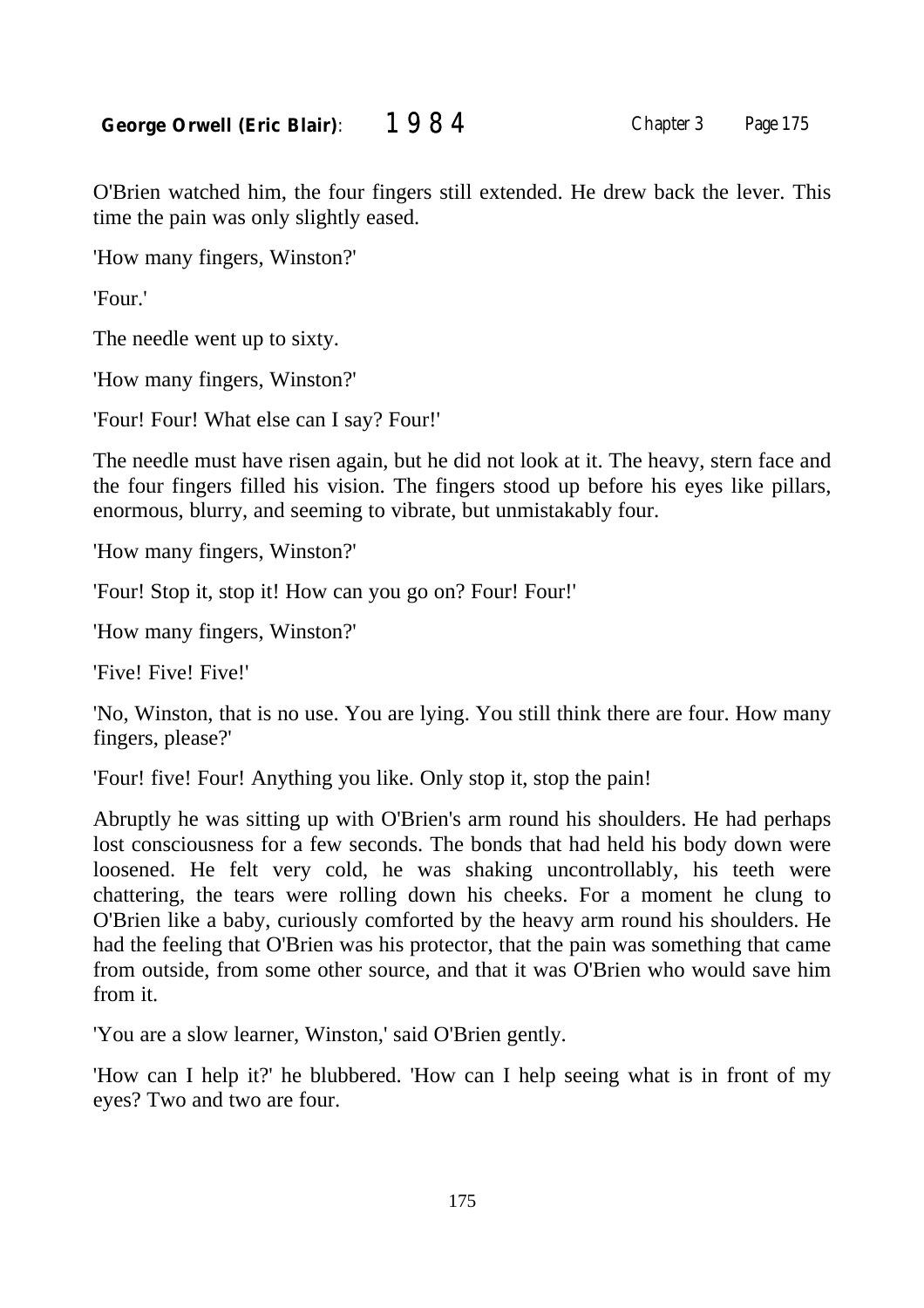Sometimes, Winston. Sometimes they are five. Sometimes they are three. Sometimes they are all of them at once. You must try harder. It is not easy to become sane.'

He laid Winston down on the bed. The grip of his limbs tightened again, but the pain had ebbed away and the trembling had stopped, leaving him merely weak and cold. O'Brien motioned with his head to the man in the white coat, who had stood immobile throughout the proceedings. The man in the white coat bent down and looked closely into Winston's eyes, felt his pulse, laid an ear against his chest, tapped here and there, then he nodded to O'Brien.

'Again,' said O'Brien.

The pain flowed into Winston's body. The needle must be at seventy, seventy-five. He had shut his eyes this time. He knew that the fingers were still there, and still four. All that mattered was somehow to stay alive until the spasm was over. He had ceased to notice whether he was crying out or not. The pain lessened again. He opened his eyes. O'Brien had drawn back the lever.

'How many fingers, Winston?'

'Four. I suppose there are four. I would see five if I could. I am trying to see five.'

'Which do you wish: to persuade me that you see five, or really to see them?'

'Really to see them.'

'Again,' said O'Brien.

Perhaps the needle was eighty -- ninety. Winston could not intermittently remember why the pain was happening. Behind his screwed-up eyelids a forest of fingers seemed to be moving in a sort of dance, weaving in and out, disappearing behind one another and reappearing again. He was trying to count them, he could not remember why. He knew only that it was impossible to count them, and that this was somehow due to the mysterious identity between five and four. The pain died down again. When he opened his eyes it was to find that he was still seeing the same thing. Innumerable fingers, like moving trees, were still streaming past in either direction, crossing and recrossing. He shut his eyes again.

'How many fingers am I holding up, Winston?'

'I don't know. I don't know. You will kill me if you do that again. Four, five, six -- in all honesty I don't know.'

'Better,' said O'Brien.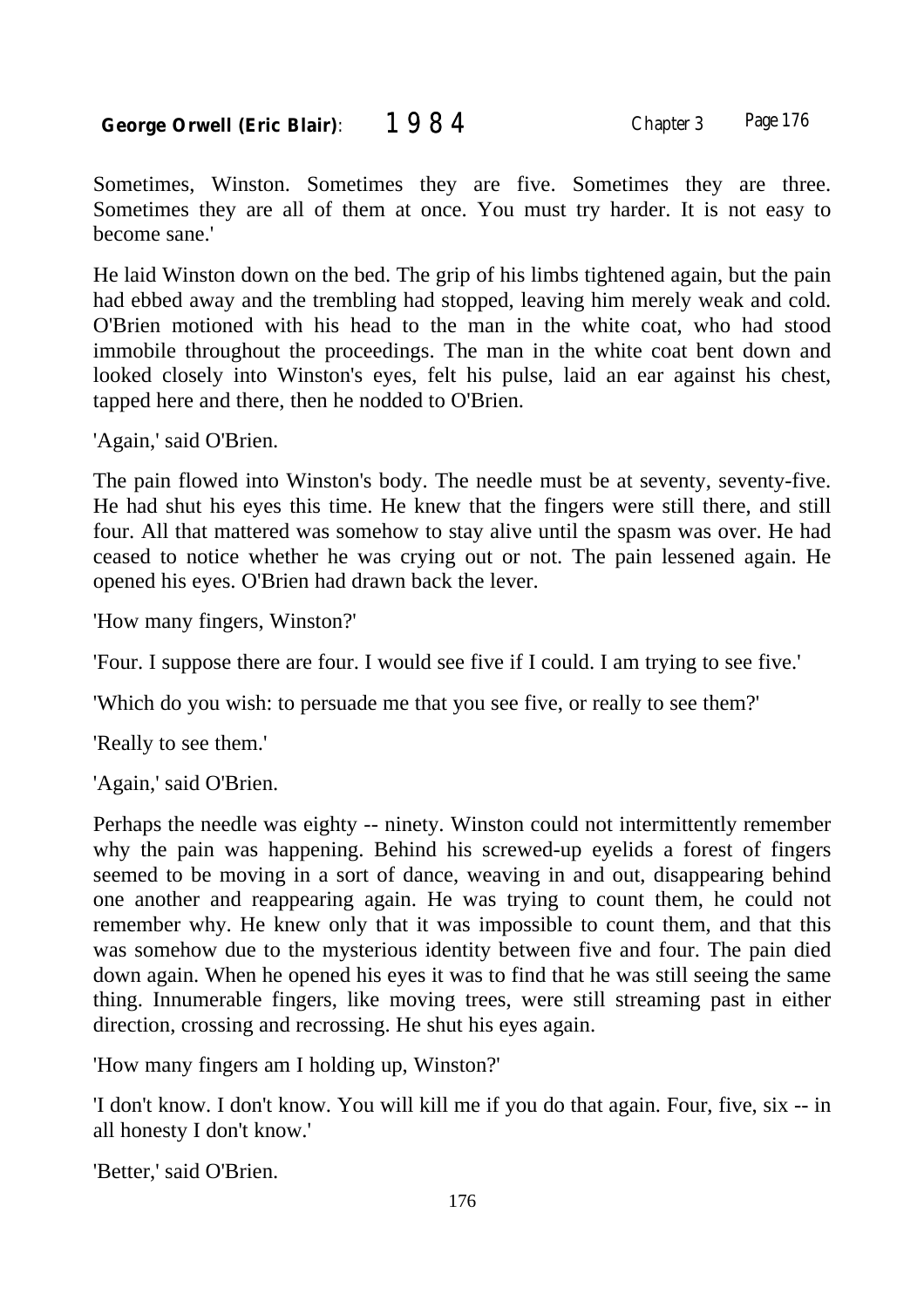A needle slid into Winston's arm. Almost in the same instant a blissful, healing warmth spread all through his body. The pain was already half-forgotten. He opened his eyes and looked up gratefully at O'Brien. At sight of the heavy, lined face, so ugly and so intelligent, his heart seemed to turn over. If he could have moved he would have stretched out a hand and laid it on O'Brien arm. He had never loved him so deeply as at this moment, and not merely because he had stopped the pain. The old feeling, that it bottom it did not matter whether O'Brien was a friend or an enemy, had come back. O'Brien was a person who could be talked to. Perhaps one did not want to be loved so much as to be understood. O'Brien had tortured him to the edge of lunacy, and in a little while, it was certain, he would send him to his death. It made no difference. In some sense that went deeper than friendship, they were intimates: somewhere or other, although the actual words might never be spoken, there was a place where they could meet and talk. O'Brien was looking down at him with an expression which suggested that the same thought might be in his own mind. When he spoke it was in an easy, conversational tone.

'Do you know where you are, Winston?' he said.

'I don't know. I can guess. In the Ministry of Love.'

'Do you know how long you have been here?'

'I don't know. Days, weeks, months -- I think it is months.'

'And why do you imagine that we bring people to this place?'

'To make them confess.'

'No, that is not the reason. Try again.'

'To punish them.'

'No!' exclaimed O'Brien. His voice had changed extraordinarily, and his face had suddenly become both stern and animated. 'No! Not merely to extract your confession, not to punish you. Shall I tell you why we have brought you here? To cure you ! To make you sane ! Will you understand, Winston, that no one whom we bring to this place ever leaves our hands uncured? We are not interested in those stupid crimes that you have committed. The Party is not interested in the overt act: the thought is all we care about. We do not merely destroy our enemies, we change them. Do you understand what I mean by that?'

He was bending over Winston. His face looked enormous because of its nearness, and hideously ugly because it was seen from below. Moreover it was filled with a sort of exaltation, a lunatic intensity. Again Winston's heart shrank. If it had been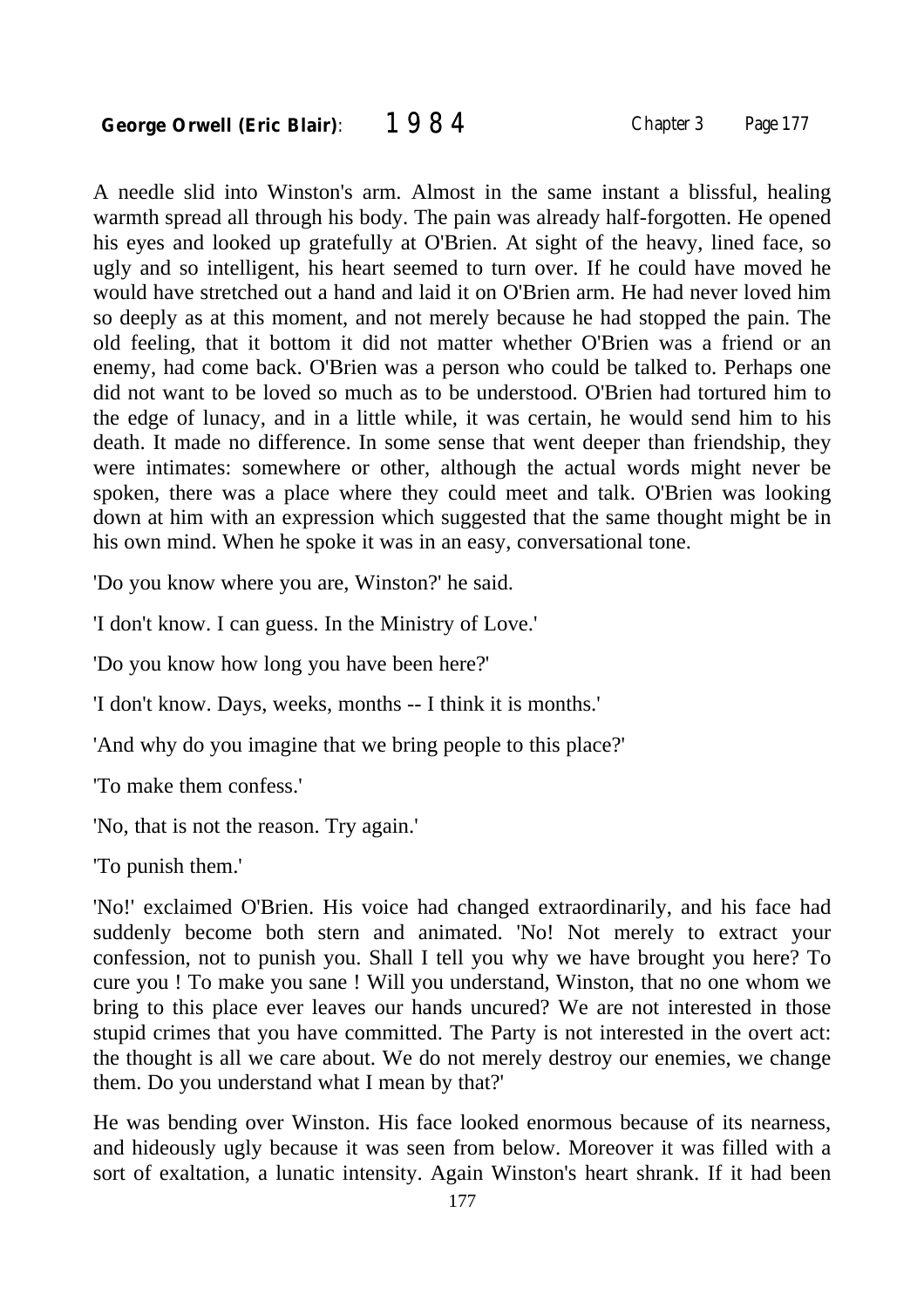possible he would have cowered deeper into the bed. He felt certain that O'Brien was about to twist the dial out of sheer wantonness. At this moment, however, O'Brien turned away. He took a pace or two up and down. Then he continued less vehemently:

'The first thing for you to understand is that in this place there are no martyrdoms. You have read of the religious persecutions of the past. In the Middle Ages there was the Inquisitlon. It was a failure. It set out to eradicate heresy, and ended by perpetuating it. For every heretic it burned at the stake, thousands of others rose up. Why was that? Because the Inquisition killed its enemies in the open, and killed them while they were still unrepentant: in fact, it killed them because they were unrepentant. Men were dying because they would not abandon their true beliefs. Naturally all the glory belonged to the victim and all the shame to the Inquisitor who burned him. Later, in the twentieth century, there were the totalitarians, as they were called. There were the German Nazis and the Russian Communists. The Russians persecuted heresy more cruelly than the Inquisition had done. And they imagined that they had learned from the mistakes of the past; they knew, at any rate, that one must not make martyrs. Before they exposed their victims to public trial, they deliberately set themselves to destroy their dignity. They wore them down by torture and solitude until they were despicable, cringing wretches, confessing whatever was put into their mouths, covering themselves with abuse, accusing and sheltering behind one another, whimpering for mercy. And yet after only a few years the same thing had happened over again. The dead men had become martyrs and their degradation was forgotten. Once again, why was it? In the first place, because the confessions that they had made were obviously extorted and untrue. We do not make mistakes of that kind. All the confessions that are uttered here are true. We make them true. And above all we do not allow the dead to rise up against us. You must stop imagining that posterity will vindicate you, Winston. Posterity will never hear of you. You will be lifted clean out from the stream of history. We shall turn you into gas and pour you into the stratosphere. Nothing will remain of you, not a name in a register, not a memory in a living brain. You will be annihilated in the past as well as in the future. You will never have existed.'

Then why bother to torture me? thought Winston, with a momentary bitterness. O'Brien checked his step as though Winston had uttered the thought aloud. His large ugly face came nearer, with the eyes a little narrowed.

'You are thinking,' he said, 'that since we intend to destroy you utterly, so that nothing that you say or do can make the smallest difference -- in that case, why do we go to the trouble of interrogating you first? That is what you were thinking, was it not?'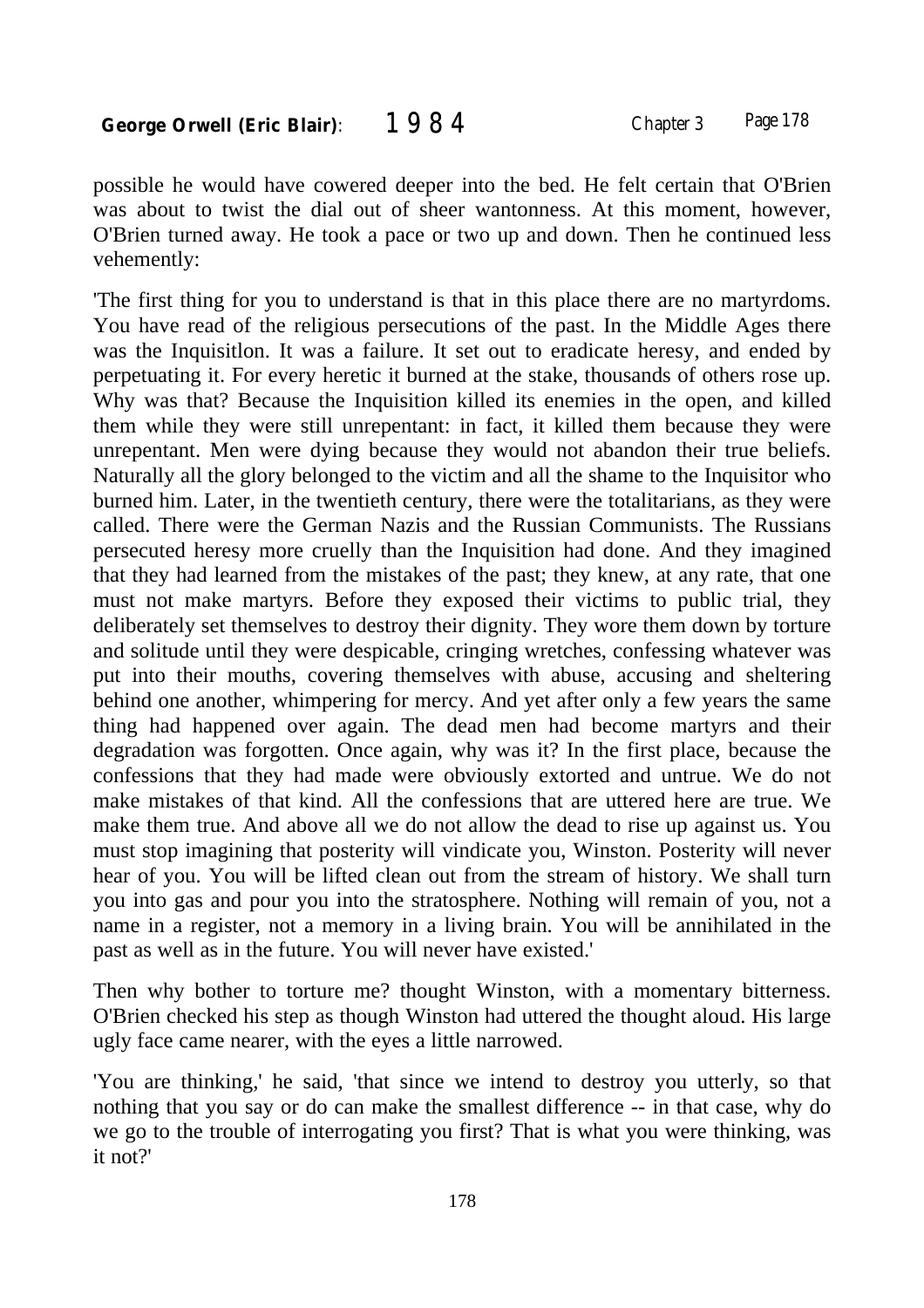'Yes,' said Winston.

O'Brien smiled slightly. 'You are a flaw in the pattern, Winston. You are a stain that must be wiped out. Did I not tell you just now that we are different from the persecutors of the past? We are not content with negative obedience, nor even with the most abject submission. When finally you surrender to us, it must be of your own free will. We do not destroy the heretic because he resists us: so long as he resists us we never destroy him. We convert him, we capture his inner mind, we reshape him. We burn all evil and all illusion out of him; we bring him over to our side, not in appearance, but genuinely, heart and soul. We make him one of ourselves before we kill him. It is intolerable to us that an erroneous thought should exist anywhere in the world, however secret and powerless it may be. Even in the instant of death we cannot permit any deviation. In the old days the heretic walked to the stake still a heretic, proclaiming his heresy, exulting in it. Even the victim of the Russian purges could carry rebellion locked up in his skull as he walked down the passage waiting for the bullet. But we make the brain perfect before we blow it out. The command of the old despotisms was "Thou shalt not". The command of the totalitarians was "Thou shalt". Our command is *"Thou art".* No one whom we bring to this place ever stands out against us. Everyone is washed clean. Even those three miserable traitors in whose innocence you once believed -- Jones, Aaronson, and Rutherford -- in the end we broke them down. I took part in their interrogation myself. I saw them gradually worn down, whimpering, grovelling, weeping -- and in the end it was not with pain or fear, only with penitence. By the time we had finished with them they were only the shells of men. There was nothing left in them except sorrow for what they had done, and love of Big Brother. It was touching to see how they loved him. They begged to be shot quickly, so that they could die while their minds were still clean.'

His voice had grown almost dreamy. The exaltation, the lunatic enthusiasm, was still in his face. He is not pretending, thought Winston, he is not a hypocrite, he believes every word he says. What most oppressed him was the consciousness of his own intellectual inferiority. He watched the heavy yet graceful form strolling to and fro, in and out of the range of his vision. O'Brien was a being in all ways larger than himself. There was no idea that he had ever had, or could have, that O'Brien had not long ago known, examined, and rejected. His mind *contained* Winston's mind. But in that case how could it be true that O'Brien was mad? It must be he, Winston, who was mad. O'Brien halted and looked down at him. His voice had grown stern again.

'Do not imagine that you will save yourself, Winston, however completely you surrender to us. No one who has once gone astray is ever spared. And even if we chose to let you live out the natural term of your life, still you would never escape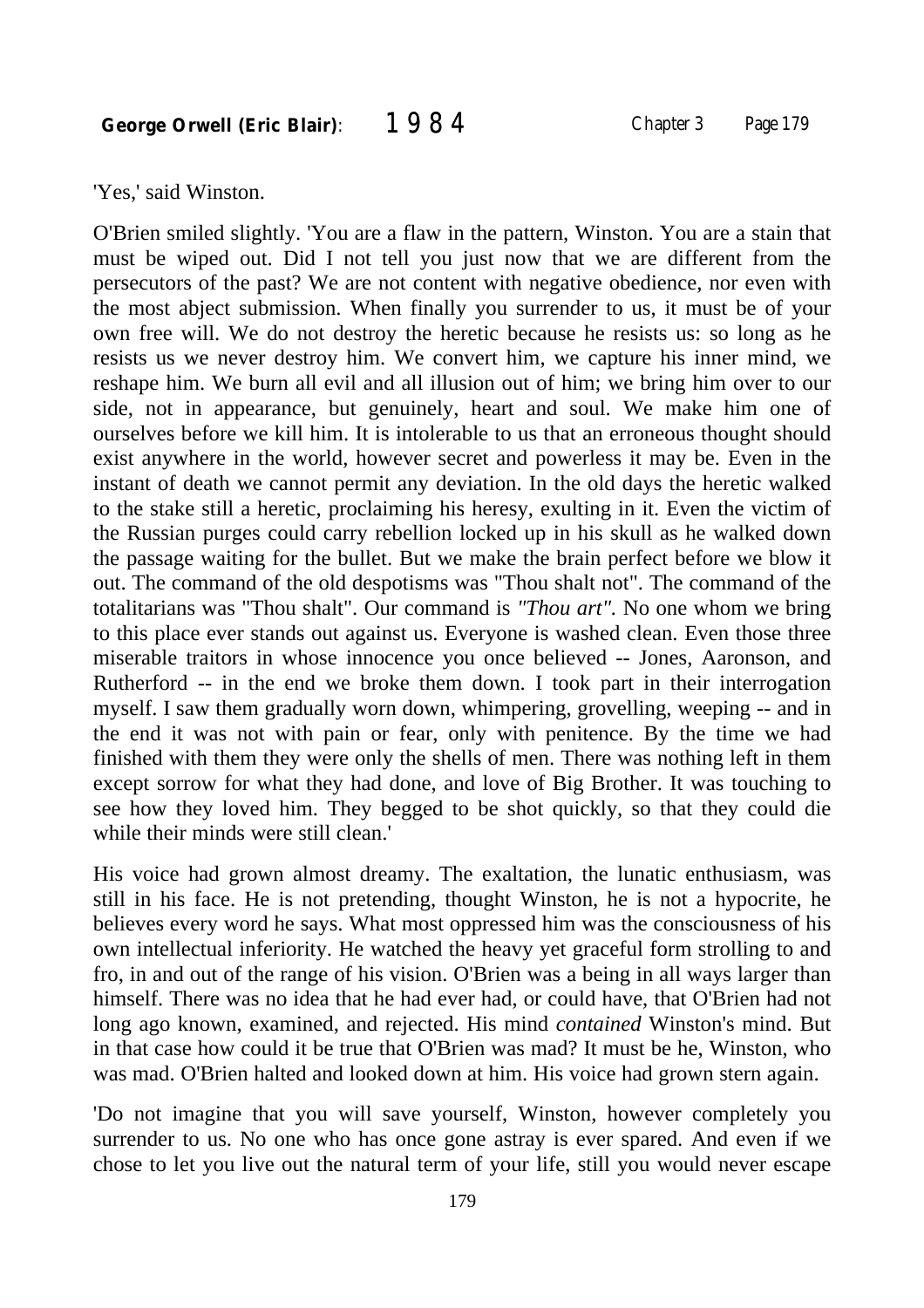from us. What happens to you here is for ever. Understand that in advance. We shall crush you down to the point from which there is no coming back. Things will happen to you from which you could not recover, if you lived a thousand years. Never again will you be capable of ordinary human feeling. Everything will be dead inside you. Never again will you be capable of love, or friendship, or joy of living, or laughter, or curiosity, or courage, or integrity. You will be hollow. We shall squeeze you empty, and then we shall fill you with ourselves.'

He paused and signed to the man in the white coat. Winston was aware of some heavy piece of apparatus being pushed into place behind his head. O'Brien had sat down beside the bed, so that his face was almost on a level with Winston's.

'Three thousand,' he said, speaking over Winston's head to the man in the white coat.

Two soft pads, which felt slightly moist, clamped themselves against Winston's temples. He quailed. There was pain coming, a new kind of pain. O'Brien laid a hand reassuringly, almost kindly, on his.

'This time it will not hurt,' he said. 'Keep your eyes fixed on mine.'

At this moment there was a devastating explosion, or what seemed like an explosion, though it was not certain whether there was any noise. There was undoubtedly a blinding flash of light. Winston was not hurt, only prostrated. Although he had already been lying on his back when the thing happened, he had a curious feeling that he had been knocked into that position. A terrific painless blow had flattened him out. Also something had happened inside his head. As his eyes regained their focus he remembered who he was, and where he was, and recognized the face that was gazing into his own; but somewhere or other there was a large patch of emptiness, as though a piece had been taken out of his brain.

'It will not last,' said O'Brien. 'Look me in the eyes. What country is Oceania at war with?'

Winston thought. He knew what was meant by Oceania and that he himself was a citizen of Oceania. He also remembered Eurasia and Eastasia; but who was at war with whom he did not know. In fact he had not been aware that there was any war.

'I don't remember.'

'Oceania is at war with Eastasia. Do you remember that now?'

'Yes.'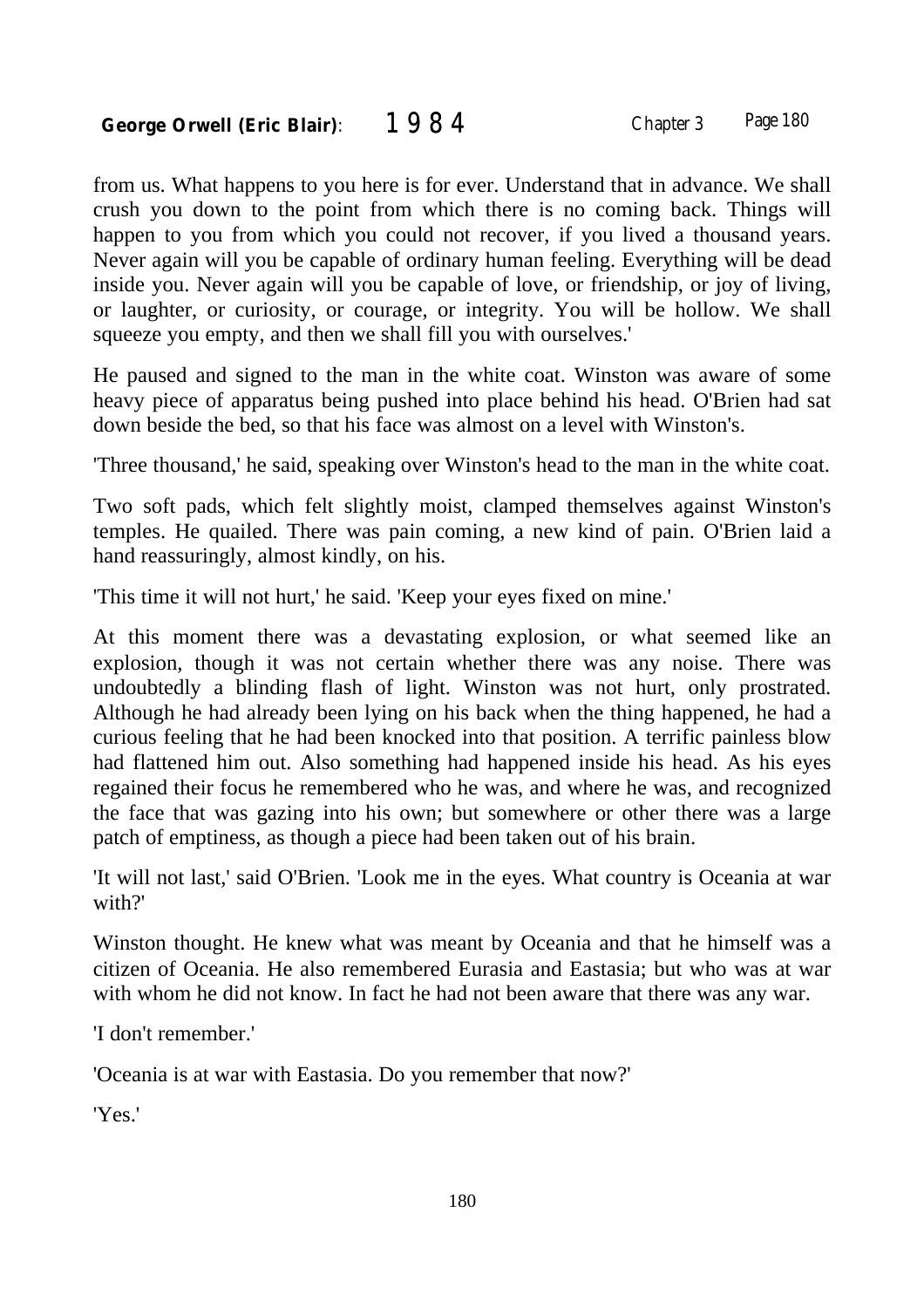'Oceania has always been at war with Eastasia. Since the beginning of your life, since the beginning of the Party, since the beginning of history, the war has continued without a break, always the same war. Do you remember that?'

'Yes.'

' Eleven years ago you created a legend about three men who had been condemned to death for treachery. You pretended that you had seen a piece of paper which proved them innocent. No such piece of paper ever existed. You invented it, and later you grew to believe in it. You remember now the very moment at which you first invented it. Do you remember that?'

'Yes.'

'Just now I held up the fingers of my hand to you. You saw five fingers. Do you remember that?'

'Yes.'

O'Brien held up the fingers of his left hand, with the thumb concealed.

'There are five fingers there. Do you see five fingers?'

'Yes.'

And he did see them, for a fleeting instant, before the scenery of his mind changed. He saw five fingers, and there was no deformity. Then everything was normal again, and the old fear, the hatred, and the bewilderment came crowding back again. But there had been a moment -- he did not know how long, thirty seconds, perhaps -- of luminous certainty, when each new suggestion of O'Brien's had filled up a patch of emptiness and become absolute truth, and when two and two could have been three as easily as five, if that were what was needed. It had faded but before O'Brien had dropped his hand; but though he could not recapture it, he could remember it, as one remembers a vivid experience at some period of one's life when one was in effect a different person.

'You see now,' said O'Brien, 'that it is at any rate possible.'

'Yes,' said Winston.

O'Brien stood up with a satisfied air. Over to his left Winston saw the man in the white coat break an ampoule and draw back the plunger of a syringe. O'Brien turned to Winston with a smile. In almost the old manner he resettled his spectacles on his nose.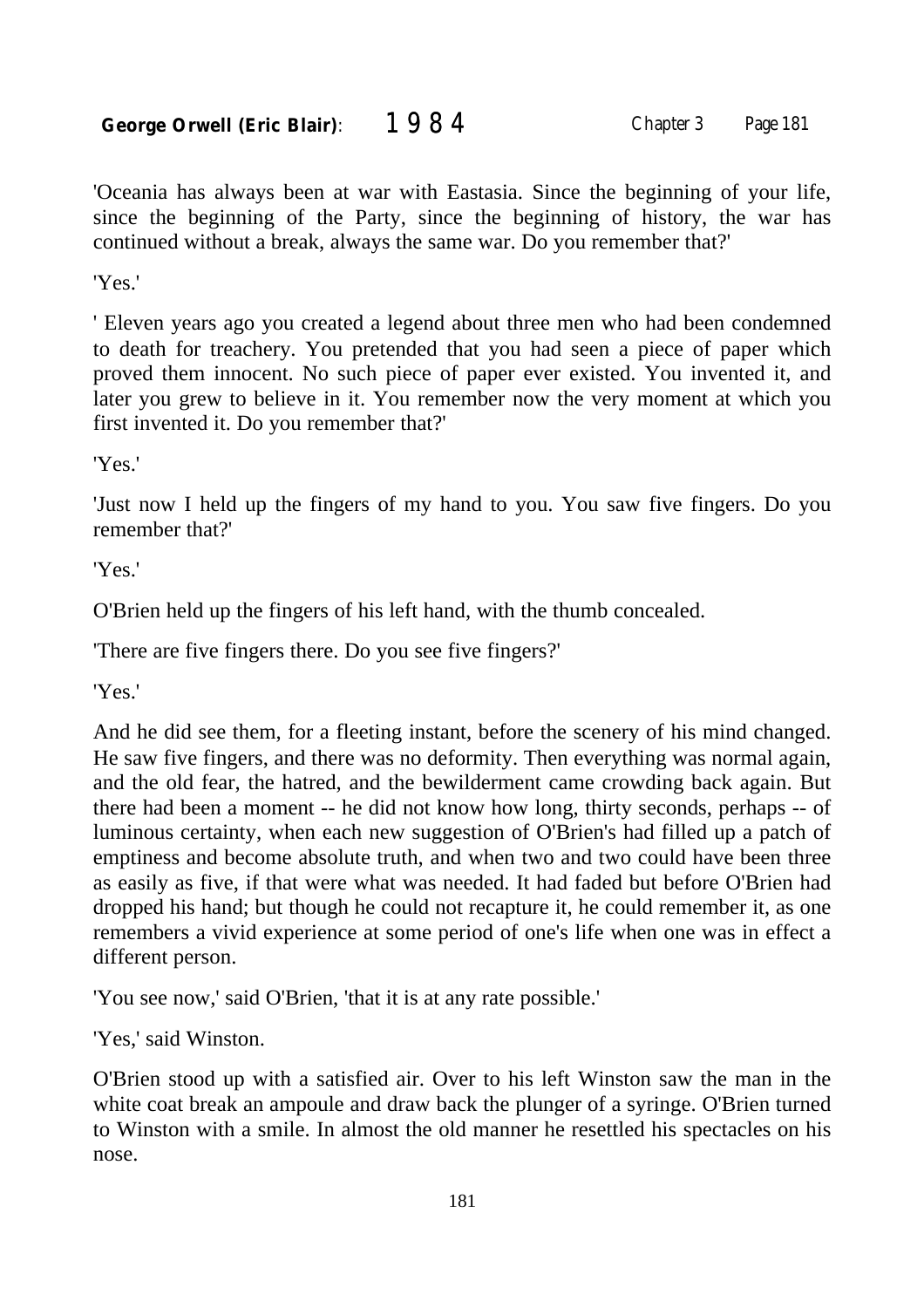## *George Orwell (Eric Blair)*: **1984** Chapter 3 Page 182

'Do you remember writing in your diary,' he said, 'that it did not matter whether I was a friend or an enemy, since I was at least a person who understood you and could be talked to? You were right. I enjoy talking to you. Your mind appeals to me. It resembles my own mind except that you happen to be insane. Before we bring the session to an end you can ask me a few questions, if you choose.'

'Any question I like?'

'Anything.' He saw that Winston's eyes were upon the dial. 'It is switched off. What is your first question?'

'What have you done with Julia?' said Winston.

O'Brien smiled again. 'She betrayed you, Winston. Immediately-unreservedly. I have seldom seen anyone come over to us so promptly. You would hardly recognize her if you saw her. All her rebelliousness, her deceit, her folly, her dirty-mindedness -- everything has been burned out of her. It was a perfect conversion, a textbook case.'

'You tortured her?'

O'Brien left this unanswered. 'Next question,' he said.

'Does Big Brother exist?'

'Of course he exists. The Party exists. Big Brother is the embodiment of the Party.'

'Does he exist in the same way as I exist?

'You do not exist,' said O'Brien.

Once again the sense of helplessness assailed him. He knew, or he could imagine, the arguments which proved his own nonexistence; but they were nonsense, they were only a play on words. Did not the statement, 'You do not exist', contain a logical absurdity? But what use was it to say so? His mind shrivelled as he thought of the unanswerable, mad arguments with which O'Brien would demolish him.

'I think I exist,' he said wearily. 'I am conscious of my own identity. I was born and I shall die. I have arms and legs. I occupy a particular point in space. No other solid object can occupy the same point simultaneously. In that sense, does Big Brother exist?'

'It is of no importance. He exists.'

'Will Big Brother ever die?'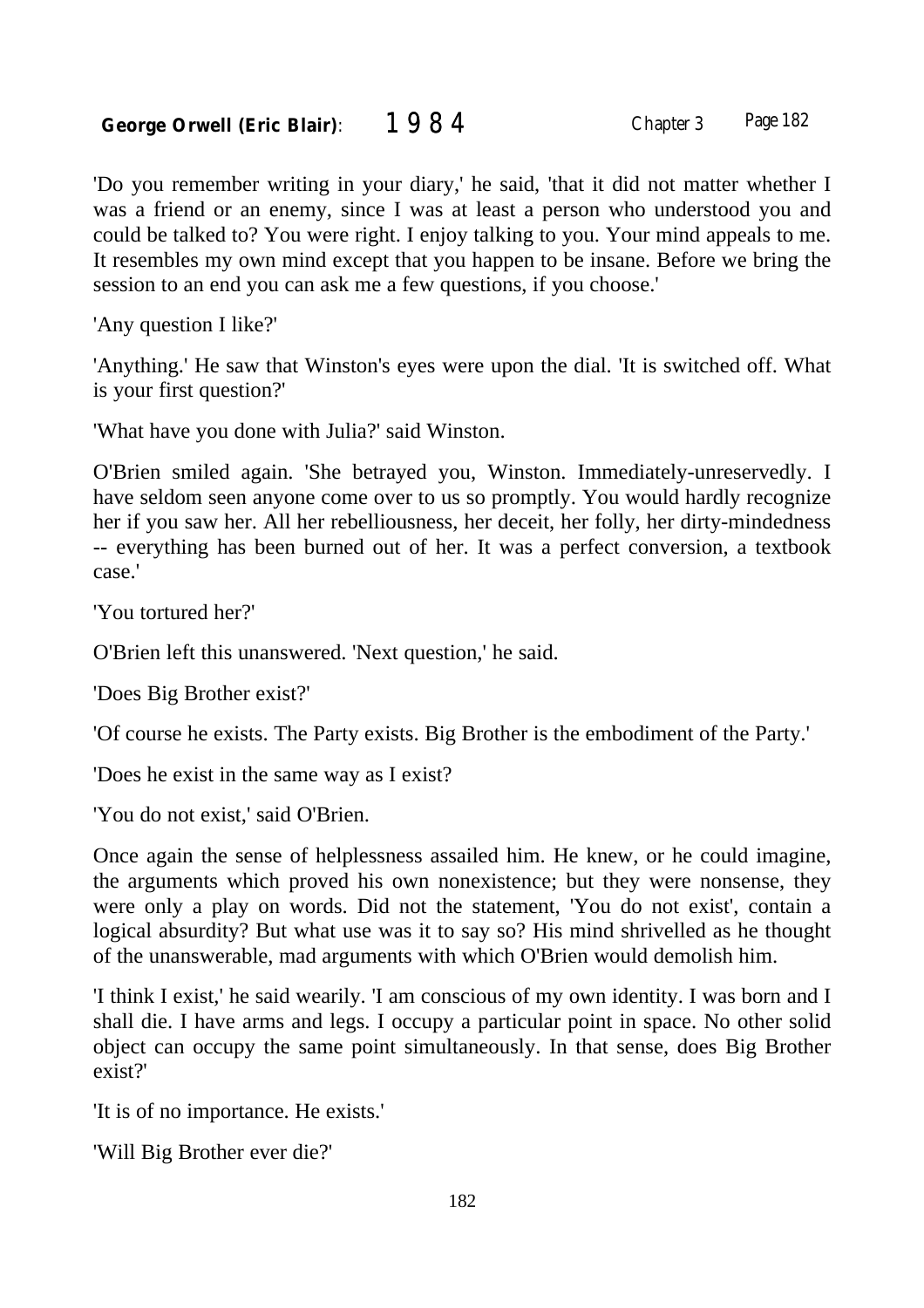'Of course not. How could he die? Next question.'

'Does the Brotherhood exist?'

'That, Winston, you will never know. If we choose to set you free when we have finished with you, and if you live to be ninety years old, still you will never learn whether the answer to that question is Yes or No. As long as you live it will be an unsolved riddle in your mind.'

Winston lay silent. His breast rose and fell a little faster. He still had not asked the question that had come into his mind the first. He had got to ask it, and yet it was as though his tongue would not utter it. There was a trace of amusement in O'Brien's face. Even his spectacles seemed to wear an ironical gleam. He knows, thought Winston suddenly, he knows what I am going to ask! At the thought the words burst out of him:

'What is in Room 101?'

The expression on O'Brien's face did not change. He answered drily:

'You know what is in Room 101, Winston. Everyone knows what is in Room 101.'

He raised a finger to the man in the white coat. Evidently the session was at an end. A needle jerked into Winston's arm. He sank almost instantly into deep sleep. x x x

'There are three stages in your reintegration,' said O'Brien. 'There is learning, there is understanding, and there is acceptance. It is time for you to enter upon the second stage.'

As always, Winston was lying flat on his back. But of late his bonds were looser. They still held him to the bed, but he could move his knees a little and could turn his head from side to side and raise his arms from the elbow. The dial, also, had grown to be less of a terror. He could evade its pangs if he was quick-witted enough: it was chiefly when he showed stupidity that O'Brien pulled the lever. Sometimes they got through a whole session without use of the dial. He could not remember how many sessions there had been. The whole process seemed to stretch out over a long, indefinite time -- weeks, possibly -- and the intervals between the sessions might sometimes have been days, sometimes only an hour or two.

'As you lie there,' said O'Brien, 'you have often wondered you have even asked me - - why the Ministry of Love should expend so much time and trouble on you. And when you were free you were puzzled by what was essentially the same question. You could grasp the mechanics of the Society you lived in, but not its underlying motives. Do you remember writing in your diary, "I understand *how*: I do not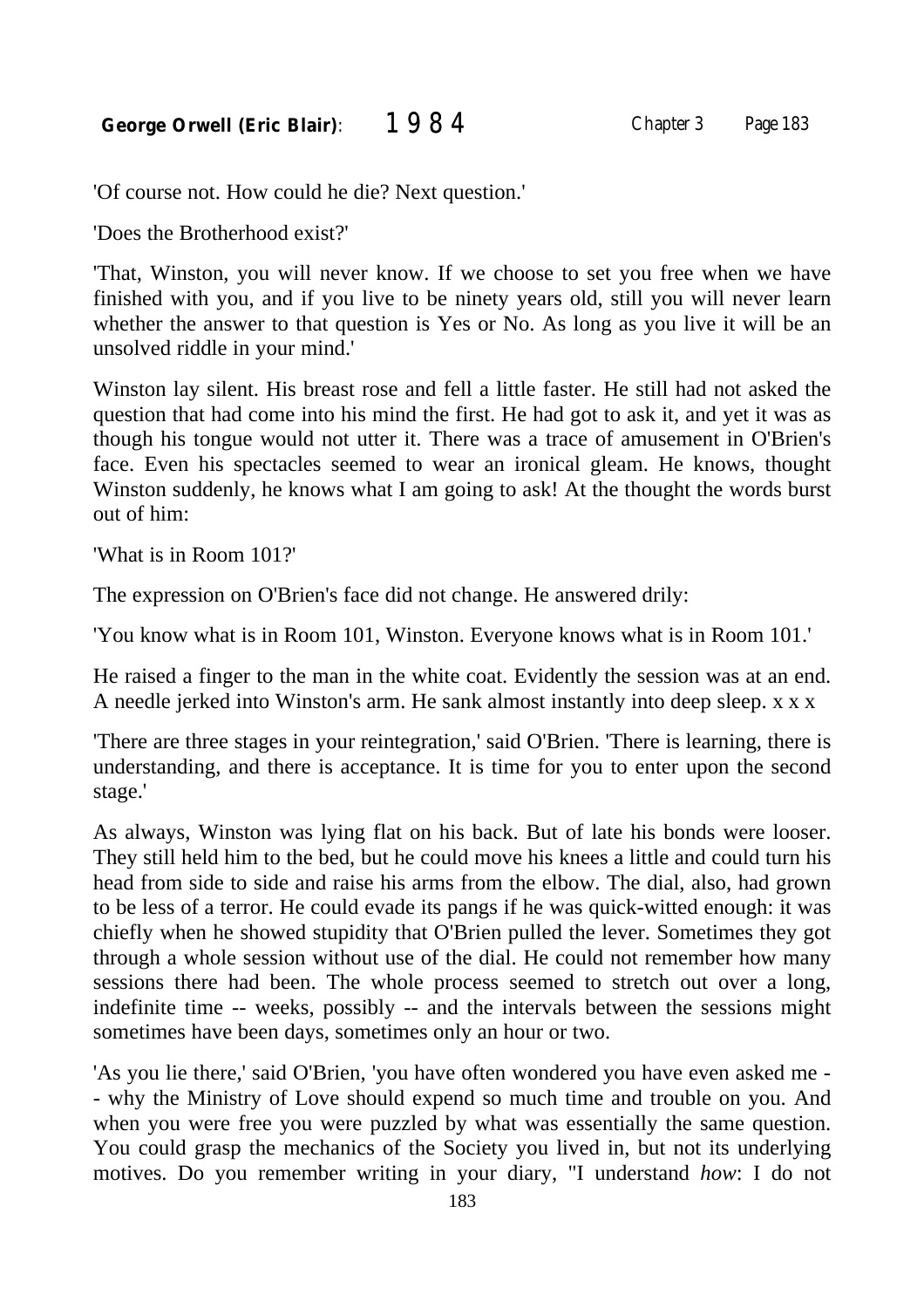#### *George Orwell (Eric Blair)*: **1984** Chapter 3 Page 184

understand why"? It was when you thought about "why" that you doubted your own sanity. You have read the *book,* Goldstein's book, or parts of it, at least. Did it tell you anything that you did not know already?'

'You have read it?' said Winston.

'I wrote it. That is to say, I collaborated in writing it. No book is produced individually, as you know.'

'Is it true, what it says?'

'A description, yes. The programme it sets forth is nonsense. The secret accumulation of knowledge -- a gradual spread of enlightenment -- ultimately a proletarian rebellion -- the overthrow of the Party. You foresaw yourself that that was what it would say. It is all nonsense. The proletarians will never revolt, not in a thousand years or a million. They cannot. I do not have to tell you the reason: you know it already. If you have ever cherished any dreams of violent insurrection, you must abandon them. There is no way in which the Party can be overthrown. The rule of the Party is for ever. Make that the starting-point of your thoughts.'

He came closer to the bed. 'For ever!' he repeated. 'And now let us get back to the question of "how" and "why". You understand well enough *how* the Party maintains itself in power. Now tell me why we cling to power. What is our motive? Why should we want power? Go on, speak,' he added as Winston remained silent.

Nevertheless Winston did not speak for another moment or two. A feeling of weariness had overwhelmed him. The faint, mad gleam of enthusiasm had come back into O'Brien's face. He knew in advance what O'Brien would say. That the Party did not seek power for its own ends, but only for the good of the majority. That it sought power because men in the mass were frail cowardly creatures who could not endure liberty or face the truth, and must be ruled over and systematically deceived by others who were stronger than themselves. That the choice for mankind lay between freedom and happiness, and that, for the great bulk of mankind, happiness was better. That the party was the eternal guardian of the weak, a dedicated sect doing evil that good might come, sacrificing its own happiness to that of others. The terrible thing, thought Winston, the terrible thing was that when O'Brien said this he would believe it. You could see it in his face. O'Brien knew everything. A thousand times better than Winston he knew what the world was really like, in what degradation the mass of human beings lived and by what lies and barbarities the Party kept them there. He had understood it all, weighed it all, and it made no difference: all was justified by the ultimate purpose. What can you do,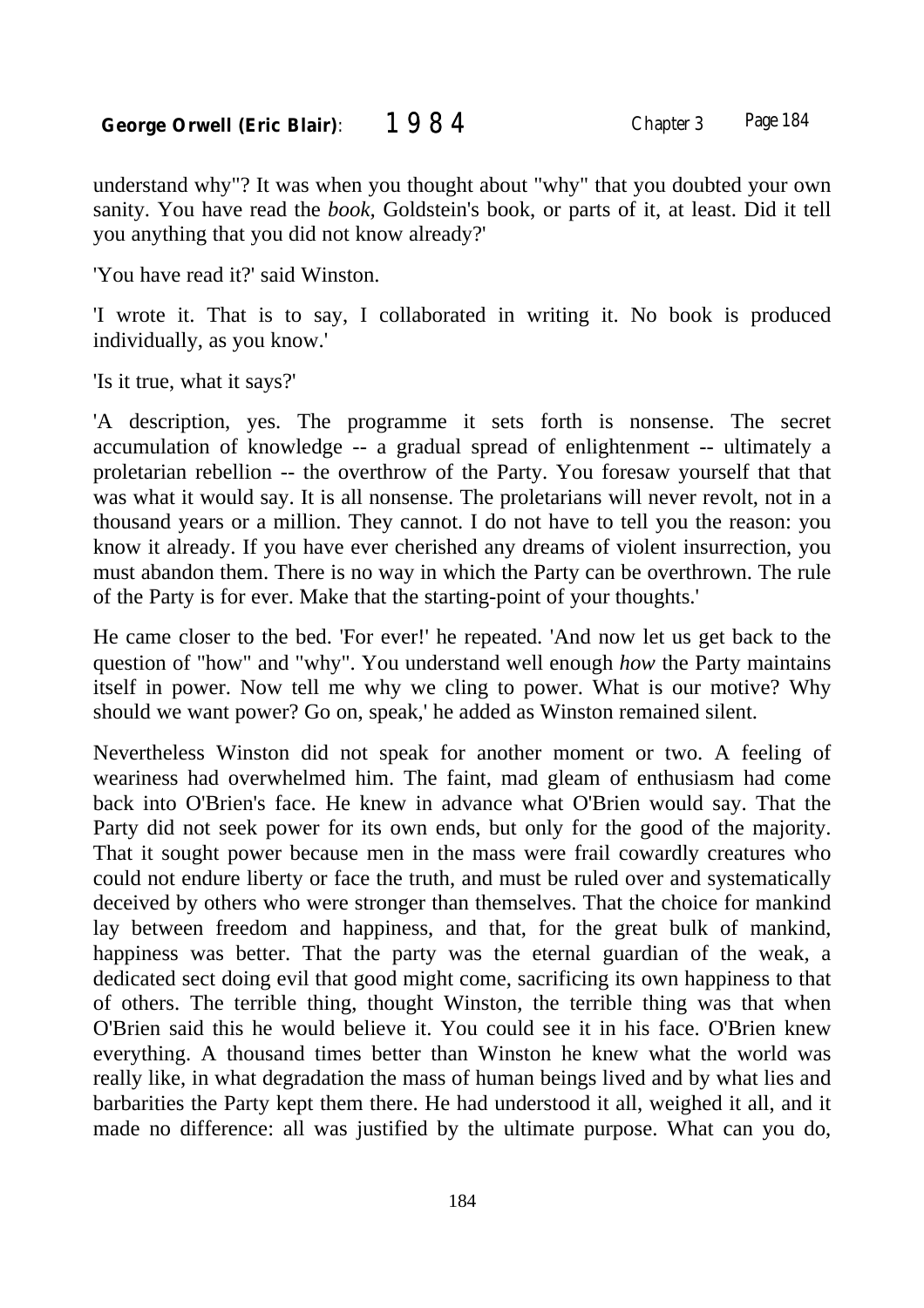thought Winston, against the lunatic who is more intelligent than yourself, who gives your arguments a fair hearing and then simply persists in his lunacy?

'You are ruling over us for our own good,' he said feebly. 'You believe that human beings are not fit to govern themselves, and therefore-'

He started and almost cried out. A pang of pain had shot through his body. O'Brien had pushed the lever of the dial up to thirty-five.

'That was stupid, Winston, stupid!' he said. 'You should know better than to say a thing like that.'

He pulled the lever back and continued:

'Now I will tell you the answer to my question. It is this. The Party seeks power entirely for its own sake. We are not interested in the good of others ; we are interested solely in power. Not wealth or luxury or long life or happiness: only power, pure power. What pure power means you will understand presently. We are different from all the oligarchies of the past, in that we know what we are doing. All the others, even those who resembled ourselves, were- cowards and hypocrites. The German Nazis and the Russian Communists came very close to us in their methods, but they never had the courage to recognize their own motives. They pretended, perhaps they even believed, that they had seized power unwillingly and for a limited time, and that just round the corner there lay a paradise where human beings would be free and equal. We are not like that. We know that no one ever seizes power with the intention of relinquishing it. Power is not a means, it is an end. One does not establish a dictatorship in order to safeguard a revolution; one makes the revolution in order to establish the dictatorship. The object of persecution is persecution. The object of torture is torture. The object of power is power. Now do you begin to understand me?'

Winston was struck, as he had been struck before, by the tiredness of O'Brien's face. It was strong and fleshy and brutal, it was full of intelligence and a sort of controlled passion before which he felt himself helpless; but it was tired. There were pouches under the eyes, the skin sagged from the cheekbones. O'Brien leaned over him, deliberately bringing the worn face nearer.

'You are thinking,' he said, 'that my face is old and tired. You are thinking that I talk of power, and yet I am not even able to prevent the decay of my own body. Can you not understand, Winston, that the individual is only a cell? The weariness of the cell is the vigour of the organism. Do you die when you cut your fingernails?'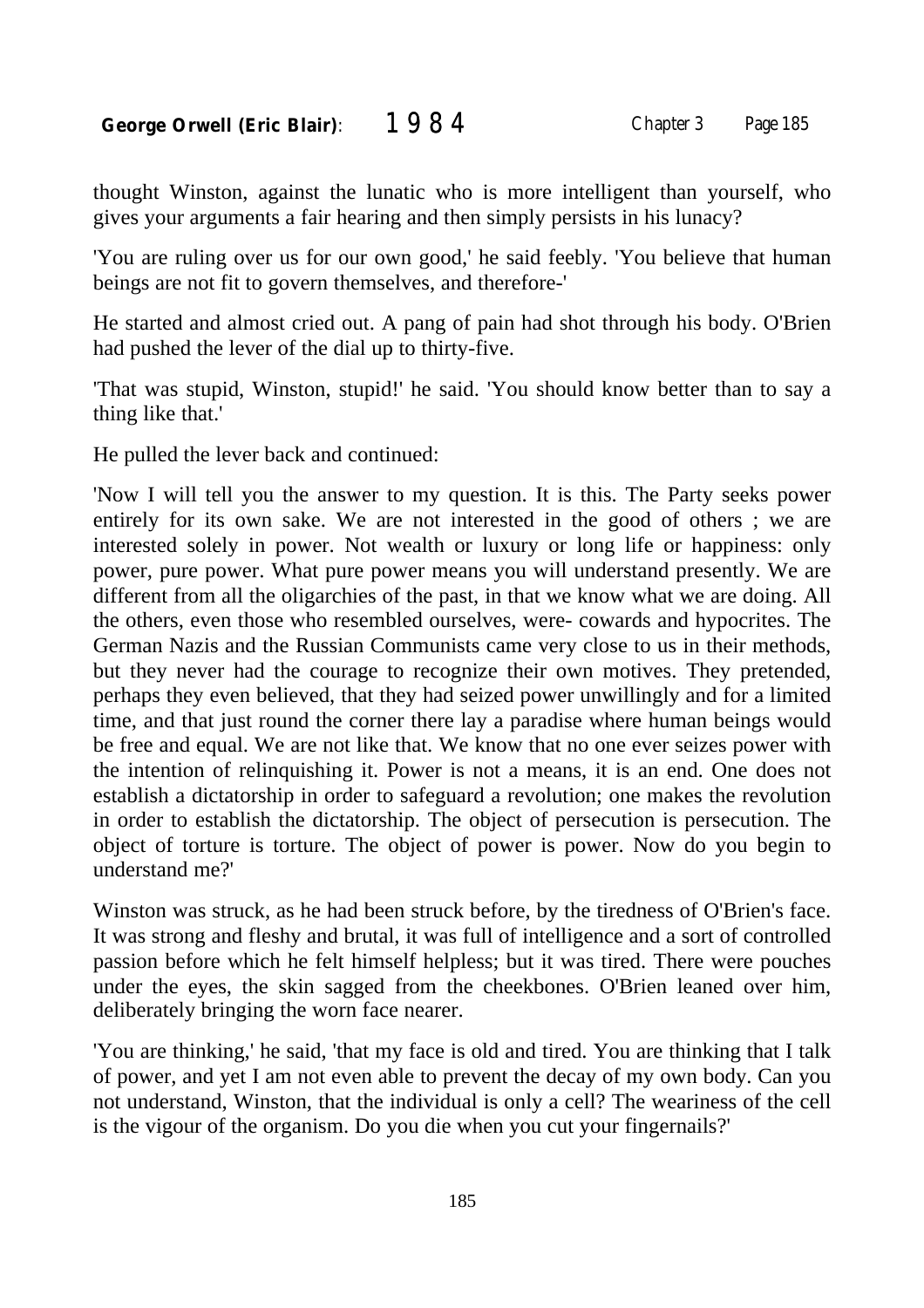He turned away from the bed and began strolling up and down again, one hand in his pocket.

'We are the priests of power,' he said. 'God is power. But at present power is only a word so far as you are concerned. It is time for you to gather some idea of what power means. The first thing you must realize is that power is collective. The individual only has power in so far as he ceases to be an individual. You know the Party slogan: "Freedom is Slavery". Has it ever occurred to you that it is reversible? Slavery is freedom. Alone -- free -- the human being is always defeated. It must be so, because every human being is doomed to die, which is the greatest of all failures. But if he can make complete, utter submission, if he can escape from his identity, if he can merge himself in the Party so that he *is* the Party, then he is all-powerful and immortal. The second thing for you to realize is that power is power over human beings. Over the body but, above all, over the mind. Power over matter -- external reality, as you would call it -- is not important. Already our control over matter is absolute.'

For a moment Winston ignored the dial. He made a violent effort to raise himself into a sitting position, and merely succeeded in wrenching his body painfully.

'But how can you control matter?' he burst out. 'You don't even control the climate or the law of gravity. And there are disease, pain, death-'

O'Brien silenced him by a movement of his hand. 'We control matter because we control the mind. Reality is inside the skull. You will learn by degrees, Winston. There is nothing that we could not do. Invisibility, levitation -- anything. I could float off this floor like a soap bubble if I wish to. I do not wish to, because the Party does not wish it. You must get rid of those nineteenth-century ideas about the laws of Nature. We make the laws of Nature.'

'But you do not! You are not even masters of this planet. What about Eurasia and Eastasia? You have not conquered them yet.'

'Unimportant. We shall conquer them when it suits us. And if we did not, what difference would it make? We can shut them out of existence. Oceania is the world.'

'But the world itself is only a speck of dust. And man is tiny helpless! How long has he been in existence? For millions of years the earth was uninhabited.'

'Nonsense. The earth is as old as we are, no older. How could it be older? Nothing exists except through human consciousness.'

'But the rocks are full of the bones of extinct animals -- mammoths and mastodons and enormous reptiles which lived here long before man was ever heard of.'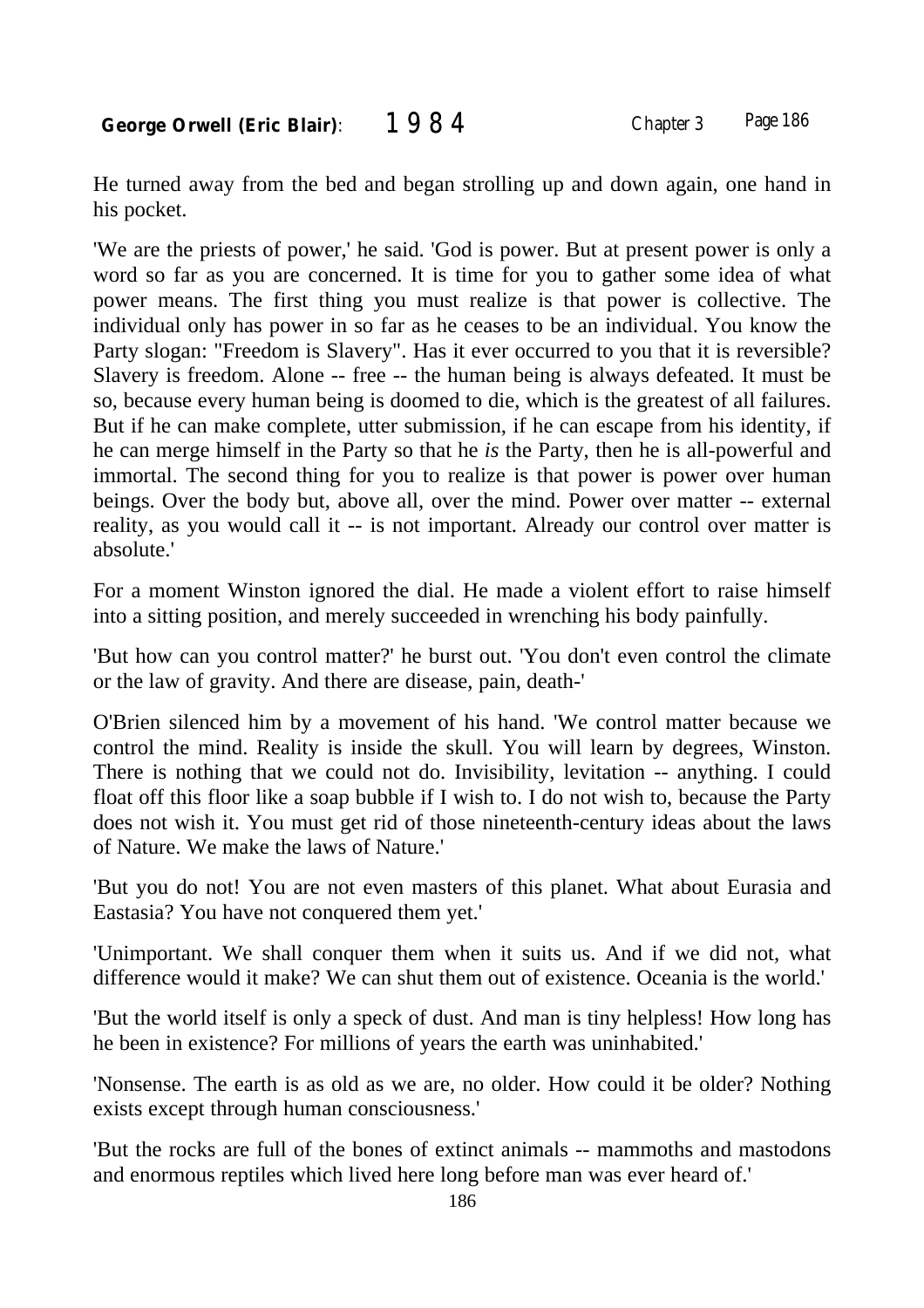### *George Orwell (Eric Blair)*: **1984** Chapter 3 Page 187

'Have you ever seen those bones, Winston? Of course not. Nineteenth-century biologists invented them. Before man there was nothing. After man, if he could come to an end, there would be nothing. Outside man there is nothing.'

'But the whole universe is outside us. Look at the stars ! Some of them are a million light-years away. They are out of our reach for ever.'

'What are the stars?' said O'Brien indifferently. 'They are bits of fire a few kilometres away. We could reach them if we wanted to. Or we could blot them out. The earth is the centre of the universe. The sun and the stars go round it.'

Winston made another convulsive movement. This time he did not say anything. O'Brien continued as though answering a spoken objection:

'For certain purposes, of course, that is not true. When we navigate the ocean, or when we predict an eclipse, we often find it convenient to assume that the earth goes round the sun and that the stars are millions upon millions of kilometres away. But what of it? Do you suppose it is beyond us to produce a dual system of astronomy? The stars can be near or distant, according as we need them. Do you suppose our mathematicians are unequal to that? Have you forgotten doublethink?'

Winston shrank back upon the bed. Whatever he said, the swift answer crushed him like a bludgeon. And yet he knew, he *knew,* that he was in the right. The belief that nothing exists outside your own mind -- surely there must be some way of demonstrating that it was false? Had it not been exposed long ago as a fallacy? There was even a name for it, which he had forgotten. A faint smile twitched the corners of O'Brien's mouth as he looked down at him.

'I told you, Winston,' he said, 'that metaphysics is not your strong point. The word you are trying to think of is solipsism. But you are mistaken. This is not solipsism. Collective solipsism, if you like. But that is a different thing: in fact, the opposite thing. All this is a digression,' he added in a different tone. 'The real power, the power we have to fight for night and day, is not power over things, but over men.' He paused, and for a moment assumed again his air of a schoolmaster questioning a promising pupil: 'How does one man assert his power over another, Winston?'

Winston thought. 'By making him suffer,' he said.

'Exactly. By making him suffer. Obedience is not enough. Unless he is suffering, how can you be sure that he is obeying your will and not his own? Power is in inflicting pain and humiliation. Power is in tearing human minds to pieces and putting them together again in new shapes of your own choosing. Do you begin to see, then, what kind of world we are creating? It is the exact opposite of the stupid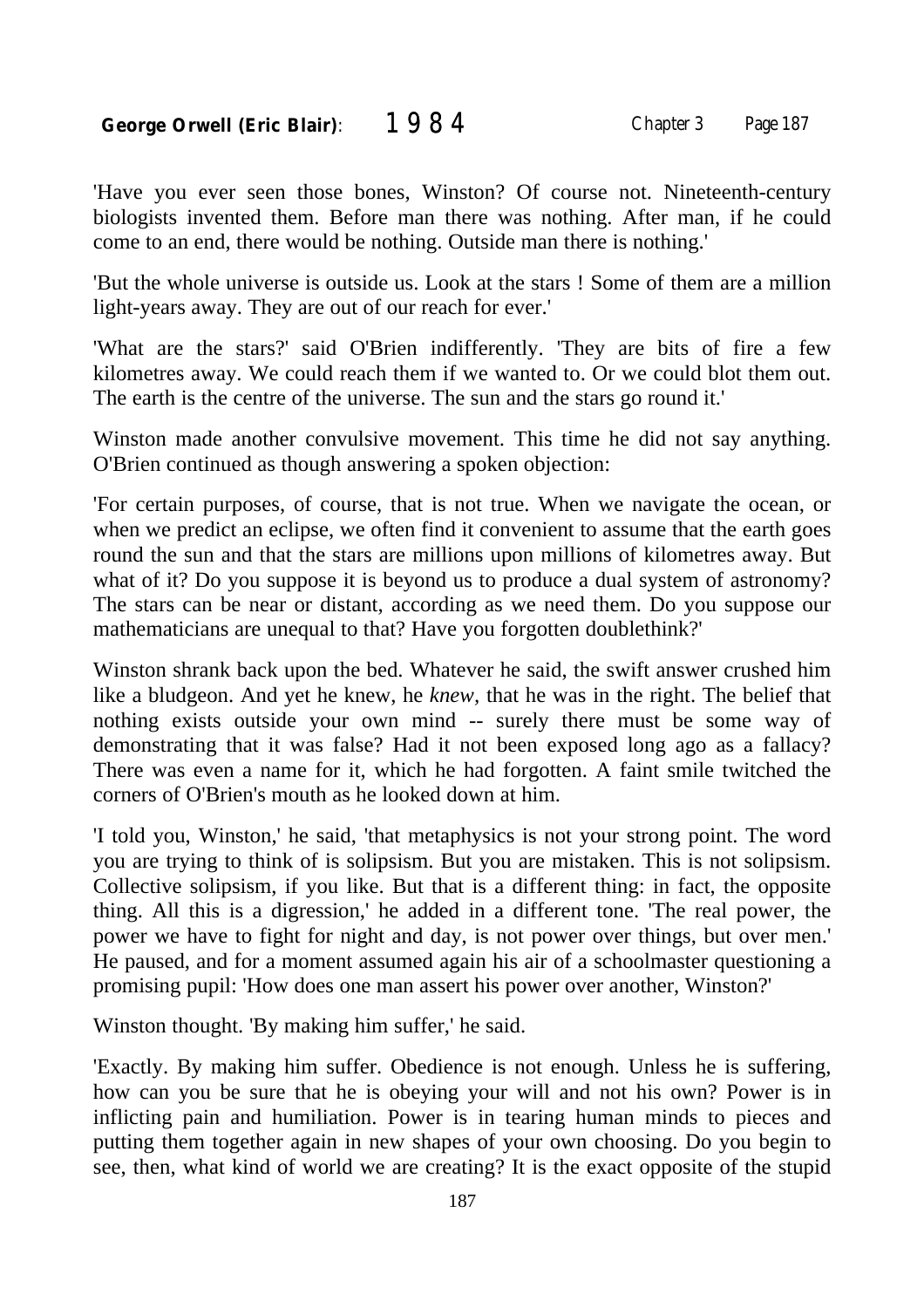hedonistic Utopias that the old reformers imagined. A world of fear and treachery is torment, a world of trampling and being trampled upon, a world which will grow not less but *more* merciless as it refines itself. Progress in our world will be progress towards more pain. The old civilizations claimed that they were founded on love or justice. Ours is founded upon hatred. In our world there will be no emotions except fear, rage, triumph, and self- abasement. Everything else we shall destroy everything. Already we are breaking down the habits of thought which have survived from before the Revolution. We have cut the links between child and parent, and between man and man, and between man and woman. No one dares trust a wife or a child or a friend any longer. But in the future there will be no wives and no friends. Children will be taken from their mothers at birth, as one takes eggs from a hen. The sex instinct will be eradicated. Procreation will be an annual formality like the renewal of a ration card. We shall abolish the orgasm. Our neurologists are at work upon it now. There will be no loyalty, except loyalty towards the Party. There will be no love, except the love of Big Brother. There will be no laughter, except the laugh of triumph over a defeated enemy. There will be no art, no literature, no science. When we are omnipotent we shall have no more need of science. There will be no distinction between beauty and ugliness. There will be no curiosity, no enjoyment of the process of life. All competing pleasures will be destroyed. But always -- do not forget this, Winston -- always there will be the intoxication of power, constantly increasing and constantly growing subtler. Always, at every moment, there will be the thrill of victory, the sensation of trampling on an enemy who is helpless. If you want a picture of the future, imagine a boot stamping on a human face -- for ever.'

He paused as though he expected Winston to speak. Winston had tried to shrink back into the surface of the bed again. He could not say anything. His heart seemed to be frozen. O'Brien went on:

'And remember that it is for ever. The face will always be there to be stamped upon. The heretic, the enemy of society, will always be there, so that he can be defeated and humiliated over again. Everything that you have undergone since you have been in our hands -- all that will continue, and worse. The espionage, the betrayals, the arrests, the tortures, the executions, the disappearances will never cease. It will be a world of terror as much as a world of triumph. The more the Party is powerful, the less it will be tolerant: the weaker the opposition, the tighter the despotism. Goldstein and his heresies will live for ever. Every day, at every moment, they will be defeated, discredited, ridiculed, spat upon and yet they will always survive. This drama that I have played out with you during seven years will be played out over and over again generation after generation, always in subtler forms. Always we shall have the heretic here at our mercy, screaming with pain, broken up, contemptible --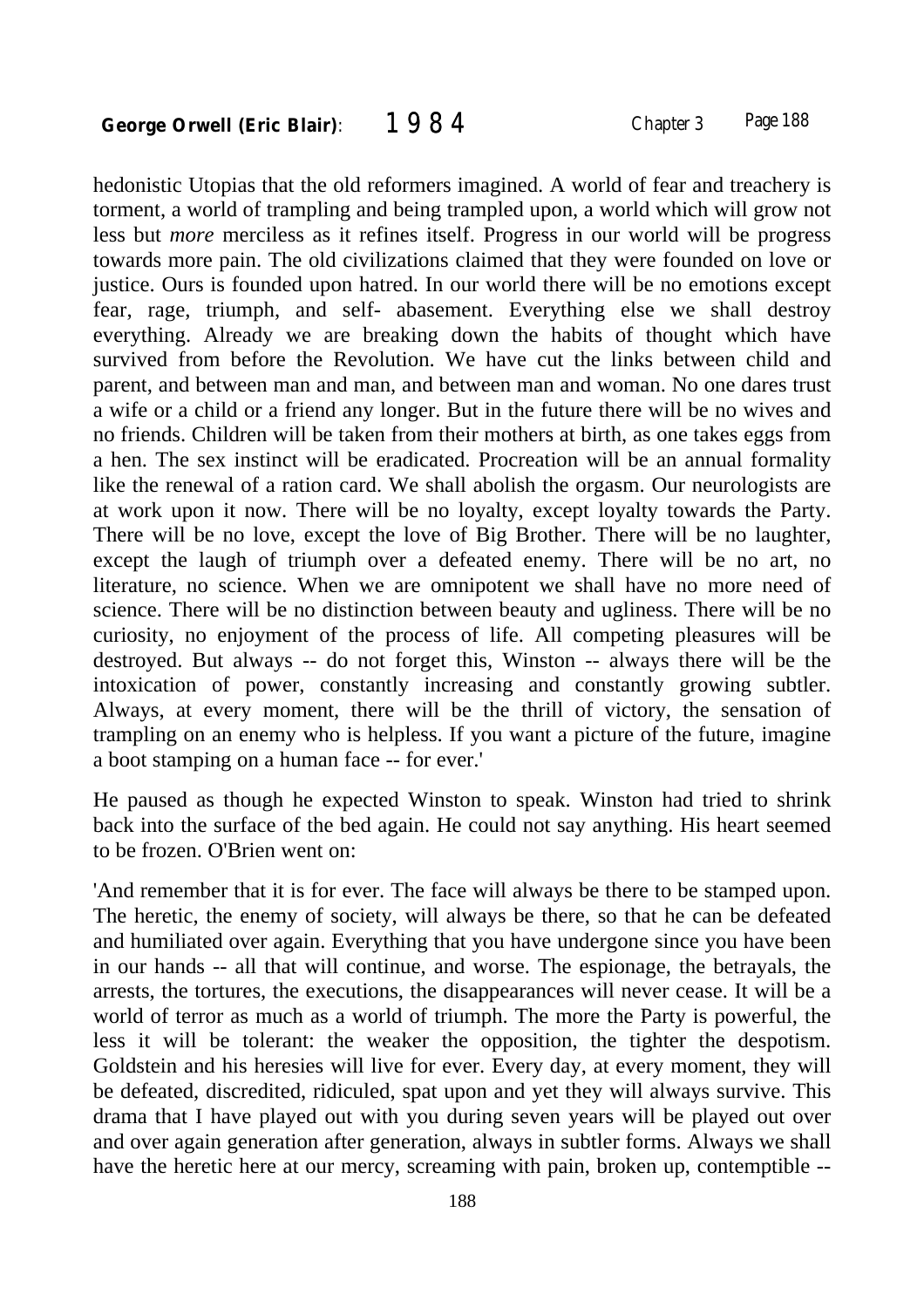and in the end utterly penitent, saved from himself, crawling to our feet of his own accord. That is the world that we are preparing, Winston. A world of victory after victory, triumph after triumph after triumph: an endless pressing, pressing, pressing upon the nerve of power. You are beginning, I can see, to realize what that world will be like. But in the end you will do more than understand it. You will accept it, welcome it, become part of it.'

Winston had recovered himself sufficiently to speak. 'You can't!' he said weakly.

'What do you mean by that remark, Winston?'

'You could not create such a world as you have just described. It is a dream. It is impossible.'

'Why?'

'It is impossible to found a civilization on fear and hatred and cruelty. It would never endure.'

'Why not?'

'It would have no vitality. It would disintegrate. It would commit suicide.'

'Nonsense. You are under the impression that hatred is more exhausting than love. Why should it be? And if it were, what difference would that make? Suppose that we choose to wear ourselves out faster. Suppose that we quicken the tempo of human life till men are senile at thirty. Still what difference would it make? Can you not understand that the death of the individual is not death? The party is immortal.'

As usual, the voice had battered Winston into helplessness. Moreover he was in dread that if he persisted in his disagreement O'Brien would twist the dial again. And yet he could not keep silent. Feebly, without arguments, with nothing to support him except his inarticulate horror of what O'Brien had said, he returned to the attack.

'I don't know -- I don't care. Somehow you will fail. Something will defeat you. Life will defeat you.'

'We control life, Winston, at all its levels. You are imagining that there is something called human nature which will be outraged by what we do and will turn against us. But we create human nature. Men are infinitely malleable. Or perhaps you have returned to your old idea that the proletarians or the slaves will arise and overthrow us. Put it out of your mind. They are helpless, like the animals. Humanity is the Party. The others are outside -- irrelevant.'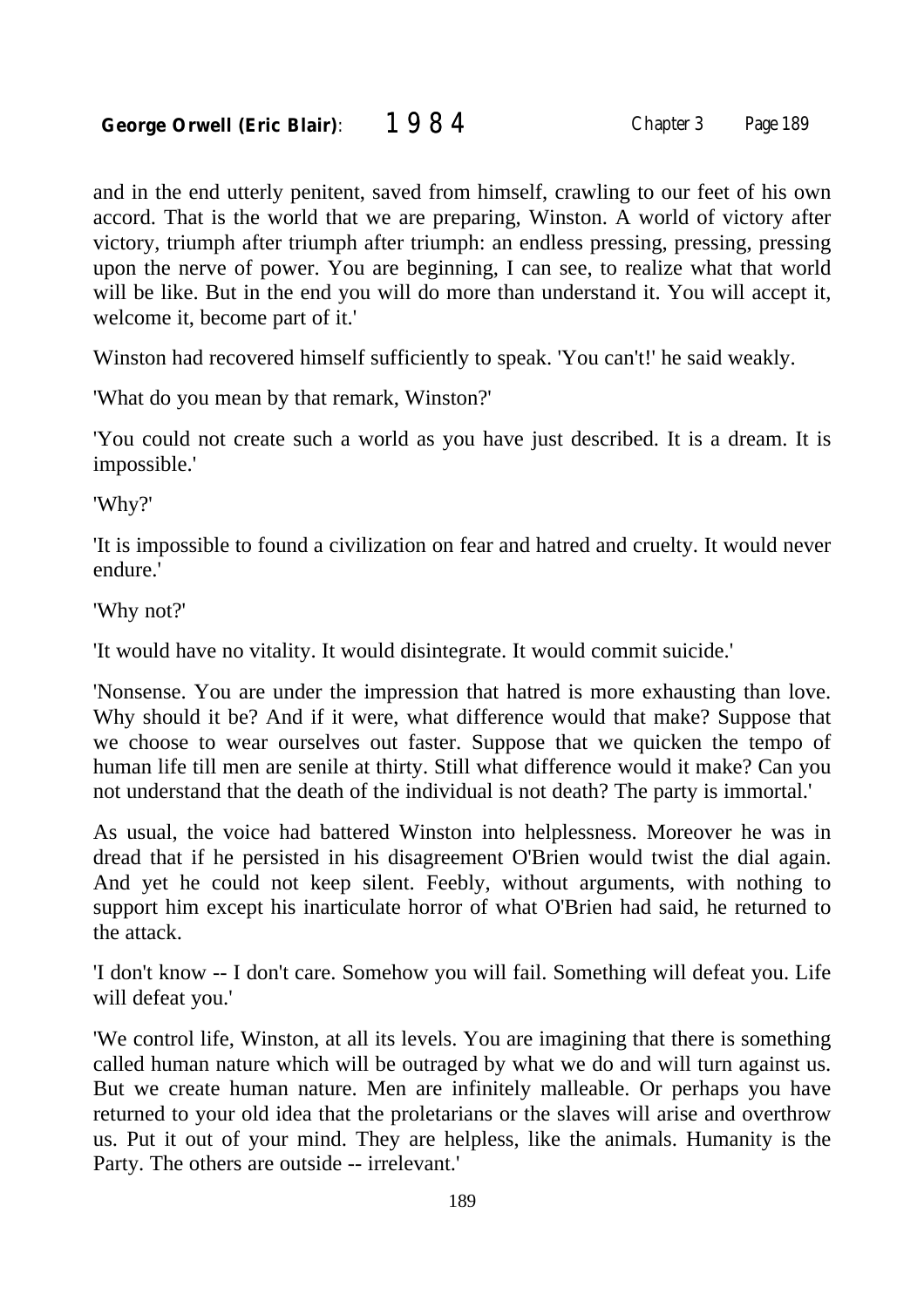# *George Orwell (Eric Blair)*: **1984** Chapter 3 Page 190

'I don't care. In the end they will beat you. Sooner or later they will see you for what you are, and then they will tear you to pieces.'

'Do you see any evidence that that is happening? Or any reason why it should?'

'No. I believe it. I *know* that you will fail. There is something in the universe -- I don't know, some spirit, some principle -- that you will never overcome.'

'Do you believe in God, Winston?'

'No.'

'Then what is it, this principle that will defeat us?'

'I don't know. The spirit of Man.'

'And do you consider yourself a man?.'

'Yes.'

'If you are a man, Winston, you are the last man. Your kind is extinct; we are the inheritors. Do you understand that you are *alone?* You are outside history, you are non-existent.' His manner changed and he said more harshly: 'And you consider yourself morally superior to us, with our lies and our cruelty?'

'Yes, I consider myself superior.'

O'Brien did not speak. Two other voices were speaking. After a moment Winston recognized one of them as his own. It was a sound-track of the conversation he had had with O'Brien, on the night when he had enrolled himself in the Brotherhood. He heard himself promising to lie, to steal, to forge, to murder, to encourage drugtaking and prostitution, to disseminate venereal diseases, to throw vitriol in a child's face. O'Brien made a small impatient gesture, as though to say that the demonstration was hardly worth making. Then he turned a switch and the voices stopped.

'Get up from that bed,' he said.

The bonds had loosened themselves. Winston lowered himself to the floor and stood up unsteadily.

'You are the last man,' said O'Brien. 'You are the guardian of the human spirit. You shall see yourself as you are. Take off your clothes.'

Winston undid the bit of string that held his overalls together. The zip fastener had long since been wrenched out of them. He could not remember whether at any time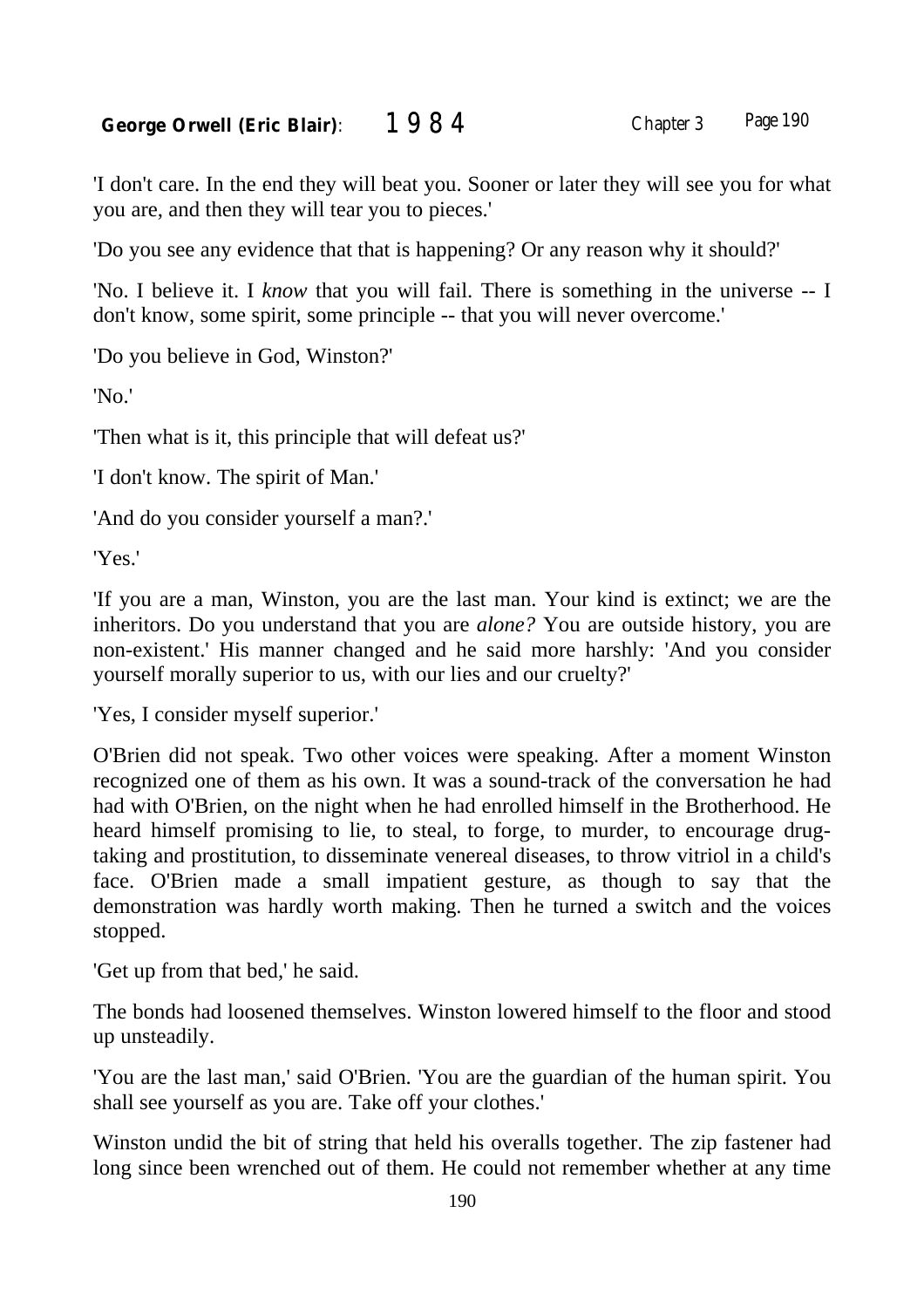since his arrest he had taken off all his clothes at one time. Beneath the overalls his body was looped with filthy yellowish rags, just recognizable as the remnants of underclothes. As he slid them to the ground he saw that there was a three-sided mirror at the far end of the room. He approached it, then stopped short. An involuntary cry had broken out of him.

'Go on,' said O'Brien. 'Stand between the wings of the mirror. You shall see the side view as well.'

He had stopped because he was frightened. A bowed, greycoloured, skeleton-like thing was coming towards him. Its actual appearance was frightening, and not merely the fact that he knew it to be himself. He moved closer to the glass. The creature's face seemed to be protruded, because of its bent carriage. A forlorn, jailbird's face with a nobby forehead running back into a bald scalp, a crooked nose, and battered-looking cheekbones above which his eyes were fierce and watchful. The cheeks were seamed, the mouth had a drawn-in look. Certainly it was his own face, but it seemed to him that it had changed more than he had changed inside. The emotions it registered would be different from the ones he felt. He had gone partially bald. For the first moment he had thought that he had gone grey as well, but it was only the scalp that was grey. Except for his hands and a circle of his face, his body was grey all over with ancient, ingrained dirt. Here and there under the dirt there were the red scars of wounds, and near the ankle the varicose ulcer was an inflamed mass with flakes of skin peeling off it. But the truly frightening thing was the emaciation of his body. The barrel of the ribs was as narrow as that of a skeleton: the legs had shrunk so that the knees were thicker than the thighs. He saw now what O'Brien had meant about seeing the side view. The curvature of the spine was astonishing. The thin shoulders were hunched forward so as to make a cavity of the chest, the scraggy neck seemed to be bending double under the weight of the skull. At a guess he would have said that it was the body of a man of sixty, suffering from some malignant disease.

'You have thought sometimes,' said O'Brien, 'that my face -- the face of a member of the Inner Party -- looks old and worn. What do you think of your own face?'

He seized Winston's shoulder and spun him round so that he was facing him.

'Look at the condition you are in!' he said. 'Look at this filthy grime all over your body. Look at the dirt between your toes. Look at that disgusting running sore on your leg. Do you know that you stink like a goat? Probably you have ceased to notice it. Look at your emaciation. Do you see? I can make my thumb and forefinger meet round your bicep. I could snap your neck like a carrot. Do you know that you have lost twenty-five kilograms since you have been in our hands? Even your hair is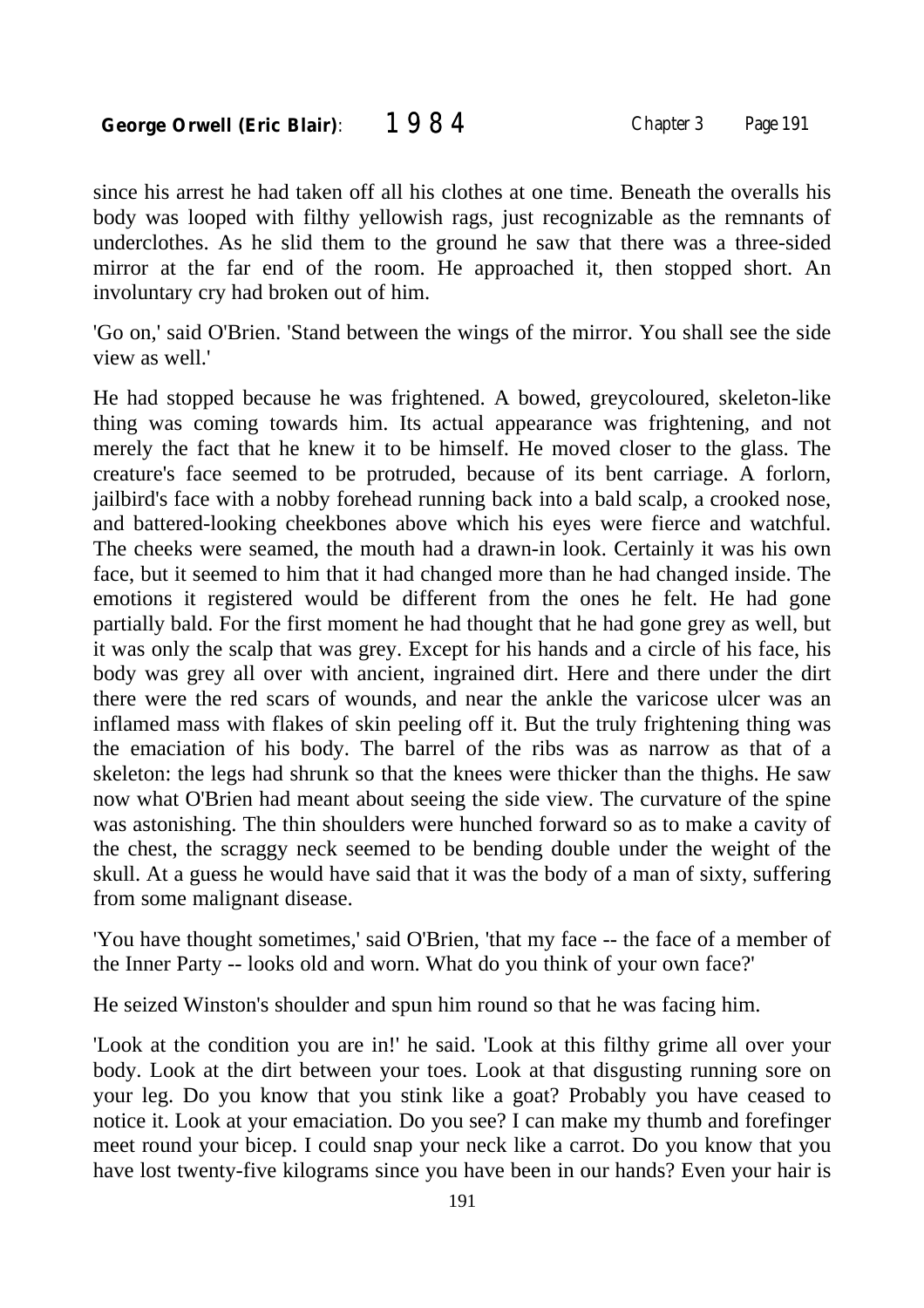coming out in handfuls. Look!' He plucked at Winston's head and brought away a tuft of hair. 'Open your mouth. Nine, ten, eleven teeth left. How many had you when you came to us? And the few you have left are dropping out of your head. Look here!'

He seized one of Winston's remaining front teeth between his powerful thumb and forefinger. A twinge of pain shot through Winston's jaw. O'Brien had wrenched the loose tooth out by the roots. He tossed it across the cell.

'You are rotting away,' he said; 'you are falling to pieces. What are you? A bag of filth. Now turn around and look into that mirror again. Do you see that thing facing you? That is the last man. If you are human, that is humanity. Now put your clothes on again.'

Winston began to dress himself with slow stiff movements. Until now he had not seemed to notice how thin and weak he was. Only one thought stirred in his mind: that he must have been in this place longer than he had imagined. Then suddenly as he fixed the miserable rags round himself a feeling of pity for his ruined body overcame him. Before he knew what he was doing he had collapsed on to a small stool that stood beside the bed and burst into tears. He was aware of his ugliness, his gracelessness, a bundle of bones in filthy underclothes sitting weeping in the harsh white light: but he could not stop himself. O'Brien laid a hand on his shoulder, almost kindly.

'It will not last for ever,' he said. 'You can escape from it whenever you choose. Everything depends on yourself.'

'You did it!' sobbed Winston. 'You reduced me to this state.'

'No, Winston, you reduced yourself to it. This is what you accepted when you set yourself up against the Party. It was all contained in that first act. Nothing has happened that you did not foresee.'

He paused, and then went on:

'We have beaten you, Winston. We have broken you up. You have seen what your body is like. Your mind is in the same state. I do not think there can be much pride left in you. You have been kicked and flogged and insulted, you have screamed with pain, you have rolled on the floor in your own blood and vomit. You have whimpered for mercy, you have betrayed everybody and everything. Can you think of a single degradation that has not happened to you?'

Winston had stopped weeping, though the tears were still oozing out of his eyes. He looked up at O'Brien.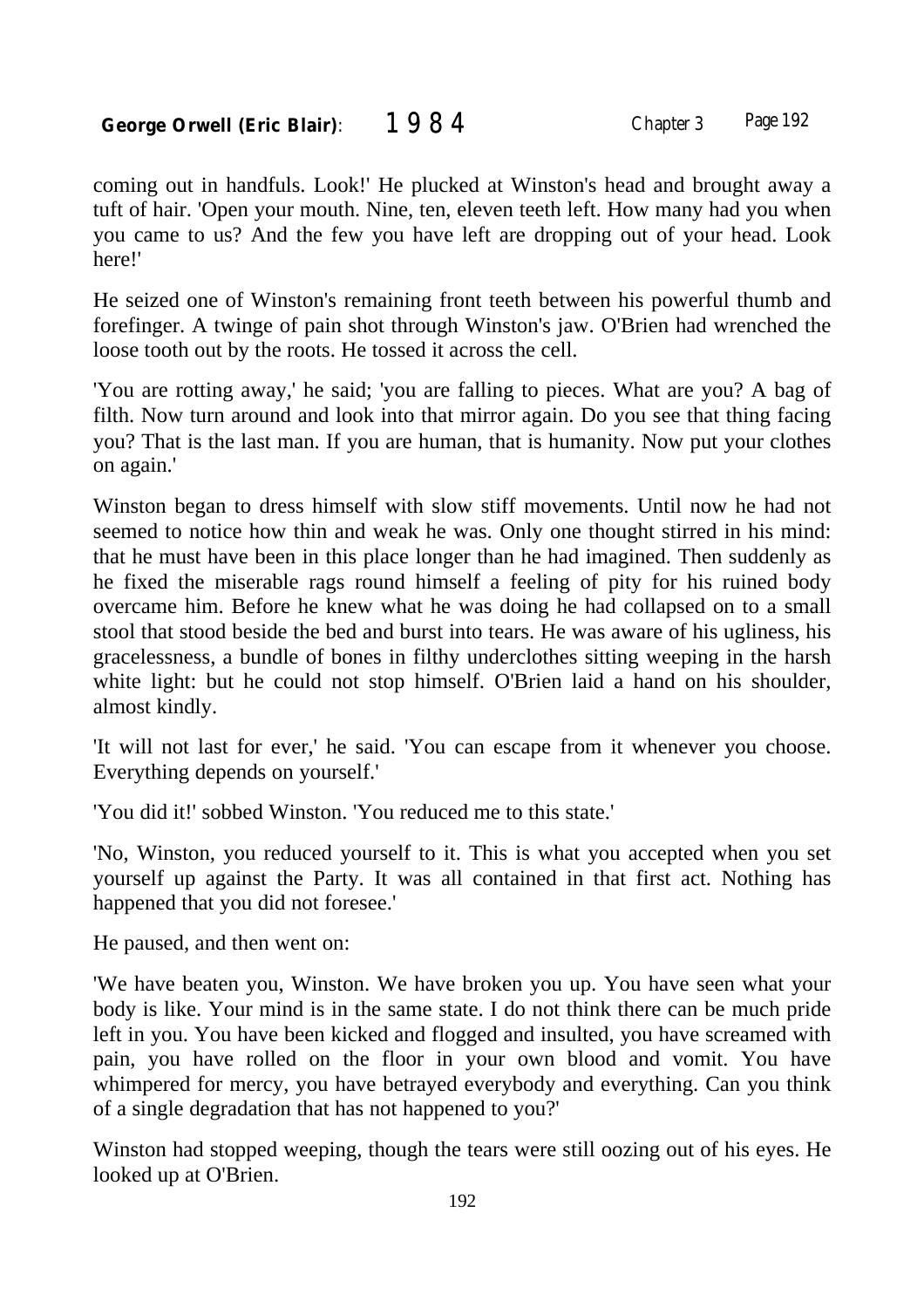'I have not betrayed Julia,' he said.

O'Brien looked down at him thoughtfully. 'No,' he said; 'no; that is perfectly true. You have not betrayed Julia.'

The peculiar reverence for O'Brien, which nothing seemed able to destroy, flooded Winston's heart again. How intelligent, he thought, how intelligent! Never did O'Brien fail to understand what was said to him. Anyone else on earth would have answered promptly that he *had* betrayed Julia. For what was there that they had not screwed out of him under the torture? He had told them everything he knew about her, her habits, her character, her past life; he had confessed in the most trivial detail everything that had happened at their meetings, all that he had said to her and she to him, their black-market meals, their adulteries, their vague plottings against the Party -- everything. And yet, in the sense in which he intended the word, he had not betrayed her. He had not stopped loving her; his feelings towards her had remained the same. O'Brien had seen what he meant without the need for explanation.

'Tell me,' he said, 'how soon will they shoot me?'

'It might be a long time,' said O'Brien. 'You are a difficult case. But don't give up hope. Everyone is cured sooner or later. In the end we shall shoot you.' x x x

He was much better. He was growing fatter and stronger every day, if it was proper to speak of days.

The white light and the humming sound were the same as ever, but the cell was a little more comfortable than the others he had been in. There was a pillow and a mattress on the plank bed, and a stool to sit on. They had given him a bath, and they allowed him to wash himself fairly frequently in a tin basin. They even gave him warm water to wash with. They had given him new underclothes and a clean suit of overalls. They had dressed his varicose ulcer with soothing ointment. They had pulled out the remnants of his teeth and given him a new set of dentures.

Weeks or months must have passed. It would have been possible now to keep count of the passage of time, if he had felt any interest in doing so, since he was being fed at what appeared to be regular intervals. He was getting, he judged, three meals in the twenty-four hours; sometimes he wondered dimly whether he was getting them by night or by day. The food was surprisingly good, with meat at every third meal. Once there was even a packet of cigarettes. He had no matches, but the neverspeaking guard who brought his food would give him a light. The first time he tried to smoke it made him sick, but he persevered, and spun the packet out for a long time, smoking half a cigarette after each meal.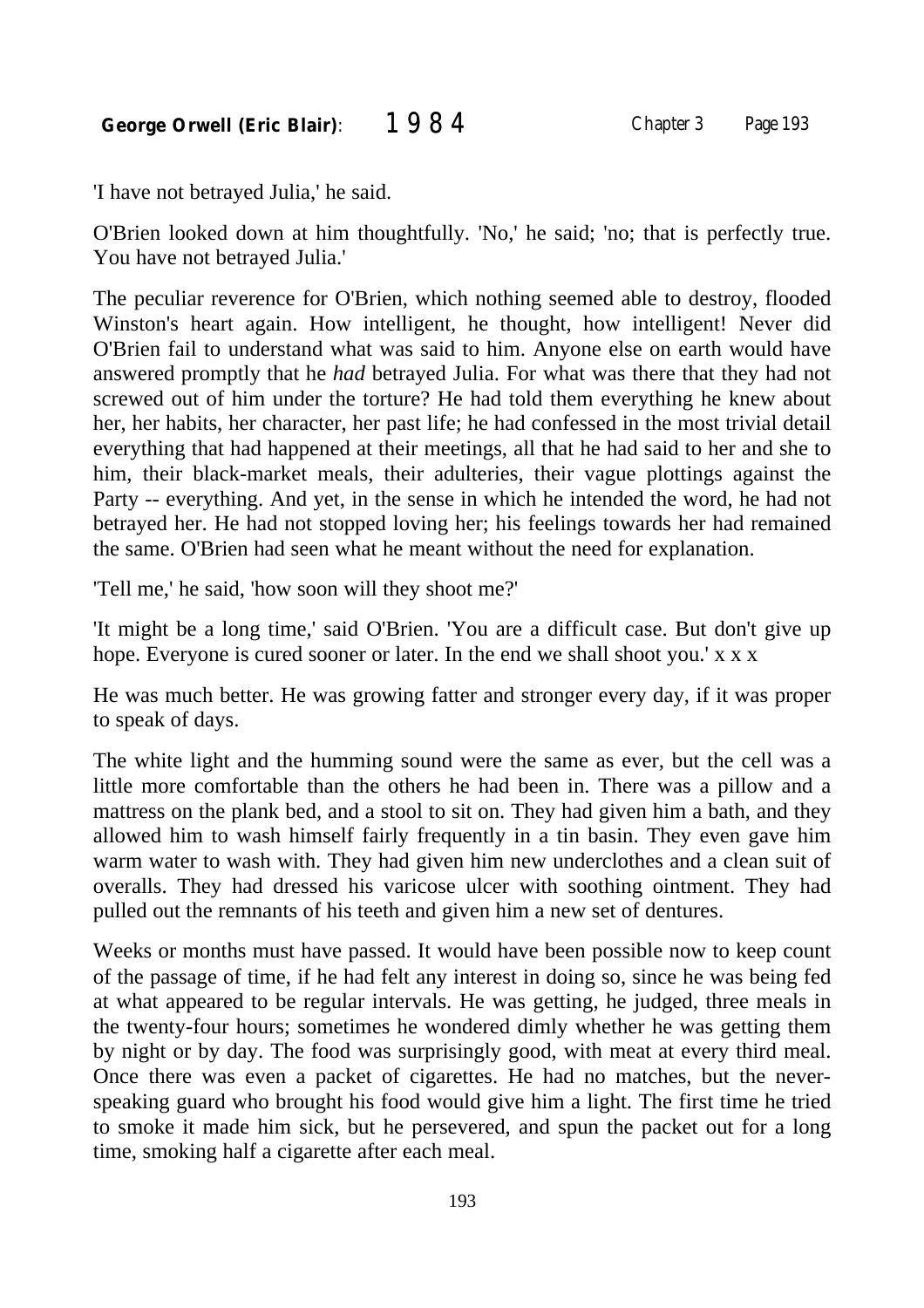They had given him a white slate with a stump of pencil tied to the corner. At first he made no use of it. Even when he was awake he was completely torpid. Often he would lie from one meal to the next almost without stirring, sometimes asleep, sometimes waking into vague reveries in which it was too much trouble to open his eyes. He had long grown used to sleeping with a strong light on his face. It seemed to make no difference, except that one's dreams were more coherent. He dreamed a great deal all through this time, and they were always happy dreams. He was in the Golden Country, or he was sitting among enormous glorious, sunlit ruins, with his mother, with Julia, with O'Brien -- not doing anything, merely sitting in the sun, talking of peaceful things. Such thoughts as he had when he was awake were mostly about his dreams. He seemed to have lost the power of intellectual effort, now that the stimulus of pain had been removed. He was not bored, he had no desire for conversation or distraction. Merely to be alone, not to be beaten or questioned, to have enough to eat, and to be clean all over, was completely satisfying.

By degrees he came to spend less time in sleep, but he still felt no impulse to get off the bed. All he cared for was to lie quiet and feel the strength gathering in his body. He would finger himself here and there, trying to make sure that it was not an illusion that his muscles were growing rounder and his skin tauter. Finally it was established beyond a doubt that he was growing fatter; his thighs were now definitely thicker than his knees. After that, reluctantly at first, he began exercising himself regularly. In a little while he could walk three kilometres, measured by pacing the cell, and his bowed shoulders were growing straighter. He attempted more elaborate exercises, and was astonished and humiliated to find what things he could not do. He could not move out of a walk, he could not hold his stool out at arm's length, he could not stand on one leg without falling over. He squatted down on his heels, and found that with agonizing pains in thigh and calf he could just lift himself to a standing position. He lay flat on his belly and tried to lift his weight by his hands. It was hopeless, he could not raise himself a centimetre. But after a few more days -- a few more mealtimes -- even that feat was accomplished. A time came when he could do it six times running. He began to grow actually proud of his body, and to cherish an intermittent belief that his face also was growing back to normal. Only when he chanced to put his hand on his bald scalp did he remember the seamed, ruined face that had looked back at him out of the mirror.

His mind grew more active. He sat down on the plank bed, his back against the wall and the slate on his knees, and set to work deliberately at the task of re-educating himself.

He had capitulated, that was agreed. In reality, as he saw now, he had been ready to capitulate long before he had taken the decision. From the moment when he was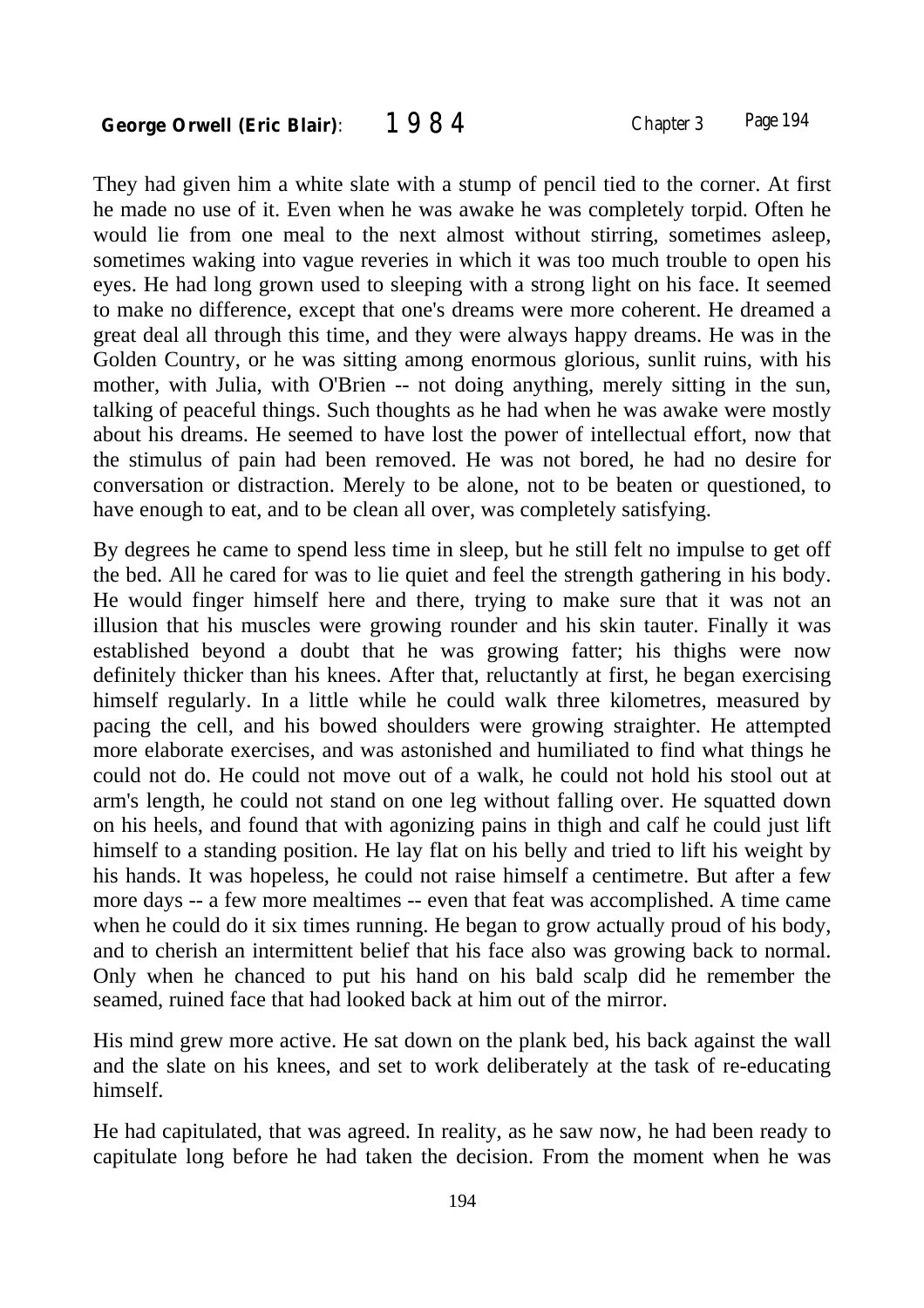inside the Ministry of Love -- and yes, even during those minutes when he and Julia had stood helpless while the iron voice from the telescreen told them what to do - he had grasped the frivolity, the shallowness of his attempt to set himself up against the power of the Party. He knew now that for seven years the Thought police had watched him like a beetle under a magnifying glass. There was no physical act, no word spoken aloud, that they had not noticed, no train of thought that they had not been able to infer. Even the speck of whitish dust on the cover of his diary they had carefully replaced. They had played sound-tracks to him, shown him photographs. Some of them were photographs of Julia and himself. Yes, even . . . He could not fight against the Party any longer. Besides, the Party was in the right. It must be so; how could the immortal, collective brain be mistaken? By what external standard could you check its judgements? Sanity was statistical. It was merely a question of learning to think as they thought. Only !

The pencil felt thick and awkward in his fingers. He began to write down the thoughts that came into his head. He wrote first in large clumsy capitals:

#### FREEDOM IS SLAVERY

Then almost without a pause he wrote beneath it:

#### TWO AND TWO MAKE FIVE

But then there came a sort of check. His mind, as though shying away from something, seemed unable to concentrate. He knew that he knew what came next, but for the moment he could not recall it. When he did recall it, it was only by consciously reasoning out what it must be: it did not come of its own accord. He wrote:

#### GOD IS POWER

He accepted everything. The past was alterable. The past never had been altered. Oceania was at war with Eastasia. Oceania had always been at war with Eastasia. Jones, Aaronson, and Rutherford were guilty of the crimes they were charged with. He had never seen the photograph that disproved their guilt. It had never existed, he had invented it. He remembered remembering contrary things, but those were false memories, products of selfdeception. How easy it all was! Only surrender, and everything else followed. It was like swimming against a current that swept you backwards however hard you struggled, and then suddenly deciding to turn round and go with the current instead of opposing it. Nothing had changed except your own attitude: the predestined thing happened in any case. He hardly knew why he had ever rebelled. Everything was easy, except !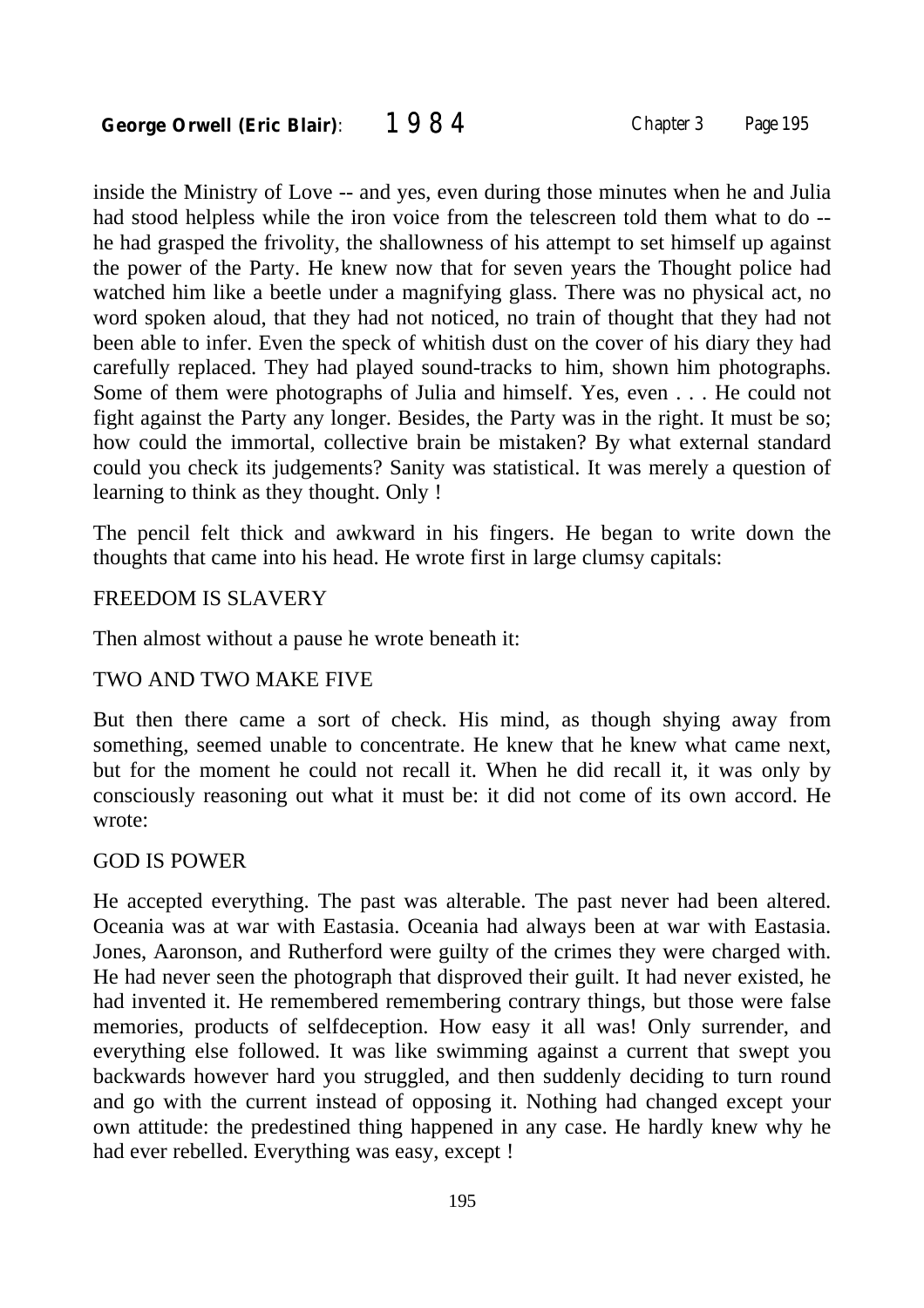Anything could be true. The so-called laws of Nature were nonsense. The law of gravity was nonsense. 'If I wished,' O'Brien had said, 'I could float off this floor like a soap bubble.' Winston worked it out. 'If he *thinks* he floats off the floor, and if I simultaneously *think* I see him do it, then the thing happens.' Suddenly, like a lump of submerged wreckage breaking the surface of water, the thought burst into his mind: 'It doesn't really happen. We imagine it. It is hallucination.' He pushed the thought under instantly. The fallacy was obvious. It presupposed that somewhere or other, outside oneself, there was a 'real' world where 'real' things happened. But how could there be such a world? What knowledge have we of anything, save through our own minds? All happenings are in the mind. Whatever happens in all minds, truly happens.

He had no difficulty in disposing of the fallacy, and he was in no danger of succumbing to it. He realized, nevertheless, that it ought never to have occurred to him. The mind should develop a blind spot whenever a dangerous thought presented itself. The process should be automatic, instinctive. *Crimestop,* they called it in Newspeak.

He set to work to exercise himself in crimestop. He presented himself with propositions -- 'the Party says the earth is flat', 'the party says that ice is heavier than water' -- and trained himself in not seeing or not understanding the arguments that contradicted them. It was not easy. It needed great powers of reasoning and improvisation. The arithmetical problems raised, for instance, by such a statement as 'two and two make five' were beyond his intellectual grasp. It needed also a sort of athleticism of mind, an ability at one moment to make the most delicate use of logic and at the next to be unconscious of the crudest logical errors. Stupidity was as necessary as intelligence, and as difficult to attain.

All the while, with one part of his mind, he wondered how soon they would shoot him. 'Everything depends on yourself,' O'Brien had said; but he knew that there was no conscious act by which he could bring it nearer. It might be ten minutes hence, or ten years. They might keep him for years in solitary confinement, they might send him to a labour-camp, they might release him for a while, as they sometimes did. It was perfectly possible that before he was shot the whole drama of his arrest and interrogation would be enacted all over again. The one certain thing was that death never came at an expected moment. The tradition -- the unspoken tradition: somehow you knew it, though you never heard it said-was that they shot you from behind; always in the back of the head, without warning, as you walked down a corridor from cell to cell.

One day -- but 'one day' was not the right expression; just as probably it was in the middle of the night: once -- he fell into a strange, blissful reverie. He was walking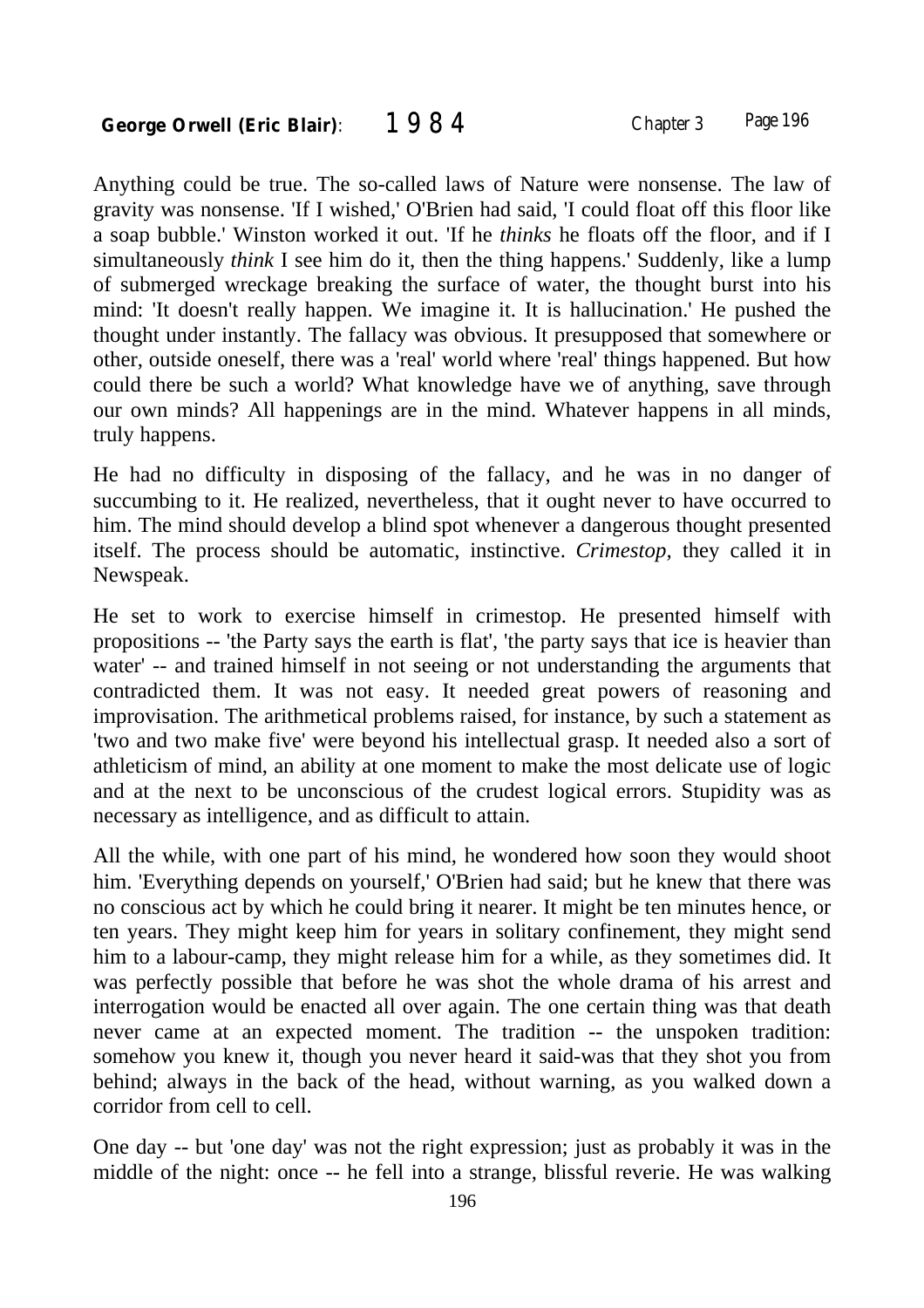down the corridor, waiting for the bullet. He knew that it was coming in another moment. Everything was settled, smoothed out, reconciled. There were no more doubts, no more arguments, no more pain, no more fear. His body was healthy and strong. He walked easily, with a joy of movement and with a feeling of walking in sunlight. He was not any longer in the narrow white corridors in the Ministry of Love, he was in the enormous sunlit passage, a kilometre wide, down which he had seemed to walk in the delirium induced by drugs. He was in the Golden Country, following the foot- track across the old rabbit-cropped pasture. He could feel the short springy turf under his feet and the gentle sunshine on his face. At the edge of the field were the elm trees, faintly stirring, and somewhere beyond that was the stream where the dace lay in the green pools under the willows.

Suddenly he started up with a shock of horror. The sweat broke out on his backbone. He had heard himself cry aloud:

'Julia ! Julia! Julia, my love! Julia!'

For a moment he had had an overwhelming hallucination of her presence. She had seemed to be not merely with him, but inside him. It was as though she had got into the texture of his skin. In that moment he had loved her far more than he had ever done when they were together and free. Also he knew that somewhere or other she was still alive and needed his help.

He lay back on the bed and tried to compose himself. What had he done? How many years had he added to his servitude by that moment of weakness?

In another moment he would hear the tramp of boots outside. They could not let such an outburst go unpunished. They would know now, if they had not known before, that he was breaking the agreement he had made with them. He obeyed the Party, but he still hated the Party. In the old days he had hidden a heretical mind beneath an appearance of conformity. Now he had retreated a step further: in the mind he had surrendered, but he had hoped to keep the inner heart inviolate. He knew that he was in the wrong, but he preferred to be in the wrong. They would understand that- O'Brien would understand it. It was all confessed in that single foolish cry.

He would have to start all over again. It might take years. He ran a hand over his face, trying to familiarize himself with the new shape. There were deep furrows in the cheeks, the cheekbones felt sharp, the nose flattened. Besides, since last seeing himself in the glass he had been given a complete new set of teeth. It was not easy to preserve inscrutability when you did not know what your face looked like. In any case, mere control of the features was not enough. For the first time he perceived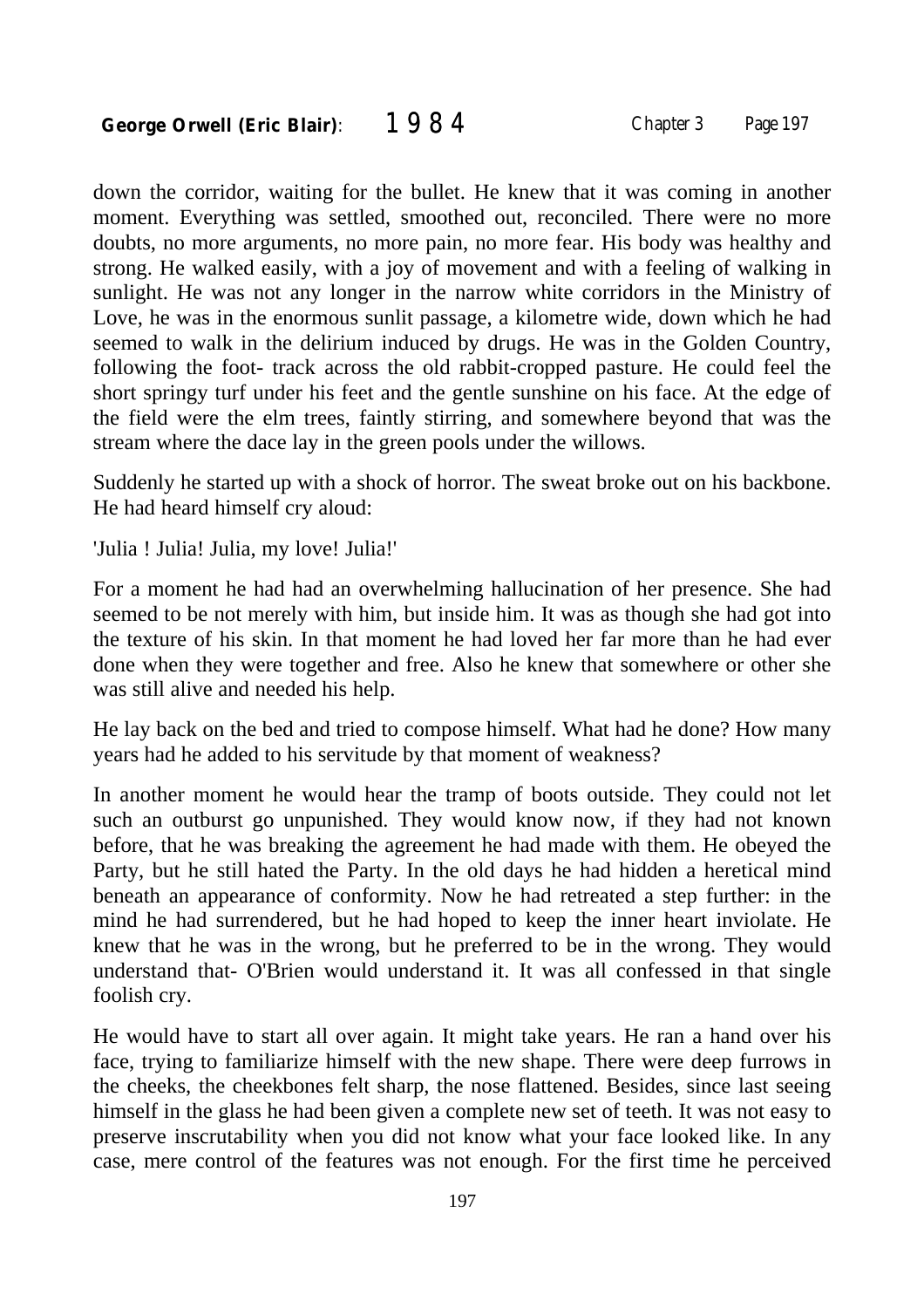that if you want to keep a secret you must also hide it from yourself. You must know all the while that it is there, but until it is needed you must never let it emerge into your consciousness in any shape that could be given a name. From now onwards he must not only think right; he must feel right, dream right. And all the while he must keep his hatred locked up inside him like a ball of matter which was part of himself and yet unconnected with the rest of him, a kind of cyst.

One day they would decide to shoot him. You could not tell when it would happen, but a few seconds beforehand it should be possible to guess. It was always from behind, walking down a corridor. Ten seconds would be enough. In that time the world inside him could turn over. And then suddenly, without a word uttered, without a check in his step, without the changing of a line in his face -- suddenly the camouflage would be down and bang! would go the batteries of his hatred. Hatred would fill him like an enormous roaring flame. And almost in the same instant bang! would go the bullet, too late, or too early. They would have blown his brain to pieces before they could reclaim it. The heretical thought would be unpunished, unrepented, out of their reach for ever. They would have blown a hole in their own perfection. To die hating them, that was freedom.

He shut his eyes. It was more difficult than accepting an intellectual discipline. It was a question of degrading himself, mutilating himself. He had got to plunge into the filthiest of filth. What was the most horrible, sickening thing of all? He thought of Big Brother. The enormous face (because of constantly seeing it on posters he always thought of it as being a metre wide), with its heavy black moustache and the eyes that followed you to and fro, seemed to float into his mind of its own accord. What were his true feelings towards Big Brother?

There was a heavy tramp of boots in the passage. The steel door swung open with a clang. O'Brien walked into the cell. Behind him were the waxen-faced officer and the black-uniformed guards.

'Get up,' said O'Brien. 'Come here.'

Winston stood opposite him. O'Brien took Winston's shoulders between his strong hands and looked at him closely.

'You have had thoughts of deceiving me,' he said. 'That was stupid. Stand up straighter. Look me in the face.'

He paused, and went on in a gentler tone:

'You are improving. Intellectually there is very little wrong with you. It is only emotionally that you have failed to make progress. Tell me, Winston -- and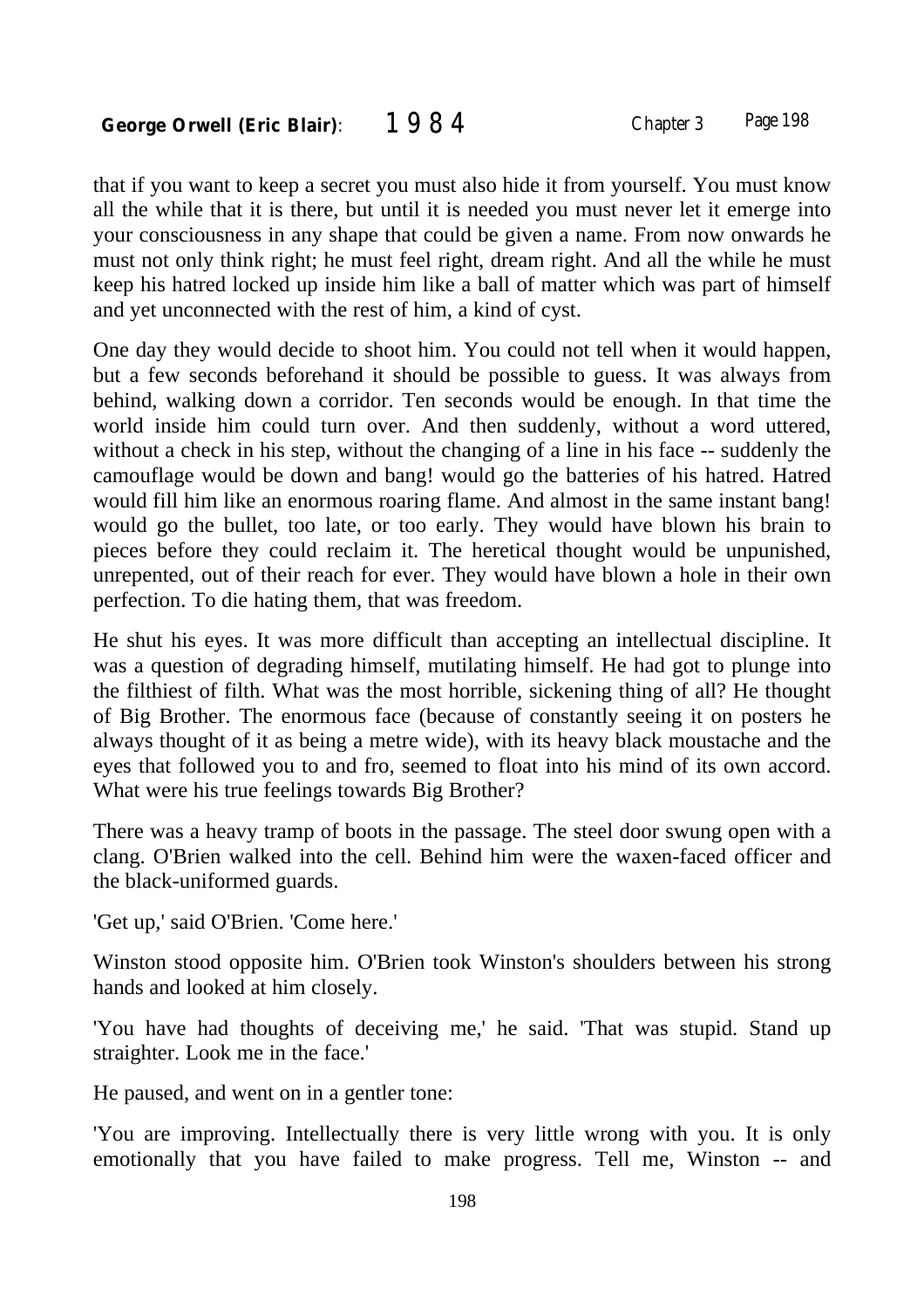remember, no lies: you know that I am always able to detect a lie -- tell me, what are your true feelings towards Big Brother?'

'I hate him.'

'You hate him. Good. Then the time has come for you to take the last step. You must love Big Brother. It is not enough to obey him: you must love him.'

He released Winston with a little push towards the guards.

'Room 101,' he said. x x x

At each stage of his imprisonment he had known, or seemed to know, whereabouts he was in the windowless building. Possibly there were slight differences in the air pressure. The cells where the guards had beaten him were below ground level. The room where he had been interrogated by O'Brien was high up near the roof. This place was many metres underground, as deep down as it was possible to go.

It was bigger than most of the cells he had been in. But he hardly noticed his surroundings. All he noticed was that there were two small tables straight in front of him, each covered with green baize. One was only a metre or two from him, the other was further away, near the door. He was strapped upright in a chair, so tightly that he could move nothing, not even his head. A sort of pad gripped his head from behind, forcing him to look straight in front of him.

For a moment he was alone, then the door opened and O'Brien came in.

'You asked me once,' said O'Brien, 'what was in Room 101. I told you that you knew the answer already. Everyone knows it. The thing that is in Room 101 is the worst thing in the world.'

The door opened again. A guard came in, carrying something made of wire, a box or basket of some kind. He set it down on the further table. Because of the position in which O'Brien was standing. Winston could not see what the thing was.

'The worst thing in the world,' said O'Brien, 'varies from individual to individual. It may be burial alive, or death by fire, or by drowning, or by impalement, or fifty other deaths. There are cases where it is some quite trivial thing, not even fatal.'

He had moved a little to one side, so that Winston had a better view of the thing on the table. It was an oblong wire cage with a handle on top for carrying it by. Fixed to the front of it was something that looked like a fencing mask, with the concave side outwards. Although it was three or four metres away from him, he could see that the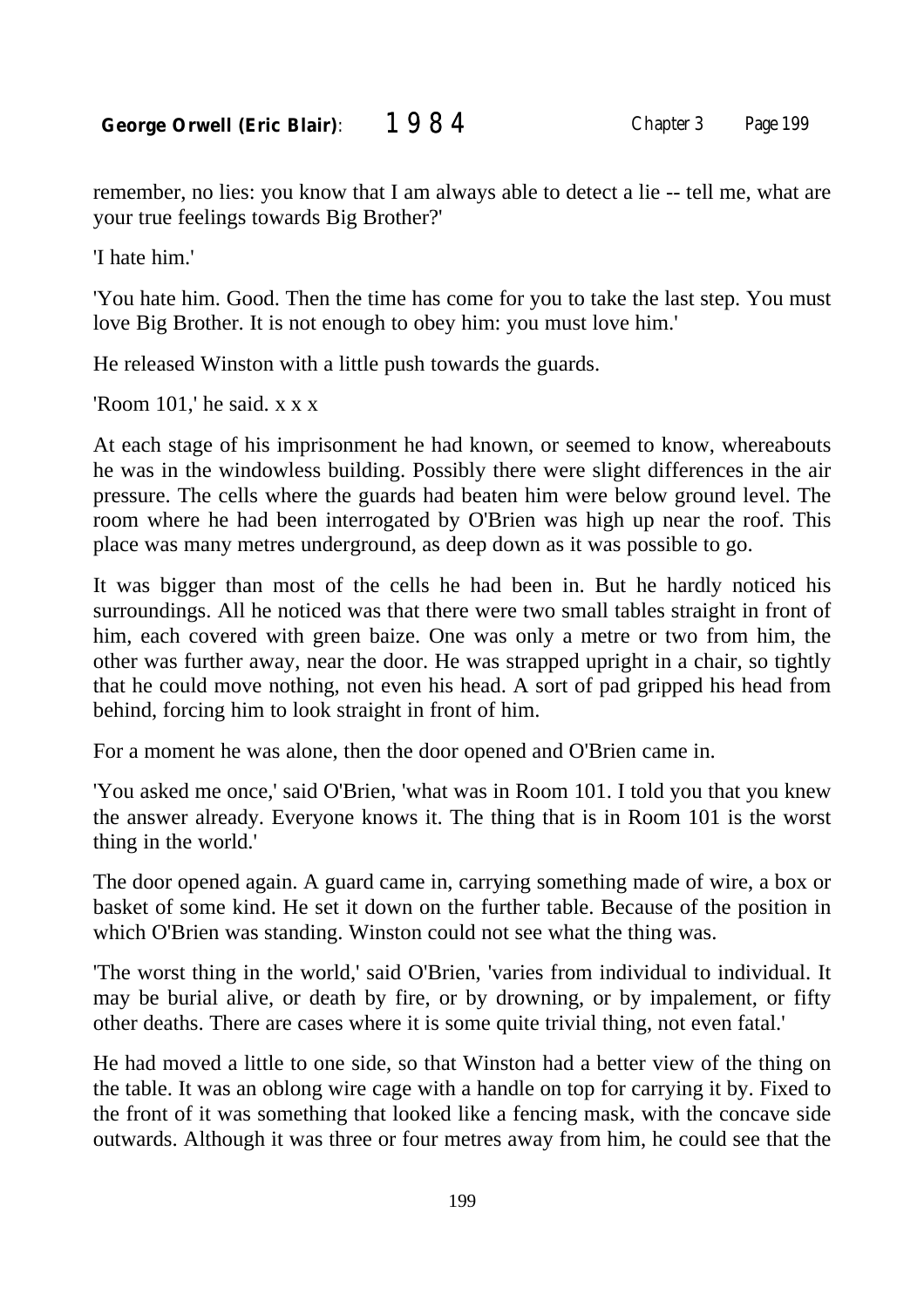## *George Orwell (Eric Blair)*: **1984** Chapter 3 Page 200

cage was divided lengthways into two compart ments, and that there was some kind of creature in each. They were rats.

'In your case, said O'Brien, 'the worst thing in the world happens to be rats.'

A sort of premonitory tremor, a fear of he was not certain what, had passed through Winston as soon as he caught his first glimpse of the cage. But at this moment the meaning of the mask-like attachment in front of it suddenly sank into him. His bowels seemed to turn to water.

'You can't do that!' he cried out in a high cracked voice. 'You couldn't, you couldn't! It's impossible.'

'Do you remember,' said O'Brien, 'the moment of panic that used to occur in your dreams? There was a wall of blackness in front of you, and a roaring sound in your ears. There was something terrible on the other side of the wall. You knew that you knew what it was, but you dared not drag it into the open. It was the rats that were on the other side of the wall.'

'O'Brien!' said Winston, making an effort to control his voice. 'You know this is not necessary. What is it that you want me to do?'

O'Brien made no direct answer. When he spoke it was in the schoolmasterish manner that he sometimes affected. He looked thoughtfully into the distance, as though he were addressing an audience somewhere behind Winston's back.

'By itself,' he said, 'pain is not always enough. There are occasions when a human being will stand out against pain, even to the point of death. But for everyone there is something unendurable -- something that cannot be contemplated. Courage and cowardice are not involved. If you are falling from a height it is not cowardly to clutch at a rope. If you have come up from deep water it is not cowardly to fill your lungs with air. It is merely an instinct which cannot be destroyed. It is the same with the rats. For you, they are unendurable. They are a form of pressure that you cannot withstand. even if you wished to. You will do what is required of you.

'But what is it, what is it? How can I do it if I don't know what it is?'

O'Brien picked up the cage and brought it across to the nearer table. He set it down carefully on the baize cloth. Winston could hear the blood singing in his ears. He had the feeling of sitting in utter loneliness. He was in the middle of a great empty plain, a flat desert drenched with sunlight, across which all sounds came to him out of immense distances. Yet the cage with the rats was not two metres away from him. They were enormous rats. They were at the age when a rat's muzzle grows blunt and fierce and his fur brown instead of grey.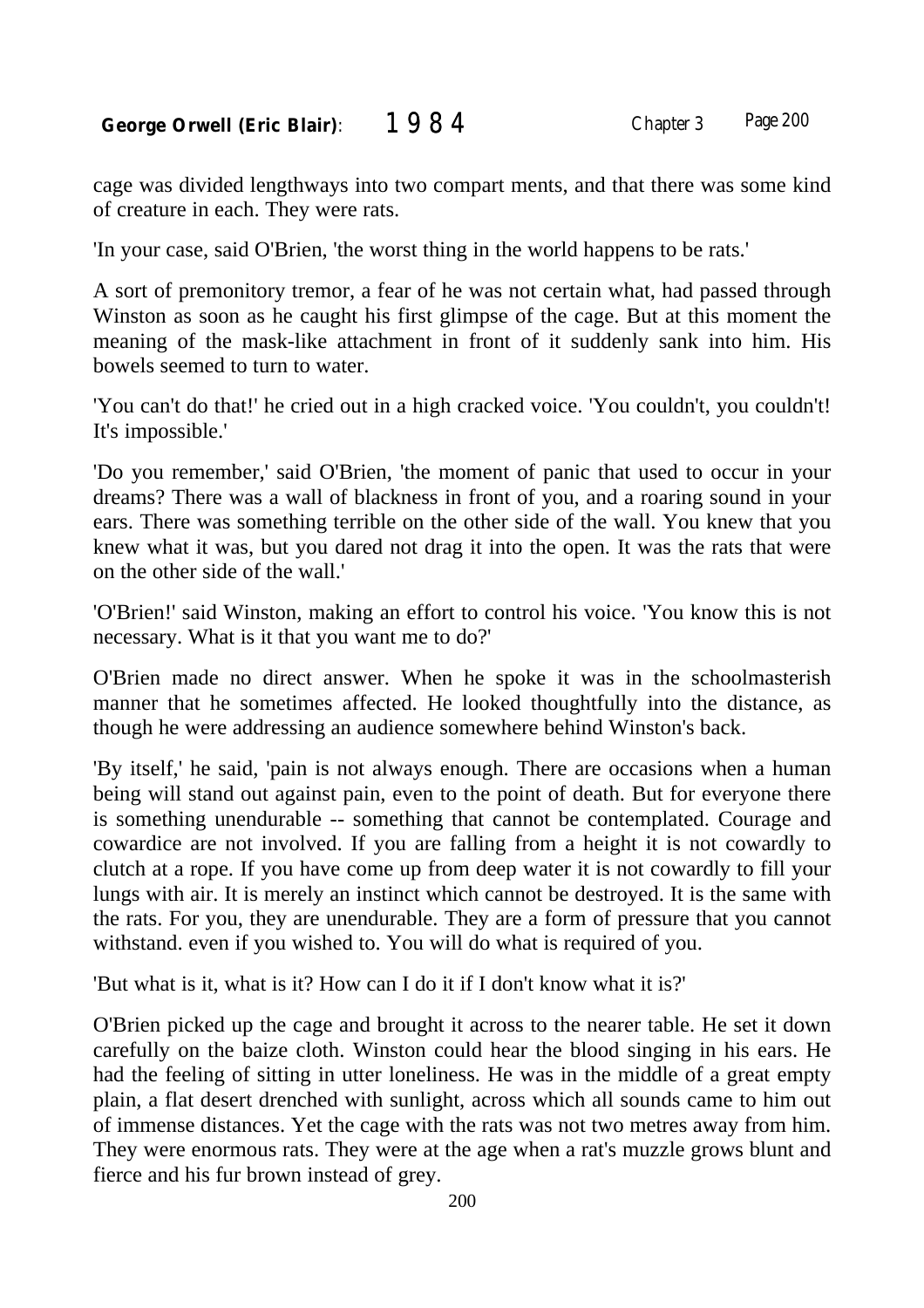'The rat,' said O'Brien, still addressing his invisible audience, 'although a rodent, is carnivorous. You are aware of that. You will have heard of the things that happen in the poor quarters of this town. In some streets a woman dare not leave her baby alone in the house, even for five minutes. The rats are certain to attack it. Within quite a small time they will strip it to the bones. They also attack sick or dying people. They show astonishing intelligence in knowing when a human being is helpless.'

There was an outburst of squeals from the cage. It seemed to reach Winston from far away. The rats were fighting; they were trying to get at each other through the partition. He heard also a deep groan of despair. That, too, seemed to come from outside himself.

O'Brien picked up the cage, and, as he did so, pressed something in it. There was a sharp click. Winston made a frantic effort to tear himself loose from the chair. It was hopeless; every part of him, even his head, was held immovably. O'Brien moved the cage nearer. It was less than a metre from Winston's face.

'I have pressed the first lever,' said O'Brien. 'You understand the construction of this cage. The mask will fit over your head, leaving no exit. When I press this other lever, the door of the cage will slide up. These starving brutes will shoot out of it like bullets. Have you ever seen a rat leap through the air? They will leap on to your face and bore straight into it. Sometimes they attack the eyes first. Sometimes they burrow through the cheeks and devour the tongue.'

The cage was nearer; it was closing in. Winston heard a succession of shrill cries which appeared to be occurring in the air above his head. But he fought furiously against his panic. To think, to think, even with a split second left -- to think was the only hope. Suddenly the foul musty odour of the brutes struck his nostrils. There was a violent convulsion of nausea inside him, and he almost lost consciousness. Everything had gone black. For an instant he was insane, a screaming animal. Yet he came out of the blackness clutching an idea. There was one and only one way to save himself. He must interpose another human being, the *body* of another human being, between himself and the rats.

The circle of the mask was large enough now to shut out the vision of anything else. The wire door was a couple of hand-spans from his face. The rats knew what was coming now. One of them was leaping up and down, the other, an old scaly grandfather of the sewers, stood up, with his pink hands against the bars, and fiercely sniffed the air. Winston could see the whiskers and the yellow teeth. Again the black panic took hold of him. He was blind, helpless, mindless.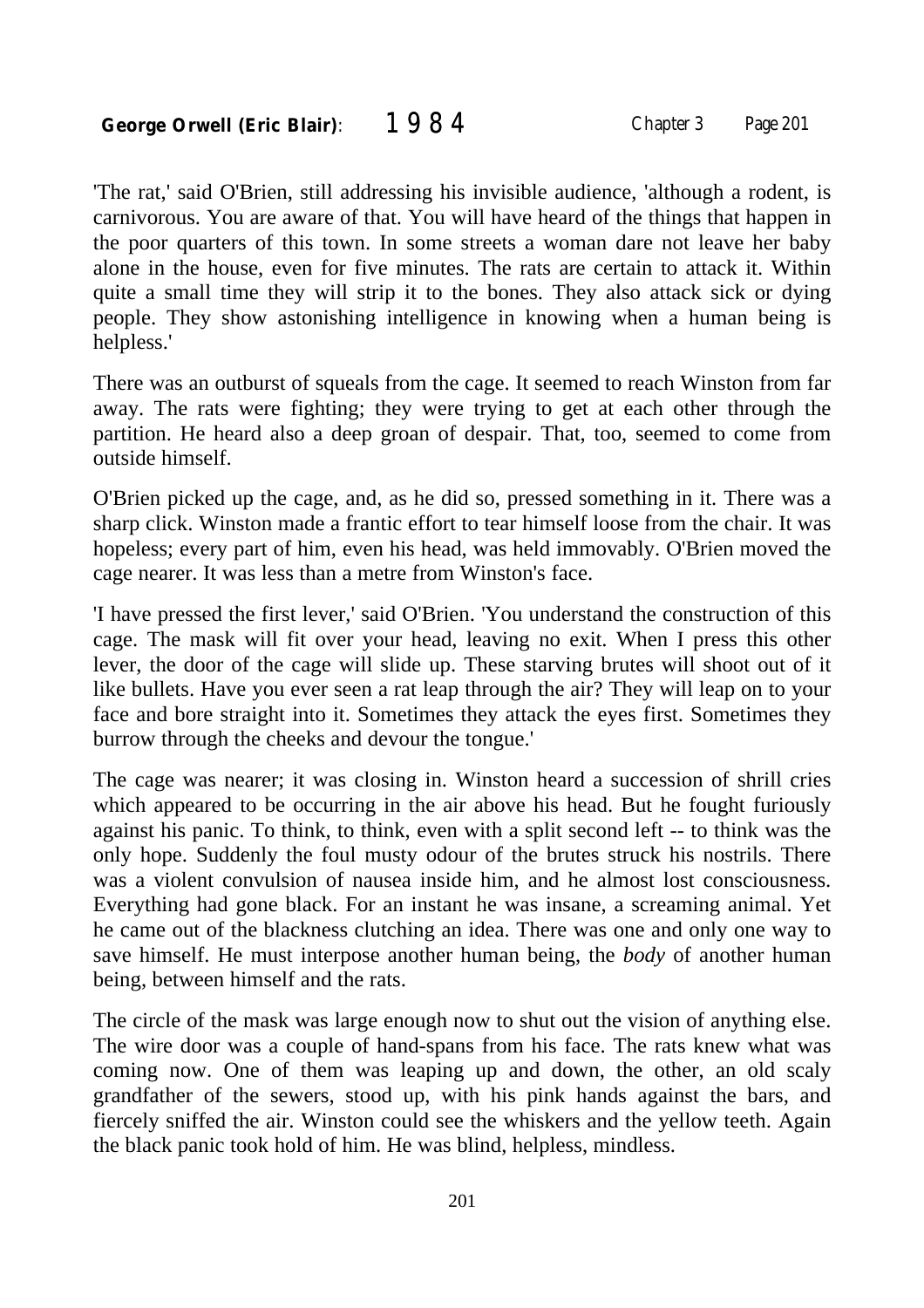## *George Orwell (Eric Blair)*: **1984** Chapter 3 Page 202

'It was a common punishment in Imperial China,' said O'Brien as didactically as ever.

The mask was closing on his face. The wire brushed his cheek. And then -- no, it was not relief, only hope, a tiny fragment of hope. Too late, perhaps too late. But he had suddenly understood that in the whole world there was just *one* person to whom he could transfer his punishment -- *one* body that he could thrust between himself and the rats. And he was shouting frantically, over and over.

'Do it to Julia! Do it to Julia! Not me! Julia! I don't care what you do to her. Tear her face off, strip her to the bones. Not me! Julia! Not me!'

He was falling backwards, into enormous depths, away from the rats. He was still strapped in the chair, but he had fallen through the floor, through the walls of the building, through the earth, through the oceans, through the atmosphere, into outer space, into the gulfs between the stars -- always away, away, away from the rats. He was light years distant, but O'Brien was still standing at his side. There was still the cold touch of wire against his cheek. But through the darkness that enveloped him he heard another metallic click, and knew that the cage door had clicked shut and not open. x x x

The Chestnut Tree was almost empty. A ray of sunlight slanting through a window fell on dusty table-tops. It was the lonely hour of fifteen. A tinny music trickled from the telescreens.

Winston sat in his usual corner, gazing into an empty glass. Now and again he glanced up at a vast face which eyed him from the opposite wall. BIG BROTHER IS WATCHING YOU, the caption said. Unbidden, a waiter came and filled his glass up with Victory Gin, shaking into it a few drops from another bottle with a quill through the cork. It was saccharine flavoured with cloves, the speciality of the cafe/.

Winston was listening to the telescreen. At present only music was coming out of it, but there was a possibility that at any moment there might be a special bulletin from the Ministry of Peace. The news from the African front was disquieting in the extreme. On and off he had been worrying about it all day. A Eurasian army (Oceania was at war with Eurasia: Oceania had always been at war with Eurasia) was moving southward at terrifying speed. The mid-day bulletin had not mentioned any definite area, but it was probable that already the mouth of the Congo was a battlefield. Brazzaville and Leopoldville were in danger. One did not have to look at the map to see what it meant. It was not merely a question of losing Central Africa: for the first time in the whole war, the territory of Oceania itself was menaced.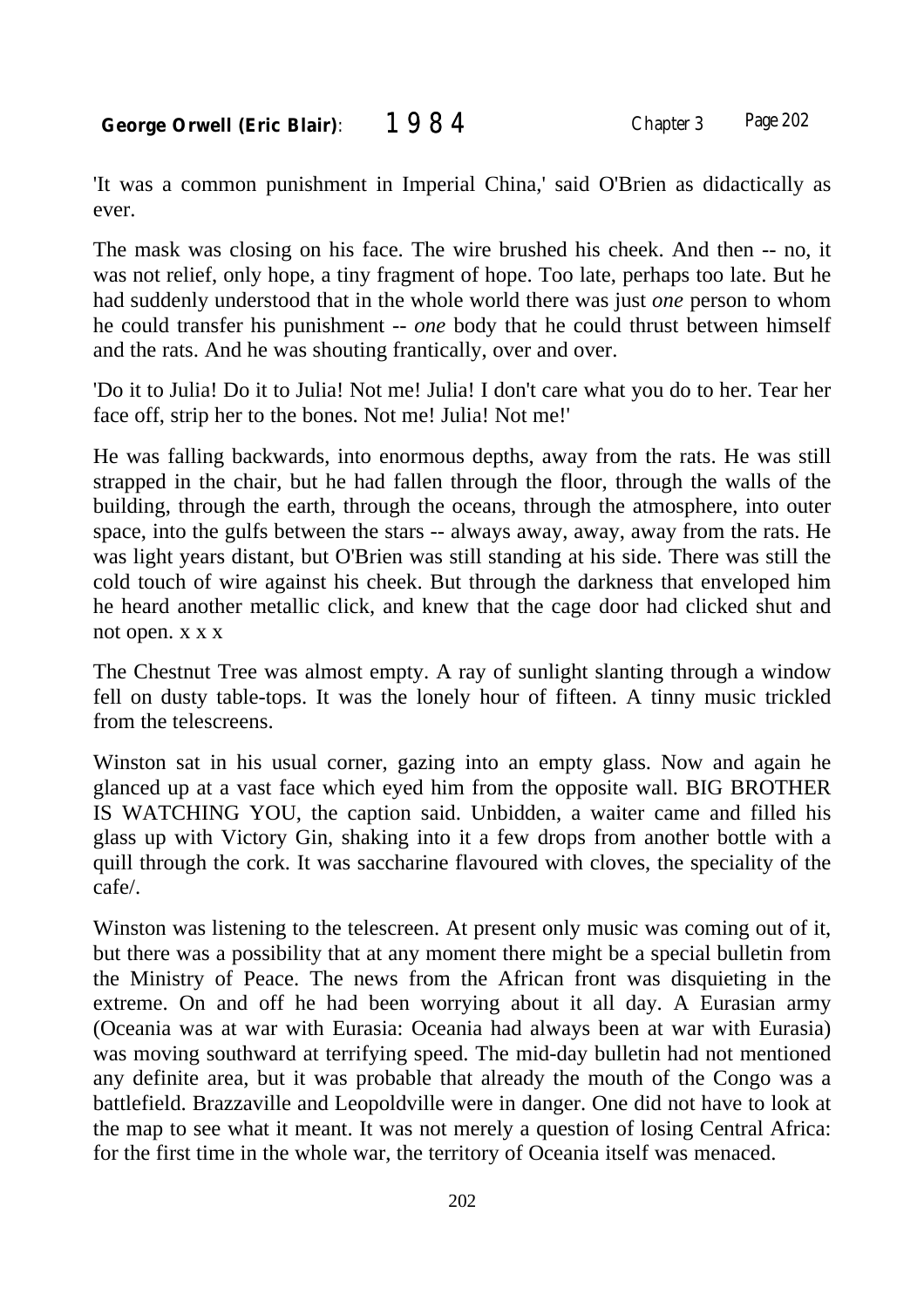A violent emotion, not fear exactly but a sort of undifferentiated excitement, flared up in him, then faded again. He stopped thinking about the war. In these days he could never fix his mind on any one subject for more than a few moments at a time. He picked up his glass and drained it at a gulp. As always, the gin made him shudder and even retch slightly. The stuff was horrible. The cloves and saccharine, themselves disgusting enough in their sickly way, could not disguise the flat oily smell; and what was worst of all was that the smell of gin, which dwelt with him night and day, was inextricably mixed up in his mind with the smell of those-

He never named them, even in his thoughts, and so far as it was possible he never visualized them. They were something that he was half-aware of, hovering close to his face, a smell that clung to his nostrils. As the gin rose in him he belched through purple lips. He had grown fatter since they released him, and had regained his old colour -- indeed, more than regained it. His features had thickened, the skin on nose and cheekbones was coarsely red, even the bald scalp was too deep a pink. A waiter, again unbidden, brought the chessboard and the current issue of *The Times,* with the page turned down at the chess problem. Then, seeing that Winston's glass was empty, he brought the gin bottle and filled it. There was no need to give orders. They knew his habits. The chessboard was always waiting for him, his corner table was always reserved; even when the place was full he had it to himself, since nobody cared to be seen sitting too close to him. He never even bothered to count his drinks. At irregular intervals they presented him with a dirty slip of paper which they said was the bill, but he had the impression that they always undercharged him. It would have made no difference if it had been the other way about. He had always plenty of money nowadays. He even had a job, a sinecure, more highly-paid than his old job had been.

The music from the telescreen stopped and a voice took over. Winston raised his head to listen. No bulletins from the front, however. It was merely a brief announcement from the Ministry of Plenty. In the preceding quarter, it appeared, the Tenth ThreeYear Plan's quota for bootlaces had been overfulfilled by 98 per cent.

He examined the chess problem and set out the pieces. It was a tricky ending, involving a couple of knights. 'White to play and mate in two moves.' Winston looked up at the portrait of Big Brother. White always mates, he thought with a sort of cloudy mysticism. Always, without exception, it is so arranged. In no chess problem since the beginning of the world has black ever won. Did it not symbolize the eternal, unvarying triumph of Good over Evil? The huge face gazed back at him, full of calm power. White always mates.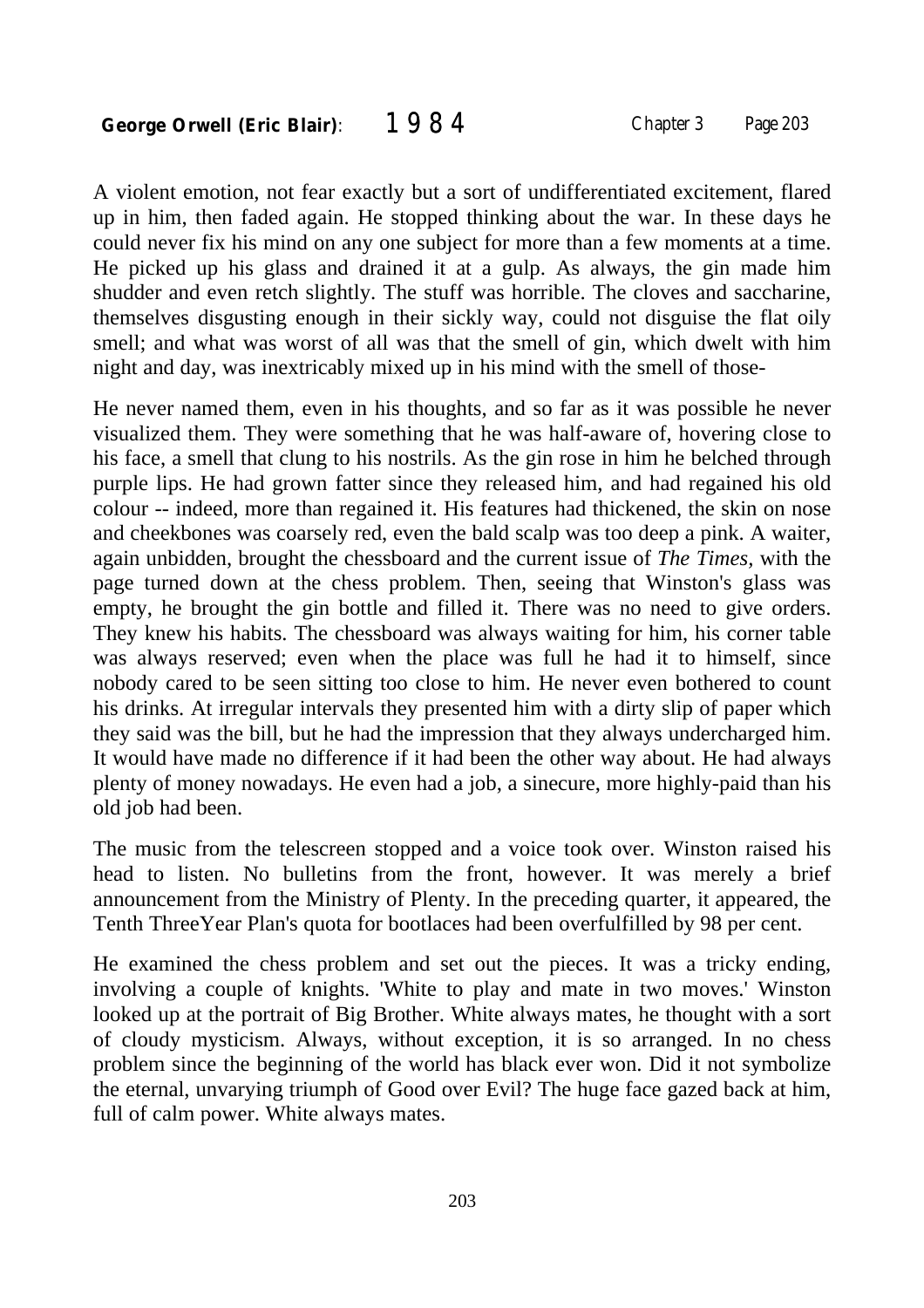The voice from the telescreen paused and added in a different and much graver tone: 'You are warned to stand by for an important announcement at fifteen-thirty. Fifteen- thirty! This is news of the highest importance. Take care not to miss it. Fifteen-thirty !' The tinking music struck up again.

Winston's heart stirred. That was the bulletin from the front; instinct told him that it was bad news that was coming. All day, with little spurts of excitement, the thought of a smashing defeat in Africa had been in and out of his mind. He seemed actually to see the Eurasian army swarming across the never-broken frontier and pouring down into the tip of Africa like a column of ants. Why had it not been possible to outflank them in some way? The outline of the West African coast stood out vividly in his mind. He picked up the white knight and moved it across the board. *There* was the proper spot. Even while he saw the black horde racing southward he saw another force, mysteriously assembled, suddenly planted in their rear, cutting their comunications by land and sea. He felt that by willing it he was bringing that other force into existence. But it was necessary to act quickly. If they could get control of the whole of Africa, if they had airfields and submarine bases at the Cape, it would cut Oceania in two. It might mean anything: defeat, breakdown, the redivision of the world, the destruction of the Party! He drew a deep breath. An extraordinary medley of feeling-but it was not a medley, exactly; rather it was successive layers of feeling, in which one could not say which layer was undermost struggled inside him.

The spasm passed. He put the white knight back in its place, but for the moment he could not settle down to serious study of the chess problem. His thoughts wandered again. Almost unconsciously he traced with his finger in the dust on the table:  $2+2=$ 

'They can't get inside you,' she had said. But they could get inside you. 'What happens to you here is *for ever,'* O'Brien had said. That was a true word. There were things, your own acts, from which you could never recover. Something was killed in your breast: burnt out, cauterized out.

He had seen her; he had even spoken to her. There was no danger in it. He knew as though instinctively that they now took almost no interest in his doings. He could have arranged to meet her a second time if either of them had wanted to. Actually it was by chance that they had met. It was in the Park, on a vile, biting day in March, when the earth was like iron and all the grass seemed dead and there was not a bud anywhere except a few crocuses which had pushed themselves up to be dismembered by the wind. He was hurrying along with frozen hands and watering eyes when he saw her not ten metres away from him. It struck him at once that she had changed in some ill-defined way. They almost passed one another without a sign, then he turned and followed her, not very eagerly. He knew that there was no danger, nobody would take any interest in him. She did not speak. She walked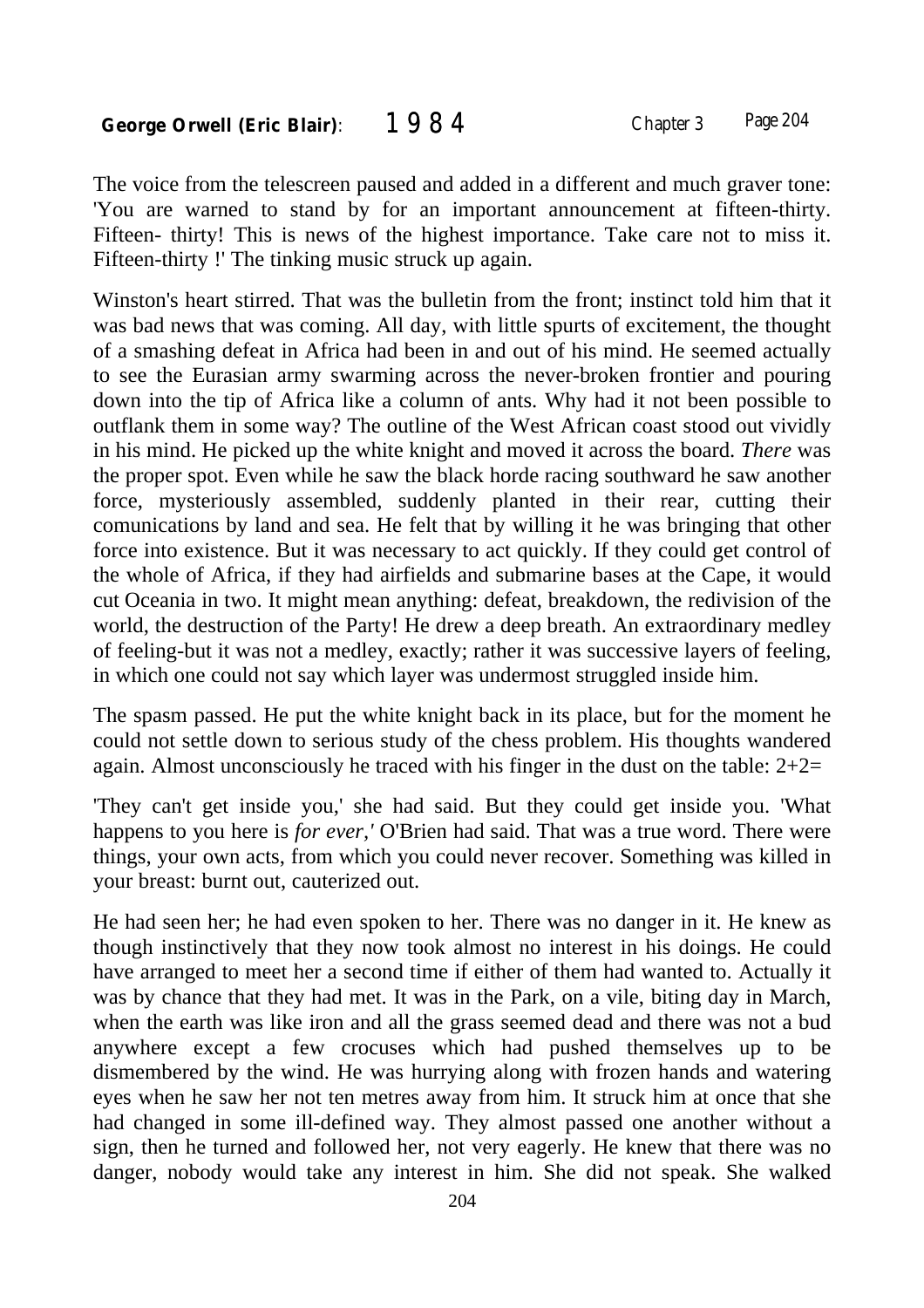obliquely away across the grass as though trying to get rid of him, then seemed to resign herself to having him at her side. Presently they were in among a clump of ragged leafless shrubs, useless either for concealment or as protection from the wind. They halted. It was vilely cold. The wind whistled through the twigs and fretted the occasional, dirty-looking crocuses. He put his arm round her waist.

There was no telescreen, but there must be hidden microphones: besides, they could be seen. It did not matter, nothing mattered. They could have lain down on the ground and done *that* if they had wanted to. His flesh froze with horror at the thought of it. She made no response whatever to the clasp of his arm ; she did not even try to disengage herself. He knew now what had changed in her. Her face was sallower, and there was a long scar, partly hidden by the hair, across her forehead and temple; but that was not the change. It was that her waist had grown thicker, and, in a surprising way, had stiffened. He remembered how once, after the explosion of a rocket bomb, he had helped to drag a corpse out of some ruins, and had been astonished not only by the incredible weight of the thing, but by its rigidity and awkwardness to handle, which made it seem more like stone than flesh. Her body felt like that. It occurred to him that the texture of her skin would be quite different from what it had once been.

He did not attempt to kiss her, nor did they speak. As they walked back across the grass, she looked directly at him for the first time. It was only a momentary glance, full of contempt and dislike. He wondered whether it was a dislike that came purely out of the past or whether it was inspired also by his bloated face and the water that the wind kept squeezing from his eyes. They sat down on two iron chairs, side by side but not too close together. He saw that she was about to speak. She moved her clumsy shoe a few centimetres and deliberately crushed a twig. Her feet seemed to have grown broader, he noticed.

'I betrayed you,' she said baldly.

'I betrayed you,' he said.

She gave him another quick look of dislike.

'Sometimes,' she said, 'they threaten you with something something you can't stand up to, can't even think about. And then you say, "Don't do it to me, do it to somebody else, do it to So-and-so." And perhaps you might pretend, afterwards, that it was only a trick and that you just said it to make them stop and didn't really mean it. But that isn't true. At the time when it happens you do mean it. You think there's no other way of saving yourself, and you're quite ready to save yourself that way.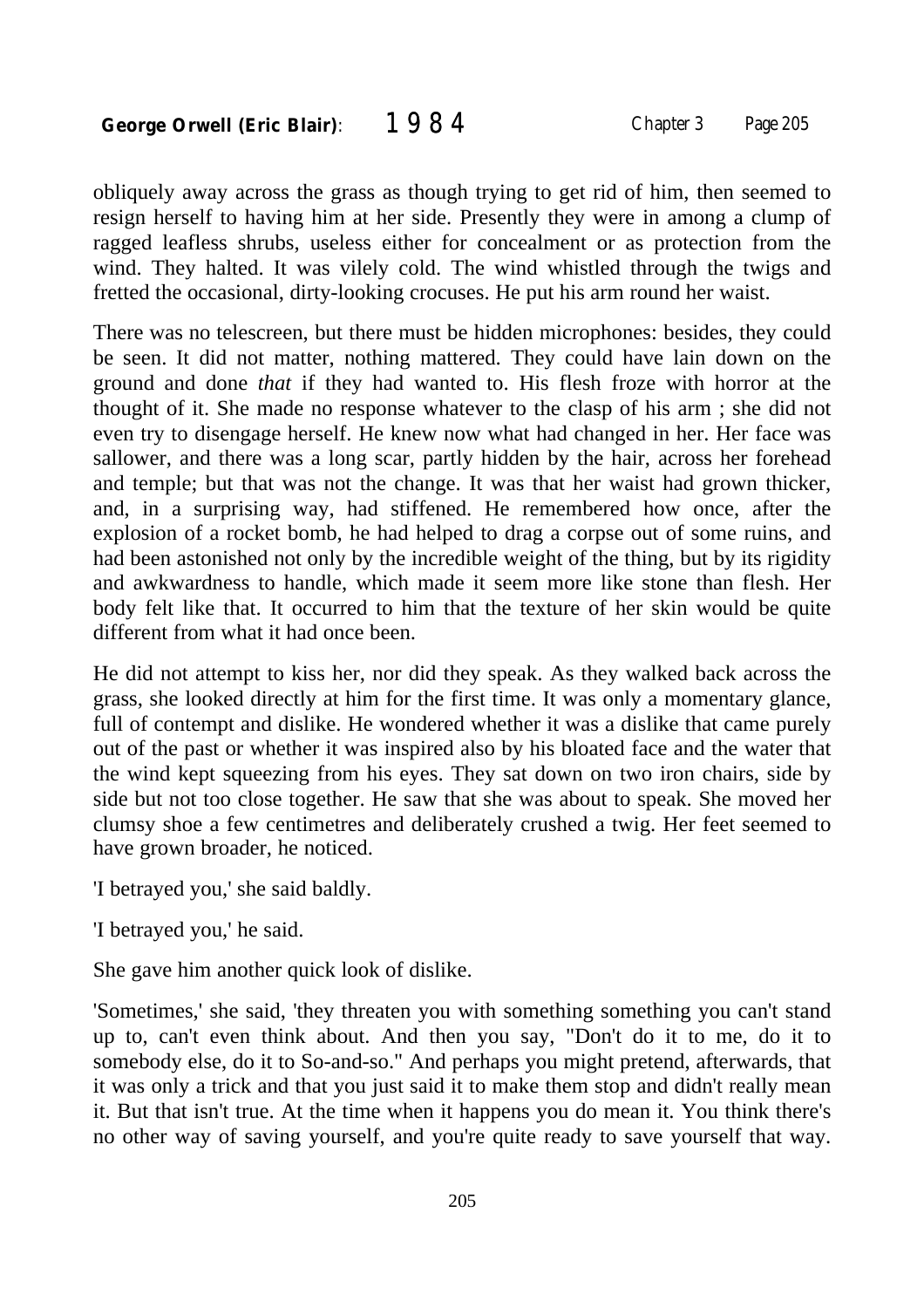## *George Orwell (Eric Blair)*: **1984** Chapter 3 Page 206

You *want* it to happen to the other person. You don't give a damn what they suffer. All you care about is yourself.'

'All you care about is yourself,' he echoed.

'And after that, you don't feel the same towards the other person any longer.'

'No,' he said, 'you don't feel the same.'

There did not seem to be anything more to say. The wind plastered their thin overalls against their bodies. Almost at once it became embarrassing to sit there in silence: besides, it was too cold to keep still. She said something about catching her Tube and stood up to go.

'We must meet again,' he said.

'Yes,' she said, 'we must meet again. '

He followed irresolutely for a little distance, half a pace behind her. They did not speak again. She did not actually try to shake him off, but walked at just such a speed as to prevent his keeping abreast of her. He had made up his mind that he would accompany her as far as the Tube station, but suddenly this process of trailing along in the cold seemed pointless and unbearable. He was overwhelmed by a desire not so much to get away from Julia as to get back to the Chestnut Tree Cafe/, which had never seemed so attractive as at this moment. He had a nostalgic vision of his corner table, with the newspaper and the chessboard and the everflowing gin. Above all, it would be warm in there. The next moment, not altogether by accident, he allowed himself to become separated from her by a small knot of people. He made a halfhearted attempt to catch up, then slowed down, turned, and made off in the opposite direction. When he had gone fifty metres he looked back. The street was not crowded, but already he could not distinguish her. Any one of a dozen hurrying figures might have been hers. Perhaps her thickened, stiffened body was no longer recognizable from behind.

'At the time when it happens,' she had said, 'you do mean it.' He had meant it. He had not merely said it, he had wished it. He had wished that she and not he should be delivered over to the-

Something changed in the music that trickled from the telescreen. A cracked and jeering note, a yellow note, came into it. And then -- perhaps it was not happening, perhaps it was only a memory taking on the semblance of sound -- a voice was singing:

'Under the spreading chestnut tree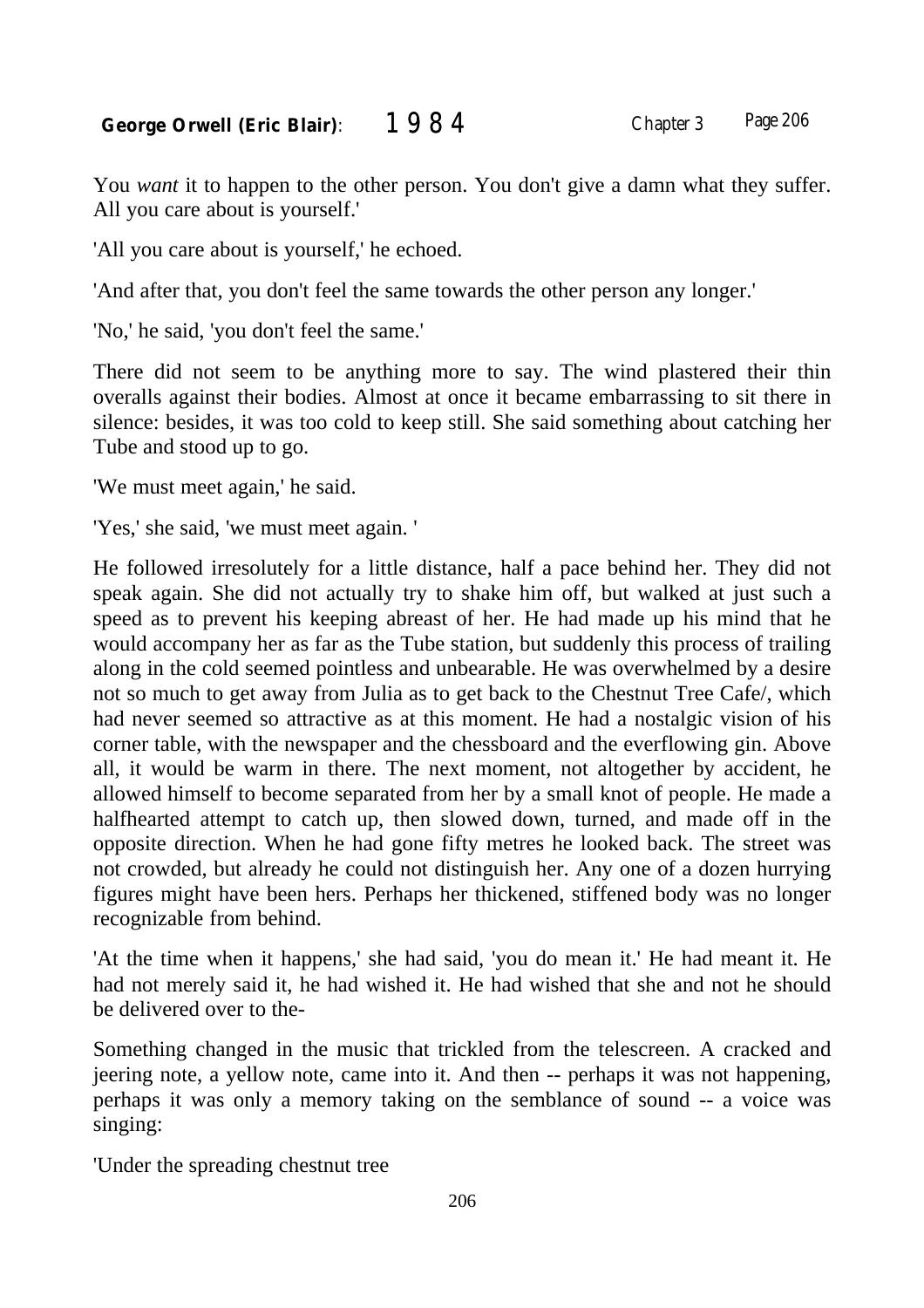I sold you and you sold me '

The tears welled up in his eyes. A passing waiter noticed that his glass was empty and came back with the gin bottle.

He took up his glass and sniffed at it. The stuff grew not less but more horrible with every mouthful he drank. But it had become the element he swam in. It was his life, his death, and his resurrection. It was gin that sank him into stupor every night, and gin that revived him every morning. When he woke, seldom before eleven hundred, with gummed-up eyelids and fiery mouth and a back that seemed to be broken, it would have been impossible even to rise from the horizontal if it had not been for the bottle and teacup placed beside the bed overnight. Through the midday hours he sat with glazed face, the bottle handy, listening to the telescreen. From fifteen to closing-time he was a fixture in the Chestnut Tree. No one cared what he did any longer, no whistle woke him, no telescreen admonished him. Occasionally, perhaps twice a week, he went to a dusty, forgotten-looking office in the Ministry of Truth and did a little work, or what was called work. He had been appointed to a subcommittee of a sub-committee which had sprouted from one of the innumerable committees dealing with minor difficulties that arose in the compilation of the Eleventh Edition of the Newspeak Dictionary. They were engaged in producing something called an Interim Report, but what it was that they were reporting on he had never definitely found out. It was something to do with the question of whether commas should be placed inside brackets, or outside. There were four others on the committee, all of them persons similar to himself. There were days when they assembled and then promptly dispersed again, frankly admitting to one another that there was not really anything to be done. But there were other days when they settled down to their work almost eagerly, making a tremendous show of entering up their minutes and drafting long memoranda which were never finished -- when the argument as to what they were supposedly arguing about grew extraordinarily involved and abstruse, with subtle haggling over definitions, enormous digressions, quarrels threats, even, to appeal to higher authority. And then suddenly the life would go out of them and they would sit round the table looking at one another with extinct eyes, like ghosts fading at cock-crow.

The telescreen was silent for a moment. Winston raised his head again. The bulletin! But no, they were merely changing the music. He had the map of Africa behind his eyelids. The movement of the armies was a diagram: a black arrow tearing vertically southward, and a white arrow horizontally eastward, across the tail of the first. As though for reassurance he looked up at the imperturbable face in the portrait. Was it conceivable that the second arrow did not even exist?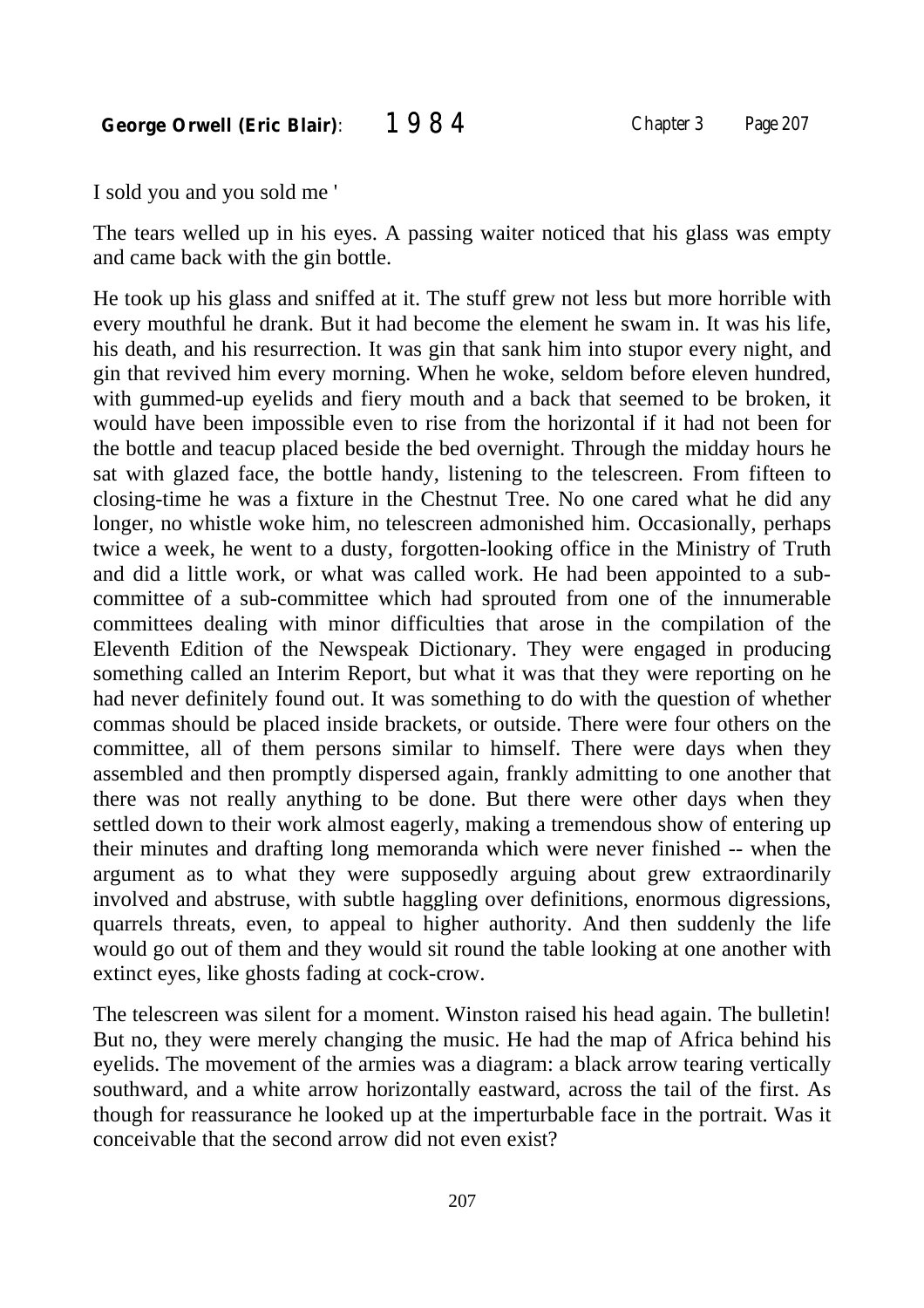Uncalled, a memory floated into his mind. He saw a candle-lit room with a vast white-counterpaned bed, and himself, a boy of nine or ten, sitting on the floor, shaking a dice-box, and laughing excitedly. His mother was sitting opposite him and also laughing.

It must have been about a month before she disappeared. It was a moment of reconciliation, when the nagging hunger in his belly was forgotten and his earlier affection for her had temporarily revived. He remembered the day well, a pelting, drenching day when the water streamed down the window-pane and the light indoors was too dull to read by. The boredom of the two children in the dark, cramped bedroom became unbearable. Winston whined and grizzled, made futile demands for food, fretted about the room pulling everything out of place and kicking the wainscoting until the neighbours banged on the wall, while the younger child wailed intermittently. In the end his mother said, 'Now be good, and I'Il buy you a toy. A lovely toy -- you'll love it'; and then she had gone out in the rain, to a little general shop which was still sporadically open nearby, and came back with a cardboard box containing an outfit of Snakes and Ladders. He could still remember the smell of the damp cardboard. It was a miserable outfit. The board was cracked and the tiny wooden dice were so ill-cut that they would hardly lie on their sides. Winston looked at the thing sulkily and without interest. But then his mother lit a piece of candle and they sat down on the floor to play. Soon he was wildly excited and shouting with laughter as the tiddly-winks climbed hopefully up the ladders and then came slithering down the snakes again, almost to the starting- point. They played eight games, winning four each. His tiny sister, too young to understand what the game was about, had sat propped up against a bolster, laughing because the others were laughing. For a whole afternoon they had all been happy together, as in his earlier childhood.

He pushed the picture out of his mind. It was a false memory. He was troubled by false memories occasionally. They did not matter so long as one knew them for what they were. Some things had happened, others had not happened. He turned back to the chessboard and picked up the white knight again. Almost in the same instant it dropped on to the board with a clatter. He had started as though a pin had run into him.

A shrill trumpet-call had pierced the air. It was the bulletin! Victory! It always meant victory when a trumpet- call preceded the news. A sort of electric drill ran through the cafe/. Even the waiters had started and pricked up their ears.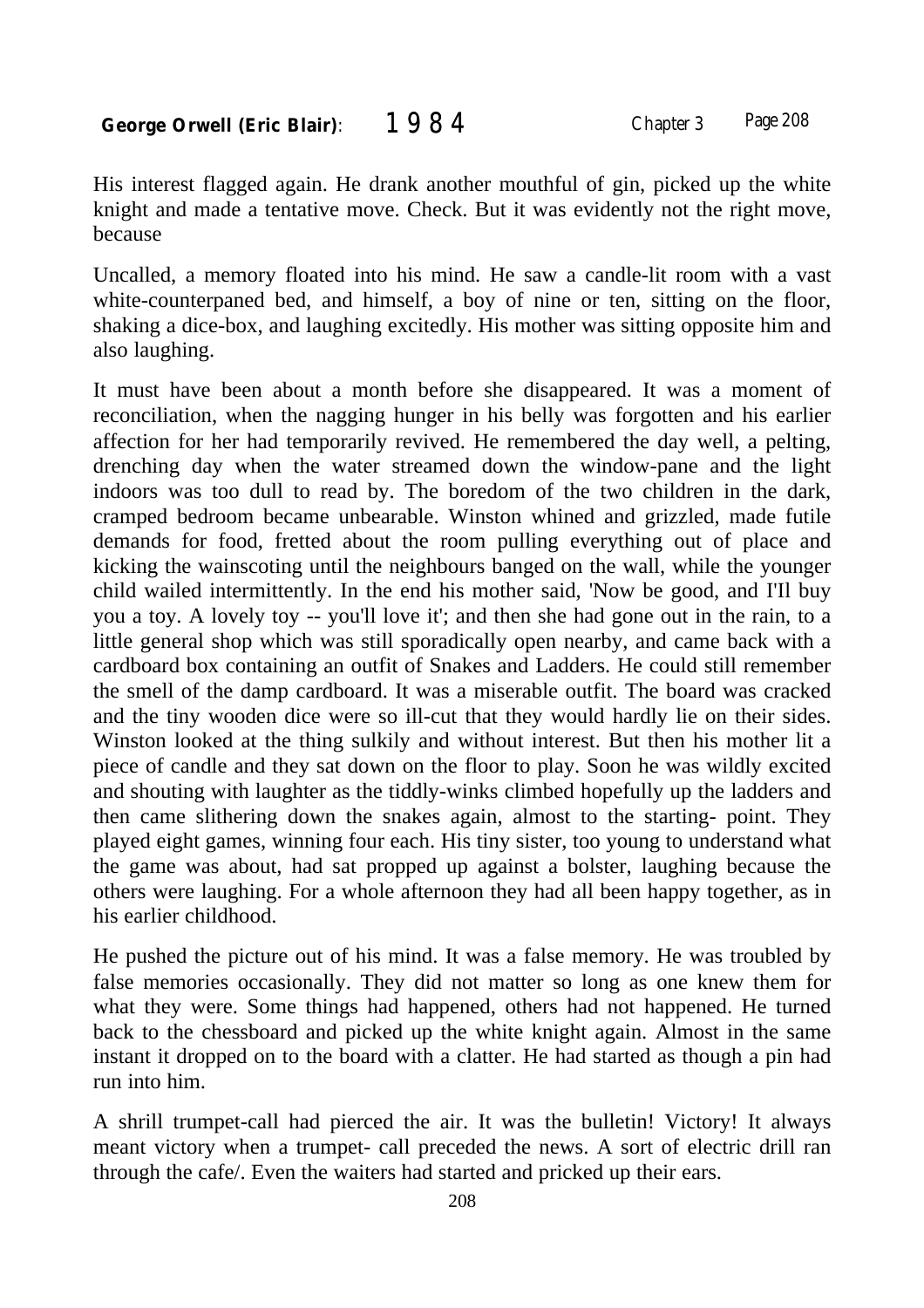The trumpet-call had let loose an enormous volume of noise. Already an excited voice was gabbling from the telescreen, but even as it started it was almost drowned by a roar of cheering from outside. The news had run round the streets like magic. He could hear just enough of what was issuing from the telescreen to realize that it had all happened, as he had foreseen; a vast seaborne armada had secretly assembled a sudden blow in the enemy's rear, the white arrow tearing across the tail of the black. Fragments of triumphant phrases pushed themselves through the din: 'Vast strategic manoeuvre -- perfect co-ordination -- utter rout -- half a million prisoners - complete demoralization -- control of the whole of Africa -- bring the war within measurable distance of its end victory -- greatest victory in human history -- victory, victory, victory !'

Under the table Winston's feet made convulsive movements. He had not stirred from his seat, but in his mind he was running, swiftly running, he was with the crowds outside, cheering himself deaf. He looked up again at the portrait of Big Brother. The colossus that bestrode the world ! The rock against which the hordes of Asia dashed themselves in vain ! He thought how ten minutes ago-yes, only ten minutes - - there had still been equivocation in his heart as he wondered whether the news from the front would be of victory or defeat. Ah, it was more than a Eurasian army that had perished! Much had changed in him since that first day in the Ministry of Love, but the final, indispensable, healing change had never happened, until this moment.

The voice from the telescreen was still pouring forth its tale of prisoners and booty and slaughter, but the shouting outside had died down a little. The waiters were turning back to their work. One of them approached with the gin bottle. Winston, sitting in a blissful dream, paid no attention as his glass was filled up. He was not running or cheering any longer. He was back in the Ministry of Love, with everything forgiven, his soul white as snow. He was in the public dock, confessing everything, implicating everybody. He was walking down the white-tiled corridor, with the feeling of walking in sunlight, and an armed guard at his back. The longhoped-for bullet was entering his brain.

He gazed up at the enormous face. Forty years it had taken him to learn what kind of smile was hidden beneath the dark moustache. O cruel, needless misunderstanding! O stubborn, self-willed exile from the loving breast! Two gin-scented tears trickled down the sides of his nose. But it was all right, everything was all right, the struggle was finished. He had won the victory over himself. He loved Big Brother.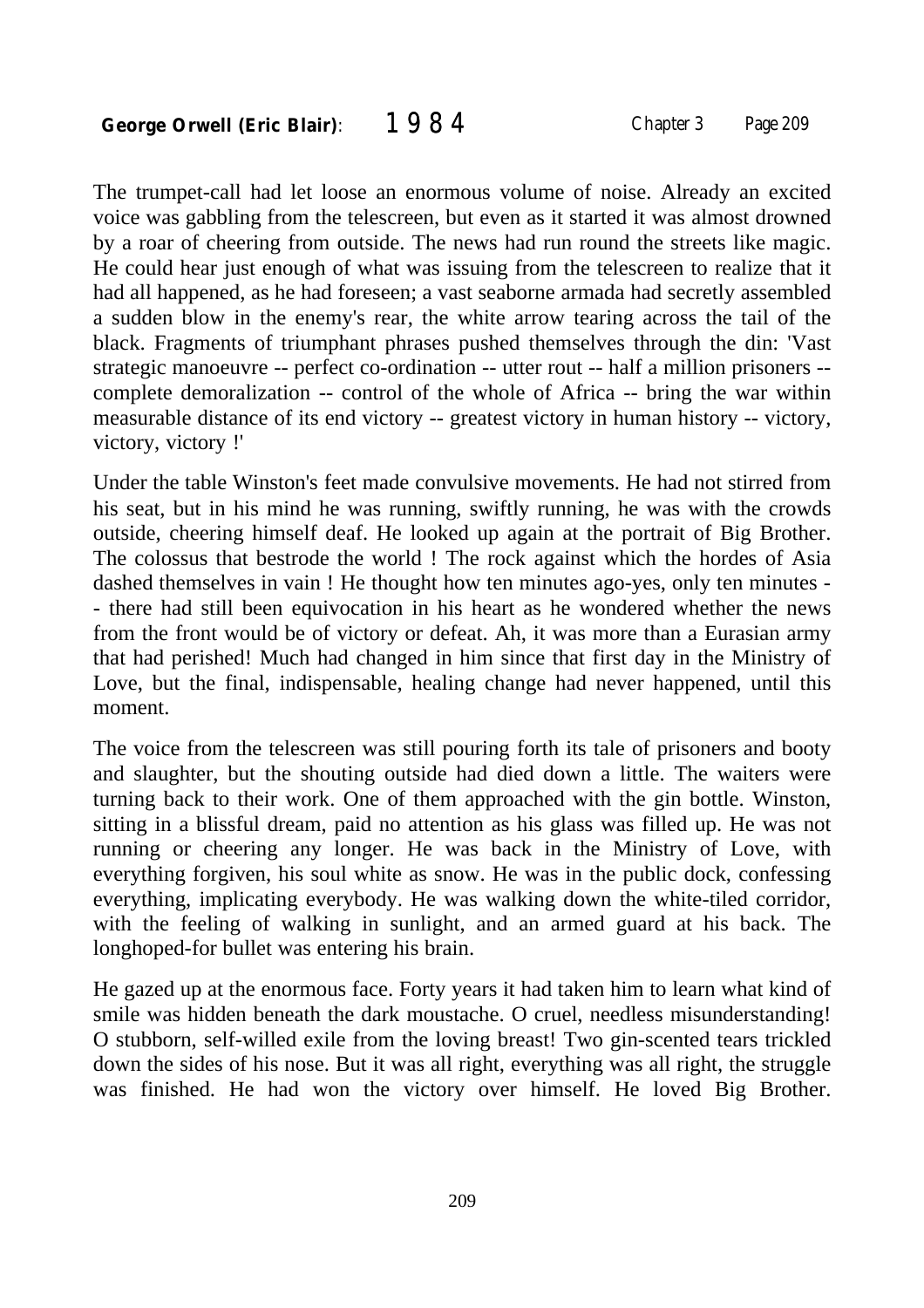# APPENDIX: The Principles of Newspeak

Newspeak was the official language of Oceania and had been devised to meet the ideological needs of Ingsoc, or English Socialism. In the year 1984 there was not as yet anyone who used Newspeak as his sole means of communication, either in speech or writing. The leading articles in *The Times* were written in it, but this was a *tour de force* which could only be carried out by a specialist. It was expected that Newspeak would have finally superseded Oldspeak (or Standard English, as we should call it) by about the year 2050. Meanwhile it gained ground steadily, all Party members tending to use Newspeak words and grammatical constructions more and more in their everyday speech. The version in use in 1984, and embodied in the Ninth and Tenth Editions of the Newspeak Dictionary, was a provisional one, and contained many superfluous words and archaic formations which were due to be suppressed later. It is with the final, perfected version, as embodied in the Eleventh Edition of the Dictionary, that we are concerned here.

The purpose of Newspeak was not only to provide a medium of expression for the world-view and mental habits proper to the devotees of Ingsoc, but to make all other modes of thought impossible. It was intended that when Newspeak had been adopted once and for all and Oldspeak forgotten, a heretical thought -- that is, a thought diverging from the principles of Ingsoc - should be literally unthinkable, at least so far as thought is dependent on words. Its vocabulary was so constructed as to give exact and often very subtle expression to every meaning that a Party member could properly wish to express, while excluding all other meanings and also the possibility of arriving at them by indirect methods. This was done partly by the invention of new words, but chiefly by eliminating undesirable words and by stripping such words as remained of unorthodox meanings, and so far as possible of all secondary meanings whatever. To give a single example. The word *free* still existed in Newspeak, but it could only be used in such statements as 'This dog is free from lice' or 'This field is free from weeds'. It could not be used in its old sense of ' politically free' or 'intellectually free' since political and intellectual freedom no longer existed even as concepts, and were therefore of necessity nameless. Quite apart from the suppression of definitely heretical words, reduction of vocabulary was regarded as an end in itself, and no word that could be dispensed with was allowed to survive. Newspeak was designed not to extend but to *diminish* the range of thought, and this purpose was indirectly assisted by cutting the choice of words down to a minimum.

Newspeak was founded on the English language as we now know it, though many Newspeak sentences, even when not containing newly-created words, would be barely intelligible to an English-speaker of our own day. Newspeak words were divided into three distinct classes, known as the A vocabulary, the B vocabulary (also called compound words), and the C vocabulary. It will be simpler to discuss each class separately, but the grammatical peculiarities of the language can be dealt with in the section devoted to the A vocabulary, since the same rules held good for all three categories:

#### *The A vocabulary*

The A vocabulary consisted of the words needed for the business of everyday life -- for such things as eating, drinking, working, putting on one's clothes, going up and down stairs, riding in vehicles, gardening, cooking, and the like. It was composed almost entirely of words that we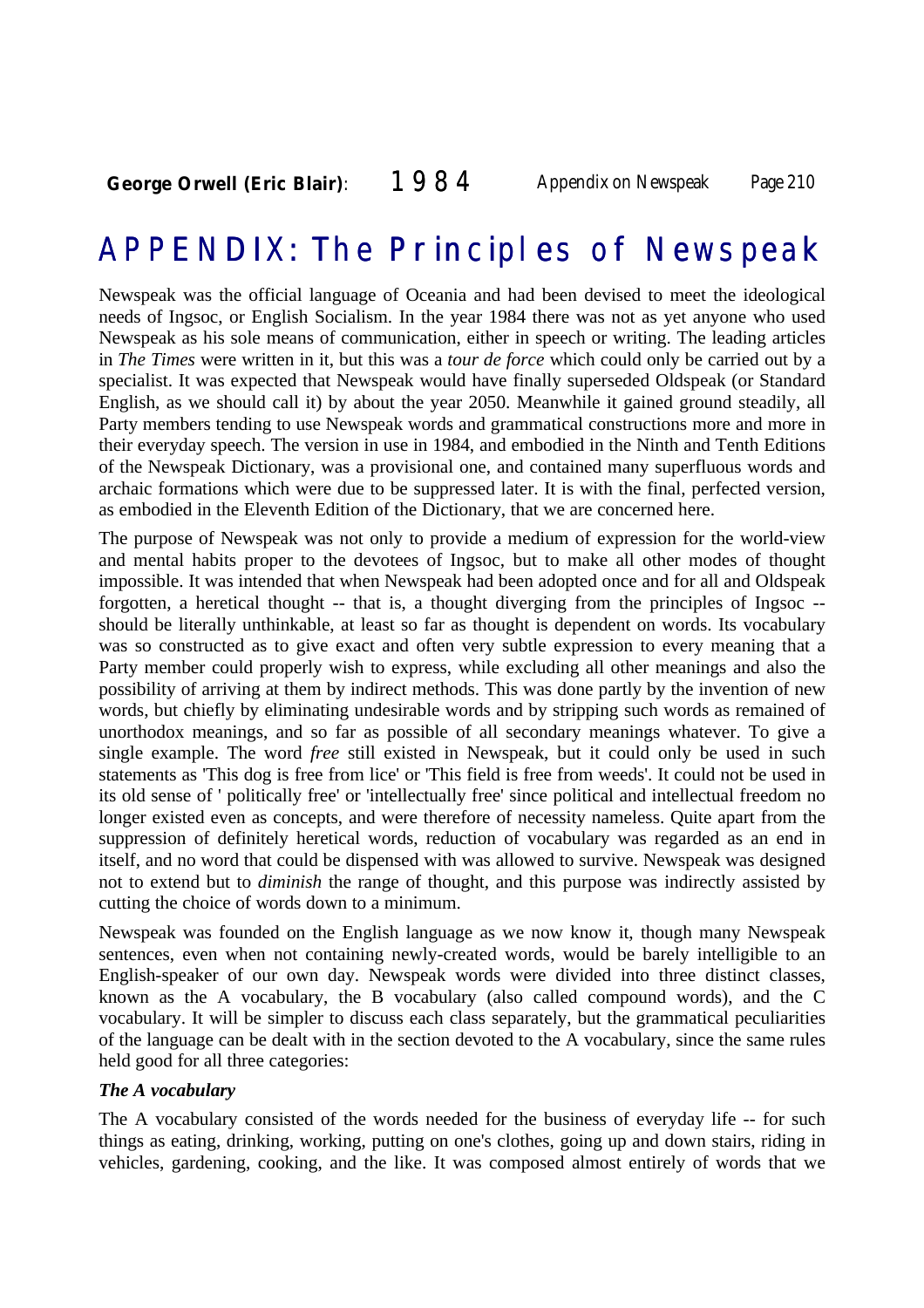already possess words like *hit, run, dog, tree, sugar, house, field* -- but in comparison with the present-day English vocabulary their number was extremely small, while their meanings were far more rigidly defined. All ambiguities and shades of meaning had been purged out of them. So far as it could be achieved, a Newspeak word of this class was simply a staccato sound expressing *one* clearly understood concept. It would have been quite impossible to use the A vocabulary for literary purposes or for political or philosophical discussion. It was intended only to express simple, purposive thoughts, usually involving concrete objects or physical actions.

The grammar of Newspeak had two outstanding peculiarities. The first of these was an almost complete interchangeability between different parts of speech. Any word in the language (in principle this applied even to very abstract words such as *if* or *when*) could be used either as verb, noun, adjective, or adverb. Between the verb and the noun form, when they were of the same root, there was never any variation, this rule of itself involving the destruction of many archaic forms. The word *thought,* for example, did not exist in Newspeak. Its place was taken by *think,* which did duty for both noun and verb. No etymological principle was followed here: in some cases it was the original noun that was chosen for retention, in other cases the verb. Even where a noun and verb of kindred meaning were not etymologically connected, one or other of them was frequently suppressed. There was, for example, no such word as *cut,* its meaning being sufficiently covered by the noun-verb *knife.* Adjectives were formed by adding the suffix-*ful* to the noun-verb, and adverbs by adding *-wise*. Thus for example, *speedful* meant 'rapid' and *speedwise* meant 'quickly'. Certain of our present-day adjectives, such as *good, strong, big, black, soft,* were retained, but their total number was very small. There was little need for them, since almost any adjectival meaning could be arrived at by adding-*ful* to a noun-verb. None of the now-existing adverbs was retained, except for a very few already ending in-wise: the *-wise* termination was invariable. The word *well,* for example, was replaced by *goodwise.*

In addition, any word -- this again applied in principle to every word in the language -- could be negatived by adding the affix *un-* or could be strengthened by the affix *plus-*, or, for still greater emphasis, *doubleplus-.* Thus, for example, *uncold* meant 'warm', while *pluscold* and *doublepluscold* meant, respectively, 'very cold' and 'superlatively cold'. It was also possible, as in present-day English, to modify the meaning of almost any word by prepositional affixes such as *ante-*, *post-*, *up-*, *down-*, etc. By such methods it was found possible to bring about an enormous diminution of vocabulary. Given, for instance, the word *good,* there was no need for such a word as *bad,* since the required meaning was equally well -- indeed, better -- expressed by *ungood.* All that was necessary, in any case where two words formed a natural pair of opposites, was to decide which of them to suppress. *Dark,* for example, could be replaced by *unlight,* or *light* by *undark,* according to preference.

The second distinguishing mark of Newspeak grammar was its regularity. Subject to a few exceptions which are mentioned below all inflexions followed the same rules. Thus, in all verbs the preterite and the past participle were the same and ended in-*ed.* The preterite of *steal* was *stealed,* the preterite of *think* was *thinked,* and so on throughout the language, all such forms as *swam*, *gave, brought, spoke, taken,* etc., being abolished. All plurals were made by adding-s ores as the case might be. The plurals of *man, ox, life,* were *mans, oxes, lifes.* Comparison of adjectives was invariably made by adding-*er,-est (good, gooder, goodest),* irregular forms and the *more, most* formation being suppressed.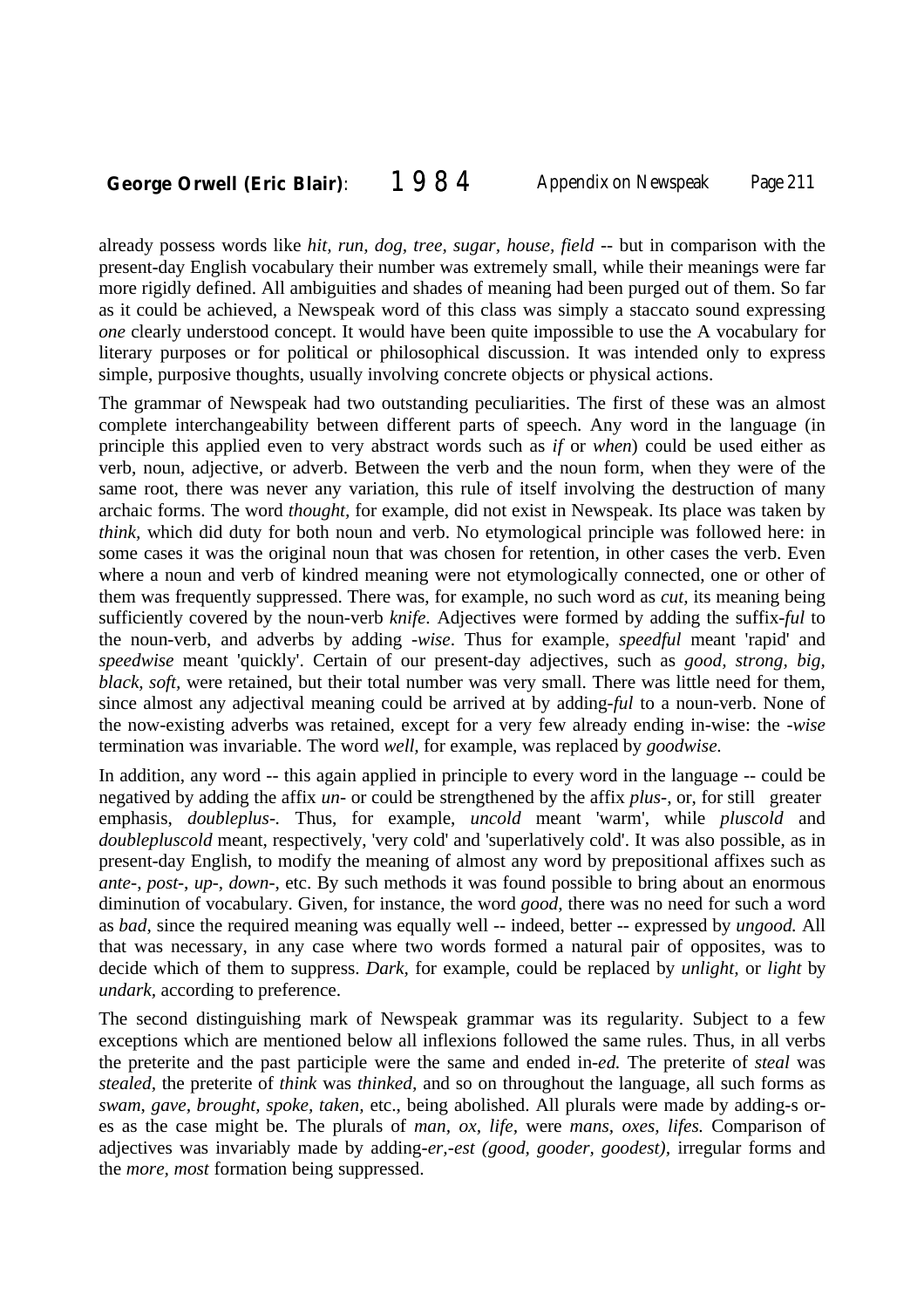The only classes of words that were still allowed to inflect irregularly were the pronouns, the relatives, the demonstrative adjectives, and the auxiliary verbs. All of these followed their ancient usage, except that *whom* had been scrapped as unnecessary, and the *shall, should* tenses had been dropped, all their uses being covered by *will* and *would.* There were also certain irregularities in word-formation arising out of the need for rapid and easy speech. A word which was difficult to utter, or was liable to be incorrectly heard, was held to be *ipso facto* a bad word: occasionally therefore, for the sake of euphony, extra letters were inserted into a word or an archaic formation was retained. But this need made itself felt chiefly in connexion with the B vocabulary. *Why* so great an importance was attached to ease of pronunciation will be made clear later in this essay.

#### *The B vocabulary*

The B vocabulary consisted of words which had been deliberately constructed for political purposes: words, that is to say, which not only had in every case a political implication, but were intended to impose a desirable mental attitude upon the person using them. Without a full understanding of the principles of Ingsoc it was difficult to use these words correctly. In some cases they couId be translated into Oldspeak, or even into words taken from the A vocabulary, but this usually demanded a long paraphrase and always involved the loss of certain overtones. The B words were a sort of verbal shorthand, often packing whole ranges of ideas into a few syllables, and at the same time more accurate and forcible than ordinary language. The B words were in all cases compound words.

They consisted of two or more words, or portions of words, welded together in an easily pronounceable form. The resulting amalgam was always a noun-verb, and inflected according to the ordinary rules. To take a single example: the word *goodthink,* meaning, very roughly, 'orthodoxy', or, if one chose to regard it as a verb, 'to think in an orthodox manner'. This inflected as follows: noun-verb, *goodthink;* past tense and past participle, *goodthinked;* present participle, *good- thinking;* adjective, *goodthinkful;* adverb, *goodthinkwise;* verbal noun, *goodthinker.* The B words were not constructed on any etymological plan. The words of which they were made up could be any parts of speech, and could be placed in any order and mutilated in any way which made them easy to pronounce while indicating their derivation. In the word *crimethink* (thoughtcrime), for instance, the *think* came second, whereas in *thinkpol* Thought Police) it came first, and in the latter word *police* had lost its second syllable. Because of the great difficuIty in securing euphony, irregular formations were commoner in the B vocabulary than in the A vocabulary. For example, the adjective forms of *Minitrue, Minipax,* and *Miniluv* were, respectively, *Minitruthful, Minipeaceful,* and *Minilovely,* simply because- *trueful,-paxful,* and*loveful* were slightly awkward to pronounce. In principle, however, all B words could inflect, and all inflected in exactly the same way.

Some of the B words had highly subtilized meanings, barely intelligible to anyone who had not mastered the language as a whole. Consider, for example, such a typical sentence from a *Times* leading article as *Oldthinkers unbellyfeel Ingsoc.* The shortest rendering that one could make of this in Oldspeak would be: 'Those whose ideas were formed before the Revolution cannot have a full emotional understanding of the principles of English Socialism.' But this is not an adequate translation.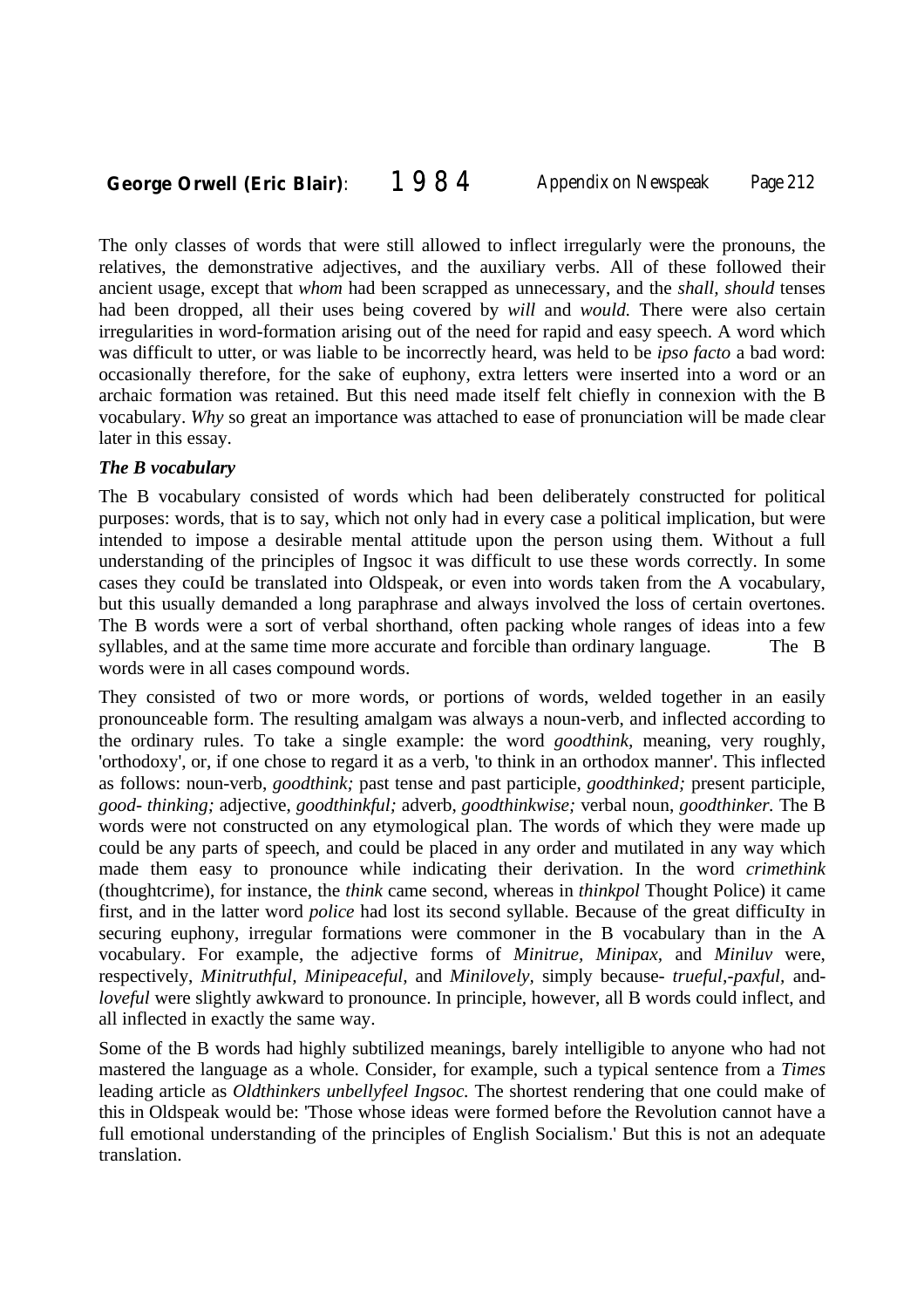Compound words such as speakwrite, were of course to be found in the A vocabulary, but these were merely convenient abbreviations and had no special ideologcal colour. To grasp the full meaning of the Newspeak sentence quoted above, one would have to have a clear idea of what is meant by *Ingsoc.* And in addition, only a person thoroughly grounded in Ingsoc could appreciate the full force of the word *bellyfeel,* which implied a blind, enthusiastic acceptance difficult to imagine today; or of the word *oldthink,* which was inextricably mixed up with the idea of wickedness and decadence. But the special function of certain Newspeak words, of which *oldthink* was one, was not so much to express meanings as to destroy them. These words, necessarily few in number, had had their meanings extended until they contained within themselves whole batteries of words which, as they were sufficiently covered by a single comprehensive term, could now be scrapped and forgotten. The greatest difficulty facing the compilers of the Newspeak Dictionary was not to invent new words, but, having invented them, to make sure what they meant: to make sure, that is to say, what ranges of words they cancelled by their existence.

As we have already seen in the case of the word free, words which had once borne a heretical meaning were sometimes retained for the sake of convenience, but only with the undesirable meanings purged out of them. Countless other words such as *honour, justice, morality, internationalism, democracy, science,* and *religion* had simply ceased to exist. A few blanket words covered them, and, in covering them, abolished them. All words grouping themselves round the concepts of liberty and equality, for instance, were contained in the single word *crimethink,* while all words grouping themselves round the concepts of objectivity and rationalism were contained in the single word *oldthink.* Greater precision would have been dangerous. What was required in a Party member was an outlook similar to that of the ancient Hebrew who knew, without knowing much else, that all nations other than his own worshipped 'false gods'. He did not need to know that these gods were called Baal, Osiris, Moloch, Ashtaroth, and the like: probably the less he knew about them the better for his orthodoxy. He knew Jehovah and the commandments of Jehovah: he knew, therefore, that all gods with other names or other attributes were false gods. In somewhat the same way, the party member knew what constituted right conduct, and in exceedingly vague, generalized terms he knew what kinds of departure from it were possible. His sexual life, for example, was entirely regulated by the two Newspeak words sexcrime (sexual immorality) and *goodsex* (chastity). *Sexcrime* covered all sexual misdeeds whatever. It covered fornication, adultery, homosexuality, and other perversions, and, in addition, normal intercourse practised for its own sake. There was no need to enumerate them separately, since they were all equally culpable, and, in principle, all punishable by death. In the C vocabulary, which consisted of scientific and technical words, it might be necessary to give specialized names to certain sexual aberrations, but the ordinary citizen had no need of them. He knew what was meant by *goodsex* -- that is to say, normal intercourse between man and wife, for the sole purpose of begetting children, and without physical pleasure on the part of the woman: all else was *sexcrime.* In Newspeak it was seldom possible to follow a heretical thought further than the perception that it was heretical: beyond that point the necessary words were nonexistent.

No word in the B vocabulary was ideologically neutral. A great many were euphemisms. Such words, for instance, as *joycamp* (forced-labour camp) or *Minipax* Ministry of Peace, i. e. Ministry of War) meant almost the exact opposite of what they appeared to mean. Some words,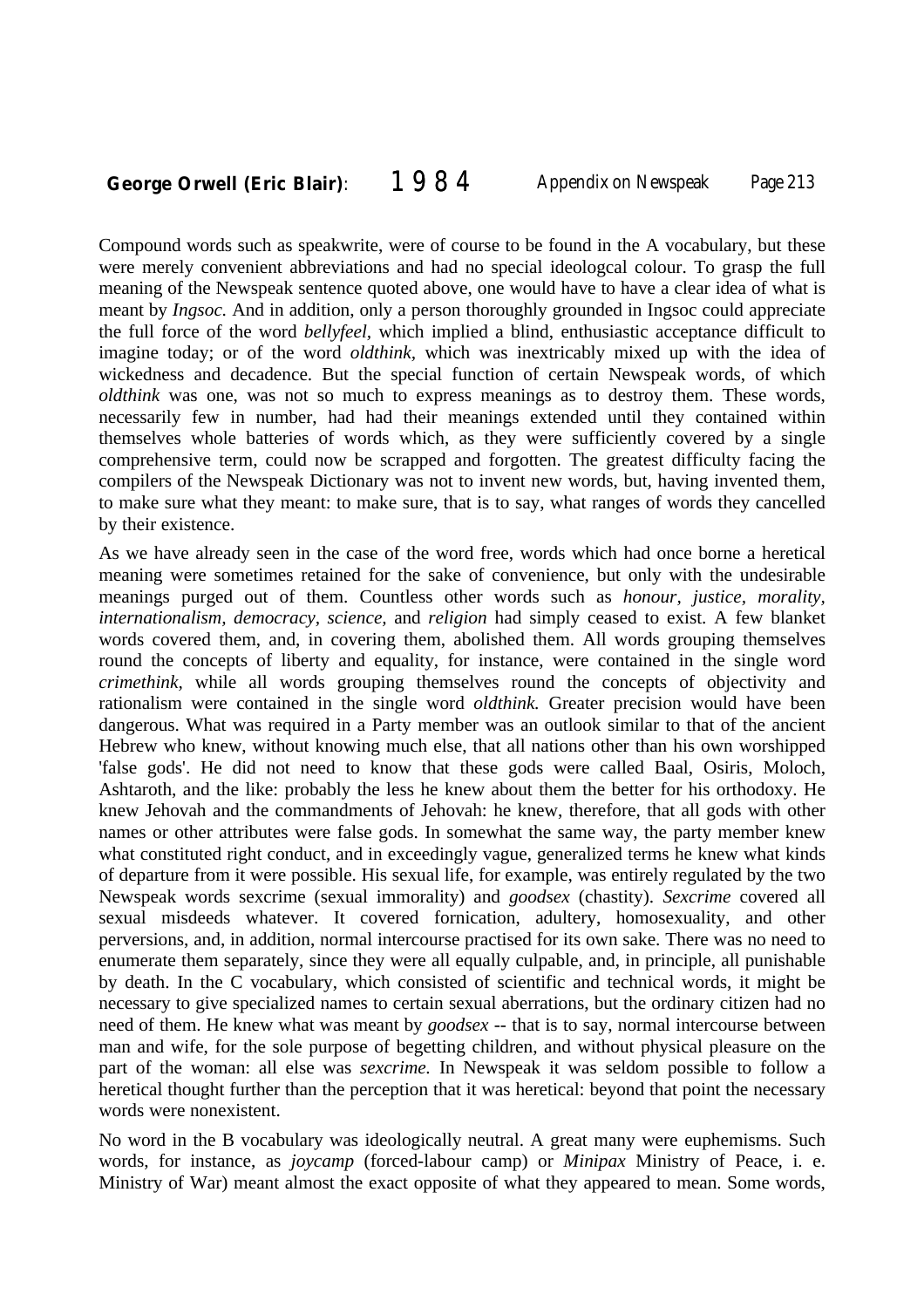on the other hand, displayed a frank and contemptuous understanding of the real nature of Oceanic society. An example was *prolefeed,* meaning the rubbishy entertainment and spurious news which the Party handed out to the masses. Other words, again, were ambivalent, having the connotation 'good' when applied to the Party and 'bad' when applied to its enemies. But in addition there were great numbers of words which at first sight appeared to be mere abbreviations and which derived their ideological colour not from their meaning, but from their structure.

So far as it could be contrived, everything that had or might have political significance of any kind was fitted into the B vocabulary. The name of every organization, or body of people, or doctrine, or country, or institution, or public building, was invariably cut down into the familiar shape; that is, a single easily pronounced word with the smallest number of syllables that would preserve the original derivation. In the Ministry of Truth, for example, the Records Department, in which Winston Smith worked, was called *Recdep,* the Fiction Department was called *Ficdep,* the Teleprogrammes Department was called *Teledep,* and so on. This was not done solely with the object of saving time. Even in the early decades of the twentieth century, telescoped words and phrases had been one of the characteristic features of political language; and it had been noticed that the tendency to use abbreviations of this kind was most marked in totalitarian countries and totalitarian organizations. Examples were such words as *Nazi, Gestapo, Comintern, Inprecorr, Agitprop.* In the beginning the practice had been adopted as it were instinctively, but in Newspeak it was used with a conscious purpose. It was perceived that in thus abbreviating a name one narrowed and subtly altered its meaning, by cutting out most of the associations that would otherwise cling to it. The words *Communist International,* for instance, call up a composite picture of universal human brotherhood, red flags, barricades, Karl Marx, and the Paris Commune. The word *Comintern,* on the other hand, suggests merely a tightly-knit organization and a well-defined body of doctrine. It refers to something almost as easily recognized, and as limited in purpose, as a chair or a table. *Comintern* is a word that can be uttered almost without taking thought, whereas *Communist International* is a phrase over which one is obliged to linger at least momentarily. In the same way, the associations called up by a word like *Minitrue* are fewer and more controllable than those called up by *Ministry of Truth.* This accounted not only for the habit of abbreviating whenever possible, but also for the almost exaggerated care that was taken to make every word easily pronounceable.

In Newspeak, euphony outweighed every consideration other than exactitude of meaning. Regularity of grammar was always sacrificed to it when it seemed necessary. And rightly so, since what was required, above all for political purposes, was short clipped words of unmistakable meaning which could be uttered rapidly and which roused the minimum of echoes in the speaker's mind. The words of the B vocabulary even gained in force from the fact that nearly all of them were very much alike. Almost invariably these words -- *goodthink, Minipax, prolefeed, sexcrime, joycamp, Ingsoc, bellyfeel, thinkpol,* and countless others -- were words of two or three syllables, with the stress distributed equally between the first syllable and the last. The use of them encouraged a gabbling style of speech, at once staccato and monotonous. And this was exactly what was aimed at. The intention was to make speech, and especially speech on any subject not ideologically neutral, as nearly as possible independent of consciousness. For the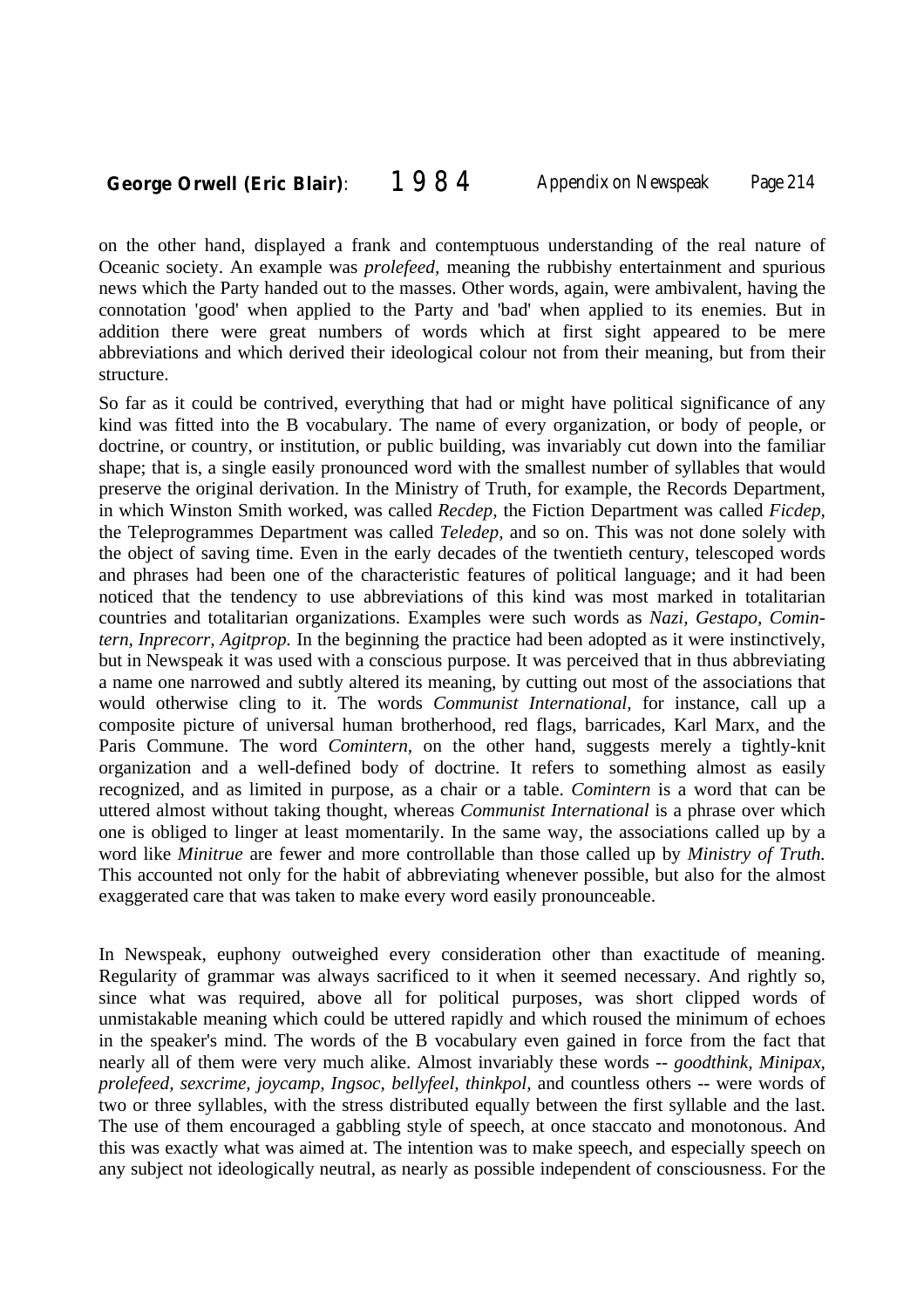purposes of everyday life it was no doubt necessary, or sometimes necessary, to reflect before speaking, but a Party member called upon to make a political or ethical judgement should be able to spray forth the correct opinions as automatically as a machine gun spraying forth bullets. His training fitted him to do this, the language gave him an almost foolproof instrument, and the texture of the words, with their harsh sound and a certain wilful ugliness which was in accord with the spirit of Ingsoc, assisted the process still further.

So did the fact of having very few words to choose from. Relative to our own, the Newspeak vocabulary was tiny, and new ways of reducing it were constantly being devised. Newspeak, indeed, differed from most all other languages in that its vocabulary grew smaller instead of larger every year. Each reduction was a gain, since the smaller the area of choice, the smaller the temptation to take thought. Ultimately it was hoped to make articulate speech issue from the larynx without involving the higher brain centres at all. This aim was frankly admitted in the Newspeak word *duckspeak,* meaning ' to quack like a duck'. Like various other words in the B vocabulary, *duckspeak* was ambivalent in meaning. Provided that the opinions which were quacked out were orthodox ones, it implied nothing but praise, and when *The Times* referred to one of the orators of the Party as a *doubleplusgood duckspeaker* it was paying a warm and valued compliment.

#### *The C vocabulary*

The C vocabulary was supplementary to the others and consisted entirely of scientific and technical terms. These resembled the scientific terms in use today, and were constructed from the same roots, but the usual care was taken to define them rigidly and strip them of undesirable meanings. They followed the same grammatical rules as the words in the other two vocabularies. Very few of the C words had any currency either in everyday speech or in political speech. Any scientific worker or technician could find all the words he needed in the list devoted to his own speciality, but he seldom had more than a smattering of the words occurring in the other lists. Only a very few words were common to all lists, and there was no vocabulary expressing the function of Science as a habit of mind, or a method of thought, irrespective of its particular branches. There was, indeed, no word for 'Science', any meaning that it could possibly bear being already sufficiently covered by the word *Ingsoc.*

From the foregoing account it will be seen that in Newspeak the expression of unorthodox opinions, above a very low level, was well-nigh impossible. It was of course possible to utter heresies of a very crude kind, a species of blasphemy. It would have been possible, for example, to say *Big Brother is ungood.* But this statement, which to an orthodox ear merely conveyed a self-evident absurdity, could not have been sustained by reasoned argument, because the necessary words were not available. Ideas inimical to Ingsoc could only be entertained in a vague wordless form, and could only be named in very broad terms which lumped together and condemned whole groups of heresies without defining them in doing so. One could, in fact, only use Newspeak for unorthodox purposes by illegitimately translating some of the words back into Oldspeak. For example, *All mans are equal* was a possible Newspeak sentence, but only in the same sense in which *All men are redhaired* is a possible Oldspeak sentence. It did not contain a grammatical error, but it expressed a palpable untruth-i.e. that all men are of equal size, weight, or strength. The concept of political equality no longer existed, and this secondary meaning had accordingly been purged out of the word *equal.* In 1984, when Oldspeak was still the normal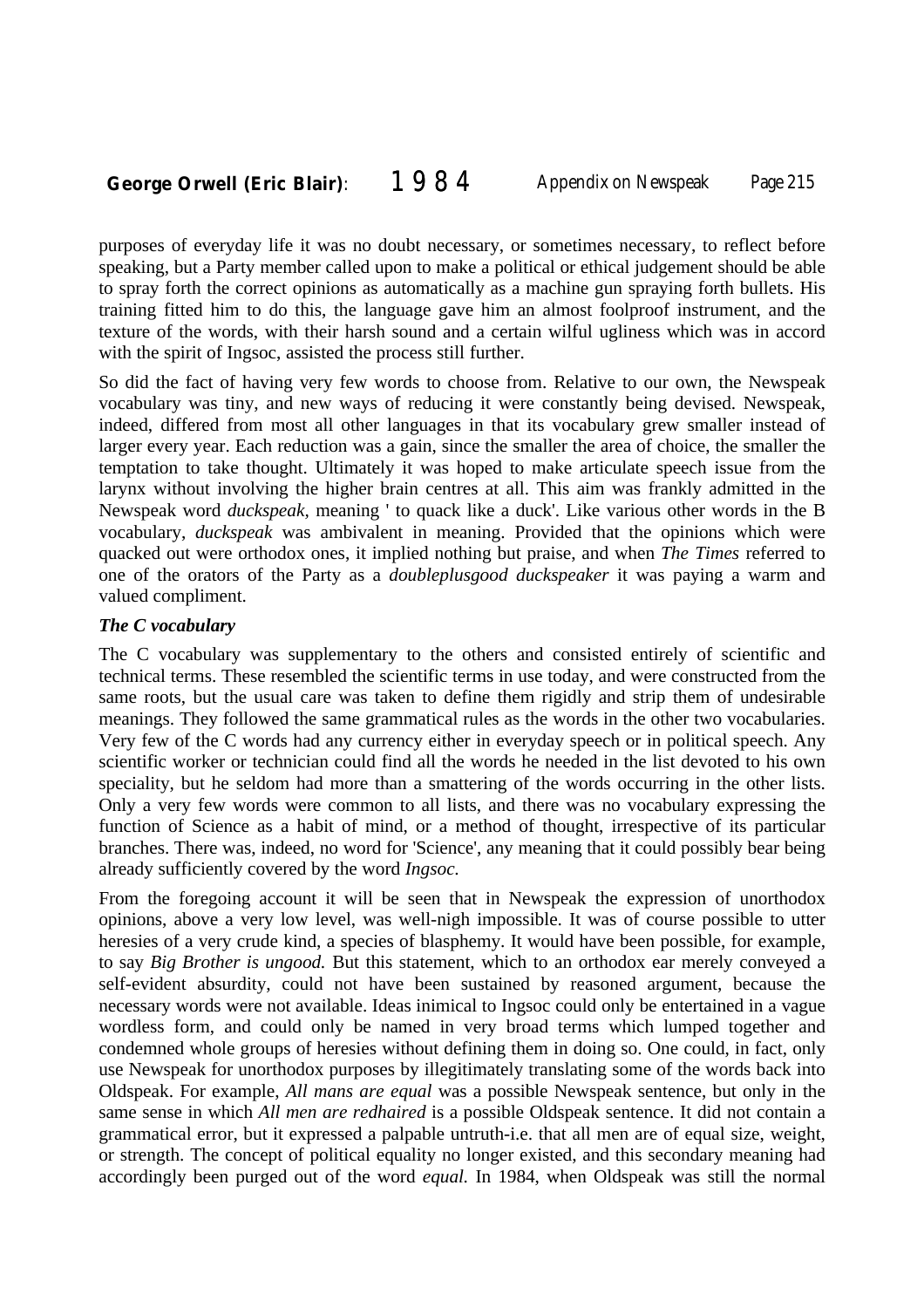## *George Orwell (Eric Blair):* 1984 Appendix on Newspeak Page 216

means of communication, the danger theoretically existed that in using Newspeak words one might remember their original meanings. In practice it was not difficult for any person well grounded in *doublethink* to avoid doing this, but within a couple of generations even the possibility of such a lapse would have vaished. A person growing up with Newspeak as his sole language would no more know that *equal* had once had the secondary meaning of 'politically equal', or that *free* had once meant 'intellectually free', than for instance, a person who had never heard of chess would be aware of the secondary meanings attaching to *queen* and *rook.* There would be many crimes and errors which it would be beyond his power to commit, simply because they were nameless and therefore unimaginable. And it was to be foreseen that with the passage of time the distinguishing characteristics of Newspeak would become more and more pronounced -- its words growing fewer and fewer, their meanings more and more rigid, and the chance of putting them to improper uses always diminishing.

When Oldspeak had been once and for all superseded, the last link with the past would have been severed. History had already been rewritten, but fragments of the literature of the past survived here and there, imperfectly censored, and so long as one retained one's knowledge of Oldspeak it was possible to read them. In the future such fragments, even if they chanced to survive, would be unintelligible and untranslatable. It was impossible to translate any passage of Oldspeak into Newspeak unless it either referred to some technical process or some very simple everyday action, or was already orthodox *(goodthinkful* would be the NewsPeak expression) in tendency. In practice this meant that no book written before approximately 1960 could be translated as a whole. Pre-revolutionary literature could only be subjected to ideological translation -- that is, alteration in sense as well as language. Take for example the well-known passage from the Declaration of Independence:

*We hold these truths to be self-evident, that all men are created equal, that they are endowed by their creator with certain inalienable rights, that among these are life, liberty, and the pursuit of happiness. That to secure these rights, Governments are instituted among men, deriving their powers from the consent of the governed. That whenever any form of Government becomes destructive of those ends, it is the right of the People to alter or abolish it, and to institute new Government. . .*

It would have been quite impossible to render this into Newspeak while keeping to the sense of the original. The nearest one could come to doing so would be to swallow the whole passage up in the single word *crimethink.* A full translation could only be an ideological translation, whereby Jefferson's words would be changed into a panegyric on absolute government.

A good deal of the literature of the past was, indeed, already being transformed in this way. Considerations of prestige made it desirable to preserve the memory of certain historical figures, while at the same time bringing their achievements into line with the philosophy of Ingsoc. Various writers, such as Shakespeare, Milton, Swift, Byron, Dickens, and some others were